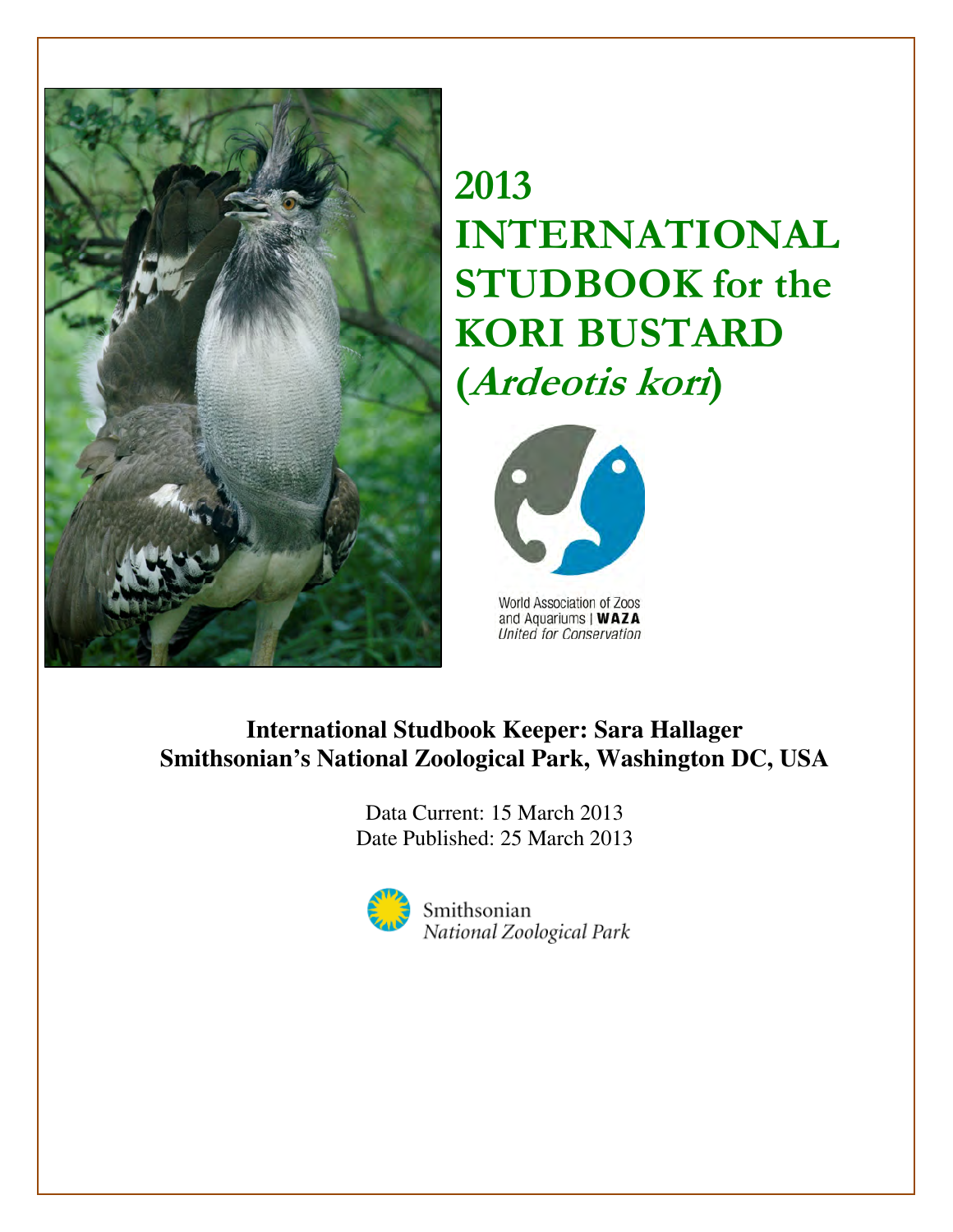# TABLE OF CONTENTS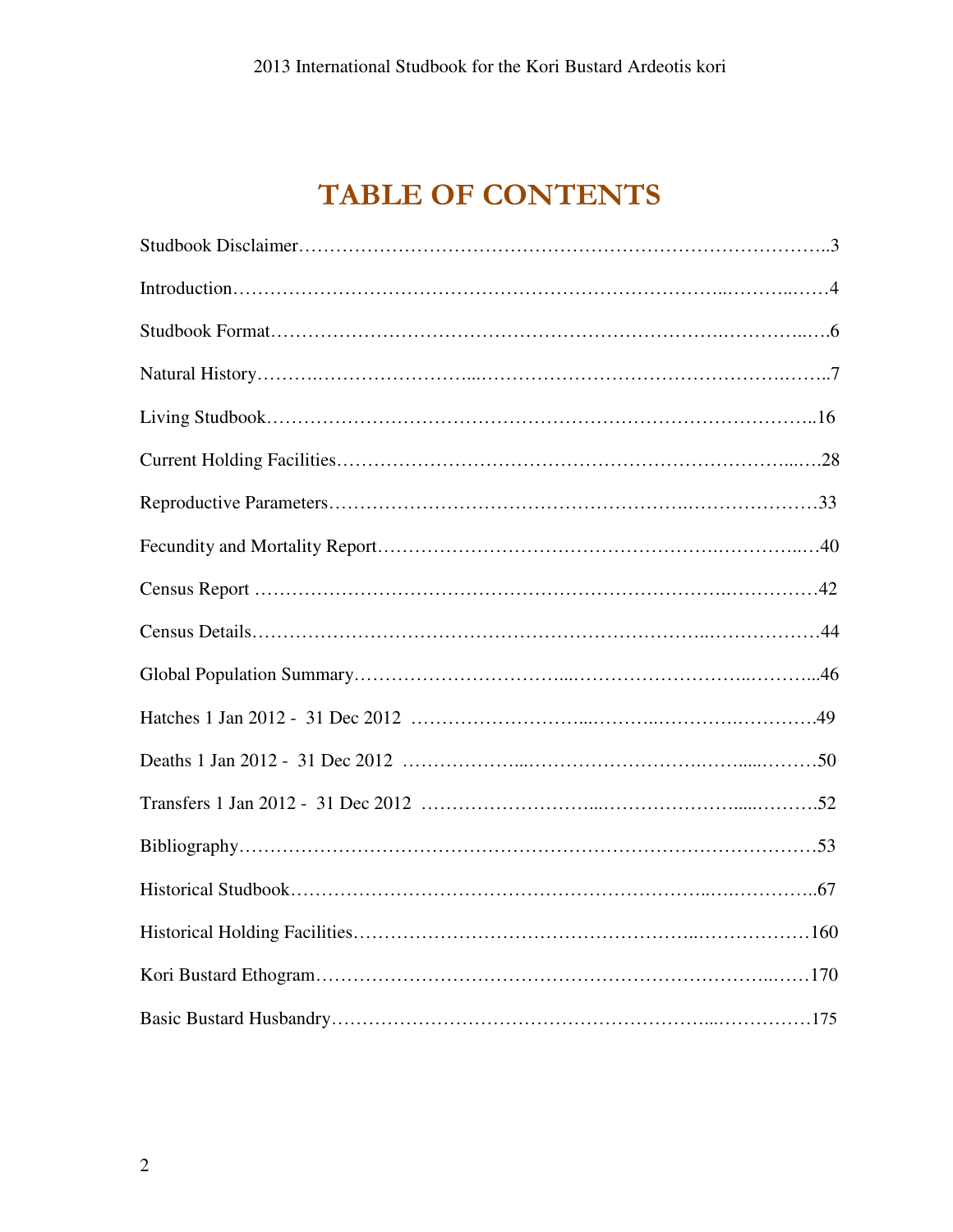#### **STUDBOOK DISCLAIMER**

*Copyright 2013 by Smithsonian's National Zoological Park. All rights reserved. No part of this publication may be reproduced in hard copy or other formats without advance written permission from Smithsonian's National Zoological Park. Members of the World Association of Zoos and Aquariums (WAZA) may copy this information for their own use. WAZA and Smithsonian's National Zoological Park recommend that users of this information consult with the studbook keeper for any interpretation and for the most current data.*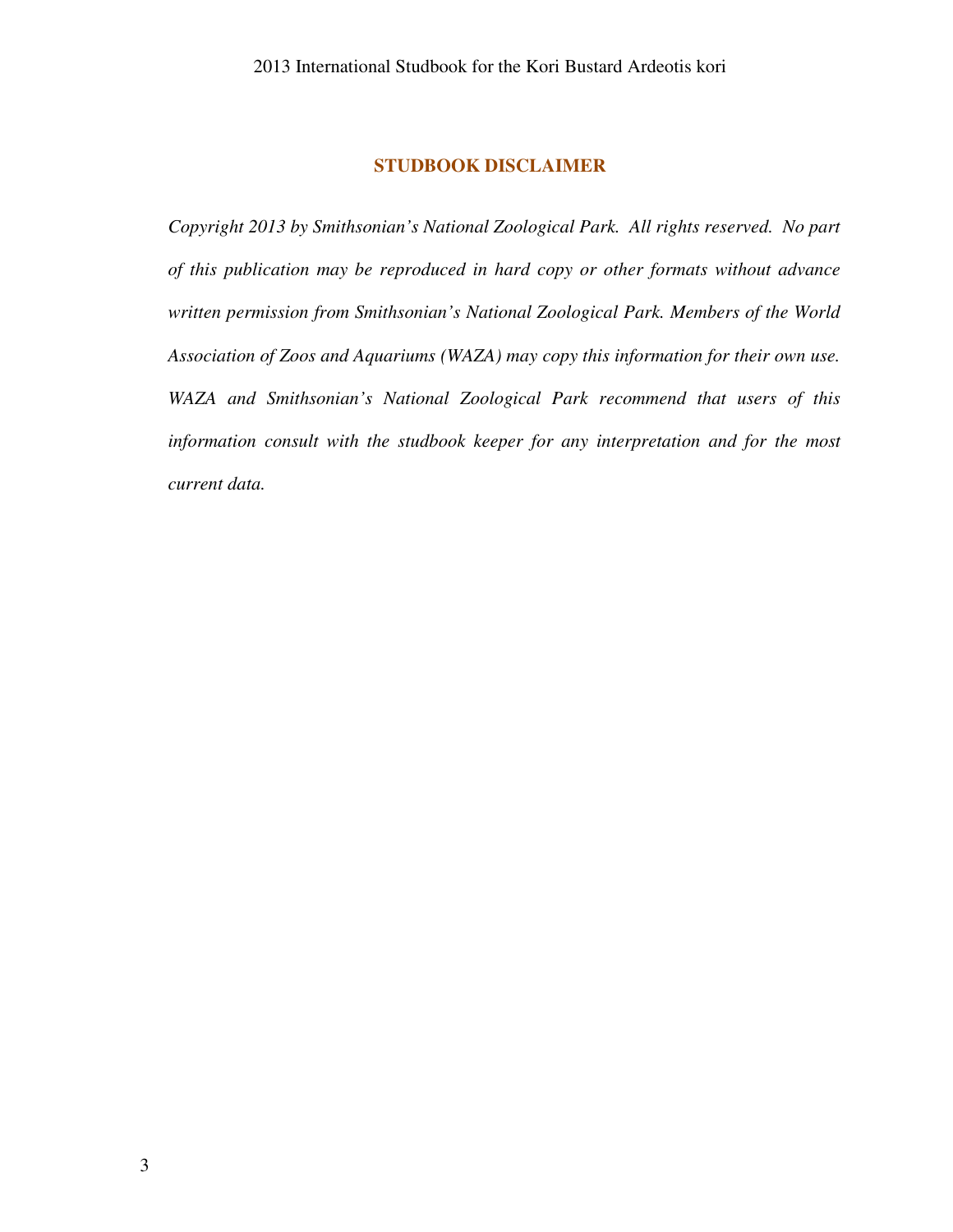# INTRODUCTION

#### **Studbook Keeper Contact Information:**

Sara Hallager Smithsonian's National Zoological Park 3001 Connecticut Ave NW Washington DC 20008 USA Phone 202 633 3088 Fax 202-633-8727 Email hallagers@si.edu

#### **Current Status of the Population in Captivity**

The data reported in this studbook are current through March 15 2013. As of that date, the historical population was 284.334.117 (735) animals and the living population was 37.48.0 (85) animals in 32 institutions. This number includes:

- 53 (25.28.0) birds in 20 institutions in United States and Mexico. This population is managed as a Species Survival Plan (SSP) under the auspices of AZA (Association of Zoos and Aquariums)
- $\bullet$  3 (1.2) birds in 2 institutions in the African region
- $\bullet$  13 (3.10) birds in 6 institutions in the European region
- 16 birds (8.8) in 4 institutions in the Middle East region

#### **Current status of the wild population**

Despite popular references that list the kori bustard *Ardeotis kori* as "common and abundant", no surveys have been conducted to determine the species population status in nature. Due to a complex combination of poorly understood factors, kori bustards are declining throughout their natural range in eastern and southern Africa. Furthermore, recent reports have noted that kori bustard numbers have declined markedly as revealed by the complete absence of birds from areas where they were previously and commonly found. Reasons for species decline include bush encroachment, illegal hunting, a low tolerance of human activity, an inherently low reproductive rate and reduced breeding in drought years. Kori bustards are now listed as 'vulnerable' in South Africa by the *Red Data Book of Birds of South Africa, Lesotho and Swaziland*. Recent population surveys in Botswana indicate that the species is rapidly declining. Because there will continue to be inevitable human population increase and habitat loss in Africa, kori bustard populations can be expected to decline further. In addition to lack of information on animal numbers in the wild, very little is known about species movements or migratory patterns, general biology or ecology.

#### **IUCN Red List of Threatened Species**

**Population:** The global population size has not been quantified, but the species is reported to be still common where undisturbed (del Hoyo et al. 1996).

**Population Trend: Population Trend:**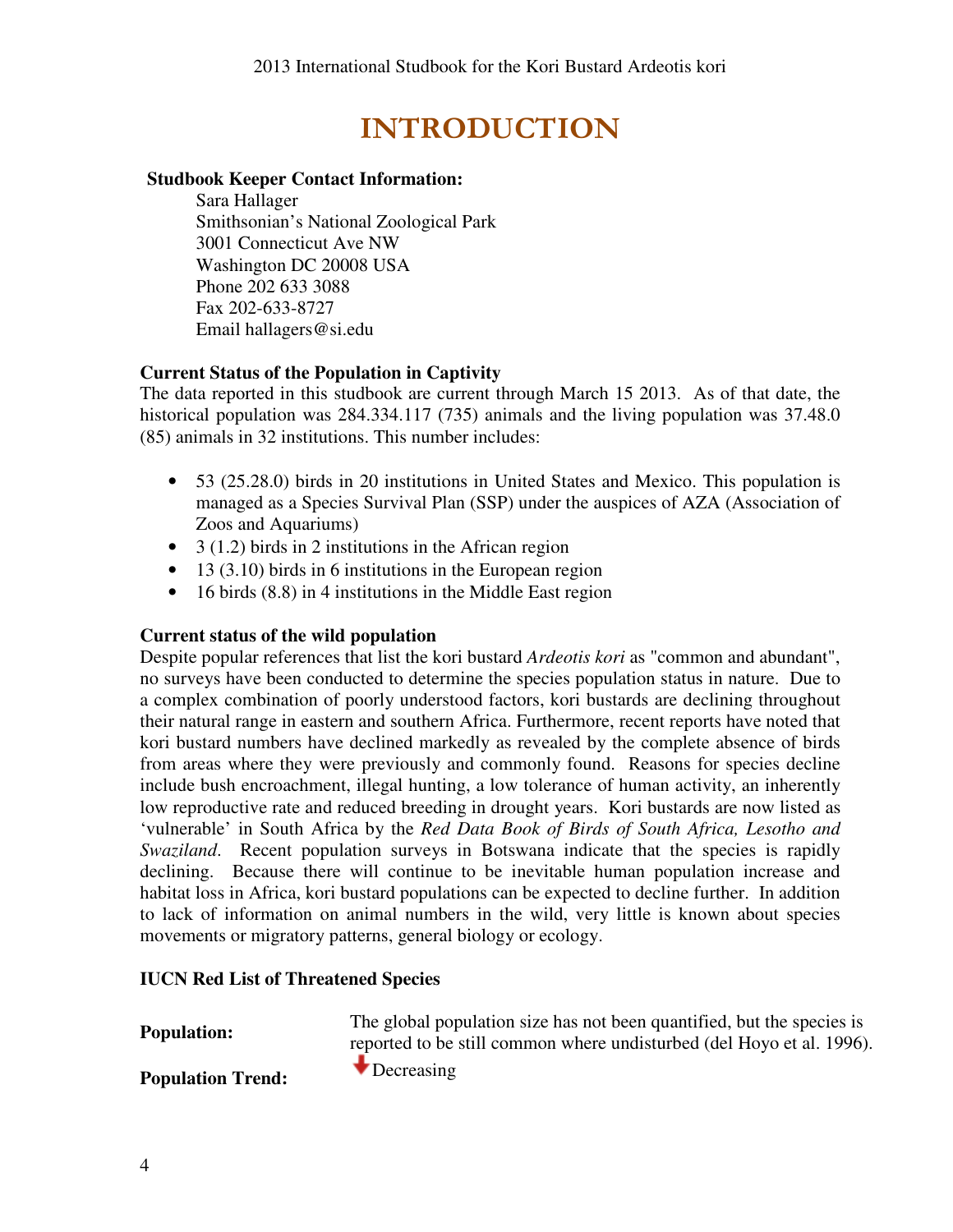BirdLife International 2012. *Ardeotis kori*. In: IUCN 2012. IUCN Red List of Threatened Species. Version 2012.2. <www.iucnredlist.org>. Downloaded on **25 March 2013**.

#### **Zoos that contributed data to the current population**

The following zoos contributed to the 2013 studbook (by ISIS mnemonic): AL AIN, ATLANTA, AUDUBON, BIRMINGHM, CAMBRON, COLO SPRG, DALLAS, DENVER, DUISBURG, FORTWORTH, FRANKLINP, JACKSONVL, JOHANSBRG, KANSASCTY, KREFELD, MAKTOUM, METROZOO, NZP-WASH, NURNBERG, PALM DES, PHOENIX, PUEBLA, SAFA WILD, SD-WAP, SEDGWICK, TOLEDO, TUCSON, UMGENI PK, WACO, WALSRODE

#### **Zoos that did not contribute data to the current population**

The following zoos did not contribute to the 2013 studbook (by ISIS mnemonic): SCHMIDING, NARC, ROMA

#### **Acknowledgments**

Thank you to the Smithsonian National Zoological Park for supporting the North American Studbook for kori bustards since 1993 and the International Studbook for kori bustards since 1996. Kori bustard chick photos: hatch – 6 months-- photo credit Meghan Murphy, Smithsonian National Zoological Park.

#### **History of the Studbook**

The formation of the North American Regional Studbook for kori bustards was approved by WCMC (Wildlife Conservation and Management Committee) in 1993. WCMC operates under AZA (Association of Zoos and Aquariums). The conversion of this studbook to an International level was approved initially by WCMC (Wildlife Conservation and Management Committee) in December 1995, and finally by the World Conservation Union/Species Survival Commission (IUCN/SSC) and the International Union of Directors of Zoological Gardens- the World Zoo Organization (IUDZG-WZO) in May 1996.

Captive born offspring from wild caught birds, of which the capture location for both parents is known, have a subspecies designation as well. Hatch dates for wild caught birds are estimated to the year, unless institutions have provided information otherwise. The hatch date for wild caught birds is based on the year the bird arrived in a facility. It was assumed that young birds (1-2 years) were captured for institutions. The assumption was also made that the dealer involved did not hold the bird for an extended period of time. Thus, the hatch date for wild caught birds is generally one year before the bird was captured, unless a facility has provided information to the contrary. Dates listed for transfers to dealers are also estimated. The assumption was made that a lack of long term holding facilities in the place of capture led to the dealer not holding the bird for an extended period of time. Thus, dates for transfers from dealers to institutions are generally the same year the bird arrived into a particular facility. The abbreviation MULT is used when there is more than one possible dam or sire.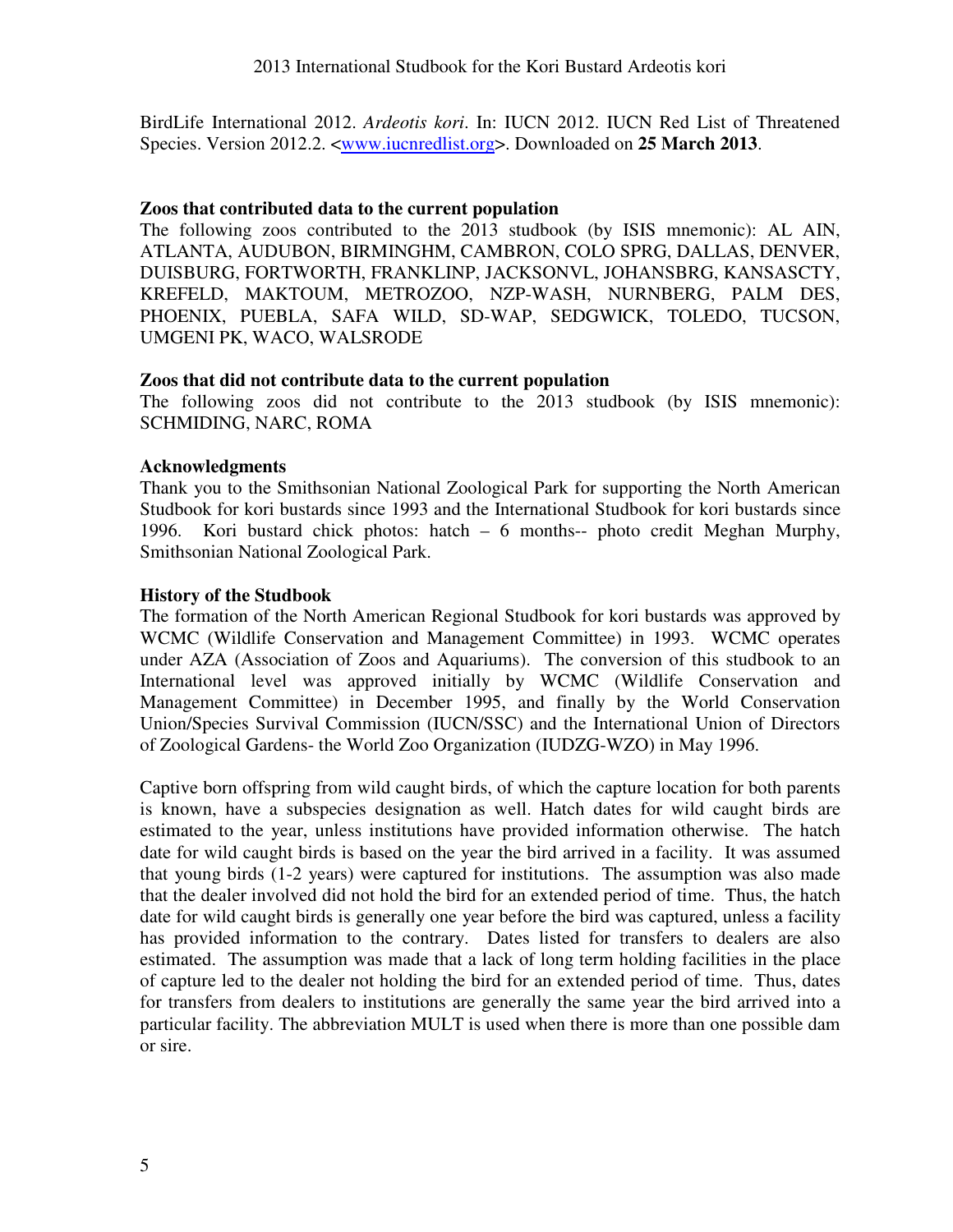# STUDBOOK FORMAT

The Kori Bustard Studbook uses the Single Population Animal Record Keeping System (SPARKS) program, version 1.54

*STUD #:* Bird's permanent studbook number. Each institution should enter the studbook number into ARKS for all animals that they have held.

*SEX:* M= male F= female U= unknown

*HATCH DATE:* Bird's hatch date. A tilde mark '~' before the date indicates an approximate date. '?' indicates that the hatch date is unknown.

*SIRE and DAM:* Studbook numbers for the bird's sire and dam. 'Unk' indicates that either or both are unknown. 'Mult' indicates that there are several possible sires and/or dams.

*LOCATION:* The facility that has acquired the bird. An alphabetical listing of current holding locations as well as all historic holding sites including addresses is included at the end of the studbook. If a bird is no longer traceable, 'ltf" (lost to follow up) will appear to the right of the last known location.

*DATE*: The date on which the bird arrived or left a facility. A tilde '~' mark indicates that the arrival date is approximate. 'Unk" indicates that the date is unknown.

*LOCAL ID*: The facilities local identification number (often the ISIS number as well).

*EVENT:* Capture, Birth, Transfer (physical move with corresponding ownership change), Loan (physical move with no ownership change), Death.

*REARING*: Indicates whether the bird was parent or handreared, or if rearing method is unknown.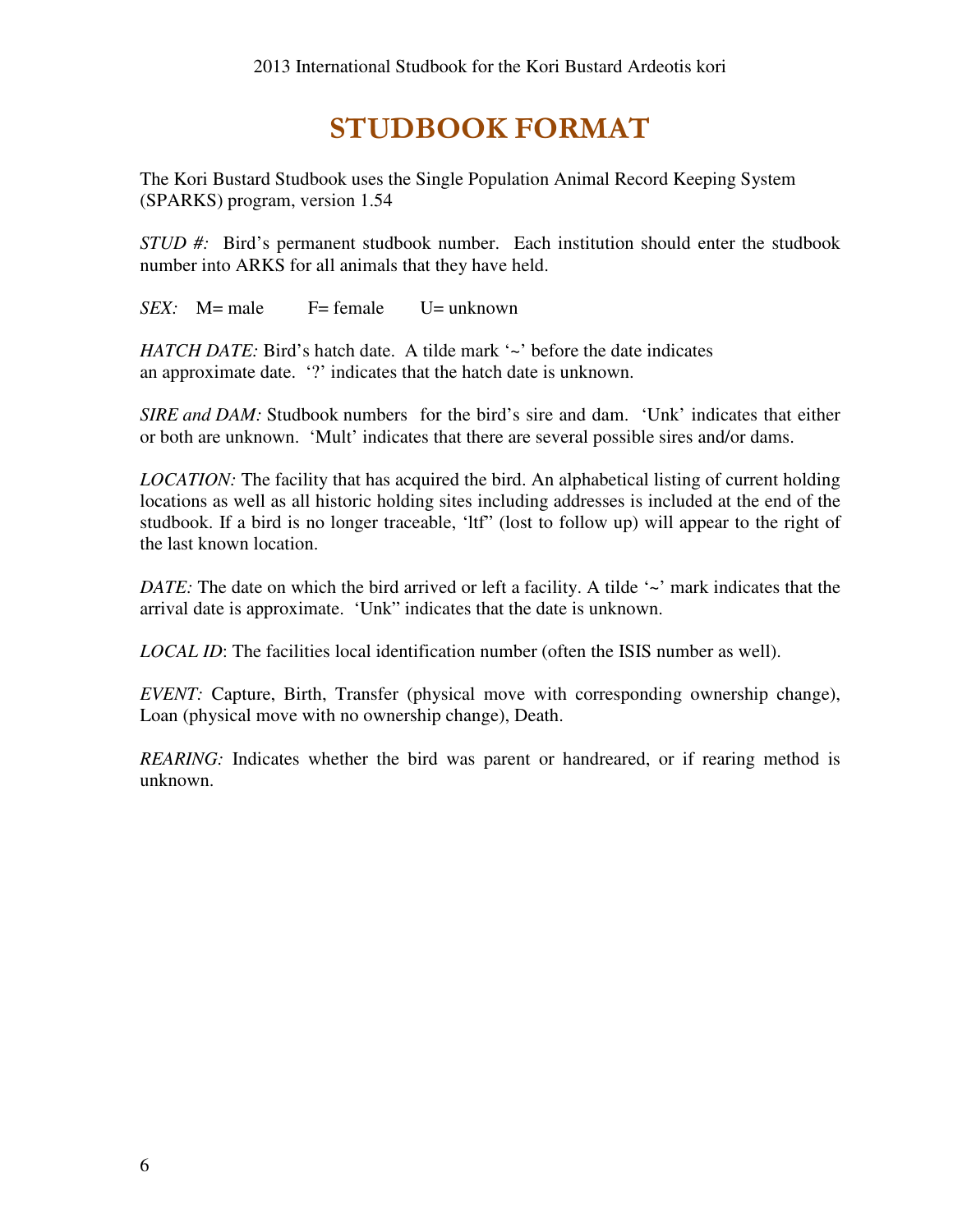# NATURAL HISTORY

*Natural History Information is taken from: AZA Gruiformes TAG 2009. Kori Bustard (Ardeotis kori) Care Manual. Association of Zoos and Aquariums, Silver Spring, MD. pp.113.* 

*PDF copies of this manual are available upon request from Sara Hallager, hallagers@si.edu* 

**Natural History:** Kori bustards are large, terrestrial, omnivorous birds that inhabit open plains and semi-desert areas within their natural habitats (Bailey et al. 1997a). Kori bustards are indigenous to the grasslands and lightly wooded savannas of southern and eastern Africa (Hallager and Boylan 2004). *A. k. kori* can be found in Botswana, Zimbabwe, Namibia, southern Angola, South Africa and Mozambique (Johnsgard 1991). In eastern Africa, *A. k. struthiunculus* can be found in Ethiopia, Uganda, Sudan, Kenya, and Tanzania (del Hoyo et

al. 1996). Natural predators of kori bustards in these environments include black-backed jackal (*Canis mesomelas*), spotted hyena (*Crocuta crocuta*), martial eagle (*Polemaetus bellicosus*), tawny eagle (*Aquila rapax*), Verreaux's eagle (*Aquila verreauxii*), leopard (*Panthera pardus*), lion (*Panthera leo*), and caracal (*Caracal caracal*) (Hallager and Boylan 2004).

Kori bustards are omnivorous, and have been observed consuming flowers, leaves, seeds, fruits, pods, acacia gum, insect prey (e.g., Hymenoptera, Orthoptera, Coleoptera, Lepidoptera), and non-insect prey (e.g., Chilopoda, Diplopoda, Annelida, and Reptilia) (Mwangi 1988; Osborne 1998). When drinking from water sources, kori bustards use an unusual



sucking action (Hallager 1994), which may be an adaptation to arid climates where water can be limited (Hallager and Boylan 2004).

The daily activity of wild kori bustards involves periods of activity in the morning and evening (0900 and 1700), with birds awaking 30 minutes before sunrise to begin feeding, and periods of rest during the heat of the day (1130-1530) (Mwangi and Karanja 1993; Osborne 1998). Preening and dustbathing were observed to occur most frequently during the middle of the day (Mwangi 1988). During the breeding season, males also spend time performing courtship displays during the early morning and late afternoon/evening periods (Hallager and Boylan 2004). Kori bustards spend much of their time on the ground, generally moving about in a slow walk; running and flying are performed to escape from danger (Mwangi 1988).

In the wild, kori bustards have a lek-like breeding system, where males gather either singly or in loose lek-like formations during the breeding season and perform "balloon" displays to attract females (Hallager and Boylan 2004). During a male's display, the esophagus can be inflated up to four times its normal size, and with the neck expanded, the tail and wing feathers pointed downward, and the crest erected, the male emits a low-pitched six-note booming vocalization as he snaps his bill open and shut (Hallager and Boylan 2004).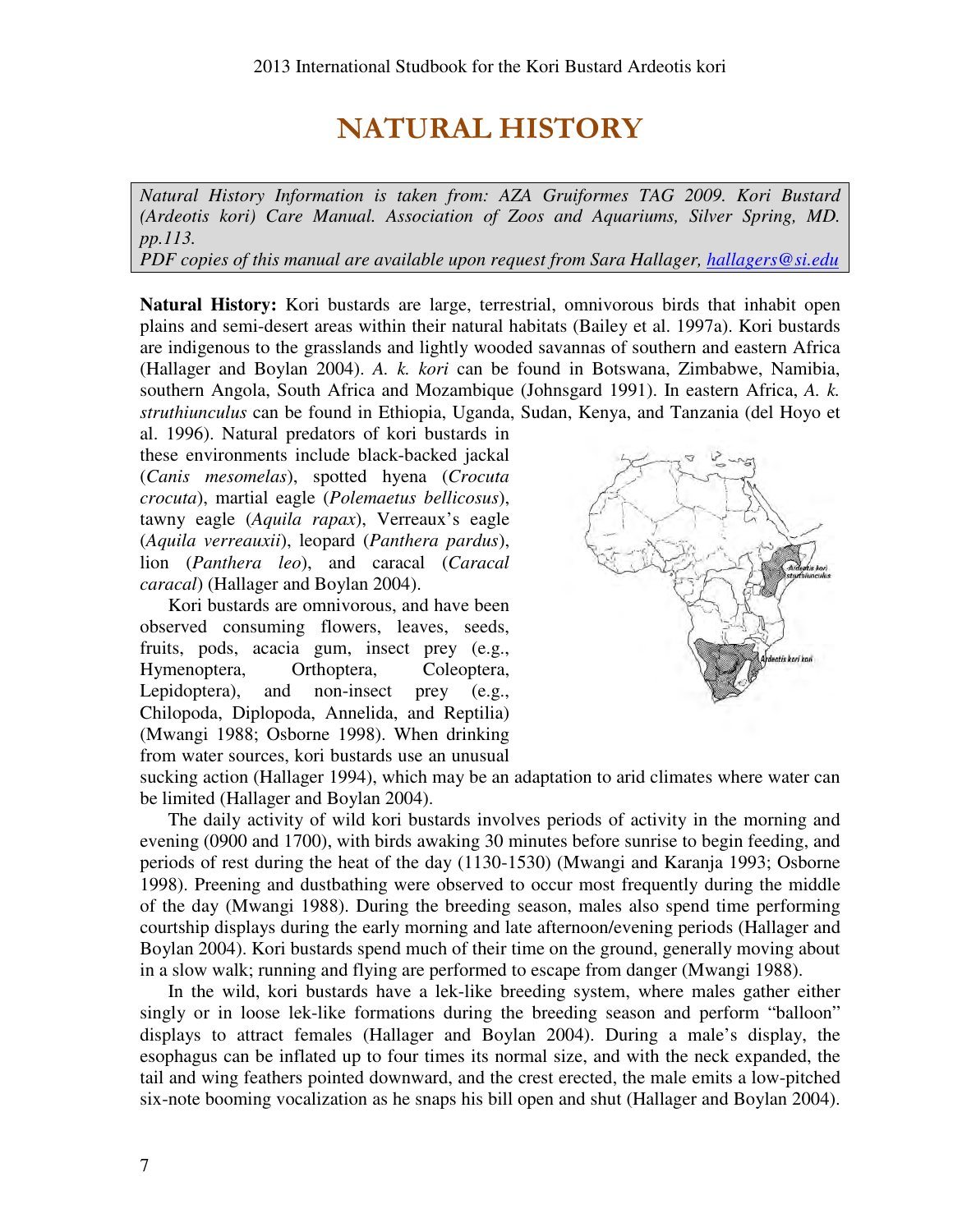Prior to copulation, males often spend 5-10 minutes pecking the head of the recumbent females; copulation itself lasts no more than a few seconds (Hallager and Boylan 2004). Males play no role in egg or chick care, and continue to display to other females after copulation; males do not associate with females outside of breeding interactions (Hallager and Boylan 2004).

The chicks of kori bustards are precocial, have open eyes at hatching, and are able to stand within hours (Bailey et al. 1997b). Average brood size of wild birds is 1.52 chicks (Osborne and Osborne 1998). Females are thought to feed newly hatched young with insects as the primary food item. Chicks remain with the dam until the start of the next breeding season, when they disperse (Hallager and Boylan 2004). Adult and sub-adult males have been found to disperse widely (up to 120km) following the breeding season, while juvenile females were found to emigrate only 2-5km from their natal areas (Osborne and Osborne 1998, 1999, 2000).







 $\overline{0}$ 



6 months



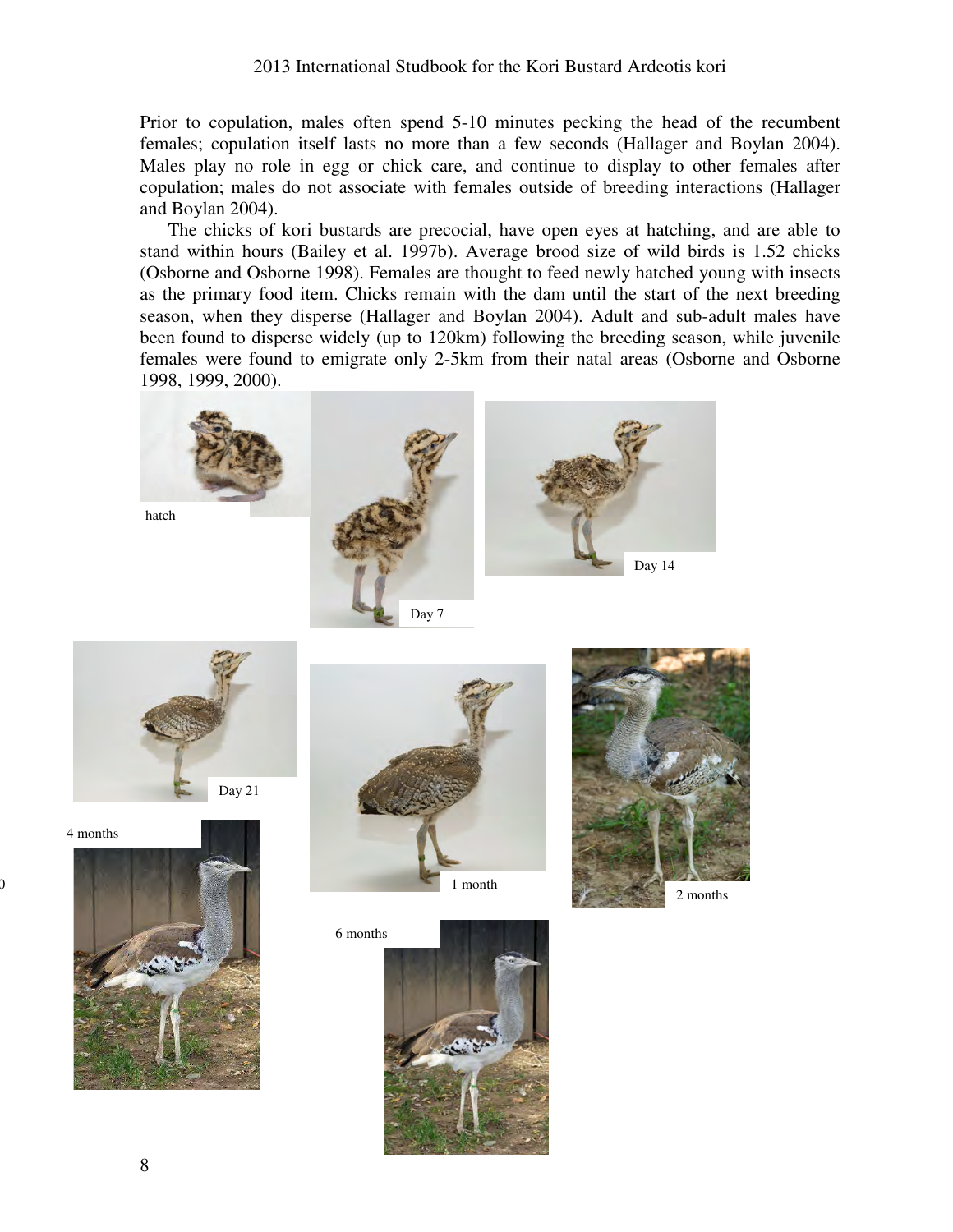**Physical Description:** The following information on the physical appearance of kori bustards has been adapted in part from Johnsgard (1991). The table below provides ranges for kori bustard size and weight parameters.

|                           | <b>Male</b>                  | <b>Female</b>               |
|---------------------------|------------------------------|-----------------------------|
| Weight                    | 22-33.1lb (10-15kg)          | $12.1 - 15.4$ (5.5-7 kg)    |
| Breeding season<br>weight | $33.1 - 41.9$ lb $(15-19kg)$ |                             |
| Tail                      | 14.6-15.2" (370-387mm)       | $11-13.5$ " (280-342mm)     |
| Wingspan                  | 29.6-30.2" (752-767mm)       | $23.6 - 25.8$ " (600-655mm) |
| Culmen                    | $3.7 - 4.7$ " (95-120mm)     | $3.2 - 3.7$ " (81-95mm)     |
| Tarsus                    | $9.1 - 9.7$ " (230-247mm)    | $7.1 - 8.1$ " (181-205mm)   |

Size and weight parameters for *A. k. struthiunculus* (adapted from Johnsgard 1991)

Adult male: Kori bustards show size-based sexual dimorphism, with adult males being larger than females; the weight of adult males ranges from 15.4-30.9lb (7-14kg), while adult females usually weigh less than 15.4lb (7kg) (Bailey and Hallager 2003). Sub-adult males are similar in size to adult males but have a thinner neck (Osborne and Osborne 2001). During the breeding season, male kori bustards (*A.k.struthiunculs*) have a darkened throat patch, which becomes less black following post-breeding molt. Plumage coloration is generally similar between the sexes.

Adult female: Adult females are smaller than males, approximately 3-6kg (Bailey and Hallager 2003), with the black on the crown and with the eye stripe somewhat reduced (Urban et al. 1986). Juvenile females have a slighter appearance with a slimmer bill, thinner legs, and a brownish back (Osborne and Osborne 2001). The table below provides a general description of male and female coloration.

| <b>Body Part</b>                            | <b>Coloration</b>                                                                                                    |
|---------------------------------------------|----------------------------------------------------------------------------------------------------------------------|
| General coloration (back)                   | Dark sandy brown, with blackish vermiculations, and<br>with a slight grayish shade                                   |
| Mantle and upper back feathers              | As above, but generally more blackish                                                                                |
| Lower back, rump, and upper tail<br>coverts | Similar to back, but upper tail coverts are rather more<br>coarsely freckled                                         |
| Lesser wing coverts                         | Similar to back                                                                                                      |
| Median coverts                              | Mostly white, coarsely mottled with black or grey<br>freckles, with a broad black subterminal bar and a<br>white tip |
| Greater coverts                             | Similar to median coverts, but more thickly mottled                                                                  |

Coloration of kori bustards (adapted from Johnsgard 1991; Hallager and Boylan 2004)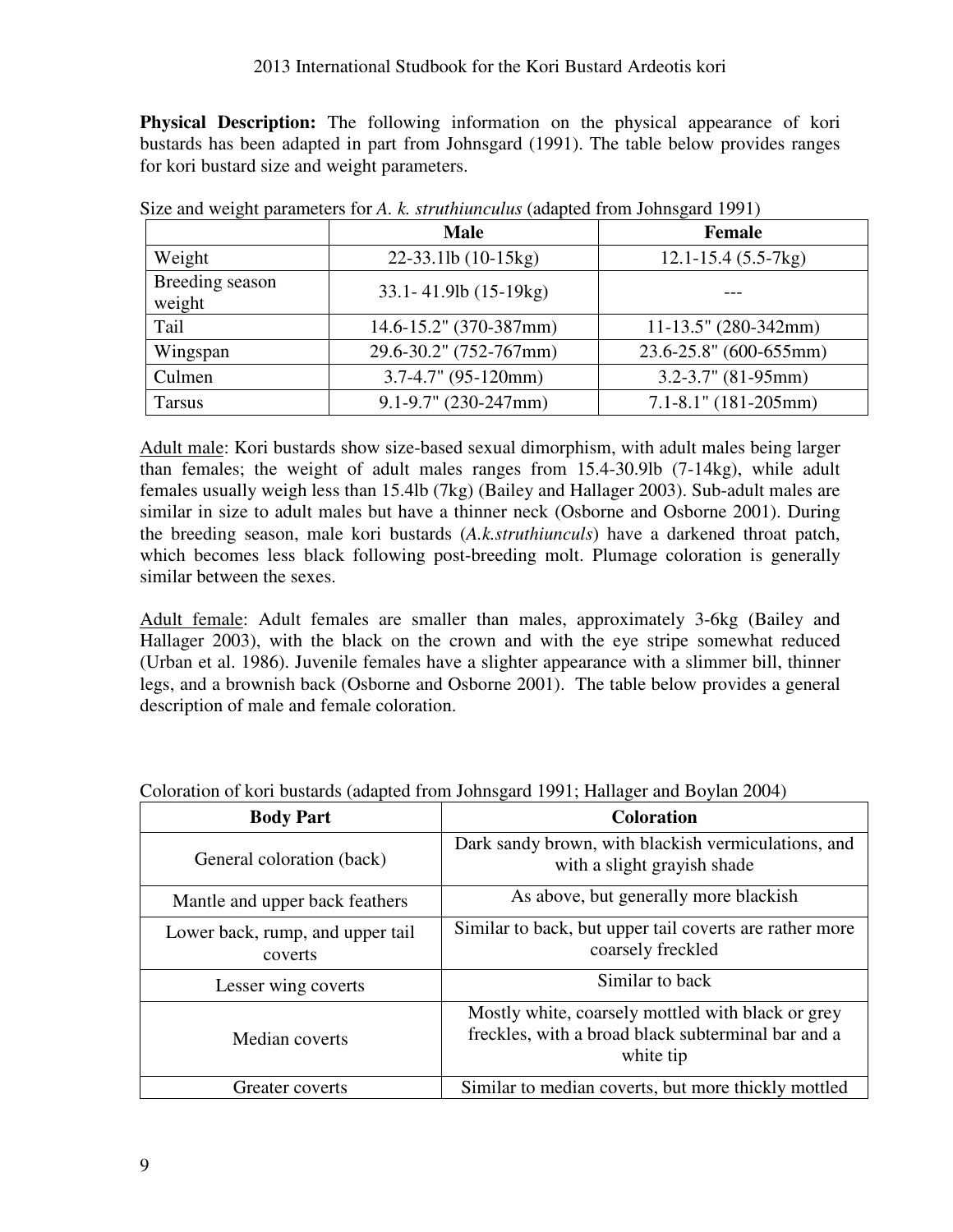| <b>Body Part</b>                                                                               | <b>Coloration</b>                                                                                                                                                                                                                                                                                                                                          |  |  |  |  |  |
|------------------------------------------------------------------------------------------------|------------------------------------------------------------------------------------------------------------------------------------------------------------------------------------------------------------------------------------------------------------------------------------------------------------------------------------------------------------|--|--|--|--|--|
|                                                                                                | with black or grey vermiculations                                                                                                                                                                                                                                                                                                                          |  |  |  |  |  |
| Alula                                                                                          | Similar to median or greater coverts, but subterminal<br>bar not so strongly indicated                                                                                                                                                                                                                                                                     |  |  |  |  |  |
| Primary coverts                                                                                | Ashy brown, with the inner ones mottled and broadly<br>tipped with white                                                                                                                                                                                                                                                                                   |  |  |  |  |  |
| Remiges                                                                                        | Brown, with two outer ones scarcely freckled with<br>white on the outer web, but inner ones becoming more<br>white on the inner web, barred with bluish grey, and<br>tipped with white                                                                                                                                                                     |  |  |  |  |  |
| Inner primaries                                                                                | Some are checkered with sandy buff on the outer webs                                                                                                                                                                                                                                                                                                       |  |  |  |  |  |
| Secondaries                                                                                    | Bluish-gray, mottled with white, with a white tip, and<br>a subterminal bar of blackish-brown; the innermost<br>secondaries are like the back                                                                                                                                                                                                              |  |  |  |  |  |
| Rectrices                                                                                      | Ashy brown at base, crossed by two broad bands of<br>white, separated from each other by black bands, one<br>broad and one narrow, the latter band is followed by<br>an indistinct white band which merges into the sandy<br>brown ending of the tail. This portion has a narrow<br>band of black, a broader subterminal band of black,<br>and a white tip |  |  |  |  |  |
| Crown                                                                                          | Strongly crested, black, with a grayish band of<br>feathers down the center, and a black post-ocular<br>stripe (stripe reduced or lacking in A. k. kori).                                                                                                                                                                                                  |  |  |  |  |  |
| Nape and sides of posterior crown                                                              | Grayish white and barred with black, exactly like the<br>neck                                                                                                                                                                                                                                                                                              |  |  |  |  |  |
| Sides of face, throat, streak over eye,<br>patch in front of eye, anterior cheeks.<br>and chin | White                                                                                                                                                                                                                                                                                                                                                      |  |  |  |  |  |
| Foreneck                                                                                       | A crescentic band of black is partly concealed by the<br>long barred feathers of the lower throat                                                                                                                                                                                                                                                          |  |  |  |  |  |
| Sides of the upper breast                                                                      | Marked with black                                                                                                                                                                                                                                                                                                                                          |  |  |  |  |  |
| Axillaries and under wing coverts                                                              | White                                                                                                                                                                                                                                                                                                                                                      |  |  |  |  |  |
| Lower primary coverts                                                                          | Ashy freckled with white                                                                                                                                                                                                                                                                                                                                   |  |  |  |  |  |
| Iris                                                                                           | Lemon yellow to orange brown                                                                                                                                                                                                                                                                                                                               |  |  |  |  |  |
| Bill                                                                                           | Light horn color, darker brown above and yellowish<br>below                                                                                                                                                                                                                                                                                                |  |  |  |  |  |
| Tarsi and toes                                                                                 | Light yellowish                                                                                                                                                                                                                                                                                                                                            |  |  |  |  |  |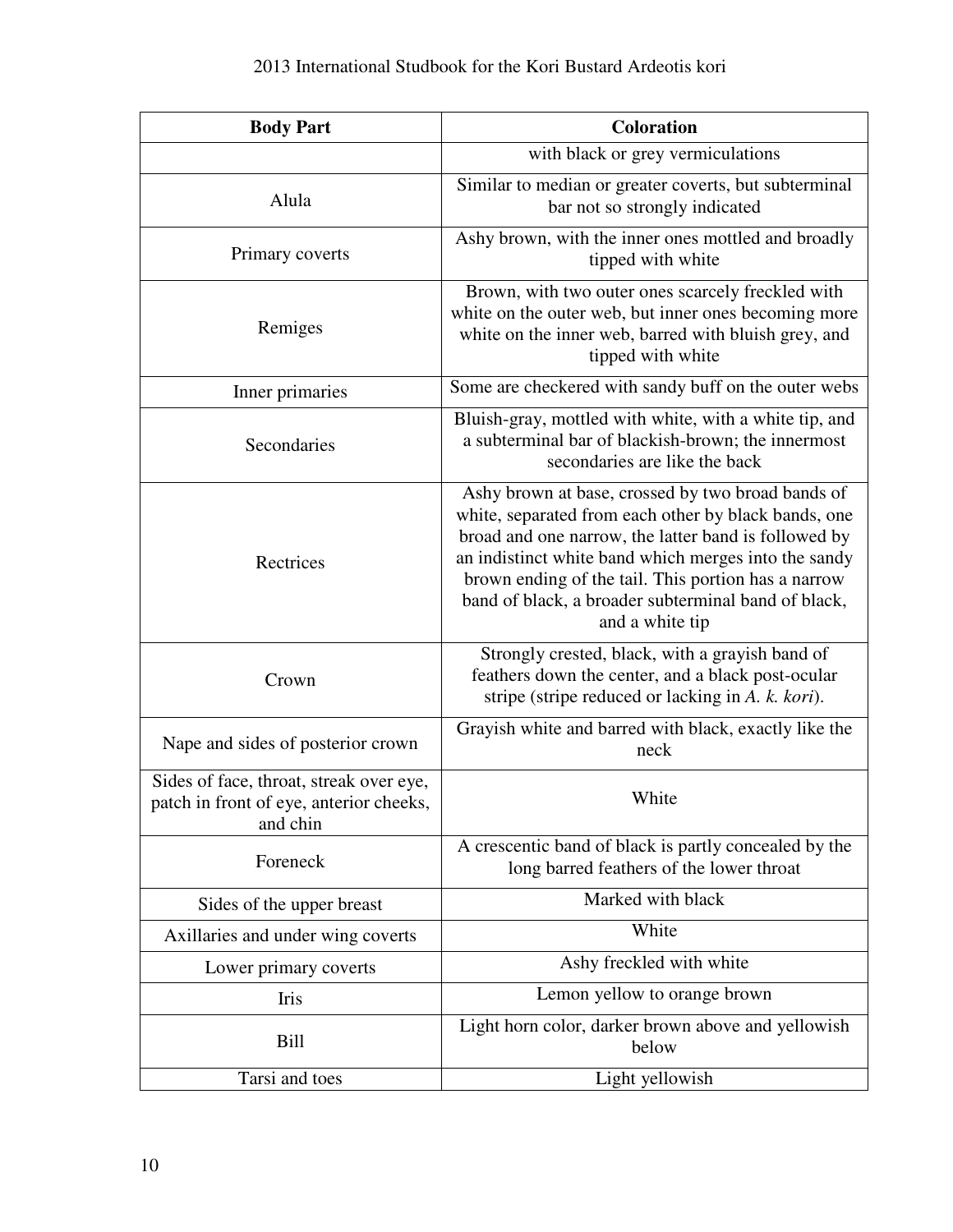**Conservation Issues:** Kori bustards are listed in Appendix II of the Convention on International Trade in Endangered Species (CITES). The southern race, *Ardeotis kori kori,* is listed as Vulnerable in the South African Red Data Book (Brooke 1984), as well as the Eskom Red Data Book of Birds of South Africa, Lesotho, and Swaziland (Barnes 2000). The kori bustard population in the United States is managed as a Species Survival Plan® (SSP).

The main threats to wild kori bustards are in the form of human-induced factors, and include habitat destruction through increasing agricultural development (Dale 1990; Ottichilo et al. 2001), bush encroachment caused by over-grazing from livestock, hunting for the bushmeat trade, and trapping for private collections in the Gulf States. Poison used to control locusts is generally toxic to birds, and may also be affecting kori bustard populations (Barnes 2000). Although the kori bustard is listed as "protected game," it continues to be hunted over much of its range. In Namibia, it is commonly referred to as the "Christmas turkey" (Osborne and Osborne 2001), and in South Africa it is called the "Kalahari Kentucky" (Barnes 2000). In general, the greatest numbers of kori bustards in southern Africa can be found in protected areas, where they are 45 times more likely to be seen in protected areas than in unprotected areas (Herremans 1998).

Collisions with overhead power lines are also a serious problem for kori bustards (Martin, G.R. 2010), with one 6 mile (10km) stretch of overhead power lines in the Karoo (South Africa) leading to the death of 22 kori bustards during a 5-month period (Van Rooyen 2000). Very little is currently known about natural health and disease issues affecting wild kori bustards, or how their health status relates to declining populations. Recent studies have begun to collect such valuable baseline information on free ranging kori bustards (Murray, S. et.al in prep).

Natural factors affecting populations of kori bustards in the wild include an inherent low reproductive rate and reduced breeding activity in dry years, despite a constant predation pressure. In addition, favored areas such as tree-lined watercourses are becoming unsuitable for kori bustards because they are being invaded by alien plant species (Barnes 2000).

Since the late nineteenth century, range-size has contracted, by 21% in East Africa and 8% in southern Africa.There is strong qualitative evidence of considerable pre- and post-1970 population declines in all range states, except Zambia (slight increase) and Angola (trend unclear). In some countries declines occurred from the early 1900s. Thus, while relatively modest change in range-size has occurred in over 100 years, numbers have greatly reduced throughout the species's range [Senyatso, K. et.al 2012].

Present range of *Ardeotis kori struthiunculus*: The present range of this subspecies is smaller than in previous times. In Ethiopia, the species is now found only south of 9º latitude. From there, the range extends west to the extreme southeastern part of Sudan and south to western Kenya and northeastern Uganda. There are no records of birds in Somalia since 1970. In Tanzania, it is restricted to the northern plains (P. Goriup, personal communication; N. Baker, personal communication). They are scarce around the coastal lowlands of Tanzania and Kenya (Zimmerman 1996).

Historical distribution of *Ardeotis kori struthiunculus*: The subspecies historically ranged throughout most of Ethiopia (Ash 1989) and southeastern Sudan (below 9º latitude). The subspecies also ranged southeast to northwestern Somalia, and west and south to northern Uganda, Kenya, and the highlands north of the Singida providence in Tanzania.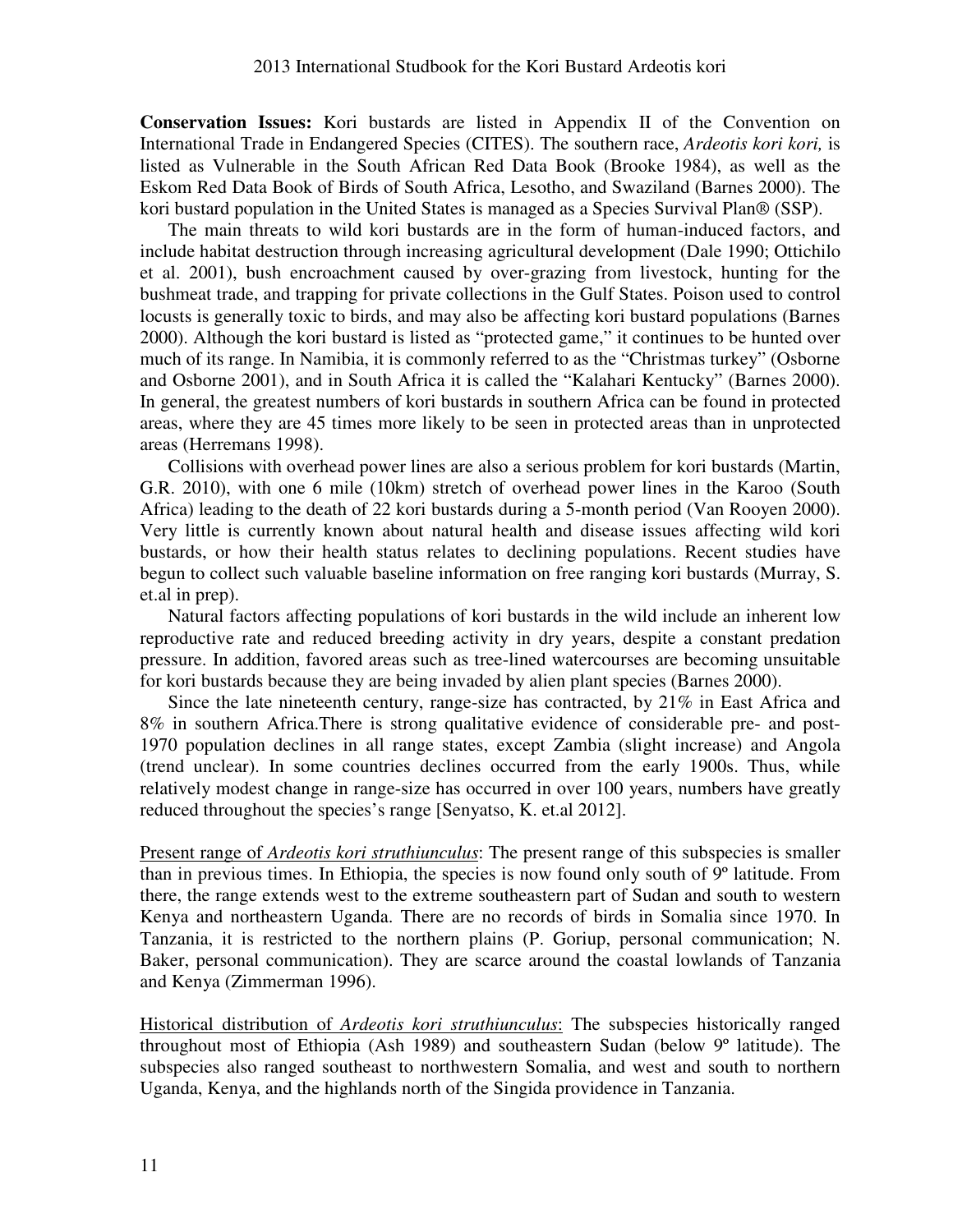Present range of *Ardeotis kori kori*: The present range of this subspecies is also smaller than in previous times. It is now distributed in the semi-arid areas in the western half of southern Africa, including Namibia, extreme southern Angola (rarely), western Zambia, Botswana, western Zimbabwe, South Africa, and the Limpopo Valley of Mozambique.

In South Africa, it is found mainly in the Transvaal lowveld and the northern Cape Province, as well as the Kruger and Kalahari Gemsbok National Parks (Kemp 1980), although it is very scarce along the eastern border of Kruger National Park near Mozambique (Barnes 2000). *A. k. kori* is a vagrant in Lesotho (P. Goriup, personal communication). Allan (1988) reported that the subspecies has declined in the Transvaal, Orange Free State, and parts of Cape Province; Parker (1994) noted that this subspecies went extinct in Swaziland prior to 1960.

Historical distribution of *Ardeotis kori kori*: This southern subspecies historically ranged throughout most of southern Africa, including Zimbabwe, Botswana, southern Angola, Namibia, South Africa, southern Mozambique (Johnsgard 1991) and Swaziland (Harrison et al.1997).

Population: Throughout its range, the species (including both subspecies) is uncommon to locally common, but generally declining (Urban et al. 1986). The habitat of both subspecies is under threat from the spread of agriculture, high human densities, illegal hunting, over grazing by livestock, and bush encroachment. According to del Hoyo et al. (1996), the kori bustard is showing signs of chronic decline and local extinction over its entire range. Total population size has not been reported for either subspecies.

The entire East African region is currently undergoing widespread ecological changes as a result of increased agricultural practices and other forms of land use (Mwangi 1988). Since 1950, the area of land used for agriculture has increased by 26% (Happold 1995). Lado (1996) states that habitat destruction and/or alteration the most serious threat to the future of wildlife in Kenya. As an example, the area used for wheat production in the Masai Mara has grown from 4875ha in 1975 to over 50,000ha in 1995. In the nearby Loita plains (where kori bustards are known to frequent), wheat production continues to expand as the human population grows, and as farmers realize the agricultural potential of the land. As areas used for agriculture expand in Kenya, it can be expected that the numbers of wildlife, including kori bustards, will decline (Ottichilo et al. 2001).

The spread of agriculture, urbanization, pollution, pesticides (including those that are banned in other countries), and other consequences of an exploding human population, are all contributing to a deteriorating situation for many species of wildlife, including kori bustards.

The following table provides information on the conservation status of kori bustards in range countries.

| <b>Country</b>               | <b>Population Size/Status</b>                                                   |
|------------------------------|---------------------------------------------------------------------------------|
| Ardeotis kori struthiunculus |                                                                                 |
| Sudan                        | Breeding populations exist in the extreme southeastern area of the country, but |

Status of *Ardeotis kori struthiunculus* and *Ardeotis kori kori* in range countries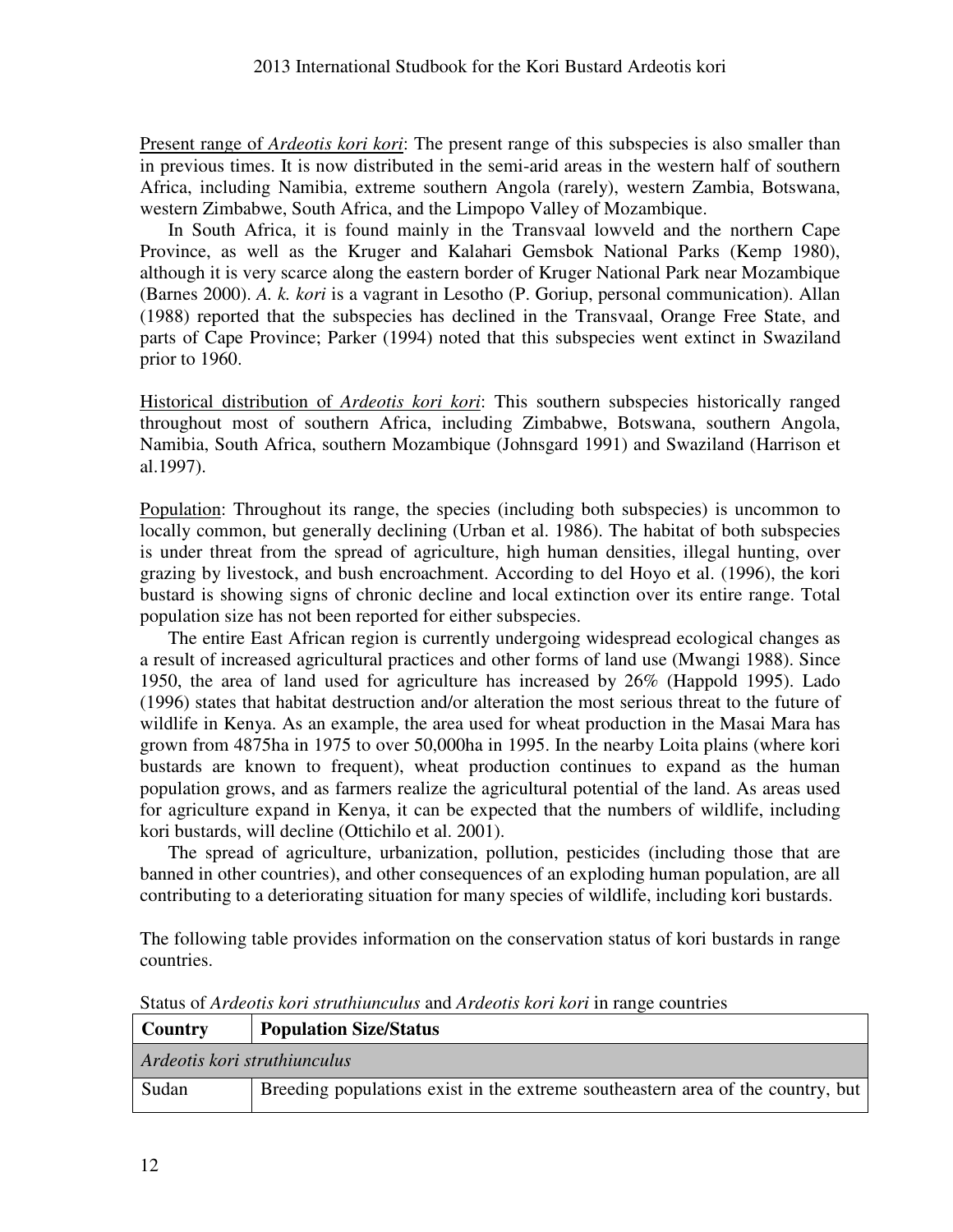| Country            | <b>Population Size/Status</b>                                                                                                                                                                                                                                                                                                                                                                                                                                                                                                                                                                                                                                                                                                                                                                                                                                                       |
|--------------------|-------------------------------------------------------------------------------------------------------------------------------------------------------------------------------------------------------------------------------------------------------------------------------------------------------------------------------------------------------------------------------------------------------------------------------------------------------------------------------------------------------------------------------------------------------------------------------------------------------------------------------------------------------------------------------------------------------------------------------------------------------------------------------------------------------------------------------------------------------------------------------------|
|                    | total population size is unknown. Kori bustards may be only a dry season<br>visitor to this country (Nikolaus 1987).                                                                                                                                                                                                                                                                                                                                                                                                                                                                                                                                                                                                                                                                                                                                                                |
| Kenya              | Kori bustards are most numerous in the dry grassland areas of northern and<br>western Kenya, and in the Rift Valley highlands south to Mara Game Reserve,<br>Loita Plains, Nairobi National Park, and Amboseli National Park. They are<br>scarce and localized from the Tana River south to Tsavo West and Tsavo East<br>National Park (Zimmerman 1996). Total population size is unknown. Mwangi<br>(1988) estimated 0.3 birds per km <sup>2</sup> in Nairobi National Park in 1986/87.                                                                                                                                                                                                                                                                                                                                                                                            |
| Uganda             | Breeding populations exist in Acholi, Lango, and Kidepo National Park. Total<br>population size is unknown.                                                                                                                                                                                                                                                                                                                                                                                                                                                                                                                                                                                                                                                                                                                                                                         |
| Ethiopia           | Kori bustards were formally common in Ethiopia south of 9° latitude, but<br>numbers have declined (P. Goriup, personal communication). Total population<br>size is unknown.                                                                                                                                                                                                                                                                                                                                                                                                                                                                                                                                                                                                                                                                                                         |
| Somalia            | There are no records of birds in Somalia since 1970.                                                                                                                                                                                                                                                                                                                                                                                                                                                                                                                                                                                                                                                                                                                                                                                                                                |
| Tanzania           | The Serengeti National Park, Ngorongoro Conservation Area, Tarangire<br>National Park, Maswa Game Reserve, Arusha National Park, and Mkomazi<br>Game Reserve offer long-term protection to kori bustards, and viable<br>populations of birds can be found in these protected areas. Kori bustards are<br>still relatively common in the Rift Valley highlands. There is a small and<br>isolated population in central Tanzania, which occupies a small area at low<br>densities (N. Baker, personal communication). This subspecies is regarded as<br>scarce around the coast (Zimmerman 1996). The birds are hunted around the<br>Lake Eyasi Basin, Lake Natron, and in the foothills of Mt. Kilimnajaro (N.<br>Baker, personal communication). Total population size is unknown.                                                                                                  |
| Ardeotis kori kori |                                                                                                                                                                                                                                                                                                                                                                                                                                                                                                                                                                                                                                                                                                                                                                                                                                                                                     |
| <b>Botswana</b>    | Despite low human densities, kori bustards in Botswana are under severe<br>pressure from habitat loss. Nonetheless, strongholds for the species include the<br>Kalahari Gemsbok National Park (with an estimated population size of 100-140<br>birds - Barnes 2000), Central Kalahari Game Reserve, Nxai Pan National Park,<br>and the Chobe National Park, where road counts found 1 bird/106km. However,<br>in unprotected areas, the density level dropped to 1 bird/4356km (Harrison et<br>al. 1997). Suitable habitat for kori bustards has been lost due to grazing by<br>livestock (Herremans 1998), which has increased dramatically over the past 100<br>years. Livestock numbers continue to grow despite reports of overgrazing and<br>forecasts of devastating long-term land degradation since the early 1970's.<br>Total population size of kori bustards is unknown. |
|                    | Kori Bustard Conservation Concern Citation: "The Status of globally and<br><b>Nationally Threatened Birds in Botswana 2008</b><br><b>Status and distribution</b><br>Botswana is the stronghold of the Kori Bustard in Southern Africa; elsewhere                                                                                                                                                                                                                                                                                                                                                                                                                                                                                                                                                                                                                                    |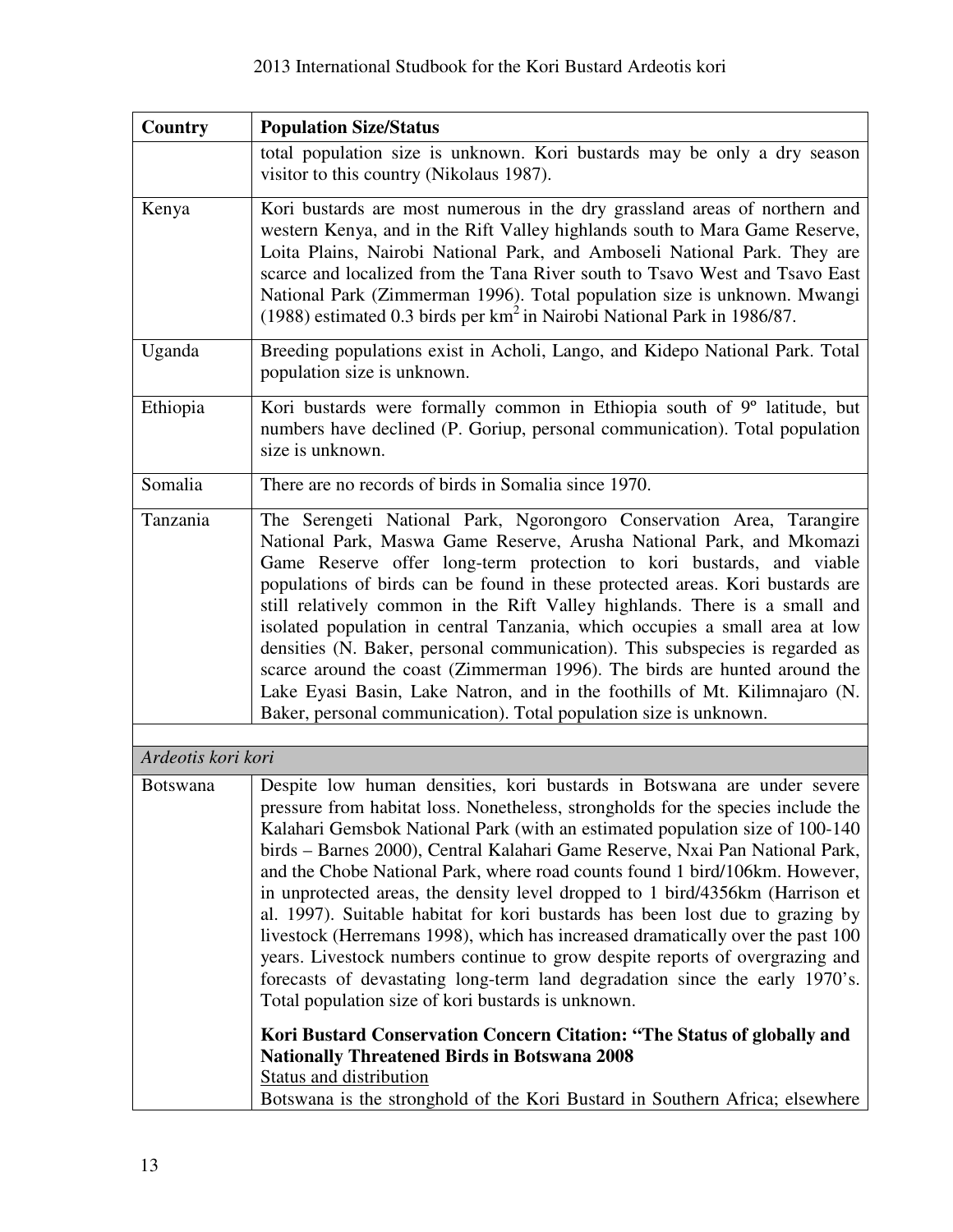| Country  | <b>Population Size/Status</b>                                                                                                                                                                                                                                                                                                                                                                                                                                                                                                                                                                                                                                                                                                                                                                                                               |
|----------|---------------------------------------------------------------------------------------------------------------------------------------------------------------------------------------------------------------------------------------------------------------------------------------------------------------------------------------------------------------------------------------------------------------------------------------------------------------------------------------------------------------------------------------------------------------------------------------------------------------------------------------------------------------------------------------------------------------------------------------------------------------------------------------------------------------------------------------------|
|          | in the region it has apparently decreased markedly outside protected areas. It is<br>currently widespread in Botswana, but the key areas where it is abundant -<br>Savuti, Nxai Pan, the Nossob Valley and Deception Valley – are within<br>national parks and game reserves. Tyler (2005) suggested that Kori Bustards in<br>Botswana have retreated into protected areas.<br><b>Ongoing monitoring</b>                                                                                                                                                                                                                                                                                                                                                                                                                                    |
|          | A detailed PhD study of the Kori Bustard, entitled "Ecology and conservation<br>of the Kori Bustard Ardeotis kori in Botswana" is being undertaken at present<br>to ensure that the population in Botswana is secure; it will produce<br>recommendations for the long-term conservation of the species.                                                                                                                                                                                                                                                                                                                                                                                                                                                                                                                                     |
|          | <b>Threats</b><br>The documented threats to the species are habitat destruction (through<br>transformation of formerly suitable areas to crop farming, and/or bush<br>encroachment due to rangeland overgrazing), hunting pressure, human<br>disturbance, collision with overhead transmission lines, poisoning, stray dogs<br>and entanglement in fences – of these, illegal hunting in Botswana is definitely<br>important (Senyatso, 2006).                                                                                                                                                                                                                                                                                                                                                                                              |
|          | Conservation action<br>Apart from the applied research being undertaken (as described above), there<br>was no conservation action undertaken for this species during 2008.<br>Priorities for 2009 and beyond                                                                                                                                                                                                                                                                                                                                                                                                                                                                                                                                                                                                                                |
|          | It is important to establish quantifiable, measurable trends for this species both<br>inside and outside protected areas, and to ascertain which of the general threats<br>mentioned above are operative in Botswana, so that if the species is at risk, a<br>Species Action Plan can be developed. These issues will emerge from the<br>ongoing PhD study, so that conservation action could be undertaken if<br>necessary. In the short-term, it may be constructive to repeat Ritter's<br>unpublished Kori Bustard counts from Nxai Pan from the early 1990s. Due to<br>the existence of these historical data, it will be possible to get an indication of<br>whether or not this sub-population (which is protected) has increased, remained<br>decreased – it can then serve as a benchmark for other<br>stable or<br>subpopulations. |
| Namibia  | The stronghold for kori bustards in Namibia and possibly the world is in Etosha<br>National Park, where Osborne and Osborne (1998) found 1 bird/16km. Outside<br>the park boundaries however, birds are hunted.                                                                                                                                                                                                                                                                                                                                                                                                                                                                                                                                                                                                                             |
| Zimbabwe | Suitable habitat for kori bustards is deteriorating through overgrazing by<br>livestock, and the situation is similar to Botswana. Matabeleland is the<br>stronghold for the species in Zimbabwe (Rockingham-Gill 1983). The species<br>has decreased in several areas, most noticeably in the Mashonaland plateau<br>(Harrison et al. 1997), where birds are hunted. The decline in this area was first<br>noticed in the 1920's (Irwin 1981). Total population size has been variously<br>reported in 1980, when an estimation of 10,700 birds was given by<br>Rockingham-Gill (1983), although Dale (1990) reported 5000 birds, and<br>Mundy (1989) estimated 2000 birds, and states that Rockingham-Gill's 1983                                                                                                                         |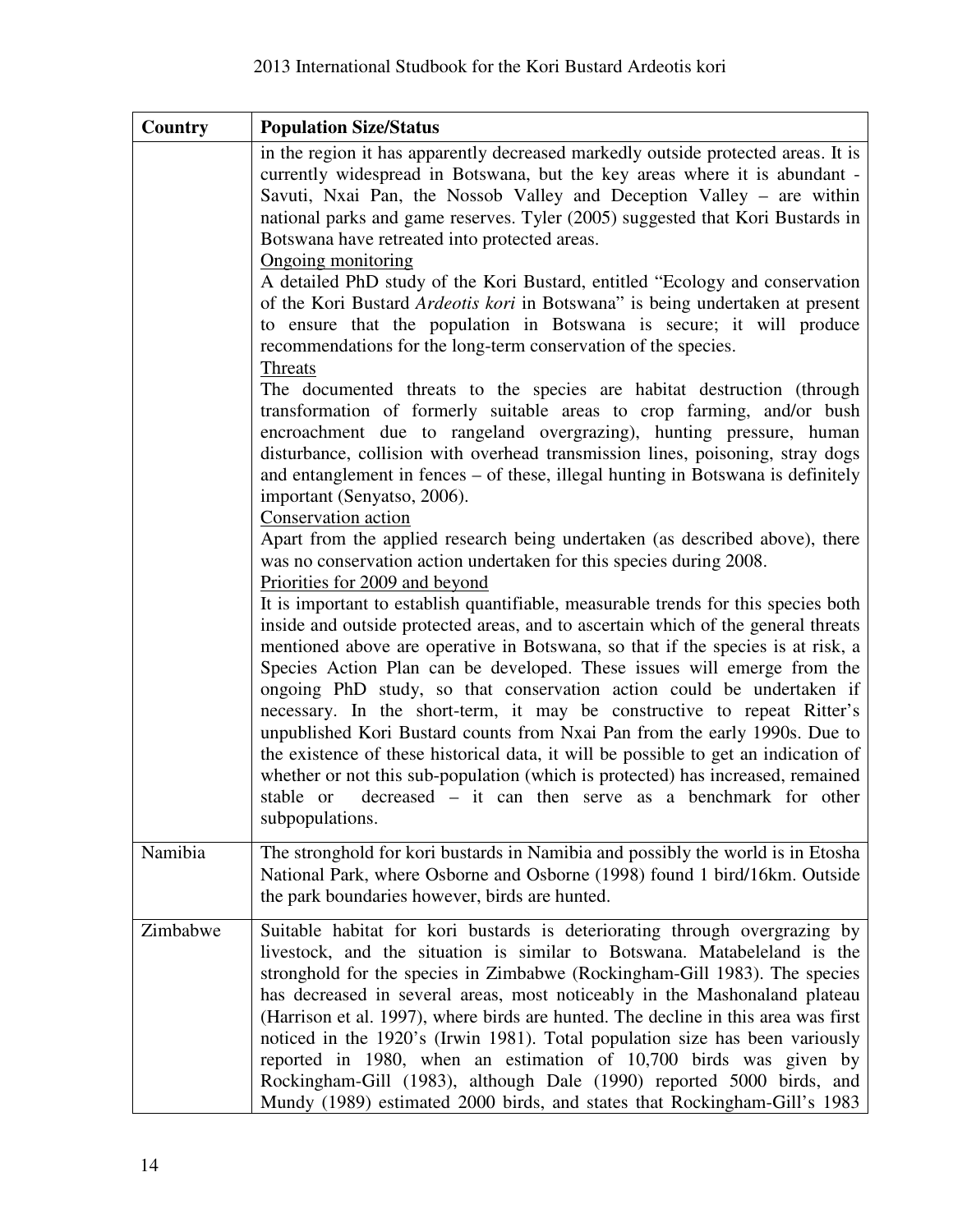| Country      | <b>Population Size/Status</b>                                                                                                                                                                                                                                                                                                                                                                                                                                                                                                                                  |
|--------------|----------------------------------------------------------------------------------------------------------------------------------------------------------------------------------------------------------------------------------------------------------------------------------------------------------------------------------------------------------------------------------------------------------------------------------------------------------------------------------------------------------------------------------------------------------------|
|              | estimate is vastly over estimated. Total population size is unknown.                                                                                                                                                                                                                                                                                                                                                                                                                                                                                           |
| South Africa | Numbers declined in the $20th$ century, but the extent of the decline is unknown<br>(Brooke 1984). Kruger National Park supports 100-250 individuals (Barnes<br>2000). Outside protected areas, kori bustards are found in relatively large<br>numbers only in the Platberg-Karoo Conservancy in South Africa (Barnes<br>2000). Allan (1988) reported that the species has declined in the Transvaal,<br>Orange Free State (where it is uncommon to rare), and in parts of Cape<br>Province. Total population size is estimated to be between 2000-5000 birds. |
| Mozambique   | The kori bustard population is locally threatened (hunting is the greatest threat),<br>and probably numbers less than 100 birds (Parker 1999).                                                                                                                                                                                                                                                                                                                                                                                                                 |
| Other        | Parker (1994) noted that this subspecies went extinct in Swaziland prior to<br>1960. In Angola, the species is a rare visitor. In Zambia, kori bustards are found<br>only west of the Zambezi River, although their status there is unclear. The<br>Sioma Ngwezi National Park may offer some protection. This subspecies is<br>considered very sparse in Natal with one sighting reported in 1976 (Cyrus and<br>Robson 1980).                                                                                                                                 |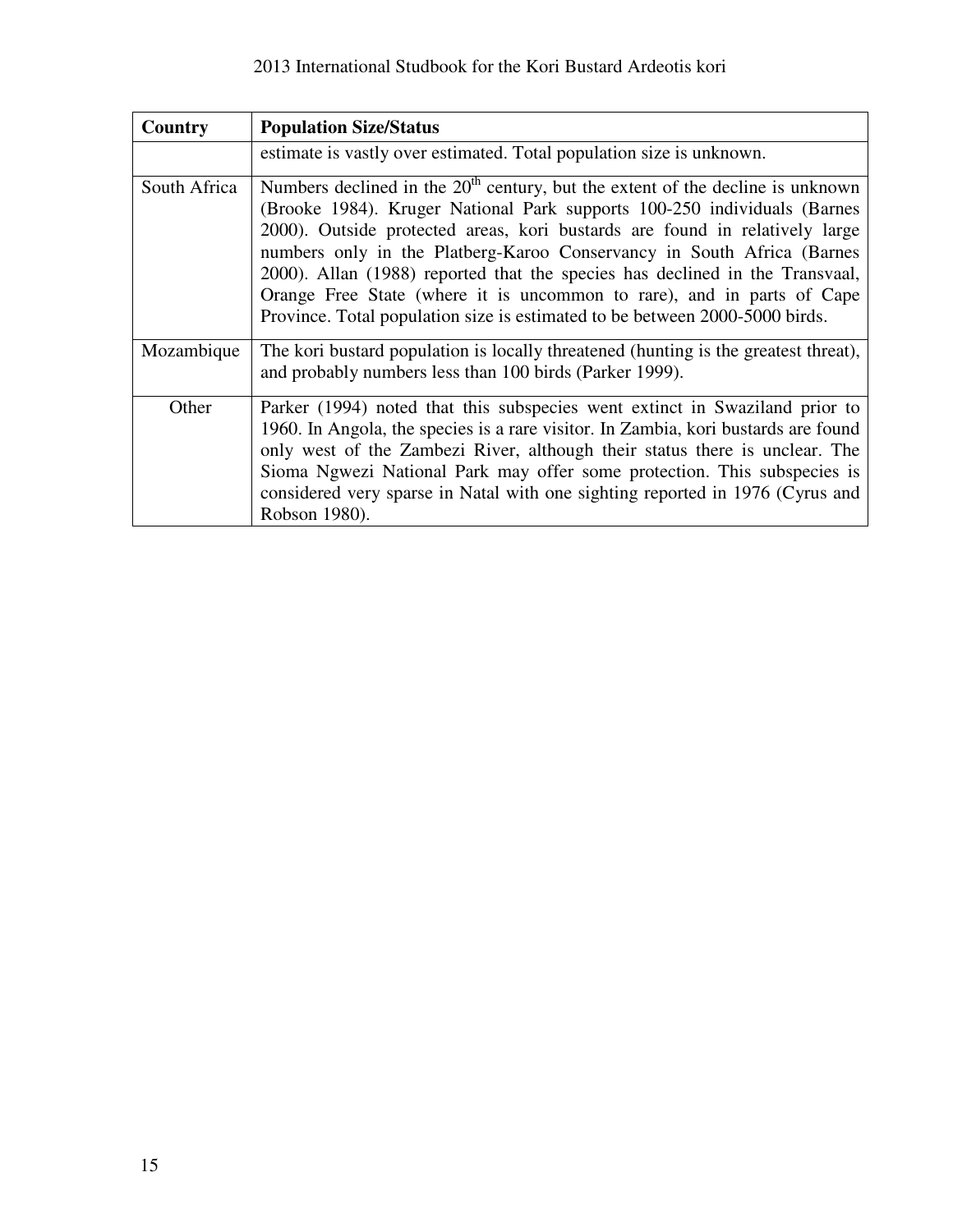# LIVING STUDBOOK

Status: Living during 15 Mar 2013 - 15 Mar 2013 Report ordered by: current/last location (geographic) ============================================================================================== Stud# | Sex | Hatch Date | Sire | Dam | Location | Date | LocalID| Event | Rearing| ============================================================================================== Zoologischer Garten Schmiding, Krenglbach, Upper Austria, Austria 703 F ~ 1993 UNK UNK SCHMIDING ~ Oct 1995 930203 Transfer Unknown Totals: 0.1.0 (1) ------------------------------------------------------------------------------------------------ Pairi Daiza , Cambron-Casteau, Belgium 697 M ~ 2005 WILD WILD TANZANIA ~ Jan 2007 NONE Capture Parent BOCHOLT ~ Jan 2007 \_\_\_\_\_\_ Transfer CAMBRON 4 Feb 2007 7673 Transfer 716 F  $\sim$  2008 UNK UNK PRIVATE  $\sim$  2008 Transfer Unknown CAMBRON 16 Apr 2009 8776 Transfer Totals: 1.1.0 (2) ------------------------------------------------------------------------------------------------ Rome Zoo-Fondazione Bioparco Di Roma, Rome, Italy 358 F ~ 1989 WILD WILD TANZANIA ~ 1992 NONE Capture Parent AIRTANZAN ~ 1992 \_\_\_\_\_\_ Transfer ROMA 14 Feb 1992 1431 Transfer Totals: 0.1.0 (1) ------------------------------------------------------------------------------------------------ Tiergarten Der Stadt Nürnberg, Nürnberg, Germany 262 M 20 Sep 1995 MULT 244 NARC 20 Sep 1995 804 Hatch Hand KREFELD 20 Jul 1998 V1729 Transfer NURNBERG 21 Feb 2013 B03476 Transfer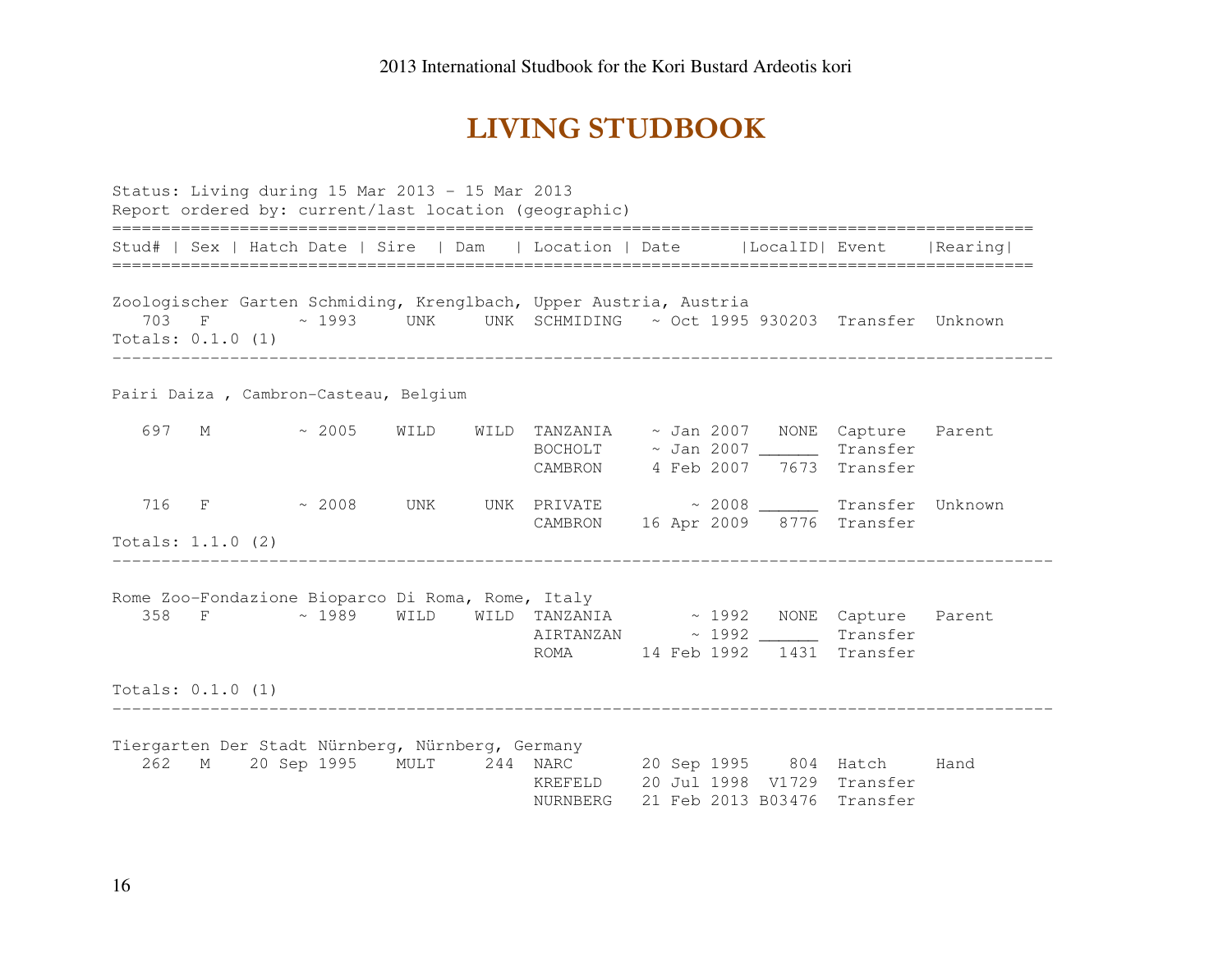| 678                 |  |               | F 18 Jun 2008 319                         | 321 NURNBERG                                                                                   |  |             | 18 Jun 2008 B03287 Hatch                                     | Hand   |
|---------------------|--|---------------|-------------------------------------------|------------------------------------------------------------------------------------------------|--|-------------|--------------------------------------------------------------|--------|
| 698                 |  |               |                                           | F 26 Jun 2006 319 322 NURNBERG 26 Jun 2006 B03003 Hatch Hand                                   |  |             |                                                              |        |
| Totals: 1.2.0 (3)   |  |               |                                           |                                                                                                |  |             |                                                              |        |
|                     |  |               | Weltvogelpark Walsrode, Walsrode, Germany |                                                                                                |  |             |                                                              |        |
|                     |  |               |                                           | 705 F 6 Jun 2010 143 389 NZP-WASH 6 Jun 2010 215883 Hatch<br>WALSRODE                          |  |             | 11 May 2011 BOR006 Transfer                                  | Hand   |
| 706                 |  |               |                                           | F 21 Jun 2010 143 389 NZP-WASH<br>WALSRODE                                                     |  |             | 21 Jun 2010 215888 Hatch Hand<br>11 May 2011 BOR007 Transfer |        |
| 710                 |  |               |                                           | F 20 Aug 2010 611 430 JACKSONVL<br>WALSRODE                                                    |  |             | 20 Aug 2010 610355 Hatch<br>26 Jul 2011 BOR009 Transfer      | Hand   |
| Totals: 0.3.0 (3)   |  |               |                                           |                                                                                                |  |             |                                                              |        |
|                     |  |               | Zoo Duisburg Ag, Duisburg, Germany        |                                                                                                |  |             |                                                              |        |
|                     |  |               |                                           | 286 F 9 Sep 1996 MULT 229 NARC 9 Sep 1996 899 Hatch Hand<br>DUISBURG 30 Sep 1999 3960 Transfer |  |             |                                                              |        |
| 626                 |  |               | M 14 Oct 2005 455                         | 251 NARC 14 Oct 2005 11218 Hatch<br>DUISBURG                                                   |  |             | 18 Jun 2008 5762 Transfer                                    | Parent |
| 634                 |  | $F \sim 2002$ | WILD                                      | WILD AFRICAN ~ 2002 NONE Capture<br>DDNP<br>BUDAPEST 29 Sep 2004 B00976<br>SZEGED              |  | $\sim 2002$ | Transfer<br>Transfer<br>26 Oct 2004 2062 Transfer            | Parent |
| Totals: $1.2.0$ (3) |  |               |                                           | DUISBURG                                                                                       |  |             | 20 May 2007 5367 Transfer                                    |        |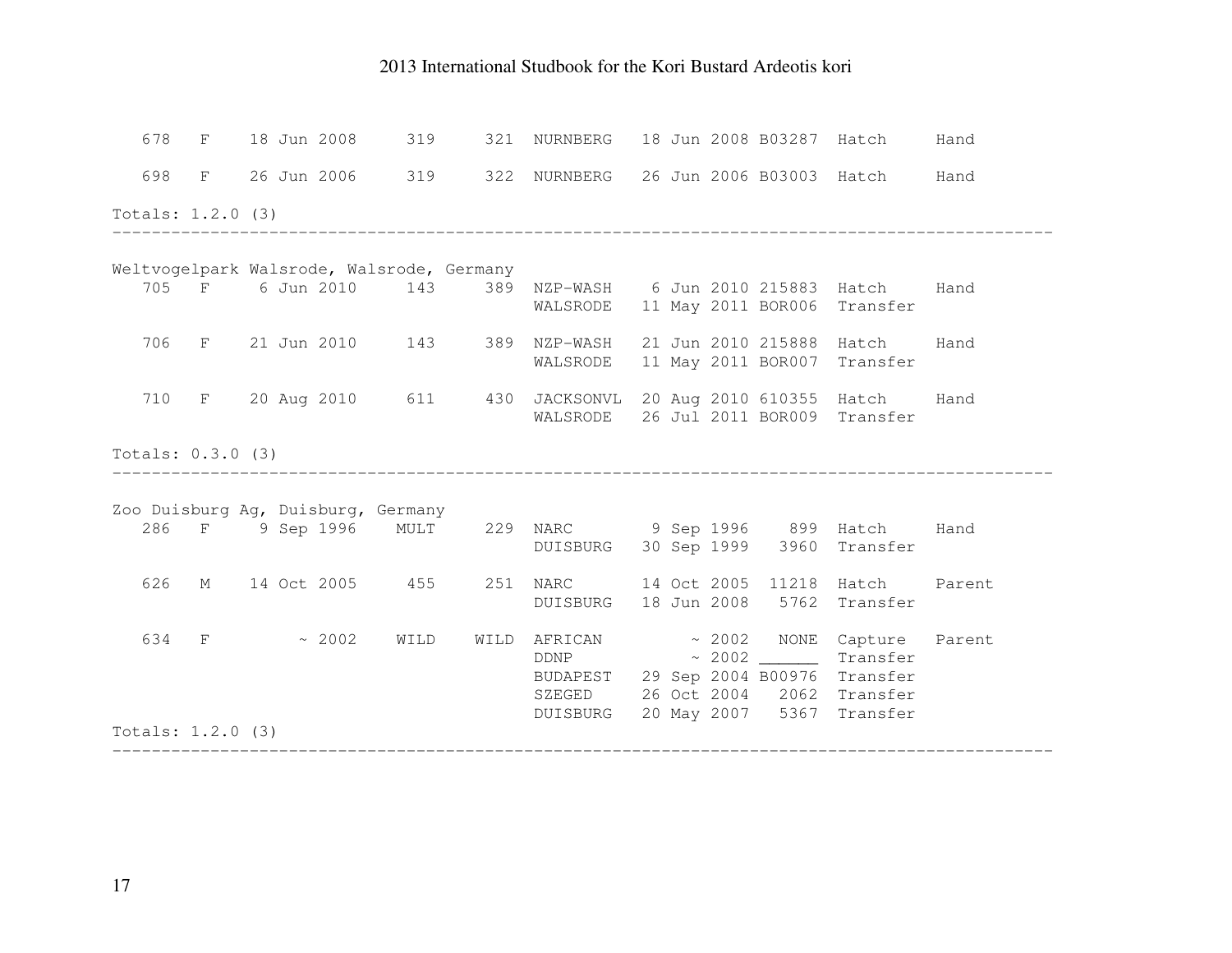|                     |  |  | Umgeni River Bird Park, Northway, South Africa |                                                                                                   |  |  |                             |        |
|---------------------|--|--|------------------------------------------------|---------------------------------------------------------------------------------------------------|--|--|-----------------------------|--------|
| 662                 |  |  |                                                | F ~ 2007 WILD WILD TANZANIA ~ May 2007 NONE Capture Parent<br>BESTER ~ Jun 2007 ________ Transfer |  |  |                             |        |
|                     |  |  |                                                | UMGENI PK 9 Aug 2007 3148 Transfer                                                                |  |  |                             |        |
| Totals: $0.1.0$ (1) |  |  |                                                |                                                                                                   |  |  |                             |        |
|                     |  |  |                                                |                                                                                                   |  |  |                             |        |
|                     |  |  |                                                |                                                                                                   |  |  |                             |        |
|                     |  |  |                                                | Johannesburg Zoological Gardens, Parkview, South Africa                                           |  |  |                             |        |
| 154                 |  |  |                                                | M ~ Mar 1996 WILD WILD AFRICAN ~ Mar 1996 NONE Capture Parent                                     |  |  |                             |        |
|                     |  |  |                                                | KRAAIFONT 15 Mar 1996 960135 Transfer                                                             |  |  |                             |        |
|                     |  |  |                                                | JOHANSBRG 13 Jul 2001 4908 Transfer                                                               |  |  |                             |        |
|                     |  |  |                                                | 420 F ~ 1997 WILD WILD S.AFRICA ~ Aug 1998 NONE Capture Parent                                    |  |  |                             |        |
|                     |  |  |                                                | ALBUTT C ~ Aug 1998 ________ Transfer                                                             |  |  |                             |        |
|                     |  |  |                                                | JOHANSBRG 21 Aug 1998 3596 Transfer                                                               |  |  |                             |        |
| Totals: $1.1.0$ (2) |  |  |                                                |                                                                                                   |  |  |                             |        |
|                     |  |  |                                                |                                                                                                   |  |  |                             |        |
|                     |  |  | Birmingham Zoo, Birmingham, Alabama, USA       |                                                                                                   |  |  |                             |        |
|                     |  |  |                                                | 545 M 9 Jun 2001 370 131 DALLAS 9 Jun 2001 01D914 Hatch                                           |  |  |                             | Parent |
|                     |  |  |                                                | BIRMINGHM 23 May 2002 B02018 Transfer                                                             |  |  |                             |        |
|                     |  |  |                                                |                                                                                                   |  |  |                             |        |
|                     |  |  |                                                | 546 F 8 Sep 2001 143 119 NZP-WASH 8 Sep 2001 214841 Hatch Hand                                    |  |  |                             |        |
|                     |  |  |                                                | <b>ATLANTA</b>                                                                                    |  |  | 11 Aug 2002 A20020 Transfer |        |
|                     |  |  |                                                | BIRMINGHM 23 Aug 2002 B02066 Transfer                                                             |  |  |                             |        |
|                     |  |  |                                                | 741 M ~ 1 Apr 2012 545 546 BIRMINGHM ~ 1 Apr 2012 UNK Hatch Hand                                  |  |  |                             |        |
| Totals: $2.1.0$ (3) |  |  |                                                |                                                                                                   |  |  |                             |        |
|                     |  |  |                                                |                                                                                                   |  |  |                             |        |
|                     |  |  |                                                |                                                                                                   |  |  |                             |        |
|                     |  |  | Phoenix Zoo, Phoenix, Arizona, USA             |                                                                                                   |  |  |                             |        |
| 654                 |  |  |                                                | M 22 Jun 2007 143 389 NZP-WASH 22 Jun 2007 215631 Hatch Hand                                      |  |  |                             |        |
|                     |  |  |                                                | PHOENIX 27 Mar 2008 11008 Transfer                                                                |  |  |                             |        |
| 656                 |  |  |                                                | M 3 Jul 2007 143 115 NZP-WASH 3 Jul 2007 215634 Hatch Hand                                        |  |  |                             |        |
|                     |  |  |                                                | PHOENIX                                                                                           |  |  | 27 Mar 2008 11009 Transfer  |        |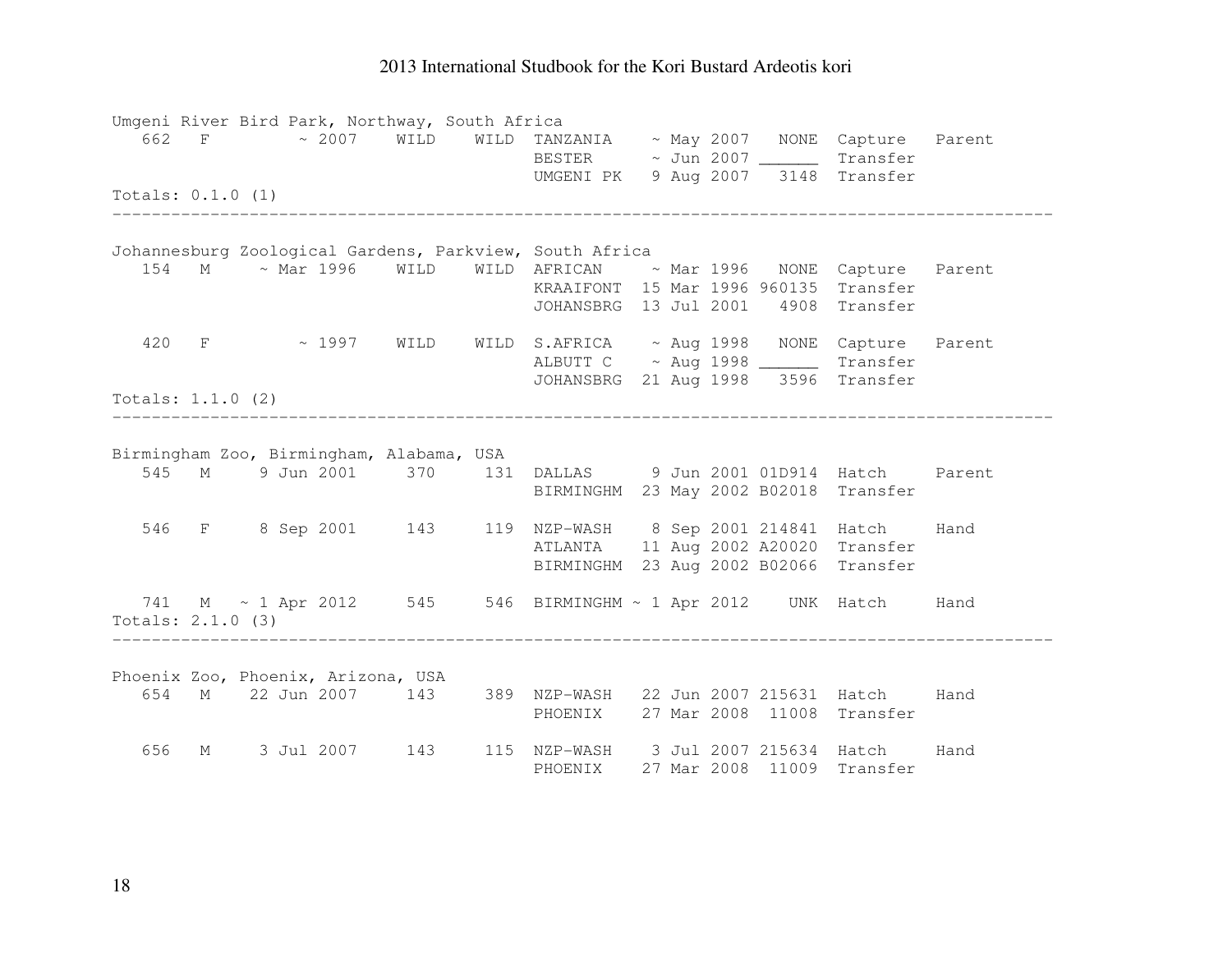|                                                                                                                                                                             |  | 683 F 22 Aug 2008 143                                            |  |  |         |                                                                                                   |  |  | Hand |  |
|-----------------------------------------------------------------------------------------------------------------------------------------------------------------------------|--|------------------------------------------------------------------|--|--|---------|---------------------------------------------------------------------------------------------------|--|--|------|--|
|                                                                                                                                                                             |  | 690 F 19 Jul 2009 153 356 METROZOO                               |  |  | PHOENIX | 19 Jul 2009 B90220 Hatch Hand<br>NASHVILLE 8 Sep 2010 3343 Transfer<br>11 Mar 2011 11695 Transfer |  |  |      |  |
|                                                                                                                                                                             |  | 691 F 5 Aug 2009 143 389 ATLANTA 5 Aug 2009 A90051 Hatch Foster  |  |  |         | PHOENIX 4 May 2010 11415 Transfer                                                                 |  |  |      |  |
|                                                                                                                                                                             |  | 715 F 1 Mar 2011 367 99 SD-WAP 1 Mar 2011 811019 Hatch Hand      |  |  |         | PHOENIX 27 Mar 2012 12002 Transfer                                                                |  |  |      |  |
|                                                                                                                                                                             |  | 735 M 3 Jun 2011 143 389 NZP-WASH 3 Jun 2011 215980 Hatch Hand   |  |  |         | PHOENIX 22 Mar 2012 11995 Transfer                                                                |  |  |      |  |
|                                                                                                                                                                             |  | 737 M 15 Jun 2011 143 389 NZP-WASH 15 Jun 2011 215985 Hatch Hand |  |  |         | PHOENIX 22 Mar 2012 11996 Transfer                                                                |  |  |      |  |
| Totals: $5.4.0$ (9)                                                                                                                                                         |  | 738 M 27 Jul 2011 435 429 TOLEDO 27 Jul 2011 7407 Hatch Hand     |  |  |         | PHOENIX 28 Mar 2012 12005 Transfer                                                                |  |  |      |  |
|                                                                                                                                                                             |  |                                                                  |  |  |         |                                                                                                   |  |  |      |  |
|                                                                                                                                                                             |  | Reid Park Zoo, Tucson, Arizona, USA                              |  |  |         |                                                                                                   |  |  |      |  |
|                                                                                                                                                                             |  | 474 M 24 Jun 2000 143 119 NZP-WASH 24 Jun 2000 214627 Hatch Hand |  |  |         | STCATHERN 19 May 2001 S00080 Transfer<br>TUCSON 6 May 2005 X55097 Transfer                        |  |  |      |  |
| Totals: $1.0.0$ (1)                                                                                                                                                         |  |                                                                  |  |  |         |                                                                                                   |  |  |      |  |
| The Living Desert Zoo and Gardens, Palm Desert, California, USA<br>612 F 19 Jun 2004 143 389 NZP-WASH 19 Jun 2004 215275 Hatch Hand<br>PALM DES 10 Mar 2005 205003 Transfer |  |                                                                  |  |  |         |                                                                                                   |  |  |      |  |
| Totals: $1.1.0$ (2)                                                                                                                                                         |  | 679 M 5 Jul 2008 370 131 DALLAS 5 Jul 2008 08J267 Hatch Parent   |  |  |         | PALM DES 21 Jan 2010 210001 Transfer                                                              |  |  |      |  |
|                                                                                                                                                                             |  |                                                                  |  |  |         |                                                                                                   |  |  |      |  |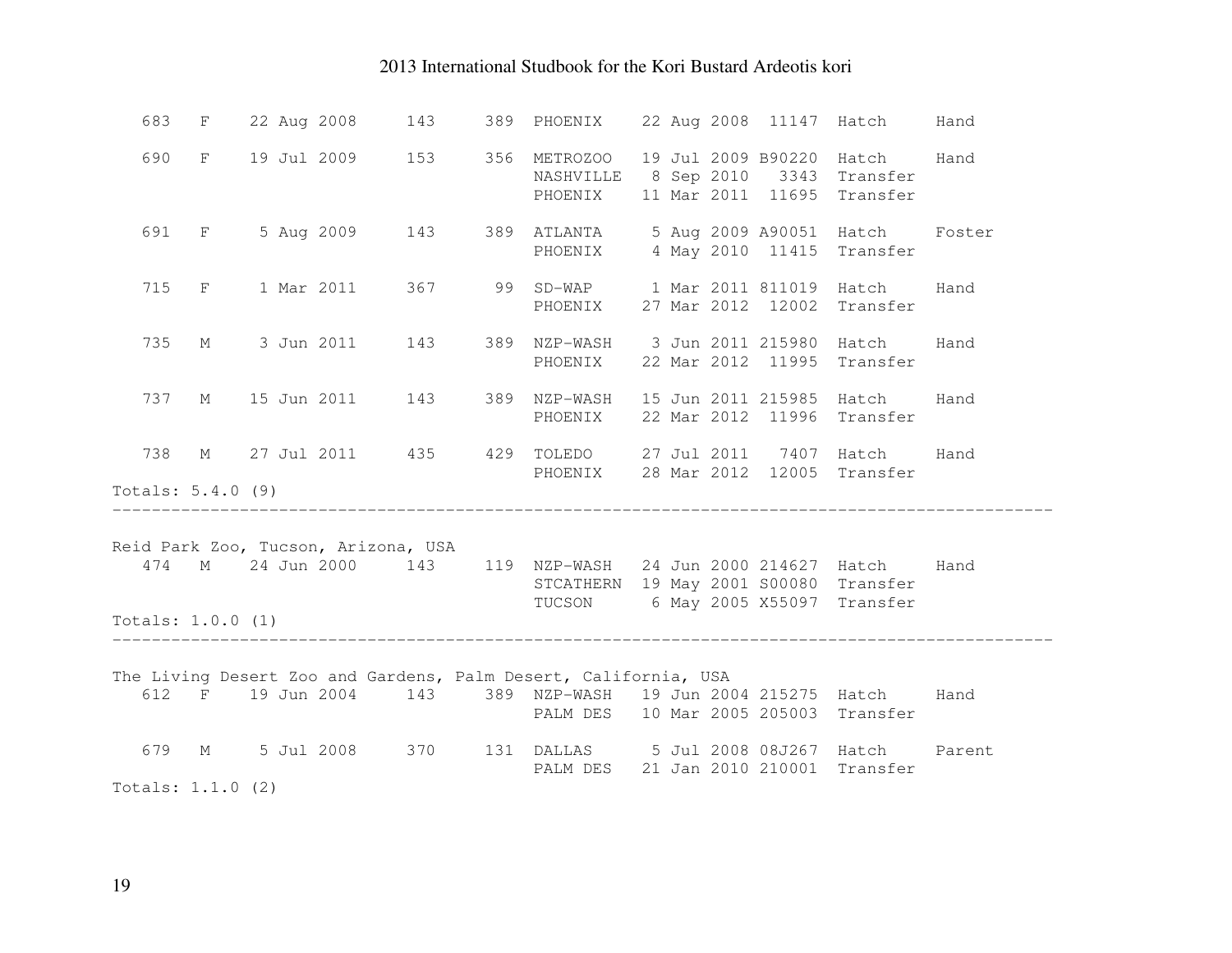------------------------------------------------------------------------------------------------

|     |                     |                     | San Diego Zoo Safari Park, Escondido, California, USA                                           |                                                                 |  |  |                             |      |
|-----|---------------------|---------------------|-------------------------------------------------------------------------------------------------|-----------------------------------------------------------------|--|--|-----------------------------|------|
|     |                     |                     | 99 F ~ 1984 WILD WILD AFRICAN ~ 1986 NONE Capture Parent                                        |                                                                 |  |  |                             |      |
|     |                     |                     |                                                                                                 | RON BROWN ~ 1986 Transfer<br>SD-WAP 11 Jul 1986 029555 Transfer |  |  |                             |      |
|     |                     |                     |                                                                                                 |                                                                 |  |  |                             |      |
|     |                     |                     | 395 F ~ 1995 WILD WILD TANZANIA ~ Nov 1997 NONE Capture Parent                                  |                                                                 |  |  |                             |      |
|     |                     |                     |                                                                                                 | MILLER R 8 Jun 1998 ________ Transfer                           |  |  |                             |      |
|     |                     |                     |                                                                                                 | SD-WAP 11 Jul 1998 898317 Transfer                              |  |  |                             |      |
| 585 |                     |                     | M ~ 1995 WILD                                                                                   | WILD AFRICAN ~ Jan 1998 NONE Capture Parent                     |  |  |                             |      |
|     |                     |                     |                                                                                                 | MILLER R ~ Jun 1998 ________ Transfer                           |  |  |                             |      |
|     |                     |                     |                                                                                                 | SD-WAP 11 Jul 1998 898316 Transfer                              |  |  |                             |      |
| 610 |                     |                     | M 22 Oct 2003 143 389 METROZOO 22 Oct 2003 B30250 Hatch                                         |                                                                 |  |  |                             | Hand |
|     |                     |                     |                                                                                                 | YULEE 3 Nov 2004 Y45303 Transfer                                |  |  |                             |      |
|     |                     |                     |                                                                                                 | PHOENIX ~10 Mar 2010 ________ Transfer                          |  |  |                             |      |
|     |                     |                     |                                                                                                 | SD-WAP 25 Oct 2011 811221 Transfer                              |  |  |                             |      |
|     | Totals: 2.2.0 (4)   |                     |                                                                                                 |                                                                 |  |  |                             |      |
|     |                     |                     |                                                                                                 |                                                                 |  |  |                             |      |
|     |                     |                     | Cheyenne Mt Zoological Park, Colorado Springs, Colorado, USA                                    |                                                                 |  |  |                             |      |
|     |                     |                     | 621 M 24 Jun 2005 428 448 WACO 24 Jun 2005 B04205 Hatch Hand                                    | COLO SPRG 16 May 2007 27A045 Transfer                           |  |  |                             |      |
|     |                     | Totals: $1.0.0$ (1) |                                                                                                 |                                                                 |  |  |                             |      |
|     |                     |                     |                                                                                                 |                                                                 |  |  |                             |      |
| 590 |                     |                     | Denver Zoological Gardens, Denver, Colorado, USA                                                |                                                                 |  |  |                             |      |
|     |                     |                     | M 7 Jul 2003 143 119 NZP-WASH 7 Jul 2003 215123 Hatch Hand<br>DENVER 5 May 2004 A04146 Transfer |                                                                 |  |  |                             |      |
|     |                     |                     |                                                                                                 |                                                                 |  |  |                             |      |
|     |                     |                     | 694 F ~ 2007 WILD WILD TANZANIA ~ 2009 NONE Capture Parent                                      |                                                                 |  |  |                             |      |
|     |                     |                     |                                                                                                 | DENVER                                                          |  |  | 31 Mar 2009 A09033 Transfer |      |
|     | Totals: $1.1.0$ (2) |                     | --------------------------                                                                      |                                                                 |  |  |                             |      |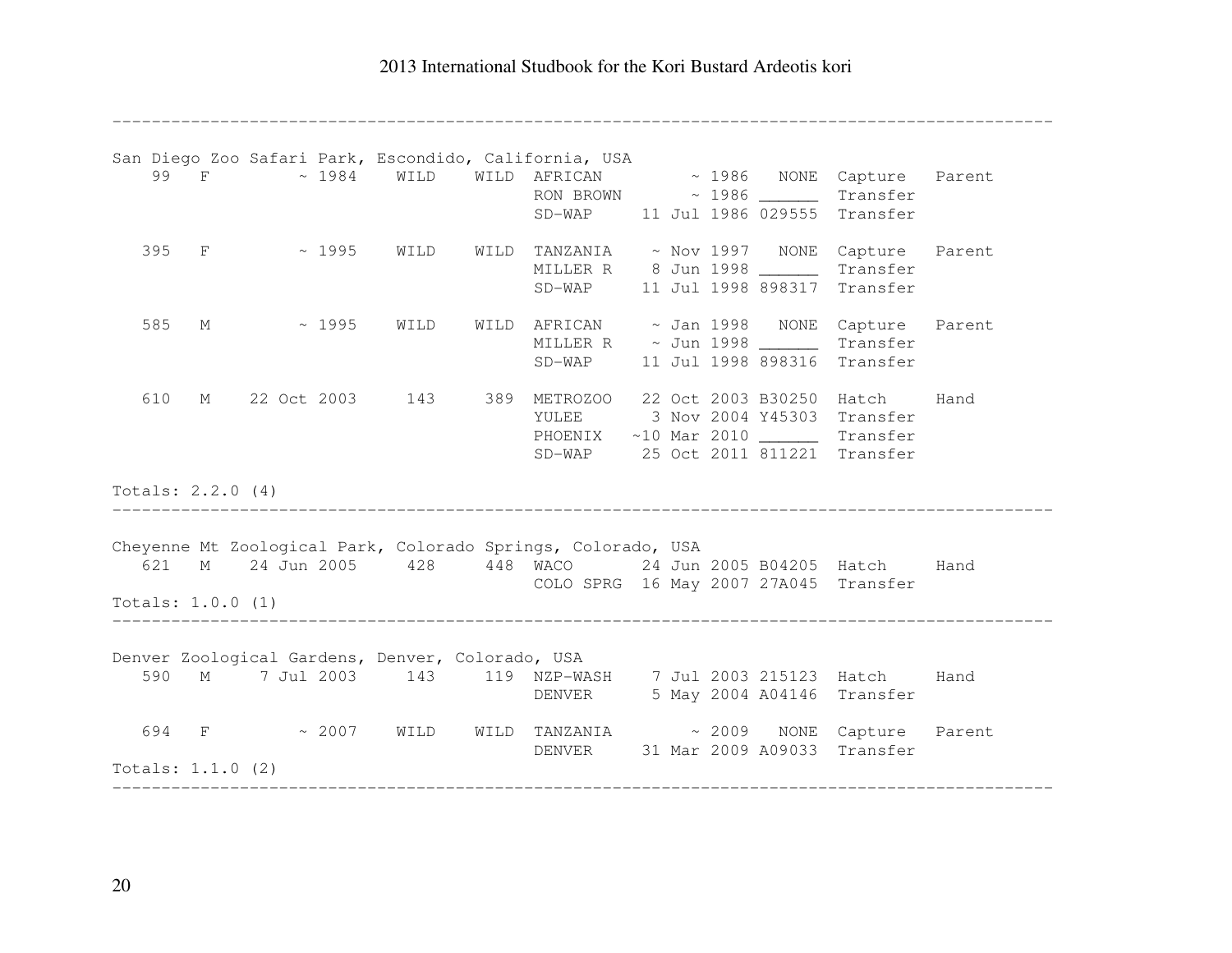|                     |             |  |               |      |      | Smithsonian National Zoological Park, Washington, District of Columbia, USA |  |  |                             |        |
|---------------------|-------------|--|---------------|------|------|-----------------------------------------------------------------------------|--|--|-----------------------------|--------|
| 143                 |             |  |               |      |      | M ~ 1988 WILD WILD AFRICAN ~ 1990 NONE Capture                              |  |  |                             | Parent |
|                     |             |  |               |      |      | NY BRONX ~ 1990 905032 Transfer                                             |  |  |                             |        |
|                     |             |  |               |      |      | STCATHERN 3 Aug 1990 905032 Transfer                                        |  |  |                             |        |
|                     |             |  |               |      |      | NZP-WASH 21 Mar 2000 214461 Transfer                                        |  |  |                             |        |
| 389                 |             |  | $F \sim 1996$ | WILD | WILD | TANZANIA ~ Nov 1997 NONE Capture                                            |  |  |                             | Parent |
|                     |             |  |               |      |      | MILLER R $\sim$ 8 Jun 1998 $\sim$ Transfer                                  |  |  |                             |        |
|                     |             |  |               |      |      | NZP-WASH                                                                    |  |  | 11 Jul 1998 214097 Transfer |        |
| 677                 | F           |  | 29 Jun 2008   | 143  |      | 389 NZP-WASH 29 Jun 2008 215755 Hatch                                       |  |  |                             | Hand   |
|                     |             |  |               |      |      |                                                                             |  |  |                             |        |
| 680                 | $M_{\odot}$ |  | 5 Jul 2008    | 370  |      | 131 DALLAS 5 Jul 2008 08J268 Hatch                                          |  |  |                             | Parent |
|                     |             |  |               |      |      | NZP-WASH 21 Sep 2010 215899 Transfer                                        |  |  |                             |        |
| 681                 | F           |  | 17 Jul 2008   | 143  |      | 389 NZP-WASH                                                                |  |  | 17 Jul 2008 215759 Hatch    | Hand   |
| 700                 | F           |  | 10 Mar 2010   |      |      | 367 99 SD-WAP 10 Mar 2010 810059 Hatch                                      |  |  |                             | Hand   |
|                     |             |  |               |      |      | NZP-WASH ~ Jan 2011 215978 Transfer                                         |  |  |                             |        |
|                     |             |  |               |      |      |                                                                             |  |  |                             |        |
| 739                 |             |  | F 9 Jun 2012  | 143  |      | 389 NZP-WASH 9 Jun 2012 216102 Hatch                                        |  |  |                             | Hand   |
| 740                 |             |  | F 10 Jun 2012 | 143  |      | 389 NZP-WASH 10 Jun 2012 216103 Hatch                                       |  |  |                             | Hand   |
| Totals: $2.6.0$ (8) |             |  |               |      |      |                                                                             |  |  |                             |        |
|                     |             |  |               |      |      |                                                                             |  |  |                             |        |
|                     |             |  |               |      |      | Jacksonville Zoo and Gardens, Jacksonville, Florida, USA                    |  |  |                             |        |
| 430                 |             |  |               |      |      | F 1 May 1999 69 131 DALLAS 1 May 1999 99C715 Hatch                          |  |  |                             | Parent |
|                     |             |  |               |      |      | JACKSONVL 22 May 2001 601341 Transfer                                       |  |  |                             |        |
| 611                 |             |  | M 23 Oct 2002 |      |      | 143 389 METROZOO 23 Oct 2002 B30252 Hatch                                   |  |  |                             | Hand   |
|                     |             |  |               |      |      | YULEE 3 Nov 2004 Y45304 Transfer                                            |  |  |                             |        |
|                     |             |  |               |      |      | JACKSONVL ~ Nov 2005 606306 Transfer                                        |  |  |                             |        |
| Totals: $1.1.0$ (2) |             |  |               |      |      |                                                                             |  |  |                             |        |

------------------------------------------------------------------------------------------------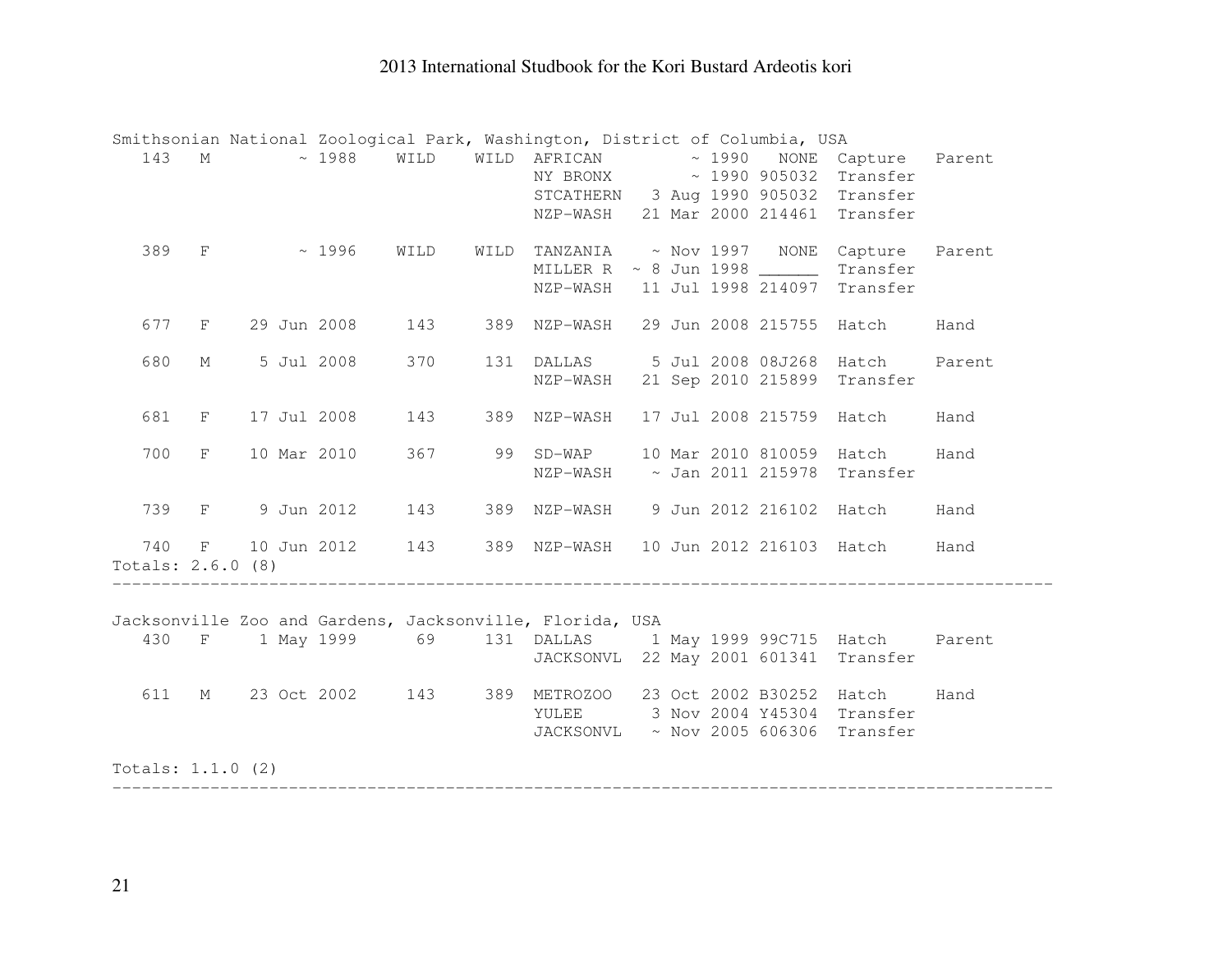|                     |  | Zoo Miami, Miami, Florida, USA     |                                           |                                                                                                                                                             |  |  |                             |  |
|---------------------|--|------------------------------------|-------------------------------------------|-------------------------------------------------------------------------------------------------------------------------------------------------------------|--|--|-----------------------------|--|
|                     |  |                                    |                                           | 356 F 3 Oct 1997 94 119 NZP-WASH 3 Oct 1997 213964 Hatch Hand<br>METROZOO 5 May 2005 B50183 Transfer                                                        |  |  |                             |  |
|                     |  |                                    |                                           | 394 M ~ 1996 WILD WILD TANZANIA ~ Nov 1997 NONE Capture Parent<br>MILLER R 8 Jun 1998 _______ Transfer<br>DISNEY AK 11 Jul 1998 981435 Transfer<br>METROZOO |  |  | 15 Apr 2005 B50134 Transfer |  |
| Totals: $1.1.0$ (2) |  |                                    |                                           |                                                                                                                                                             |  |  |                             |  |
|                     |  | Zoo Atlanta, Atlanta, Georgia, USA |                                           |                                                                                                                                                             |  |  |                             |  |
|                     |  |                                    |                                           | 655 F 23 Jun 2007 143 389 NZP-WASH 23 Jun 2007 215632 Hatch Hand<br>ATLANTA 5 Nov 2008 A80060 Transfer                                                      |  |  |                             |  |
| 664                 |  |                                    |                                           | M 26 Oct 2007 384 438 AUDUBON 26 Oct 2007 102310 Hatch Hand<br>ATLANTA 5 Nov 2008 A80059 Transfer                                                           |  |  |                             |  |
| Totals: $1.1.0$ (2) |  |                                    | ---------------------------------         |                                                                                                                                                             |  |  |                             |  |
|                     |  |                                    | Sedgwick County Zoo, Wichita, Kansas, USA | 688 F 17 Jul 2009 611 430 JACKSONVL 17 Jul 2009 _______ Hatch Hand<br>SEDGWICK 8 Mar 2011 13252 Transfer                                                    |  |  |                             |  |
|                     |  |                                    |                                           | 692 M 6 Aug 2009 143 389 ATLANTA 6 Aug 2009 A90054 Hatch Foster<br>SEDGWICK 1 Jul 2010 Transfer                                                             |  |  |                             |  |
| Totals: $1.1.0$ (2) |  |                                    |                                           |                                                                                                                                                             |  |  |                             |  |
|                     |  |                                    | Audubon Zoo, New Orleans, Louisiana, USA  | 400 F 22 Aug 1998 94 119 NZP-WASH 22 Aug 1998 214132 Hatch Hand<br>AUDUBON 28 Apr 1999 2551 Transfer                                                        |  |  |                             |  |
| 544                 |  |                                    |                                           | M 8 Jun 2001 370 131 DALLAS 8 Jun 2001 01D912 Hatch Parent<br><b>ATLANTA</b>                                                                                |  |  | 23 May 2002 A20002 Transfer |  |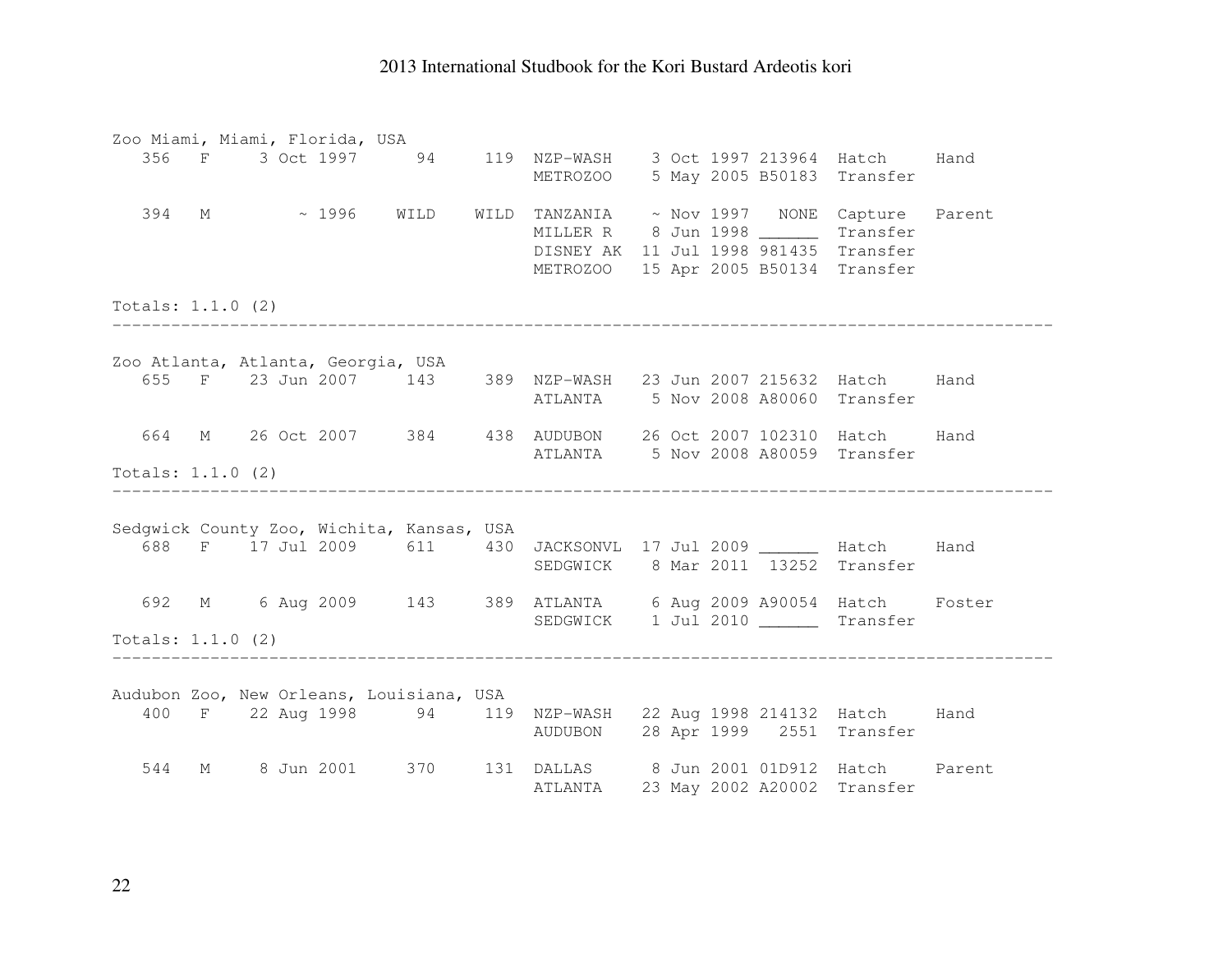|                     |  |                                              |  | SEDGWICK 27 Jan 2007 11641 Transfer<br>AUDUBON 5 Oct 2010 103200 Transfer                                                                        |  |  |  |
|---------------------|--|----------------------------------------------|--|--------------------------------------------------------------------------------------------------------------------------------------------------|--|--|--|
| Totals: $1.1.0$ (2) |  |                                              |  |                                                                                                                                                  |  |  |  |
|                     |  |                                              |  | Zoo New England Franklin Park Zoo, Boston, Massachusetts, USA<br>608 F 10 Oct 2003 143 389 FRANKLINP 10 Oct 2003 F03482 Hatch Hand               |  |  |  |
|                     |  |                                              |  | 687 M 23 Jun 2009 143 389 NZP-WASH 23 Jun 2009 215819 Hatch Hand<br>PHOENIX 16 Mar 2010 11395 Transfer<br>FRANKLINP ~26 Apr 2012 A12411 Transfer |  |  |  |
| Totals: $1.1.0$ (2) |  | ___________________________                  |  |                                                                                                                                                  |  |  |  |
|                     |  | Kansas City Zoo, Kansas City, Missouri, USA  |  | 437 M 28 Sep 1999 94 119 NZP-WASH 28 Sep 1999 214404 Hatch Hand<br>AUDUBON 17 Oct 2000 100004 Transfer<br>KANSASCTY 30 Sep 2003 A03051 Transfer  |  |  |  |
|                     |  |                                              |  | 614 F 18 Jun 2004 370 131 DALLAS 18 Jun 2004 04F157 Hatch Parent<br>TUCSON 12 Jan 2005 T55140 Transfer<br>KANSASCTY 2 Nov 2010 A10025 Transfer   |  |  |  |
| Totals: $1.1.0$ (2) |  |                                              |  |                                                                                                                                                  |  |  |  |
|                     |  | Toledo Zoological Gardens, Toledo, Ohio, USA |  | 429 F 30 Apr 1999 69 131 DALLAS 30 Apr 1999 99C714 Hatch Parent<br>STCATHERN 27 Mar 2001 S01027 Transfer<br>TOLEDO 4 Aug 2005 4218 Transfer      |  |  |  |
|                     |  |                                              |  | 588 F 14 Jun 2003 370 131 DALLAS 14 Jun 2003 03E753 Hatch Hand<br>TOLEDO 3 Jun 2004 3481 Transfer                                                |  |  |  |
| Totals: $0.2.0$ (2) |  |                                              |  |                                                                                                                                                  |  |  |  |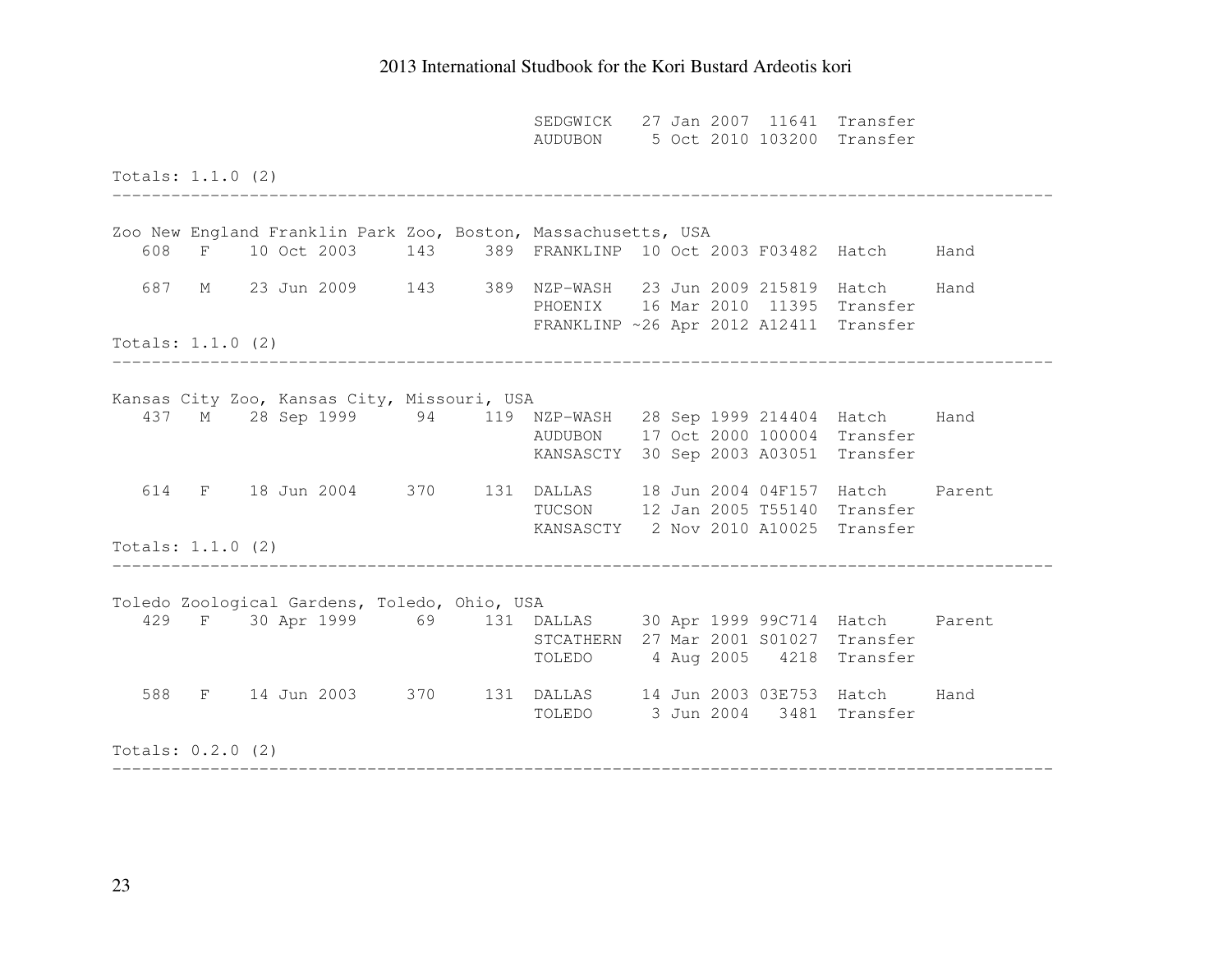|                     | Dallas Zoo, Dallas, Texas, USA                                                                        |  |                                       |  |                    |          |  |
|---------------------|-------------------------------------------------------------------------------------------------------|--|---------------------------------------|--|--------------------|----------|--|
|                     | 57 F ~ 1976 WILD WILD AFRICAN ~ 1979 NONE Capture Parent                                              |  |                                       |  |                    |          |  |
|                     |                                                                                                       |  | CHASE B $\sim$ 1979 $\sim$ Transfer   |  |                    |          |  |
|                     |                                                                                                       |  | DALLAS 22 Oct 1979 002024 Transfer    |  |                    |          |  |
|                     | 152 M ~ 1994 WILD WILD TANZANIA ~ Apr 1996 NONE Capture Parent                                        |  |                                       |  |                    |          |  |
|                     |                                                                                                       |  | MILLER R ~ Apr 1996 ______            |  |                    | Transfer |  |
|                     |                                                                                                       |  | KANSASCTY 30 May 1996 203537          |  |                    | Transfer |  |
|                     |                                                                                                       |  | DALLAS                                |  | 17 Dec 2005 05G219 | Transfer |  |
|                     | 623 F 3 Jun 2005 370 131 DALLAS 3 Jun 2005 05F831 Hatch Parent                                        |  |                                       |  |                    |          |  |
|                     |                                                                                                       |  | CALDWELL 3 Jun 2005 105631 Transfer   |  |                    |          |  |
|                     |                                                                                                       |  | YULEE 29 Nov 2006 Y65301 Transfer     |  |                    |          |  |
|                     |                                                                                                       |  | DALLAS 22 Jun 2010 _______ Transfer   |  |                    |          |  |
| Totals: $1.2.0$ (3) |                                                                                                       |  |                                       |  |                    |          |  |
|                     |                                                                                                       |  |                                       |  |                    |          |  |
|                     | Fort Worth Zoological Park, Ft Worth, Texas, USA                                                      |  |                                       |  |                    |          |  |
|                     | 439 M ~ Jan 1996 WILD WILD TANZANIA ~ Jan 1999 NONE Capture Parent                                    |  |                                       |  |                    |          |  |
|                     |                                                                                                       |  | MILLER R ~ Jan 1999 ________ Transfer |  |                    |          |  |
|                     |                                                                                                       |  | FORTWORTH 6 May 1999 990501 Transfer  |  |                    |          |  |
|                     | 713 F ~ 2008 WILD WILD TANZANIA ~ 2010 NONE Capture Parent                                            |  |                                       |  |                    |          |  |
|                     |                                                                                                       |  | DEALER ~ 2010 NONE Transfer           |  |                    |          |  |
|                     |                                                                                                       |  | FORTWORTH 27 Sep 2010 206581 Transfer |  |                    |          |  |
|                     | Totals: $1.1.0$ (2)                                                                                   |  |                                       |  |                    |          |  |
|                     |                                                                                                       |  |                                       |  |                    |          |  |
|                     | Cameron Park Zoo, Waco, Texas, USA<br>448 F 30 Oct 1999 94 119 NZP-WASH 30 Oct 1999 214433 Hatch Hand |  |                                       |  |                    |          |  |
|                     |                                                                                                       |  | WACO 6 Jun 2000 B02700 Transfer       |  |                    |          |  |
|                     |                                                                                                       |  |                                       |  |                    |          |  |
| Totals: $0.1.0$ (1) |                                                                                                       |  |                                       |  |                    |          |  |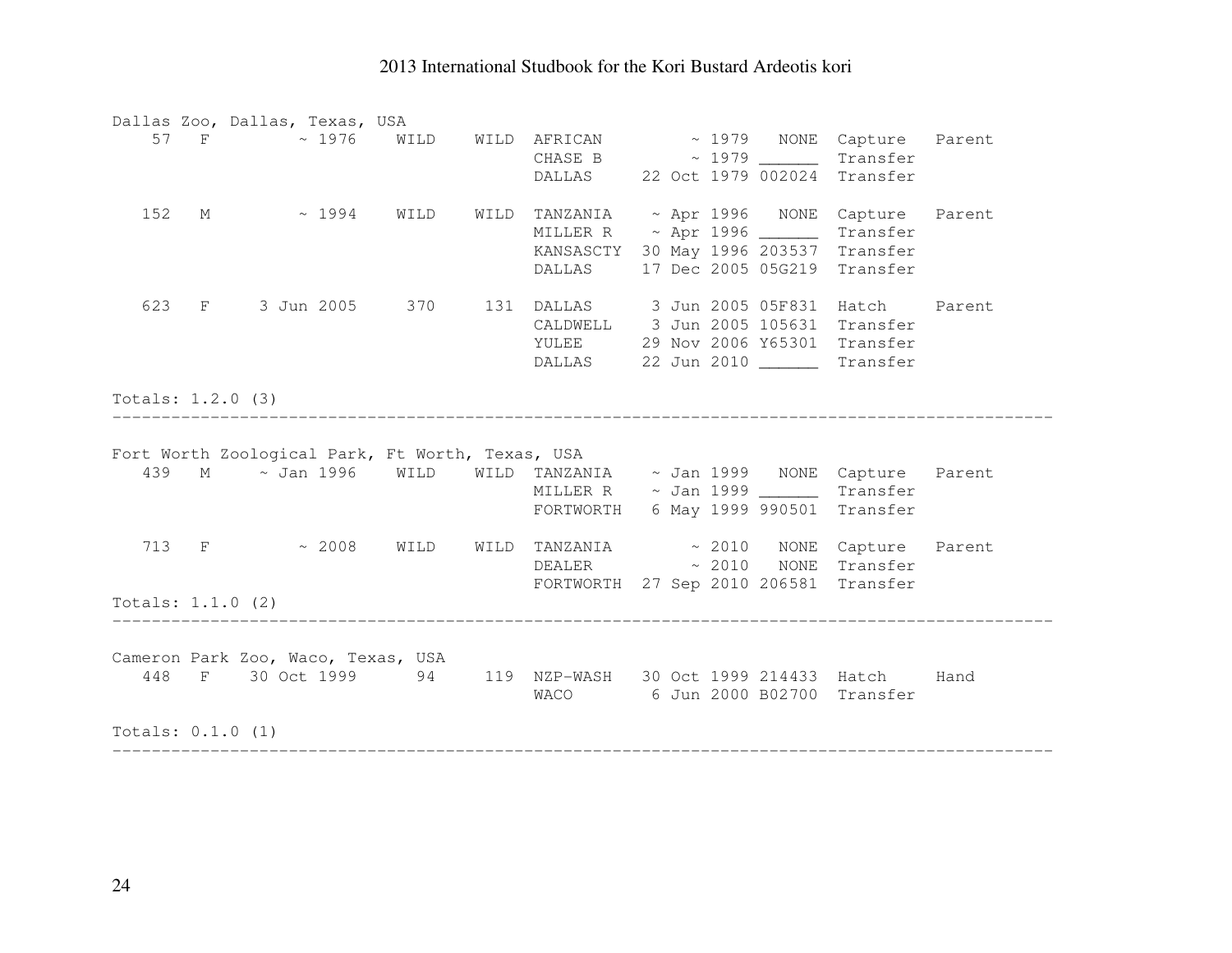| Africam Safari, Puebla, Mexico |  |  |  |                                                                                                     |  |  |      |
|--------------------------------|--|--|--|-----------------------------------------------------------------------------------------------------|--|--|------|
| 676                            |  |  |  | M 28 Jun 2008 143 389 NZP-WASH 28 Jun 2008 215754 Hatch<br>PUEBLA 26 Feb 2010 7378 Transfer         |  |  | Hand |
| Totals: 1.0.0 (1)              |  |  |  |                                                                                                     |  |  |      |
|                                |  |  |  |                                                                                                     |  |  |      |
|                                |  |  |  | Al Ain Wildlife Park & Resort, Abu Dhabi, United Arab Emirates                                      |  |  |      |
|                                |  |  |  | 625 F 10 Sep 2005 455 215 NARC 10 Sep 2005 11215 Hatch Foster<br>AL AIN 30 Aug 2010 B18033 Transfer |  |  |      |
|                                |  |  |  | 627 M 15 Oct 2005 455 251 NARC 15 Oct 2005 11219 Hatch Parent                                       |  |  |      |
|                                |  |  |  | AL AIN 30 Aug 2010 B18031 Transfer                                                                  |  |  |      |
| 666                            |  |  |  | F 1 Oct 2007 455 251 NARC 1 Oct 2007 12830 Hatch Parent                                             |  |  |      |
|                                |  |  |  | AL AIN 30 Aug 2010 B18032 Transfer                                                                  |  |  |      |
|                                |  |  |  |                                                                                                     |  |  |      |
| 668                            |  |  |  | M 3 Oct 2007 455 251 NARC 3 Oct 2007 12832 Hatch Parent                                             |  |  |      |
| Totals: $2.2.0$ (4)            |  |  |  | AL AIN 30 Aug 2010 B18030 Transfer                                                                  |  |  |      |
|                                |  |  |  |                                                                                                     |  |  |      |
|                                |  |  |  | National Avian Research Center, Abu Dhabi, United Arab Emirates                                     |  |  |      |
|                                |  |  |  | 251 F 21 Nov 1994 MULT 242 NARC 21 Nov 1994 708 Hatch Hand                                          |  |  |      |
|                                |  |  |  | 455 M 27 Aug 1999 241 229 NARC 27 Aug 1999 1444 Hatch Unknown                                       |  |  |      |
| 659                            |  |  |  | F 1 Jul 2007 455 251 NARC 1 Jul 2007 12816 Hatch Hand                                               |  |  |      |
| Totals: $1.2.0$ (3)            |  |  |  |                                                                                                     |  |  |      |
|                                |  |  |  |                                                                                                     |  |  |      |
|                                |  |  |  | H.E. Sheikh Butti Maktoum's Wildlife Centre, Dubai, United Arab Emirates                            |  |  |      |
|                                |  |  |  | 485 F 2 Mar 2000 UNK 224 NARC 2 Mar 2000 1790 Hatch Hand                                            |  |  |      |
|                                |  |  |  | MAKTOUM 2 Jul 2002 A00211 Transfer                                                                  |  |  |      |
|                                |  |  |  | 552 M ~ 1992 WILD WILD TANZANIA ~ 1997 NONE Capture Parent                                          |  |  |      |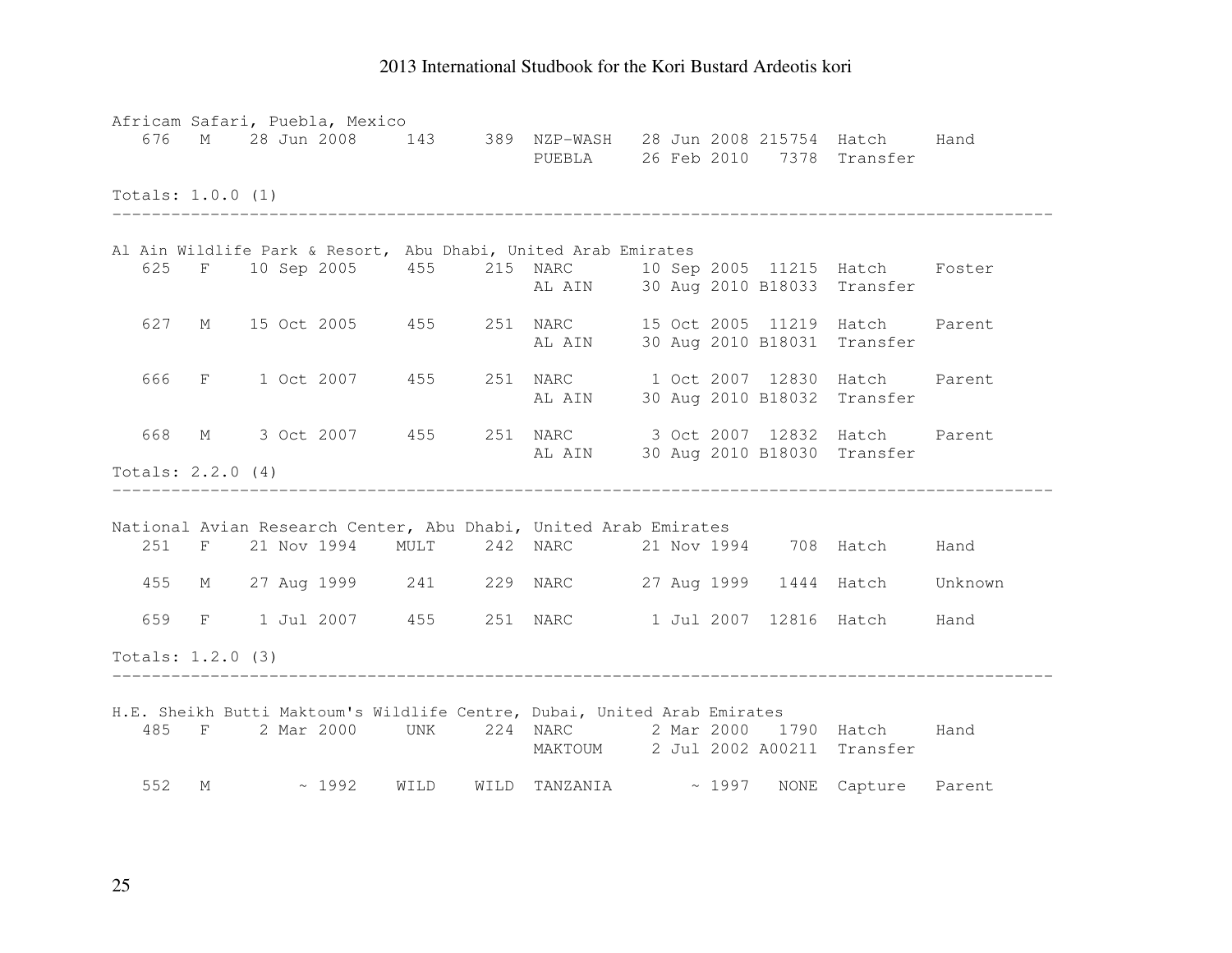| TOTALS: 37.48.0 (85) |   |                   |  |                 |      |                                                                                 |  |  |  |                                 |      |
|----------------------|---|-------------------|--|-----------------|------|---------------------------------------------------------------------------------|--|--|--|---------------------------------|------|
|                      |   |                   |  |                 |      |                                                                                 |  |  |  |                                 |      |
| Totals: 1.1.0 (2)    |   |                   |  |                 |      |                                                                                 |  |  |  |                                 |      |
| 702                  |   |                   |  |                 |      | F $\sim$ Jun 2000 UNK UNK SAFA_WILD $\sim$ Jun 2000 $\,$ 442 $\,$ Hatch $\,$    |  |  |  |                                 | Hand |
| 701                  |   | M ~ Jun 2000      |  | UNK             |      | UNK SAFA WILD $\sim$ Jun 2000 441 Hatch                                         |  |  |  |                                 | Hand |
|                      |   |                   |  |                 |      | Wadi Al Safa Wildlife Centre, Dubai, United Arab Emirates                       |  |  |  |                                 |      |
| Totals: 4.3.0 (7)    |   |                   |  |                 |      |                                                                                 |  |  |  |                                 |      |
|                      |   |                   |  |                 |      | MAKTOUM                                                                         |  |  |  | 1 Jan 2010 A10252 Transfer      |      |
| 734                  | M | 1 Oct 2009        |  | UNK             |      | UNK KEVI                                                                        |  |  |  | 1 Oct 2009 _______ Hatch        | Hand |
| 733                  | F | 26 Oct 2009       |  | UNK             |      | 485 MAKTOUM 26 Oct 2009 A00900 Hatch Parent                                     |  |  |  |                                 |      |
| 732                  | M |                   |  | 24 Oct 2009 UNK |      | 485 MAKTOUM                                                                     |  |  |  | 24 Oct 2009 A00899 Hatch Parent |      |
|                      |   | 557 F $\sim$ 1991 |  | WILD            | WILD | TANZANIA ~ 1997 NONE Capture Parent<br>MAKTOUM 15 Jun 1997 97B233 Transfer      |  |  |  |                                 |      |
| 555                  |   | M $\sim 1992$     |  | WILD            |      | WILD TANZANIA ~ 1997 NONE Capture Parent<br>MAKTOUM 15 Jun 1997 97B231 Transfer |  |  |  |                                 |      |
|                      |   |                   |  |                 |      | MAKTOUM 15 Jun 1997 97B228 Transfer                                             |  |  |  |                                 |      |

32 Institutions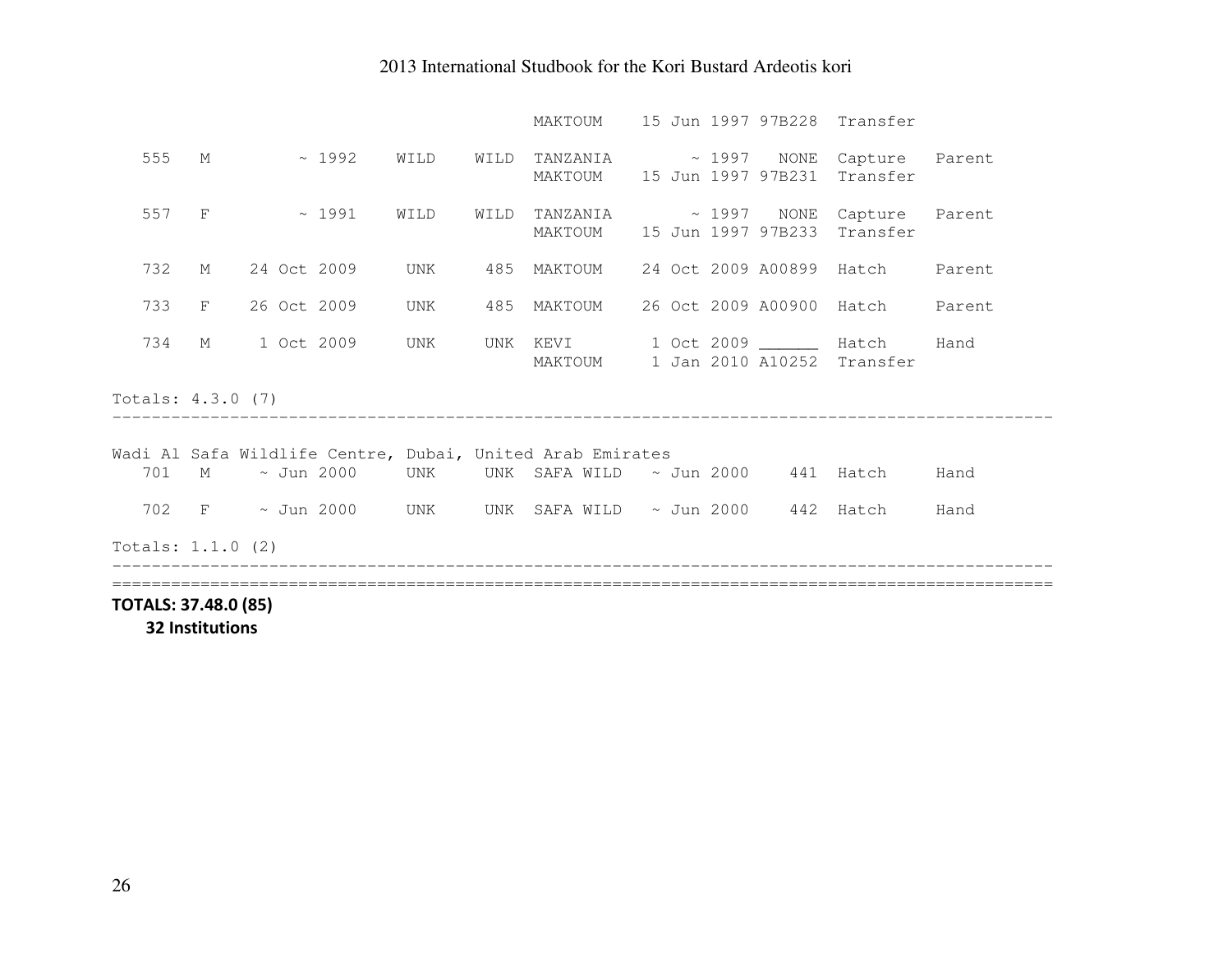# CURRENT HOLDING INSTITUTIONS

| <b>ISIS MNENOMIC</b> | <b>HOLDING FACILITY</b>                                                                                                                                                                     |
|----------------------|---------------------------------------------------------------------------------------------------------------------------------------------------------------------------------------------|
| <b>AL AIN</b>        | Al Ain Wildlife Park & Resort<br>PO Box 1204<br>Al Ain<br>U.A.E<br>Studbook Contact: Mujeeb Rahman<br>Mujeeb.Rahman@awpr.ae                                                                 |
| AFRICAM              | Africam Safari Park<br>KM 16.5 Boulevard Capt. Carlos Camacho E.<br>Tecali de Herrera, Puebla 72960<br><b>MEXICO</b><br>Studbook Contact: Caroline Holguin<br>cholguin@africamsafari.com.mx |
| <b>ATLANTA</b>       | Zoo Atlanta<br>800 Cherokee Ave SE<br>Atlanta, Georgia 30315<br><b>USA</b><br><b>Studbook Contact: Katie Bagley</b><br>kbagley@zooatlanta.org                                               |
| <b>AUDUBON</b>       | Audubon Park Zoo<br>P.O. Box 4327<br>New Orleans, Louisiana 70178<br><b>USA</b><br>Studbook Contact: Lee Schoen<br>Ishoen@auduboninstitute.org                                              |
| <b>BIRMINGHM</b>     | Birmingham Zoo<br>2630 Cahaba Road<br>Birmingham, Alabama 35223<br>USA<br><b>Studbook Contact: Cindy Pinger</b><br>cpinger@birminghamzoo.com                                                |
| <b>CAMBRON</b>       | Pairi Daiza<br>Domaine de Cambron, I<br>B-7940<br>Cambron-Casteau<br><b>BELGIUM</b><br>Studbook Contact: Vanessa Pluvinage<br>vanessa.pluvinage@pairidaiza.eu                               |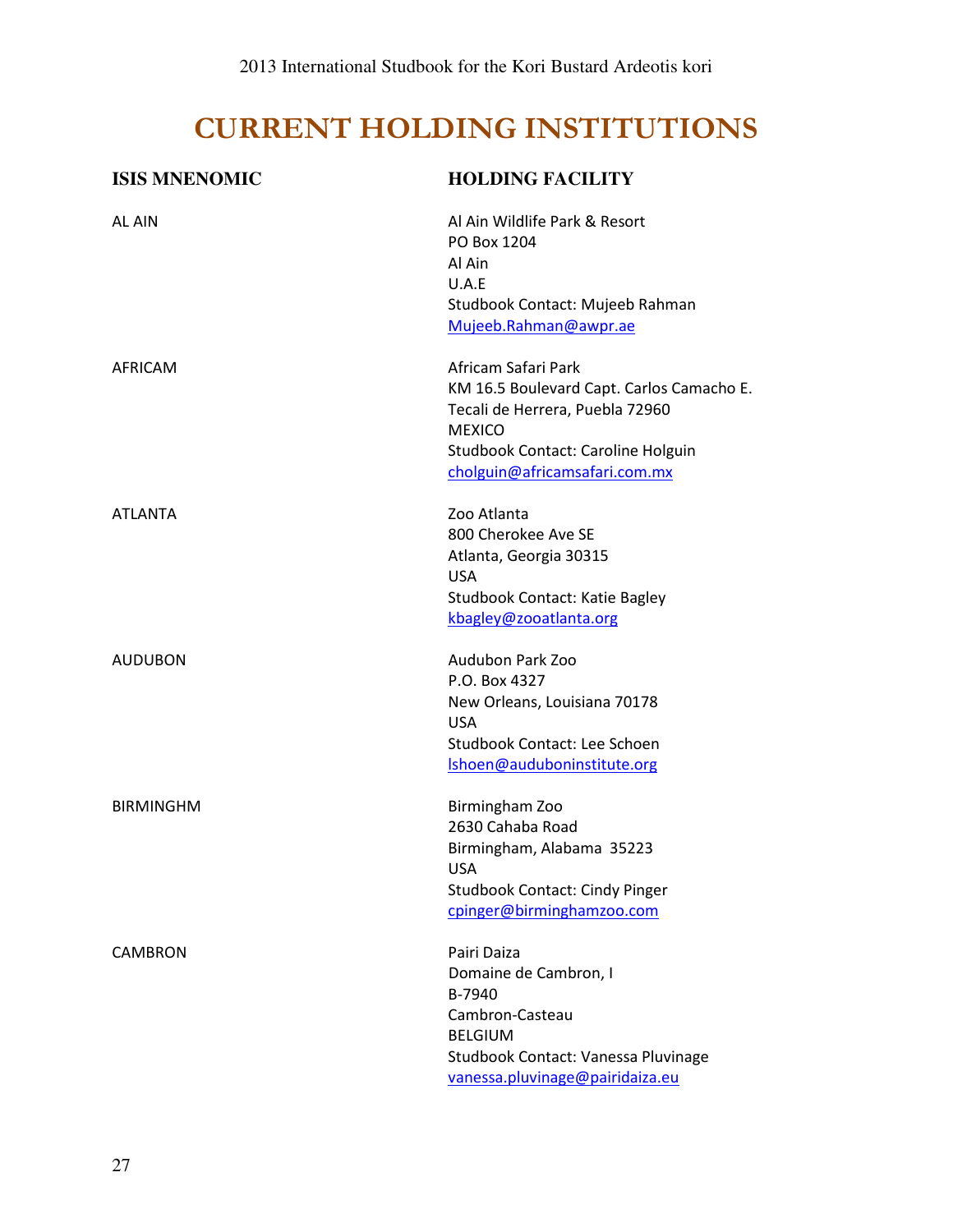| <b>COLO SPRG</b> | Cheyenne Mountain Zoo<br>4250 Cheyenne Mountain Zoo Road<br>Colorado Springs, Colorado 80906<br><b>USA</b><br>Studbook Contact: Roxanna Breitigan<br>rbreitigan@cmzoo.org |
|------------------|---------------------------------------------------------------------------------------------------------------------------------------------------------------------------|
| <b>DALLAS</b>    | Dallas Zoo<br>650 So. R.L. Thornton Fwy.<br>Dallas, Texas 75203<br><b>USA</b><br><b>Studbook Contact: Chris Brown</b><br>Chris.Brown@dallaszoo.com                        |
| <b>DENVER</b>    | Denver Zoological Gardens<br>2300 Steele Street<br>Denver, CO 80205<br><b>USA</b><br>Studbook Contact: John Azua<br>jazua@denverzoo.org                                   |
| <b>DUISBURG</b>  | Zoo Duisburg AG<br>Mülheimer Straße 273<br>47058 Duisburg<br>0203 30559-0<br>Germany<br>Studbook Contact: Jochen Reiter<br>Reiter@zoo-duisburg.de                         |
| <b>FORTWORTH</b> | Fort Worth Zoological Park<br>1989 Colonial Parkway<br>Forth Worth, Texas 76110<br><b>USA</b><br><b>Studbook Contact: Katy Unger</b><br>kunger@fortworthzoo.org           |
| <b>FRANKLINP</b> | Franklin Park Zoo<br>1 Franklin Park Road<br>Boston, MA 02121<br><b>USA</b><br><b>Studbook Contact: Fred Beall</b><br>fbeall@zoonewengland.com                            |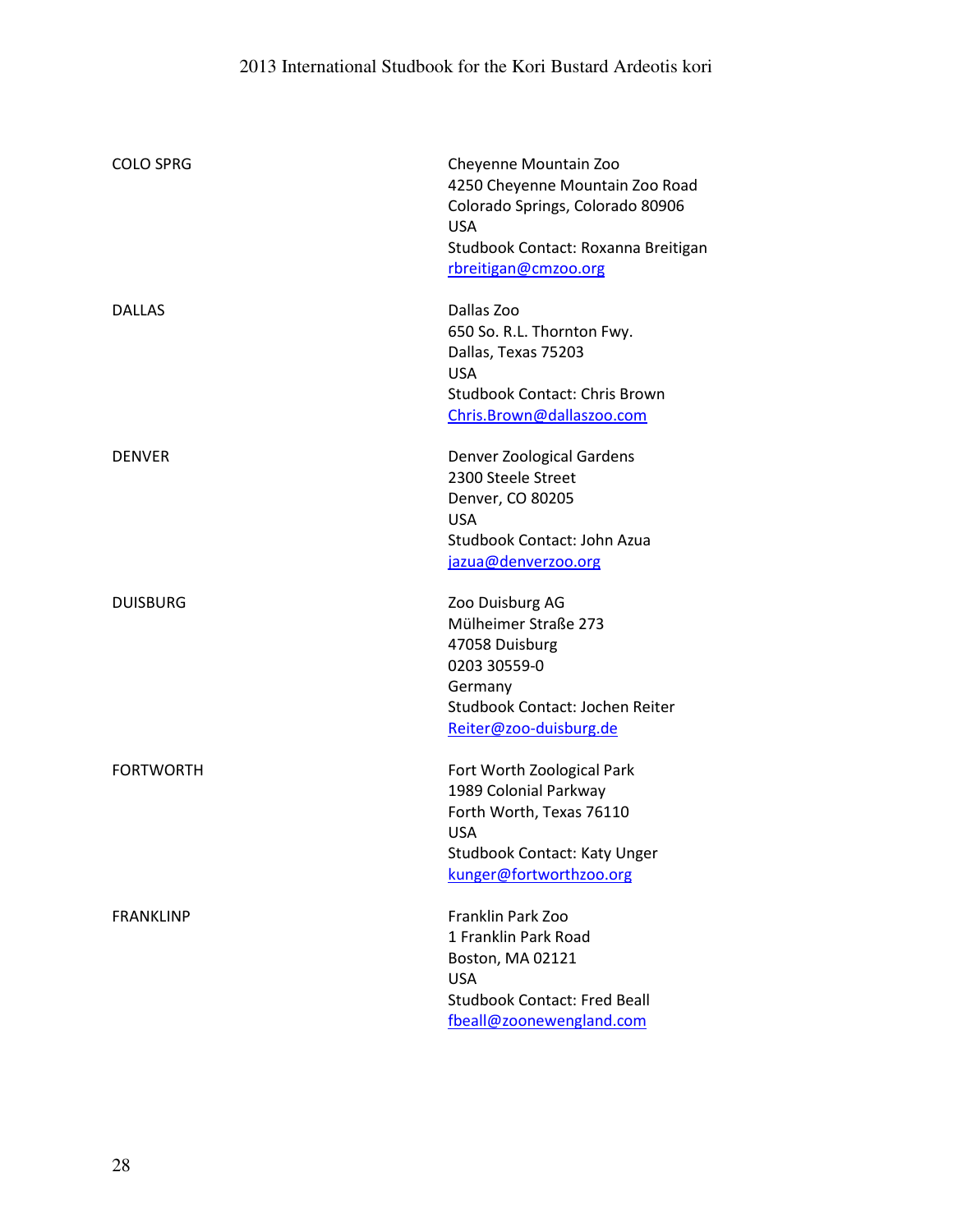| <b>JACKSONVL</b> | Jacksonville Zoological Gardens<br>8605 Zoo Parkway<br>Jacksonville, Florida 32218<br><b>USA</b><br>Studbook Contact: Donna Bear-Hull<br>bearhulld@jaxzoo.org |
|------------------|---------------------------------------------------------------------------------------------------------------------------------------------------------------|
| <b>JOHANSBRG</b> | Johannesburg Zoological Garden<br>Private Bag X13<br>Parkview Gauteng 2122<br><b>SOUTH AFRICA</b><br>Studbook Contact: Ginger Smit<br>ginger@jhbzoo.org.za    |
| <b>KANSASCTY</b> | Kansas City Zoological Park<br>6700 Zoo Drive<br>Kansas City, Missouri 64132<br><b>USA</b><br>Studbook Contact: Joni Hartman<br>Joni Hartman@fotzkc.org       |
| <b>MAKTOUM</b>   | H.E. Sheikh Butti Maktoum's Wildlife Centre<br>P.O. Box 7237<br>Dubai<br><b>UAE</b><br>Studbook Contact: Alan Stephenson<br>alanuae2008@gmail.com             |
| METROZOO         | Zoo Miami<br>12400 SW 152nd Street<br>Miami, Florida 33177-1499<br><b>USA</b><br><b>Studbook Contact: Jim Dunster</b><br>JND@miamidade.gov                    |
| <b>NARC</b>      | National Avian Research Center<br>P.O. Box 45553<br>Abu Dhabi<br><b>UNITED ARAB EMIRATES</b><br><b>Studbook Contact:</b>                                      |
| <b>NURNBERG</b>  | Am Tiergarten 30<br>D-90480 Nürnberg Bavaria<br>Germany<br>Studbook Contact: Monika Fea<br>Monika.Fea@stadt.nuernberg.de                                      |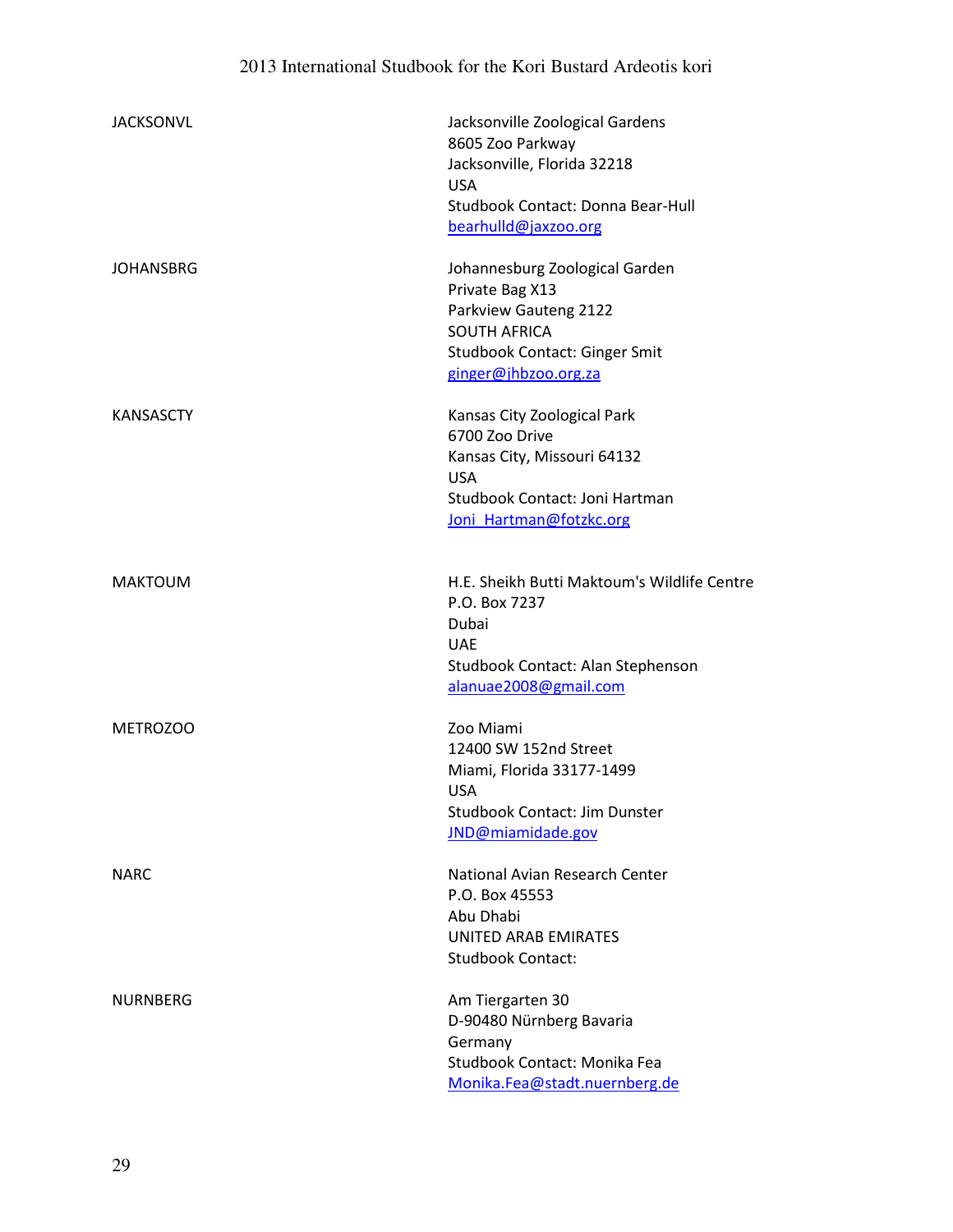| NZP-WASH         | Smithsonian National Zoological Park<br>3001 Connecticut Ave. NW<br>Washington DC 20008<br><b>USA</b><br>Studbook Contact: Sara Hallager<br>hallagers@si.edu           |
|------------------|------------------------------------------------------------------------------------------------------------------------------------------------------------------------|
| <b>PALM DES</b>  | <b>Living Desert</b><br>47900 Portola Ave.<br>Palm Desert, CA 92260<br><b>USA</b><br>Studbook Contact: Liz Johnson<br>ljohnson@livingdesert.org                        |
| <b>PHOENIX</b>   | Phoenix Zoo<br>435 N. Galvin Parkway<br>Phoenix, AZ 85008<br><b>USA</b><br>Studbook Contact: John Sills<br>Email: jsills@thephxzoo.com                                 |
| <b>ROMA</b>      | Fondazione Bioparco di Roma<br>Viale del Giardino Zoologico, 20<br>Roma<br>Italy<br><b>Studbook Contact:</b>                                                           |
| <b>SAFA WILD</b> | Wadi Al Safa Wildlife Centre<br>PO Box 27875<br>Dubai<br><b>United Arab Emirates</b><br>Studbook Contact: Declan O'Donovan<br>cianod@eim.ae                            |
| <b>SCHMIDING</b> | Schmidingerstrasse 5<br>Krenglbach Upper Austria A-4631<br><b>AUSTRIA</b><br><b>Studbook Contact:</b>                                                                  |
| SD-WAP           | San Diego Zoo Safari Park<br>15500 San Pasqual Valley Road<br>Escondido, California 92027<br><b>USA</b><br><b>Studbook Contact: Mike Mace</b><br>mmace@sandiegozoo.org |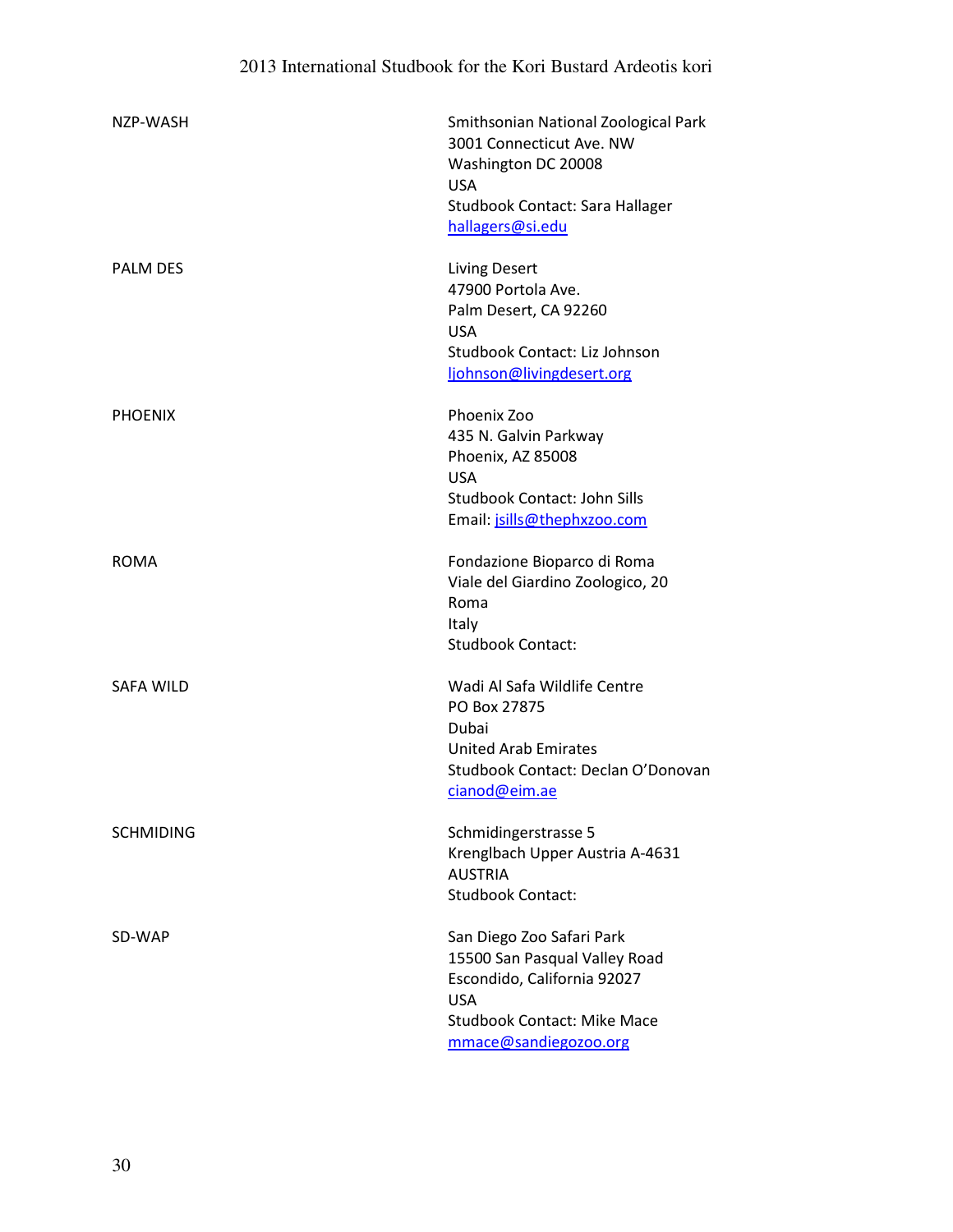| <b>EDGWICK</b>   | Sedgwick County Zoo<br>5555 W. Zoo Blvd<br>Wichita, KS 67212<br><b>USA</b><br><b>Studbook Contact: Scott Newland</b><br>snewland@scz.org                                                      |
|------------------|-----------------------------------------------------------------------------------------------------------------------------------------------------------------------------------------------|
| <b>TOLEDO</b>    | The Toledo Zoo<br>PO Box 140130<br>Toledo, OH 43614<br><b>USA</b><br><b>Studbook Contact: Robert Webster</b><br>robert.webster@toledozoo.org                                                  |
| <b>TUCSON</b>    | Reid Park Zoo<br>1100 S Randolph Way<br>Tucson, AZ<br><b>USA 85716</b><br><b>Studbook Contact: Leslie Waters</b><br>leslie.waters@tucsonaz.gov                                                |
| <b>UMENGI PK</b> | Umgeni River Bird Park<br>PO Box 35205<br>Northway 4065<br>South Africa<br><b>Studbook Contact: Grant Aggett-Cox</b><br>education@urbp.co.za and<br><b>Werner Marais</b><br>werner@urbp.co.za |
| <b>WACO</b>      | <b>Cameron Park Zoo</b><br>1701 N. 4 <sup>th</sup> Street<br>Waco, Texas 76707<br><b>USA</b><br>Studbook Contact: Shawn Strycula<br>shawns@ci.waco.tx.us                                      |
| <b>WALSRODE</b>  | Vogelpark Walsrode<br>Am Rieselbach<br>29664 Walsrode<br><b>GERMANY</b><br>Studbook Contact: Anne Hoppman<br>anne.hoppmann@weltvogelpark.de                                                   |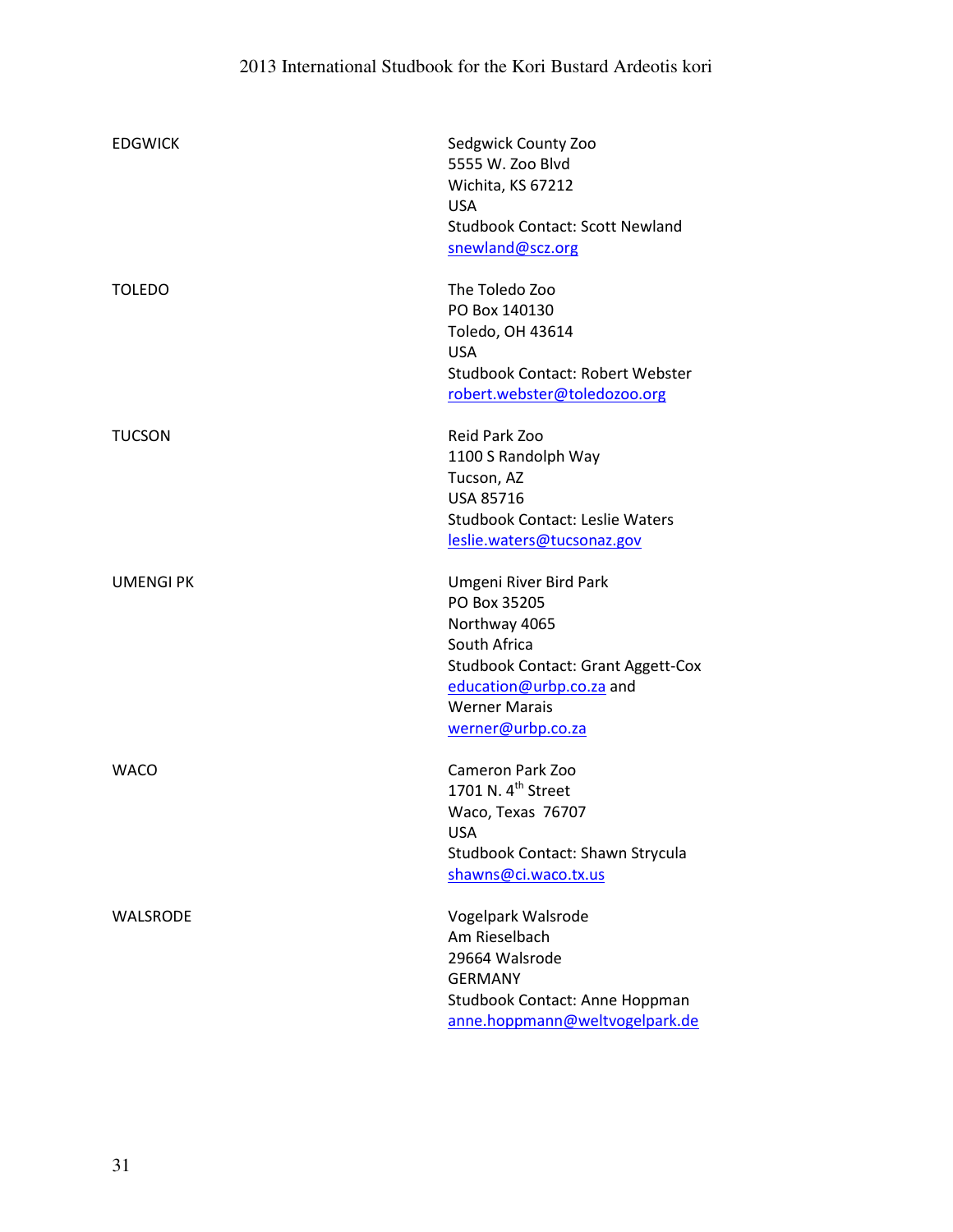# REPRODUCTIVE PARAMETERS ♀♀FEMALE REPRODUCTIVE DATA

 Youngest dams at first reproduction: 625 at NARC had baby 696 at age 1Y,11M,30D 371 at PHOENIX had baby 533 at age 3Y,0M,5D 290 at NARC had baby 500 (d<30 days) at age 3Y,7M,16D 284 at NARC had baby 507 at age 3Y,9M,7D 272 at NARC had baby 470 at age 3Y,11M,25D 251 at NARC had baby 449 at age 4Y,2M,8D 273 at NARC had baby 493 at age 4Y,6M,11D 448 at WACO had baby 619 (d<30 days) at age 5Y,5M,20D 206 at NARC had baby 287 at age ~5Y,7M,17D 321 at NURNBERG had baby 333 at age ~6Y Oldest dams at first reproduction: 115 at NZP-WASH had baby 656 at age ~22Y 99 at SD-WAP had baby 575 at age ~18Y 87 at STCATHERN had baby 542 at age ~18Y 322 at NURNBERG had baby 698 at age 16Y,11M,14D 57 at DALLAS had baby 148 at age ~16Y ' 317 at NURNBERG had baby 334 ( $d$ <30 days) at age ~16Y 78 at PHOENIX had baby 193 at age ~14Y 80 at PHOENIX had baby 192 at age ~13Y 131 at DALLAS had baby 429 at age ~13Y 119 at NZP-WASH had baby 356 at age ~12Y Oldest dams to have reproduced: 57 at DALLAS had baby 616 (d<30 days) at age ~28Y 57 at DALLAS had baby 641 (stillb/prem) at age ~28Y 99 at SD-WAP had baby 715 at age ~27Y 99 at SD-WAP had baby 700 at age ~26Y 131 at DALLAS had baby 689 at age ~23Y 57 at DALLAS had baby 428 at age ~23Y 131 at DALLAS had baby 679 at age ~22Y 115 at NZP-WASH had baby 656 at age ~22Y 57 at DALLAS had baby 397 at age ~22Y ' 131 at DALLAS had baby 674 (d<30 days) at age ~22Y

| FEMALES                    | Median     | Average    | N   |
|----------------------------|------------|------------|-----|
| Age at first reproduction: | $\sim 7Y$  | 9Y,0M,22D  | 46  |
| During all reproduction:   | $\sim$ 11Y | 12Y,0M,29D | 318 |
| Age at last reproduction:  | $\sim$ 11Y | 12Y,0M,29D | 46  |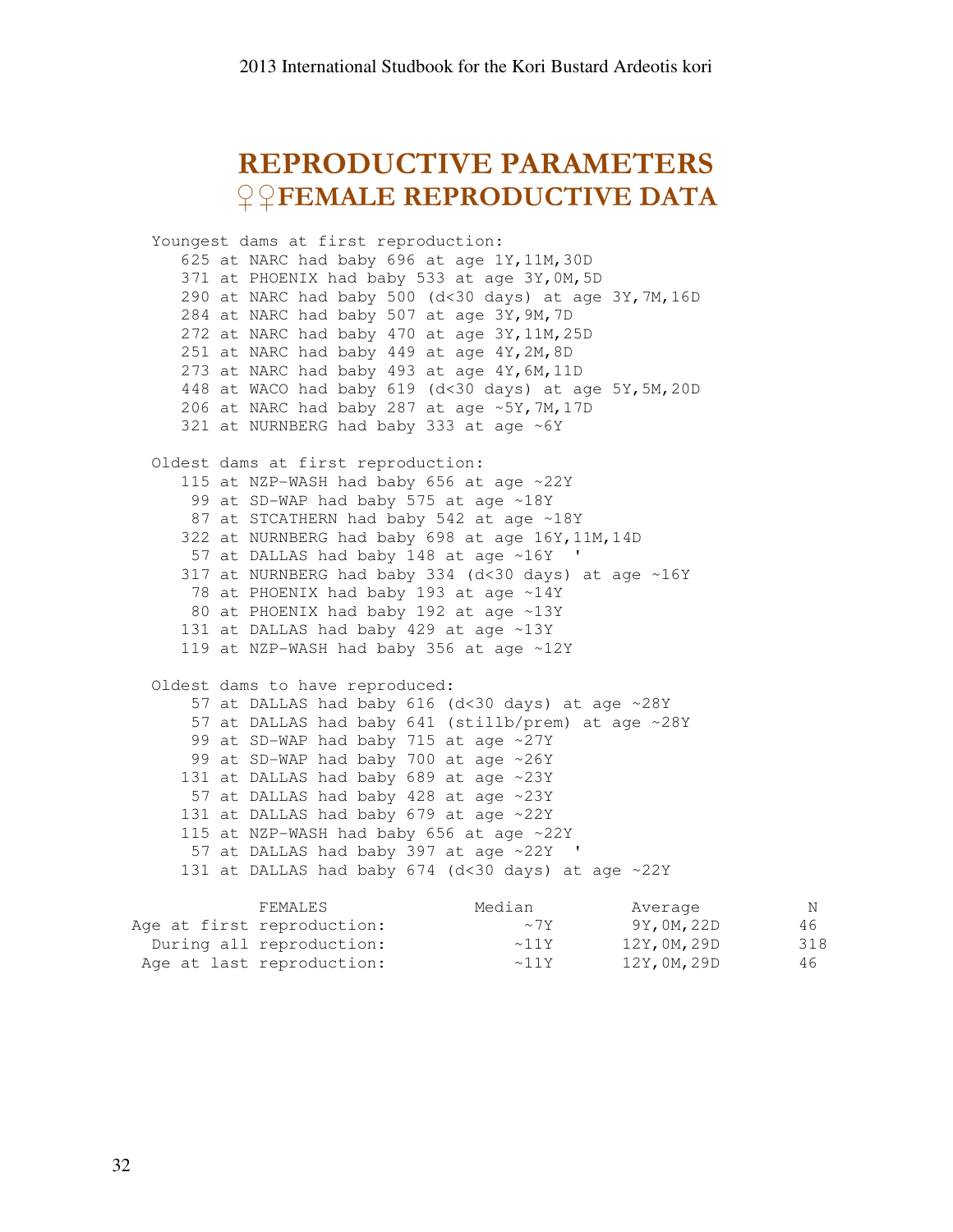| Shortest interclutch intervals |  |  |                               |  |  |                          |
|--------------------------------|--|--|-------------------------------|--|--|--------------------------|
| Dam                            |  |  | Interval Offspring            |  |  |                          |
|                                |  |  |                               |  |  | ------------------------ |
| 119                            |  |  | 11 days between 399 & 400     |  |  |                          |
| 389                            |  |  | 12 days between 608 & 610     |  |  |                          |
| 389                            |  |  | 12 days between $654$ & $657$ |  |  |                          |
| 389                            |  |  | 12 days between 735 & 737     |  |  |                          |
| 119                            |  |  | 13 days between 434 & 435     |  |  |                          |
| 245                            |  |  | 13 days between 463 & 469     |  |  |                          |
| 119                            |  |  | 14 days between 479 & 480     |  |  |                          |
| 244                            |  |  | 14 days between 460 & 465     |  |  |                          |
| 244                            |  |  | 14 days between 509 & 513     |  |  |                          |
| 251                            |  |  | 14 days between 467 & 473     |  |  |                          |
| 317                            |  |  | 14 days between 341 & 342     |  |  |                          |
| 78                             |  |  | 15 days between 370 & 369     |  |  |                          |

 Hatch seasonality (clutches to known dams)

| January:   | 4  | $1\,$        |
|------------|----|--------------|
| February:  | 5  | 2.8          |
| March:     | 8  | 3%           |
| April:     | 12 | 4%           |
| May:       | 16 | 6%           |
| June:      | 44 | 16%          |
| July:      | 34 | 12%          |
| August:    | 43 | 16%          |
| September: | 47 | 17.8         |
| October:   | 50 | 18%          |
| November:  | 10 | 4%           |
| December:  |    | $1\,$ $\ast$ |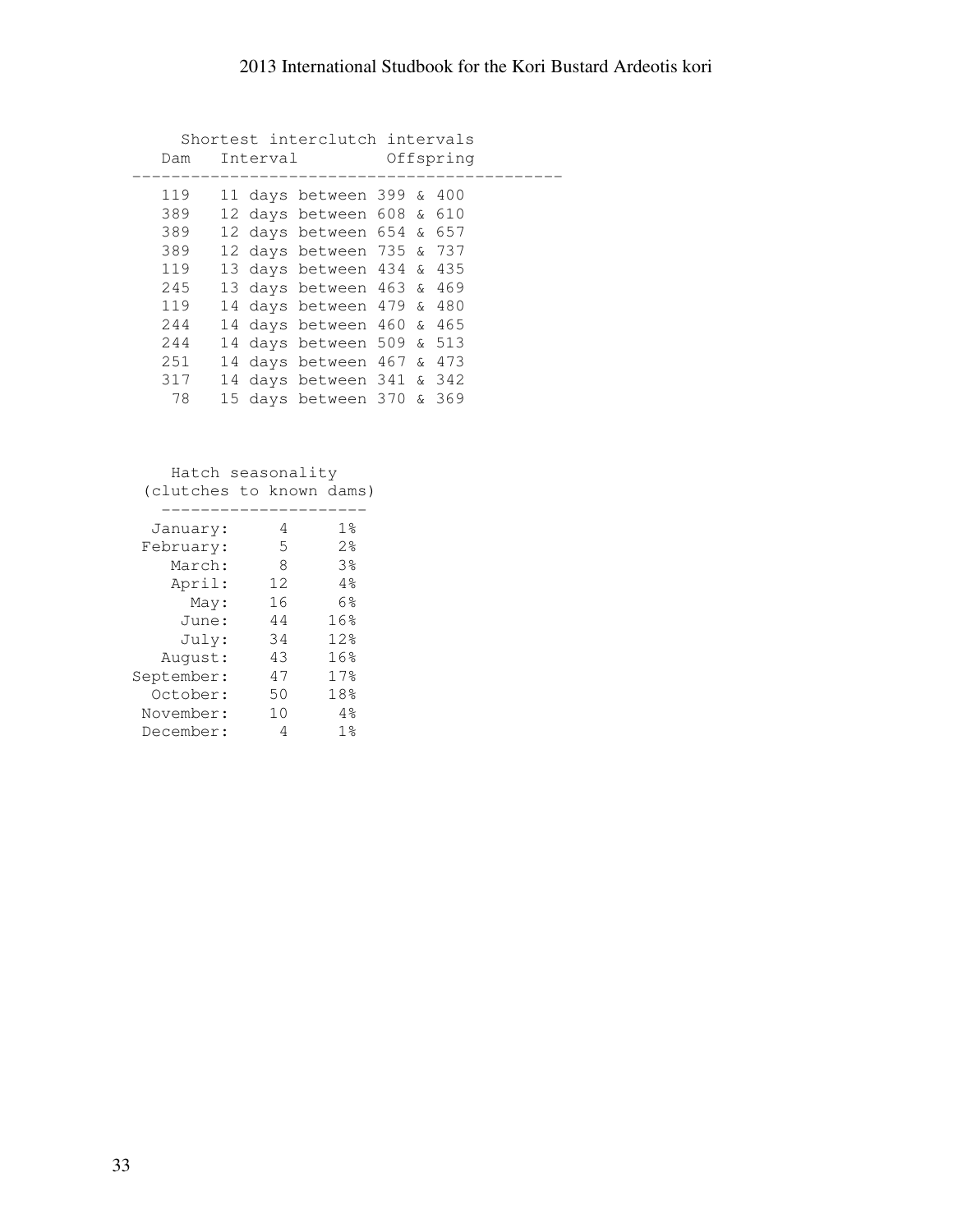#### Viability:

|                                                                                                                                          |          |                | Lived Died<br>> 1 year < 1 year < 30 days Dead Embryo |                |                |                 | Died DInShell & |                |  |
|------------------------------------------------------------------------------------------------------------------------------------------|----------|----------------|-------------------------------------------------------|----------------|----------------|-----------------|-----------------|----------------|--|
| Rearing:<br>Parent                                                                                                                       |          | 28 70% 2 5%    |                                                       |                |                | 10 25%          | $\Omega$        | 0 <sup>8</sup> |  |
| (40)<br>Hand                                                                                                                             |          | 168 67% 42 17% |                                                       |                | 41             | 16%             | $\Omega$        | 0 <sup>°</sup> |  |
| (251)<br>Foster<br>(6)                                                                                                                   | 6        | 100%           | $\Omega$                                              | 0 <sup>8</sup> | $\overline{0}$ | 0 %             | $\bigcap$       | 0 <sup>°</sup> |  |
| None<br>(5)                                                                                                                              | $\Omega$ | 0 <sup>°</sup> | $\circ$                                               | 0 %            | $\mathbf{1}$   | 20%             | 4               | 80%            |  |
| Unknown<br>(24)                                                                                                                          |          | 19 79%         |                                                       | 3 13%          | $2^{\circ}$    | 8 <sup>8</sup>  | $\Omega$        | 0 <sub>8</sub> |  |
| TOTALS                                                                                                                                   |          | 221 68% 47 14% |                                                       |                | 54             | 17 <sup>8</sup> | $\overline{4}$  | $1\%$          |  |
| First hatches to dams at an average age of $\sim 9Y$ , OM, 22D<br>82.6% lived >1 year 6.5% died <1 year 10.9% died <30 days<br>$N = 38$  |          |                | $N = 3$                                               |                |                | $N = 5$         |                 |                |  |
| Subsequent hatches to dams at an average age of ~12Y, 8M, 10D<br>66.3% lived >1 year 15.9% died <1 year 17.8% died <30 days<br>$N = 183$ |          |                | $N = 44$                                              |                |                | $N = 49$        |                 |                |  |
| Clutch size                                                                                                                              |          |                | N                                                     |                |                |                 |                 |                |  |
| $\sim$ 1                                                                                                                                 |          | 229            |                                                       | 83%            |                |                 |                 |                |  |

|                                          | ムムン いいつ    |  |
|------------------------------------------|------------|--|
|                                          | 47 17%     |  |
|                                          | $1 \t 0$ % |  |
| $277 + 64 - 1$ alutabaa maan ajaa ja 1.2 |            |  |

 277 total clutches, mean size is 1.2 Clutches hatch within 10 days of the first hatching Dams for largest clutches: 131 223 251 389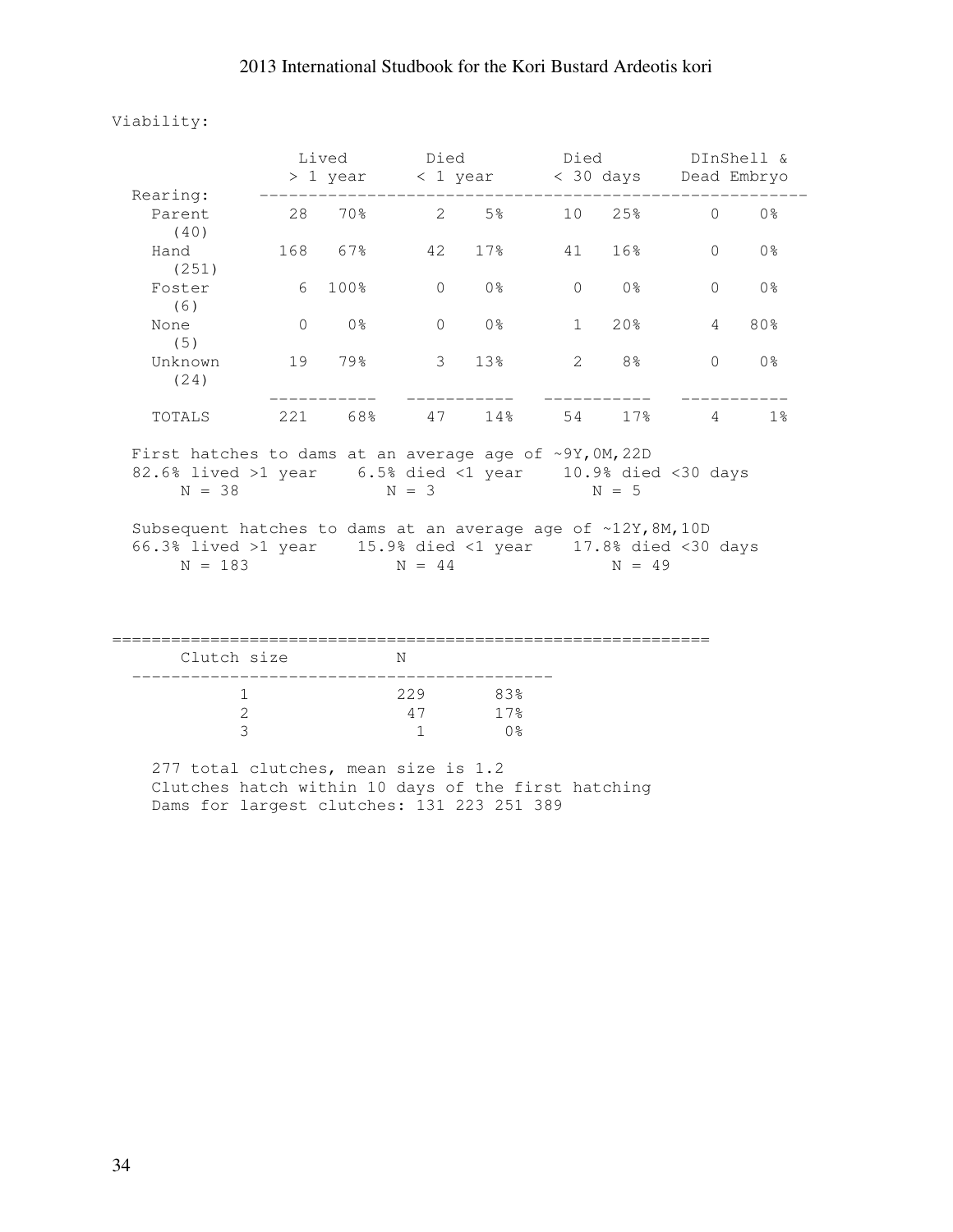Viability:

|              | Lived<br>> 1 year |       | Died<br>< 1 year |                   | Died<br>$<$ 30 days |      | DInShell &<br>Dead Embryo |     |
|--------------|-------------------|-------|------------------|-------------------|---------------------|------|---------------------------|-----|
| Clutch size: |                   |       |                  |                   |                     |      |                           |     |
|              |                   | 2.67% |                  | $()$ $\approx$    |                     | በ%   |                           | 33% |
|              | 64                | 68%   | 12               | 1.3%              | 16                  | 17.8 |                           | 2.8 |
|              | 155               | 68%   | 35               | $15$ <sup>2</sup> | 38                  | 17.8 |                           | 0 % |

# FEMALE AGE DATA

| Oldest females: |                        |                                                               |
|-----------------|------------------------|---------------------------------------------------------------|
|                 |                        | 402 Wild hatched  Died at KREFELD/V1653 at age of ~31Y        |
|                 |                        | In captivity for ~30Y                                         |
| 78              | Wild hatched           | Died at METROZOO/B50373 at age of ~30Y                        |
|                 |                        | In captivity for ~28Y                                         |
| 87              | Wild hatched           | Died at NZP-WASH/215349 at age of ~28Y                        |
|                 |                        | In captivity for ~27Y                                         |
| 115             | Wild hatched           | Died at NZP-WASH/215326 at age of ~26Y                        |
|                 |                        | In captivity for ~24Y                                         |
| 139             | Wild hatched           | Died at METROZOO/B30080 at age of ~26Y                        |
|                 |                        | In captivity for ~24Y                                         |
| 131             | Wild hatched           | Died at DALLAS/948952 at age of ~26Y                          |
|                 |                        | In captivity for ~25Y                                         |
| 46              | Wild hatched           | Died at NZP-WASH/213812 at age of ~25Y                        |
|                 |                        | In captivity for ~20Y                                         |
| 108             | Wild hatched           | Died at SD-WAP/387166 at age of ~24Y                          |
|                 |                        | In captivity for ~22Y                                         |
| 95              | Wild hatched           | Died at NZP-WASH/209207 at age of ~24Y                        |
|                 |                        | In captivity for ~22Y                                         |
| 136             | Wild hatched           | Died at DALLAS/886438 at age of ~23Y                          |
|                 |                        | In captivity for ~21Y                                         |
|                 |                        |                                                               |
|                 | Oldest living females: |                                                               |
|                 | 57 Wild hatched        | At DALLAS/002024 at age of $~37Y$                             |
|                 |                        | In captivity for ~33Y                                         |
| 99              | Wild hatched           | At SD-WAP/029555 at age of ~29Y                               |
|                 |                        | In captivity for ~27Y                                         |
| 358             | Wild hatched           | At ROMA/1431 at age of $~24Y$                                 |
|                 |                        | In captivity for ~21Y                                         |
| 557             |                        |                                                               |
|                 | Wild hatched           | At MAKTOUM/97B233 at age of ~22Y                              |
|                 |                        | In captivity for 15Y, 9M, 1D                                  |
| 703             | Unk hatch type         | At SCHMIDING/930203 at age of ~20Y                            |
|                 |                        | In captivity for ~17Y, 5M                                     |
| 251             |                        | Captive hatched At NARC/708 at age of 18Y, 3M, 25D            |
| 395             | Wild hatched           | At SD-WAP/898317 at age of ~17Y                               |
|                 |                        | In captivity for 14Y, 9M, 9D                                  |
| 389             | Wild hatched           | At NZP-WASH/214097 at age of ~16Y                             |
|                 |                        | In captivity for ~14Y, 9M, 9D                                 |
| 286             |                        | Captive hatched At DUISBURG/3960 at age of 16Y, 6M, 6D        |
| 420             | Wild hatched           | At JOHANSBRG/3596 at age of ~16Y<br>In captivity for ~14Y, 7M |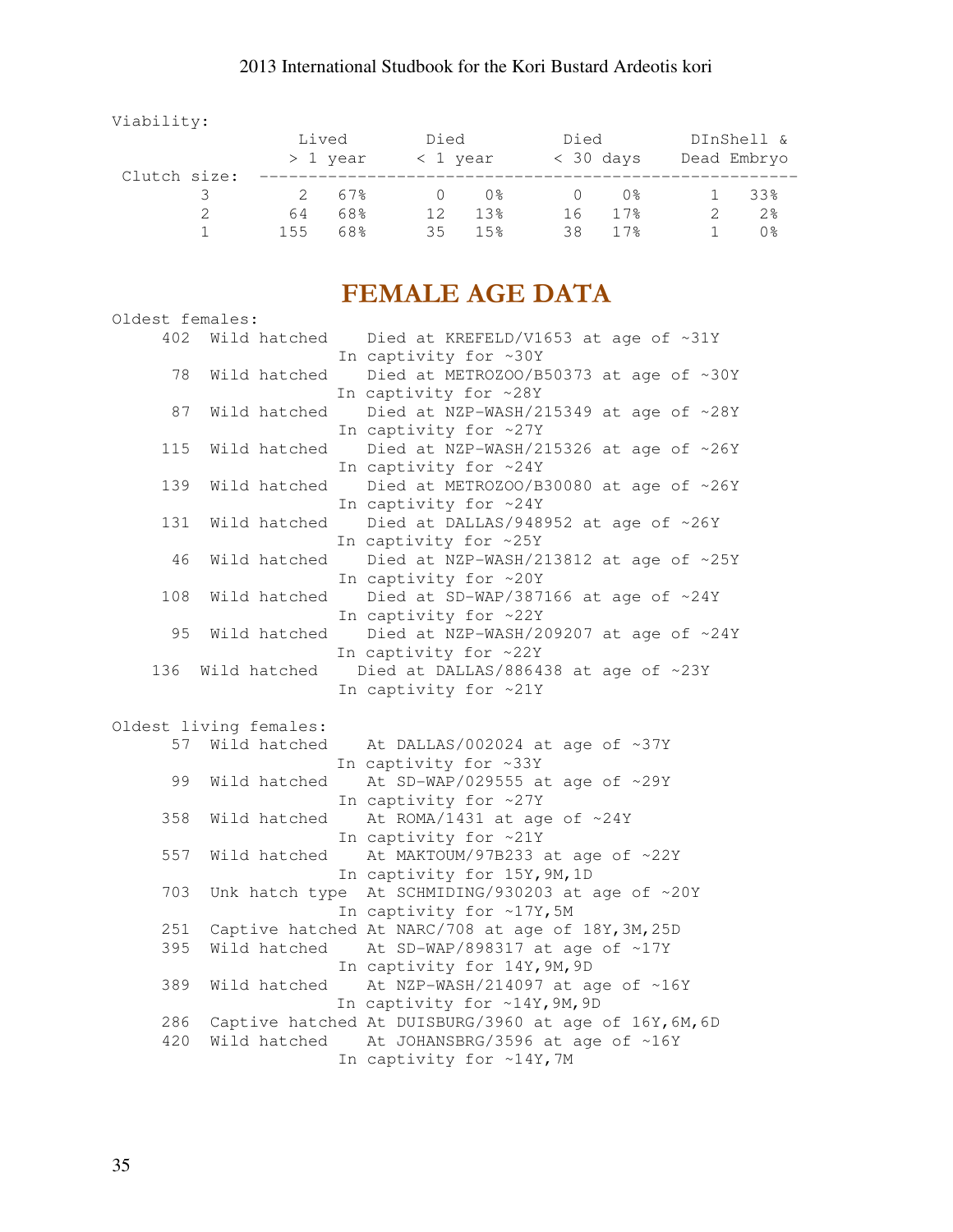| Oldest unknown sex: |  |                                                                       |
|---------------------|--|-----------------------------------------------------------------------|
|                     |  | 11 Wild hatched Died at NZP-WASH/31849 at age of ~14Y                 |
|                     |  | In captivity for $~12Y$                                               |
|                     |  | 7 Wild hatched Died at NZP-WASH/28751 at age of ~9Y                   |
|                     |  | In captivity for $~\sim 7Y$                                           |
|                     |  | 17 Wild hatched Died at DETROIT/H01944 at age of ~7Y                  |
|                     |  | In captivity for ~5Y                                                  |
|                     |  | 301 Wild hatched                Died at FRANKFURT/17723 at age of ~6Y |
|                     |  | In captivity for $~4Y,10M$                                            |
|                     |  | 1 Wild hatched Died at NY BRONX/______ at age of ~5Y                  |
|                     |  | In captivity for 2Y, 8M, 11D                                          |
|                     |  | 151 Wild hatched Died at SAN ANTON/________ at age of ~4Y             |
|                     |  | In captivity for $~2Y$                                                |
|                     |  | 150 Wild hatched Died at SAN ANTON/________ at age of ~4Y             |
|                     |  | In captivity for $~2Y$                                                |
|                     |  | 37 Wild hatched Died at SD-WAP/016491 at age of ~4Y                   |
|                     |  | In captivity for $~2Y$                                                |
|                     |  | 15 Wild hatched Died at DETROIT/H01943 at age of ~3Y                  |
|                     |  | In captivity for $\sim 1Y$                                            |
|                     |  | 2 Wild hatched Died at NY BRONX/_______ at age of ~3Y                 |
|                     |  | In captivity for 6M, 21D                                              |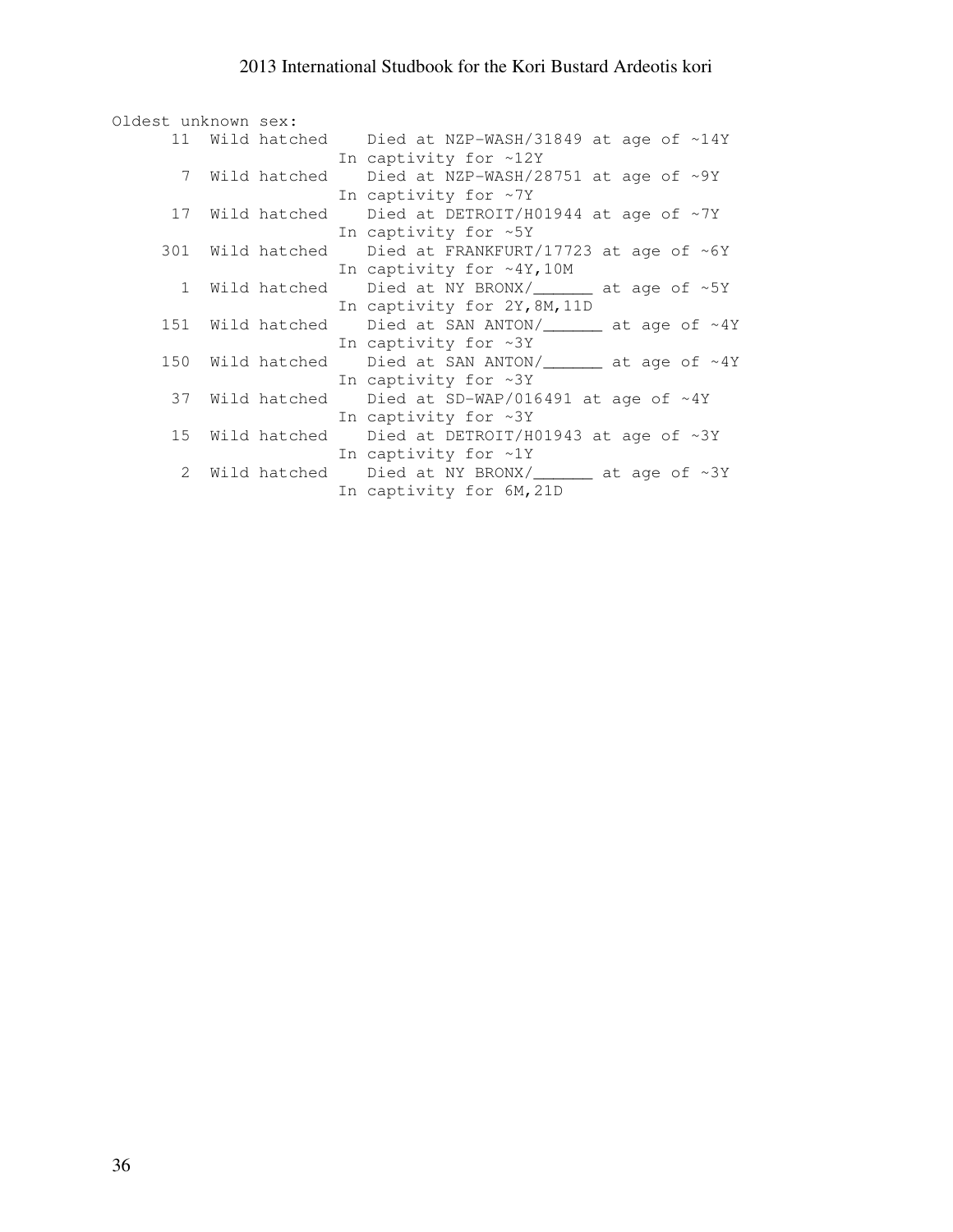# REPRODUCTIVE PARAMETERS ♂♂MALE REPRODUCTIVE DATA

 275 at NARC had baby 584 at age 2Y,10M,7D 264 at NARC had baby 450 at age 3Y,3M,23D 372 at NARC had baby 495 at age 3Y,5M,18D 292 at NARC had baby 494 at age 3Y,5M,28D 285 at NARC had baby 512 at age 3Y,8M,8D 565 at NARC had baby 582 at age 3Y,9M,27D 366 at PHOENIX had baby 543 at age 3Y,11M,16D 370 at DALLAS had baby 544 at age 3Y,11M,19D 390 at NZP-WASH had baby 477 at age ~4Y 269 at NARC had baby 536 at age 4Y,2M,0D

 Oldest sires at first reproduction: 67 at PHOENIX had baby 533 at age ~20Y 66 at PHOENIX had baby 192 at age ~18Y 94 at NZP-WASH had baby 356 at age ~15Y 132 at STCATHERN had baby 542 at age ~15Y 153 at METROZOO had baby 690 at age ~14Y 152 at DALLAS had baby 689 at age ~14Y 367 at SD-WAP had baby 700 at age 12Y,7M,2D 143 at NZP-WASH had baby 474 at age ~12Y 69 at DALLAS had baby 148 at age ~12Y 319 at NURNBERG had baby 334 at age ~11Y

#### Oldest sires to have reproduced:

 319 at NURNBERG had baby 678 at age ~27Y 319 at NURNBERG had baby 698 at age ~25Y 143 at NZP-WASH had baby 740 at age ~24Y 143 at NZP-WASH had baby 739 at age ~24Y 143 at NZP-WASH had baby 737 at age ~23Y 143 at NZP-WASH had baby 735 at age ~23Y 143 at NZP-WASH had baby 707 at age ~22Y 143 at NZP-WASH had baby 706 at age ~22Y 143 at NZP-WASH had baby 705 at age ~22Y 143 at NZP-WASH had baby 704 at age ~22Y

| MALES                      | Median       | Average      | N   |
|----------------------------|--------------|--------------|-----|
| Age at first reproduction: | 5Y, 10M, 30D | 8Y,3M,17D    | 34  |
| During all reproduction:   | 11Y,0M,16D   | 11Y, 8M, 27D | 241 |
| Age at last reproduction:  | 8Y,1M,2D     | 10Y, 4M, 25D | 34  |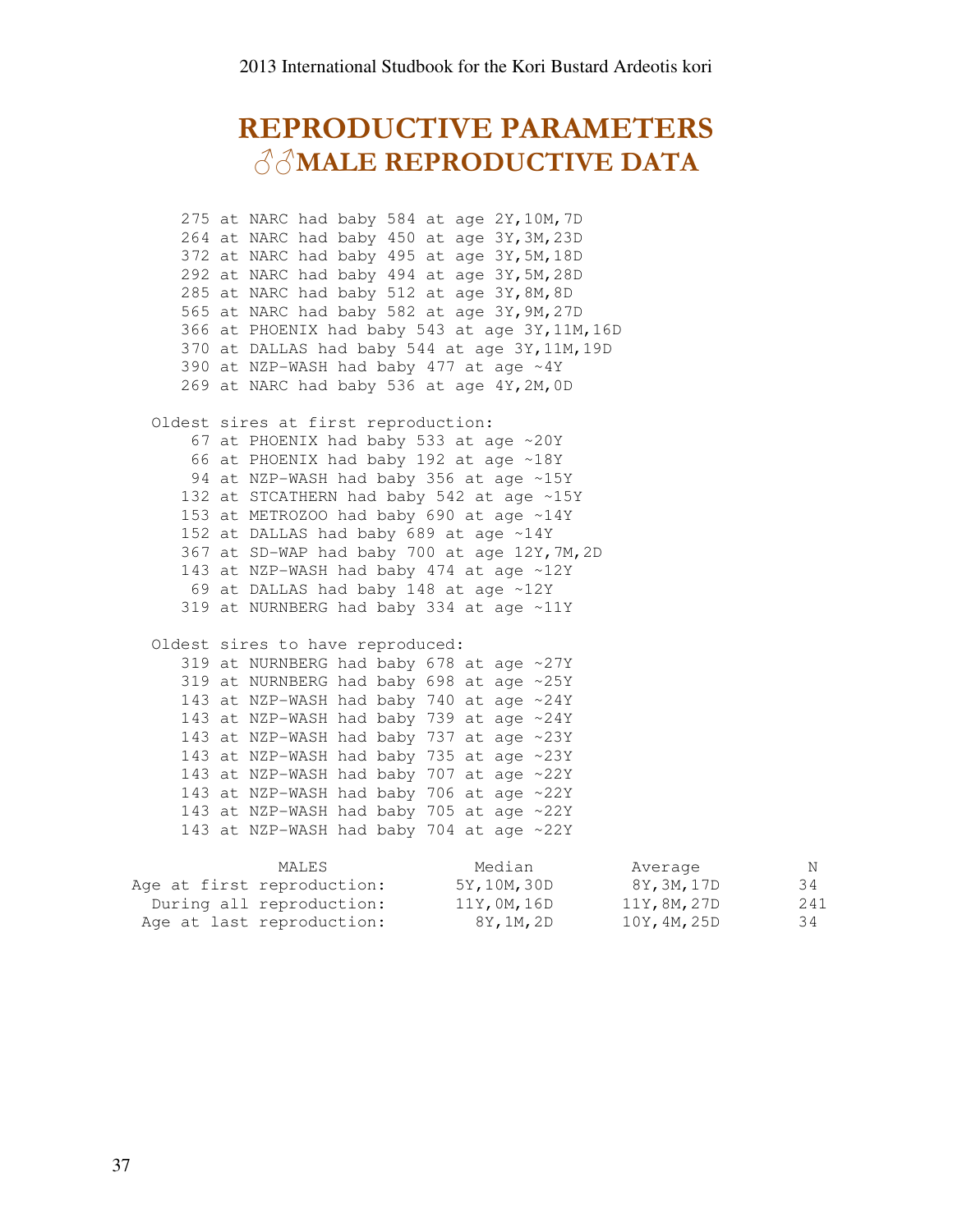## MALE AGE DATA

| Oldest males: |                      |                                                        |
|---------------|----------------------|--------------------------------------------------------|
|               |                      | 66 Wild hatched Died at METROZOO/B20152 at age of ~29Y |
|               |                      | In captivity for ~18Y                                  |
| 319           | Wild hatched         | Died at NURNBERG/B00228 at age of ~28Y                 |
|               |                      | In captivity for ~27Y                                  |
| 408           | Wild hatched         | Died at DUISBURG/4336 at age of ~22Y                   |
|               |                      | In captivity for ~19Y                                  |
| 67            |                      | Wild hatched Died at PHOENIX/7331 at age of ~21Y       |
|               |                      | In captivity for ~16Y                                  |
| 320           | Wild hatched         | Died at NURNBERG/B00229 at age of ~21Y                 |
|               |                      | In captivity for ~21Y, 3M                              |
| 174           | Wild hatched         | Died at PAIGNTON/350 at age of ~21Y                    |
|               |                      | In captivity for ~19Y                                  |
| 22            |                      | Wild hatched Died at DALLAS/002023 at age of ~20Y      |
|               |                      | In captivity for ~19Y                                  |
| 69            | Wild hatched         | Died at DALLAS/854530 at age of ~20Y                   |
|               |                      | In captivity for ~15Y                                  |
| 141           | Wild hatched         | Died at DALLAS/00D626 at age of ~19Y                   |
|               |                      | In captivity for ~19Y                                  |
| 409           |                      | Wild hatched Died at WALSRODE/B0R001 at age of ~19Y    |
|               |                      | In captivity for ~17Y                                  |
|               |                      |                                                        |
|               |                      |                                                        |
|               | Oldest living males: |                                                        |
|               |                      | 143 Wild hatched At NZP-WASH/214461 at age of ~25Y     |
|               |                      | In captivity for ~23Y                                  |
| 555           | Wild hatched         | At MAKTOUM/97B231 at age of ~21Y                       |
|               |                      | In captivity for 15Y, 9M, 1D                           |

552 Wild hatched At MAKTOUM/97B228 at age of ~21Y

152 Wild hatched At DALLAS/05G219 at age of ~18Y

585 Wild hatched At SD-WAP/898316 at age of ~18Y

 439 Wild hatched At FORTWORTH/990501 at age of ~17Y,2M 154 Wild hatched At JOHANSBRG/4908 at age of ~17Y,0M 394 Wild hatched At METROZOO/B50134 at age of ~16Y

455 Captive hatched At NARC/1444 at age of 13Y,6M,20D

In captivity for 15Y,9M,1D

In captivity for ~16Y, 11M

In captivity for ~14Y, 9M 262 Captive hatched At NURNBERG/B03476 at age of 17Y,5M,27D

In captivity for 14Y,9M,9D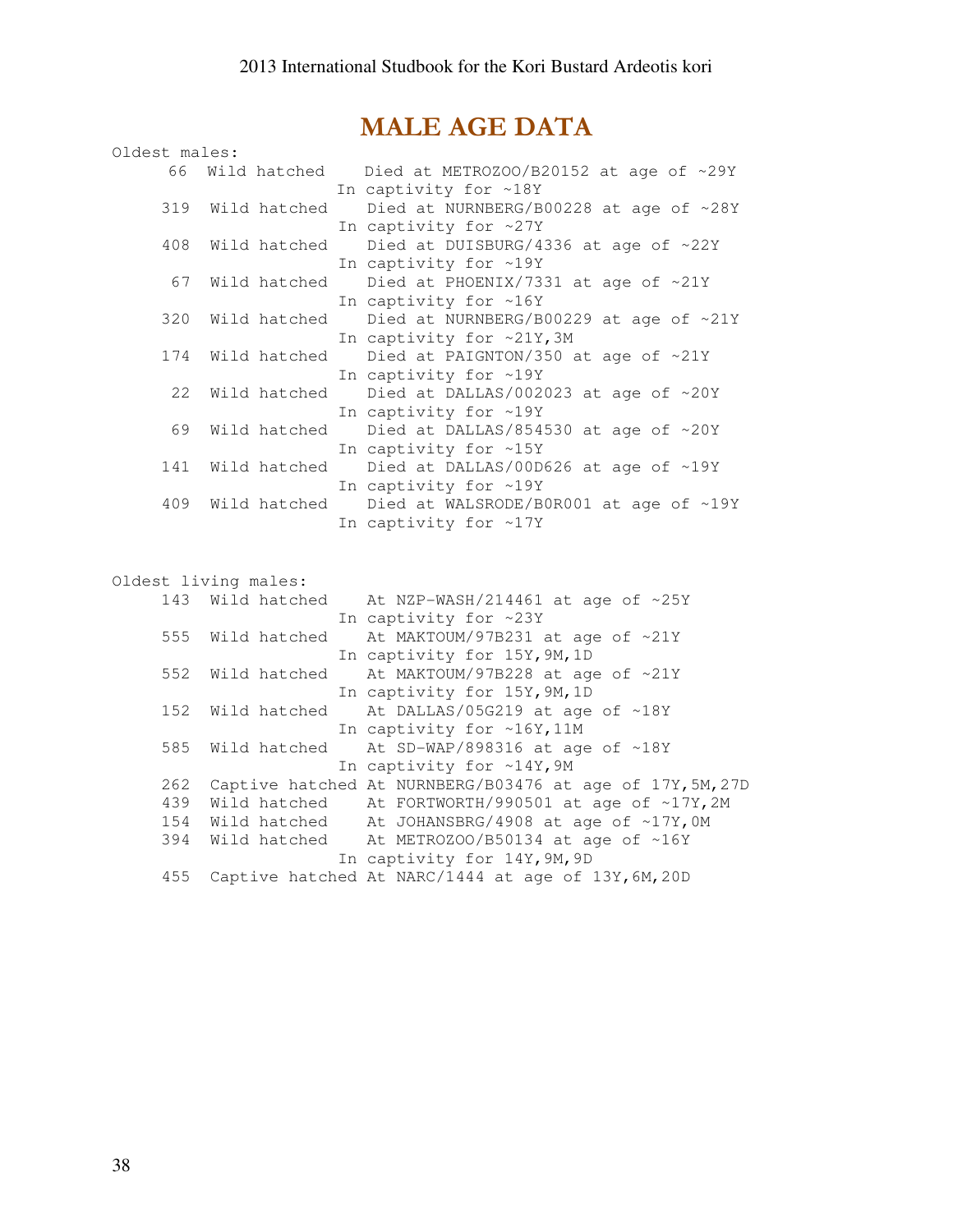# FECUNDITY & MORTALITY REPORT

|           |               | Fecundity [Mx]                                      |                             |                                                     |      |                                                                                                                                                                                                                                                                                                                                                                                                                                                                          |      |                              | Mortality [Qx] Survival [Lx] |                    |
|-----------|---------------|-----------------------------------------------------|-----------------------------|-----------------------------------------------------|------|--------------------------------------------------------------------------------------------------------------------------------------------------------------------------------------------------------------------------------------------------------------------------------------------------------------------------------------------------------------------------------------------------------------------------------------------------------------------------|------|------------------------------|------------------------------|--------------------|
| Age       | Male<br>$---$ | N<br>$---$                                          | Female N<br>_______________ |                                                     | Male | N<br>$\begin{tabular}{lllllllllll} \multicolumn{2}{c}{\multicolumn{2}{c}{\multicolumn{2}{c}{\multicolumn{2}{c}{\multicolumn{2}{c}{\multicolumn{2}{c}{\multicolumn{2}{c}{\multicolumn{2}{c}{\multicolumn{2}{c}{\multicolumn{2}{c}{\multicolumn{2}{c}{\textbf{1}}}}}}}}& \multicolumn{2}{c}{\multicolumn{2}{c}{\multicolumn{2}{c}{\textbf{2}}\end{tabular}}& \multicolumn{2}{c}{\multicolumn{2}{c}{\textbf{3}}\end{tabular}}& \multicolumn{2}{c}{\textbf{4}}\end{tabular}$ |      | Female N<br>________________ | Male<br>$--- -$              | Female<br>$------$ |
| $0 - 1$   | 0.00          |                                                     | 154.2 0.00 156.8            |                                                     |      | 0.30 202.5 0.30 207.9                                                                                                                                                                                                                                                                                                                                                                                                                                                    |      |                              | 1.000                        | 1.000              |
| $1 - 2$   | 0.00          | 171.0                                               | 0.00                        | 189.0                                               | 0.13 | 188.5                                                                                                                                                                                                                                                                                                                                                                                                                                                                    | 0.08 | 200.7                        | 0.700                        | 0.700              |
| $2 - 3$   | 0.01          | 194.3                                               | 0.00                        | 250.6                                               | 0.13 | 212.0                                                                                                                                                                                                                                                                                                                                                                                                                                                                    |      | 0.10 268.4                   | 0.609                        | 0.644              |
| $3 - 4$   | 0.17          | 168.7                                               | 0.02                        | 223.4                                               | 0.11 | 179.9                                                                                                                                                                                                                                                                                                                                                                                                                                                                    | 0.09 | 235.0                        | 0.530                        | 0.580              |
| $4 - 5$   | 0.09          | 141.2                                               | 0.04                        | 197.7                                               | 0.14 | 153.7                                                                                                                                                                                                                                                                                                                                                                                                                                                                    |      | $0.11$ 210.7                 | 0.472                        | 0.527              |
| $5 - 6$   | 0.07          | 120.8                                               | 0.04                        | 171.0                                               | 0.12 | 129.8                                                                                                                                                                                                                                                                                                                                                                                                                                                                    | 0.12 | 181.9                        | 0.406                        | 0.469              |
| $6 - 7$   | 0.14          | 104.5                                               | 0.03                        | 150.7                                               | 0.15 | 112.8                                                                                                                                                                                                                                                                                                                                                                                                                                                                    | 0.07 | 155.6                        | 0.357                        | 0.413              |
| $7 - 8$   | 0.15          | 88.3                                                | 0.18                        | 134.6                                               | 0.12 | 94.7                                                                                                                                                                                                                                                                                                                                                                                                                                                                     | 0.08 | 139.7                        | 0.303                        | 0.384              |
| $8 - 9$   | 0.09          | 76.8                                                | 0.10                        | 116.6                                               | 0.06 | 79.7                                                                                                                                                                                                                                                                                                                                                                                                                                                                     |      | $0.13$ 125.0                 | 0.267                        | 0.353              |
| $9 - 10$  | 0.04          | 69.9                                                | 0.07                        | 103.3                                               | 0.09 | 73.7                                                                                                                                                                                                                                                                                                                                                                                                                                                                     | 0.03 | 103.9                        | 0.251                        | 0.308              |
| $10 - 11$ | 0.15          | 60.0                                                | 0.10                        | 93.3                                                | 0.14 | 64.9                                                                                                                                                                                                                                                                                                                                                                                                                                                                     | 0.14 | 98.5                         | 0.228                        | 0.298              |
| $11 - 12$ | 0.13          | 51.3                                                | 0.29                        | 77.6                                                | 0.14 | 56.1                                                                                                                                                                                                                                                                                                                                                                                                                                                                     | 0.11 | 82.4                         | 0.196                        | 0.257              |
| $12 - 13$ | 0.14          | 43.1                                                | 0.27                        | 69.3                                                | 0.11 | 46.0                                                                                                                                                                                                                                                                                                                                                                                                                                                                     | 0.07 | 72.0                         | 0.169                        | 0.228              |
| $13 - 14$ | 0.26          | 34.2                                                | 0.12                        | 59.0                                                | 0.21 | 38.5                                                                                                                                                                                                                                                                                                                                                                                                                                                                     | 0.11 | 63.3                         | 0.150                        | 0.212              |
| $14 - 15$ | 0.16          | 28.3                                                | 0.25                        | 48.5                                                | 0.08 | 29.5                                                                                                                                                                                                                                                                                                                                                                                                                                                                     | 0.11 | 51.1                         | 0.119                        | 0.189              |
| $15 - 16$ | 0.41          | 25.8                                                | 0.34                        | 40.4                                                | 0.07 | 27.0                                                                                                                                                                                                                                                                                                                                                                                                                                                                     | 0.11 | 43.9                         | 0.109                        | 0.168              |
| $16 - 17$ | 0.19          | 23.8                                                | 0.26                        | 31.5                                                | 0.04 | 24.8                                                                                                                                                                                                                                                                                                                                                                                                                                                                     | 0.14 | 34.6                         | 0.102                        | 0.150              |
| $17 - 18$ | 0.36          | 19.1                                                | 0.52                        | 25.0                                                | 0.10 | 19.9                                                                                                                                                                                                                                                                                                                                                                                                                                                                     | 0.11 | 26.8                         | 0.098                        | 0.129              |
| $18 - 19$ | 0.31          | 14.5                                                | 0.27                        | 22.3                                                | 0.13 | 15.9                                                                                                                                                                                                                                                                                                                                                                                                                                                                     | 0.00 | 22.3                         | 0.088                        | 0.115              |
| $19 - 20$ | 1.29          | 11.2                                                | 0.17                        | 21.5                                                | 0.15 | 13.0                                                                                                                                                                                                                                                                                                                                                                                                                                                                     | 0.05 | 22.0                         | 0.076                        | 0.115              |
| $20 - 21$ | 1.37          | 10.0                                                | 0.09                        | 19.4                                                | 0.18 | 11.0                                                                                                                                                                                                                                                                                                                                                                                                                                                                     | 0.10 | 20.2                         | 0.065                        | 0.109              |
| $21 - 22$ | 1.17          | $6.4$                                               | 0.17                        | 18.0                                                | 0.40 | 7.4                                                                                                                                                                                                                                                                                                                                                                                                                                                                      | 0.06 | 18.0                         | 0.053                        | 0.098              |
| $22 - 23$ | 0.86          | 3.5                                                 | 0.36                        | 14.9                                                | 0.25 | $4 \cdot 0$                                                                                                                                                                                                                                                                                                                                                                                                                                                              | 0.19 | 16.2                         | 0.032                        | 0.092              |
| $23 - 24$ | 0.50          | 3.0                                                 | 0.09                        | 12.9                                                | 0.00 | 3.0                                                                                                                                                                                                                                                                                                                                                                                                                                                                      | 0.08 | 13.0                         | 0.024                        | 0.075              |
| $24 - 25$ | 0.50          | 3.0                                                 | 0.00                        | 9.7                                                 | 0.00 | 3.0                                                                                                                                                                                                                                                                                                                                                                                                                                                                      | 0.18 | 11.2                         | 0.024                        | 0.069              |
| $25 - 26$ | 0.34          | 2.2                                                 | 0.00                        | 8.4                                                 | 0.00 | 2.2                                                                                                                                                                                                                                                                                                                                                                                                                                                                      | 0.11 | 9.0                          | 0.024                        | 0.056              |
| $26 - 27$ | 0.00          | 2.0                                                 | 0.11                        | 5.6                                                 | 0.00 | 2.0                                                                                                                                                                                                                                                                                                                                                                                                                                                                      | 0.38 | $8 \cdot 0$                  | 0.024                        | 0.050              |
| $27 - 28$ | 0.38          | 2.0                                                 | 0.12                        | $5.0$                                               | 0.00 | 2.0                                                                                                                                                                                                                                                                                                                                                                                                                                                                      | 0.00 | $5.0$                        | 0.024                        | 0.031              |
| $28 - 29$ | 0.00          | 2.0                                                 | 0.29                        | 4.1                                                 | 0.50 | 2.0                                                                                                                                                                                                                                                                                                                                                                                                                                                                      | 0.20 | $5.0$                        | 0.024                        | 0.031              |
| $29 - 30$ | 0.00          | $0.7$                                               | 0.00                        | 3.2                                                 | 1.00 | $1\,.$ $0\,$                                                                                                                                                                                                                                                                                                                                                                                                                                                             | 0.00 | 3.2                          | 0.012                        | 0.025              |
| $30 - 31$ | 0.00          | $\ensuremath{\mathbf 0}$ . $\ensuremath{\mathbf 0}$ | 0.00                        | 2.4                                                 | 0.00 | $0.0$                                                                                                                                                                                                                                                                                                                                                                                                                                                                    | 0.33 | 3.0                          | 0.000                        | 0.025              |
| $31 - 32$ | 0.00          | $0.0$                                               | 0.00                        | 1.6                                                 | 0.00 | $\ensuremath{\mathbf 0}$ . $\ensuremath{\mathbf 0}$                                                                                                                                                                                                                                                                                                                                                                                                                      | 0.50 | 2.0                          | 0.000                        | 0.017              |
| $32 - 33$ | 0.00          | $\ensuremath{\mathbf 0}$ . $\ensuremath{\mathbf 0}$ | 0.00                        | $1.0$                                               | 0.00 | $\ensuremath{\mathbf 0}$ . $\ensuremath{\mathbf 0}$                                                                                                                                                                                                                                                                                                                                                                                                                      | 0.00 | 1.0                          | 0.000                        | 0.008              |
| $33 - 34$ | 0.00          | $0.0$                                               | 0.00                        | $1.0$                                               | 0.00 | $0.0$                                                                                                                                                                                                                                                                                                                                                                                                                                                                    | 0.00 | $1.0$                        | 0.000                        | 0.008              |
| $34 - 35$ | 0.00          | $0.0$                                               | 0.00                        | $1.0$                                               | 0.00 | 0.0                                                                                                                                                                                                                                                                                                                                                                                                                                                                      | 0.00 | 1.0                          | 0.000                        | 0.008              |
| $35 - 36$ | 0.00          | $0.0$                                               | 0.00                        | $1.0$                                               | 0.00 | $\ensuremath{\mathbf 0}$ . $\ensuremath{\mathbf 0}$                                                                                                                                                                                                                                                                                                                                                                                                                      | 0.00 | $1.0\,$                      | 0.000                        | 0.008              |
| $36 - 37$ | 0.00          | $0.0$                                               | 0.00                        | $1.0$                                               | 0.00 | 0.0                                                                                                                                                                                                                                                                                                                                                                                                                                                                      | 0.00 | 1.0                          | 0.000                        | 0.008              |
| $37 - 38$ | 0.00          | $\ensuremath{\mathbf 0}$ . $\ensuremath{\mathbf 0}$ | 0.00                        | 0.2                                                 | 0.00 | $\ensuremath{\mathbf 0}$ . $\ensuremath{\mathbf 0}$                                                                                                                                                                                                                                                                                                                                                                                                                      | 0.00 | 0.2                          | 0.000                        | 0.008              |
| $38 - 39$ | 0.00          | 0.0                                                 | 0.00                        | 0.0                                                 | 0.00 | 0.0                                                                                                                                                                                                                                                                                                                                                                                                                                                                      | 0.00 | 0.0                          | 0.000                        | 0.008              |
| $39 - 40$ | 0.00          | $\ensuremath{\mathbf 0}$ . $\ensuremath{\mathbf 0}$ | 0.00                        | $\ensuremath{\mathbf 0}$ . $\ensuremath{\mathbf 0}$ | 0.00 | 0.0                                                                                                                                                                                                                                                                                                                                                                                                                                                                      | 0.00 | $0.0$                        | 0.000                        | 0.008              |

Gestation Period: 23 days

| $Ro = 0.753$                               | $T = 13.195$ $T = 13.108$<br>$Ro = 0.652$ | 30 day mortality: 18%<br>(70 deaths out of 387 arriving |
|--------------------------------------------|-------------------------------------------|---------------------------------------------------------|
| $lambda=0.98$<br>$r = -0.021$ $r = -0.033$ | lambda=0.97                               | within 30 days of birth date)                           |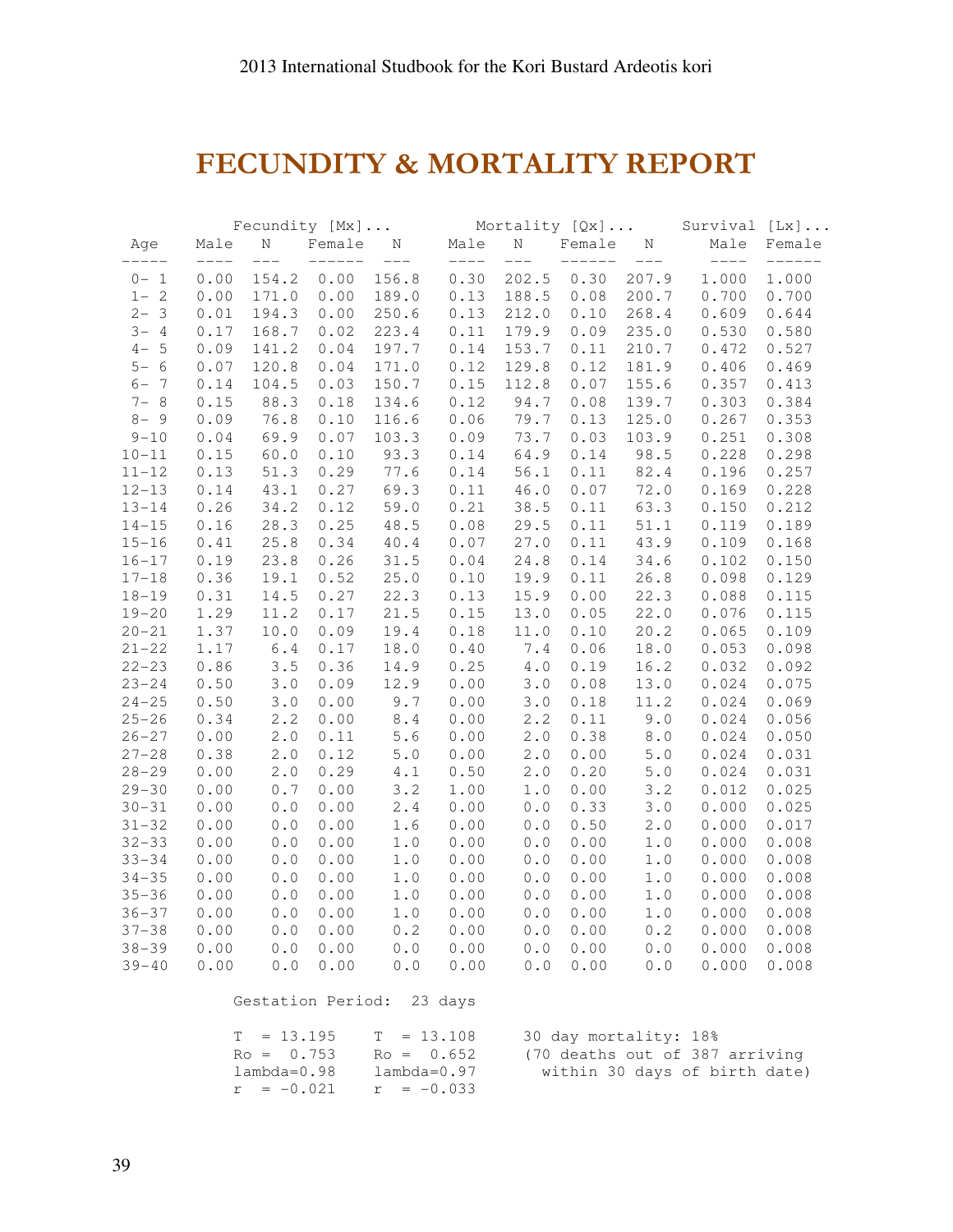291 birth events to known age parents tabulated for Mx... (Average of 326 births to female parents and 257 births to male parents.) plus... 131 births to UNK or MULT sires... 62 births to UNK or MULT dams...

543 death events with known age tabulated for Qx...

WARNING: Values with small sample sizes (~N<30) warrant less confidence... NOTE: Offspring of UNK or MULT parents have been proportionately factored into the fecundity.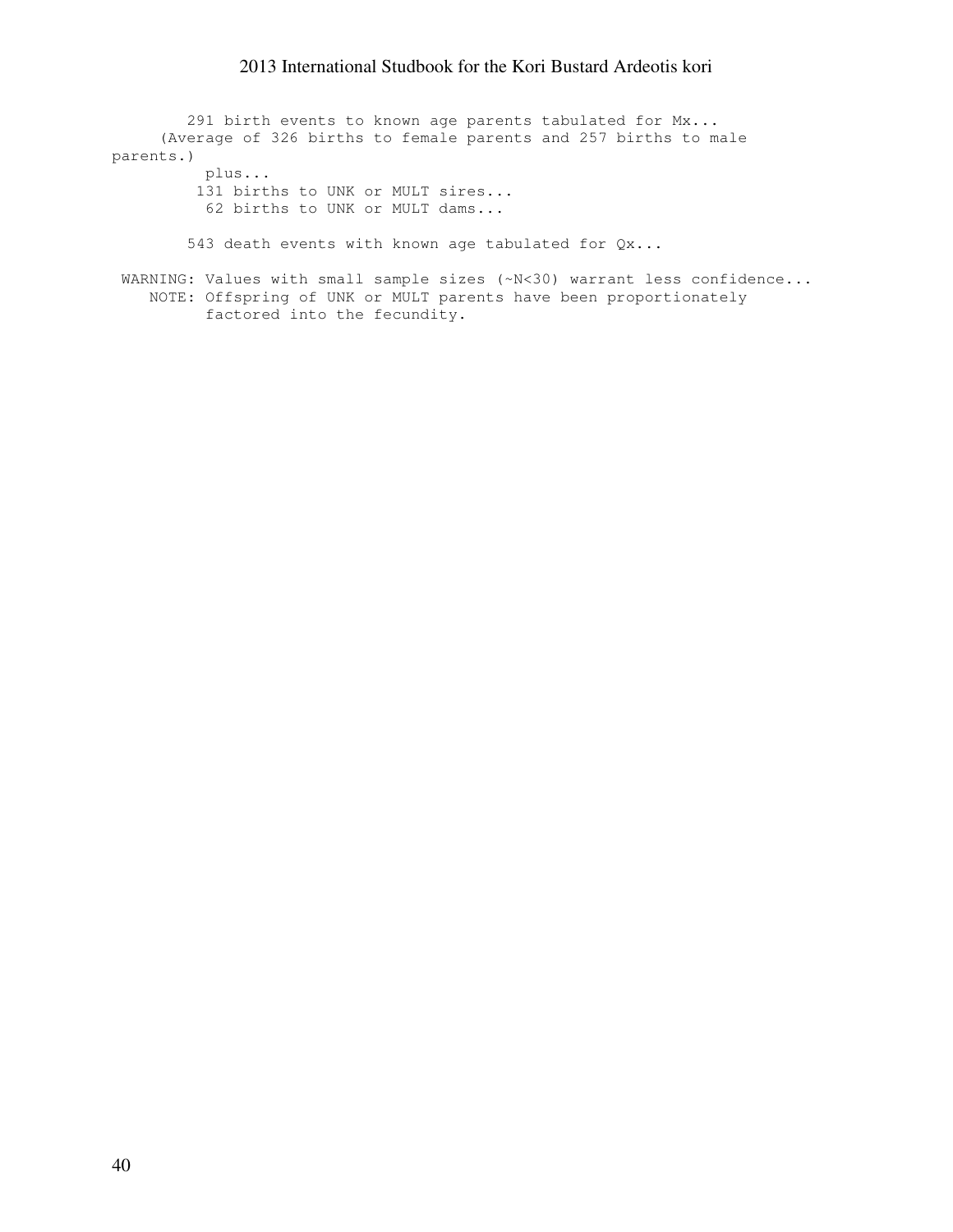# CENSUS REPORT

| Taxon Name: ARDEOTIS KORI<br>================ |                  |                 |       |        |                    |  |  |  |  |  |  |
|-----------------------------------------------|------------------|-----------------|-------|--------|--------------------|--|--|--|--|--|--|
| Year                                          | $\#$             |                 |       |        | Observed Lambda    |  |  |  |  |  |  |
| as of 31 Dec                                  | Insts            | Specimen Counts |       | Annual | Geometric Mean     |  |  |  |  |  |  |
| ----                                          |                  |                 |       |        |                    |  |  |  |  |  |  |
|                                               |                  |                 |       |        |                    |  |  |  |  |  |  |
| 2013                                          | 32               | 37.48.0         | (85)  | 0.99   |                    |  |  |  |  |  |  |
| 2012                                          | 33               | 38.48.0         | (86)  | 0.91   | 0.95 (last 2 yrs)  |  |  |  |  |  |  |
| 2011                                          | 33               | 43.51.0         | (94)  | 0.96   | 0.95 (last 3 yrs)  |  |  |  |  |  |  |
| 2010                                          | 34               | 45.53.0         | (98)  | 0.84   | 0.93 (last 4 yrs)  |  |  |  |  |  |  |
| 2009                                          | 34               | 53.63.0         | (116) | 1.06   | 0.95 (last 5 yrs)  |  |  |  |  |  |  |
| 2008                                          | 35               | 50.59.0         | (109) | 1.02   | 0.96 (last 6 yrs)  |  |  |  |  |  |  |
| 2007                                          | 32               | 48.59.0         | (107) | 1.05   | 0.97 (last 7 yrs)  |  |  |  |  |  |  |
| 2006                                          | 33               | 44.58.0         | (102) | 0.98   | 0.98 (last 8 yrs)  |  |  |  |  |  |  |
| 2005                                          | 36               | 45.59.0         | (104) | 0.87   | 0.96 (last 9 yrs)  |  |  |  |  |  |  |
| 2004                                          | 38               | 50.69.0         | (119) | 0.90   | 0.96 (last 10 yrs) |  |  |  |  |  |  |
| 2003                                          | 36               | 54.78.0         | (132) | 0.81   | 0.94 (last 11 yrs) |  |  |  |  |  |  |
| 2002                                          | 34               | 62.100.1        | (163) | 0.93   | 0.94 (last 12 yrs) |  |  |  |  |  |  |
| 2001                                          | 31               | 72.103.1        | (176) | 0.88   | 0.94 (last 13 yrs) |  |  |  |  |  |  |
| 2000                                          | 35               | 86.111.3        | (200) | 1.15   | 0.95 (last 14 yrs) |  |  |  |  |  |  |
| 1999                                          | 30               | 75.97.2         | (174) | 1.14   | 0.96 (last 15 yrs) |  |  |  |  |  |  |
| 1998                                          | 32               | 57.91.5         | (153) | 0.96   | 0.96 (last 16 yrs) |  |  |  |  |  |  |
| 1997                                          | 35               | 60.98.1         | (159) | 1.07   | 0.97 (last 17 yrs) |  |  |  |  |  |  |
| 1996                                          | 36               | 58.89.1         | (148) | 1.09   | 0.97 (last 18 yrs) |  |  |  |  |  |  |
| 1995                                          | 32               | 50.84.2         | (136) | 1.09   | 0.98 (last 19 yrs) |  |  |  |  |  |  |
| 1994                                          | 37               | 47.74.4         | (125) | 0.96   | 0.98 (last 20 yrs) |  |  |  |  |  |  |
| 1993                                          | 37               | 46.80.4         | (130) | 1.12   | 0.99 (last 21 yrs) |  |  |  |  |  |  |
| 1992                                          | 31               | 39.77.0         | (116) | 1.02   | 0.99 (last 22 yrs) |  |  |  |  |  |  |
| 1991                                          | 35               | 38.76.0         | (114) | 1.01   | 0.99 (last 23 yrs) |  |  |  |  |  |  |
| 1990                                          | 33               | 38.75.0         | (113) | 1.35   | 1.00 (last 24 yrs) |  |  |  |  |  |  |
| 1989                                          | 37               | 30.54.0         | (84)  | 0.94   | 1.00 (last 25 yrs) |  |  |  |  |  |  |
| 1988                                          | 40               | 32.57.0         | (89)  | 1.00   | 1.00 (last 26 yrs) |  |  |  |  |  |  |
| 1987                                          | 38               | 34.54.1         | (89)  | 1.29   | 1.01 (last 27 yrs) |  |  |  |  |  |  |
| 1986                                          | 32               | 26.43.0         | (69)  | 1.23   | 1.02 (last 28 yrs) |  |  |  |  |  |  |
| 1985                                          | 26               | 23.33.0         | (56)  | 1.65   | 1.03 (last 29 yrs) |  |  |  |  |  |  |
| 1984                                          | 15               | 12.22.0         | (34)  | 1.48   | 1.04 (last 30 yrs) |  |  |  |  |  |  |
| 1983                                          | 12               | 8.15.0          | (23)  | 1.05   | 1.04 (last 31 yrs) |  |  |  |  |  |  |
| 1982                                          | 12               | 9.13.0          | (22)  | 0.85   | 1.04 (last 32 yrs) |  |  |  |  |  |  |
| 1981                                          | 12               | 10.16.0         | (26)  | 0.96   | 1.04 (last 33 yrs) |  |  |  |  |  |  |
| 1980                                          | 12               | 10.17.0         | (27)  | 1.13   | 1.04 (last 34 yrs) |  |  |  |  |  |  |
| 1979                                          | 13               | 9.15.0          | (24)  | 0.89   | 1.03 (last 35 yrs) |  |  |  |  |  |  |
| 1978                                          | 12               | 10.17.0         | (27)  | 1.17   | 1.04 (last 36 yrs) |  |  |  |  |  |  |
| 1977                                          | 10               | 10.13.0         | (23)  | 1.53   | 1.05 (last 37 yrs) |  |  |  |  |  |  |
| 1976                                          | 10               | 9.5.1           | (15)  | 1.07   | 1.05 (last 38 yrs) |  |  |  |  |  |  |
| 1975                                          | 9                | 8.5.1           | (14)  | 1.00   | 1.05 (last 39 yrs) |  |  |  |  |  |  |
| 1974                                          | 9                | 8.5.1           | (14)  | 1.08   | 1.05 (last 40 yrs) |  |  |  |  |  |  |
| 1973                                          | 8                | 7.5.1           | (13)  | 0.59   | 1.03 (last 41 yrs) |  |  |  |  |  |  |
| 1972                                          | 11               | 10.10.2         | (22)  | 0.88   | 1.03 (last 42 yrs) |  |  |  |  |  |  |
| 1971                                          | 13               | 12.8.5          | (25)  | 1.09   | 1.03 (last 43 yrs) |  |  |  |  |  |  |
| 1970                                          | 12               | 11.6.6          | (23)  | 0.85   | 1.03 (last 44 yrs) |  |  |  |  |  |  |
| 1969                                          | 13               | 10.8.9          | (27)  | 1.50   | 1.04 (last 45 yrs) |  |  |  |  |  |  |
| 1968                                          | 12               | 7.9.2           | (18)  | 0.82   | 1.03 (last 46 yrs) |  |  |  |  |  |  |
| 1967                                          | 11               | 8.11.3          | (22)  | 1.10   | 1.03 (last 47 yrs) |  |  |  |  |  |  |
| 1966                                          | 10               | 5.12.3          | (20)  | 1.67   | 1.04 (last 48 yrs) |  |  |  |  |  |  |
| 1965                                          | 8                | 4.5.3           | (12)  | 1.09   | 1.04 (last 49 yrs) |  |  |  |  |  |  |
| 1964                                          | $\boldsymbol{7}$ | 6.3.2           | (11)  | 1.10   | 1.04 (last 50 yrs) |  |  |  |  |  |  |
| 1963                                          | 6                | 6.3.1           | (10)  | 1.11   | 1.05 (last 51 yrs) |  |  |  |  |  |  |
| 1962                                          | $\overline{4}$   | 6.2.1           | (9)   | 1.80   | 1.06 (last 52 yrs) |  |  |  |  |  |  |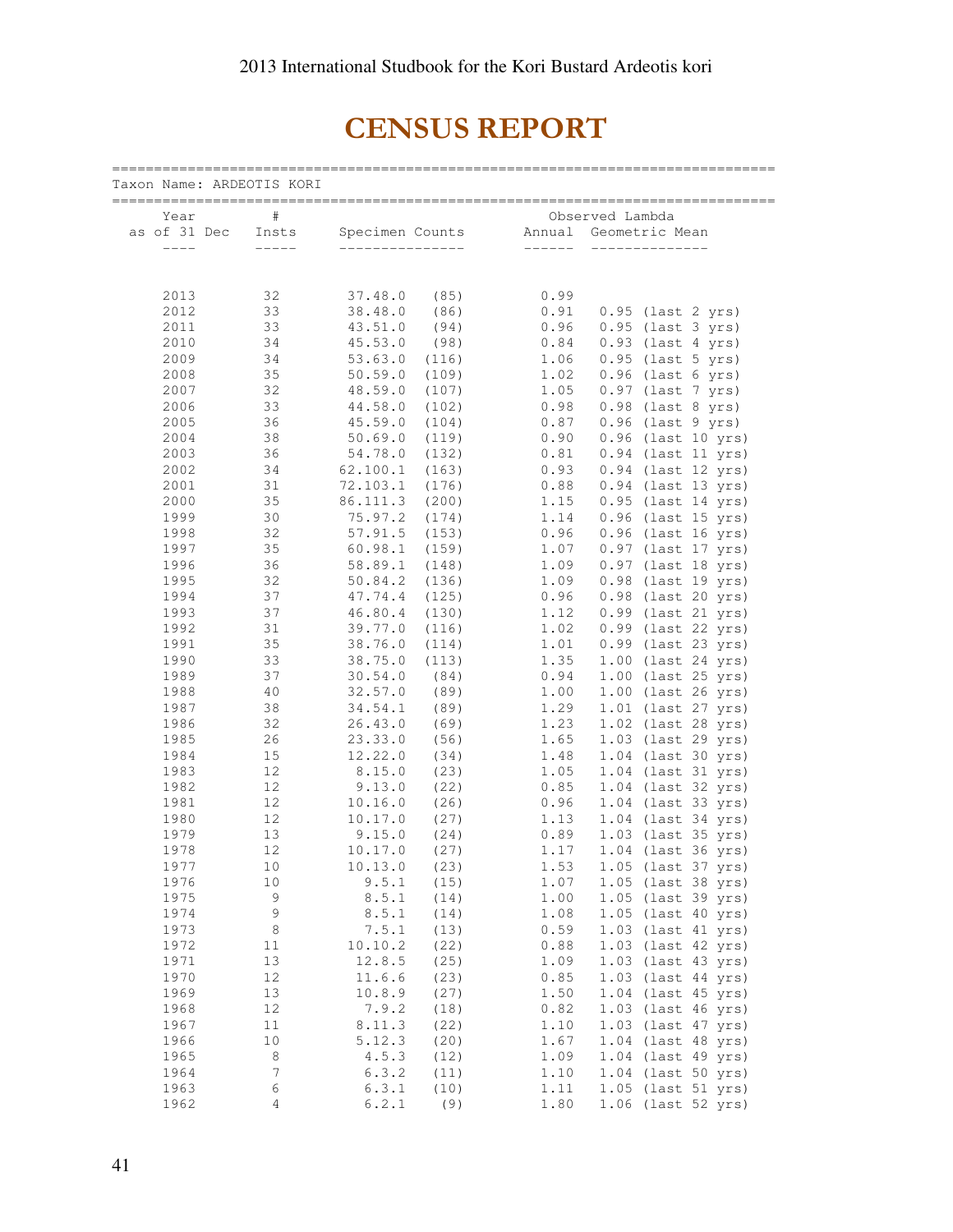| 1961 | 3              | 4.0.1 | (5) | 1.25 |       | 1.06 (last 53 yrs)   |  |
|------|----------------|-------|-----|------|-------|----------------------|--|
| 1960 | 2              | 4.0.0 | (4) | 0.80 |       | 1.05 (last 54 yrs)   |  |
| 1959 | $\overline{c}$ | 4.1.0 | (5) | 1.00 |       | 1.05 (last 55 yrs)   |  |
| 1958 | 3              | 4.1.0 | (5) | 1.25 |       | 1.06 (last 56 yrs)   |  |
| 1957 | 3              | 3.1.0 | (4) | 0.80 |       | 1.05 (last 57 yrs)   |  |
| 1956 | 3              | 3.1.1 | (5) | 1.25 |       | 1.05 (last 58 yrs)   |  |
| 1955 | 2              | 3.1.0 | (4) | 2.00 |       | 1.07 (last 59 yrs)   |  |
| 1954 | $\mathbf{1}$   | 1.1.0 | (2) | 1.00 |       | 1.06 (last 60 yrs)   |  |
| 1953 | 1              | 1.1.0 | (2) | 2.00 |       | 1.08 (last 61 yrs)   |  |
| 1952 | $\mathbf{1}$   | 1.0.0 | (1) | 1.00 |       | 1.07 (last 62 yrs)   |  |
| 1951 | 1              | 1.0.0 | (1) | 1.00 |       | 1.07 (last 63 yrs)   |  |
| 1950 | 1              | 1.0.0 | (1) | 0.00 | $---$ | (last 64 yrs)        |  |
| 1949 | $\circ$        | 0.0.0 | (0) | 0.00 | $---$ | $ulast 65 yrs)$      |  |
| 1948 | $\circ$        | 0.0.0 | (0) | 0.00 |       | $u$ ast 66 yrs)      |  |
| 1947 | $\circ$        | 0.0.0 | (0) | 0.00 | $---$ | $ulast 67 yrs)$      |  |
| 1946 | 0              | 0.0.0 | (0) | 0.00 | 0.76  | (last 68 yrs)        |  |
| 1945 | 1              | 1.0.0 | (1) | 1.00 |       | $0.77$ (last 69 yrs) |  |
| 1944 | 1              | 1.0.0 | (1) | 0.50 |       | $0.76$ (last 70 yrs) |  |
| 1943 | 2              | 1.0.1 | (2) | 1.00 | 0.76  | (last 71 yrs)        |  |
| 1942 | 2              | 1.0.1 | (2) | 1.00 |       | 0.77 (last 72 yrs)   |  |
| 1941 | 2              | 1.0.1 | (2) | 2.00 |       | 0.78 (last 73 yrs)   |  |
| 1940 | 1              | 1.0.0 | (1) | 1.00 |       | $0.78$ (last 74 yrs) |  |
| 1939 | $\mathbf{1}$   | 1.0.0 | (1) | 1.00 |       | $0.78$ (last 75 yrs) |  |
| 1938 | 1              | 1.0.0 | (1) | 1.00 |       | 0.78 (last 76 yrs)   |  |
| 1937 | $\mathbf{1}$   | 1.0.0 | (1) | 1.00 |       | 0.79 (last 77 yrs)   |  |
| 1936 | 1              | 1.0.0 | (1) | 1.00 |       | 0.79 (last 78 yrs)   |  |
| 1935 | $\mathbf{1}$   | 1.0.0 | (1) | 0.07 |       | 0.77 (last 79 yrs)   |  |
|      |                |       |     |      |       |                      |  |

Note: Lambda values include Imports and Exports...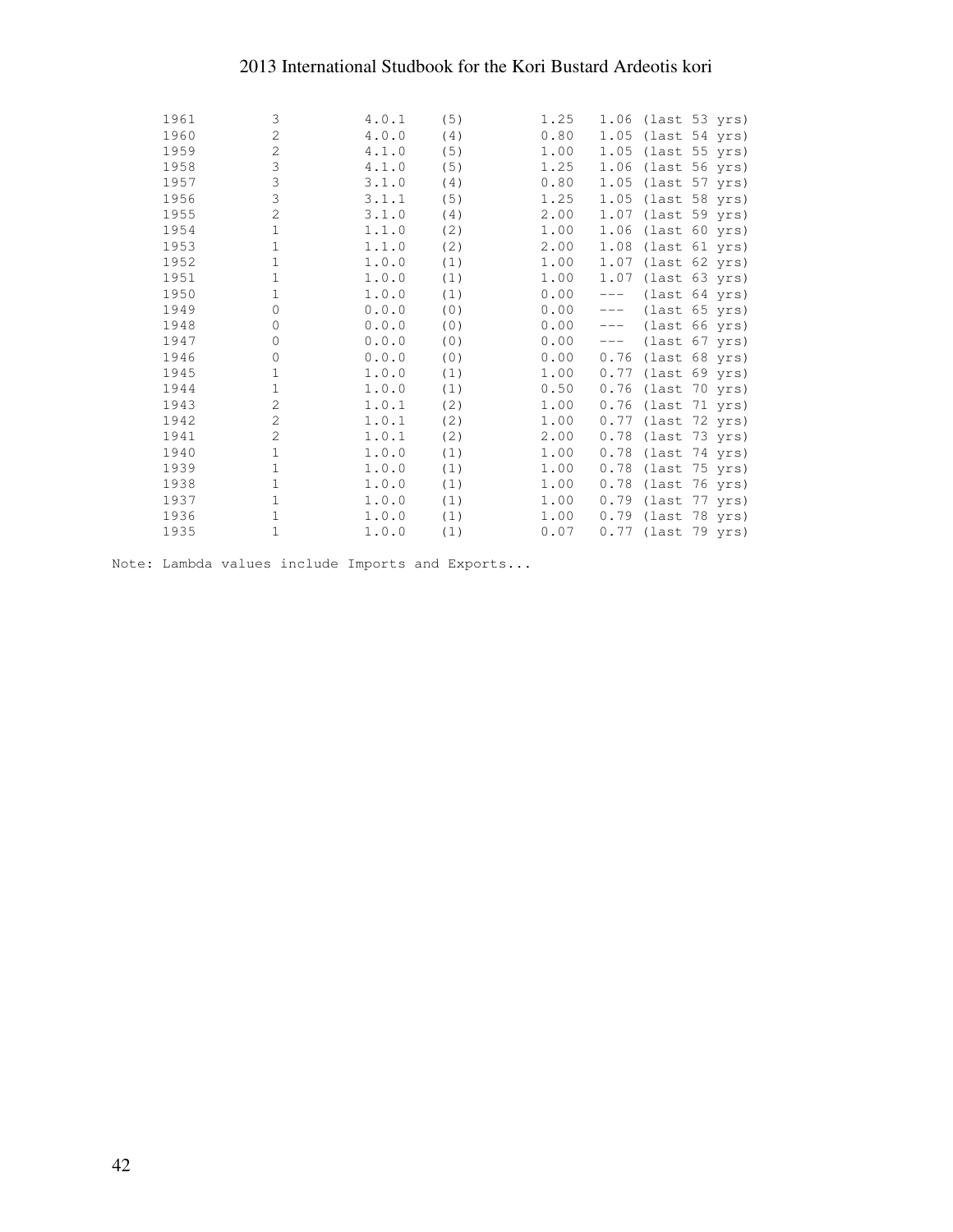# CENSUS DETAILS REPORT

| During | Captures | Hatches  | Deaths in shell | Releases | Deaths  | LTFs           |
|--------|----------|----------|-----------------|----------|---------|----------------|
| 2012   | 0.0.0    | 1.2.0    | 0.0.0           | 0.0.0    | 6.5.0   | 0.0.0          |
| 2011   | 0.0.0    | 3.1.2    | 0.0.0           | 0.0.0    | 5.3.2   | 0.0.0          |
| 2010   | 0.1.0    | 2.6.2    | 0.0.1           | 0.0.0    | 11.17.2 | 0.0.0          |
| 2009   | 0.1.0    | 6.7.0    | 0.0.0           | 0.0.0    | 3.4.0   | 0.0.0          |
| 2008   | 0.0.0    | 5.5.5    | 0.0.1           | 0.0.0    | 3.6.4   | 0.1.1          |
| 2007   | 2.2.0    | 9.6.5    | 0.0.0           | 0.0.0    | 6.7.4   | 1.0.1          |
| 2006   | 0.0.0    | 2.4.0    | 0.0.0           | 0.0.0    | 3.5.0   | 0.0.0          |
| 2005   | 0.0.0    | 5.3.2    | 0.0.0           | 0.0.0    | 5.9.2   | 5.4.0          |
| 2004   | 0.0.1    | 2.2.2    | 0.0.1           | 0.0.0    | 6.1.3   | 0.10.0         |
| 2003   | 0.0.0    | 7.7.2    | 0.0.1           | 0.0.0    | 6.10.2  | 9.19.1         |
| 2002   | 0.1.0    | 1.2.0    | 0.0.0           | 0.0.0    | 10.6.0  | 1.0.0          |
| 2001   | 0.0.0    | 5.4.4    | 0.0.0           | 0.0.0    | 12.7.6  | 7.5.0          |
| 2000   | 0.0.0    | 22.28.21 | 0.0.0           | 0.0.0    | 10.9.17 | 1.5.3          |
| 1999   | 6.1.0    | 19.18.6  | 0.0.0           | 0.0.0    | 4.13.8  | 3.0.1          |
| 1998   | 2.2.0    | 6.7.6    | 0.0.0           | 0.0.0    | 11.15.2 | 0.1.0          |
| 1997   | 10.17.0  | 9.3.2    | 0.0.0           | 0.0.0    | 15.8.2  | 2.2.0          |
| 1996   | 4.5.1    | 8.11.2   | 0.0.0           | 0.0.0    | 4.11.4  | 0.1.0          |
| 1995   | 1.1.0    | 10.12.8  | 0.0.0           | 0.0.0    | 7.3.6   | 1.1.4          |
| 1994   | 2.0.0    | 4.3.6    | 0.0.0           | 0.0.0    | 5.9.6   | 0.0.0          |
| 1993   | 4.9.4    | 9.4.9    | 0.0.0           | 0.0.0    | 6.10.9  | 0.0.0          |
| 1992   | 2.4.0    | 6.3.2    | 0.0.0           | 0.0.0    | 6.6.2   |                |
| 1991   | 1.1.0    | 4.6.1    |                 | 0.0.0    | 5.6.1   | 1.0.0          |
| 1990   | 6.26.0   | 4.2.0    | 0.0.0<br>0.0.0  | 0.0.0    | 2.5.0   | 0.0.0<br>0.2.0 |
| 1989   | 2.0.0    | 1.4.0    | 0.0.0           | 0.0.0    | 5.7.0   | 0.0.0          |
| 1988   | 2.4.0    | 0.0.0    | 0.0.0           | 0.0.0    | 4.1.1   | 0.0.0          |
| 1987   | 12.19.1  | 0.0.0    | 0.0.0           | 0.0.0    | 3.7.0   | 1.1.0          |
| 1986   | 5.15.0   | 0.0.0    | 0.0.0           | 0.0.0    | 2.5.0   | 0.0.0          |
| 1985   | 14.11.0  | 0.1.0    | 0.0.0           | 0.0.0    | 3.1.0   | 1.0.0          |
| 1984   | 6.10.0   | 0.0.0    | 0.0.0           | 0.0.0    | 0.3.0   | 1.0.0          |
| 1983   | 1.2.0    | 0.0.0    | 0.0.0           | 0.0.0    | 2.0.0   | 0.0.0          |
| 1982   | 0.0.0    | 0.0.0    | 0.0.0           | 0.0.0    | 1.3.0   | 0.0.0          |
| 1981   | 1.1.0    | 0.0.0    | 0.0.0           | 0.0.0    | 0.1.0   | 1.1.0          |
| 1980   | 4.3.0    | 0.0.0    | 0.0.0           | 0.0.0    | 3.1.0   | 0.0.0          |
| 1979   | 2.2.0    | 0.0.0    | 0.0.0           | 0.0.0    | 3.4.0   | 0.0.0          |
| 1978   | 3.4.0    | 0.0.0    | 0.0.0           | 0.0.0    | 3.0.0   | 0.0.0          |
| 1977   | 3.8.0    | 0.0.0    | 0.0.0           | 0.0.0    | 2.0.1   | 0.0.0          |
| 1976   | 2.2.0    | 0.0.0    | 0.0.0           | 0.0.0    | 1.2.0   | 0.0.0          |
| 1975   | 1.0.0    | 0.0.0    | 0.0.0           | 0.0.0    | 1.0.0   | 0.0.0          |
| 1974   | 2.0.0    | 0.0.0    | 0.0.0           | 0.0.0    | 1.0.0   | 0.0.0          |
| 1973   | 0.0.0    | 0.0.0    | 0.0.0           | 0.0.0    | 3.5.1   | 0.0.0          |
| 1972   | 0.2.0    | 0.0.0    | 0.0.0           | 0.0.0    | 2.0.3   | 0.0.0          |
| 1971   | 5.3.0    | 0.0.0    | 0.0.0           | 0.0.0    | 4.1.1   | 0.0.0          |
| 1970   | 2.1.0    | 0.0.0    | 0.0.0           | 0.0.0    | 1.3.3   | 0.0.0          |
| 1969   | 4.2.7    | 0.0.0    | 0.0.0           | 0.0.0    | 1.3.0   | 0.0.0          |
| 1968   | 1.0.0    | 0.0.0    | 0.0.0           | 0.0.0    | 2.2.1   | 0.0.0          |
| 1967   | 5.3.0    | 0.0.0    | 0.0.0           | 0.0.0    | 2.4.0   | 0.0.0          |
| 1966   | 2.7.2    | 0.0.0    | 0.0.0           | 0.0.0    | 1.0.2   | 0.0.0          |
| 1965   | 1.4.2    | 0.0.0    | 0.0.0           | 0.0.0    | 3.2.1   | 0.0.0          |
| 1964   | 1.0.1    | 0.0.0    | 0.0.0           | 0.0.0    | 1.0.0   | 0.0.0          |
| 1963   | 2.3.0    | 0.0.0    | 0.0.0           | 0.0.0    | 2.2.0   | 0.0.0          |
| 1962   | 2.2.0    | 0.0.0    | 0.0.0           | 0.0.0    | 0.0.0   | 0.0.0          |
| 1961   | 0.0.1    | 0.0.0    | 0.0.0           | 0.0.0    | 0.0.0   | 0.0.0          |
| 1960   | 1.0.0    | 0.0.0    | 0.0.0           | 0.0.0    | 1.1.0   | 0.0.0          |
| 1959   | 1.0.0    | 0.0.0    | 0.0.0           | 0.0.0    | 1.0.0   | 0.0.0          |
| 1958   | 1.0.0    | 0.0.0    | 0.0.0           | 0.0.0    | 0.0.0   | 0.0.0          |
| 1957   | 1.0.0    | 0.0.0    | 0.0.0           | 0.0.0    | 1.0.1   | 0.0.0          |
| 1956   | 0.0.1    | 0.0.0    | 0.0.0           | 0.0.0    | 0.0.0   | 0.0.0          |
| 1955   | 2.0.0    | 0.0.0    | 0.0.0           | 0.0.0    | 0.0.0   | 0.0.0          |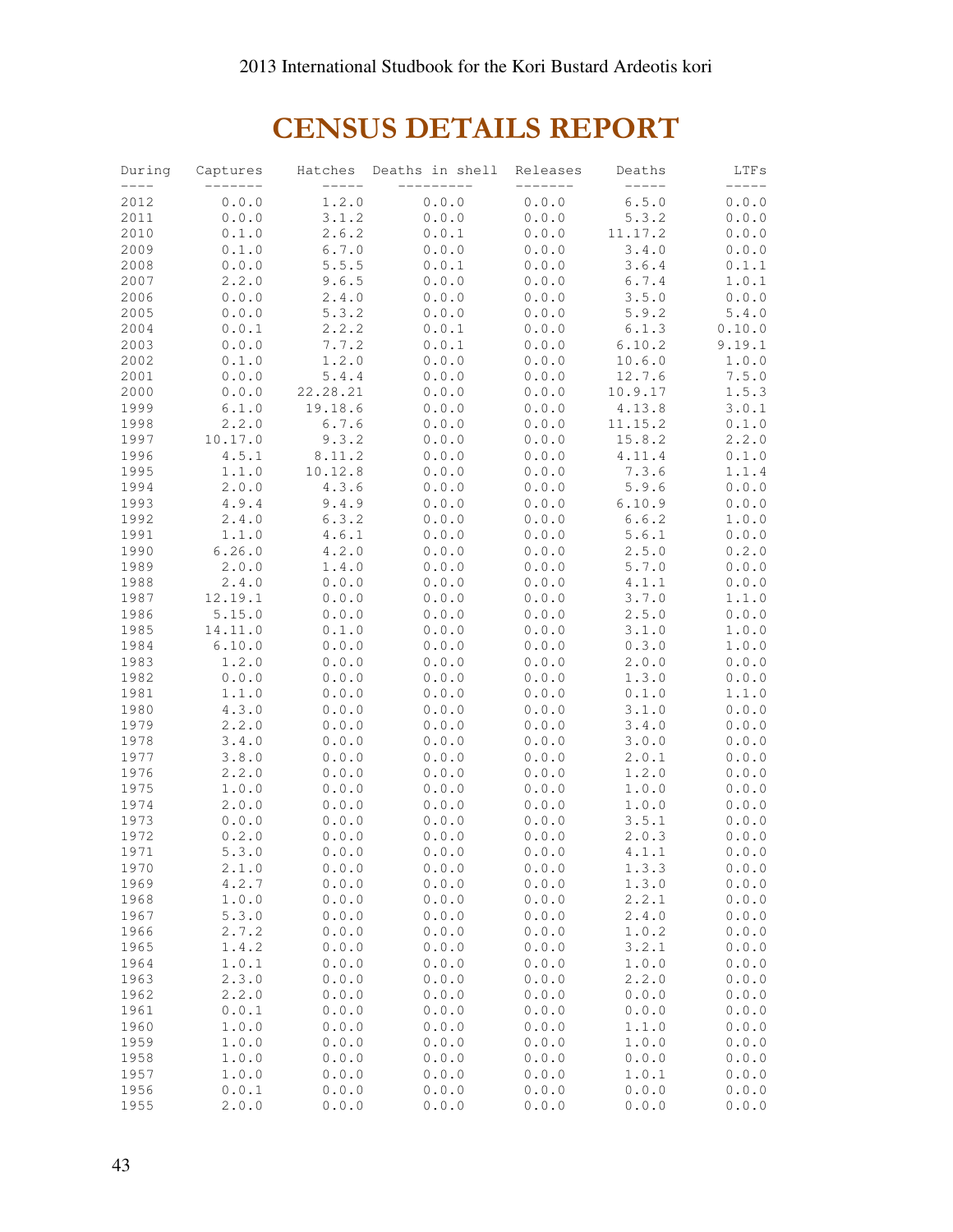| 1954 | 0.0.8 | 0.0.0 | 0.0.0 | 0.0.0 | 0.0.0 | 0.0.8 |
|------|-------|-------|-------|-------|-------|-------|
| 1953 | 0.1.0 | 0.0.0 | 0.0.0 | 0.0.0 | 0.0.0 | 0.0.0 |
| 1952 | 0.0.0 | 0.0.0 | 0.0.0 | 0.0.0 | 0.0.0 | 0.0.0 |
| 1951 | 0.0.0 | 0.0.0 | 0.0.0 | 0.0.0 | 0.0.0 | 0.0.0 |
| 1950 | 1.0.0 | 0.0.0 | 0.0.0 | 0.0.0 | 0.0.0 | 0.0.0 |
| 1949 | 0.0.0 | 0.0.0 | 0.0.0 | 0.0.0 | 0.0.0 | 0.0.0 |
| 1948 | 0.0.0 | 0.0.0 | 0.0.0 | 0.0.0 | 0.0.0 | 0.0.0 |
| 1947 | 0.0.0 | 0.0.0 | 0.0.0 | 0.0.0 | 0.0.0 | 0.0.0 |
| 1946 | 0.0.0 | 0.0.0 | 0.0.0 | 0.0.0 | 1.0.0 | 0.0.0 |
| 1945 | 0.0.0 | 0.0.0 | 0.0.0 | 0.0.0 | 0.0.0 | 0.0.0 |
| 1944 | 0.0.0 | 0.0.0 | 0.0.0 | 0.0.0 | 0.0.1 | 0.0.0 |
| 1943 | 0.0.0 | 0.0.0 | 0.0.0 | 0.0.0 | 0.0.0 | 0.0.0 |
| 1942 | 0.0.0 | 0.0.0 | 0.0.0 | 0.0.0 | 0.0.0 | 0.0.0 |
| 1941 | 0.0.1 | 0.0.0 | 0.0.0 | 0.0.0 | 0.0.0 | 0.0.0 |
| 1940 | 0.0.0 | 0.0.0 | 0.0.0 | 0.0.0 | 0.0.0 | 0.0.0 |
| 1939 | 0.0.0 | 0.0.0 | 0.0.0 | 0.0.0 | 0.0.0 | 0.0.0 |
| 1938 | 0.0.0 | 0.0.0 | 0.0.0 | 0.0.0 | 0.0.0 | 0.0.0 |
| 1937 | 0.0.0 | 0.0.0 | 0.0.0 | 0.0.0 | 0.0.0 | 0.0.0 |
| 1936 | 0.0.0 | 0.0.0 | 0.0.0 | 0.0.0 | 0.0.0 | 0.0.0 |
| 1935 | 1.0.0 | 0.0.0 | 0.0.0 | 0.0.0 | 0.0.0 | 0.0.0 |

Stillbirths are included in both the Hatch and Death columns...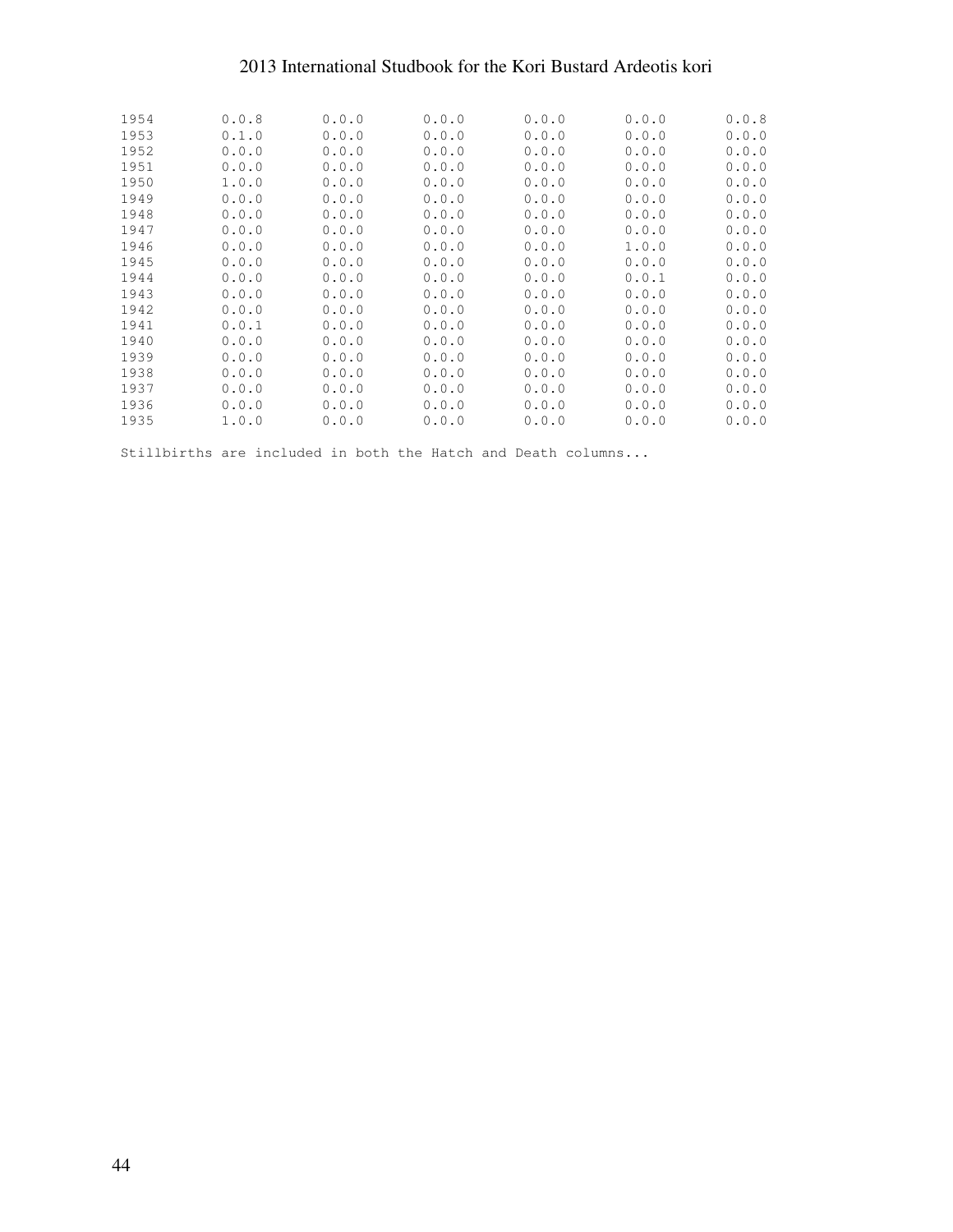# GLOBAL POPULATION ANALYSIS

## **Demographic Summary:**

Current size of managed population 85 (37.48) # Specimens excluded from management 0 Mean generation time 14.6 years Potential population growth rate  $0.979$ # Births in past year 3 # Deaths in past year 7

## Demographic terms

*Generation length*- the average time elapsing from reproduction in one generation to the time the next generation reproduces. Also, the average age at which a male or female produces offspring. It is not age of first reproduction. Males and females may have different generation times.

*Population growth last year (lambda)-* the proportional change in population size from one year to the next. Lambda can be based on life-table calculations (the expected lambda) or from observed changes in population size from year to year. A lambda of 1.11 means a 11% per year increase; lambda of 0.97 means a 3% decline in size per year.



Age Class

## **Genetic Summary:**

|                            |       | Current Potential |
|----------------------------|-------|-------------------|
| Founders                   | 20    | 16 additional     |
| Founder genome equivalents | 7.41  | 30.47             |
| Founder genome surviving   | 13.46 | 30.47             |
| Gene diversity retained    | 0.933 | 0.984             |
| Population mean kinship    | 0.068 | 0.016             |
| Mean inbreeding            |       | 0.016             |
| Ne/N                       | 0.15  |                   |
| % of pedigree known        | 84    |                   |

## Genetic terms

*Gene diversity*- The proportional gene diversity is the probability that two alleles from the same locus sampled at random from the population will not be identical by descent. Gene diversity is calculated from allele frequencies and is the heterozygosity expected in progeny produced by random mating

*Founder*- an individual obtained from a source population (often the wild) that has no known relationship to any individuals in the derived population (except for its own descendents)

*Inbreeding coefficient*- probability that the two alleles at a genetic locus are identical by descent from an ancestor common to both parents.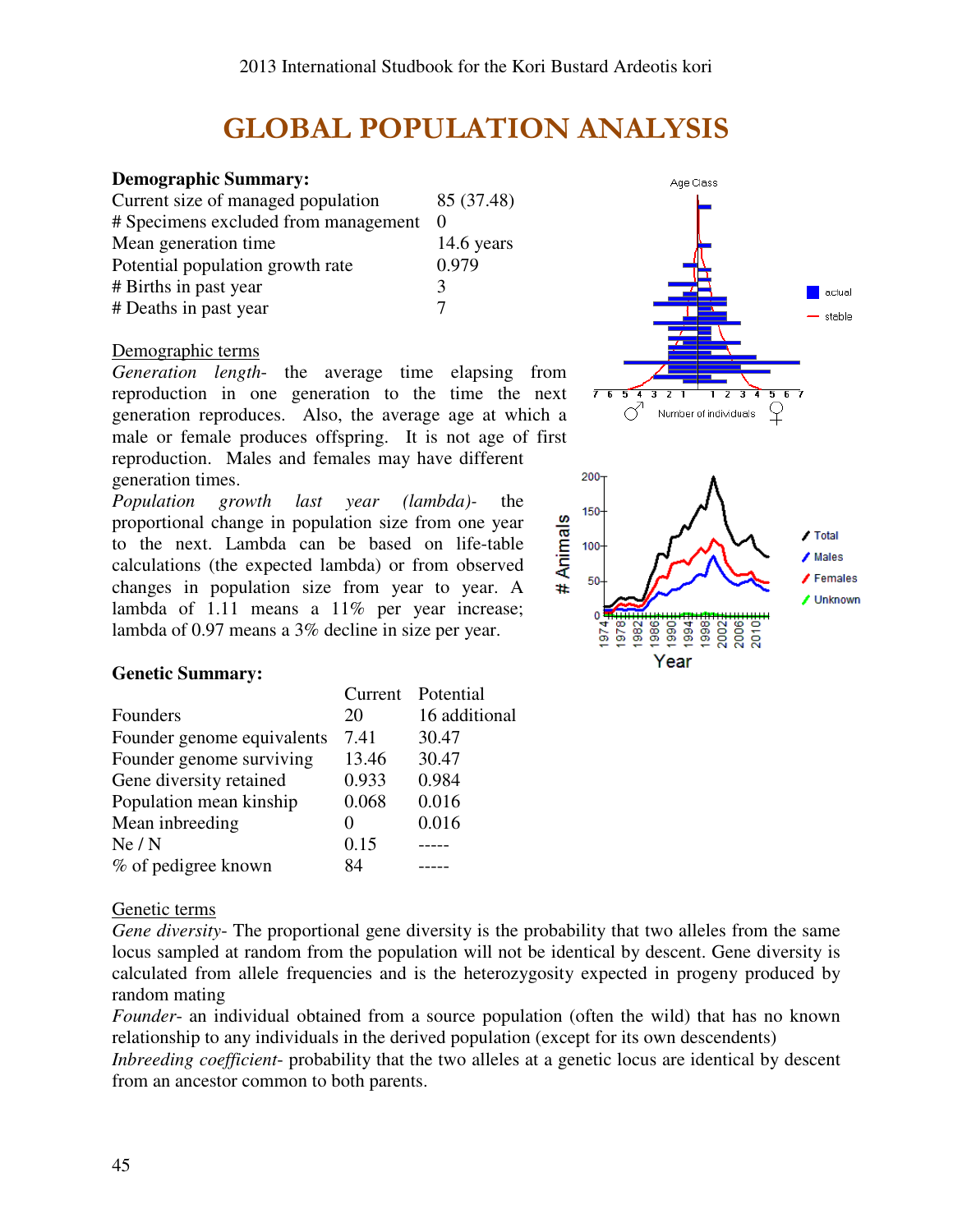*Founder Genome Equivalent*- the number of wild caught individuals (founders) that would produce the same amount of gene diversity, as does the population under study *Descendant population Mean Kinship*- The mean kinship coefficient between an animal and all animals (including itself) in the living, captive born population.



Photo by Jim Jenkins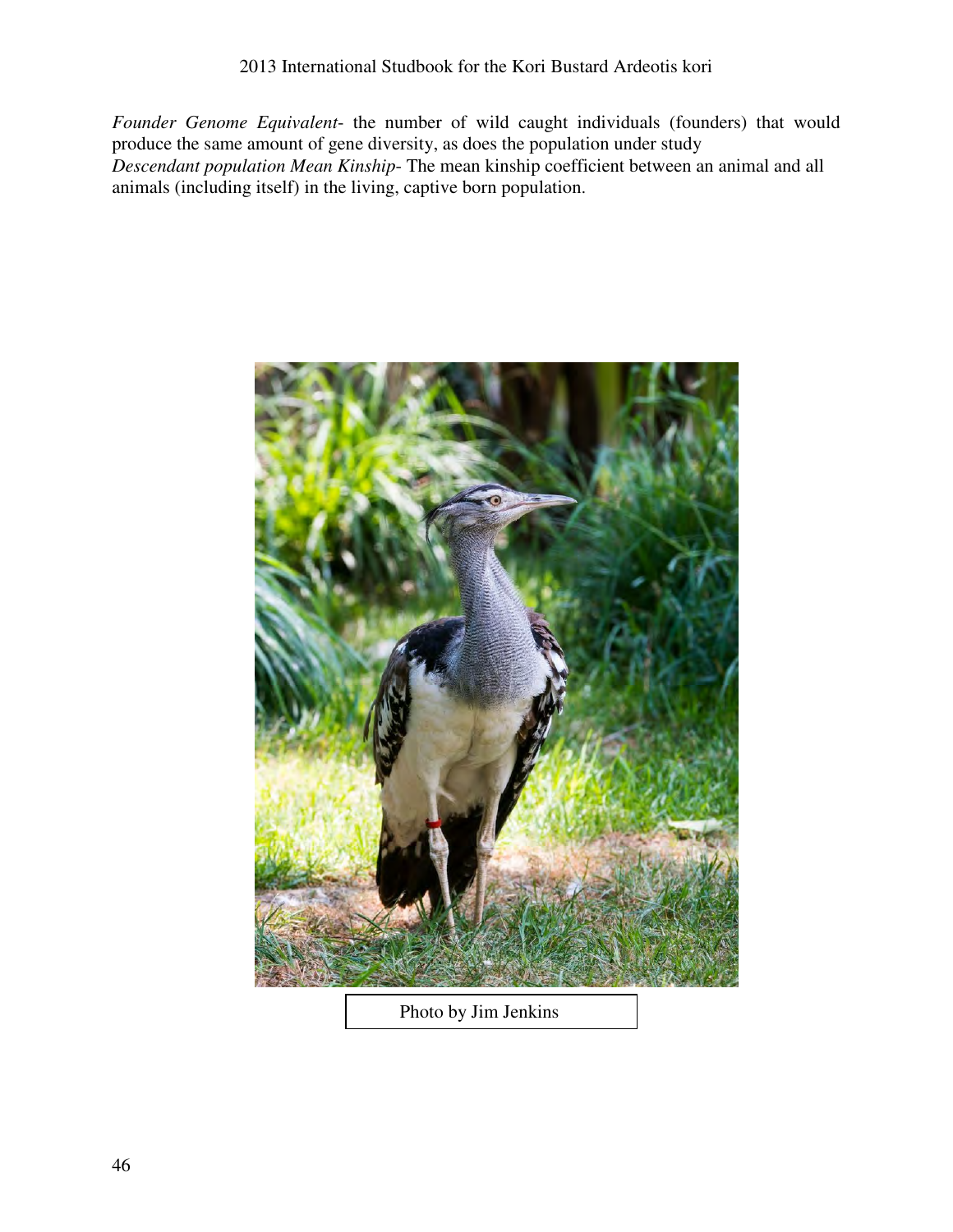## **Life Table data for males and females**

|                  | Males |       |       |       |       | Females |         |       |       |         |
|------------------|-------|-------|-------|-------|-------|---------|---------|-------|-------|---------|
| Age              | Qx    | Px    | Lx    | Mx    | Vx    | Qx      | $P_{X}$ | Lx    | Mx    | $V_{X}$ |
| $\boldsymbol{0}$ | 0.300 | 0.700 | 1.000 | 0.000 | 1.176 | 0.300   | 0.700   | 1.000 | 0.000 | 1.176   |
| $\mathbf{1}$     | 0.130 | 0.870 | 0.700 | 0.000 | 1.505 | 0.080   | 0.920   | 0.700 | 0.000 | 1.448   |
| $\sqrt{2}$       | 0.130 | 0.870 | 0.609 | 0.010 | 1.705 | 0.100   | 0.900   | 0.644 | 0.000 | 1.547   |
| 3                | 0.110 | 0.890 | 0.530 | 0.170 | 1.899 | 0.090   | 0.910   | 0.580 | 0.020 | 1.664   |
| $\overline{4}$   | 0.140 | 0.860 | 0.472 | 0.090 | 1.945 | 0.110   | 0.890   | 0.527 | 0.040 | 1.776   |
| 5                | 0.120 | 0.880 | 0.406 | 0.070 | 2.103 | 0.120   | 0.880   | 0.469 | 0.040 | 1.908   |
| 6                | 0.150 | 0.850 | 0.357 | 0.140 | 2.313 | 0.070   | 0.930   | 0.413 | 0.030 | 2.012   |
| $\overline{7}$   | 0.120 | 0.880 | 0.303 | 0.150 | 2.478 | 0.080   | 0.920   | 0.384 | 0.180 | 2.084   |
| $\,8\,$          | 0.060 | 0.940 | 0.267 | 0.090 | 2.526 | 0.130   | 0.870   | 0.353 | 0.100 | 2.067   |
| 9                | 0.090 | 0.910 | 0.251 | 0.040 | 2.593 | 0.030   | 0.970   | 0.307 | 0.070 | 2.088   |
| 10               | 0.140 | 0.860 | 0.228 | 0.150 | 2.839 | 0.140   | 0.860   | 0.298 | 0.100 | 2.144   |
| 11               | 0.140 | 0.860 | 0.196 | 0.130 | 3.080 | 0.110   | 0.890   | 0.257 | 0.290 | 2.276   |
| 12               | 0.110 | 0.890 | 0.169 | 0.140 | 3.326 | 0.070   | 0.930   | 0.228 | 0.270 | 2.126   |
| 13               | 0.210 | 0.790 | 0.150 | 0.260 | 3.725 | 0.110   | 0.890   | 0.212 | 0.120 | 1.983   |
| 14               | 0.080 | 0.920 | 0.119 | 0.160 | 4.028 | 0.110   | 0.890   | 0.189 | 0.250 | 2.036   |
| 15               | 0.070 | 0.930 | 0.109 | 0.410 | 4.121 | 0.110   | 0.890   | 0.168 | 0.340 | 1.953   |
| 16               | 0.040 | 0.960 | 0.102 | 0.190 | 3.872 | 0.140   | 0.860   | 0.150 | 0.260 | 1.791   |
| 17               | 0.100 | 0.900 | 0.098 | 0.350 | 3.898 | 0.110   | 0.890   | 0.129 | 0.520 | 1.705   |
| 18               | 0.130 | 0.870 | 0.088 | 0.310 | 3.946 | 0.000   | 1.000   | 0.115 | 0.270 | 1.224   |
| 19               | 0.150 | 0.850 | 0.076 | 1.290 | 4.162 | 0.050   | 0.950   | 0.115 | 0.170 | 0.952   |
| 20               | 0.180 | 0.820 | 0.065 | 1.370 | 3.384 | 0.100   | 0.900   | 0.109 | 0.090 | 0.822   |
| 21               | 0.400 | 0.600 | 0.053 | 1.160 | 2.753 | 0.060   | 0.940   | 0.098 | 0.170 | 0.775   |
| 22               | 0.250 | 0.750 | 0.032 | 0.860 | 2.392 | 0.180   | 0.820   | 0.092 | 0.360 | 0.667   |
| 23               | 0.000 | 1.000 | 0.024 | 0.500 | 1.761 | 0.080   | 0.920   | 0.075 | 0.090 | 0.346   |
| 24               | 0.000 | 1.000 | 0.024 | 0.500 | 1.242 | 0.180   | 0.820   | 0.069 | 0.000 | 0.285   |
| 25               | 0.000 | 1.000 | 0.024 | 0.340 | 0.731 | 0.110   | 0.890   | 0.057 | 0.000 | 0.326   |
| 26               | 0.000 | 1.000 | 0.024 | 0.000 | 0.386 | 0.380   | 0.620   | 0.051 | 0.110 | 0.415   |
| 27               | 0.000 | 1.000 | 0.024 | 0.380 | 0.380 | 0.000   | 1.000   | 0.031 | 0.120 | 0.388   |
| 28               | 0.500 | 0.500 | 0.024 | 0.000 | 0.000 | 0.200   | 0.800   | 0.031 | 0.290 | 0.290   |
| 29               | 1.000 | 0.000 | 0.012 | 0.000 | 0.000 | 0.000   | 1.000   | 0.025 | 0.000 | 0.000   |
| 30               | 1.000 | 0.000 | 0.000 | 0.000 | 0.000 | 0.330   | 0.670   | 0.025 | 0.000 | 0.000   |
| 31               | 1.000 | 0.000 | 0.000 | 0.000 | 0.000 | 0.500   | 0.500   | 0.017 | 0.000 | 0.000   |
| 32               | 1.000 | 0.000 | 0.000 | 0.000 | 0.000 | 0.000   | 1.000   | 0.008 | 0.000 | 0.000   |
| 33               | 1.000 | 0.000 | 0.000 | 0.000 | 0.000 | 0.000   | 1.000   | 0.008 | 0.000 | 0.000   |
| 34               | 1.000 | 0.000 | 0.000 | 0.000 | 0.000 | 0.000   | 1.000   | 0.008 | 0.000 | 0.000   |
| 35               | 1.000 | 0.000 | 0.000 | 0.000 | 0.000 | 0.000   | 1.000   | 0.008 | 0.000 | 0.000   |
| 36               | 1.000 | 0.000 | 0.000 | 0.000 | 0.000 | 0.000   | 1.000   | 0.008 | 0.000 | 0.000   |
| 37               | 1.000 | 0.000 | 0.000 | 0.000 | 0.000 | 0.000   | 1.000   | 0.008 | 0.000 | 0.000   |
| 38               | 1.000 | 0.000 | 0.000 | 0.000 | 0.000 | 1.000   | 0.000   | 0.008 | 0.000 | 0.000   |
| 39               | 1.000 | 0.000 | 0.000 | 0.000 | 0.000 | 1.000   | 0.000   | 0.000 | 0.000 | 0.000   |

 $Qx$  = mortality; Px = survival; Lx = cumulative survivorship; Mx = fecundity; Vx = expected future reproduction

## **Projected population growth rates**

Males:  $r = -0.0149$ ; lambda = 0.9853; R0 = 0.806; T = 14.59 Females:  $r = -0.0275$ ; lambda = 0.9729; R0 = 0.669; T = 14.64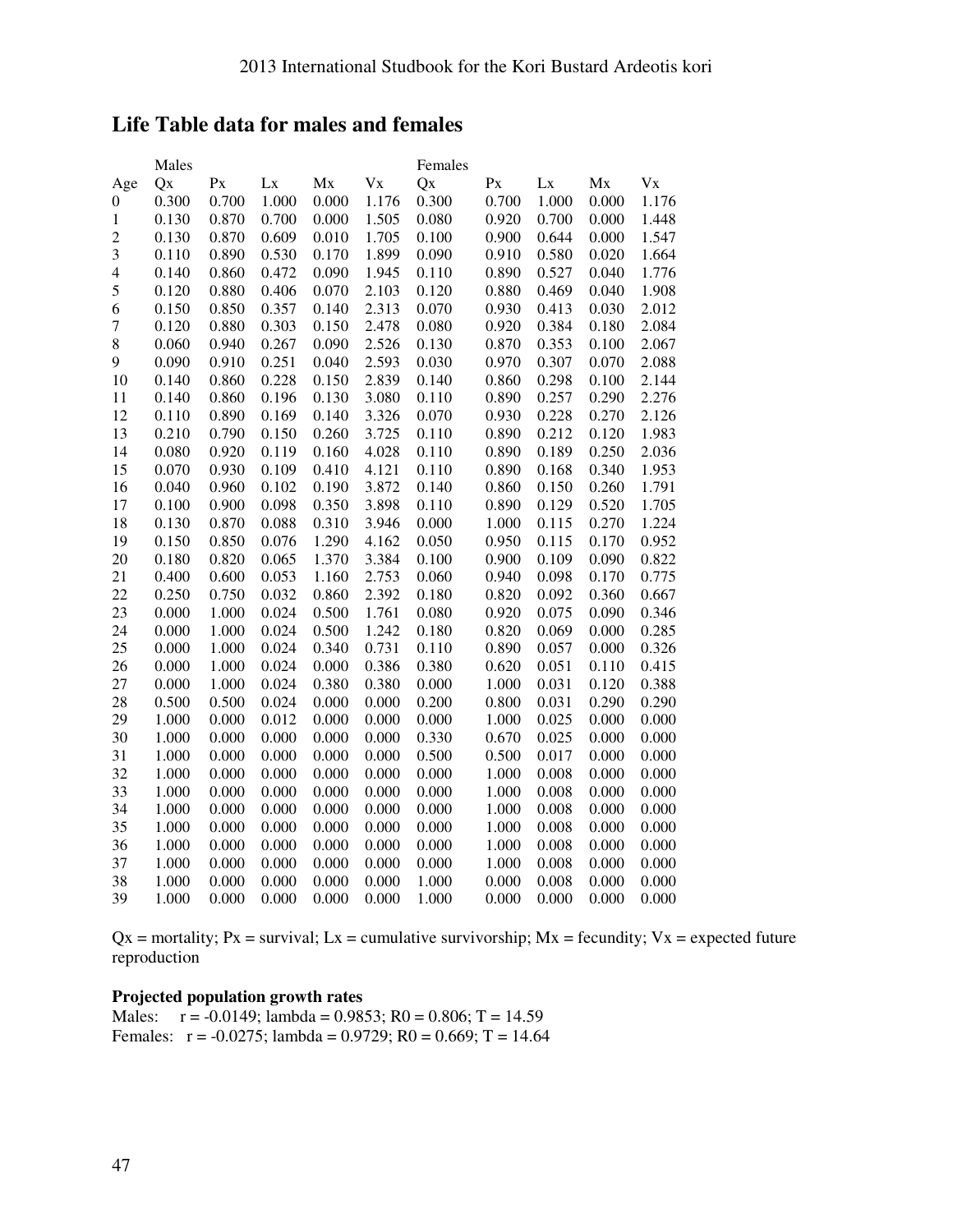# Hatches from 1 January 2012 – 31 December 2012

|                   |  |                        | Stud#   Sex   Hatch Date   Sire   Dam   Location   Date |  | LocalID  Event            |  |
|-------------------|--|------------------------|---------------------------------------------------------|--|---------------------------|--|
|                   |  | 739 F 9 Jun 2012 143   | 389 NZP-WASH                                            |  | 9 Jun 2012 216102 - Hatch |  |
|                   |  | 740 F 10 Jun 2012 143  | 389 NZP-WASH 10 Jun 2012 216103 Hatch                   |  |                           |  |
|                   |  | 741 M ~ 1 Apr 2012 545 | 546 BIRMINGHM $\sim$ 1 Apr 2012 UNK Hatch               |  |                           |  |
| TOTALS: 1.2.0 (3) |  |                        |                                                         |  |                           |  |



Photo by Jim Jenkins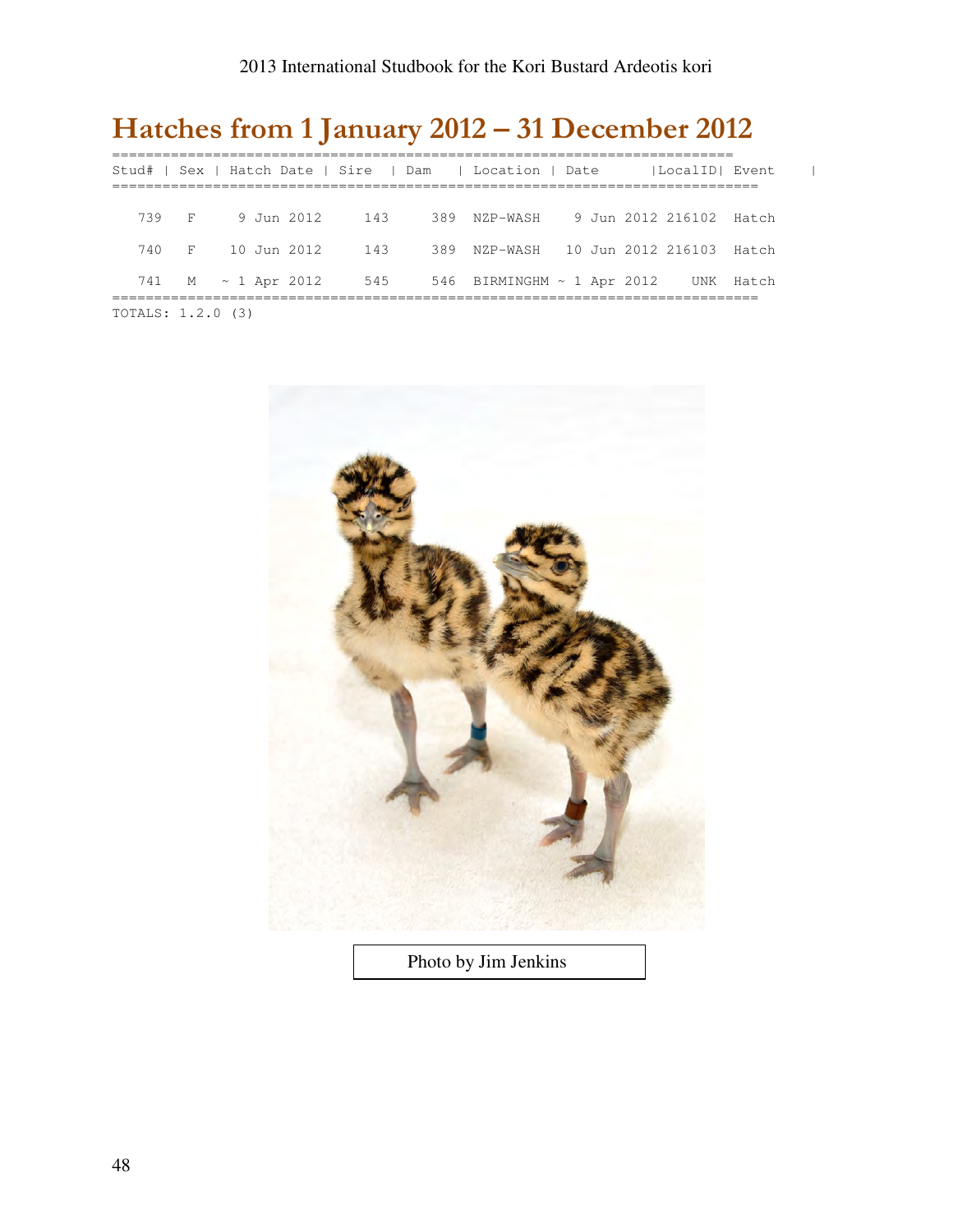# Deaths from 1 January 2012 – 31 December 2012

|                 |   | Stud#   Sex   Hatch Date   Sire                                                                                    |      | Dam  | ============<br>Location   Date                                 |                                                         | LocalID  Event                                                          |                                                                       |
|-----------------|---|--------------------------------------------------------------------------------------------------------------------|------|------|-----------------------------------------------------------------|---------------------------------------------------------|-------------------------------------------------------------------------|-----------------------------------------------------------------------|
| 78<br>receivedl | F | ~1982<br>[Death by: Euthanasia (medical) + Incinerate + Musculoskeletal + Trauma + Necropsy                        | WILD |      | WILD AFRICAN<br>FERNDALE<br>PHOENIX<br>STCATHERN<br>METROZOO    | 4 Dec 1984<br>28 May 2012                               | ~1984<br>NONE<br>4434<br>6 Mar 2003 S03008<br>7 Jul 2005 B50373         | Capture<br>Transfer<br>Transfer<br>Transfer<br>Transfer<br>Death      |
|                 |   |                                                                                                                    |      |      |                                                                 |                                                         |                                                                         |                                                                       |
| 131             | F | ~1986                                                                                                              | WILD | WILD | TANZANIA<br>FOUTS J<br>CALDWELL<br>DALLAS                       | 30 Jan 2012                                             | $\sim 1987$<br>NONE<br>~1987<br>25 Jun 1987 001066<br>6 Jun 1994 948952 | Capture<br>Transfer<br>Transfer<br>Transfer<br>Death                  |
|                 |   |                                                                                                                    |      |      | [Death by: Unknown means]                                       |                                                         |                                                                         |                                                                       |
| 139             | F | ~1986                                                                                                              | WILD | WILD | AFRICAN<br>GRND PRAI<br>OMAHA<br>AUDUBON<br>METROZOO            | $\sim 1988$<br>8 Dec 1988<br>28 Apr 1999<br>25 Mar 2012 | $\sim 1988$<br>NONE<br>23282<br>5257<br>2550<br>15 May 2003 B30080      | Capture<br>Transfer<br>Transfer<br>Transfer<br>Transfer<br>Death      |
| received]       |   | [Death by: Injury from exhibit mate $+$ Unknown $+$ Reproductive $+$ Trauma $+$ Necropsy                           |      |      |                                                                 |                                                         |                                                                         |                                                                       |
| 153             | М | ~1994                                                                                                              | WILD |      | WILD TANZANIA<br>MILLER R<br>KANSASCTY<br>STCATHERN<br>METROZOO | ~ Apr 1996<br>5 Oct 2012                                | 30 May 1996 203536<br>28 Sep 2003 S03080<br>7 Jul 2005 B50372           | NONE Capture<br>Transfer<br>Transfer<br>Transfer<br>Transfer<br>Death |
|                 |   | [Death by: Euthanasia (medical) + Mounted or Preserved: UNKNOWN + Musculoskeletal +<br>Trauma + Necropsy received] |      |      |                                                                 |                                                         |                                                                         |                                                                       |
| 402             | F | ~1980                                                                                                              | WILD |      | WILD BOTSWANA<br>WALSRODE<br>KREFELD                            | 2 Feb 2012                                              | ~1981<br>NONE<br>$\sim$ 1981 BOR002<br>17 Sep 1997 V1653                | Capture<br>Transfer<br>Transfer<br>Death                              |
|                 |   | [Death by: Infection associated + Given to an institution: $+$ Hemic/Lymph + Bacterial<br>+ Necropsy not received] |      |      |                                                                 |                                                         |                                                                         |                                                                       |
| 403             | М | ~1994                                                                                                              | WILD |      | WILD TANZANIA<br>MALLORCA<br>WALSRODE                           | 13 Oct 2012                                             | ~1996<br>NONE<br>22 Feb 1997 BOR003                                     | Capture<br>Transfer<br>Transfer<br>Death                              |
|                 |   | [Death by: Unknown means]                                                                                          |      |      |                                                                 |                                                         |                                                                         |                                                                       |
| 404             | F | ~1994                                                                                                              | WILD | WILD | TANZANIA<br>MALLORCA<br>WALSRODE                                | 22 Apr 2012                                             | ~1996<br>NONE<br>22 Feb 1997 BOR004                                     | Capture<br>Transfer<br>Transfer<br>Death                              |
|                 |   | [Death by: Unknown means]                                                                                          |      |      |                                                                 |                                                         |                                                                         |                                                                       |
| 428             | М | 18 Apr 1999                                                                                                        | 69   | 57   | DALLAS<br>WACO<br><b>DALLAS</b>                                 |                                                         | 18 Apr 1999 99C672<br>26 Jun 2000 B02800<br>$~25$ Apr 2012<br>UNK       | Hatch<br>Transfer<br>Transfer                                         |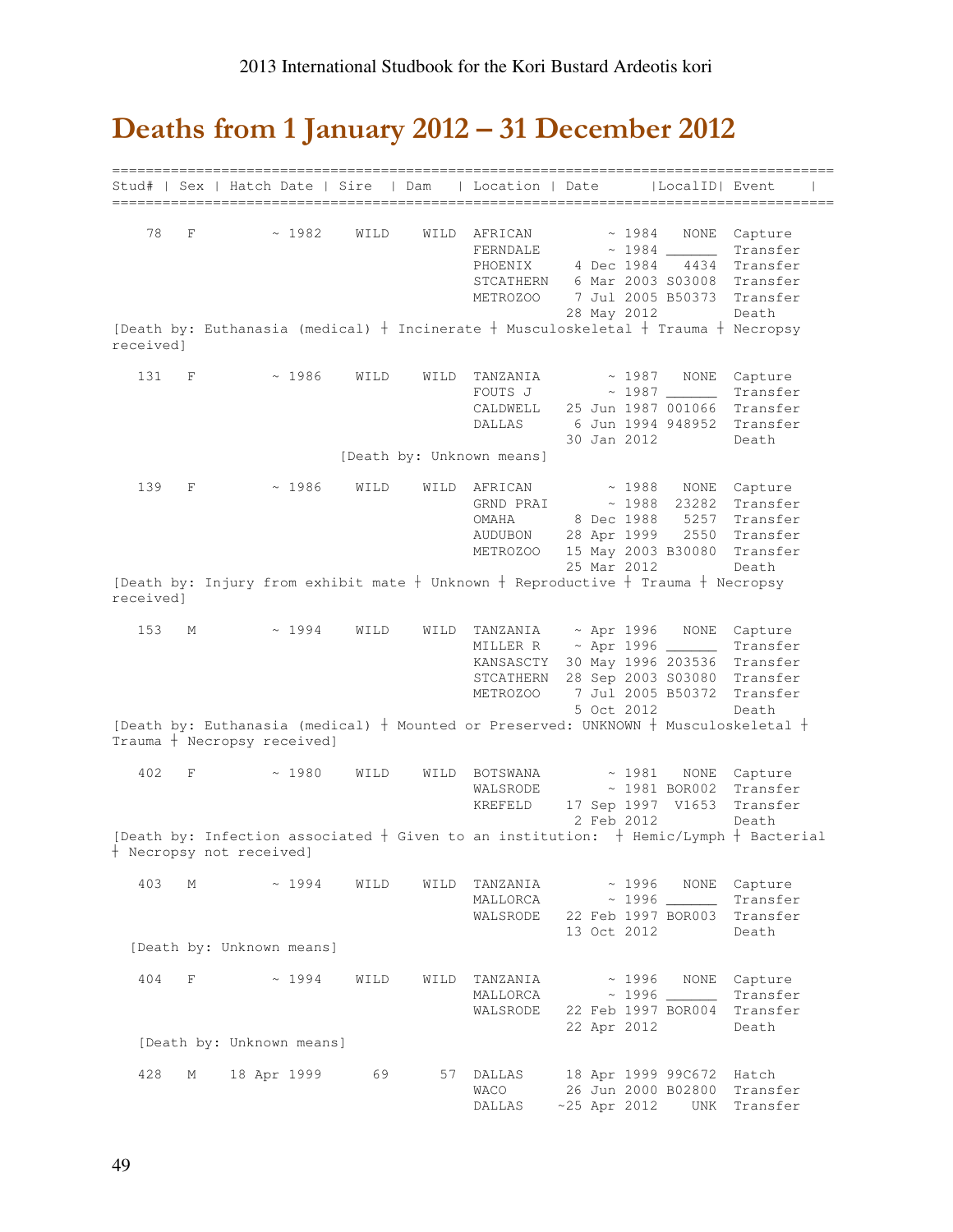6 Jun 2012 Death [Death by: Self-inflicted injuries  $+$  Unknown  $+$  Generalized  $+$  Trauma  $+$  Necropsy not received] 652 M 11 Jun 2007 370 131 DALLAS 11 Jun 2007 07H263 Hatch 26 Apr 2012 \_\_\_\_\_\_\_ Transfer 1 May 2012 Death [Death by: Self-inflicted injuries  $\dagger$  Unknown  $\dagger$  Generalized  $\dagger$  Trauma] 682 M 17 Jul 2008 143 389 NZP-WASH 17 Jul 2008 215760 Hatch PUEBLA 26 Feb 2010 7379 Transfer 16 Jan 2012 Death [Death by: Infection associated  $\dagger$  Unknown  $\dagger$  Generalized  $\dagger$  Trauma  $\dagger$  Necropsy not received] 712 M 30 Oct 2010 611 430 JACKSONVL 30 Oct 2010 610374 Hatch WALSRODE 26 Jul 2011 BOR008 Transfer 15 Feb 2012 Death Death by: Unknown means] ====================================================================================== TOTALS: 6.5.0 (11)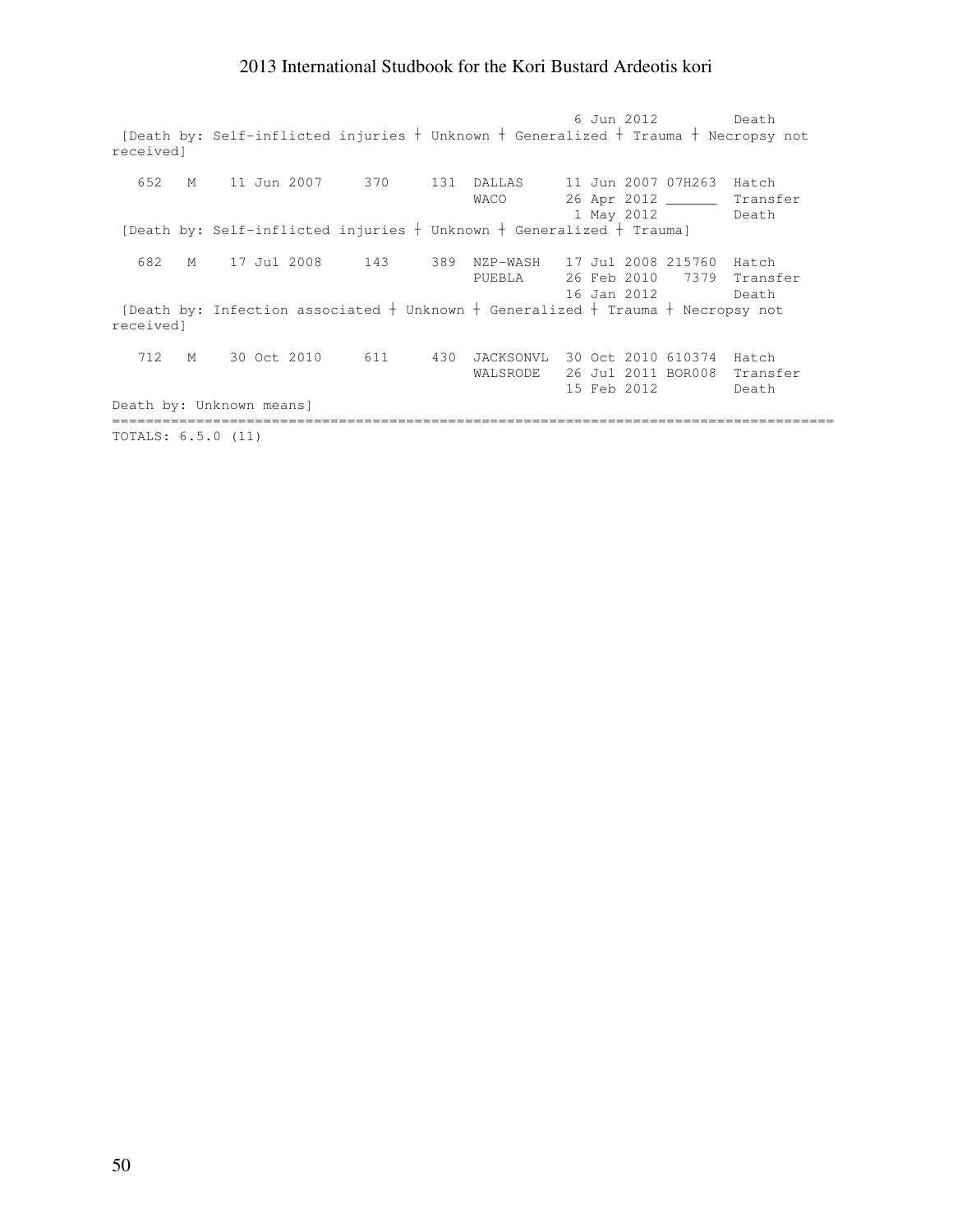# Transfers from 1 January 2012 – 31 December 2012

|           |          |  |             |                 | Stud#   Sex   Hatch Date   Sire   Dam   Location   Date                                                      |  |             | LocalID  Event                                |                                       |
|-----------|----------|--|-------------|-----------------|--------------------------------------------------------------------------------------------------------------|--|-------------|-----------------------------------------------|---------------------------------------|
| 428       | М        |  |             |                 | 18 Apr 1999 69 57 DALLAS 18 Apr 1999 99C672 Hatch<br>WACO<br>DALLAS                                          |  |             | 26 Jun 2000 B02800                            | Transfer<br>~25 Apr 2012 UNK Transfer |
| receivedl |          |  |             |                 | [Death by: Self-inflicted injuries + Unknown + Generalized + Trauma + Necropsy not                           |  | 6 Jun 2012  |                                               | Death                                 |
| 652       | M        |  |             |                 | 11 Jun 2007 370 131 DALLAS 11 Jun 2007 07H263 Hatch<br><b>WACO</b>                                           |  |             | 1 May 2012 Death                              | 26 Apr 2012 ________ Transfer         |
|           |          |  |             |                 | [Death by: Self-inflicted injuries $+$ Unknown $+$ Generalized $+$ Trauma]                                   |  |             |                                               |                                       |
| 687       | M        |  |             | 23 Jun 2009 143 | 389 NZP-WASH 23 Jun 2009 215819 Hatch<br>PHOENIX 16 Mar 2010 11395 Transfer<br>FRANKLINP ~26 Apr 2012 A12411 |  |             |                                               | Transfer                              |
| 715       | $F \sim$ |  | 1 Mar 2011  | 367             | 99 SD-WAP 1 Mar 2011 811019 Hatch<br>PHOENIX 27 Mar 2012 12002                                               |  |             |                                               | Transfer                              |
| 735       | M        |  | 3 Jun 2011  |                 | 143 389 NZP-WASH 3 Jun 2011 215980 Hatch<br>PHOENIX 22 Mar 2012 11995                                        |  |             |                                               | Transfer                              |
| 737       | M        |  | 15 Jun 2011 | 143             | 389 NZP-WASH<br>PHOENIX                                                                                      |  |             | 15 Jun 2011 215985 Hatch<br>22 Mar 2012 11996 | Transfer                              |
| 738       | M        |  | 27 Jul 2011 |                 | 435 429 TOLEDO 27 Jul 2011 7407 Hatch<br>PHOENIX                                                             |  | 28 Mar 2012 | 12005                                         | Transfer                              |

TOTALS: 6.1.0 (7)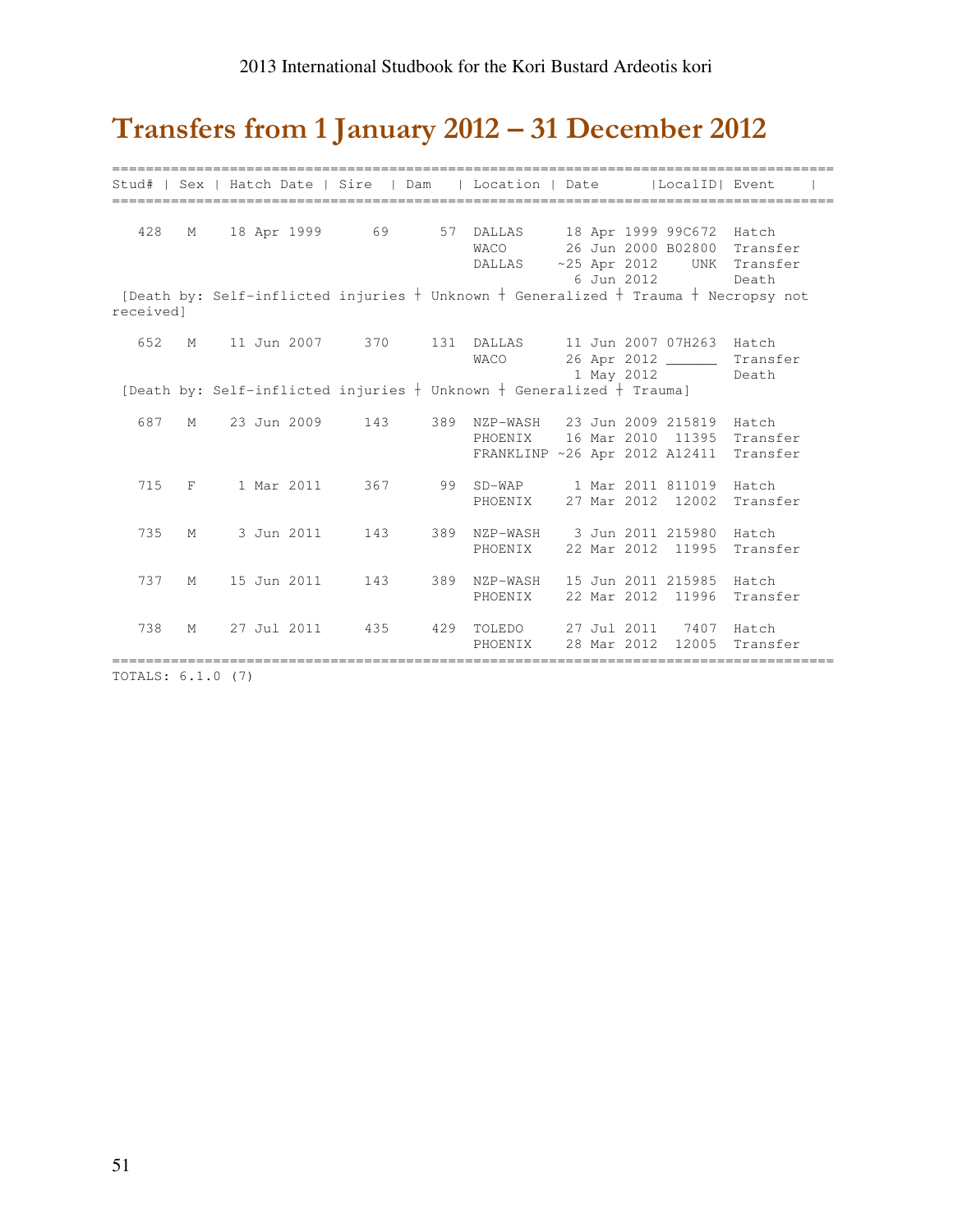# BIBLIOGRAPHY

### MEDICAL

- Adams, A.M., & Rausch, R.L. 1986. Two new species of Ascometra Kholodkovskii, 1912 (Cestoda: Paruterinidae) from the Kori bustard, Choriotis kori (Burchell), in Kenya. Journal Of Parasitology 72 (1):101-106.
- Anderson, S., Dawodu, A., Patel, M., Bailey, T. & Silvanose, C. 2002. Plasma Concentrations of Vitamin E in Six Species of Bustard (Gruiformes: Otididae). Journal of Wildlife Diseases 38(2): 414-419.
- Adlard, R., Peirce, M. & Lederer, R. 2002. New Species of Leucocytozoon from the avian families Otidae, Podargidae and Threskionithidae. Journal of Natural History 36: 1261-1267.
- Bailey, T. 2008. Diseases and Medical Management of Houbara bustard and other Otididae. Emirates Printing Press L.L.C, Dubai.
- Bailey, T., Kinne, J., Naldo, J., Silvanose, C. & Howlett, J. 2001. Two cases of ventricular foreign bodies in the kori bustard (Ardeotis kori). The Veterinary Record 149: 187-188.
- Bailey, T., Naldo, J., Samour, J., & Howlett, J.. Bustard Therapeutics: Techniques for the medical management and care of captive bustards. ERWDA External Report No. 5. November 1997.
- Bailey, T., Naldo, J., Samour, J., Sleigh, I., & Howlett, J. 1997. Bustard Pediatric Diseases: A Review of Clinical and Pathologic Findings. Journal of Avian Medicine And Surgery 11 (3): 166-174.
- Bailey, T. A., Nicholls, P.K., Samour, J.H., Naldo, J., Wernery, U., & Howlett, J.C. 1996. Postmortem Findings in Bustards in the United Arab Emirates. Avian Diseases 40: 296-305.
- Bailey, T.A., Samour, J.H., Naldo, J., Howlett, J.C., & Tarik, M. 1996. Causes of Morbidity in Bustards in the United Arab Emirates. Avian Diseases 40: 121-129.
- Bailey, T., Sheen, R., Samour, J. & Garner, A. 1997. Pharmacological Studies of Amoxycillin in Bustards. Proceedings of the European Association of Avian Veterinarians, May, London.
- Bailey, T.A., Silvanose, C.D., Naldo, J.N. & Howlett, J.H. 2000. Pseudomonas aeruginosa infections in kori bustards (Ardeotis kori). Avian Pathology: 29: 41-44.
- Bailey, T.A., Wernery, U., Zachariah, R., Samour, J.H., Naldo, J.L., & Howlett, J.C. 1998. Maternal Transfer of Paramyxovirus Type 1 Antibodies and Antibody Response to a Live Newcastle Disease Vaccine in Kori bustards. Journal Of Wildlife Diseases 34(3): 472-478.
- Bailey, T., Silvanose, C., Combreau, O. and Howlett, J. 2004. Normal blood concentrations of copper, magnesium and zinc in stone curlew and five species of bustards in the United Arab Emirates. European Association of Zoo and Wildlife Veterinarians. 5<sup>th</sup> scientific meeting. May 19-23, 2004. Ebeltoft, Denmark.
- Bailey, T. 2008. Diseases and Medical Management of Houbara Bustards and Other Otidadae. Published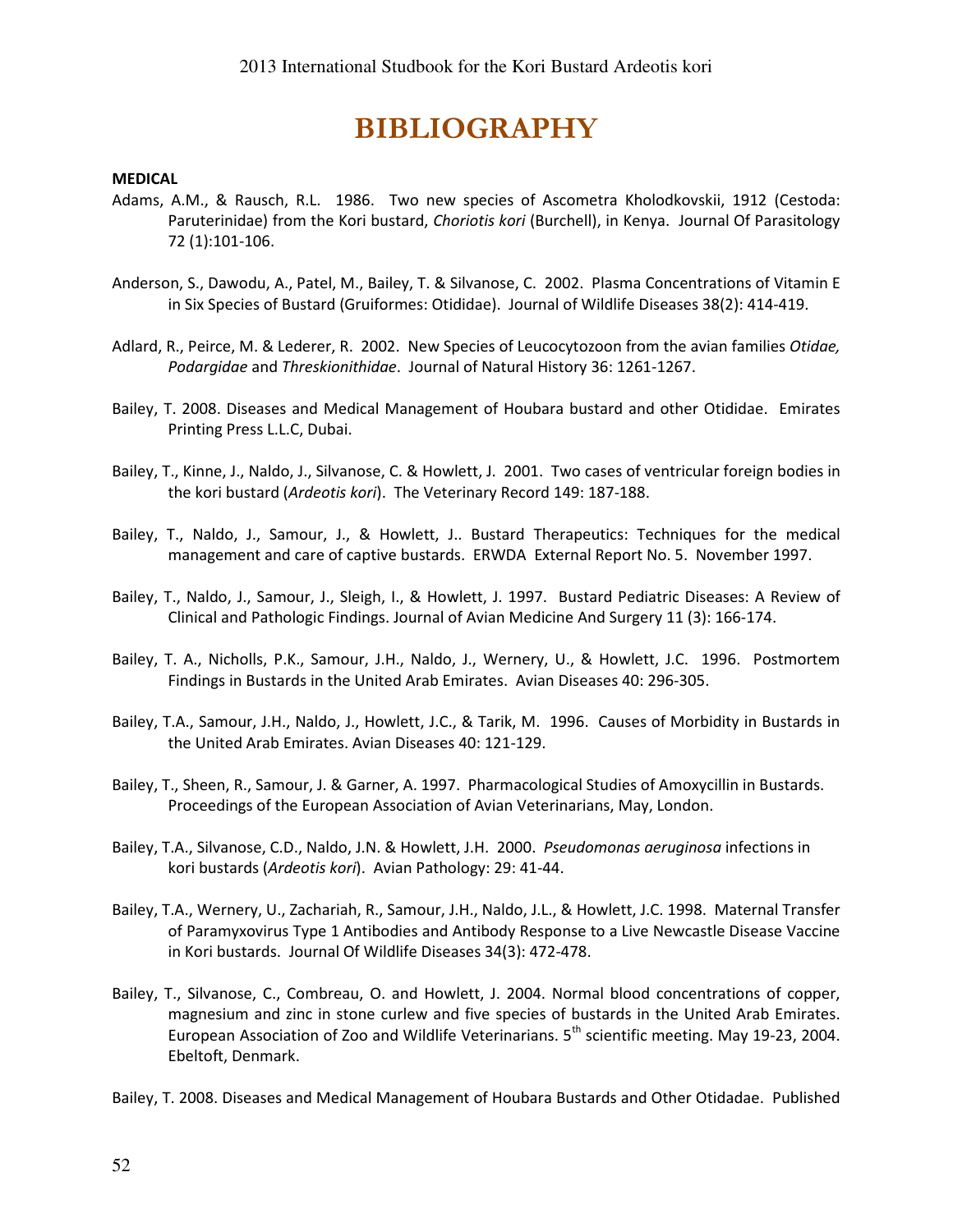by Emirates Printing Press L.L.C, Dubai. 494 pages.

- Beddard, F. 1912. On a New Genus of Tapeworms (Otiditoenia) from the Bustard (Eupodotis kori). Proceedings Zoological Society Of London: 194- 221.
- D'Aloia, M.-A. 1996. Preliminary Studies on Age-related Plasma Chemistry Changes in the Kori Bustard (Ardeotis kori). Comparative Haematology International 6: 96-101.
- D'Aloia, M.A., Bailey, J.H., Samour, J.H., Naldo, J. & Howlett, J.C. 1996. Bacterial flora of captive Houbara (Chlamydotis undulata), Kori (Ardeotis kori) and Rufous-crested (Eupoditis ruficrista) bustards. Avian Pathology 25: 459-468.
- D'Aloia, M.A., Samour, J.H., Bailey, J.N., & Howlett, J.C. 1996. Normal blood chemistry of the kori bustard (Ardeotis kori). Avian Pathology 25:161-165.
- Grobler, D.G., Begg, K.S., & A.C. Kemp. 1997. Chemical capture of Kori bustard Ardeotis kori. Wildlife Group Newsletter; South African. Vet. Ass.:14-17.
- Hallager, S. 2006. A Preliminary Study of the Health Status of Kori Bustards (Ardeotis kori) in Kenya. Animal Keepers Forum 33 (12): 523-529.
- Hangartner, P.V., West, K., & Corr, S. 1993. Surgical experiences with Kori bustards. Zimbabwe Veterinary Journal 24 (2): 59-67.
- Hanselmann, R., Hallager, H., Murray, S., and Mazet, J. Causes of Morbidity and Mortality in Captive Kori Bustards [Ardeotis kori] in the United States. In Press
- Howlett, J.C., Holzer, W., Bailey, T.A., Wernery, U., Samour, J.H., & Naldo, J. 1999. Serum Bile Acids in Captive Bustards. Journal Of Veterinary Medicine 46: 701-705.
- Howlett, J.C., Samour, J.H., D'Aloia, M-A., Bailey, T.A., & Naldo, J. 1995. Normal Haematology of Captive Adult Kori bustards (Ardeotis kori). Comparative Haematology International 5: 102-105.
- Howlett, J.C., Samour, J.H., Bailey, T.A., & Naldo, J.L. 1998. Age-Related Haematology Changes in Captive-Reared Kori bustards (Ardeotis kori). Comparative Haemotology International 8: 26-30.
- Jones, A., Bailey, T., Nicholls, P., Samour, J. & Naldo, J. 1996. Cestode and Acanthocephalan Infections in Captive Bustards: New host and Location records, with Data on Pathology, Control, and Preventive Medicine. Journal of Zoo And Wildlife Medicine 27(2): 201-208.
- Naldo, J., Bailey, T. & Samour, J. 1998. Musculoskeletal Disorders in Bustard Pediatric Medicine. Journal of Avian Medicine and Surgery 12(2): 82-90.
- Naldo, J.L., Silvanose, C.D., Samour, J.H., & Tailey, T.A. 1998. Developmental intestinal aerobic microflora in the kori bustard (Ardeotis kori). Avian Pathology 27: 359-365.
- Naldo, J., Bailey, T. and Samour, J. 2000. Trichomoniasis: A review of clinical pathology and control in a bustard collection. European Association of Zoo and Wildlife Veterinarians. Third scientific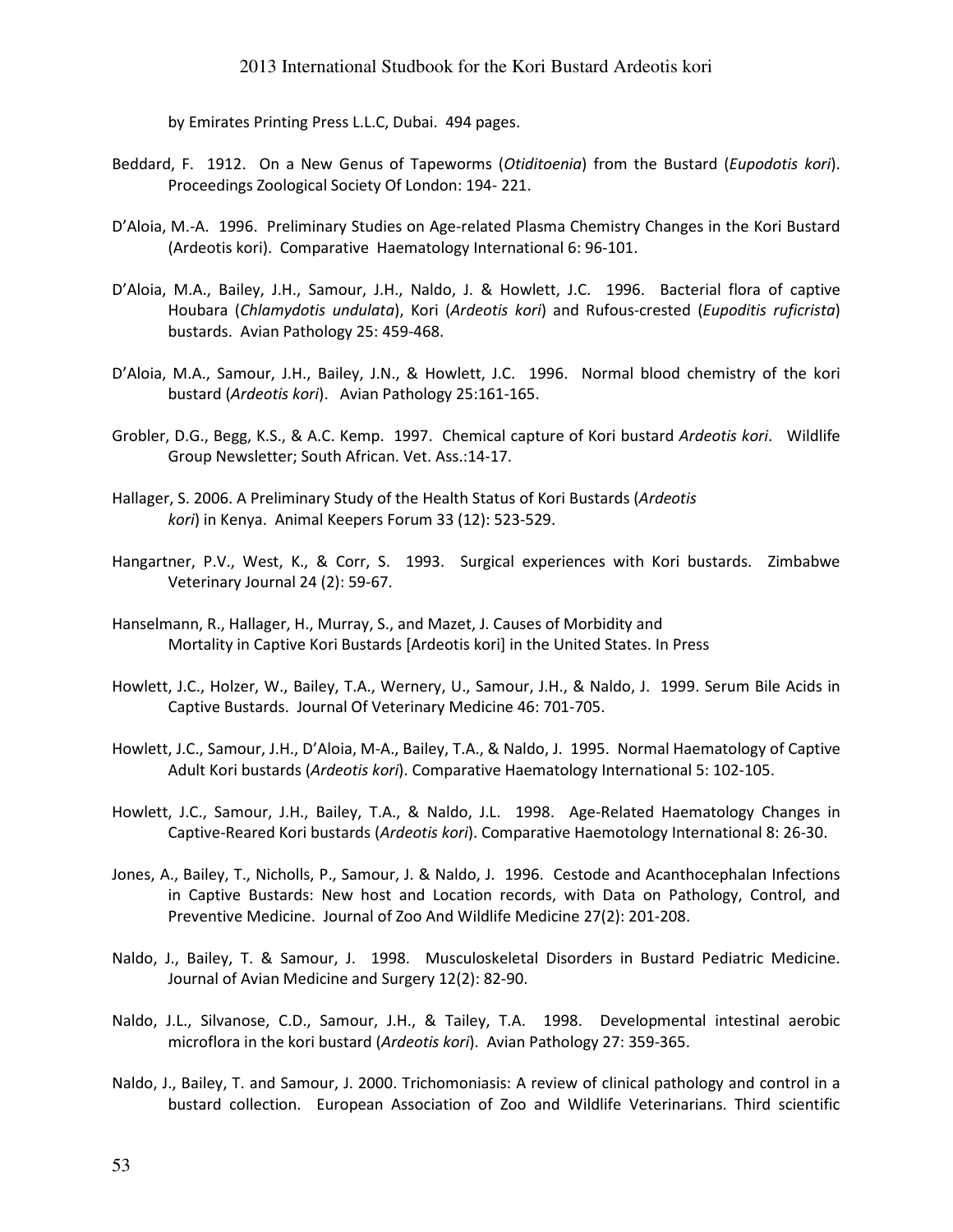meeting, May 31 – June 4, 2000. Paris, France.

- Nicholls, P.K., Bailey, T.A. & Samour, J.A.. 1997. Fatty liver syndrome in captive bustards: clinical, pathological and epidemiological findings. Avian Pathology 26: 19-31.
- Peirce, M.A., Greenwood, A.G., & Cooper, J.E. 1983. Haematozoa of Raptors and Other Birds from Britain, Spain and the United Arab Emirates. Avian Pathology, 12: 443-446.

Samour, J. 2000. Avian Medicine. Harcourt Publishers Ltd..

- Samour, J.H., Bailey, T.A., Howlett, J.C., Naldo, J., & D'Aloia, M-A. 1996. Handbook of Bustard Haematology. National Avian Research Center Veterinary Science Department Abu Dhabi United Arab Emirates.
- Silvanose, C.D., Bailey, T.A., Naldo, J.L., & Howlett, J.C. 2001. Bacterial Flora of the Conjunctive and Nasal Cavity in Normal and Diseased Captive Bustards. Avian Diseases 45: 447-451.

Silvanose, C. & Samour, J. 1997. Bustard Protozoology. ERWDA External Report No. 2.

#### ANATOMICAL

Alexander, R. 1985. The maximum forces exerted by animals. J. exp. Biol 115: 231-238.

- Bailey, T., Menash-Brown, E., Samour, J., Naldo, J., Lawrence, P., & Garner, A. 1997. Comparative morphology of the alimentary tract and its glandular derivatives of captive bustards. Journal Of Anatomy 191: 387-398.
- Kok, O. and Van Zyl, J. 1996. Body mass of birds from central South Africa. Ostrich 67: 160-162.
- Maloiy, G.M.O., Alexander, R., Njau, R., and Jayes, A. 1979. Allometry of the legs of running birds. Journal Zoology 187: 161-167.
- Maloiy, G.M.O., Warui, C.N., & Clemens, E.T. 1987. Comparative Gastrointestinal Morphology of the Kori bustard and Secretary bird. Zoo Biology 6: 243-251.
- Marden, J.H. 1987. Maximum lift production during takeoff in flying animals. J. Exp. Biol. 130: 235-258.
- Martin, G. and Shaw, J. 2010. Vision and collisions with power lines in bustards: failing to see the way ahead. Bustard Beat No. 1. http://www.birdlife.org.za/page/5561/bustard\_working\_group
- Murie, J. 1868. Observations concerning the presence and function of the Gular Pouch in Otis kori and Otis australis. Proceedings of The Zoological Society Of London: 470-477,
- Naldo, J., Samour, J., & Bailey, T. 1998. Radiographic monitoring of the ossification of long bones in kori (Ardeotis kori) and white-bellied (Eupodotis senegalensis) bustards. Research In Veterinary Science 65(2): 161-163.

Niethammer, G. 1940. Beobachtungen uner die Balz und Untersuchungen uber den Oesophagus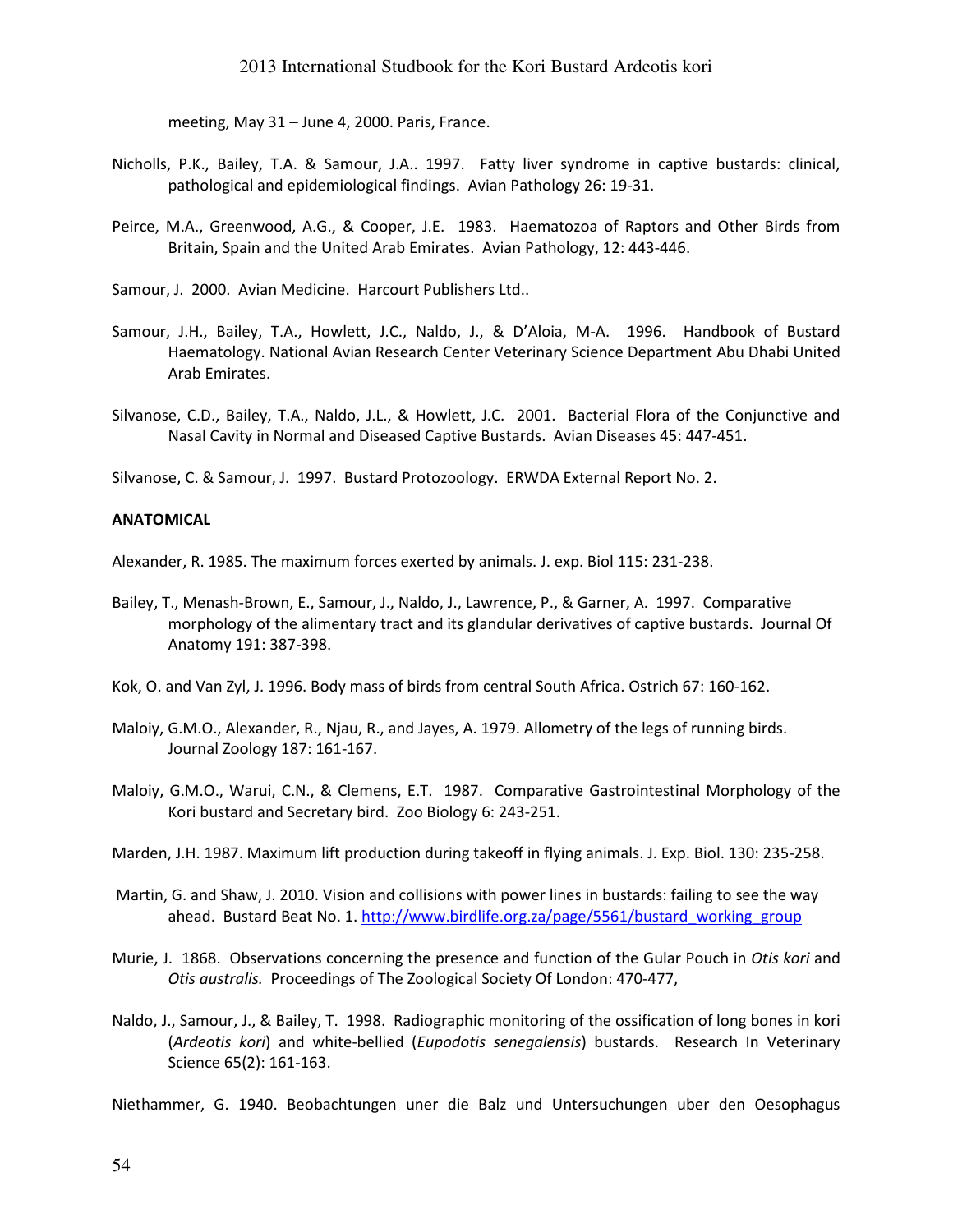sudafrikanischer Trappen (Observations on the courtship display and studies on the oesophagus of the South African Bustards). Orn. Monatsber 48 (1): 29-33. (in German – English translation available upon request)

Sankaran, R. 1995. The Relation between bustard body size and display type. Journal of the Bombay Natural History Society 94 (2): 403-406.

#### EGG INFORMATION

- Anderson, S. and Demming, D. 2002. Dimensions and Composition of Eggs from Captive Bustards (Gruiformes: Otididae): Houbara (Chlamydotis undulata), Rufous-crested (Eupodotis ruficrista), and Kori (Ardeotis kori). Zoo Biology 21: 337-346.
- Schonwetter, Von M.. Die Eier der Trappen (The Eggs of the Bustards). Beitr. Fortpfl. Biol. VogeL 19 (6): 141-151, 1943. (English translation available upon request.)

#### NATURAL HABITAT/BREEDING/FIELD NOTES

Allan, D. 1989. Breeding of the Kori bustard in Botswana. Babbler 18: 39.

- Allan, D., & Davies, R.A.G. 1995. The field identification of the bustards and korhaans (Otididae) of southern Africa. Bulletin African Bird Club 2(1): 16-23.
- Ash, K., & Miskell, J. 1983. Birds of Somalia. Their habitat, status and distribution. Scopus, Special Supplement No.1: 1-7.

Astley-Maberly, C.T. 1937. Notes on birds from North-Eastern Transvall. Ostrich 8(1): 10-13.

- Ayres, T. 1869. Notes on Birds of the Territory of the Trans-Vaal Republic. The Ibis. Vol V: 286-303.
- Beesley, J.S. 1972. Birds of the Arusha National Park, Tanzania. Journal of The East Africa Natural History Society And National Museum. 132: 1-30.
- Brewster, C. 1996. Fluctuations in Birds Numbers on Fallow Land in the Sefhare Area of Eastern Botswana. Babbler 31: 17-21.
- Britton, P.L. (ed.) 1980. Birds Of East Africa, Their Habitat, Status and Distribution. East Africa Natural History Society: 49-50.
- Broekhuysen, G., Martin, E., and Morgan, H. 1968. Observations on the Birdlife in the Kalahari Gemsbok National Park. Koedoe 11: 145-160.
- Brown, L., & Britton, P. 1980. The Breeding Seasons of East African Birds. Published by The East Africa Natural History Society, Nairobi.

Clancey, P.A. 1964. The Birds of Natal and Zululand. Oliver & Boyd, London.

Craig, A., Bissett, C., Galpin, M., Oliver, B. and Hulley, P. 2011. The avifauna of Kwandwe Private Game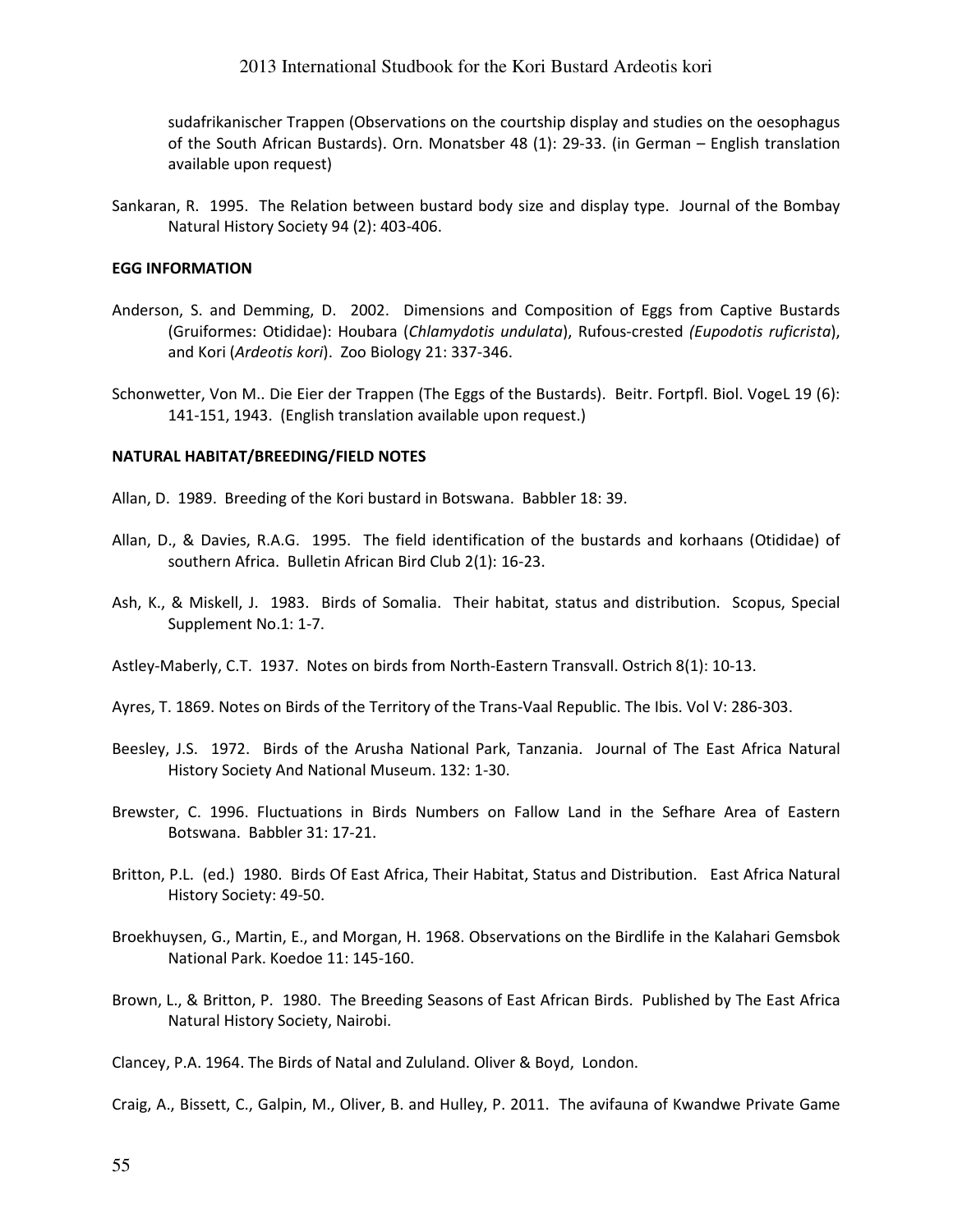Reserve, Eastern Cape, South Africa. Koedoe 53 (1), Art. #1015 5 pages. doi:10.4102/koedoe.v53i1.1015

Dale, J. 1990. The Kori bustard in central Zimbabwe. Honeyguide 36(3): 123-128.

- Day, D. 1987. Birds of the Upper Limpopo River Valley. Southern Birds 14: 1-76.
- de Villiers, J.S. 1958. A Report on the Bird Life of the Kalahari Gemsbok National Park. Koedoe 1: 143-161.
- Dean, W., Milton, S., & Jeltsch, F. 1999. Large trees, fertile islands, and birds in arid environments. Journal of Arid Environments 41: 61-78.
- Dowsett, R.J., Aspinwall, D.R. and Leonard, P.M. 1999. Further additions to the avifauna of Zamibia. Bulletin British Ornithological Club 119 (2): 94-103.
- Eloff, F.C. 1973. Lion Predation in the Kalahari Gemsbok National Park. Journal South African Wildlife Management Assn. 3(2): 59-63.
- Friedmann, H. 1930. Birds Collected by the Childs Frick Expedition to Ethiopia and Kenya Colony. Part 1. Non-Passeres. Smithsonian Institution, Bulletin 153.
- Goriup, P. 1987 Bustards in Meru National Park, Kenya. British Ecological Society, Vol. XVIII (3): 189- 191.
- Hartley, R.R., Mundy, P.J., and Cotterill, F.P.D. 2004. Notes on kori bustards in Zimbabwe. Honeyguide 50(1): 37-40.
- Hoesch, W, & Niethammer. 1940. The Birds of German South West Africa. Journal Fur Ornithollogie 88: 111-124. (English translation available upon request).
- Hustler, K. 1998. New to Zambia: Kori bustard Ardeotis kori. Zambia Bird Report: 87-88.
- Jackson, F. 1938. The Birds of Kenya Colony and the Uganda Protectorate. Vol. 1. Struthionidae to Psittacidae, Gurney and Jackson, London.
- Jackson, H.D. 1969. Notes on a collection of birds from the Khwae river in Botswana. Arnoldia 24 (4): 1- 5.
- Jubb, R.A. 1981. The Stately Kori Bustard. The Naturalist 25(3): 9-11.
- Jungbecker, K. 1980. Da schwillt dem Trapp der Hals (And the bustard has a swollen neck) Kosmos 8: 625. (English translation available upon request)
- Lewis, A. and Pomeroy, D. 1989. A Bird Atlas of Kenya. A.A. Balkema/Rotterdam/Brookfield
- Lynn-Allen, B.G. 1951. Shotgun and Sunlight- The game birds of East Africa. Batchworth Press Ltd, London.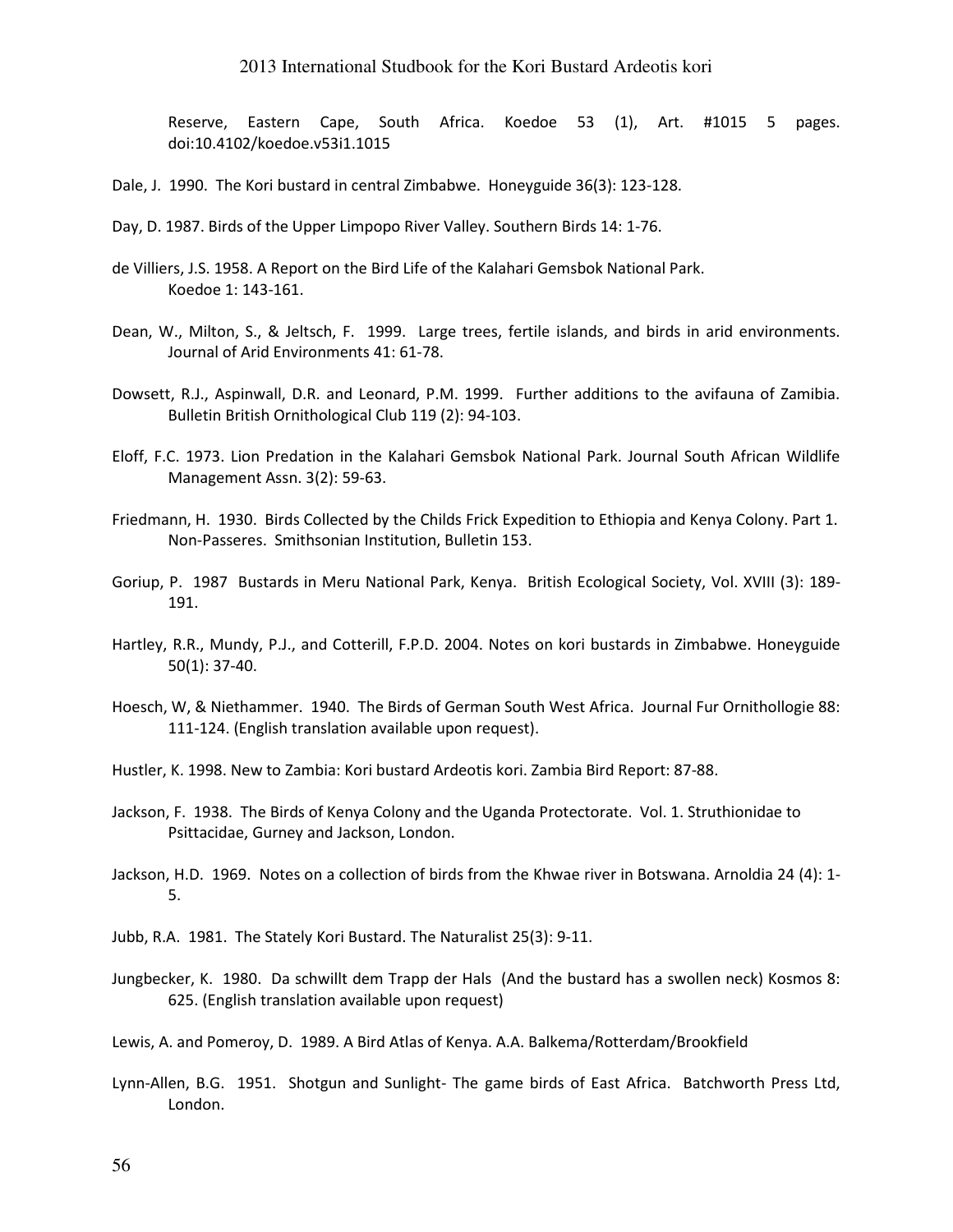Kemp, A. & Kemp, M. 1974. Don't forget the big birds. African Wildlife 28(2): 12-13.

- Krienke, W. 1931. Notes on some birds of Beatrice District. The Ostrich 2: 42-47.
- MacDonald, I.A.W. 1990. The significance of recent observations on interspecific feeding associations in Botswana. Babbler 20: 9-11.
- Maozeka, F. 1993. Breeding Kori bustard at Central Estates, Mvuma. Honeyguide 39(3): 133-137.
- Matthyser, F.D. 1988. Kori bustards in the Tshabalala Sanctuary, Bulawayo, Honeyguide 34(1): 27.
- Morgan-Davies, A.M. 1965. On the Kori bustard, Ardeotis kori, in northwestern Tanzania. Bulletin Of The British Ornithologists Club 85(8): 145-147.
- Neumann, O. 1907. Uber einige afrikanische Trappen (Some African Bustards). Journal fur Ornithologie 55: 306-308. (English translation available upon request)
- Osborne, T. 1998. Home on the range. Kori bustard. Africa-Birds and Birding 3(3): 18.
- Porter, S. 1949. Notes on Birds Seen at Pretoriouskop, Kruger National Park, Transvaal. Avicultural Magazine 55(1): 1-5.
- Priest, C.D. 1934. The Birds of Southern Rhodesia. William Clowes and Sons, Limited London and Beccles.

Prozesky, O.P.M. 1977. Kori bustard heaviest flyer. Custos 6(4): 4-5.

- Rockingham-Gill, D. 1982. Kori bustard enquiry. Zimbabwe Wildlife 29: 12-14.
- Rockingham-Gill, D. On the distribution of the Kori bustard (Otis kori) in Zimbabwe. In: Goriup, P., Vardhan, H. (eds). 1983: Bustards in Decline; Tourism & Wildlife Society of India.
- Soroczykski, M. 2002. Kori Bustards at Orapa. Babbler 41: 43.
- Stjernstedt, R. 1997. Kori Bustard Ardeotis kori sightings near Livingstone. Zambia Bird Report: 52.
- Symonds, E. 1907. Some Additional Notes on the Birds of the Kroonstad District, Orange River Colony. Journal South African Ornithologists' Union 3(1): 42-51.
- Taylor, L. 1906. The Birds of Irene, near Pretoria, Transvaal. The Journal of the South African Ornitholgists' Union. Vol II (2): 6-83.
- Tyler, S. and Borello, W. 2000. The Red Data List of Birds in Botswana. A Proposal by the Botswana Bird Club. Babbler 37: 42-45.
- Tree, A.J. 1972. Ornithological Comparison Between Differing Dry Seasons at a Pan in Botswana. Ostrich 43: 165-168.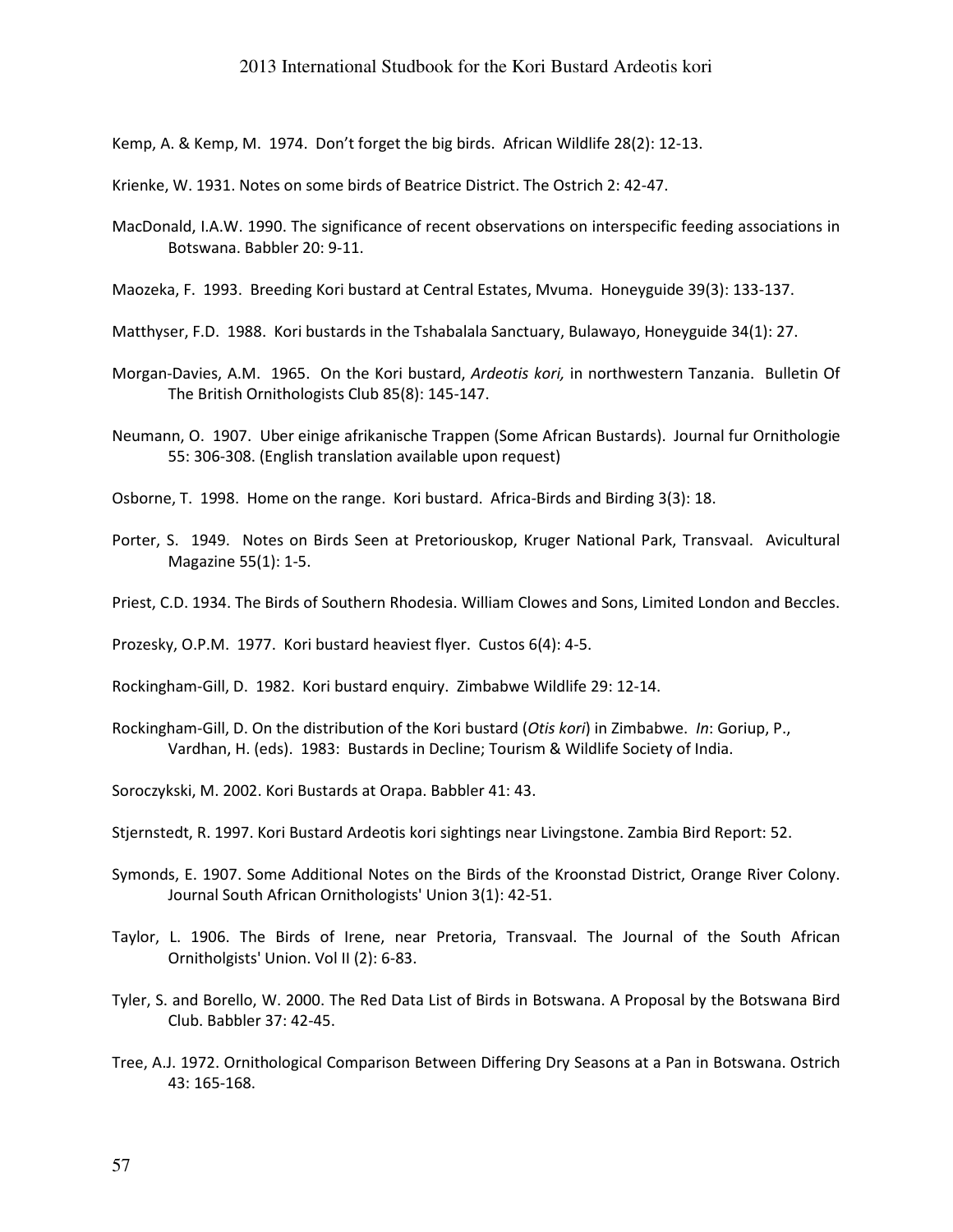- Tree, A.J., Foggin, B., & Boulton, R. 1979. The New species survey. Honeyguide 100: 44-46.
- Tyler, S.J. 2005. Kori Bustards in Botswana. Babbler 45: 20-23.
- Van Daele, P., and Stjernstedt, R. 1999. The Kori Bustard Ardeotis kori in Zamibia. Zambia Bird Report: 54-56.

#### GENERAL (KORI) BUSTARD

- Clancey, P.A. 1972. The Magnificent Bustards- a Preliminary Assessment- Part 1. Bokmakierie 24 (4): 74-79.
- Cramp, S., & Simmons, K.E.L., eds. 1980. Handbook of the Birds of Europe, the Middle East, and North Africa. Vol. II. Oxford University Press.
- Del Hoyo, J., Elliot ,A. & Sargatal, J. eds 1996. Handbook of the Birds of the World. Vol. 3. Hoatzin to Auks. Lynx Edicions, Barcelona.
- Eloff, F.C. 1973. Lion Predation in the Kalahari Gemsbok National Park. Journal of the Southern African Wildlife Management Association 3(2): 59-63.
- Funston, P. 2001. Ndutu Secret of the Serengeti. Africa Birds and Birding 8(4): 47-53.
- Goriup, P.D., & Vardhan, H. Bustards In Decline. Published by Tourism and Wildlife Society of India.
- Goriup, P.D. ed.. 1989. BUSTARD STUDIES No. 4. Journal of the ICBP Bustard Group.
- Harrison, J., Allan, D., Underhill, L., Herremans, M., Tree, A., Parker, V., & Brown, D. (eds). 1997. The atlas of southern African birds. Vol. 1: Non-paserines. Birdlife South Africa, Johannesburg.
- Johnsgard, Paul A. 1991. Bustards, Hemipodes, And Sandgrouse, Birds of Dry Places. Oxford University Press.
- Johnsgard, Paul A. 1990. Bustards: Stalkers of the Dry Plains. Zoonooz 63(7): 4-11.
- Moltoni, E. The Birds of Italian East Africa. 1944: 80-81.
- Reed, C and Osborn, D. 1978. Taxonomic Transgressions in Tutankhamun's Treasures. American Journal of Archaeology 82(3): 273- 283.
- Ruppell, E. 1837. Museum Senckenbergianum. Monographie der Gattung Otis 2: 207-248 (in German-English translation available).
- Someren, V.G.L. van. The Birds of Kenya and Uganda, Part 1, Vol.2 Otidiae and Burhinidae. The Journal of The East Africa & Uganda Natural History Society 47-48: 101-127.
- Urban, E., Fry, C.H., & Keith, S. (eds.) 1986. The Birds of Africa Vol. II. Academic Press, London.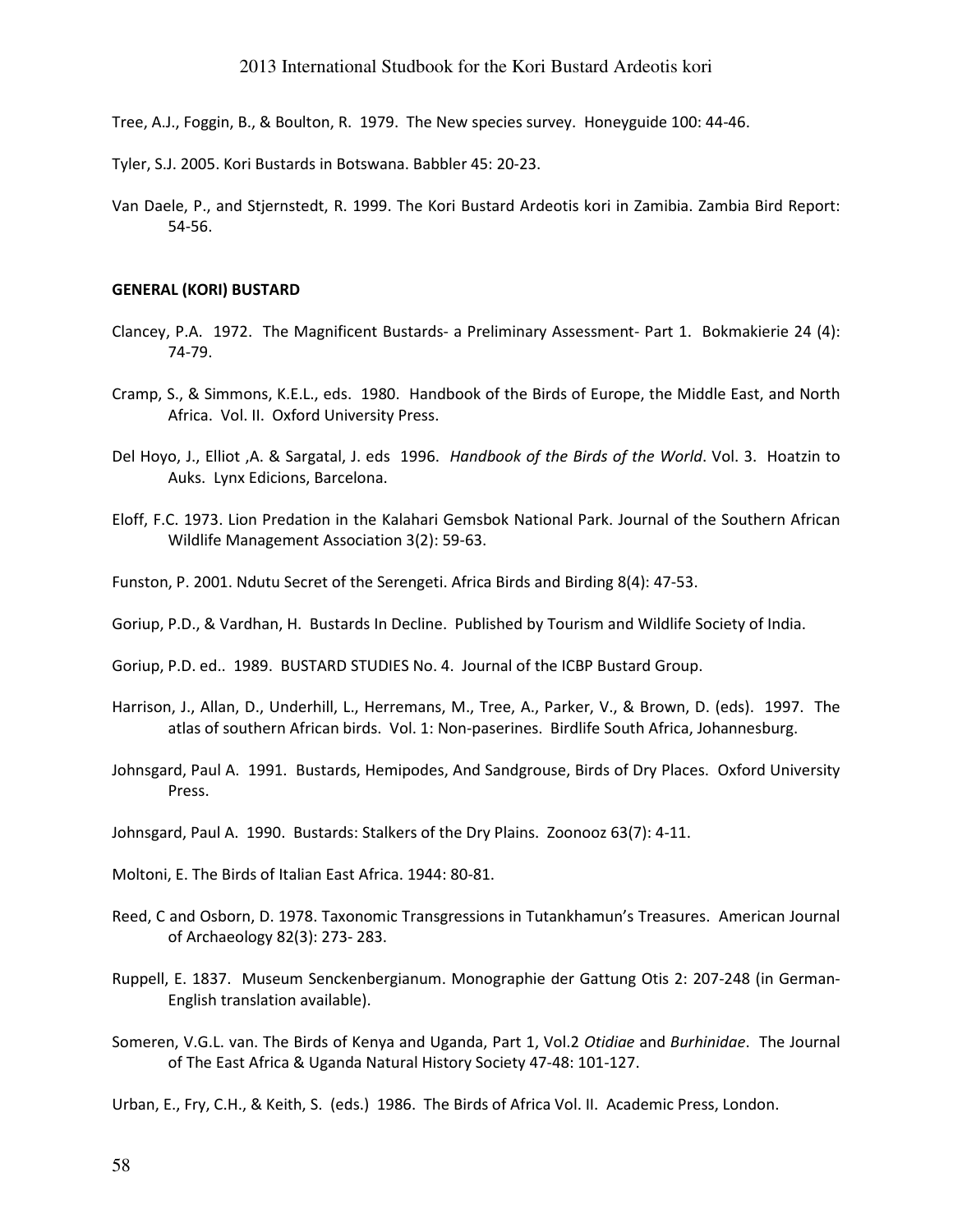- Van Sommeren, V. The Birds of Kenya and Uganda, Part 1, Vol. 2. Otidat and Burhinidae: 101-127, 1933.
- Youth, H. 2002. The Bustards: Puffing, Jumping, Running Toward Oblivion. ZooGoer 31 (2): 22-28.

Zimmerman, D. 1996. Birds of Kenya and northern Tanzania. Princeton University Press.

#### REPORTS/THESIS/BOOKS

- Hallager, S. 1995, 1996. North American Regional Studbook for Kori bustards and Buff-crested bustards. Smithsonian National Zoological Park.
- Hallager, S. 1997, 1998, 1999, 2000, 2002, 2004, 2007, 2010, 2011, 2012. International Studbook for Kori bustards. Smithsonian National Zoological Park.
- Morris, R. 1992. Demographics of Bustards in U.S. Zoos. AAZPA 1992 Regional Proceedings: 805-809.
- Mwangi, E.M. 1988. The ecology of bustards in Nairobi National Park and the Kitengela Conservation Area, Kenya. Unpublished MSc Thesis, University of Nairobi.
- Osborne, T. & Osborne, L. Ecology of the Kori bustard in Namibia. Annual Report of the Ministry of Environment and Tourism Permit Office, Namibia. Feb. 1998.
- Osborne, T. & Osborne, L. Ecology of the Kori bustard in Namibia. Annual Report of the Ministry of Environment and Tourism Permit Office, Namibia. Feb. 1999
- Osborne, T. & Osborne, L. Ecology of the Kori bustard in Namibia. Annual Report of the Ministry of Environment and Tourism Permit Office, Namibia. Feb. 2000.
- Osborne, T. & Osborne, L. Ecology of the Kori bustard in Namibia. Annual Report of the Ministry of Environment and Tourism Permit Office, Namibia. Feb. 2001.
- Osborne, T. & Osborne, L. Ecology of the Kori bustard in Namibia. Annual Report of the Ministry of Environment and Tourism Permit Office, Namibia. Feb. 2002.
- Osborne, T. & Osborne, L. Ecology of the Kori bustard in Namibia. Annual Report of the Ministry of Environment and Tourism Permit Office, Namibia. Feb. 2004.
- Osborne, P., Collar, N., & Goriup, P. Bustards. Published by the Dubai Wildlife Research Centre under the International Council for Bird Preservation. 1984.
- Torres, N. 2008. An Analysis on the Effects of Human Visitors on Kori Bustard (Ardeotis kori) Behavior in a Captive Environment. Master of Science in Environmental Science, 2008.
- Young, D., Harrison, J., Navarro, R., Anderson, M. and Colahan, B. (eds). 2003. Big Birds on Farms: Mazda CAR report 1993-2001. Avian Demography Unit, Cape Town.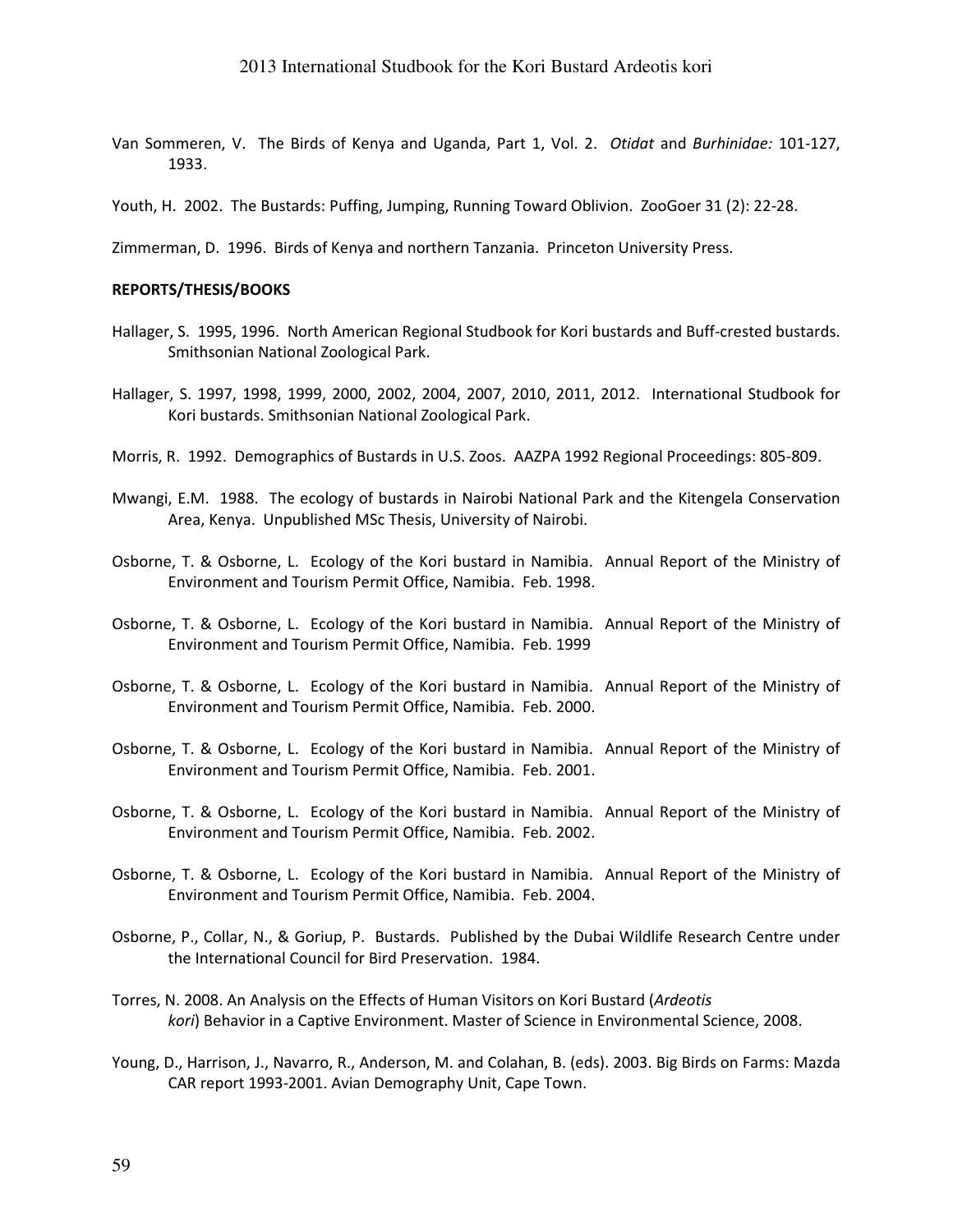Ziembicki, M. 2010. Australian Bustard. CSIRO Publishing, Collingwood VIC, Australia

#### EVOLUTION/TAXONOMY

- Broders, O., Osborne, T. & Wink, M. 2003. A mtDNA phylogeny of bustards (family Otidadae) based on nucleotide sequences of the cytochrome b-gene. Journal Ornithology 144: 176-185.
- Mourer-Chauvire, C. 1982. Les oiseaux fossiles des Phosphorites du Quercy (cocene superieur a oligocene superieur): implications paleobiogeographiques. Geobios Memoire Special 6: 413- 426.
- Olson, S.L. 1985. The fossil record of birds. In "Avian Biology" (D.S.Farner, J.R. King, and K.C. Parkes, Eds.), Vol. 8, pp.79-252, Academic Press, New York.
- Pitra, C., Lieckfeldt, D., Frahnert, S. & Fickel, J. 2002. Phylogenetic Relationships and Ancestral Areas of the Bustards (Gruiformes: Otididae), Inferred from Mitochondrial DNA and Nuclear Intron Sequences. Molecular Phylogenetics and Evolution 23(1): 63-74.
- Sanchez Marco, A. 1989-90. A new bustard (Otididae: Aves) from the early Pliocene of Layna (Soria, Spain). Paleontolgia I Evolucio 23: 223-229.
- Sibley, C., & Ahlquist, J. Phylogeny and Classification of Birds. A study in Molecular Evolution. Yale University Press, New Haven, Connecticut. Pg. 427-440.
- Snow, D.W. (ed). 1978. An Atlas of Speciation on Africa Non-passerine Birds. The Scloar Press Limited.
- Turner, D., Pearson, D., & Zimmerman, D. 1991. Taxonomic notes on some East African birds. Part I-Non-passerines. Scopus 14(2): 84-91.

Van Rooyen, C. 2000. Another one bites the dust. Talon Talk 16: 9-10.

### BREEDING - CAPTIVITY / GENERAL HUSBANDRY

- AZA Gruiformes TAG 2009. Kori Bustard (Ardeotis kori) Care Manual. Association of Zoos and Aquariums, Silver Spring, MD. pp.113.
- Bailey, T. & Anderson, S. 1999. Commonly Encountered Hatching and Post-hatching Problems in Bustards: Radiographic Imaging, Endoscopy, Surgical Intervention and Post-hatching Care. Avicultural Magazine 105(3): 114-126.

Baily, T., & Hallager, S. 2003. Management of Bustards in Captivity. Avicultural Magazine 109 (1): 1-8.

- Boylan, J., Hallager, S., & Cramm, A. Update on Husbandry Guidelines for Kori Bustards (Ardeotis kori). 2001. AZA Annual Proceedings.
- Brostek, J., Hallaers, S., and Powell, D. 2005. The Effect of Visitors on the Space Usage of Captive Kori bustards (Ardeotis kori). International Conference on Environmental Enrichment.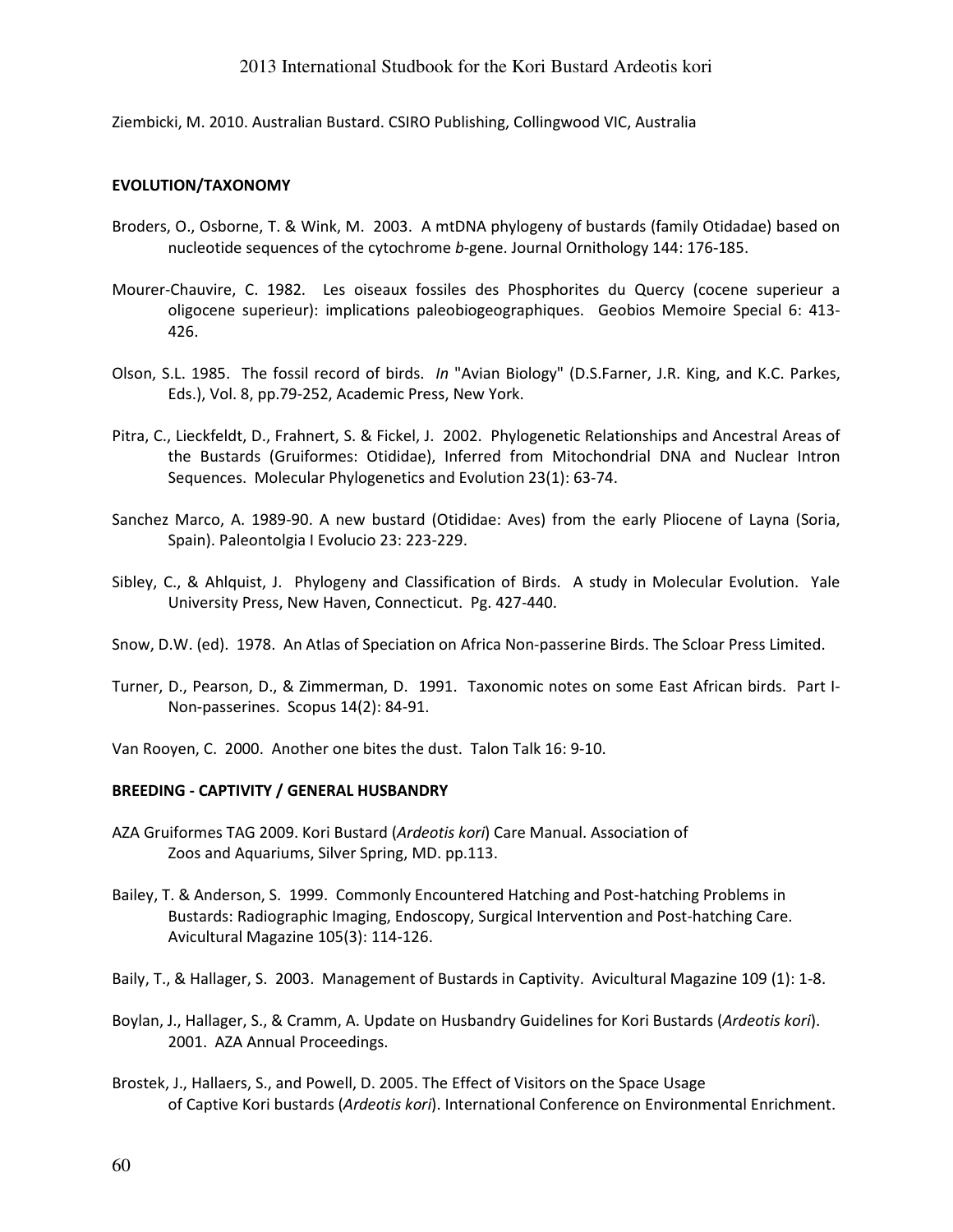- Brostek, J., Hallaers, S., & Powell, D. 2003. The Effect of Visitors on the Behavior of Captive Kori bustards (Ardeotis kori): A Preliminary Analysis. Proceeding of the 40th Annual Animal Behavior.
- Hallager, S. 2005. Breeding and hand-rearing the Kori bustard Ardeotis kori at the Smithsonian's National Zoological Park, Washington, DC. International Zoo Yearbook 39: 143- 161.
- Hallagers, S. and Boylan, J. (eds). 2004. Kori Bustard AZA Husbandry Manual.
- Hallager, S., Ward, A., Maslanka, M., & Boylan, J. 2002. Kori Bustard Nutrition and Dietary Husbandry. AZA Annual Proceedings.
- Hellmich, J. 1988. Zum Balz-Verhalten der Riesentrappe (Ardeotis kori). Zoologische Garten 58 (5/6): 345-352, (In German- English translation available upon request)
- Nickley, J. 2003. Heart of Africa's Kori Bustards. ZooNooz February: 16-19.
- Penfold, L., Hallager, S., Boylan, J., de Wit, M., Metrione, L. and Oliva, M. 2013. Differences in Fecal Androgen Patterns of Breeding and Nonbreeding Kori Bustards (Ardeotis kori). Zoo Biology 32 [1]: 54-62.
- Ramadan-Jaradi, M, & Ghassan, 1991. Captive Breeding of the Kori bustard in Al Ain Zoo. Zoologishe Garten, 61 5-6.
- Siegel, C., Hallager, S. and Bailey, T. 2007. Bustards. In Encyclopedia of Aviculture. (G. Holland, Editor), Hancock House Publishers.
- Webb, Paul A. 1981. Kori bustards (Otis kori)-A captive breeding policy. Ratel 8(3): 27-28.
- Weeks, L. 1992. Bustard Husbandry. AAZPA 1992 Regional Proceedings 810-816.
- Womack, J. 2000. Raising Parent-Reared Kori bustard at the Dallas Zoo. Animal Keepers' Forum 27 (8): 359-360.
- Wittmann, V.U., Ruppert, H., & Flurer, H. 1993. Kunstiliche Erbrutung und Aufzucht der Koritrappe (Ardeotis kori). Zoologishe Garten, 63: 189-203. (In German- English translation available upon request)

#### DIET

- Anderson, S. J. 2000. Increasing Calcium Levels in Cultured Insects. Zoo Biology 19: 1-9.
- Kok, O.B. and Hewitt, P.H. 1990. Bird and mammal predators of the harvester termite Hodotermes mossambicus (Hagen) in semi-arid regions of South Africa. South African Journal of Science 86:34-37.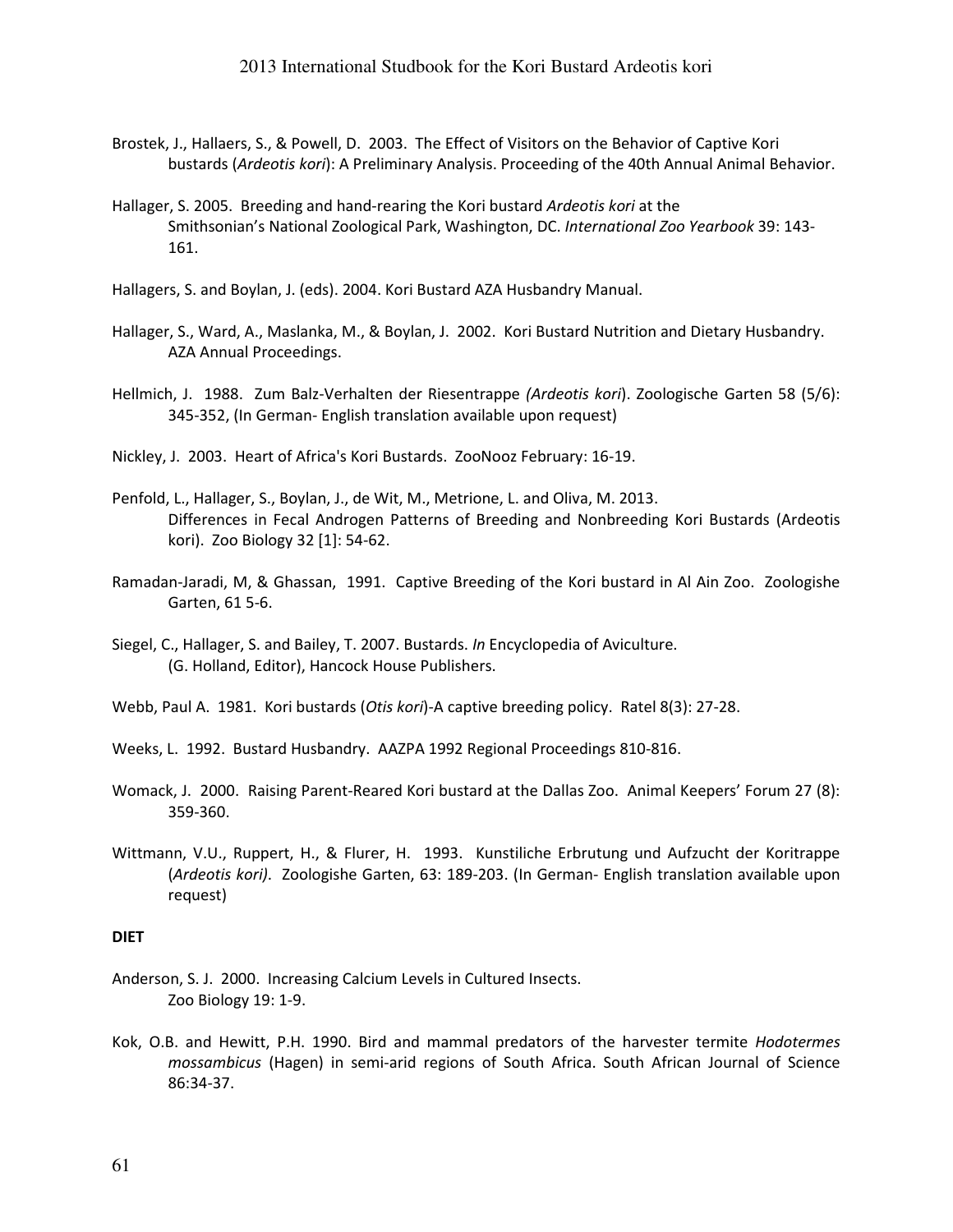- Skead, C.J. 1968. Who put the 'Gom' into 'Gompou'? Bokmakierie 20(3): 68.
- Skead, C.J. 1969. Gompou, Ardeotis kori, eating gum. Bokmakierie 21(2): 48.
- Thomsen, F. 1907. Locust Birds in the Transvaal. The Journal of the South African Ornithologits' Union. Vol. III: 56-75.
- Urban, E. K., Brown, Dr., Brown,Mrs. L.H., & Newman, K.B. 1978. Kori bustard eating gum. Bokmakierie 30(4): 105.

#### BEHAVIOR

- Allen, P.M. & Clifton, M.P. 1972. Aggressive behavior of Kori bustard Otis kori. Bulletin of The East African Natural History Society: 188-189.
- Anonymous. 1991. Kori bustard kills snake. Custos 19 (11): 46.
- Butchart, D. and Bell, C. 1987. The Southern Carmine Bee-eater Using Animal Perches. Bokmakierie 39(2): 48
- Fee, N., Larsen, T.B., & Toves, C. 1990. Carmine bee-eaters perching on kori bustards. Babbler (Gaborone) 19:15.
- Fernandes, N. and Hallager S. 2007. Sunning Behavior in Kori Bustards (Ardeotis kori) at the Smithsonian's National Zoological Park. Avicultural Magazine Vol.113, No.4, pp.145-152.
- Hallager, S. 1994. Drinking methods in Two Species of Bustards. Wilson Bulletin 106 (4): 763-764.
- Hallager, S. 2003. A description of copulation in the Kori Bustard Ardeotis kori struthiunculus. Bulletin British Ornithologist's Club 123(2): 125-129.
- Hallager, S. and Lichtenberg, E.M. 2007. New Display Behavior in Male Kori Bustard (Ardeotis kori struthiunculus). The Wilson Journal of Ornithology 119(4): 750-755.
- Hallager, S. 2009. The Distraction Behavior of a Female Kori Bustard. Avicultural Magazine 115(3): 116-118.
- Hoesch, W. 1938. Zur Balz von Choriotis kori. Ornithologische Monatsberichte 46:110- 113.
- Jackson, T.H.E. 1945. Some Merops-Ardeotis Perching Associations in Northern Kenya. Ibis 87: 284- 286.

Kemp, A.C. and Begg, K.S. Comparison of time-activity budgets and population structure of 18 large-bird

Johnsgard, Paul A. 1994. Arena Birds, Sexual Selection And Behavior. Smithsonian Institution Press.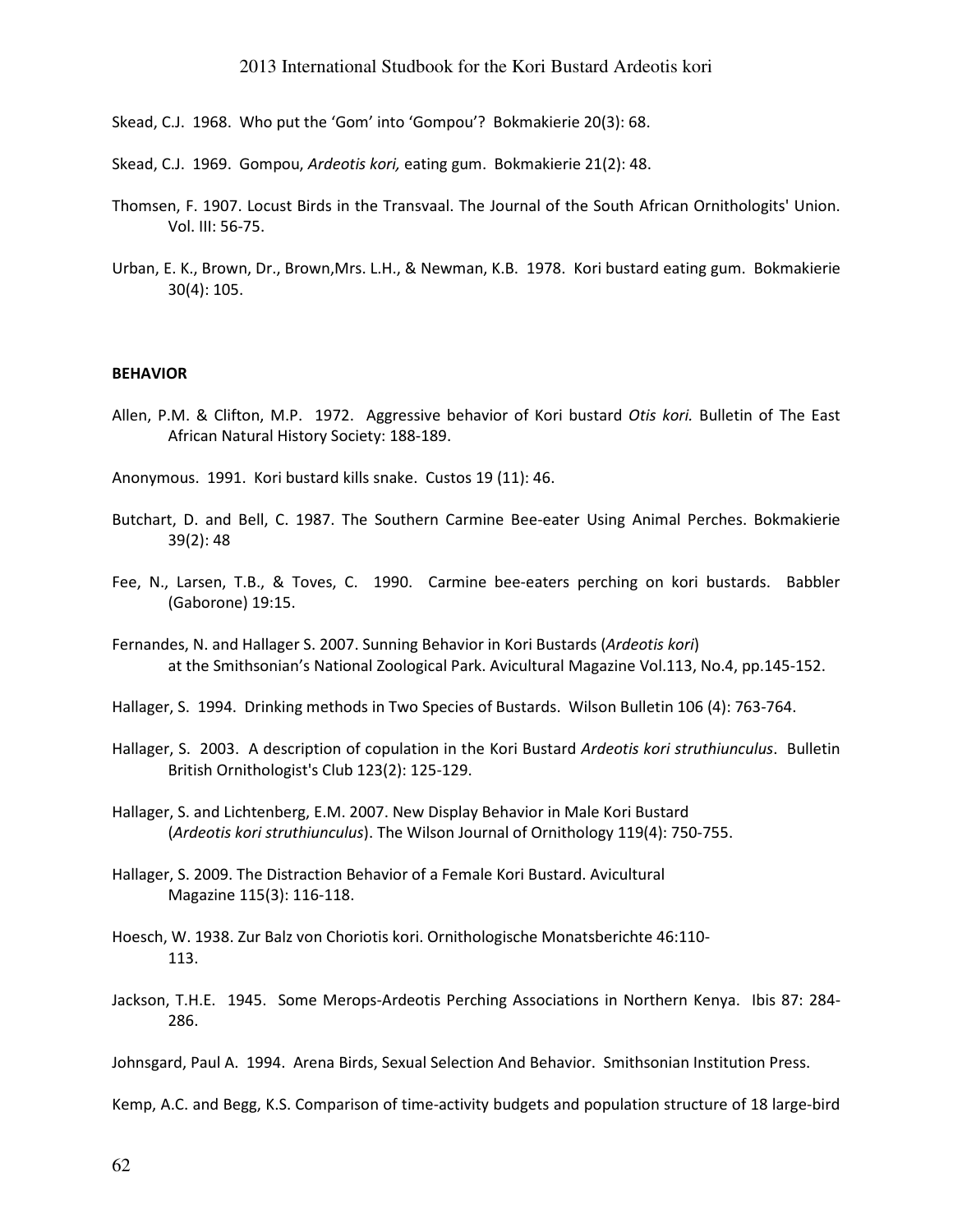species in the Kruger National Park, South Africa. Ostrich 72(3&4): 179-184.

- Lictenberg, E.M. and Hallager, S. 2007. Lichtenberg, E.M. and Hallager, S. 2007. A description of commonly observed behaviors for the kori bustard (Ardeotis kori). Journal of Ethology 26(10: 17-34.
- Mwangi, E.M. & W.K. Karanja. 1993. Diurnal activity of White-bellied Eupodotis senegalensis and Kori Ardeotis kori Bustards near Nairobi, Kenya. Proc. VIII Pan-Afr. Orn. Cong., 417-420.
- Mwangi, E.M. & Karanja, W.K. 1989. Home Range, Group Size and Sex Composistin in White-bellied and Kori bustards. In: Bustard Studies, No. 4. Journal of the ICBP Bustard Specialist Group. Pgs 114- 122.
- Niethammer, Von G. 1940. Beobachtungen uber die Balz und Untersuchungen uber den Oesophagus sudafrikanischer Trappen (Observation of the mating and inquiry of the esophagus of the South African bustard). Ornithologische Monatsberichte 48(1): 29-33. (English translation available upon request).
- Osborne, T. 1998. Suspended Effects of the Current Drought in Etosha. Lanioturdus 31(1): 17-19.

Osborne, T and Osborne, L. 2006. Big Bird. Natural History 115(10): 30-35.

- Reynolds, J.F. 1973. Some Observations of Bustards in Nairobi National Park. East African Natural History Society Bulletin: 99.
- Viljoen, P.C., & Viljoen, S.B. 1987. Notes on the foraging association between Carmine Bee-eaters and Kori bustards in the Chobe National Park, Botswana. OSTRICH 58(4): 187-188.

Hartley, R. 1991. Kori bustard electrocuted at night. Honeyguide 31(4): 178.

#### RESEARCH/CONSERVATION/STATUS

- The Status of globally and Nationally Threatened Birds in Botswana 2008, Birdlife Botswana. http://www.birdlifebotswana.org.bw/doc/species\_status\_report\_2008.pdf
- Allan, D. 1988. Bustard Alert. Palea 7: 86-90.
- Ash, J. 1989. An Atlas of the Past and Present Distribution of Bustards in Ethiopia and Somalia. Bustard Studies 4.
- Barnes, K. N. (ed) 2000. The Eskom Red Data Book of Birds of South Africa, Lesotho and Swaziland. Birdlife South Africa.

Bennun, L., & Njoroge, P.. Nov. 1996/Feb. 1997. Tracking Bustards. Swara: 38-39.

Brooke, R.K. 1984. South African Red Data Book: Birds. CSIR, Pretoria.

Coningham, P. 2005. Kori bustard collides with powerline conductors. Bee-eater 56 (3): 52.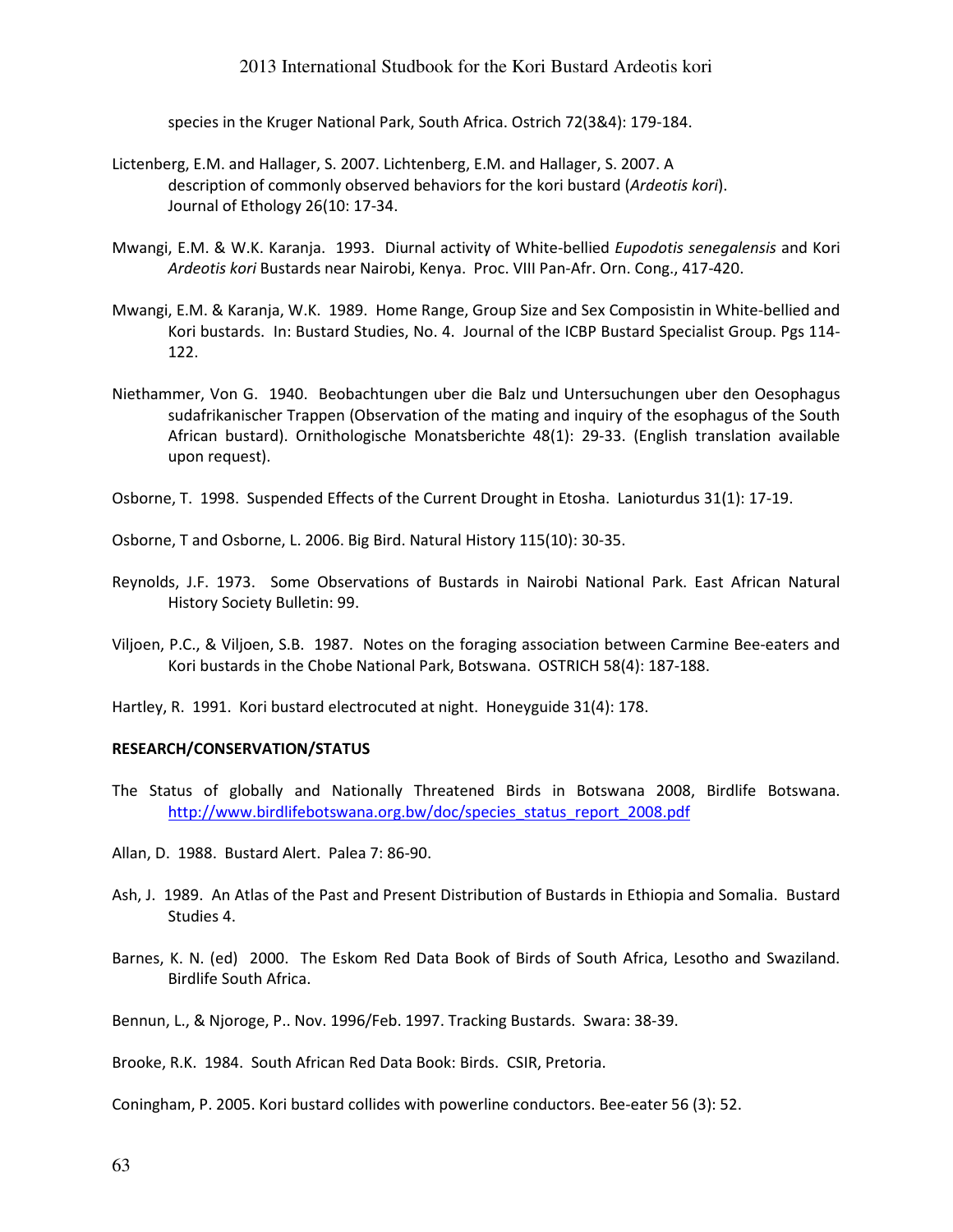- Cyrus, D. and Robson, N. 1980. Bird Atlas of Natal. University of Natal Press, Pietermaritzburg, South Africa.
- Goriup, P. 1987. Selling out East Africa's bustards. Swara 11(6): 21-22.
- Hallager, S. 2001. Saving Gompou: How Zoos Help Kori Bustards in the Wild and How Field Biologists Help Kori Bustards in Zoos. Lanioturdus 34(3).
- Happold, D. 1995. The interactions between humans and mammals in Africa in relation to conservation: a review. Biodiversity and Conservation 4: 395-414.
- Harrison, J., Allan, D., Underhill, L., Herremans, M., Tree, A., Parker, V. & Brown, C. (eds) 1997. The Atlas of southern African birds. Vol. 2: Non-passerines. Birdlife South Africa, Johannesburg.
- Herremans, M. 1998. Conservation Status of birds in Botswana in relation to land use. Biological Conservation 86: 139-160.
- Irwin, M. 1981. The Birds of Zimbabwe. Quest Publishing Ltd.
- Kemp, A.C. 1980. The Importance of the Kruger National Park for Bird Conservation in the Republic of South Africa. Koedoe 23:99-122.
- Kemp, A.C., Benn, G.A., & Gegg, K.S. 1998. Geographical analysis of vegetation structure and sightings for four large bird species in the Kruger National Park, South Africa. Bird Conservation International 8: 89-108.
- Lado, L. 1996. Problems of wildlife management and land use in Kenya. Land Use Policy 9: 169-184.
- Magige, F.J., Holmern, T., Stokke, S., Mlingwa, C. and Roskaft, E. 2009. Does illegal hunting affect density and behavior of African grassland birds? A case study on ostrich (Struthio camelus). Biodivers Conserv 18: 1361-1373.
- Martin, G.R. 2010. Bird collisions: a visual or a perceptual problem? BOU Proceedings -Climate Change and Birds. http://www.bou.org.uk/bouproc-net/ccb/martin.pdf
- Mundy, P.J. 1989. The OAZ Species Survey. Honeyguide 35: 102-111.
- Nikolaus, G. 1987. Distribution Atlas of Sudan's birds with notes on habitat and status. Bonner Zoologische Monographien 25: 71.
- Njoroge, P., & Launay, F. 1998. Satellite tracking of Kori Bustards Ardeotis kori in Kenya. SCOPUS 20: 19-22.
- Ottichilo, W., Leeuw, J. & Prins, H. 2001. Population trends of resident wildebeest (Connochaetes taurinus hecki) and factors influencing them in the Masai Mara ecosystem, Kenya. Biological Conservation 97: 271-282.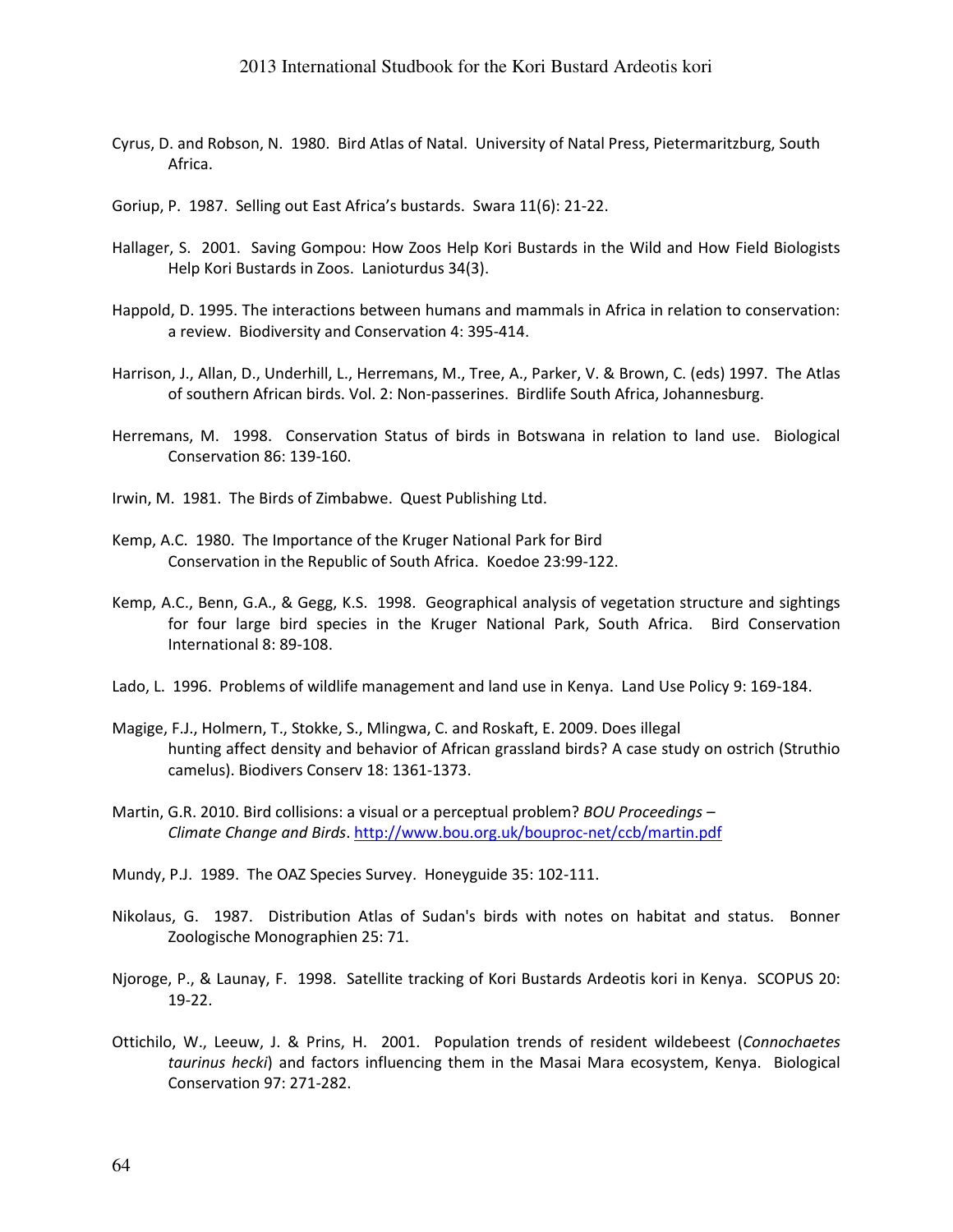Parker, V. 1994. Swaziland Bird Atlas 1985-1991.

- Parker, V. 1999. The Atlas of the Birds of Sul do Save, Southern Mozambique. Avian Demography Unit and Endangered Wildlife Trust, Capte Town and Johannesburg.
- Rosser, A.M., & Milliken, T.. 1995. Implementation of Tanzania's New Policy of Trade in Live Birds. Traffic Bulletin, Vol. 15 No. 2. 83-89.
- Senyatso, K. 2006. Kori bustard poaching in Botswana: Preliminary discoveries. Babbler 47: 19-24.
- Senyatso, K. 2010. Kori bustard conservation and ecology saving one of the world's heaviest flying birds. Bustard Beat No. 2. Dec 2010. http://www.birdlife.co.za/data/files/bustard\_beat\_2\_20110312142447.pdf
- Senyatso, K., Collar, N.J. and Dolman, P. 2012. Assessing range-wide conservation status change in an unmonitored widespread African bird species. Diversity and Distribution 1-14.
- Skead, C.J. 1967. Ecology of Birds in the Eastern Cape Province. The Ostrich. Supplement No. 7:64.
- Stone, J. 2001. Kori bustards Ardeotis kori snared for food. Babbler 38: 18.
- Van Rooyen, C.S. & Ledger, J. 2000. Birds and Utility Structures. Developments in Southern Africa. ESKOM/EWT Strategic Partnership Report.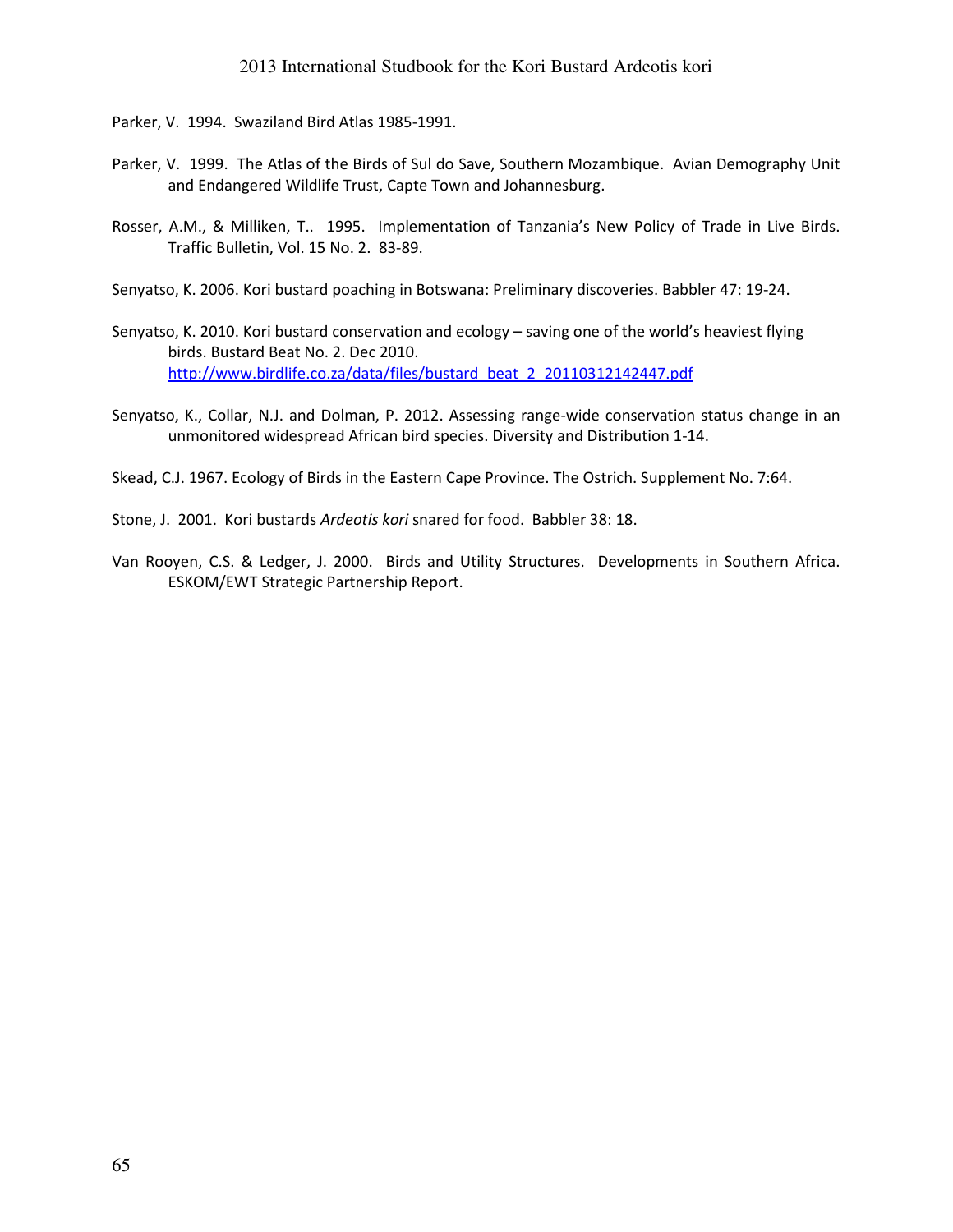# HISTORICAL KORI BUSTARD STUDBOOK

|              |                          | Stud#   Sex   Hatch Date   Sire   Dam   Location   Date   Local ID   Event |  |                           |                                                                                                                  |                   |
|--------------|--------------------------|----------------------------------------------------------------------------|--|---------------------------|------------------------------------------------------------------------------------------------------------------|-------------------|
| $\mathbf{1}$ | $\overline{\phantom{a}}$ | $\sim 1939$ WILD                                                           |  |                           | WILD AFRICAN $\sim$ 1941 NONE Capture<br>NY BRONX 8 Aug 1941 _______<br>19 Apr 1944                              | Transfer<br>Death |
|              |                          |                                                                            |  | [Death by: Unknown means] |                                                                                                                  |                   |
| 2            | $\cdot$ ?                |                                                                            |  |                           | $\sim$ 1954 WILD WILD AFRICAN $\sim$ 1956 NONE Capture<br>NY BRONX 12 Jul 1956 ______<br>31 Jan 1957             | Transfer<br>Death |
|              |                          |                                                                            |  | [Death by: Unknown means] |                                                                                                                  |                   |
| 3            | M                        |                                                                            |  |                           | $\sim$ 1954 WILD WILD AFRICAN $\sim$ 1955 NONE Capture<br>CLEVELAND ~ Jun 1955 _______<br>11 Oct 1965            | Transfer<br>Death |
|              |                          |                                                                            |  | [Death by: Unknown means] |                                                                                                                  |                   |
| 4            | M                        |                                                                            |  |                           | $\sim$ 1954 WILD WILD AFRICAN $\sim$ 1955 NONE Capture<br>CLEVELAND ~ Jun 1955 _________ Transfer<br>10 Oct 1967 | Death             |
|              |                          |                                                                            |  | [Death by: Unknown means] |                                                                                                                  |                   |
| 5            | M                        | $\sim 1955$ WILD                                                           |  | NY BRONX                  | WILD AFRICAN $\sim$ 1957 NONE Capture<br>16 May 1957 ________ Transfer<br>25 Jun 1959                            | Death             |
|              |                          |                                                                            |  | [Death by: Unknown means] |                                                                                                                  |                   |
| 6            | М                        | $\sim 1958$ WILD                                                           |  |                           | WILD AFRICAN $\sim$ 1959 NONE Capture<br>$CLEVELAND \sim 1959$<br>BUFFALO 16 Jun 1965 B9097 Transfer             | Transfer          |

66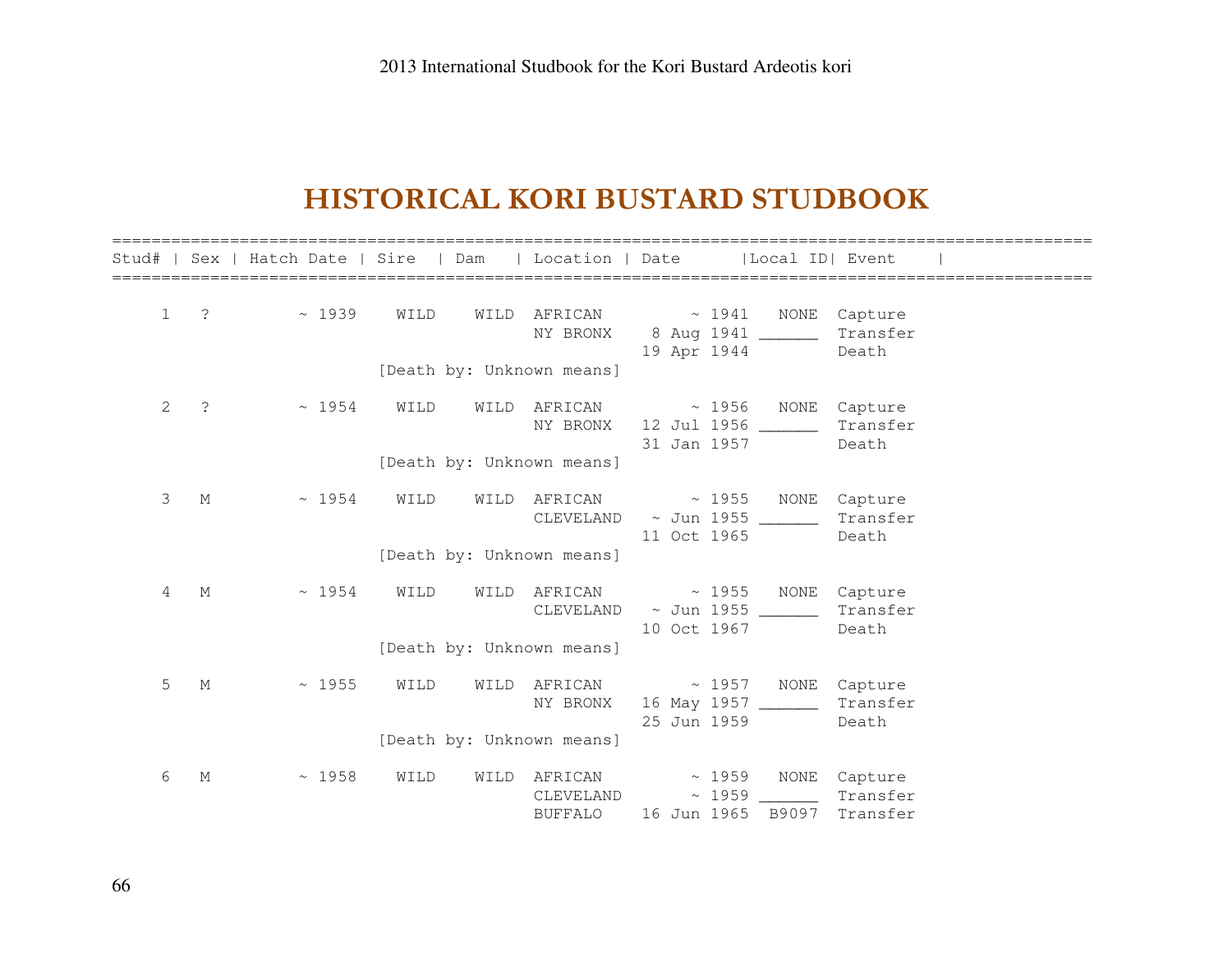3 Jul 1965 Death [Death by: Injury from exhibit mate  $\dagger$  Unknown  $\dagger$  Unknown (after necropsy)] 7 ? ~ 1959 WILD WILD KENYA ~ 1961 NONE Capture SEAGO ~ 1961 \_\_\_\_\_\_ Transfer NZP-WASH 31 Aug 1961 28751 Transfer 28 Dec 1968 Death [Death by: Infection associated  $\dagger$  Unknown  $\dagger$  Digestive  $\dagger$  Nutrition] 8 F ~ 1961 WILD WILD AFRICAN ~ 1963 NONE Capture PHILADELP 16 Aug 1963 20255 Transfer 5 Jan 1965 Death [Death by: Infection associated  $\dagger$  Unknown  $\dagger$  Cardiovascular  $\dagger$  Circulatory, secondary] 9 F  $\sim$  1962 WILD WILD E.AFRICA  $\sim$  1963 NONE Capture FERNDALE ~ 1964 \_\_\_\_\_\_ Transfer OKLAHOMA 28 Sep 1965 072302 Transfer 20 Apr 1970 Death [Death by: Injury from exhibit mate  $\dagger$  Unknown  $\dagger$  Generalized  $\dagger$  Trauma] 10 M ~ 1962 WILD WILD AFRICAN ~ 1963 NONE Capture PHILADELP 16 Aug 1963 20254 Transfer 18 Oct 1964 Death [Death by: Self-inflicted injuries  $\dagger$  Unknown  $\dagger$  Cardiovascular  $\dagger$  Trauma] 11 ? ~ 1963 WILD WILD E.AFRICA ~ 1964 NONE Capture MCHALE ~ 1965 \_\_\_\_\_\_ Transfer NZP-WASH 24 Aug 1966 31849 Transfer 12 Mar 1977 Death [Death by: Infection associated  $\dagger$  Unknown  $\dagger$  Generalized  $\dagger$  Trauma] 12 M ~ 1963 WILD WILD E.AFRICA ~ 1964 NONE Capture FERNDALE ~ 1965 \_\_\_\_\_\_ Transfer OKLAHOMA 28 Sep 1965 072201 Transfer 7 Feb 1978 Death [Death by: Euthanasia (medical)  $\dagger$  Unknown  $\dagger$  Integumentary  $\dagger$  Trauma] 13 F ~ 1963 WILD WILD AFRICAN ~ 1965 NONE Capture SOEST ~ 1965 \_\_\_\_\_\_ Transfer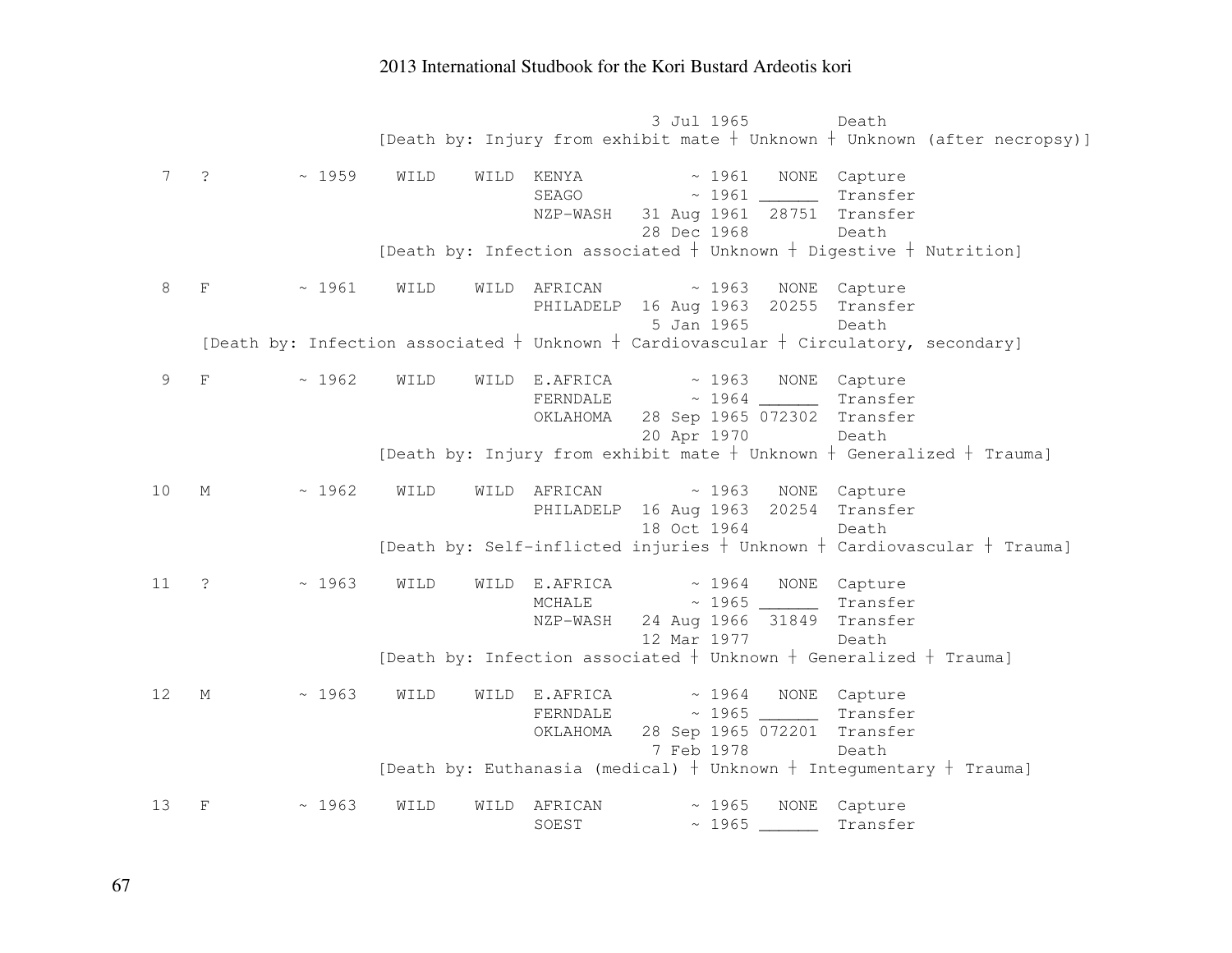|    |                |              |      |      | <b>BUFFALO</b><br>CLEVELAND                                                               |             | 27 May 1965 B9096<br>17 Jun 1965 ______ | Transfer<br>Transfer        |                                                                           |
|----|----------------|--------------|------|------|-------------------------------------------------------------------------------------------|-------------|-----------------------------------------|-----------------------------|---------------------------------------------------------------------------|
|    |                |              |      |      | [Death by: Euthanasia (medical) $+$ Unknown $+$ Sense organs $+$ Mechanical abnormality]  | 7 Jul 1971  |                                         | Death                       |                                                                           |
|    |                |              |      |      |                                                                                           |             |                                         |                             |                                                                           |
| 14 | М              | ~1963        | WILD | WILD | AFRICAN                                                                                   | ~1965       | NONE                                    | Capture                     |                                                                           |
|    |                |              |      |      | SOEST                                                                                     |             |                                         | Transfer                    |                                                                           |
|    |                |              |      |      | <b>BUFFALO</b>                                                                            | 8 Jun 1965  | 27 May 1965 B9095                       | Transfer                    |                                                                           |
|    |                |              |      |      | [Death by: Anesth/Restraint assoc $+$ Unknown $+$ Generalized $+$ Unknown after necropsy] |             |                                         | Death                       |                                                                           |
|    |                |              |      |      |                                                                                           |             |                                         |                             |                                                                           |
| 15 | $\ddot{\cdot}$ | ~1963        | WILD | WILD | AFRICAN                                                                                   | ~1965       | NONE                                    | Capture                     |                                                                           |
|    |                |              |      |      | SOEST                                                                                     |             |                                         | Transfer                    |                                                                           |
|    |                |              |      |      | DETROIT                                                                                   |             | 25 May 1965 H01943                      | Transfer                    |                                                                           |
|    |                |              |      |      |                                                                                           | 17 Jun 1966 |                                         | Death                       |                                                                           |
|    |                |              |      |      | [Death by: Unknown means]                                                                 |             |                                         |                             |                                                                           |
| 16 | $\ddot{\cdot}$ | ~1963        | WILD |      | WILD AFRICAN                                                                              | $\sim 1965$ | NONE                                    | Capture                     |                                                                           |
|    |                |              |      |      | SOEST                                                                                     |             |                                         | Transfer                    |                                                                           |
|    |                |              |      |      | DETROIT                                                                                   |             | 25 May 1965 H01942                      | Transfer                    |                                                                           |
|    |                |              |      |      |                                                                                           | 24 Sep 1965 |                                         | Death                       |                                                                           |
|    |                |              |      |      | [Death by: Unknown means]                                                                 |             |                                         |                             |                                                                           |
| 17 | $\cdot$ ?      | $\sim 1964$  | WILD | WILD | AFRICAN                                                                                   | ~1966       |                                         | NONE Capture                |                                                                           |
|    |                |              |      |      | SOEST                                                                                     |             | $\sim$ 1966 _____                       | Transfer                    |                                                                           |
|    |                |              |      |      | DETROIT                                                                                   |             | 20 Sep 1966 H01944                      | Transfer                    |                                                                           |
|    |                |              |      |      |                                                                                           | 28 Aug 1971 |                                         | Death                       |                                                                           |
|    |                |              |      |      | [Death by: Unknown means]                                                                 |             |                                         |                             |                                                                           |
| 18 | $M_{\odot}$    | $~\sim~1964$ | WILD | WILD | AFRICAN                                                                                   | $\sim 1966$ |                                         | NONE Capture                |                                                                           |
|    |                |              |      |      | SOEST                                                                                     |             |                                         | Transfer                    |                                                                           |
|    |                |              |      |      | DETROIT                                                                                   |             |                                         | 20 Sep 1966 H01945 Transfer |                                                                           |
|    |                |              |      |      |                                                                                           | 23 Oct 1971 |                                         | Death                       |                                                                           |
|    |                |              |      |      |                                                                                           |             |                                         |                             | [Death by: Infection associated $+$ Unknown $+$ Respiratory $+$ Toxicity] |
| 19 | F              | ~1964        | WILD | WILD | AFRICAN                                                                                   | ~1966       | NONE                                    | Capture                     |                                                                           |
|    |                |              |      |      | SOEST                                                                                     |             |                                         | Transfer                    |                                                                           |
|    |                |              |      |      | CLEVELAND 22 Sep 1966                                                                     |             |                                         | Transfer                    |                                                                           |
|    |                |              |      |      |                                                                                           | 11 May 1967 |                                         | Death                       |                                                                           |

68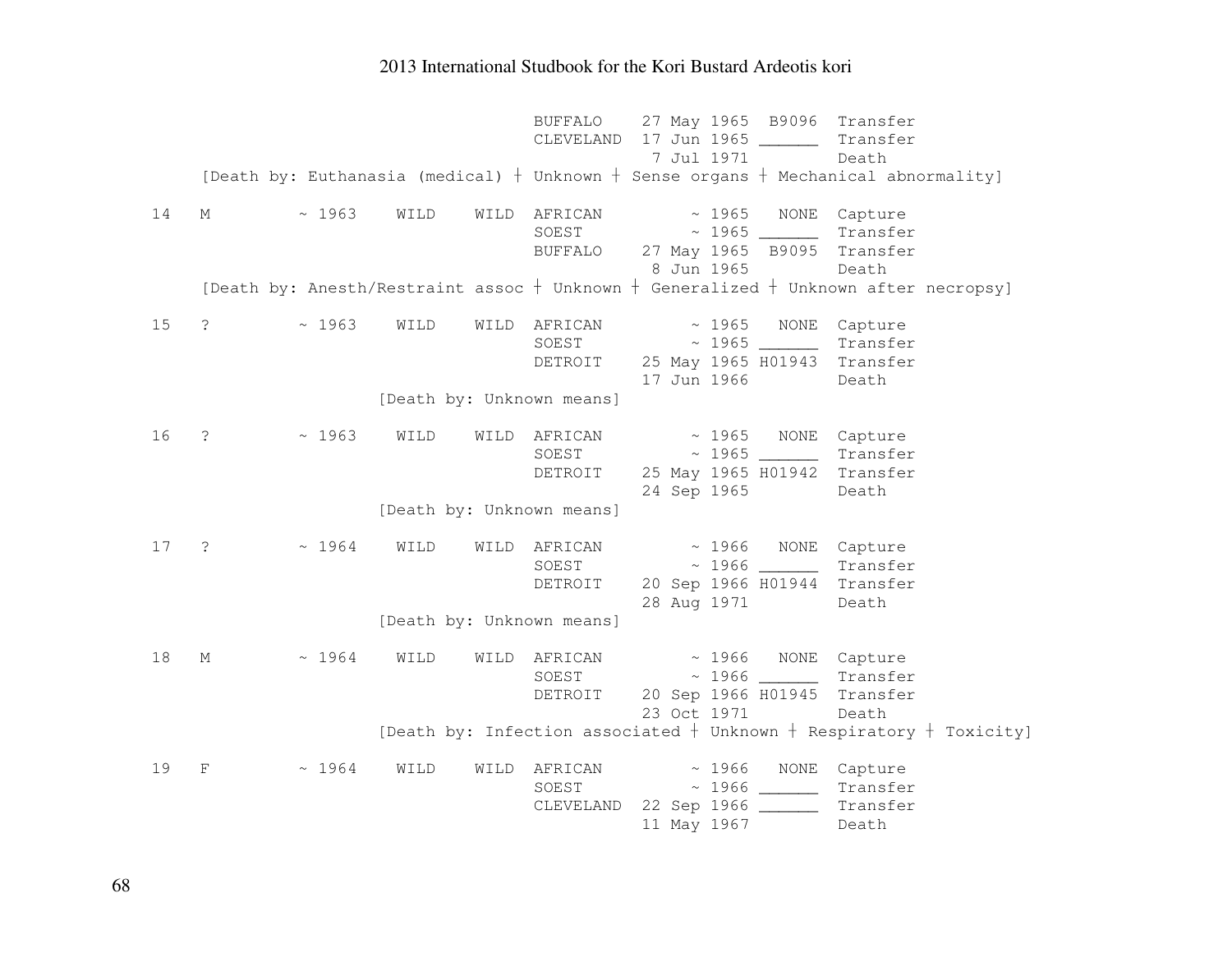|    |              |             |                           |                                  | [Death by: Injury from exhibit mate $+$ Unknown $+$ Generalized $+$ Trauma]                                        |
|----|--------------|-------------|---------------------------|----------------------------------|--------------------------------------------------------------------------------------------------------------------|
| 20 | $\rm F$      | ~1964       | WILD<br>WILD              | AFRICAN<br>SOEST<br>CLEVELAND    | ~ 1966 NONE Capture<br>Transfer<br>22 Sep 1966 ______<br>Transfer<br>5 Aug 1969<br>Death                           |
|    |              |             |                           |                                  | [Death by: Infection associated + Unknown + Sense organs + Bacterial]                                              |
| 21 | $\mathbf{F}$ | ~1964       | WILD<br>WILD              | AFRICAN<br>SOEST<br>CLEVELAND    | ~1966<br>NONE<br>Capture<br>Transfer<br>22 Sep 1966 ______<br>Transfer<br>5 Jul 1976<br>Death                      |
|    |              |             | [Death by: Unknown means] |                                  |                                                                                                                    |
| 22 | М            | ~1965       | WILD<br>WILD              | AFRICAN<br>SOEST<br>DALLAS       | ~1966<br>NONE Capture<br>$\sim 1966$<br>Transfer<br>21 Sep 1966 002023<br>Transfer<br>4 Jul 1985<br>Death          |
|    |              |             |                           |                                  | [Death by: Self-inflicted injuries + Unknown + Generalized + Trauma]                                               |
| 23 | $\mathbf{F}$ | ~1965       | WILD<br>WILD              | AFRICAN<br>FERNDALE<br>FRANKLINP | ~1967<br>NONE<br>Capture<br>Transfer<br>21 Jun 1967<br>A048<br>Transfer<br>12 Jul 1967<br>Death                    |
|    |              |             |                           |                                  | [Death by: Died in transit + Unknown + Unknown (after necropsy)]                                                   |
| 24 | M            | $\sim 1965$ | WILD<br>WILD              | AFRICAN<br>FERNDALE<br>FRANKLINP | ~1967<br>NONE<br>Capture<br>$\sim 1967$<br>Transfer<br>21 Jun 1967<br>A047<br>Transfer<br>25 Sep 1971<br>Death     |
|    |              |             | [Death by: Unknown means] |                                  |                                                                                                                    |
| 25 | $\mathbf{F}$ | ~1965       | WILD<br>WILD              | AFRICAN<br>NY BRONX<br>SAN ANTON | ~1966<br>NONE<br>Capture<br>$\sim$ 1966 _____<br>Transfer<br>5 Dec 1968 ______<br>Transfer<br>21 Mar 1970<br>Death |
|    |              |             | [Death by: Unknown means] |                                  |                                                                                                                    |
| 26 | М            | ~1965       | WILD<br>WILD              | AFRICAN                          | ~1967<br><b>NONE</b><br>Capture                                                                                    |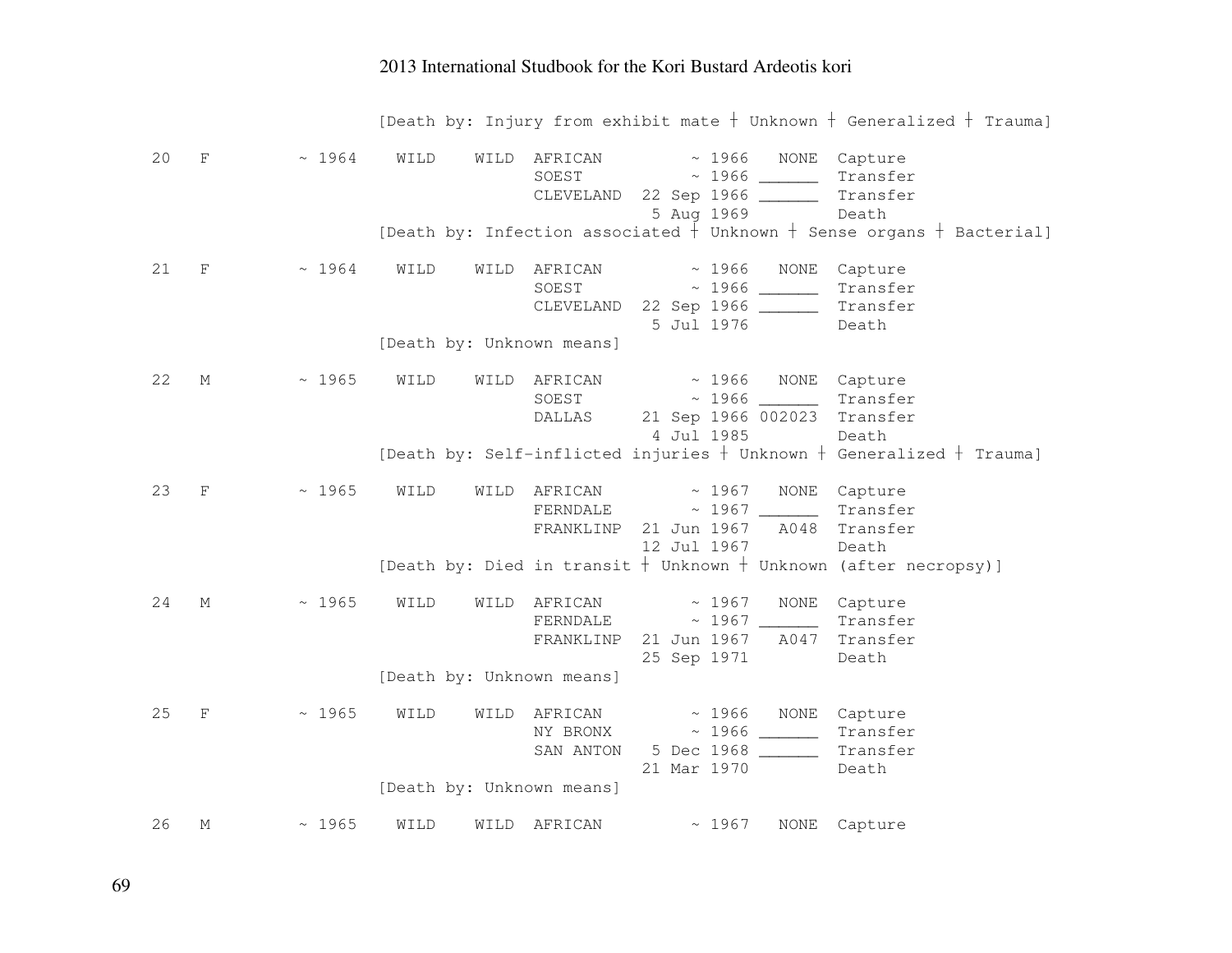|    |             |       |                           | FERNDALE<br>Transfer<br>21 Jun 1967 B9098<br><b>BUFFALO</b><br>Transfer<br>27 Jul 1967<br>Death<br>[Death by: Injury from exhibit mate $+$ Unknown $+$ Generalized $+$ Trauma]                |
|----|-------------|-------|---------------------------|-----------------------------------------------------------------------------------------------------------------------------------------------------------------------------------------------|
| 27 | $\mathbf F$ | ~1965 | WILD<br>WILD              | AFRICAN<br>~1967<br>NONE<br>Capture<br>Transfer<br>FERNDALE<br><b>BUFFALO</b><br>21 Jun 1967 B9099<br>Transfer<br>7 Jul 1967<br>Death                                                         |
|    |             |       |                           | [Death by: Injury from exhibit mate $+$ Unknown $+$ Generalized $+$ Trauma]                                                                                                                   |
| 28 | М           | ~1986 | WILD<br>WILD              | ~1987<br>NONE<br>AFRICAN<br>Capture<br>$\sim$ Feb 1987 ______<br>Transfer<br>OUNDLE<br>1 Apr 1987 4939<br>Transfer<br>RUSHDEN<br>16 Jul 1987 S191<br>HAYLE<br>Transfer<br>2 Jul 1992<br>Death |
|    |             |       | [Death by: Unknown means] |                                                                                                                                                                                               |
| 29 | М           | ~1967 | WILD                      | WILD AFRICAN<br>~1968<br>NONE<br>Capture<br>5 Jun 1969 413620<br>Transfer<br>SANDIEGOZ<br>$SD-WAP$<br>14 Dec 1969 413620<br>Transfer<br>~1972<br>SANDIEGOZ<br>Death                           |
|    |             |       | [Death by: Unknown means] |                                                                                                                                                                                               |
| 30 | М           | ~1967 | WILD                      | ~1969<br>WILD AFRICAN<br>NONE<br>Capture<br>Transfer<br>FERNDALE<br>10 Jul 1969<br>FRANKLINP<br>A049<br>Transfer<br>31 Jul 1969<br>Death                                                      |
|    |             |       | [Death by: Unknown means] |                                                                                                                                                                                               |
| 31 | $\mathbf F$ | ~1967 | WILD<br>WILD              | AFRICAN<br>~1969<br>NONE<br>Capture<br>FERNDALE<br>Transfer<br>10 Jul 1969<br>A050<br>Transfer<br>FRANKLINP<br>2 Jun 1970<br>Death                                                            |
|    |             |       | [Death by: Unknown means] |                                                                                                                                                                                               |
| 32 | М           | ~1968 | WILD<br>WILD              | ~1969<br>NONE Capture<br>AFRICAN<br>$\sim 1969$<br>Transfer<br>FERNDALE<br>9 Jan 1970 016486<br>$SD-WAP$<br>Transfer                                                                          |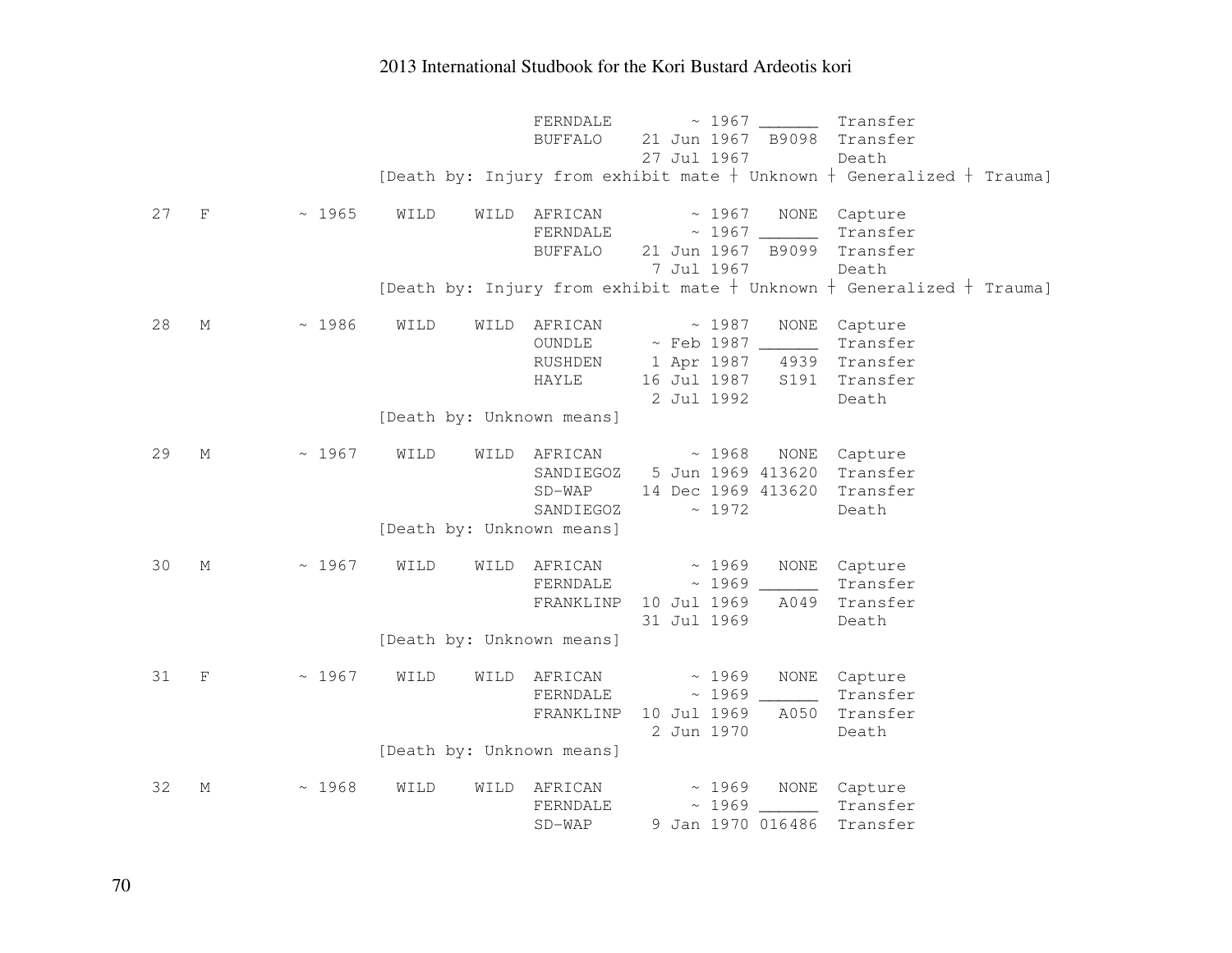|    |                      |       | [Death by: Unknown means]                 |                                              | 18 Sep 1973                                                                                  | Death                                                |
|----|----------------------|-------|-------------------------------------------|----------------------------------------------|----------------------------------------------------------------------------------------------|------------------------------------------------------|
| 33 | S.                   | ~1968 | WILD<br>WILD<br>[Death by: Unknown means] | AFRICAN<br>FERNDALE<br>$SD-WAP$              | ~1969<br><b>NONE</b><br>~1969<br>9 Jan 1970 016487<br>8 Feb 1970                             | Capture<br>Transfer<br>Transfer<br>Death             |
| 34 | $\ddot{\phantom{0}}$ | ~1968 | WILD<br>WILD                              | AFRICAN<br>FERNDALE<br>$SD-WAP$              | ~1969<br>NONE<br>~1969<br>$\sim$<br>9 Jan 1970 016488<br>19 Mar 1970                         | Capture<br>Transfer<br>Transfer<br>Death             |
|    |                      |       | [Death by: Unknown means]                 |                                              |                                                                                              |                                                      |
| 35 | $\mathbf F$          | ~1968 | WILD<br>WILD                              | AFRICAN<br>FERNDALE<br>$SD-WAP$              | ~1969<br><b>NONE</b><br>~1969<br>26 Mar 1970 016489<br>24 Sep 1973                           | Capture<br>Transfer<br>Transfer<br>Death             |
|    |                      |       | [Death by: Unknown means]                 |                                              |                                                                                              |                                                      |
| 36 | $\ddot{\cdot}$       | ~1968 | WILD<br>WILD                              | AFRICAN<br>FERNDALE<br>$SD-WAP$              | ~1969<br>NONE<br>~1969<br>26 Mar 1970 016490<br>23 Nov 1970                                  | Capture<br>Transfer<br>Transfer<br>Death             |
|    |                      |       | [Death by: Unknown means]                 |                                              |                                                                                              |                                                      |
| 37 | S.                   | ~1968 | WILD<br>WILD                              | AFRICAN<br>FERNDALE<br>$SD-WAP$              | ~1969<br><b>NONE</b><br>~1969<br>$\sim$ $-$<br>26 Mar 1970 016491<br>15 Jan 1972             | Capture<br>Transfer<br>Transfer<br>Death             |
|    |                      |       | [Death by: Unknown means]                 |                                              |                                                                                              |                                                      |
| 38 | М                    | ~1968 | WILD<br>WILD                              | AFRICAN<br>FERNDALE<br>SANDIEGOZ<br>$SD-WAP$ | ~1969<br>NONE<br>$~\sim$ Nov 1969<br>14 Nov 1969 016485<br>14 Nov 1969 016485<br>12 Feb 1970 | Capture<br>Transfer<br>Transfer<br>Transfer<br>Death |
|    |                      |       | [Death by: Unknown means]                 |                                              |                                                                                              |                                                      |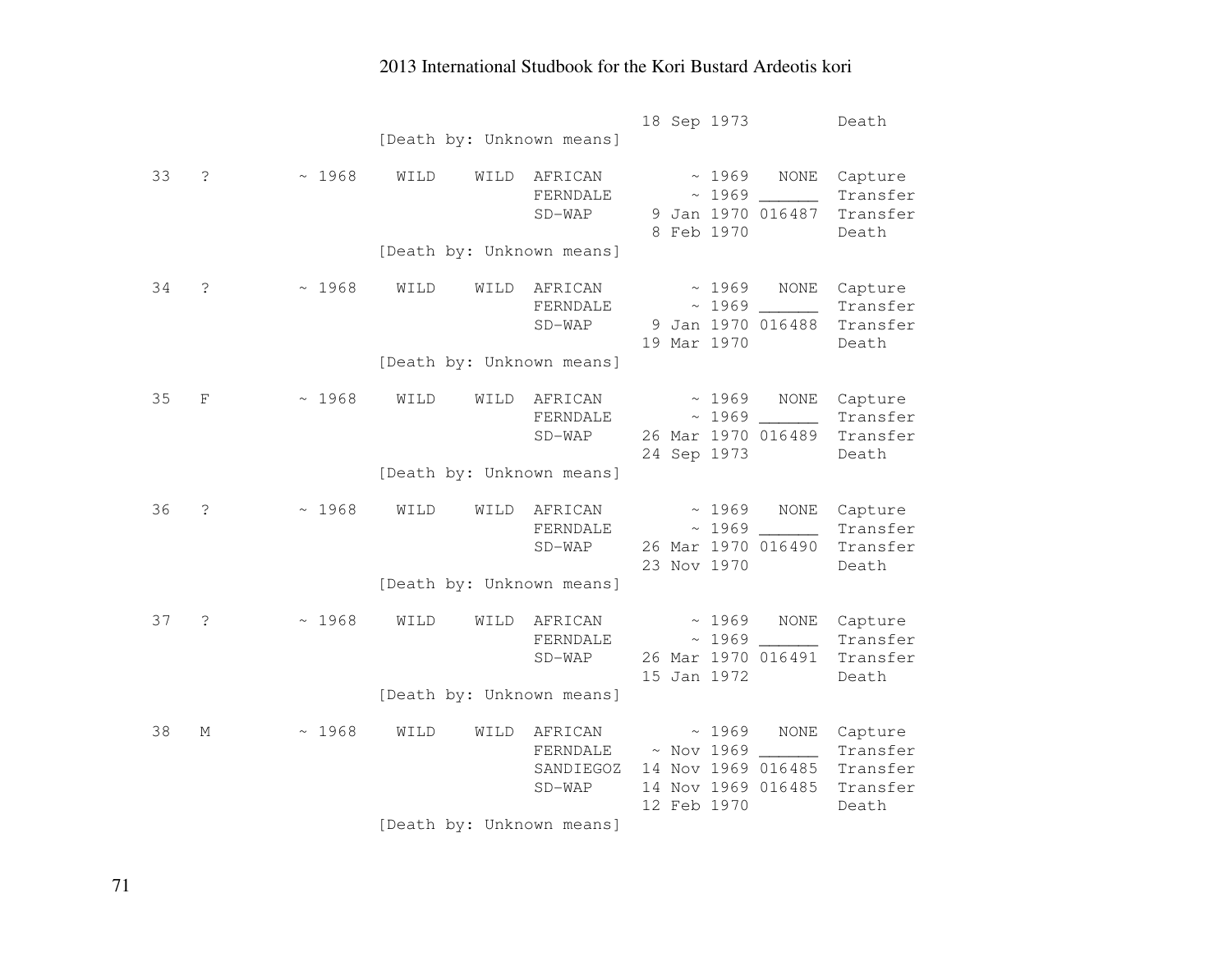| 39 | М            | ~1970 | WILD | WILD | AFRICAN<br>SOUTHWICK<br>BATONROUG 3 Nov 1971<br>OKLAHOMA                      | 7 Feb 1978                       |       | $\sim 1971$ NONE | Capture<br>Transfer<br>88 Transfer<br>20 Oct 1977 693504 Transfer<br>Death  |
|----|--------------|-------|------|------|-------------------------------------------------------------------------------|----------------------------------|-------|------------------|-----------------------------------------------------------------------------|
|    |              |       |      |      |                                                                               |                                  |       |                  | [Death by: Euthanasia (medical) $+$ Unknown $+$ Integumentary $+$ Trauma]   |
| 40 | М            | ~1970 | WILD |      | WILD E.AFRICA $\sim$ 1971 NONE<br>OKLAHOMA 15 Sep 1971 176202                 | 6 Aug 1980                       |       |                  | Capture<br>Transfer<br>Transfer<br>Death                                    |
|    |              |       |      |      | [Death by: Unknown means]                                                     |                                  |       |                  |                                                                             |
| 41 | $\mathbf{F}$ | ~1971 | WILD |      | WILD E.AFRICA $\sim$ 1972 NONE Capture<br>OKLAHOMA                            | 26 Oct 1972 300005<br>6 Jan 1973 |       |                  | Transfer<br>Transfer<br>Death                                               |
|    |              |       |      |      |                                                                               |                                  |       |                  | [Death by: Self-inflicted injuries $+$ Unknown $+$ Generalized $+$ Trauma]  |
| 42 | $\mathbf F$  | ~1971 | WILD |      | WILD E.AFRICA<br>ABILENE ~ 1972 ________<br>OKLAHOMA                          | 21 Dec 1984                      |       |                  | ~ 1972 NONE Capture<br>Transfer<br>17 Jun 1972 209603 Transfer<br>Death     |
|    |              |       |      |      |                                                                               |                                  |       |                  | [Death by: Infection associated $+$ Unknown $+$ Urinary $+$ Nutrition]      |
| 43 | М            | ~1973 | WILD |      | WILD AFRICAN<br>FERNDALE ~ 1978 _______<br>PHILADELP                          | 10 Oct 1979                      |       |                  | ~ 1978 NONE Capture<br>Transfer<br>4 Dec 1978 201184 Transfer<br>Death      |
|    |              |       |      |      |                                                                               |                                  |       |                  | [Death by: Injury from exhibit mate $+$ Unknown $+$ Generalized $+$ Trauma] |
| 44 | М            | ~1973 | WILD |      | WILD AFRICAN<br>$FERNDALE \sim 1978$<br>PHILADELP 14 Dec 1978 201185 Transfer | 28 Oct 1980                      |       |                  | ~ 1978 NONE Capture<br>Transfer<br>Death                                    |
|    |              |       |      |      |                                                                               |                                  |       |                  | [Death by: Self-inflicted injuries $+$ Unknown $+$ Respiratory $+$ Trauma]  |
| 45 | $_{\rm F}$   | ~1973 | WILD | WILD | AFRICAN                                                                       |                                  | ~1978 | NONE             | Capture                                                                     |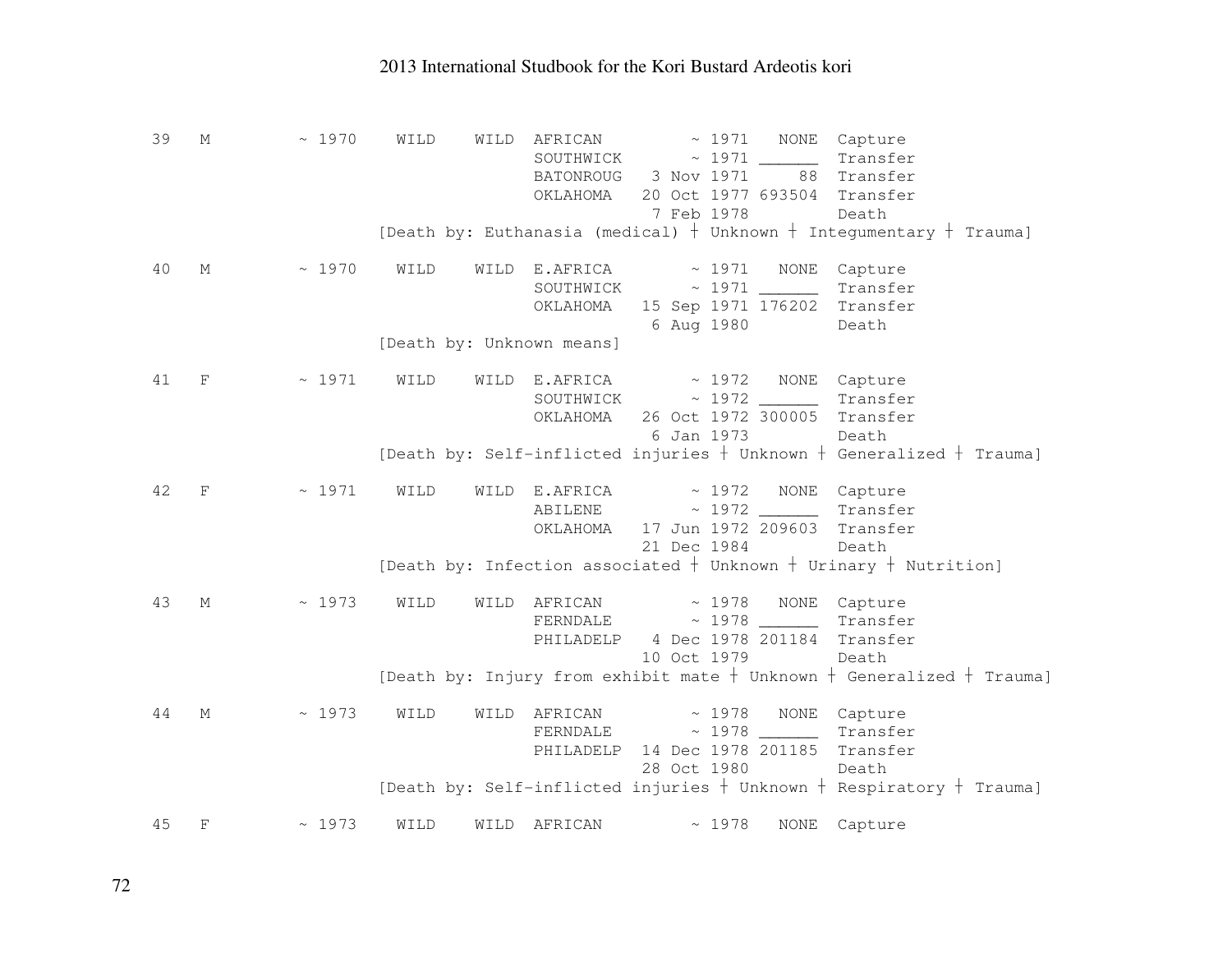FERNDALE ~ 1978 Transfer PHILADELP 4 Dec 1978 201186 Transfer 16 Aug 1981 Death [Death by: Self-inflicted injuries  $\dagger$  Unknown  $\dagger$  Digestive  $\dagger$  Trauma] 46 F ~ 1973 WILD WILD AFRICAN ~ 1978 NONE Capture Transfer FERNDALE ~ 1978 \_\_\_\_\_\_ Transfer PHILADELP 4 Dec 1978 201187 Transfer NZP-WASH 10 Sep 1996 213812 Transfer 14 May 1998 Death [Death by: Unknown means] 47 F ~ 1974 WILD WILD AFRICAN ~ 1976 NONE Capture 787 Transfer METROZOO ~ 1976 STCATHERN 1 Sep 1992 925021 Transfer METROZOO 23 Jul 1993 787 Transfer PHOENIX 29 Nov 1995 7676 Transfer 11 Sep 1996 Death [Death by: Infection associated  $\dagger$  Unknown  $\dagger$  Generalized  $\dagger$  Trauma] 48 M ~ 1975 WILD WILD AFRICAN ~ 1976 NONE Capture Transfer  $FERNDALE$   $\sim$  1976 DENVER 6 Aug 1976 02008 Transfer 17 Aug 1976 Death [Death by: Self-inflicted injuries  $\dagger$  Unknown  $\dagger$  Respiratory  $\dagger$  Fungal] 49 F ~ 1975 WILD WILD AFRICAN ~ 1976 NONE Capture FERNDALE ~ 1976 \_\_\_\_\_\_ Transfer DENVER 6 Aug 1976 02009 Transfer 19 Sep 1979 Death [Death by: Injury from exhibit mate  $\dagger$  Unknown  $\dagger$  Generalized  $\dagger$  Trauma] 50 M ~ 1975 WILD WILD AFRICAN ~ 1977 NONE Capture FERNDALE ~ 1977 \_\_\_\_\_\_ Transfer CLEVELAND 23 Mar 1977 \_\_\_\_\_\_ Transfer 13 Jun 1979 Death [Death by: Unknown means] 51 M ~ 1975 WILD WILD AFRICAN ~ 1976 NONE Capture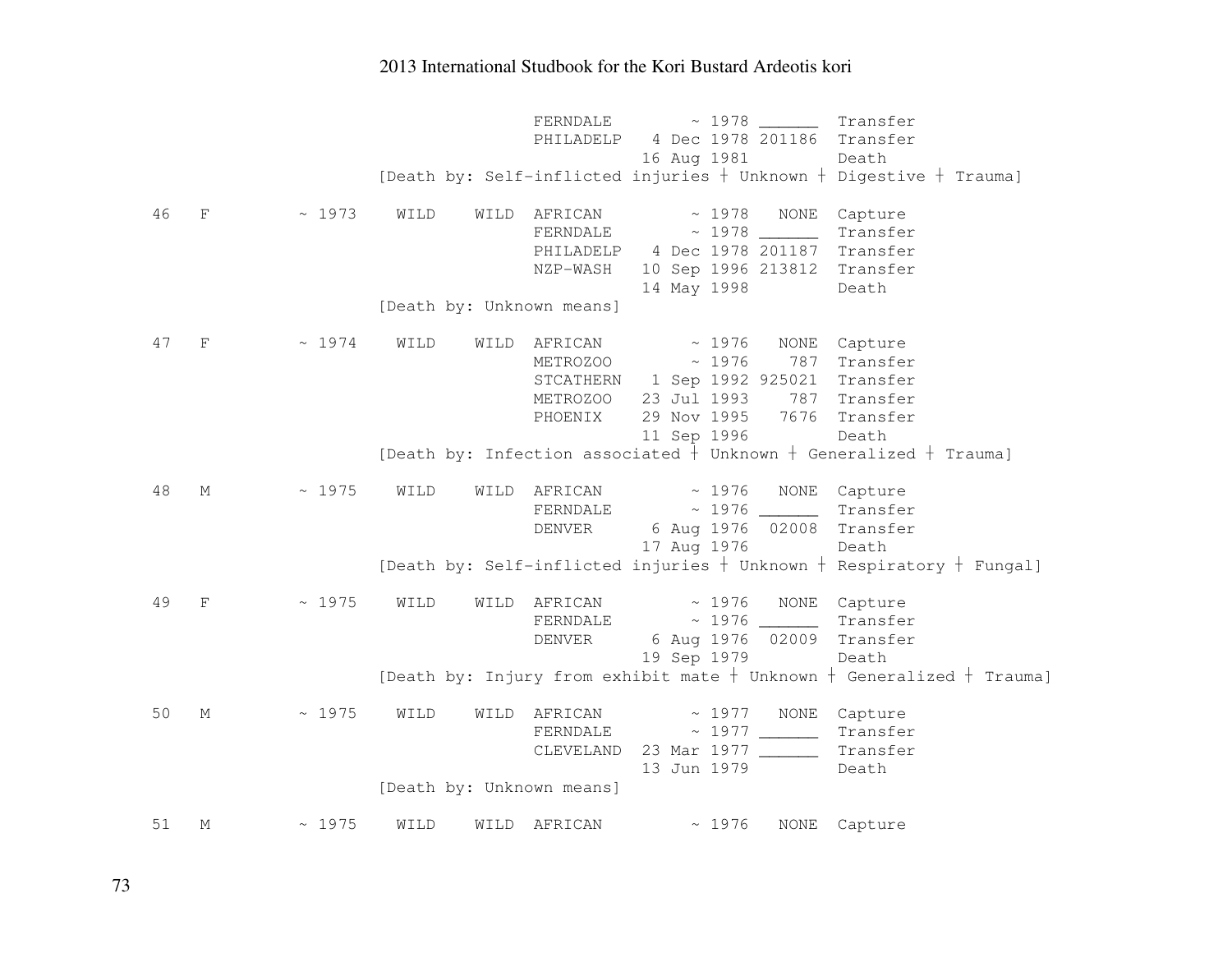|            |                           |             |      |      | METROZOO                  | 1 Jan 1976  |             | 602                | Transfer                                                                 |
|------------|---------------------------|-------------|------|------|---------------------------|-------------|-------------|--------------------|--------------------------------------------------------------------------|
|            |                           |             |      |      |                           | 4 Feb 1989  |             |                    | Death                                                                    |
|            |                           |             |      |      | [Death by: Unknown means] |             |             |                    |                                                                          |
|            |                           |             |      |      |                           |             |             |                    |                                                                          |
| 52         | $\mathbf F$               | ~1976       | WILD | WILD | AFRICAN                   |             | $\sim 1977$ | NONE               | Capture                                                                  |
|            |                           |             |      |      | FERNDALE                  |             |             |                    | Transfer                                                                 |
|            |                           |             |      |      | CLEVELAND 23 Mar 1977     |             |             |                    | Transfer                                                                 |
|            |                           |             |      |      | SEATTLE                   |             |             | 22 Sep 1983 4032   | Transfer                                                                 |
|            |                           |             |      |      |                           | 1 Oct 1987  |             |                    | Death                                                                    |
|            |                           |             |      |      | [Death by: Unknown means] |             |             |                    |                                                                          |
|            |                           |             |      |      |                           |             |             |                    |                                                                          |
| 53         | $\rm F$                   | ~1976       | WILD | WILD | KENYA                     |             | ~1977       | NONE               | Capture                                                                  |
|            |                           |             |      |      | ROBERTSE                  |             | ~1977       |                    | Transfer                                                                 |
|            |                           |             |      |      | CHICAGOBR 13 Jan 1977     |             |             | 23581              | Transfer                                                                 |
|            |                           |             |      |      | <b>DENVER</b>             |             |             | 4 Nov 1977 02906   | Transfer                                                                 |
|            |                           |             |      |      | PHILADELP                 |             |             | 13 Feb 1980 201391 | Transfer                                                                 |
|            |                           |             |      |      |                           | 4 Dec 1992  |             |                    | Death                                                                    |
|            |                           |             |      |      | [Death by: Unknown means] |             |             |                    |                                                                          |
| 54         | М                         | ~1976       | WILD | WILD | AFRICAN                   |             | $\sim 1980$ |                    | NONE Capture                                                             |
|            |                           |             |      |      | FERNDALE                  |             |             |                    | Transfer                                                                 |
|            |                           |             |      |      | KANSASCTY                 | 11 May 1980 |             | B479               | Transfer                                                                 |
|            |                           |             |      |      |                           | 21 Jun 1980 |             |                    | Death                                                                    |
|            |                           |             |      |      |                           |             |             |                    | [Death by: Injury from exhibit mate $+$ Bury $+$ Generalized $+$ Trauma] |
|            |                           |             |      |      |                           |             |             |                    |                                                                          |
| 55         | $\boldsymbol{\mathrm{F}}$ | $\sim 1976$ | WILD | WILD | AFRICAN                   |             | ~1980       |                    | NONE Capture                                                             |
|            |                           |             |      |      | FERNDALE                  |             |             |                    | Transfer                                                                 |
|            |                           |             |      |      | KANSASCTY                 | 11 Jan 1980 |             | B480               | Transfer                                                                 |
|            |                           |             |      |      |                           | 9 Aug 1982  |             |                    | Death                                                                    |
|            |                           |             |      |      |                           |             |             |                    | [Death by: Environ/Behav conditions $+$ Incinerate $+$ Unknown (after    |
| necropsy)] |                           |             |      |      |                           |             |             |                    |                                                                          |
|            |                           |             |      |      |                           |             |             |                    |                                                                          |
| 56         | $\mathbf{F}$              | ~1976       | WILD | WILD | AFRICAN                   |             | $\sim 1978$ | NONE               | Capture                                                                  |
|            |                           |             |      |      | FERNDALE                  |             | ~1978       |                    | Transfer                                                                 |
|            |                           |             |      |      | SEATTLE                   |             |             | 5 Dec 1978 20933   | Transfer                                                                 |
|            |                           |             |      |      |                           | 24 Nov 1979 |             |                    | Death                                                                    |
|            |                           |             |      |      | [Death by: Unknown means] |             |             |                    |                                                                          |
| 57         | F                         | ~1976       | WILD | WILD | AFRICAN                   |             | ~1979       | NONE               | Capture                                                                  |
|            |                           |             |      |      |                           |             |             |                    |                                                                          |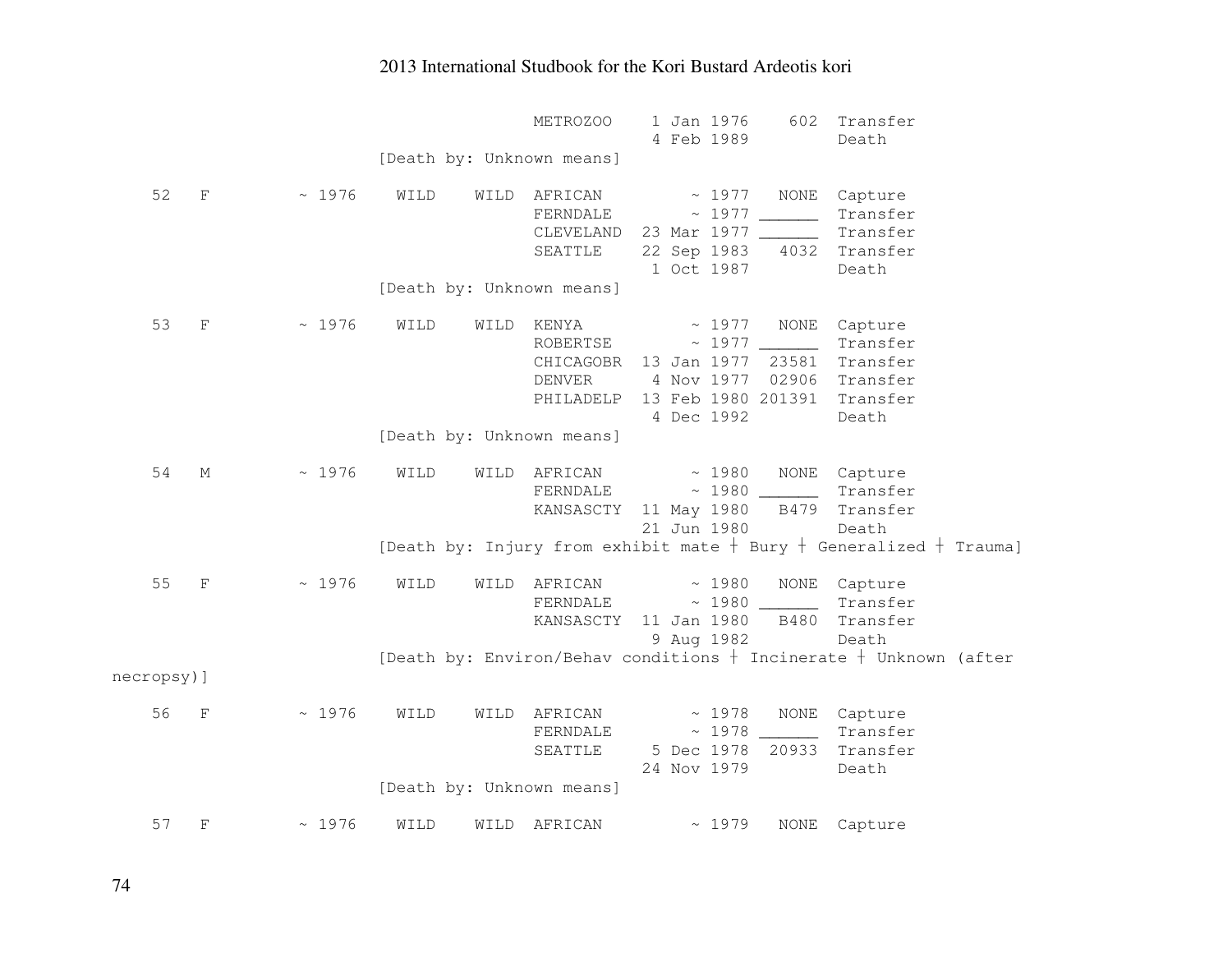|    |              |                                              |      | CHASE B                                                |  |             |                     | ~ 1979 ________ Transfer                                                                              |
|----|--------------|----------------------------------------------|------|--------------------------------------------------------|--|-------------|---------------------|-------------------------------------------------------------------------------------------------------|
|    |              |                                              |      | DALLAS 22 Oct 1979 002024 Transfer                     |  |             |                     |                                                                                                       |
|    |              |                                              |      |                                                        |  |             |                     |                                                                                                       |
| 58 | $M_{\odot}$  |                                              |      | $\sim$ 1977 WILD WILD AFRICAN $\sim$ 1978 NONE Capture |  |             |                     |                                                                                                       |
|    |              |                                              |      | FERNDALE ~ 1978 Transfer                               |  |             |                     |                                                                                                       |
|    |              |                                              |      | SEATTLE 5 Dec 1978 20932 Transfer                      |  |             |                     |                                                                                                       |
|    |              |                                              |      |                                                        |  | 17 Feb 1982 |                     | Death                                                                                                 |
|    |              |                                              |      |                                                        |  |             |                     | [Death by: Injury from predator $+$ Unknown $+$ Generalized $+$ Trauma]                               |
|    |              |                                              |      |                                                        |  |             |                     |                                                                                                       |
| 59 | М            | $\sim 1977$                                  | WILD | WILD AFRICAN                                           |  |             | ~ 1980 NONE Capture |                                                                                                       |
|    |              |                                              |      |                                                        |  |             |                     | Transfer                                                                                              |
|    |              |                                              |      | KANSASCTY 25 Jun 1980 B533 Transfer                    |  |             |                     |                                                                                                       |
|    |              |                                              |      | FERNDALE 28 Sep 1981 ______                            |  |             |                     | ltf                                                                                                   |
|    |              |                                              |      |                                                        |  |             |                     |                                                                                                       |
| 60 | $\mathbf{F}$ | ~ 1977 WILD WILD AFRICAN ~ 1980 NONE Capture |      |                                                        |  |             |                     |                                                                                                       |
|    |              |                                              |      | FERNDALE ~ 1980 Transfer                               |  |             |                     |                                                                                                       |
|    |              |                                              |      | KANSASCTY 25 Jun 1980 B534                             |  |             |                     | Transfer                                                                                              |
|    |              |                                              |      | FERNDALE 28 Sep 1981 ______                            |  |             |                     | ltf                                                                                                   |
|    |              |                                              |      |                                                        |  |             |                     |                                                                                                       |
| 61 | $\mathbf{F}$ | $\sim 1977$ WILD                             |      | WILD AFRICAN ~ 1980 NONE Capture                       |  |             |                     |                                                                                                       |
|    |              |                                              |      | BLUE RIB ~ 1980 Transfer                               |  |             |                     |                                                                                                       |
|    |              |                                              |      | KANSASCTY 24 Jul 1980 B536 Transfer                    |  |             |                     |                                                                                                       |
|    |              |                                              |      |                                                        |  | 21 Jan 1984 |                     | Death                                                                                                 |
|    |              |                                              |      |                                                        |  |             |                     | [Death by: Other/Unknown + Incinerate + Unknown (after necropsy)]                                     |
|    |              |                                              |      |                                                        |  |             |                     |                                                                                                       |
| 62 | $\mathbf F$  | $\sim 1977$ WILD                             |      | WILD AFRICAN ~ 1979 NONE Capture                       |  |             |                     |                                                                                                       |
|    |              |                                              |      | FERNDALE ~ 1979 Transfer                               |  |             |                     |                                                                                                       |
|    |              |                                              |      | FRANKLINP 22 Feb 1979 79A046 Transfer                  |  |             |                     |                                                                                                       |
|    |              |                                              |      |                                                        |  | 8 Aug 1979  |                     | Death                                                                                                 |
|    |              |                                              |      |                                                        |  |             |                     | [Death by: Infection associated $\frac{1}{2}$ Unknown $\frac{1}{2}$ Generalized $\frac{1}{2}$ Trauma] |
|    |              |                                              |      |                                                        |  |             |                     |                                                                                                       |
| 63 | М            | $\sim 1977$                                  | WILD | WILD AFRICAN                                           |  |             | ~ 1979 NONE Capture |                                                                                                       |
|    |              |                                              |      | FERNDALE ~ 1979 Transfer                               |  |             |                     |                                                                                                       |
|    |              |                                              |      | FRANKLINP 22 Feb 1979 79A045 Transfer                  |  |             |                     |                                                                                                       |
|    |              |                                              |      |                                                        |  | 1 Nov 1979  |                     | Death                                                                                                 |
|    |              |                                              |      |                                                        |  |             |                     | [Death by: Self-inflicted injuries $+$ Unknown $+$ Generalized $+$ Trauma]                            |
|    |              |                                              |      |                                                        |  |             |                     |                                                                                                       |
| 64 | М            | ~1978                                        | WILD | WILD AFRICAN ~ 1980 NONE Capture                       |  |             |                     |                                                                                                       |
|    |              |                                              |      | BLUE RIB $\sim 1980$                                   |  |             |                     | Transfer                                                                                              |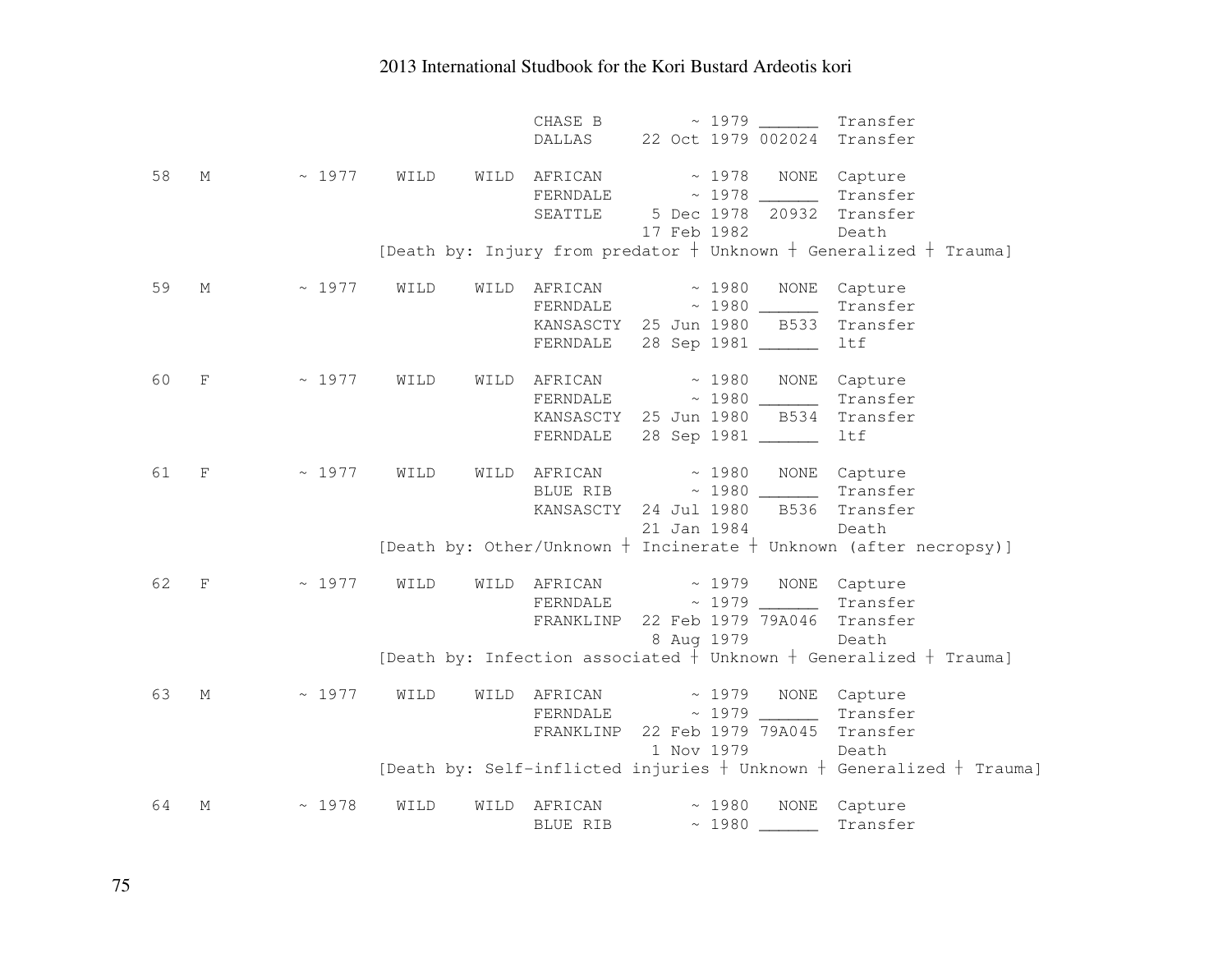KANSASCTY 24 Jul 1980 B535 Transfer 30 Dec 1983 Death [Death by: Infection associated  $\dagger$  Incinerate  $\dagger$  Hemic/Lymph  $\dagger$  Unknown after necropsy] 65 M ~ 1978 WILD WILD AFRICAN ~ 1980 NONE Capture Transfer BRADENTON  $\sim$  1980 SEATTLE 13 Feb 1980 1123 Transfer 1 Feb 1983 Death [Death by: Unknown means] 66 M ~ 1978 WILD WILD AFRICAN ~ 1989 NONE Capture FERNDALE ~ 1989 \_\_\_\_\_\_ Transfer CLEVELAND 5 Sep 1989 840913 Transfer PHOENIX 14 Apr 1992 6332 Transfer DALLAS 9 May 2002 02E334 Transfer METROZOO 5 Sep 2002 B20152 Transfer ~30 Sep 2007 Death [Death by: Infection associated  $\dagger$  Unknown  $\dagger$  Cardiovascular  $\dagger$  Circulatory, secondary] 67 M ~ 1980 WILD WILD TANZANIA ~ 1985 NONE Capture MATTICE R ~ 1985 \_\_\_\_\_\_ Transfer AUDUBON 8 Mar 1985 719 Transfer PHOENIX 30 Mar 1995 7331 Transfer 25 Oct 2001 Death [Death by: Infection associated  $\dagger$  Unknown  $\dagger$  Respiratory  $\dagger$  Fungal] 68 M ~ 1980 WILD WILD TANZANIA ~ 1985 NONE Capture MATTICE R ~ 1985 \_\_\_\_\_\_ Transfer AUDUBON 8 Mar 1985 720 Transfer 26 Jan 1993 Death [Death by: Injury from predator  $\dagger$  Unknown  $\dagger$  Generalized  $\dagger$  Trauma] 69 M ~ 1980 WILD WILD AFRICAN ~ 1985 NONE Capture NORTHLAND ~ 1985 \_\_\_\_\_\_ Transfer DALLAS 27 Nov 1985 854530 Transfer 11 Jun 2000 Death [Death by: Other/Unknown  $\dagger$  Unknown  $\dagger$  Generalized  $\dagger$  Unknown after necropsy] 70 F ~ 1980 WILD WILD KENYA ~ 1983 NONE Capture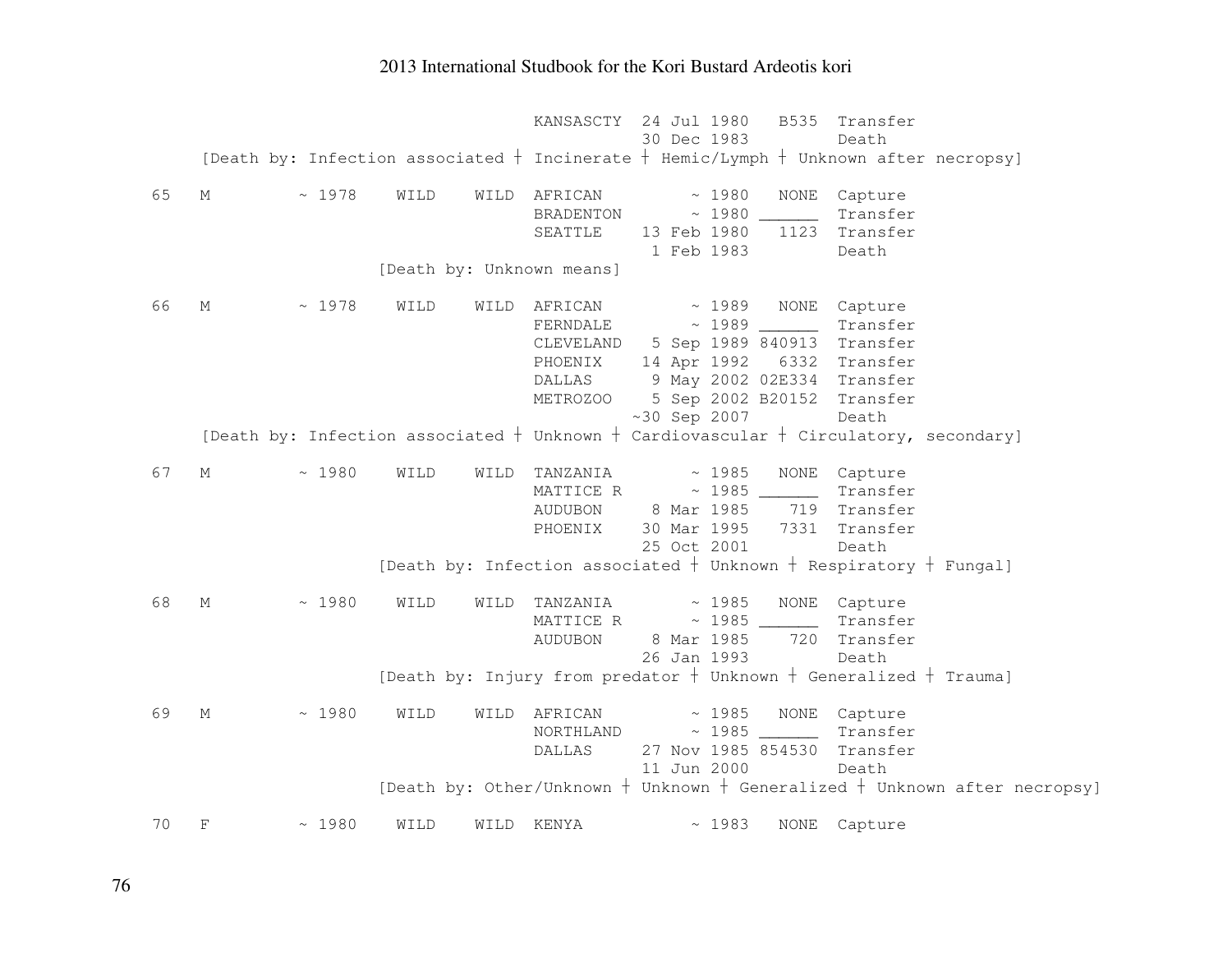FERNDALE ~ 1983 18793 Transfer CLEVELAND 7 Dec 1983 831205 Transfer OKLAHOMA 12 Oct 1989 514609 Transfer 6 Mar 1995 Death [Death by: Euthanasia (medical)  $\dagger$  Unknown  $\dagger$  No necropsy planned] 71 M  $\sim$  1981 WILD WILD AFRICAN  $\sim$  1983 NONE Capture FERNDALE ~ 1983 \_\_\_\_\_\_ Transfer SEATTLE 7 Dec 1983 4066 Transfer 6 Mar 1990 Death [Death by: Anesth/Restraint assoc  $\dagger$  Unknown  $\dagger$  Cardiovascular  $\dagger$  Circulatory, secondary] 72 F ~ 1981 WILD WILD E.AFRICA ~ 1983 NONE Capture FERNDALE ~ 1983 \_\_\_\_\_\_ Transfer CLEVELAND 7 Dec 1983 346 Transfer 28 May 1984 Death [Death by: Injury from predator  $\dagger$  Unknown  $\dagger$  Generalized  $\dagger$  Trauma] 73 F ~ 1982 WILD WILD AFRICAN ~ 1984 NONE Capture FORTUNE ~ Sep 1984 \_\_\_\_\_\_ Transfer SANDIEGOZ 11 Oct 1984 026643 Transfer SD-WAP 29 Aug 1986 026643 Transfer 3 Sep 1986 Death [Death by: Injury from predator  $\dagger$  Unknown  $\dagger$  Generalized  $\dagger$  Trauma] 74 M ~ 1982 WILD WILD AFRICAN ~ 1984 NONE Capture FORTUNE ~ 1984 \_\_\_\_\_\_ Transfer SANDIEGOZ 11 Oct 1984 026642 Transfer 29 Aug 1986 Death [Death by: Injury from exhibit mate  $\dagger$  Unknown  $\dagger$  Generalized  $\dagger$  Trauma] 75 M ~ 1982 WILD WILD AFRICAN ~ 1985 NONE Capture NORTHLAND ~ 1985 \_\_\_\_\_\_ Transfer OKLAHOMA 5 Mar 1985 325007 Transfer 9 Nov 1992 Death [Death by: Infection associated  $\dagger$  Unknown  $\dagger$  Respiratory  $\dagger$  Circulatory, secondary] 76 F ~ 1982 WILD WILD AFRICAN ~ 1985 NONE Capture NORTHLAND ~ 1985 \_\_\_\_\_\_ Transfer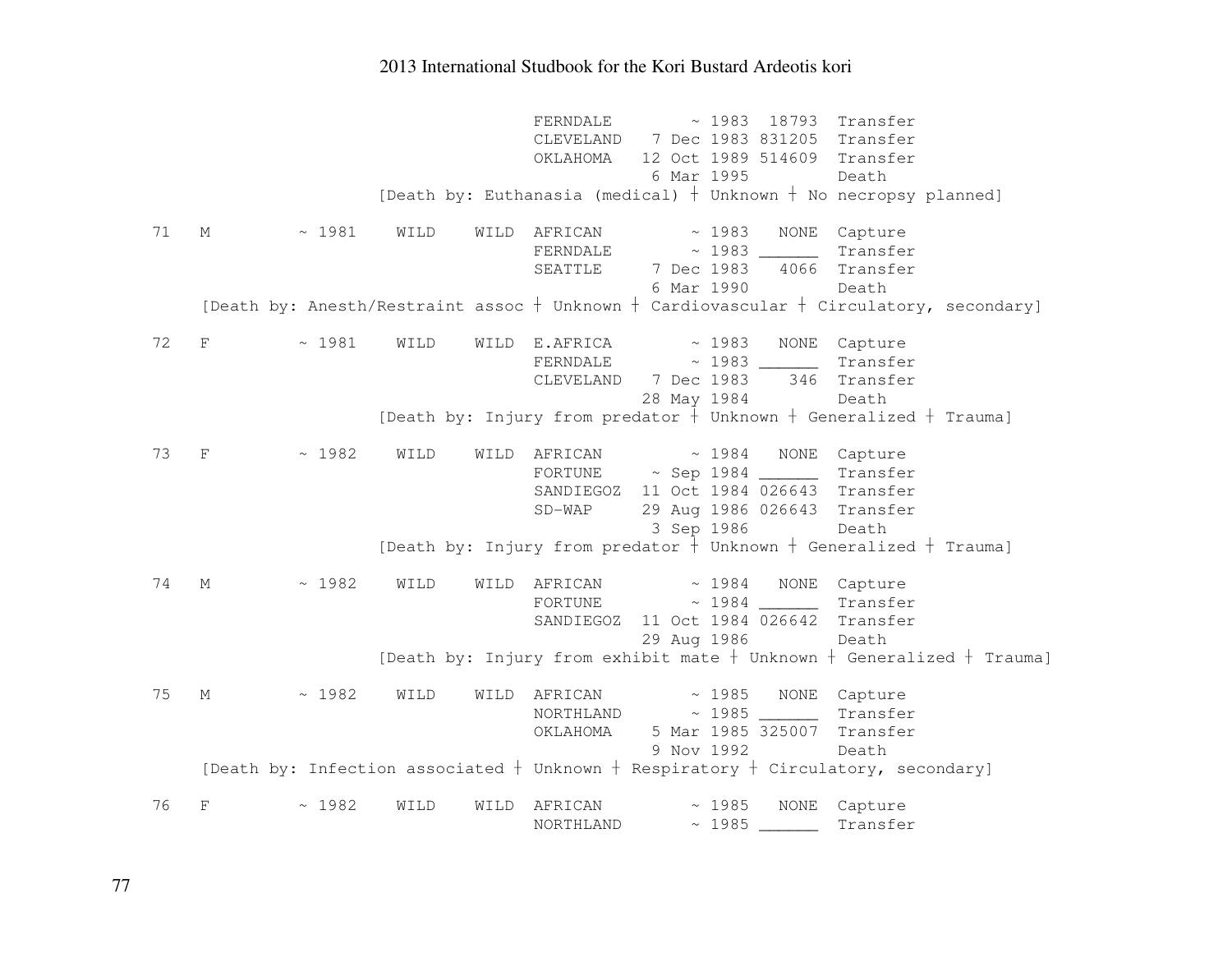OKLAHOMA 3 May 1985 325108 Transfer 4 Dec 1985 325108 Transfer 23 Jul 1989 Death [Death by: Self-inflicted injuries  $\dagger$  Unknown  $\dagger$  Generalized  $\dagger$  Trauma] 77 F ~ 1982 WILD WILD AFRICAN ~ 1984 NONE Capture Transfer  $FERNDALE$   $\sim$  1984 PHOENIX 15 Aug 1984 4372 Transfer 19 Nov 1987 Death [Death by: Other/Unknown  $\dagger$  Unknown  $\dagger$  Generalized  $\dagger$  Trauma] 78 F ~ 1982 WILD WILD AFRICAN ~ 1984 NONE Capture FERNDALE ~ 1984 \_\_\_\_\_\_ Transfer PHOENIX 4 Dec 1984 4434 Transfer STCATHERN 6 Mar 2003 S03008 Transfer METROZOO 7 Jul 2005 B50373 Transfer 28 May 2012 Death [Death by: Euthanasia (medical)  $\dagger$  Incinerate  $\dagger$  Musculoskeletal  $\dagger$  Trauma  $\dagger$  Necropsy received] 79 F ~ 1982 WILD WILD AFRICAN ~ 1984 NONE Capture WORLDWIDE ~ 1984 \_\_\_\_\_\_ Transfer BALTIMORE 26 Sep 1984 85533 Transfer 11 Apr 1993 Death [Death by: Infection associated  $\dagger$  Unknown  $\dagger$  Generalized  $\dagger$  Trauma] 80 F  $\sim$  1983 WILD WILD TANZANIA  $\sim$  1985 NONE Capture MATTICE R ~ 1985 \_\_\_\_\_\_ Transfer 721 Transfer AUDUBON 8 Mar 1985 PHOENIX 30 Mar 1995 7332 Transfer DALLAS 9 May 2002 02E335 Transfer METROZOO 15 Sep 2002 B20153 Transfer 12 May 2005 Death [Death by: Injury from exhibit mate  $\dagger$  Unknown  $\dagger$  Generalized  $\dagger$  Trauma] 81 M  $\sim$  1983 WILD WILD AFRICAN  $\sim$  1985 NONE Capture ALENTADO ~ 1985 \_\_\_\_\_\_ Transfer DALLAS 25 Aug 1985 854479 Transfer 13 Jul 1989 Death [Death by: Infection associated  $\dagger$  Unknown  $\dagger$  Generalized  $\dagger$  Trauma]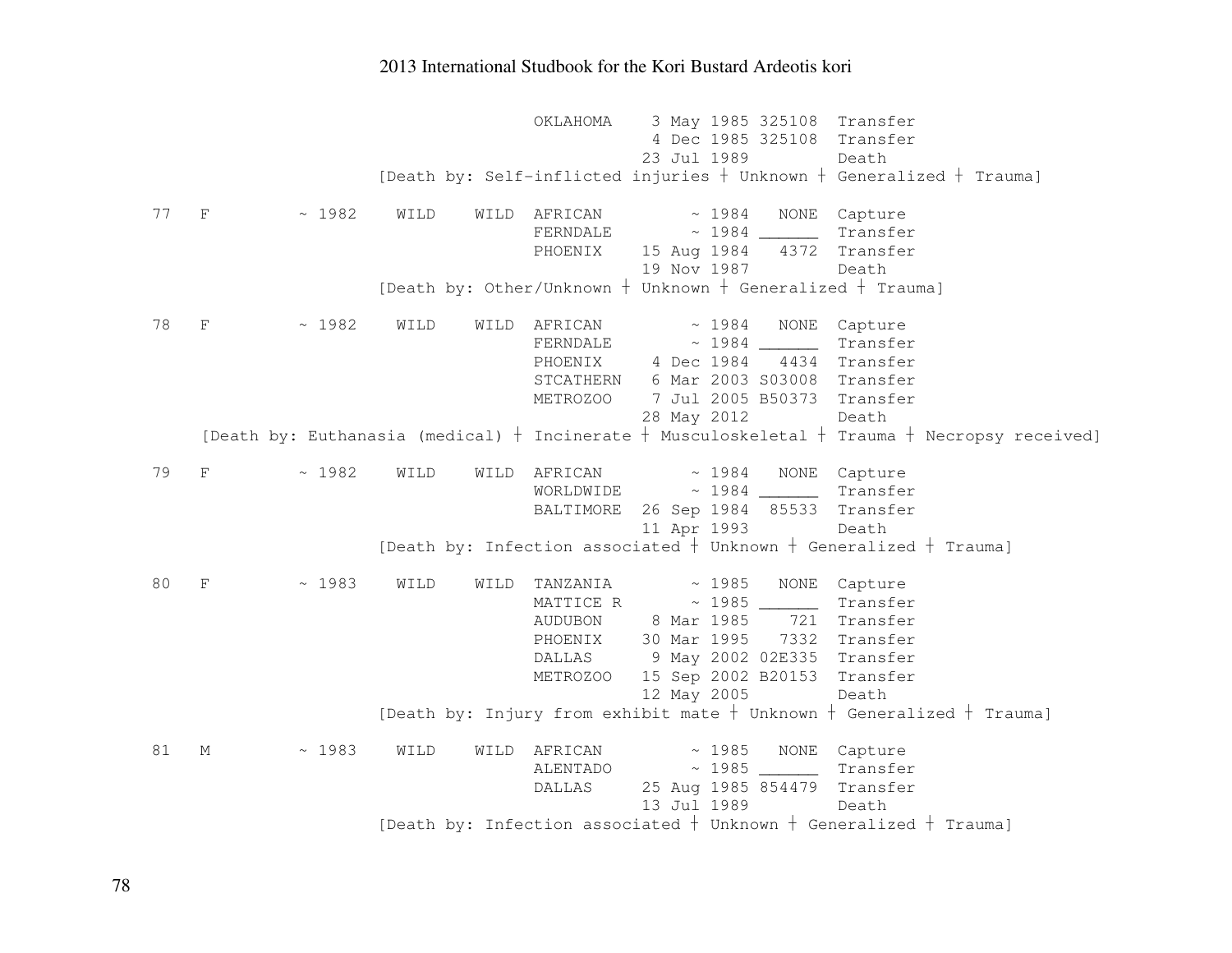82 F ~ 1983 WILD WILD AFRICAN ~ 1985 NONE Capture ALENTADO ~ 1985 \_\_\_\_\_\_ Transfer DALLAS 25 Aug 1985 854480 Transfer 17 Aug 1989 Death [Death by: Self-inflicted injuries  $\frac{1}{2}$  Unknown  $\frac{1}{2}$  Generalized  $\frac{1}{2}$  Trauma] 83 M  $\sim$  1983 WILD WILD AFRICAN  $\sim$  1984 NONE Capture Transfer  $FERNDALE$   $\sim$  1984 SD-WAP 6 Sep 1984 027036 Transfer 9 Jan 1986 Death [Death by: Injury from exhibit mate  $\dagger$  Unknown  $\dagger$  Generalized  $\dagger$  Trauma] 84 F  $\sim$  1983 WILD WILD AFRICAN  $\sim$  1984 NONE Capture FERNDALE ~ 1984 \_\_\_\_\_\_ Transfer SD-WAP 6 Sep 1984 027037 Transfer 11 Jul 1986 Death [Death by: Self-inflicted injuries  $\dagger$  Incinerate  $\dagger$  Musculoskeletal  $\dagger$  Trauma] 85 F  $\sim$  1983 WILD WILD AFRICAN  $\sim$  1984 NONE Capture FERNDALE ~ 1984 \_\_\_\_\_\_ Transfer SD-WAP 6 Sep 1984 027038 Transfer 4 Mar 1985 Death [Death by: Injury from predator  $\dagger$  Incinerate  $\dagger$  Generalized  $\dagger$  Trauma] 86 F  $\sim$  1983 WILD WILD AFRICAN  $\sim$  1984 NONE Capture Transfer FOUTS J  $\sim 1984$  ASHEBORO 5 Jan 1984 20670 Transfer 20 Jul 1987 Death [Death by: Euthanasia (medical)  $\dagger$  Unknown  $\dagger$  Musculoskeletal  $\dagger$  Trauma] 87 F  $\sim$  1983 WILD WILD AFRICAN  $\sim$  1984 NONE Capture FOUTS J ~ 1984 \_\_\_\_\_\_ Transfer ASHEBORO 5 Jan 1984 20671 Transfer STCATHERN 30 Sep 1994 945033 Transfer NZP-WASH 24 Mar 2005 215349 Transfer 21 Jan 2011 Death [Death by: Euthanasia (medical)  $\dagger$  Unknown  $\dagger$  Musculoskeletal  $\dagger$  Trauma]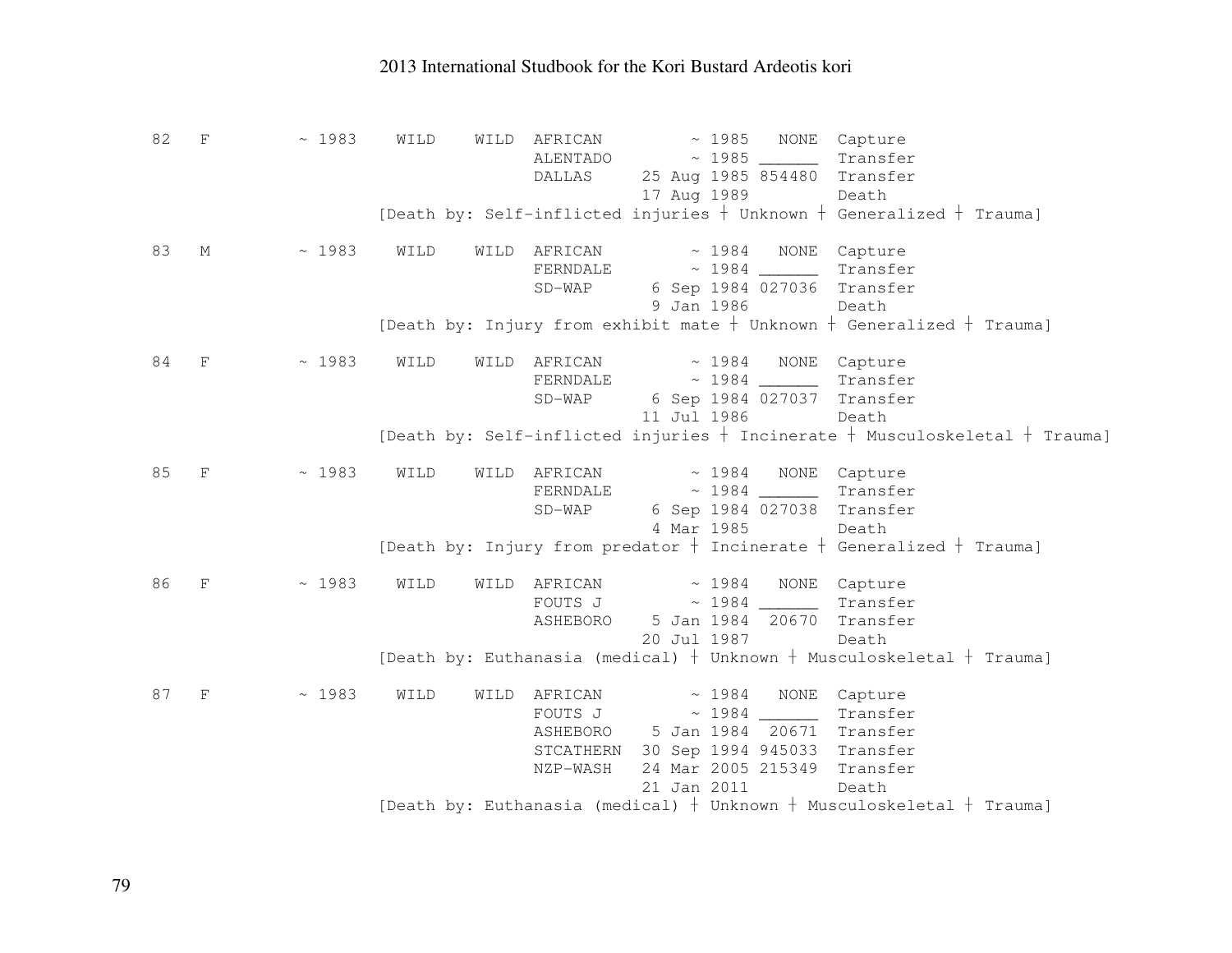| 88 | $\rm F$                   | ~1983                                                                                          | WILD | WILD | AFRICAN                                                                     |             | ~1984       | NONE                                                               | Capture                  |  |  |
|----|---------------------------|------------------------------------------------------------------------------------------------|------|------|-----------------------------------------------------------------------------|-------------|-------------|--------------------------------------------------------------------|--------------------------|--|--|
|    |                           |                                                                                                |      |      | FOUTS J                                                                     |             | $\sim 1984$ |                                                                    | Transfer                 |  |  |
|    |                           |                                                                                                |      |      | ASHEBORO                                                                    |             |             | 5 Jan 1984 20672                                                   | Transfer                 |  |  |
|    |                           |                                                                                                |      |      | STCATHERN 30 Sep 1994 945034 Transfer                                       |             |             |                                                                    |                          |  |  |
|    |                           |                                                                                                |      |      |                                                                             | 21 Jul 1999 |             |                                                                    | Death                    |  |  |
|    |                           |                                                                                                |      |      | [Death by: Unknown means]                                                   |             |             |                                                                    |                          |  |  |
| 89 | М                         | ~1983                                                                                          | WILD | WILD | AFRICAN                                                                     | $\sim 1985$ |             | NONE                                                               | Capture                  |  |  |
|    |                           |                                                                                                |      |      | MATTICE R                                                                   | $\sim 1985$ |             | $\mathcal{L}(\mathcal{L})$ . The set of $\mathcal{L}(\mathcal{L})$ | Transfer                 |  |  |
|    |                           |                                                                                                |      |      | SEATTLE                                                                     | 8 Mar 1985  |             | 4379                                                               | Transfer                 |  |  |
|    |                           |                                                                                                |      |      |                                                                             | 15 Mar 1987 |             |                                                                    | Death                    |  |  |
|    |                           |                                                                                                |      |      | [Death by: Unknown means]                                                   |             |             |                                                                    |                          |  |  |
|    |                           |                                                                                                |      |      |                                                                             |             |             |                                                                    |                          |  |  |
| 90 | $\rm F$                   | ~1983                                                                                          | WILD | WILD | AFRICAN                                                                     |             | $\sim 1985$ |                                                                    | NONE Capture             |  |  |
|    |                           |                                                                                                |      |      | MATTICE R                                                                   |             |             |                                                                    | Transfer                 |  |  |
|    |                           |                                                                                                |      |      | SEATTLE                                                                     | 8 Mar 1985  |             | 4380                                                               | Transfer                 |  |  |
|    |                           |                                                                                                |      |      |                                                                             | 7 Feb 1991  |             |                                                                    | Death                    |  |  |
|    |                           | [Death by: Anesth/Restraint assoc + Unknown + Generalized + Unknown after necropsy]            |      |      |                                                                             |             |             |                                                                    |                          |  |  |
| 91 | $\boldsymbol{\mathrm{F}}$ | ~1983                                                                                          | WILD |      | WILD AFRICAN                                                                |             | $\sim 1985$ |                                                                    | NONE Capture             |  |  |
|    |                           |                                                                                                |      |      |                                                                             |             |             |                                                                    | Transfer                 |  |  |
|    |                           |                                                                                                |      |      | AUDUBON                                                                     |             |             |                                                                    | 26 Jun 1985 762 Transfer |  |  |
|    |                           |                                                                                                |      |      | PHOENIX                                                                     | 30 Mar 1995 |             |                                                                    | 7333 Transfer            |  |  |
|    |                           |                                                                                                |      |      |                                                                             | 2 Jan 1996  |             |                                                                    | Death                    |  |  |
|    |                           | [Death by: Euthanasia (medical) $+$ Given to an institution: FIELD MUSEUM, CHICAGO #380020 $+$ |      |      |                                                                             |             |             |                                                                    |                          |  |  |
|    |                           | Musculoskeletal † Trauma]                                                                      |      |      |                                                                             |             |             |                                                                    |                          |  |  |
| 92 | $\;$ F                    | ~1983                                                                                          | WILD |      | WILD AFRICAN                                                                |             | $\sim 1985$ |                                                                    | NONE Capture             |  |  |
|    |                           |                                                                                                |      |      | NORTHLAND                                                                   |             |             |                                                                    | Transfer                 |  |  |
|    |                           |                                                                                                |      |      | AUDUBON                                                                     |             |             |                                                                    | 26 Jun 1985 763 Transfer |  |  |
|    |                           |                                                                                                |      |      |                                                                             | 7 Jan 1991  |             |                                                                    | Death                    |  |  |
|    |                           |                                                                                                |      |      | [Death by: Injury from exhibit mate $+$ Unknown $+$ Generalized $+$ Trauma] |             |             |                                                                    |                          |  |  |
| 93 | М                         | ~1983                                                                                          | WILD | WILD | TANZANIA                                                                    |             | ~1984       |                                                                    | NONE Capture             |  |  |
|    |                           |                                                                                                |      |      | FOUTS J                                                                     |             |             |                                                                    | Transfer                 |  |  |
|    |                           |                                                                                                |      |      | ASHEBORO                                                                    |             |             | 20 Jul 1984 20748                                                  | Transfer                 |  |  |
|    |                           |                                                                                                |      |      |                                                                             | 9 Nov 1993  |             |                                                                    | Death                    |  |  |
|    |                           |                                                                                                |      |      | [Death by: Injury from predator $+$ Unknown $+$ Generalized $+$ Trauma]     |             |             |                                                                    |                          |  |  |
|    |                           |                                                                                                |      |      |                                                                             |             |             |                                                                    |                          |  |  |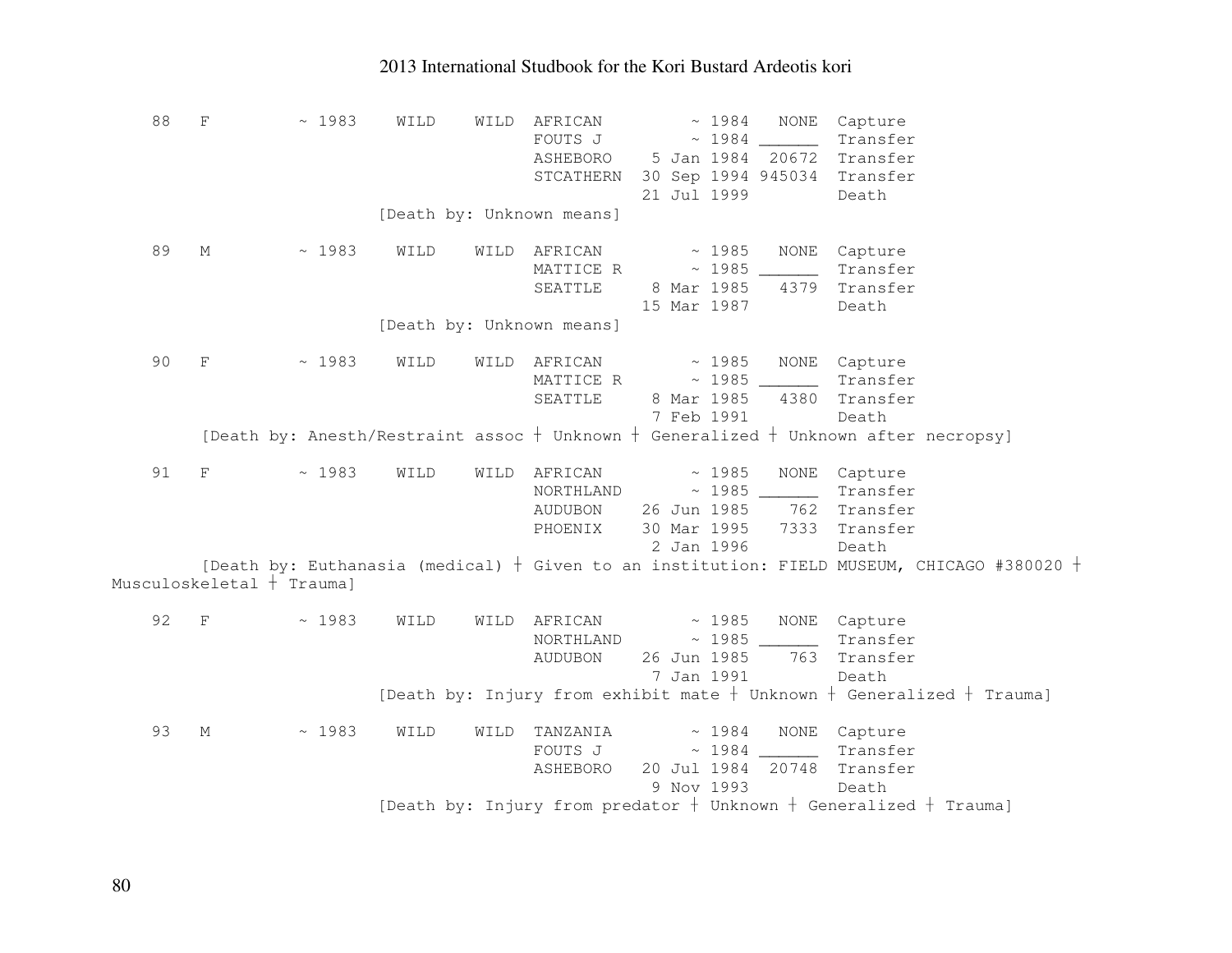94 M ~ 1982 WILD WILD AFRICAN ~ 1985 NONE Capture NORTHLAND ~ 1985 \_\_\_\_\_\_ Transfer NZP-WASH 18 Jul 1985 209206 Transfer 1 Jan 2000 Death [Death by: Anesth/Restraint assoc  $\dagger$  Incinerate  $\dagger$  Cardiovascular  $\dagger$  Circulatory, secondary] 95 F  $\sim$  1983 WILD WILD AFRICAN  $\sim$  1985 NONE Capture NORTHLAND ~ 1985 \_\_\_\_\_\_ Transfer NZP-WASH 18 Jul 1985 209207 Transfer ~ Feb 2007 Death [Death by: Euthanasia (medical)  $\dagger$  Unknown  $\dagger$  Musculoskeletal  $\dagger$  Mechanical abnormality] 96 F  $\sim$  1983 WILD WILD AFRICAN  $\sim$  1984 NONE Capture FERNDALE ~ 1984 \_\_\_\_\_\_ Transfer PHOENIX 4 Dec 1984 4435 Transfer 27 Sep 1993 Death [Death by: Infection associated  $\dagger$  Bury  $\dagger$  Generalized  $\dagger$  Bacterial] 97 M  $\sim$  1983 WILD WILD AFRICAN  $\sim$  1984 NONE Capture WORLDWIDE ~ 1984 \_\_\_\_\_\_ Transfer BALTIMORE 26 Sep 1984 85532 Transfer 26 Jan 1985 Death [Death by: Infection associated  $\dagger$  Unknown  $\dagger$  Urinary  $\dagger$  Nutrition] 98 M  $\sim$  1983 WILD WILD AFRICAN  $\sim$  1985 NONE Capture ZOO IMPRT ~ 1985 \_\_\_\_\_\_ Transfer BALTIMORE 7 Mar 1985 85700 Transfer 27 Oct 1992 Death [Death by: Infection associated  $\dagger$  Unknown  $\dagger$  Generalized  $\dagger$  Nutrition] 99 F ~ 1984 WILD WILD AFRICAN ~ 1986 NONE Capture RON BROWN  $\sim$  1986 \_\_\_\_\_\_ Transfer SD-WAP 11 Jul 1986 029555 Transfer 100 F ~ 1984 WILD WILD AFRICAN ~ 1986 NONE Capture NORTHLAND ~ 1986 \_\_\_\_\_\_ Transfer SD-WAP 11 Jul 1986 029556 Transfer 24 Nov 1986 Death [Death by: Self-inflicted injuries  $\dagger$  Unknown  $\dagger$  Generalized  $\dagger$  Unknown after necropsy]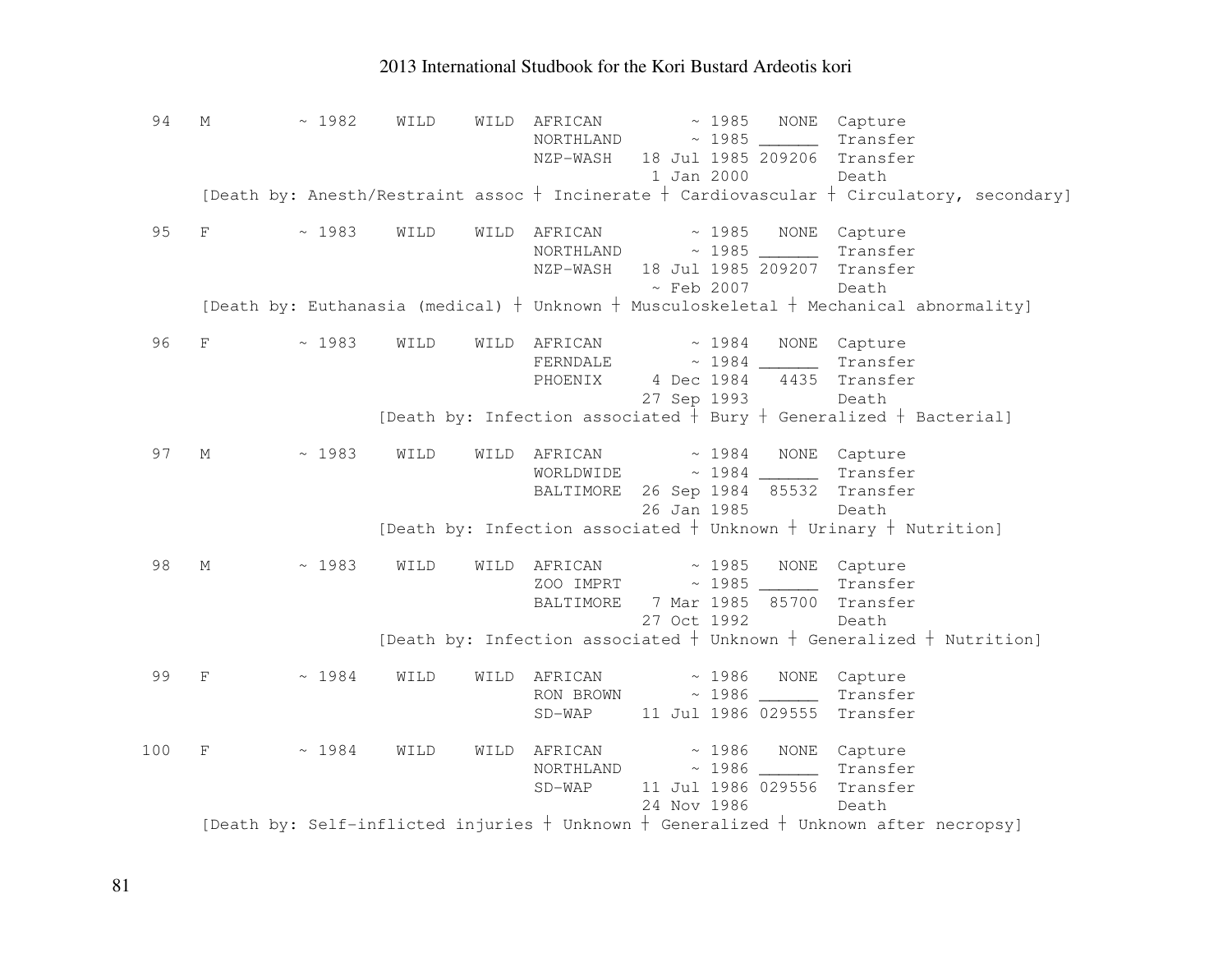101 M ~ 1984 WILD WILD AFRICAN ~ 1985 NONE Capture NORTHLAND ~ 1985 \_\_\_\_\_\_ Transfer ASHEBORO 29 May 1985 20904 Transfer 16 Feb 1991 Death [Death by: Self-inflicted injuries  $\dagger$  Unknown  $\dagger$  Musculoskeletal  $\dagger$  Trauma] 102 M ~ 1984 WILD WILD TANZANIA ~ 1985 NONE Capture Transfer NORTHLAND ~ 1985 ASHEBORO 24 Aug 1985 20966 Transfer 8 Nov 1991 Death [Death by: Euthanasia (medical)  $\dagger$  Unknown  $\dagger$  Musculoskeletal  $\dagger$  Toxicity] 103 M ~ 1984 WILD WILD AFRICAN ~ 1985 NONE Capture ZEEHANDLR ~ 1985 \_\_\_\_\_\_ Transfer DETROIT 24 Aug 1985 1535 Transfer 26 Dec 1985 Death [Death by: Euthanasia (medical)  $\dagger$  Unknown  $\dagger$  Musculoskeletal  $\dagger$  Toxicity] 104 F ~ 1984 WILD WILD AFRICAN ~ 1985 NONE Capture ZEEHANDLR ~ 1985 \_\_\_\_\_\_ Transfer DETROIT 24 Aug 1985 1536 Transfer ASHEBORO 29 Mar 1989 21336 Transfer 3 Jun 1992 Death [Death by: Injury from predator  $\dagger$  Unknown  $\dagger$  Unknown (after necropsy)] 105 F ~ 1985 WILD WILD AFRICAN ~ Dec 1986 NONE Capture NORTHLAND ~ Dec 1986 \_\_\_\_\_\_ Transfer SANDIEGOZ 17 Jan 1987 387006 Transfer SD-WAP 17 Feb 1987 387006 Transfer 7 Apr 1990 Death [Death by: Injury from predator  $\dagger$  Unknown  $\dagger$  Generalized  $\dagger$  Trauma] 106 F ~ 1985 WILD WILD AFRICAN ~ 1987 NONE Capture NORTHLAND ~ 1987 \_\_\_\_\_\_ Transfer SANDIEGOZ 17 Jan 1987 387007 Transfer SD-WAP 17 Feb 1987 387007 Transfer 15 Jul 1998 Death [Death by: Unknown means]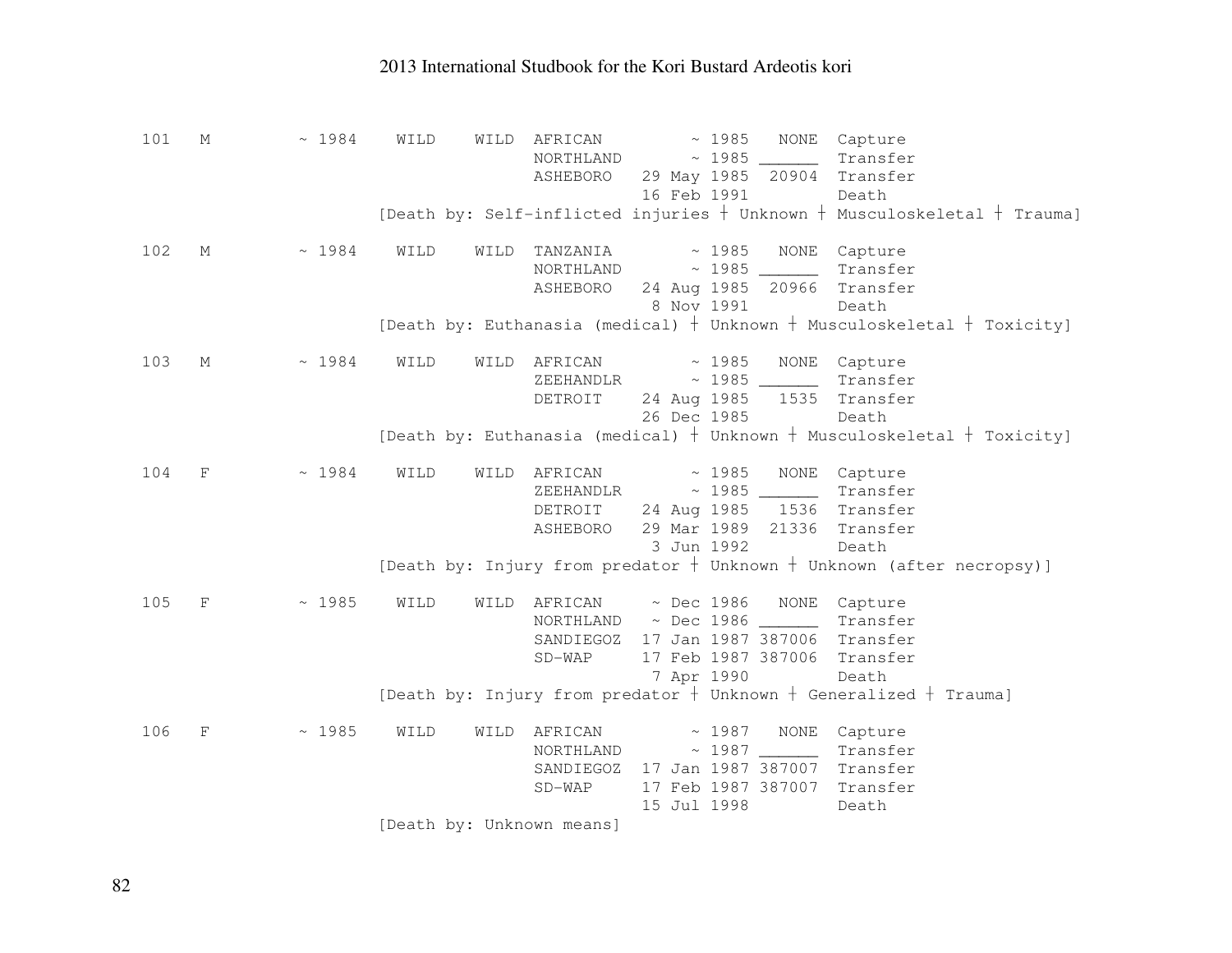107 M ~ 1985 WILD WILD AFRICAN ~ 1987 NONE Capture FOUTS J ~ 1987 \_\_\_\_\_\_ Transfer SANDIEGOZ 23 Mar 1987 387165 Transfer SD-WAP 23 Apr 1987 387165 Transfer 24 May 1991 Death [Death by: Infection associated  $\dagger$  Unknown  $\dagger$  Generalized  $\dagger$  Trauma] 108 F ~ 1985 WILD WILD AFRICAN ~ 1987 NONE Capture FOUTS J ~ 1987 \_\_\_\_\_\_ Transfer SANDIEGOZ 23 Mar 1987 387166 Transfer SD-WAP 23 Apr 1987 387166 Transfer 18 May 2009 Death [Death by: Infection associated  $\dagger$  Unknown  $\dagger$  Reproductive  $\dagger$  Toxicity] 109 F ~ 1985 WILD WILD AFRICAN ~ 1987 NONE Capture FOUTS J ~ Jun 1987 \_\_\_\_\_\_ Transfer CINCINNAT 15 Jun 1987 287947 Transfer 15 May 1992 Death [Death by: Injury from exhibit mate  $\frac{1}{2}$  Unknown  $\frac{1}{2}$  Generalized  $\frac{1}{2}$  Trauma] 110 F ~ 1985 WILD WILD TANZANIA ~ 1986 NONE Capture FERNDALE ~ 1986 \_\_\_\_\_\_ Transfer NY BRONX 1 Aug 1986 862313 Transfer STCATHERN 14 Aug 1986 862313 Transfer 15 Apr 1993 Death [Death by: Injury from predator  $\dagger$  Unknown  $\dagger$  Generalized  $\dagger$  Trauma] 111 F  $\sim$  1985 WILD WILD AFRICAN  $\sim$  1986 NONE Capture FERNDALE ~ 1986 \_\_\_\_\_\_ Transfer NY BRONX 1 Aug 1986 862314 Transfer STCATHERN 14 Aug 1986 862314 Transfer 5 Oct 1996 Death [Death by: Injury from exhibit mate  $\dagger$  Bury  $\dagger$  Generalized  $\dagger$  Trauma] 112 F ~ 1985 WILD WILD TANZANIA ~ 1986 NONE Capture FERNDALE ~ 1986 \_\_\_\_\_\_ Transfer NY BRONX 1 Aug 1986 862315 Transfer STCATHERN 14 Aug 1986 862315 Transfer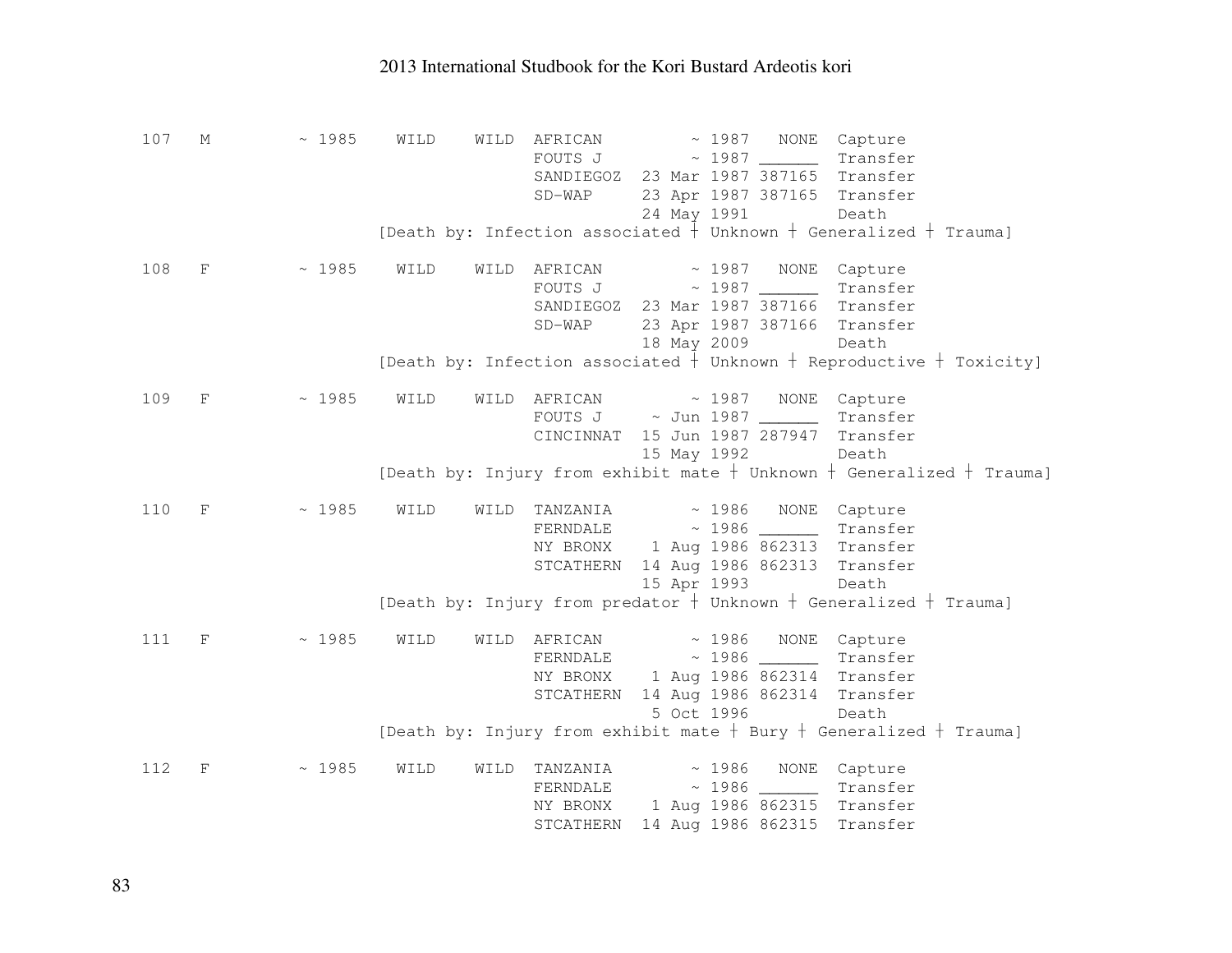9 Dec 1990 Death [Death by: Self-inflicted injuries  $\frac{1}{2}$  Unknown  $\frac{1}{2}$  Generalized  $\frac{1}{2}$  Trauma] 113 F  $\sim$  1985 WILD WILD TANZANIA  $\sim$  1986 NONE Capture Transfer  $FERNDALE \sim 1986$  NY BRONX 1 Aug 1986 862316 Transfer STCATHERN 14 Aug 1986 862316 Transfer 12 Oct 1986 Death [Death by: Unknown means] 114 F  $\sim$  1985 WILD WILD AFRICAN  $\sim$  1987 NONE Capture NORTHLAND ~ 1987 \_\_\_\_\_\_ Transfer LOWRY 12 Nov 1987 200209 Transfer FORTWORTH 24 Jan 1990 01681 Transfer 8 Apr 1999 Death [Death by: Euthanasia (medical)  $\dagger$  Unknown  $\dagger$  Urinary  $\dagger$  Unknown after necropsy] 115 F ~ 1985 WILD WILD AFRICAN ~ 1987 NONE Capture NORTHLAND ~ 1987 \_\_\_\_\_\_ Transfer LOWRY 12 Nov 1987 200210 Transfer FORTWORTH 24 Jan 1990 01682 Transfer NZP-WASH 29 Sep 2004 215326 Transfer 15 Apr 2011 Death [Death by: Euthanasia (medical)  $\dagger$  Unknown  $\dagger$  Musculoskeletal  $\dagger$  Mechanical abnormality] 116 M  $\sim$  1985 WILD WILD TANZANIA  $\sim$  1987 NONE Capture Transfer FOUTS J  $\sim$  1987 5997 Transfer BATONROUG 25 Jun 1987 21 Jun 1990 Death [Death by: Unknown means] 117 F  $\sim$  1985 WILD WILD TANZANIA  $\sim$  1987 NONE Capture FOUTS J ~ 1987 \_\_\_\_\_\_ Transfer BATONROUG 25 Jun 1987 5998 Transfer BULVERDE 9 Apr 1998 \_\_\_\_\_\_ Transfer SAFARI W 6 Oct 1998 298040 Transfer 23 Jan 2001 Death

[Death by: Unknown means]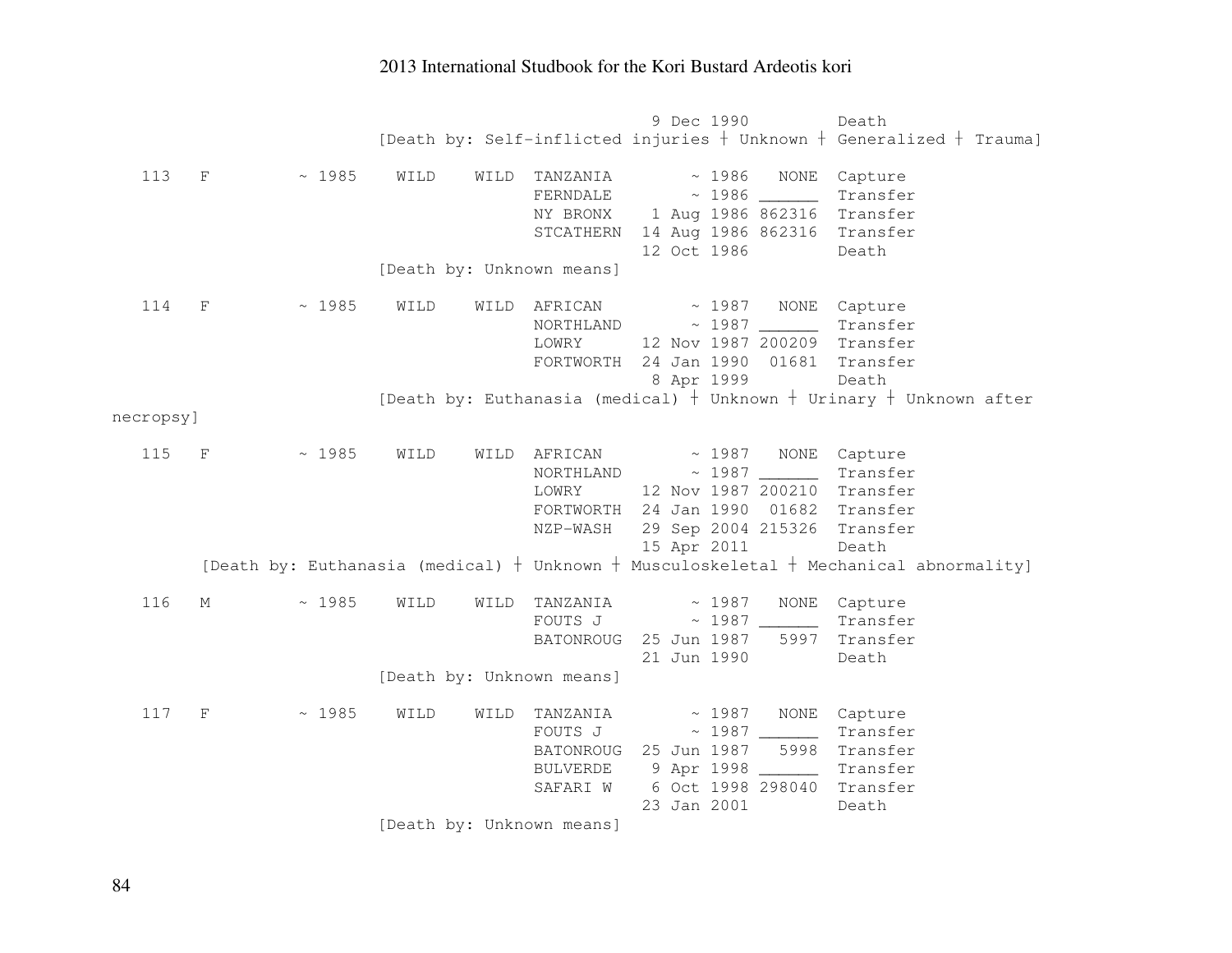118 F ~ 1985 WILD WILD TANZANIA ~ 1987 NONE Capture NORTHLAND ~ 1987 \_\_\_\_\_\_ Transfer SAN FRAN 15 Jan 1987 287003 Transfer TUCSON 12 Dec 1987 872616 Transfer NZP-WASH 26 Mar 1990 211248 Transfer 26 Oct 1993 Death [Death by: Injury from predator  $\dagger$  Incinerate  $\dagger$  Generalized  $\dagger$  Unknown after necropsy] 119 F  $\sim$  1985 WILD WILD AFRICAN  $\sim$  1987 NONE Capture NORTHLAND ~ 1987 \_\_\_\_\_\_ Transfer SAN FRAN 15 Jan 1987 287004 Transfer TUCSON 12 Dec 1987 872619 Transfer NZP-WASH 26 Mar 1990 211249 Transfer FORTWORTH 14 Dec 2004 203720 Transfer 12 Aug 2007 Death [Death by: Infection associated  $\dagger$  Unknown  $\dagger$  Integumentary  $\dagger$  Trauma] 120 M ~ 1985 WILD WILD TANZANIA ~ 1987 NONE Capture FERNDALE ~ 1987 \_\_\_\_\_\_ Transfer NY BRONX 27 Mar 1987 872042 Transfer STCATHERN 27 Apr 1987 872042 Transfer 22 Sep 1998 Death [Death by: Injury from exhibit mate  $\dagger$  Unknown  $\dagger$  Generalized  $\dagger$  Trauma] 121 M ~ 1985 WILD WILD AFRICAN ~ 1987 NONE Capture NORTHLAND ~ 1987 \_\_\_\_\_\_ Transfer PHOENIX 3 Jul 1987 5069 Transfer 13 May 1988 Death [Death by: Unknown means] 122 M  $\sim$  1985 WILD WILD TANZANIA  $\sim$  1987 NONE Capture NORTHLAND ~ 1987 \_\_\_\_\_\_ Transfer PHILADELP 4 Jul 1987 203469 Transfer 19 Jan 1988 Death [Death by: Infection associated  $\dagger$  Unknown  $\dagger$  Generalized  $\dagger$  Circulatory, secondary] 123 F  $\sim$  1985 WILD WILD TANZANIA  $\sim$  1987 NONE Capture NORTHLAND ~ 1987 \_\_\_\_\_\_ Transfer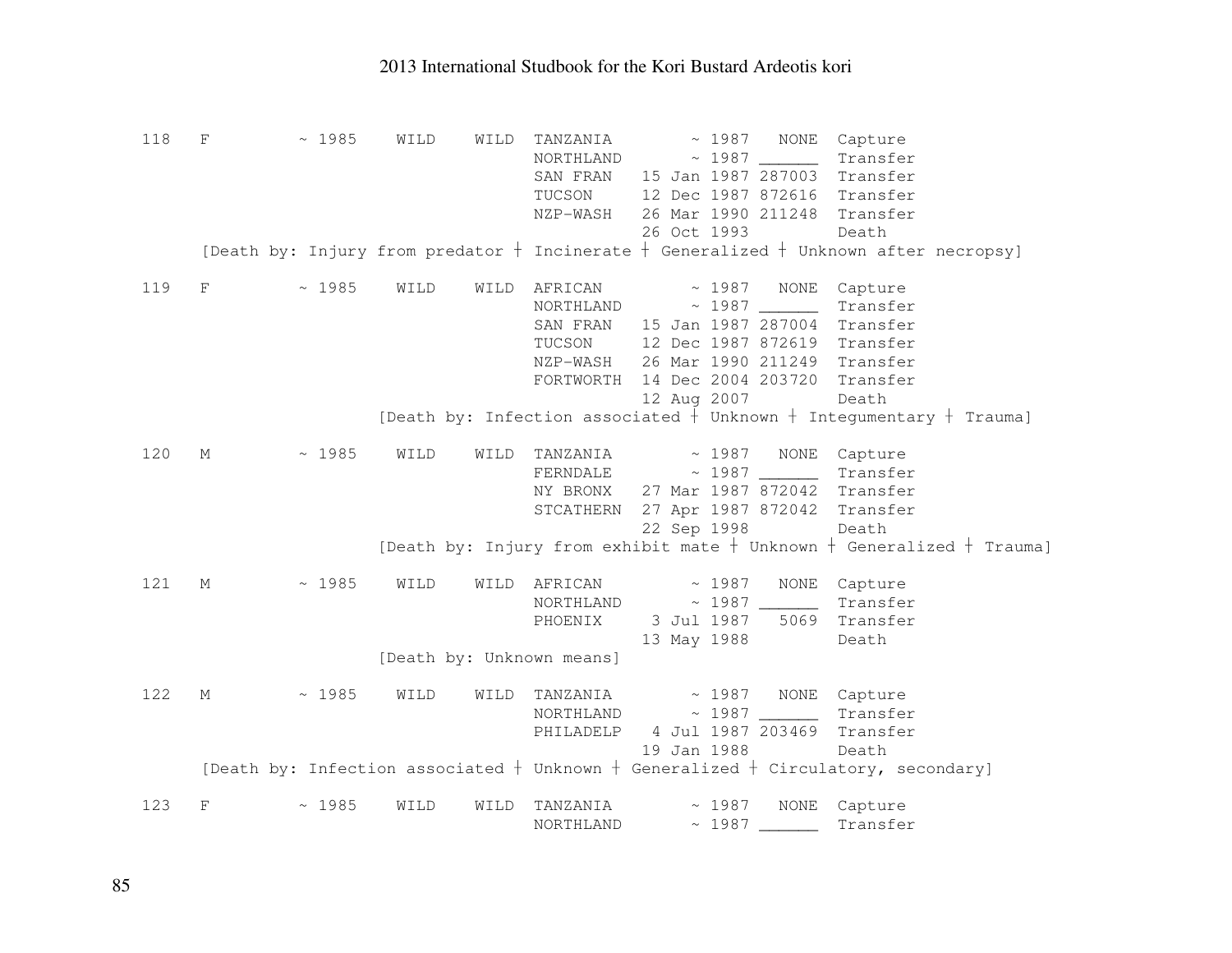|     |              |             |      |      | SAN FRAN<br>TUCSON        | 15 Jan 1987 287060 Transfer<br>12 Dec 1987 872617 Transfer<br>NORTHLAND 8 Nov 1988<br>Transfer<br>SCHNEIDER 8 Nov 1988<br>Transfer |
|-----|--------------|-------------|------|------|---------------------------|------------------------------------------------------------------------------------------------------------------------------------|
|     |              |             |      |      |                           | ~1989<br>Death                                                                                                                     |
|     |              |             |      |      | [Death by: Unknown means] |                                                                                                                                    |
| 124 | $\mathbf{F}$ | $\sim 1985$ | WILD | WILD | TANZANIA                  | ~ 1987 NONE Capture<br>$NORTHLAND \sim 1987$<br>Transfer                                                                           |
|     |              |             |      |      |                           | SAN FRAN 15 Jan 1987 287061<br>Transfer                                                                                            |
|     |              |             |      |      | TUCSON                    | 12 Dec 1987 872618 Transfer                                                                                                        |
|     |              |             |      |      |                           | NORTHLAND 8 Nov 1988<br>Transfer                                                                                                   |
|     |              |             |      |      |                           | SCHNEIDER 8 Nov 1988<br>Transfer                                                                                                   |
|     |              |             |      |      | WALDON W                  | Transfer                                                                                                                           |
|     |              |             |      |      |                           | ~1989<br>Death                                                                                                                     |
|     |              |             |      |      | [Death by: Unknown means] |                                                                                                                                    |
| 125 | $M_{\odot}$  | $\sim 1985$ | WILD |      |                           | WILD AFRICAN ~ 1987 NONE Capture<br>Transfer                                                                                       |
|     |              |             |      |      |                           | CINCINNAT 15 Jun 1987 287948<br>Transfer                                                                                           |
|     |              |             |      |      |                           | 15 Jun 1991<br>Death                                                                                                               |
|     |              |             |      |      |                           | [Death by: Injury from exhibit mate $+$ Unknown $+$ Generalized $+$ Trauma]                                                        |
|     |              |             |      |      |                           |                                                                                                                                    |
| 126 | F            | ~1985       | WILD |      |                           | WILD TANZANIA $\sim$ 1987 NONE Capture                                                                                             |
|     |              |             |      |      |                           | Transfer                                                                                                                           |
|     |              |             |      |      |                           | CLEVELAND 3 Jul 1987<br>Transfer                                                                                                   |
|     |              |             |      |      |                           | 25 Nov 1987<br>Death                                                                                                               |
|     |              |             |      |      |                           | [Death by: Infection associated $+$ Unknown $+$ Cardiovascular $+$ Circulatory, secondary]                                         |
| 127 | М            | ~1985       | WILD | WILD |                           | AFRICAN ~ 1985 NONE<br>Capture                                                                                                     |
|     |              |             |      |      | WALDON W                  | ltf                                                                                                                                |
| 128 | $\mathbf F$  | ~1985       | WILD | WILD | AFRICAN                   | ~1987<br>NONE<br>Capture                                                                                                           |
|     |              |             |      |      | WALDON W                  | <b>ltf</b>                                                                                                                         |
| 129 | $M_{\odot}$  | 30 Jul 1999 | 94   |      | 119 NZP-WASH              | 30 Jul 1999 214398 Hatch                                                                                                           |
|     |              |             |      |      |                           | 2 Aug 1999<br>Death                                                                                                                |
|     |              |             |      |      |                           | [Death by: Infection associated $+$ Unknown $+$ Urinary $+$ Nutrition]                                                             |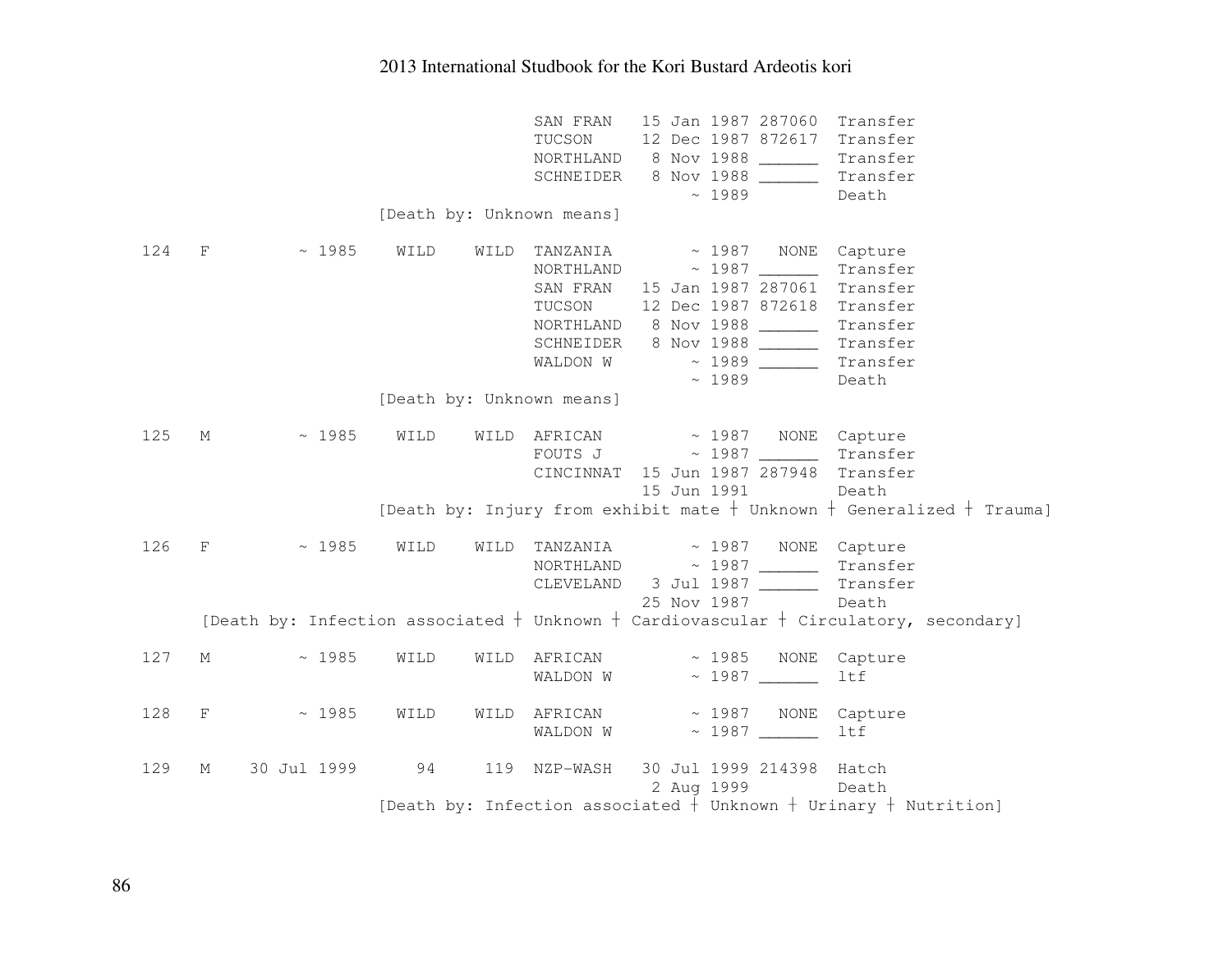| 130 | М            | ~1986 | WILD | WILD | TANZANIA<br>FOUTS J<br>CALDWELL                                         | $\sim 1987$ NONE<br>Capture<br>Transfer<br>25 Jun 1987 001065<br>Transfer<br>7 Oct 1987<br>Death                                                                |
|-----|--------------|-------|------|------|-------------------------------------------------------------------------|-----------------------------------------------------------------------------------------------------------------------------------------------------------------|
|     |              |       |      |      |                                                                         | [Death by: Anesth/Restraint assoc $+$ Unknown $+$ Generalized $+$ Unknown after necropsy]                                                                       |
| 131 | F            | ~1986 | WILD | WILD | TANZANIA<br>CALDWELL<br>DALLAS<br>[Death by: Unknown means]             | $\sim 1987$<br>NONE<br>Capture<br>$FOUTS J \sim 1987 \_$<br>Transfer<br>25 Jun 1987 001066<br>Transfer<br>6 Jun 1994 948952<br>Transfer<br>30 Jan 2012<br>Death |
| 132 | $M_{\odot}$  | ~1986 | WILD |      | WILD AFRICAN<br><b>DEALER</b><br>STCATHERN<br>[Death by: Unknown means] | $\sim 1987$<br>NONE<br>Capture<br>Transfer<br>TOLEDO 26 Jun 1987 871526<br>Transfer<br>4 Jul 1991 915017<br>Transfer<br>15 Mar 2003<br>Death                    |
| 133 | $\mathbf{F}$ | ~1986 | WILD |      | WILD AFRICAN<br>DEALER<br>TOLEDO<br>STCATHERN                           | ~1987<br>NONE Capture<br>Transfer<br>26 Jun 1987 871527<br>Transfer<br>4 Jul 1991 915018<br>Transfer<br>16 Feb 2003<br>Death                                    |
|     |              |       |      |      |                                                                         | [Death by: Other/Unknown $+$ Unknown $+$ Sense organs $+$ Mechanical abnormality]                                                                               |
| 134 | $\ddot{ }$ ? | ~1986 | WILD | WILD | AFRICAN<br>DEALER<br>OMAHA                                              | $\sim 1987$<br>NONE Capture<br>$\sim 1987$<br>Transfer<br>21 May 1987 5058<br>Transfer<br>14 Apr 1988<br>Death                                                  |
|     |              |       |      |      |                                                                         | [Death by: Self-inflicted injuries $+$ Unknown $+$ Musculoskeletal $+$ Trauma]                                                                                  |
| 135 | М            | ~1986 | WILD |      | WILD AFRICAN<br>DEALER<br>OMAHA                                         | $\sim 1987$<br>NONE Capture<br>$\sim 1987$<br>Transfer<br>21 May 1987<br>5059<br>Transfer<br>10 Jun 1992<br>Death                                               |
|     |              |       |      |      |                                                                         | [Death by: Infection associated $+$ Unknown $+$ Digestive $+$ Toxicity]                                                                                         |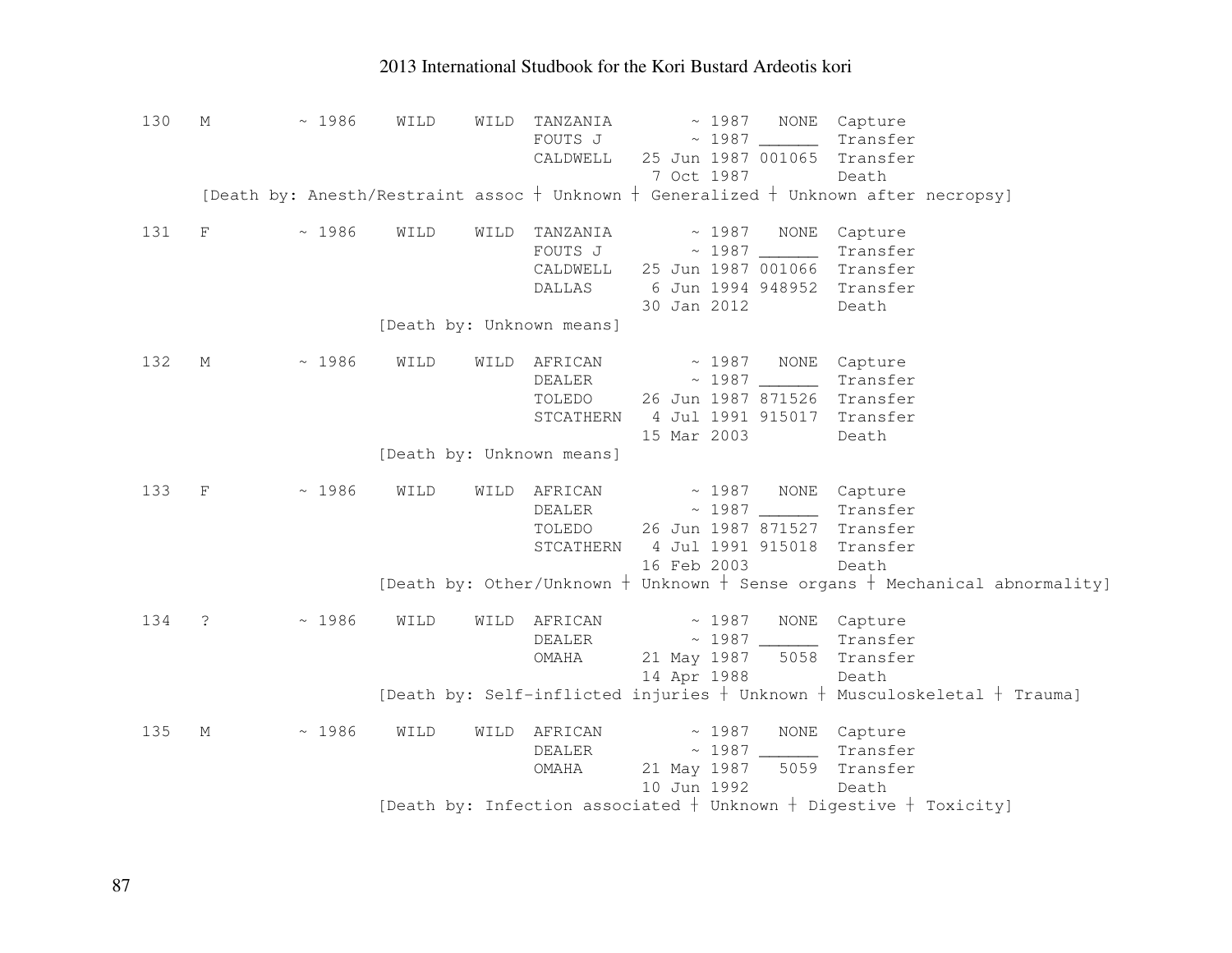| 136          | $\mathbf{F}$ | ~1986 | WILD | WILD | AFRICAN<br>DEALER<br>DALLAS 18 Oct 1988 886438 Transfer                                                                                                                  | 8 Nov 2009                |       | ~ 1988 NONE Capture<br>$\sim$ 1988 $\sim$ Transfer<br>Death                                    |                                                                                                    |
|--------------|--------------|-------|------|------|--------------------------------------------------------------------------------------------------------------------------------------------------------------------------|---------------------------|-------|------------------------------------------------------------------------------------------------|----------------------------------------------------------------------------------------------------|
|              |              |       |      |      | [Death by: Infection associated $+$ Unknown $+$ Digestive $+$ Mechanical                                                                                                 |                           |       |                                                                                                |                                                                                                    |
| abnormality] |              |       |      |      |                                                                                                                                                                          |                           |       |                                                                                                |                                                                                                    |
| 137 F        |              | ~1986 | WILD |      | WILD AFRICAN ~ 1987 NONE Capture<br>NORTHLAND ~ Jul 1987<br>KNOXVILLE 17 Jul 1987 92 Transfer<br>NORTHLAND  1 May 1989 _______<br>SCHNEIDER ~ May 1989 ________ Transfer |                           | ~1990 | Transfer<br>Transfer<br>Death                                                                  |                                                                                                    |
|              |              |       |      |      | [Death by: Unknown means]                                                                                                                                                |                           |       |                                                                                                |                                                                                                    |
| 138          | $\mathbf{F}$ | ~1986 | WILD |      | WILD AFRICAN ~ 1987 NONE Capture<br>NORTHLAND ~ 1987 Transfer<br>KNOXVILLE 17 Jul 1987                                                                                   | 11 Oct 1988               |       | 93 Transfer<br>Death                                                                           |                                                                                                    |
|              |              |       |      |      |                                                                                                                                                                          |                           |       |                                                                                                | [Death by: Injury from exhibit mate $+$ Unknown $+$ Generalized $+$ Trauma]                        |
|              | 139 F        | ~1986 | WILD |      | WILD AFRICAN<br>GRND PRAI<br>OMAHA<br>AUDUBON 28 Apr 1999 2550 Transfer<br>METROZOO                                                                                      | 8 Dec 1988<br>25 Mar 2012 | ~1988 | NONE Capture<br>~ 1988 23282 Transfer<br>5257 Transfer<br>15 May 2003 B30080 Transfer<br>Death |                                                                                                    |
|              |              |       |      |      |                                                                                                                                                                          |                           |       |                                                                                                | [Death by: Injury from exhibit mate $+$ Unknown $+$ Reproductive $+$ Trauma $+$ Necropsy received] |
| 140          | M            | ~1987 | WILD |      | WILD AFRICAN ~ 1990 NONE Capture<br>$V.D.BRINK \sim 1990$ Transfer<br>$SD-WAP$                                                                                           | 19 Mar 1991               |       | 22 Jun 1990 890261 Transfer<br>Death                                                           |                                                                                                    |
|              |              |       |      |      | [Death by: Infection associated $+$ Unknown $+$ Digestive $+$ Trauma]                                                                                                    |                           |       |                                                                                                |                                                                                                    |
| 141          | М            | ~1988 | WILD | WILD | AFRICAN<br>$V.D.BRINK \sim 1988$ Transfer<br>SD-WAP 22 Jun 1990 890262 Transfer<br><b>DALLAS</b>                                                                         |                           |       | ~ 1988 NONE Capture<br>20 Nov 2000 00D626 Transfer                                             |                                                                                                    |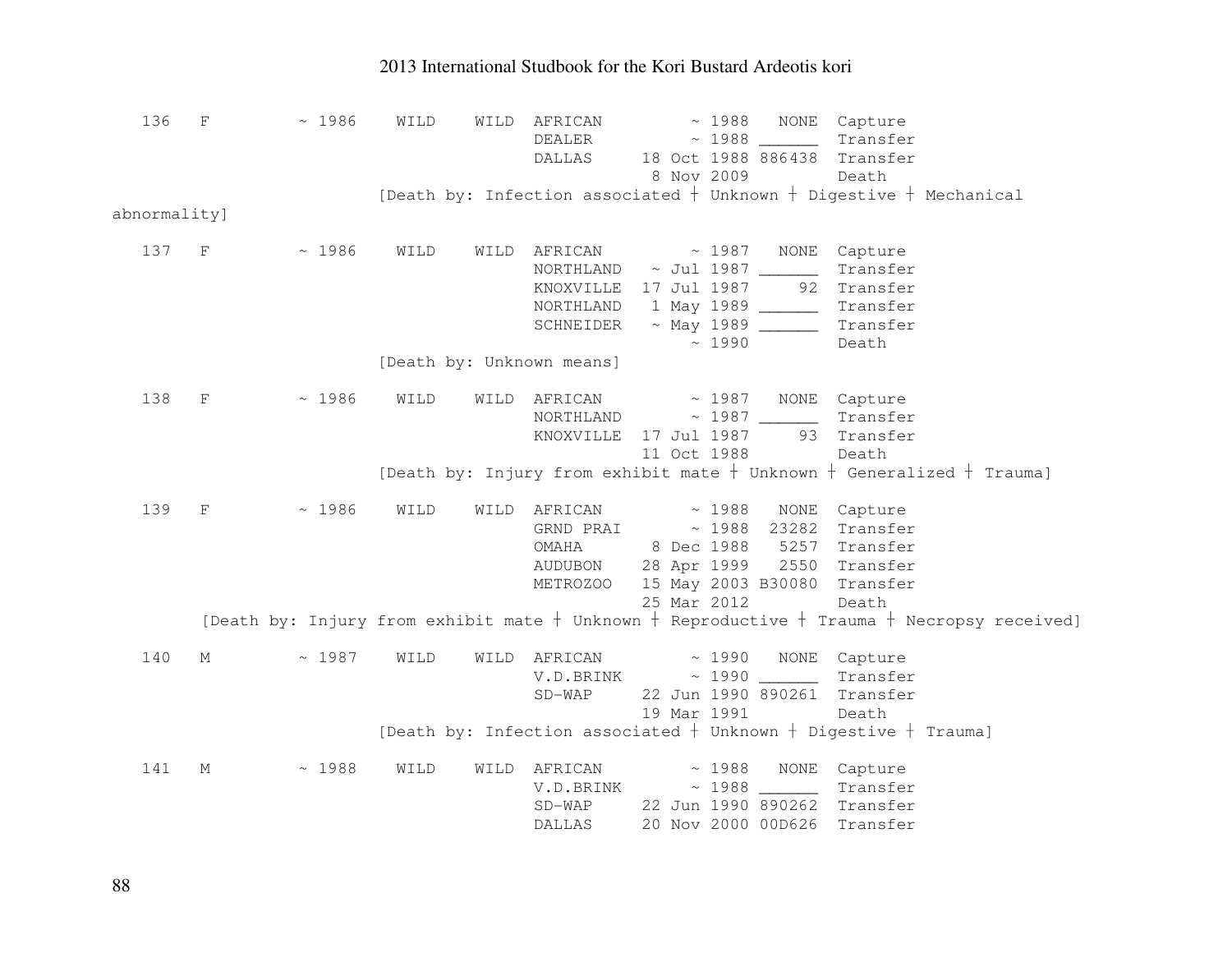~ Mar 2007 Death [Death by: Euthanasia (medical)  $\dagger$  Unknown  $\dagger$  Musculoskeletal  $\dagger$  Trauma] 142 M ~ 1988 WILD WILD AFRICAN ~ 1990 NONE Capture  $NY$  BRONX  $\sim$  1990 905031 <code>Transfer</code> STCATHERN 3 Aug 1990 905031 Transfer 16 May 2000 Death [Death by: Euthanasia (medical)  $\dagger$  Unknown  $\dagger$  Musculoskeletal  $\dagger$  Trauma] 143 M ~ 1988 WILD WILD AFRICAN ~ 1990 NONE Capture  $NY$  BRONX  $\sim$  1990 905032 <code>Transfer</code> STCATHERN 3 Aug 1990 905032 Transfer NZP-WASH 21 Mar 2000 214461 Transfer 144 M ~ 1987 WILD WILD AFRICAN ~ 1988 NONE Capture WALDON W ~ 1988 \_\_\_\_\_\_ Transfer FOUTS J ~ Jan 1990 \_\_\_\_\_\_ Transfer DALLAS 26 Jan 1990 906736 Transfer 13 May 1997 Death [Death by: Injury from exhibit mate  $\dagger$  Unknown  $\dagger$  Cardiovascular  $\dagger$  Trauma] 145 F  $\sim$  1987 WILD WILD AFRICAN  $\sim$  1988 NONE Capture WALDON W ~ 1988 \_\_\_\_\_\_ Transfer FOUTS J ~ Jan 1990 \_\_\_\_\_\_ Transfer DALLAS 26 Jan 1990 906737 Transfer CLEVELAND 26 May 1999 990545 Transfer 10 Feb 2000 Death [Death by: Euthanasia (medical)  $\dagger$  Unknown  $\dagger$  Necropsy planned later  $\dagger$  Unknown after necropsy] 146 F  $\sim$  1987 WILD WILD AFRICAN  $\sim$  1988 NONE Capture WALDON W ~ 1988 \_\_\_\_\_\_ Transfer FOUTS J ~ Jan 1990 \_\_\_\_\_\_ Transfer DALLAS 26 Jan 1990 906738 Transfer 26 Jan 1990 Death [Death by: Died in transit  $\dagger$  Unknown  $\dagger$  No necropsy planned] 147 M  $\sim$  1990 WILD WILD TANZANIA  $\sim$  1991 NONE Capture FOUTS J ~ 1991 \_\_\_\_\_\_ Transfer BATONROUG 8 May 1991 6736 Transfer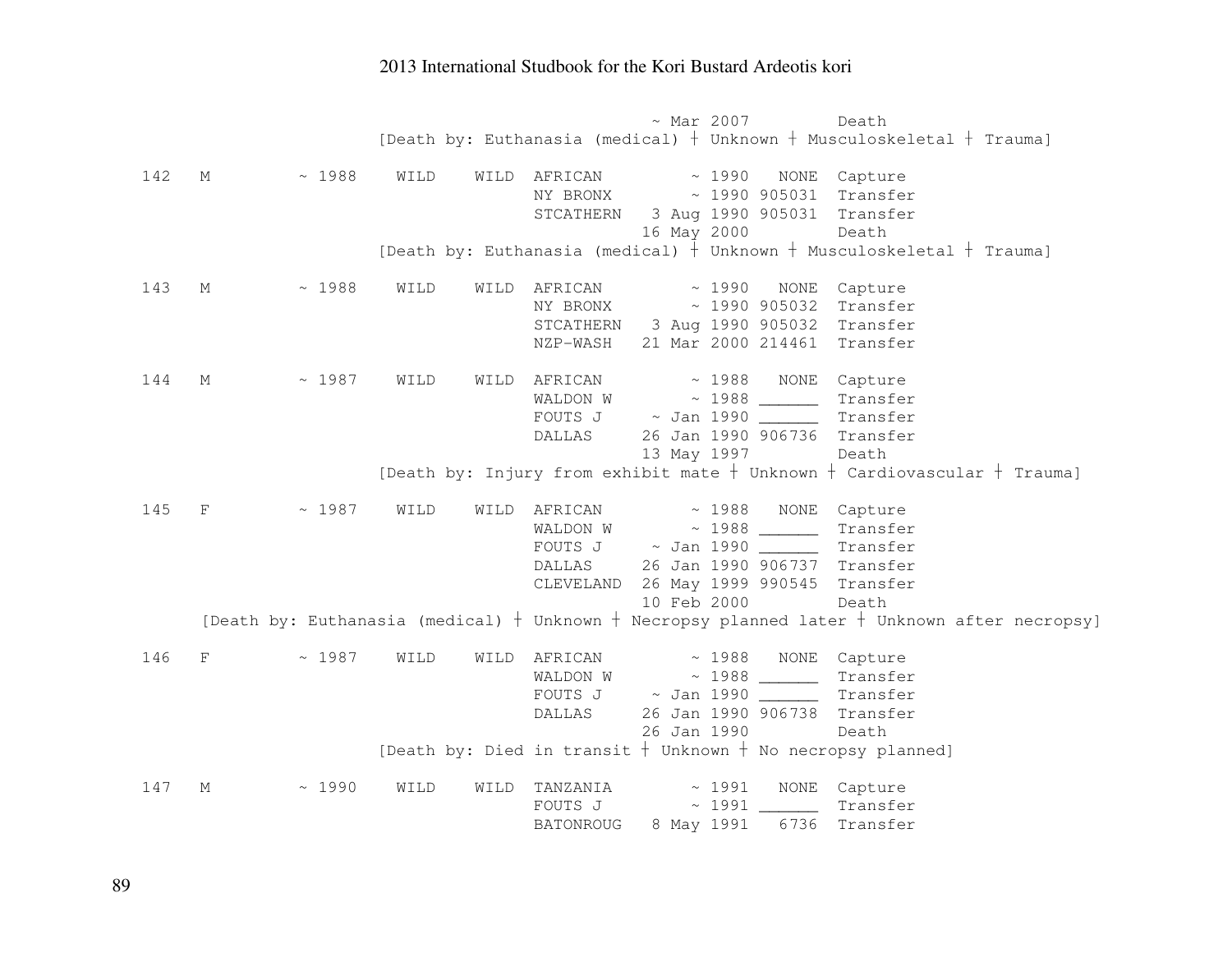|                    |                |                  |      |      | <b>BULVERDE</b><br>SAFARI W                                                                                                  |  | 1 Feb 2001                 |                          | 9 Apr 1998 ________ Transfer<br>6 Oct 1998 298039 Transfer<br>Death            |  |
|--------------------|----------------|------------------|------|------|------------------------------------------------------------------------------------------------------------------------------|--|----------------------------|--------------------------|--------------------------------------------------------------------------------|--|
|                    |                |                  |      |      | [Death by: Unknown means]                                                                                                    |  |                            |                          |                                                                                |  |
| 148                |                | M 22 Apr 1992 69 |      |      | 57 DALLAS                                                                                                                    |  | 30 Mar 1995                | 22 Apr 1992 927592 Hatch | Death                                                                          |  |
|                    |                |                  |      |      | [Death by: Infection associated $\dagger$ Mounted or Preserved: $\dagger$ Musculoskeletal $\dagger$ Bacterial]               |  |                            |                          |                                                                                |  |
| 149                | М              | 14 May 1993 69   |      |      | 57 DALLAS                                                                                                                    |  | 2 Jul 1995                 | 14 May 1993 938293 Hatch | Death                                                                          |  |
|                    |                |                  |      |      | [Death by: Unknown means]                                                                                                    |  |                            |                          |                                                                                |  |
| 150                | ?              | ~1968            | WILD |      | WILD AFRICAN ~ 1969 NONE Capture<br>FERNDALE ~ 1969 _______<br>SAN ANTON 10 Jul 1969                                         |  | 28 Nov 1972                |                          | Transfer<br>Transfer<br>Death                                                  |  |
|                    |                |                  |      |      | [Death by: Unknown means]                                                                                                    |  |                            |                          |                                                                                |  |
| 151                | $\ddot{\cdot}$ | ~1968            | WILD | WILD | AFRICAN<br>FERNDALE ~ 1969 ______<br>SAN ANTON                                                                               |  | $\sim 1969$<br>30 Nov 1972 | 10 Jul 1969 ______       | NONE Capture<br>Transfer<br>Transfer<br>Death                                  |  |
|                    |                |                  |      |      | [Death by: Unknown means]                                                                                                    |  |                            |                          |                                                                                |  |
| 152                | М              | ~1994            | WILD | WILD | TANZANIA ~ Apr 1996 NONE Capture<br>MILLER R ~ Apr 1996 ________ Transfer<br>KANSASCTY 30 May 1996 203537 Transfer<br>DALLAS |  |                            |                          | 17 Dec 2005 05G219 Transfer                                                    |  |
| 153                | M              | ~1994            | WILD | WILD | TANZANIA<br>MILLER R ~ Apr 1996 _______<br>KANSASCTY<br>STCATHERN 28 Sep 2003 S03080 Transfer<br><b>METROZOO</b>             |  | 5 Oct 2012                 | ~ Apr 1996 NONE Capture  | Transfer<br>30 May 1996 203536 Transfer<br>7 Jul 2005 B50372 Transfer<br>Death |  |
| Necropsy received] |                |                  |      |      | [Death by: Euthanasia (medical) + Mounted or Preserved: UNKNOWN + Musculoskeletal + Trauma +                                 |  |                            |                          |                                                                                |  |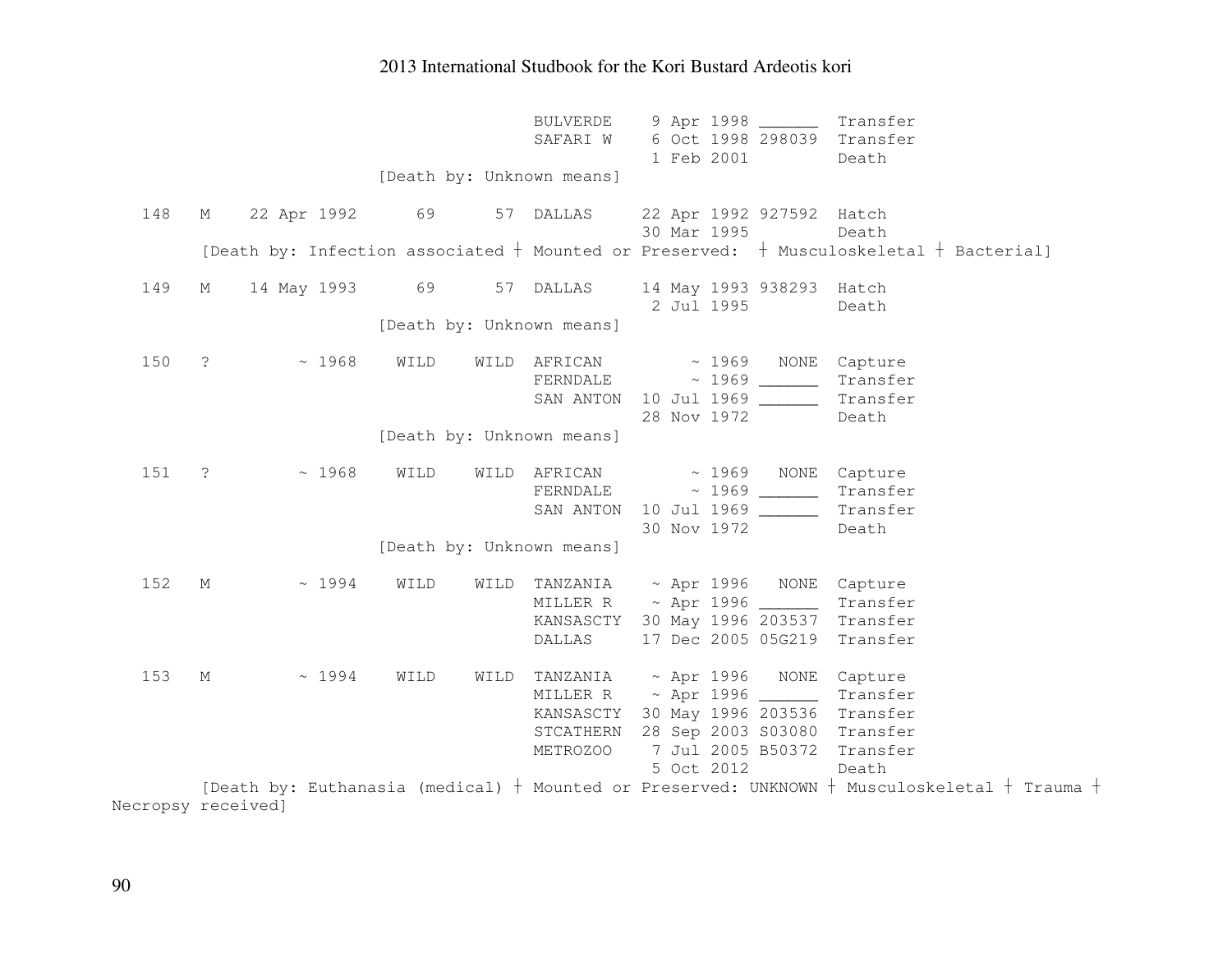| 154 | М                         | $~\sim$ Mar 1996 | WILD       | WILD | AFRICAN                   |  | $\sim$ Mar 1996      | NONE                    | Capture                                                                    |
|-----|---------------------------|------------------|------------|------|---------------------------|--|----------------------|-------------------------|----------------------------------------------------------------------------|
|     |                           |                  |            |      | KRAAIFONT                 |  |                      | 15 Mar 1996 960135      | Transfer                                                                   |
|     |                           |                  |            |      | JOHANSBRG                 |  | 13 Jul 2001          | 4908                    | Transfer                                                                   |
|     |                           |                  |            |      |                           |  |                      |                         |                                                                            |
| 155 | М                         | ~1985            | WILD       | WILD | AFRICAN                   |  | ~1987                | NONE                    | Capture                                                                    |
|     |                           |                  |            |      | RUSHDEN                   |  | 5 Feb 1987           | 4861                    | Transfer                                                                   |
|     |                           |                  |            |      | HIWI ENT                  |  |                      | $\sim$ Mar 1987 _______ | Transfer                                                                   |
|     |                           |                  |            |      | COLCHESTR                 |  | 19 Mar 1987          | 333                     | Transfer                                                                   |
|     |                           |                  |            |      |                           |  | 29 Nov 1998          |                         | Death                                                                      |
|     |                           |                  |            |      | [Death by: Unknown means] |  |                      |                         |                                                                            |
|     |                           |                  |            |      |                           |  |                      |                         |                                                                            |
| 156 | $\boldsymbol{\mathrm{F}}$ | ~1984            | WILD       | WILD | AFRICAN                   |  | ~1986                | NONE                    | Capture                                                                    |
|     |                           |                  |            |      | HIWI ENT                  |  | $\sim$ Jul 1986 $\_$ |                         | Transfer                                                                   |
|     |                           |                  |            |      | RUSHDEN                   |  | 7 Jul 1986           | 4332                    | Transfer                                                                   |
|     |                           |                  |            |      | COLCHESTR                 |  | 22 Dec 1986          | 335                     | Transfer                                                                   |
|     |                           |                  |            |      |                           |  | 10 Oct 1995          |                         | Death                                                                      |
|     |                           |                  |            |      | [Death by: Unknown means] |  |                      |                         |                                                                            |
|     |                           |                  |            |      |                           |  |                      |                         |                                                                            |
| 157 | $_{\rm F}$                | ~1984            | WILD       |      | WILD AFRICAN              |  | ~1986                | $\rm{NONE}$             | Capture                                                                    |
|     |                           |                  |            |      | HIWI ENT                  |  | $\sim$ Jul 1986      |                         | Transfer                                                                   |
|     |                           |                  |            |      | RUSHDEN                   |  | 7 Jul 1986           | 4331                    | Transfer                                                                   |
|     |                           |                  |            |      | COLCHESTR                 |  | 22 Dec 1986          | 334                     | Transfer                                                                   |
|     |                           |                  |            |      |                           |  | 2 Mar 1991           |                         | Death                                                                      |
|     |                           |                  |            |      | [Death by: Unknown means] |  |                      |                         |                                                                            |
|     |                           |                  |            |      |                           |  |                      |                         |                                                                            |
| 158 | $\mathbf F$               | 6 Jun 1989       | UNK        | UNK  | NURNBERG                  |  |                      | 6 Jun 1989 B00231 Hatch |                                                                            |
|     |                           |                  |            |      | <b>DUISBURG</b>           |  | 13 Nov 1992          | 1958                    | Transfer                                                                   |
|     |                           |                  |            |      |                           |  | 6 Jul 1994           |                         | Death                                                                      |
|     |                           |                  |            |      |                           |  |                      |                         | [Death by: Infection associated $+$ Unknown $+$ Generalized $+$ Bacterial] |
|     |                           |                  |            |      |                           |  |                      |                         |                                                                            |
| 159 | М                         | ~1986            | WILD       | WILD | AFRICAN                   |  | ~1987                | NONE                    | Capture                                                                    |
|     |                           |                  |            |      | <b>DUISBURG</b>           |  | 1 Jan 1988           | 1959                    | Transfer                                                                   |
|     |                           |                  |            |      |                           |  | 14 Feb 2001          |                         | Death                                                                      |
|     |                           |                  |            |      |                           |  |                      |                         | [Death by: Self-inflicted injuries $+$ Unknown $+$ Generalized $+$ Trauma] |
|     |                           |                  |            |      |                           |  |                      |                         |                                                                            |
| 160 | $\mathop{\rm M}\nolimits$ | ~1991            | <b>UNK</b> | UNK  | UNKNOWN                   |  | ~1991                |                         | Hatch                                                                      |
|     |                           |                  |            |      | KLEIN S                   |  | ~1993                |                         | Transfer                                                                   |
|     |                           |                  |            |      | CAMBRON                   |  | 2 Dec 1993           | 81                      | Transfer                                                                   |
|     |                           |                  |            |      |                           |  | 19 Nov 1997          |                         | Death                                                                      |
|     |                           |                  |            |      |                           |  |                      |                         |                                                                            |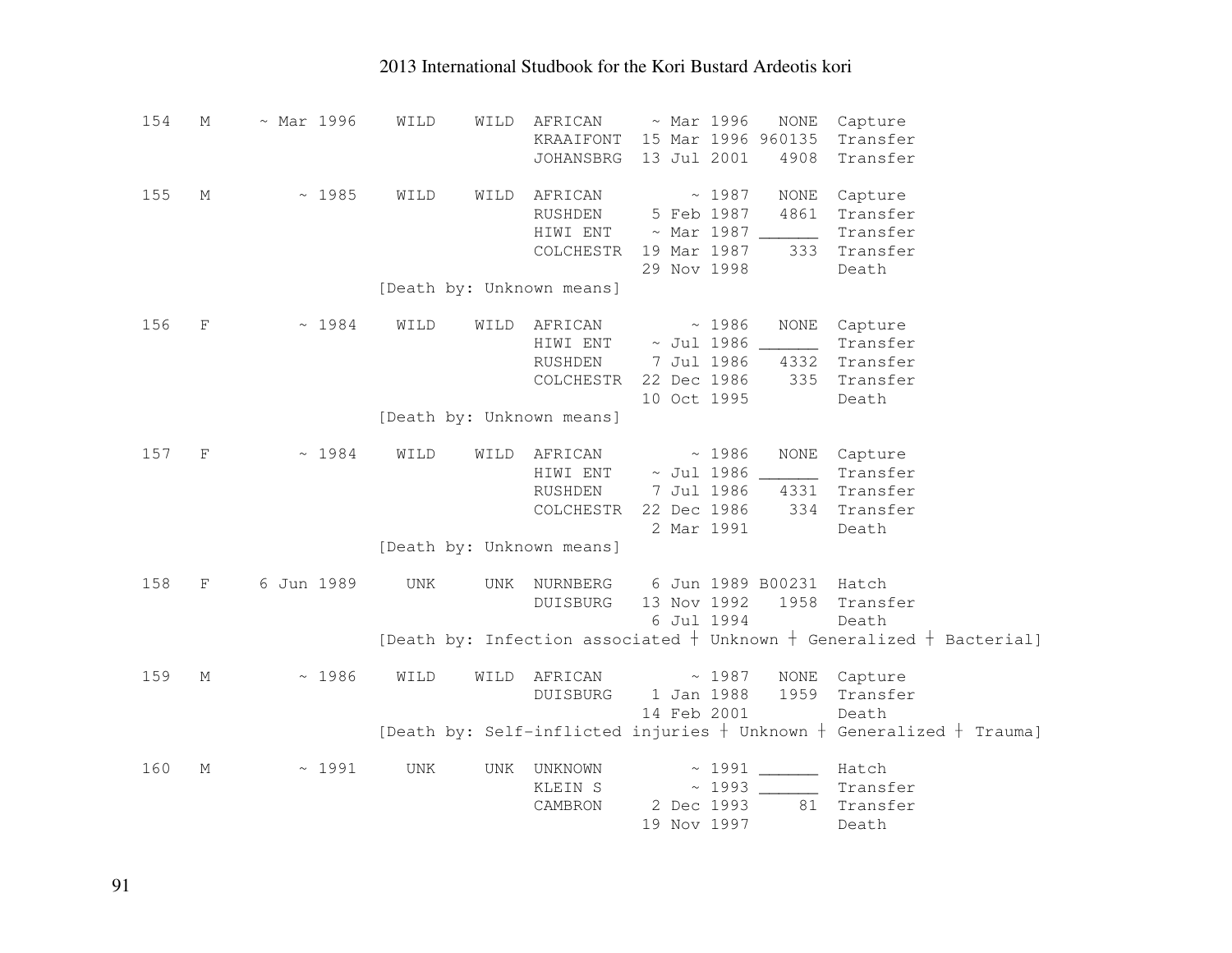|       |              |             |      |      |                                                                  |                                             |             |                     |                                                                                       | [Death by: Self-inflicted injuries $+$ Incinerate $+$ No necropsy planned]   |
|-------|--------------|-------------|------|------|------------------------------------------------------------------|---------------------------------------------|-------------|---------------------|---------------------------------------------------------------------------------------|------------------------------------------------------------------------------|
| 161 F |              | ~1987       | WILD | WILD | AFRICAN<br>HIWI ENT<br>RUSHDEN<br><b>HAYLE</b>                   | 12 Oct 1992                                 | ~1987       | NONE                | Capture<br>Transfer<br>5 Feb 1987 4862 Transfer<br>16 Jul 1987 S192 Transfer<br>Death |                                                                              |
|       |              |             |      |      | [Death by: Unknown means]                                        |                                             |             |                     |                                                                                       |                                                                              |
| 162   | $M \sim$     | $\sim 1991$ | WILD | WILD | TANZANIA<br>KLEIN S<br>CAMBRON                                   | 2 Dec 1993<br>9 Jul 2002                    |             | ~ 1993 NONE Capture | Transfer<br>261 Transfer<br>Death                                                     |                                                                              |
|       |              |             |      |      |                                                                  |                                             |             |                     |                                                                                       | [Death by: Self-inflicted injuries $+$ Unknown $+$ Unknown (after necropsy)] |
| 163   | $\mathbf{F}$ | ~1991       | UNK  | UNK  | UNKNOWN<br>KLEIN S<br>CAMBRON 2 Dec 1993 82 Transfer<br>DUISBURG | $\sim$ 1991<br>4 May 1999                   |             |                     | Hatch<br>Transfer<br>30 Jun 1998 3647 Transfer<br>Death                               |                                                                              |
|       |              |             |      |      | [Death by: Unknown means]                                        |                                             |             |                     |                                                                                       |                                                                              |
| 164   | $-F$         | ~1991       | WILD | WILD | TANZANIA<br>KLEIN S<br>CAMBRON                                   | $\sim 1991$<br>2 Dec 1993<br>$~15$ Jul 2007 |             | 262                 | NONE Capture<br>Transfer<br>Transfer<br>Death                                         |                                                                              |
|       |              |             |      |      | [Death by: Unknown means]                                        |                                             |             |                     |                                                                                       |                                                                              |
| 165   | $\mathbf{F}$ | ~1991       | WILD | WILD | TANZANIA<br>KLEIN S<br>CAMBRON                                   | 2 Dec 1993<br>11 Jun 2000                   | $\sim 1993$ |                     | NONE Capture<br>Transfer<br>263 Transfer<br>Death                                     |                                                                              |
|       |              |             |      |      |                                                                  |                                             |             |                     | [Death by: Injury from predator + Unknown + Unknown (after necropsy)]                 |                                                                              |
| 166   | $_{\rm F}$   | ~1991       | WILD | WILD | TANZANIA<br>KLEIN S ~ 1993 ________<br>CAMBRON                   | $~\sim$ Nov 1994                            | $\sim 1993$ |                     | NONE Capture<br>Transfer<br>2 Dec 1993 264 Transfer<br>Death                          |                                                                              |
|       |              |             |      |      |                                                                  |                                             |             |                     | [Death by: Infection associated $+$ Unknown $+$ Digestive $+$ Trauma]                 |                                                                              |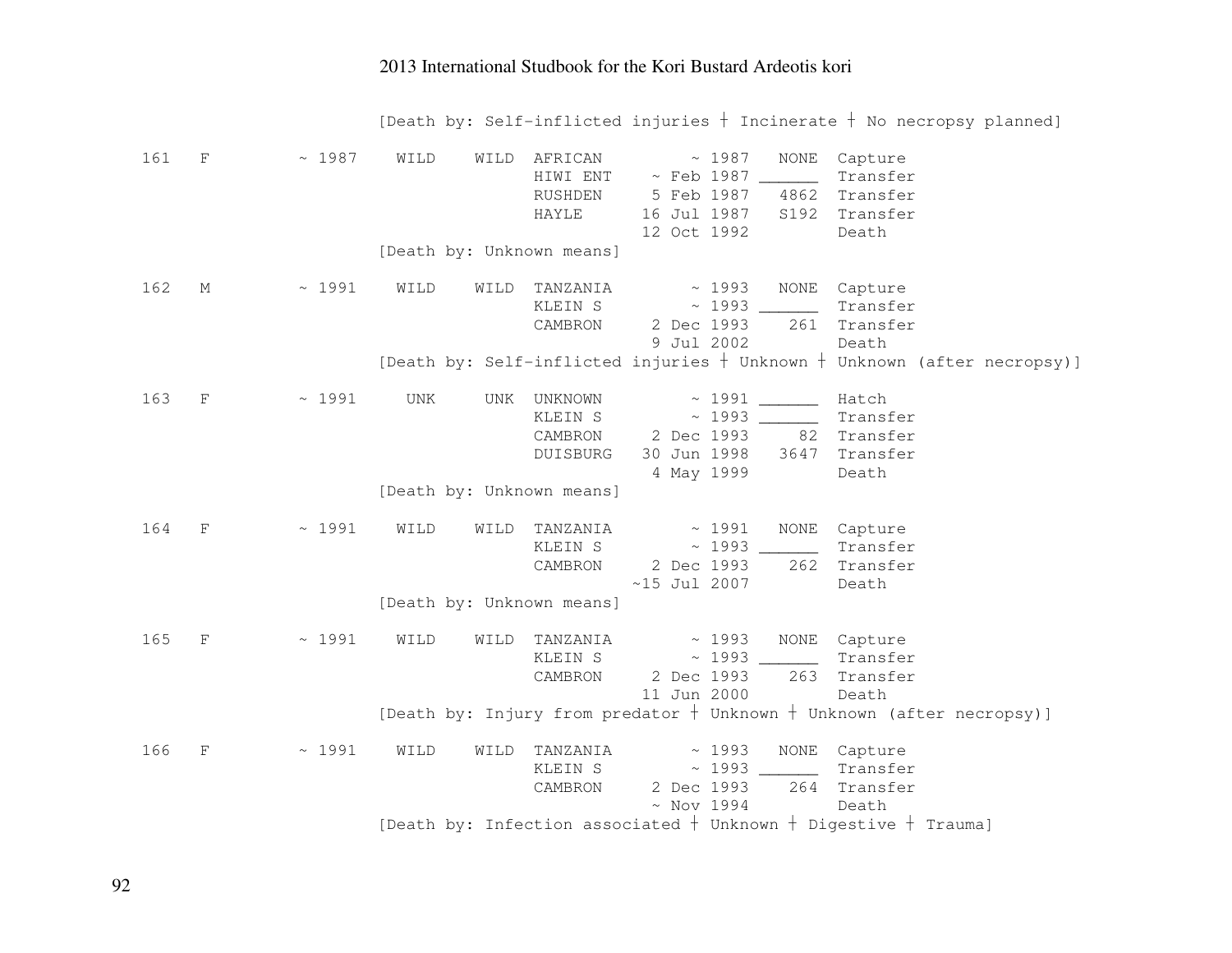| 167 | $\mathbf{F}$ | ~1983                                                                                   | WILD | WILD | AFRICAN                                                                 |  | ~1985       | NONE                   | Capture                    |                                                                            |
|-----|--------------|-----------------------------------------------------------------------------------------|------|------|-------------------------------------------------------------------------|--|-------------|------------------------|----------------------------|----------------------------------------------------------------------------|
|     |              |                                                                                         |      |      | MAN AE                                                                  |  | ~1985       |                        | Transfer                   |                                                                            |
|     |              |                                                                                         |      |      | ROTTERDAM 21 Aug 1985 400528 Transfer                                   |  |             |                        |                            |                                                                            |
|     |              |                                                                                         |      |      | ALPHEN                                                                  |  |             |                        | 5 Sep 1990 184 Transfer    |                                                                            |
|     |              |                                                                                         |      |      |                                                                         |  | 20 May 1992 |                        | Death                      |                                                                            |
|     |              |                                                                                         |      |      | [Death by: Unknown means]                                               |  |             |                        |                            |                                                                            |
|     |              |                                                                                         |      |      |                                                                         |  |             |                        |                            |                                                                            |
| 168 | М            | $\sim 1988$                                                                             | WILD | WILD | KENYA                                                                   |  |             |                        | ~ Jun 1989 NONE Capture    |                                                                            |
|     |              |                                                                                         |      |      | MERRITT R ~ Jun 1989                                                    |  |             |                        | Transfer                   |                                                                            |
|     |              |                                                                                         |      |      | <b>RODE</b>                                                             |  |             | ~ Jun 1990 ______      | Transfer                   |                                                                            |
|     |              |                                                                                         |      |      | MAKTOUM                                                                 |  |             |                        | 1 Feb 1997 97B227 Transfer |                                                                            |
|     |              |                                                                                         |      |      |                                                                         |  |             | 12 Feb 1998 _______    | Transfer                   |                                                                            |
|     |              |                                                                                         |      |      |                                                                         |  | ~2000       |                        | Death                      |                                                                            |
|     |              |                                                                                         |      |      | [Death by: Unknown means]                                               |  |             |                        |                            |                                                                            |
|     |              |                                                                                         |      |      |                                                                         |  |             |                        |                            |                                                                            |
| 169 | M            | $\sim 1965$                                                                             | WILD |      | WILD AFRICAN                                                            |  |             |                        | ~ 1967 NONE Capture        |                                                                            |
|     |              |                                                                                         |      |      | PAIGNTON                                                                |  |             | 5 Jul 1967 N190/2      | Transfer                   |                                                                            |
|     |              |                                                                                         |      |      |                                                                         |  | 7 Nov 1968  |                        | Death                      |                                                                            |
|     |              |                                                                                         |      |      |                                                                         |  |             |                        |                            | [Death by: Infection associated $+$ Unknown $+$ Generalized $+$ Bacterial] |
|     |              |                                                                                         |      |      |                                                                         |  |             |                        |                            |                                                                            |
| 170 | F            | $\sim 1963$                                                                             | WILD |      | WILD AFRICAN                                                            |  |             |                        | ~ Jun 1965 NONE Capture    |                                                                            |
|     |              |                                                                                         |      |      | SEAGO                                                                   |  |             | $\sim$ Jun 1965 ______ | Transfer                   |                                                                            |
|     |              |                                                                                         |      |      | PAIGNTON                                                                |  |             | 29 Jun 1965 N190/1     | Transfer                   |                                                                            |
|     |              |                                                                                         |      |      |                                                                         |  | 9 May 1973  |                        | Death                      |                                                                            |
|     |              | [Death by: Euthanasia (medical) $+$ Unknown $+$ Generalized $+$ Circulatory, secondary] |      |      |                                                                         |  |             |                        |                            |                                                                            |
|     |              |                                                                                         |      |      |                                                                         |  |             |                        |                            |                                                                            |
| 171 | F            | ~1963                                                                                   | WILD |      | WILD AFRICAN                                                            |  |             |                        | ~ 1965 NONE Capture        |                                                                            |
|     |              |                                                                                         |      |      | SEAGO                                                                   |  |             | $\sim$ 1965 _____      | Transfer                   |                                                                            |
|     |              |                                                                                         |      |      | PAIGNTON                                                                |  |             | 29 Sep 1965 1773/1     | Transfer                   |                                                                            |
|     |              |                                                                                         |      |      |                                                                         |  | 17 Jul 1968 |                        | Death                      |                                                                            |
|     |              |                                                                                         |      |      | [Death by: Euthanasia (medical) $+$ Unknown $+$ Generalized $+$ Trauma] |  |             |                        |                            |                                                                            |
|     |              |                                                                                         |      |      |                                                                         |  |             |                        |                            |                                                                            |
| 172 | $\rm F$      | ~1985                                                                                   | WILD |      | WILD AFRICAN                                                            |  |             |                        | ~ Dec 1986 NONE Capture    |                                                                            |
|     |              |                                                                                         |      |      | MERRITT R ~ Dec 1986 ______                                             |  |             |                        | Transfer                   |                                                                            |
|     |              |                                                                                         |      |      | PAIGNTON                                                                |  |             |                        | 8 Mar 1987 352 Transfer    |                                                                            |
|     |              |                                                                                         |      |      |                                                                         |  |             | 19 Mar 1989            | Death                      |                                                                            |
|     |              |                                                                                         |      |      | [Death by: Euthanasia (medical) $+$ Unknown $+$ Generalized $+$ Trauma] |  |             |                        |                            |                                                                            |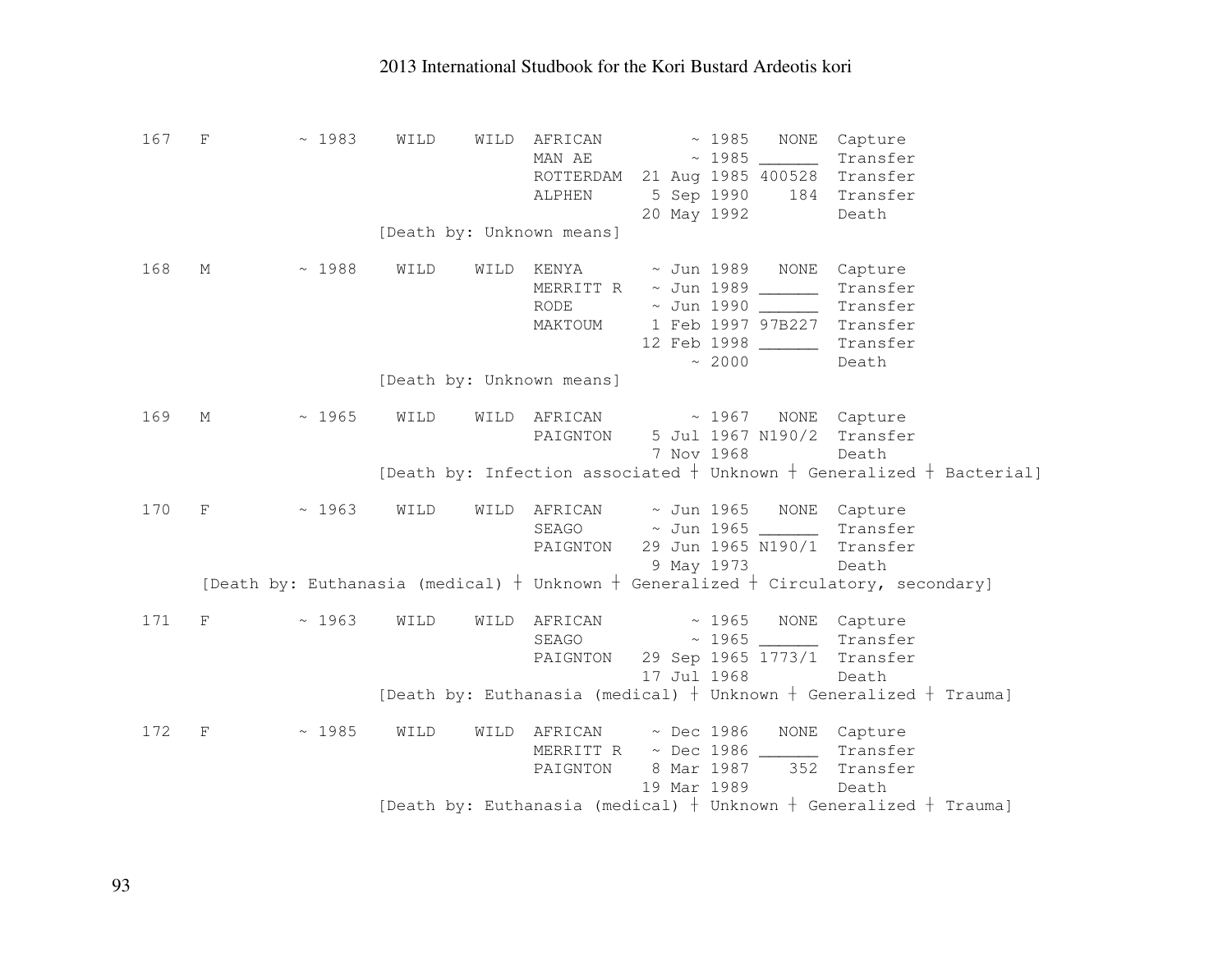| 173 | F          | $~\sim~1975$ | WILD | WILD | AFRICAN<br>RUSHDEN<br>PAIGNTON 14 Nov 1977<br>RODE |                           | ~ 1977<br>NONE<br>351<br>27 Nov 1990 | Capture<br>Transfer<br>Transfer<br>ltf                                                                                   |
|-----|------------|--------------|------|------|----------------------------------------------------|---------------------------|--------------------------------------|--------------------------------------------------------------------------------------------------------------------------|
| 174 | М          | ~1968        | WILD | WILD | AFRICAN<br>RUSHDEN<br>PAIGNTON                     | 8 Jul 1970<br>22 Dec 1989 | ~1970<br>350                         | NONE Capture<br>Transfer<br>Transfer<br>Death<br>[Death by: Infection associated $+$ Unknown $+$ Generalized $+$ Trauma] |
|     |            |              |      |      |                                                    |                           |                                      |                                                                                                                          |
| 175 | М          | ~1965        | WILD |      | WILD AFRICAN<br>V.D.BRINK                          | 4 Sep 1968                | ~1967<br>WUPPERTAL 31 Aug 1967 67463 | NONE Capture<br>Transfer<br>Transfer<br>Death                                                                            |
|     |            |              |      |      |                                                    |                           |                                      | [Death by: Infection associated $+$ Unknown $+$ Digestive $+$ Metabolism]                                                |
|     |            |              |      |      |                                                    |                           |                                      |                                                                                                                          |
| 176 | F          | ~1965        | WILD | WILD | AFRICAN<br>V.D.BRINK<br>WUPPERTAL                  | 7 Sep 1982                | ~1967<br>31 Aug 1967 67464           | NONE Capture<br>Transfer<br>Transfer<br>Death                                                                            |
|     |            |              |      |      |                                                    |                           |                                      | [Death by: Euthanasia (medical) $+$ Unknown $+$ Musculoskeletal $+$ Trauma]                                              |
|     |            |              |      |      |                                                    |                           |                                      |                                                                                                                          |
| 177 | М          | ~1968        | WILD |      | WILD AFRICAN                                       |                           | ~1970                                | NONE Capture                                                                                                             |
|     |            |              |      |      | V.D.BRINK                                          |                           | $\sim$ 1970 _____                    | Transfer                                                                                                                 |
|     |            |              |      |      |                                                    |                           | WUPPERTAL 26 Aug 1970 70482 Transfer |                                                                                                                          |
|     |            |              |      |      |                                                    | 28 Jan 1972               |                                      | Death                                                                                                                    |
|     |            |              |      |      |                                                    |                           |                                      | [Death by: Infection associated $+$ Unknown $+$ Generalized $+$ Bacterial]                                               |
| 178 | $_{\rm F}$ | ~1968        | WILD | WILD | AFRICAN<br>V.D.BRINK<br>WUPPERTAL                  | 24 Feb 1976               | ~1970<br>26 Aug 1970 70484           | NONE Capture<br>Transfer<br>Transfer                                                                                     |
|     |            |              |      |      | [Death by: Unknown means]                          |                           |                                      | Death                                                                                                                    |
|     |            |              |      |      |                                                    |                           |                                      |                                                                                                                          |
| 179 | М          | ~1970        | WILD | WILD | AFRICAN                                            | $\sim$ Dec 1971           |                                      | NONE Capture                                                                                                             |
|     |            |              |      |      | <b>BRETTEN</b>                                     | $\sim$ Dec 1971           | $\overline{\phantom{a}}$             | Transfer                                                                                                                 |
|     |            |              |      |      | WUPPERTAL                                          |                           | 18 May 1972 72477A Transfer          |                                                                                                                          |
|     |            |              |      |      |                                                    | 26 Mar 1974               |                                      | Death                                                                                                                    |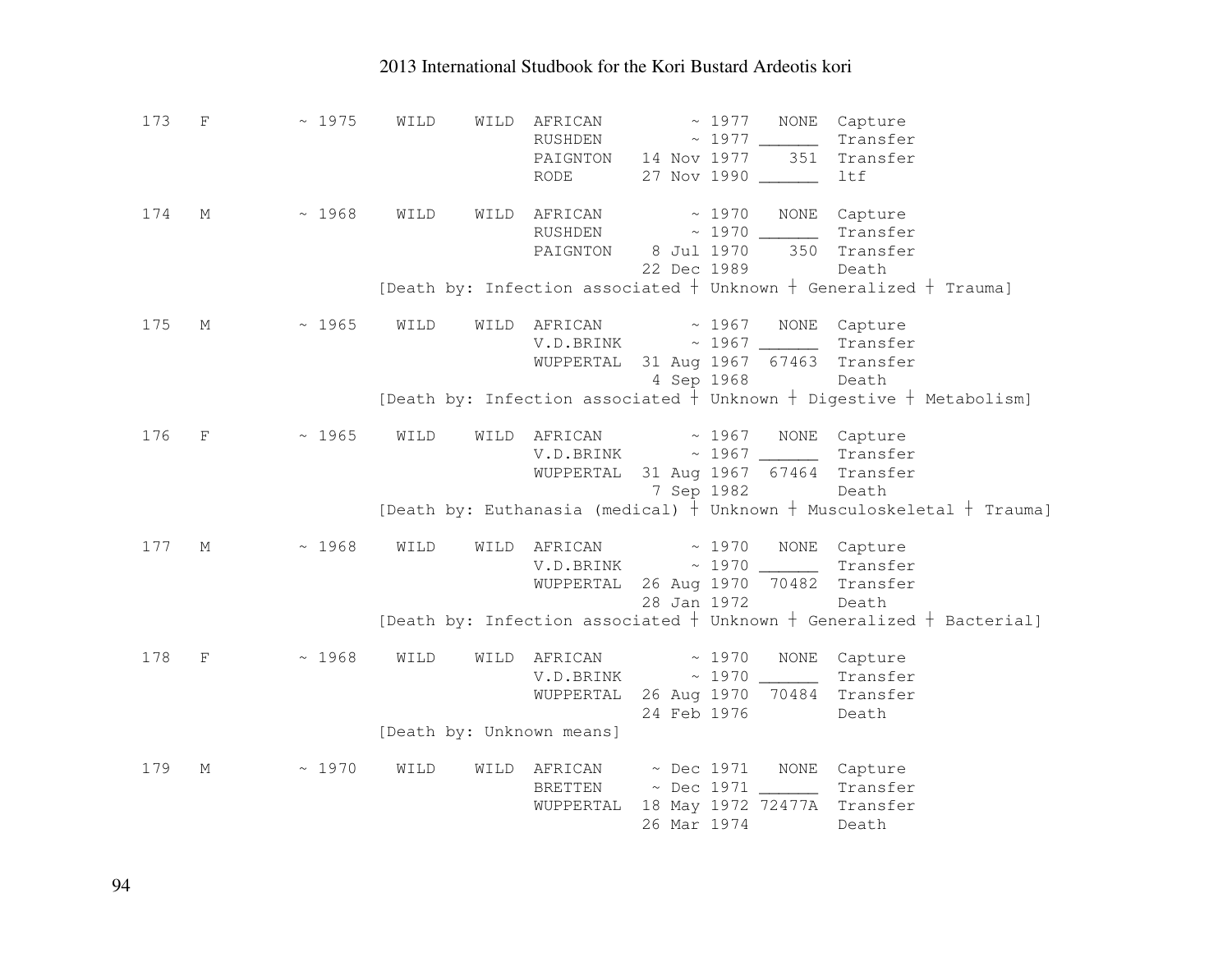|     |             |             |                                           |                                                               |                                                                                              | [Death by: Self-inflicted injuries + Unknown + Generalized + Trauma]         |
|-----|-------------|-------------|-------------------------------------------|---------------------------------------------------------------|----------------------------------------------------------------------------------------------|------------------------------------------------------------------------------|
| 180 | $\mathbf F$ | ~1970       | WILD<br>WILD                              | AFRICAN<br>BRETTEN<br>WUPPERTAL                               | $~\sim$ Dec 1971<br>~ Dec 1971 _______ Transfer<br>18 May 1972 72477B Transfer<br>9 Nov 1982 | NONE Capture<br>Death                                                        |
|     |             |             |                                           |                                                               |                                                                                              | [Death by: Infection associated $+$ Unknown $+$ Generalized $+$ Fungal]      |
| 181 | М           | ~1972       | WILD<br>WILD<br>[Death by: Unknown means] | AFRICAN<br>V.D.BRINK<br>WUPPERTAL 28 Sep 1974 74445A Transfer | $\sim 1974$<br>NONE<br>2 Mar 1975                                                            | Capture<br>Transfer<br>Death                                                 |
| 182 | М           | ~1973       | WILD<br>WILD                              | AFRICAN<br>V.D.BRINK<br>WUPPERTAL                             | $~\sim$ Dec 1974<br>20 May 1975 74445B<br>4 Jul 1989                                         | NONE Capture<br>Transfer<br>Transfer<br>Death                                |
|     |             |             |                                           |                                                               |                                                                                              | [Death by: Other/Unknown $+$ Unknown $+$ Nervous $+$ Unknown after necropsy] |
| 183 | $\mathbf F$ | ~1984       | WILD<br>WILD                              | AFRICAN<br>BODE W<br>WUPPERTAL<br>20 Oct 1987                 | $~\sim$ Dec 1985<br>NONE<br>23 Jan 1986                                                      | Capture<br>Transfer<br>86402 Transfer<br>Death                               |
|     |             |             | [Death by: Unknown means]                 |                                                               |                                                                                              |                                                                              |
| 184 | $\mathbf F$ | 2 Aug 1989  | <b>UNK</b><br>UNK                         | NURNBERG<br>WUPPERTAL<br>10 Aug 1992                          | 2 Aug 1989 B00235 Hatch<br>27 Feb 1991 91402D Transfer                                       | Death                                                                        |
|     |             |             |                                           |                                                               |                                                                                              | [Death by: Infection associated $+$ Unknown $+$ Generalized $+$ Bacterial]   |
| 185 | F           | 27 Jun 1990 | <b>UNK</b><br><b>UNK</b>                  | NURNBERG<br>WUPPERTAL<br>29 Jul 1991                          | 27 Jun 1990 B00238<br>27 Feb 1991 91402C                                                     | Hatch<br>Transfer<br>Death                                                   |
|     |             |             |                                           |                                                               |                                                                                              | [Death by: Infection associated $+$ Unknown $+$ Generalized $+$ Bacterial]   |
| 186 | М           | 10 Jun 1990 | <b>UNK</b><br><b>UNK</b>                  | NURNBERG<br>WUPPERTAL<br>BERLIN TP                            | 10 Jun 1990 B00236<br>27 Feb 1991 91402B Transfer<br>10 Oct 1992 B00189                      | Hatch<br>Transfer                                                            |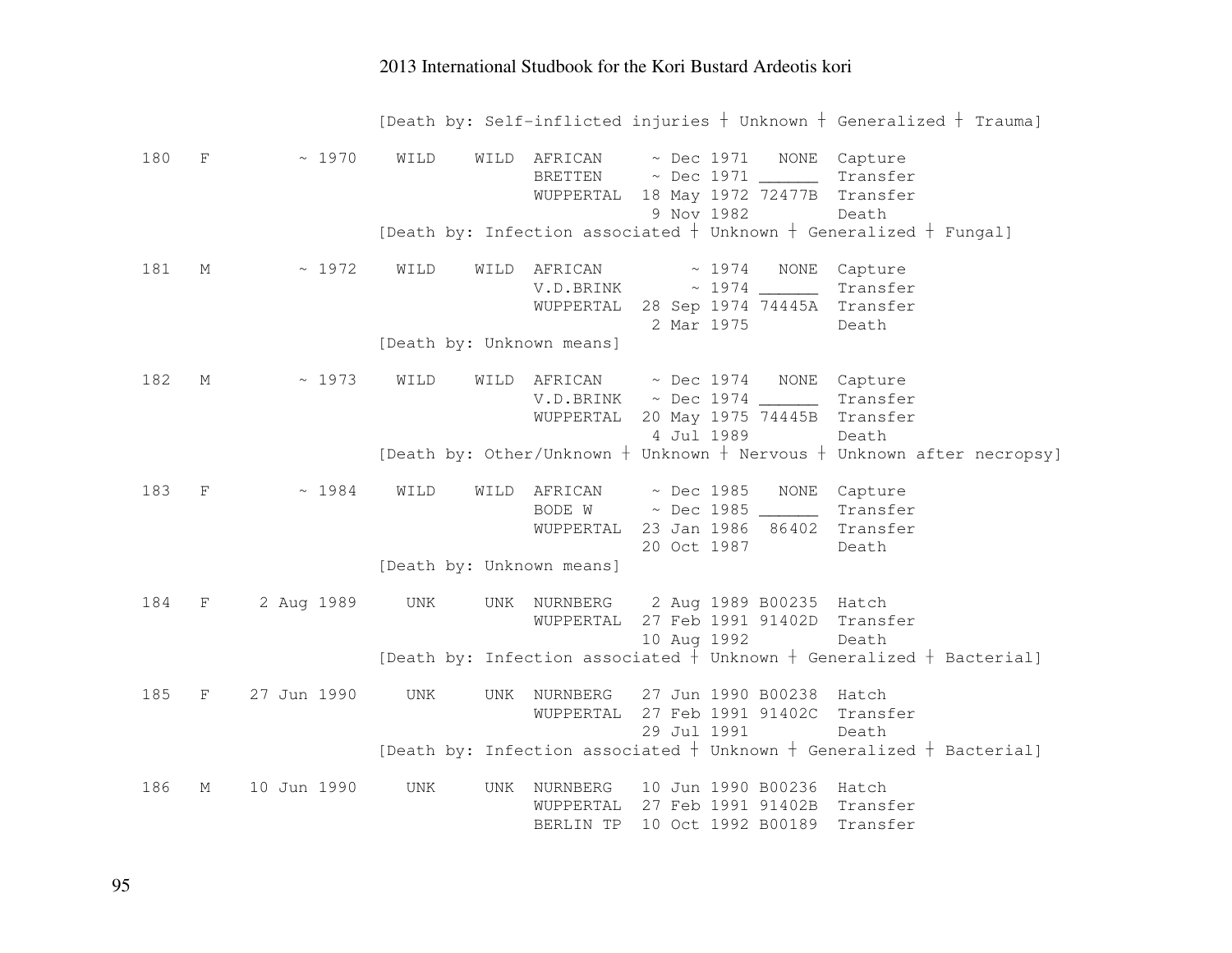2 Mar 2006 Death [Death by: Environ/Behav conditions  $\dagger$  Given to an institution: BERLINWIL/BERLIN TP  $\dagger$  Necropsy planned later] 187 M 25 Jun 1990 UNK UNK NURNBERG 25 Jun 1990 B00237 Hatch WUPPERTAL 27 Feb 1991 91402A Transfer BERLIN TP 12 Oct 1992 \_\_\_\_\_\_ Transfer SCHMIDING 18 Oct 1994 930202 Transfer 22 Jun 2003 Death [Death by: Unknown means] 188 F  $\sim$  1991 WILD WILD TANZANIA  $\sim$  1993 NONE Capture KLEIN S ~ 1993 \_\_\_\_\_\_ Transfer BOBENHEIM ~15 Nov 1993 1536 Transfer ~ Mar 1997 Death [Death by: Infection associated  $\dagger$  Unknown  $\dagger$  Digestive  $\dagger$  Protozoan] 189 F ~ 1991 WILD WILD TANZANIA ~ Oct 1993 NONE Capture REIL ~ Nov 1993 \_\_\_\_\_\_ Transfer BOBENHEIM ~ Mar 1996 1535 Transfer ~ Mar 1997 Death [Death by: Infection associated  $\dagger$  Unknown  $\dagger$  Digestive  $\dagger$  Protozoan] 190 F  $\sim$  1993 WILD WILD TANZANIA ~ Oct 1993 NONE Capture KLEIN S ~ Oct 1993 \_\_\_\_\_\_ Transfer BOBENHEIM ~ Nov 1993 1537 Transfer NURNBERG 6 Mar 1994 B00417 Transfer MAGDEBURG 25 Apr 1995 700001 Transfer 22 Jul 1996 Death [Death by: Unknown means] 191 M 22 Jul 1993 319 317 NURNBERG 22 Jul 1993 B00309 Hatch BOBENHEIM 6 Mar 1994 AA520 Transfer  $~\sim$  Jul 1994 Death [Death by: Self-inflicted injuries  $\dagger$  Unknown  $\dagger$  Generalized  $\dagger$  Trauma] 192 M 1 Sep 1996 66 80 PHOENIX 1 Sep 1996 8025 Hatch SD-WAP 22 Aug 1997 897394 Transfer 26 Feb 2005 Death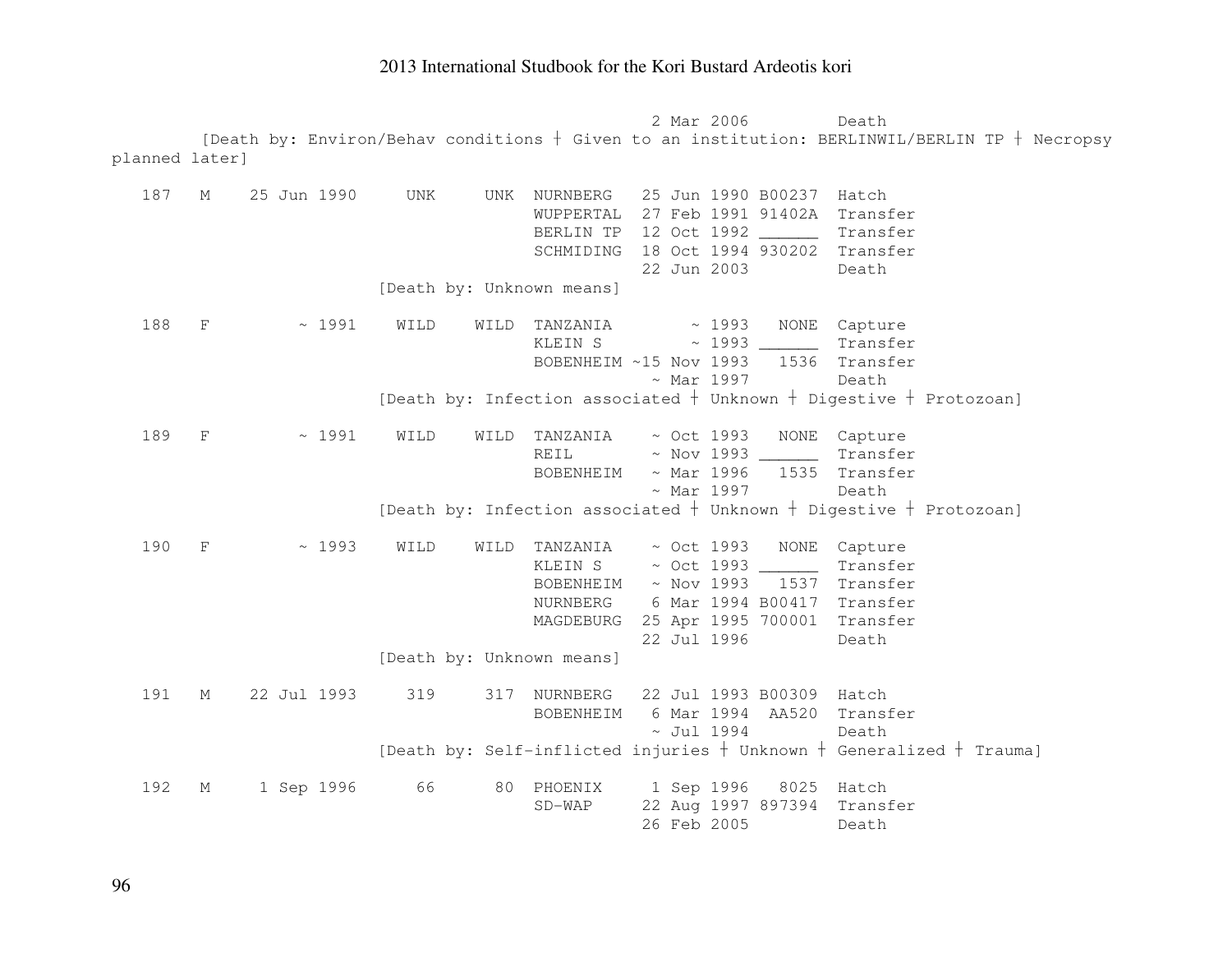|     |                              |                           | [Death by: Anesth/Restraint assoc + Unknown + Digestive + Mechanical abnormality]                   |                          |                                                                                   |
|-----|------------------------------|---------------------------|-----------------------------------------------------------------------------------------------------|--------------------------|-----------------------------------------------------------------------------------|
| 193 | 1 Sep 1996 66<br>$\mathbf F$ |                           | 78 PHOENIX<br>1 Sep 1996<br>14 Sep 1997                                                             | 8026                     | Hatch<br>Death                                                                    |
|     |                              |                           |                                                                                                     |                          | [Death by: Infection associated $\frac{1}{1}$ Unknown $+$ Respiratory $+$ Trauma] |
| 194 | ~1983<br>М                   | WILD                      | WILD AFRICAN<br>$\sim$ Jun 1985<br>T HART ~ Jun 1985 _______<br>1 Jul 1985<br>ALPHEN<br>30 Oct 1995 | NONE<br>183              | Capture<br>Transfer<br>Transfer<br>Death                                          |
|     |                              | [Death by: Unknown means] |                                                                                                     |                          |                                                                                   |
| 195 | 25 Jun 1994<br>М             | 320                       | 321 NURNBERG<br>MAGDEBURG 25 Apr 1995 274002 Transfer<br>4 May 2001                                 | 25 Jun 1994 B00518 Hatch | Death                                                                             |
|     |                              |                           | [Death by: Infection associated $+$ Unknown $+$ Generalized $+$ Circulatory, secondary]             |                          |                                                                                   |
| 196 | 9 Nov 1993<br>$\mathcal{S}$  | MULT                      | MULT NARC<br>9 Nov 1993<br>16 Nov 1993                                                              | 296                      | Hatch<br>Death                                                                    |
|     |                              |                           |                                                                                                     |                          | [Death by: Infection associated $+$ Unknown $+$ Reproductive $+$ Bacterial]       |
| 197 | ~ 1 Oct 1993<br>$\tilde{S}$  | MULT                      | $~1$ Oct 1993<br>MULT NARC<br>27 Oct 1993                                                           |                          | 297 Hatch<br>Death                                                                |
|     |                              | [Death by: Unknown means] |                                                                                                     |                          |                                                                                   |
| 198 | $~1$ Oct 1993<br>$\ddot{ }$  | MULT                      | MULT NARC<br>27 Oct 1993                                                                            | $\sim$ 1 Oct 1993        | 298 Hatch<br>Death                                                                |
|     |                              |                           |                                                                                                     |                          | [Death by: Infection associated $+$ Unknown $+$ Generalized $+$ Bacterial]        |
| 199 | ~1961<br>$_{\rm F}$          | WILD<br>WILD              | AFRICAN<br>MORGAN-D<br>BIRMINGHM 22 Nov 1963<br>29 Dec 1963                                         | $\sim 1962$ NONE         | Capture<br>Transfer<br>Transfer<br>Death                                          |
|     |                              | [Death by: Unknown means] |                                                                                                     |                          |                                                                                   |
| 200 | ~1988<br>F                   | WILD<br>WILD              | AFRICAN<br>AL AIN<br>1 Jun 1993<br><b>NARC</b><br>31 Aug 1993                                       | ~1990<br>~1990<br>305    | NONE Capture<br>Transfer<br>Transfer<br>Death                                     |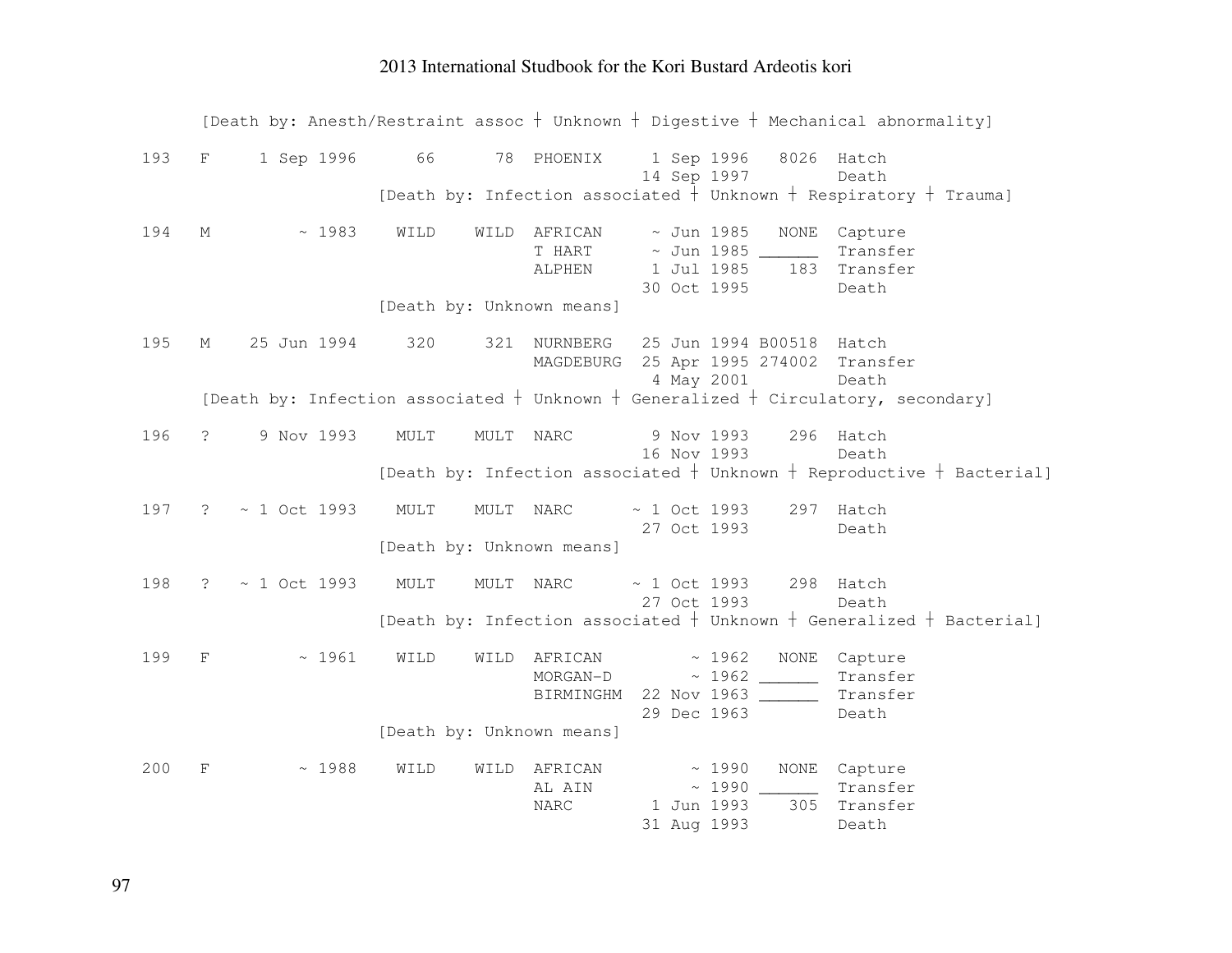[Death by: Infection associated  $\dagger$  Unknown  $\dagger$  Reproductive  $\dagger$  Bacterial] 201 ? ~ 1 Sep 1993 MULT MULT NARC ~ 1 Sep 1993 210 Hatch Death 1 Oct 1993 [Death by: Infection associated  $\dagger$  Unknown  $\dagger$  Respiratory  $\dagger$  Fungal] 202 ? ~ 1 Oct 1993 MULT MULT NARC ~ 1 Oct 1993 334 Hatch Death 12 Nov 1993 [Death by: Euthanasia (medical)  $\dagger$  Unknown  $\dagger$  Digestive  $\dagger$  Nutrition] 203 ? ~ 1 Aug 1993 MULT MULT NARC ~ 1 Aug 1993 403 Hatch Death 25 Oct 1993 [Death by: Anesth/Restraint assoc  $\dagger$  Unknown  $\dagger$  Generalized  $\dagger$  Nutrition] 204 F ~ 1988 WILD WILD AFRICAN ~ Jan 1990 NONE Capture AL AIN ~ Jan 1990 \_\_\_\_\_\_ Transfer 408 Transfer NARC 1 Jun 1993 8 Nov 1993 Death [Death by: Euthanasia (medical)  $\dagger$  Unknown  $\dagger$  Musculoskeletal  $\dagger$  Unknown after necropsy] 205 M ~ 1 Jan 1991 UNK UNK AL AIN ~ 1 Jan 1991 \_\_\_\_\_\_ Hatch 428 Transfer NARC 1 Jun 1993 28 Apr 1997 Death [Death by: Infection associated  $\dagger$  Unknown  $\dagger$  Generalized  $\dagger$  Metabolism] 206 F  $\sim$  1 Jan 1991 UNK UNK AL AIN  $\sim$  1 Jan 1991 Hatch 429 Transfer NARC 1 Jun 1993 AL AIN 15 Jun 2003 \_\_\_\_\_\_ Transfer 21 Feb 2005 Death [Death by: Unknown means] 207 F ~ 1 Jan 1991 UNK UNK AL AIN ~ 1 Jan 1991 \_\_\_\_\_\_ Hatch NARC ~ Jun 1993 430 Transfer AL AIN 15 Jun 2003 \_\_\_\_\_\_ Transfer PRIVATE 10 Nov 2004 ltf 208 F  $\sim$  1 Jan 1991 UNK UNK AL AIN  $\sim$  1 Jan 1991 Hatch NARC 1 Jun 1993 431 Transfer AL AIN 15 Jun 2003 \_\_\_\_\_\_ Transfer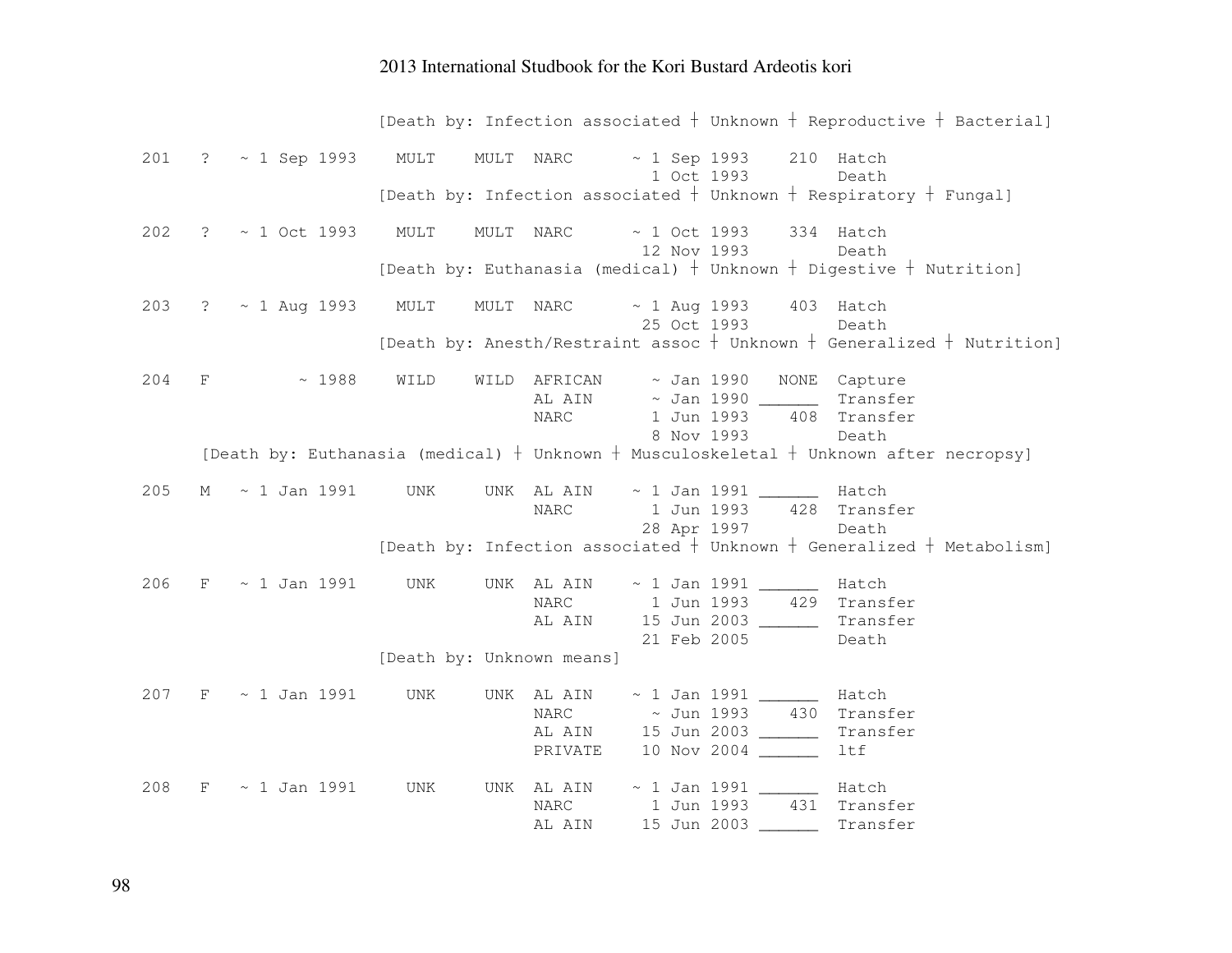PRIVATE 10 Nov 2004 ltf 209 M 17 Oct 1992 UNK UNK AL AIN 17 Oct 1992 \_\_\_\_\_\_ Hatch NARC 1 Jun 1993 432 Transfer 31 May 1994 Death [Death by: Anesth/Restraint assoc  $\dagger$  Unknown  $\dagger$  Generalized  $\dagger$  Trauma] 210 F 17 Sep 1992 UNK UNK AL AIN 17 Sep 1992 433 Hatch NARC 1 Jun 1993 433 Transfer 28 Jan 2003 Death [Death by: Self-inflicted injuries  $\dagger$  Unknown  $\dagger$  Generalized  $\dagger$  Trauma] 211 M  $\sim$  1 Jan 1991 UNK UNK AL AIN  $\sim$  1 Jan 1991 Hatch NARC 1 Jun 1993 434 Transfer 30 May 1994 Death [Death by: Anesth/Restraint assoc  $\dagger$  Unknown  $\dagger$  Musculoskeletal  $\dagger$  Trauma] 212 M ~ 1 Jan 1992 UNK UNK AL AIN ~ 1 Jan 1992 \_\_\_\_\_\_ Hatch NARC 1 Jun 1993 435 Transfer 28 Aug 1994 Death [Death by: Injury from exhibit mate  $\dagger$  Unknown  $\dagger$  Generalized  $\dagger$  Trauma] 213 F ~ 1 Jan 1991 UNK UNK AL AIN ~ 1 Jan 1991 \_\_\_\_\_\_ Hatch NARC 1 Jun 1993 436 Transfer AL AIN 15 Jun 2003 \_\_\_\_\_\_ Transfer PRIVATE 10 Nov 2004 \_\_\_\_\_\_ ltf 214 M ~ 1 Sep 1993 MULT MULT NARC ~ 1 Sep 1993 480 Hatch Death 29 Nov 1997 [Death by: Infection associated  $\dagger$  Unknown  $\dagger$  Digestive  $\dagger$  Bacterial] 215 F ~ 1 Oct 1993 MULT MULT NARC ~ 1 Oct 1993 481 Hatch Death 31 Oct 2008 [Death by: Infection associated  $\dagger$  Unknown  $\dagger$  Urinary  $\dagger$  Nutrition] 216 F ~ 1 Sep 1993 MULT MULT NARC ~ 1 Sep 1993 482 Hatch AL AIN 15 Jun 2003 \_\_\_\_\_\_ Transfer PRIVATE 10 Nov 2004 \_\_\_\_\_\_ ltf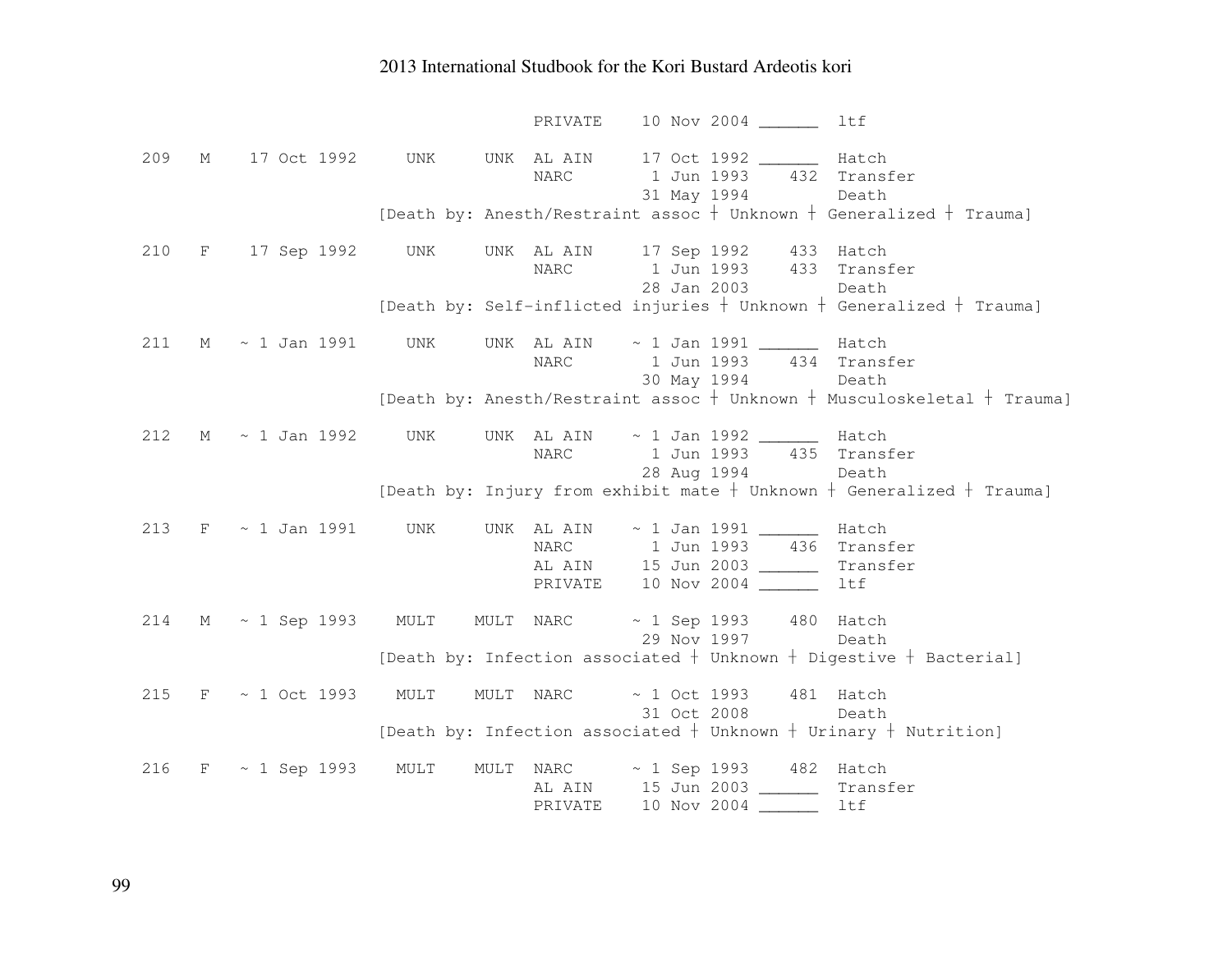217 F ~ 1 Sep 1993 MULT MULT NARC ~ 1 Sep 1993 483 Hatch Death 12 Mar 1996 [Death by: Anesth/Restraint assoc  $\frac{1}{2}$  Unknown  $\frac{1}{2}$  Generalized  $\frac{1}{2}$  Trauma] 218 M 9 Nov 1993 MULT MULT NARC 9 Nov 1993 484 Hatch AL AIN 15 Jun 2003 \_\_\_\_\_\_ Transfer 27 Jul 2003 Death [Death by: Unknown means] 219 M ~ 1 Sep 1993 MULT MULT NARC ~ 1 Sep 1993 485 Hatch Death 12 Mar 1996 [Death by: Anesth/Restraint assoc  $\dagger$  Unknown  $\dagger$  Respiratory  $\dagger$  Bacterial] 220 M 7 Nov 1993 MULT MULT NARC 7 Nov 1993 486 Hatch 1 Feb 2000 Death [Death by: Euthanasia (medical)  $\dagger$  Unknown  $\dagger$  Generalized  $\dagger$  Unknown after necropsy] 221 ? ~ 1 Oct 1993 MULT MULT NARC ~ 1 Oct 1993 491 Hatch Death 1 Nov 1993 [Death by: Euthanasia (medical)  $\dagger$  Unknown  $\dagger$  Musculoskeletal  $\dagger$  Nutrition] 222 M ~ 1961 WILD WILD AFRICAN ~ 1962 NONE Capture MORGAN-D ~ 1962 \_\_\_\_\_\_ Transfer BIRMINGHM 22 Nov 1963 \_\_\_\_\_\_ Transfer 6 Oct 1966 Death [Death by: Injury from exhibit mate  $\dagger$  Unknown  $\dagger$  Generalized  $\dagger$  Trauma] 223 F ~ 1988 WILD WILD AFRICAN ~ Jan 1990 NONE Capture AL AIN ~ Jan 1990 617 Transfer NARC 1 Jun 1993 617 Transfer 12 Aug 2003 Death [Death by: Died in transit  $\dagger$  Unknown  $\dagger$  No necropsy planned]  $224$  F  $\sim$  1988 WILD WILD AFRICAN  $\sim$  1 Jan 1990 NONE Capture AL AIN ~ Jan 1990 \_\_\_\_\_\_ Transfer NARC 1 Jun 1993 618 Transfer SHARJAHBR 20 Dec 2000 AK003 Transfer PRIVATE 21 Mar 2001 \_\_\_\_\_\_ ltf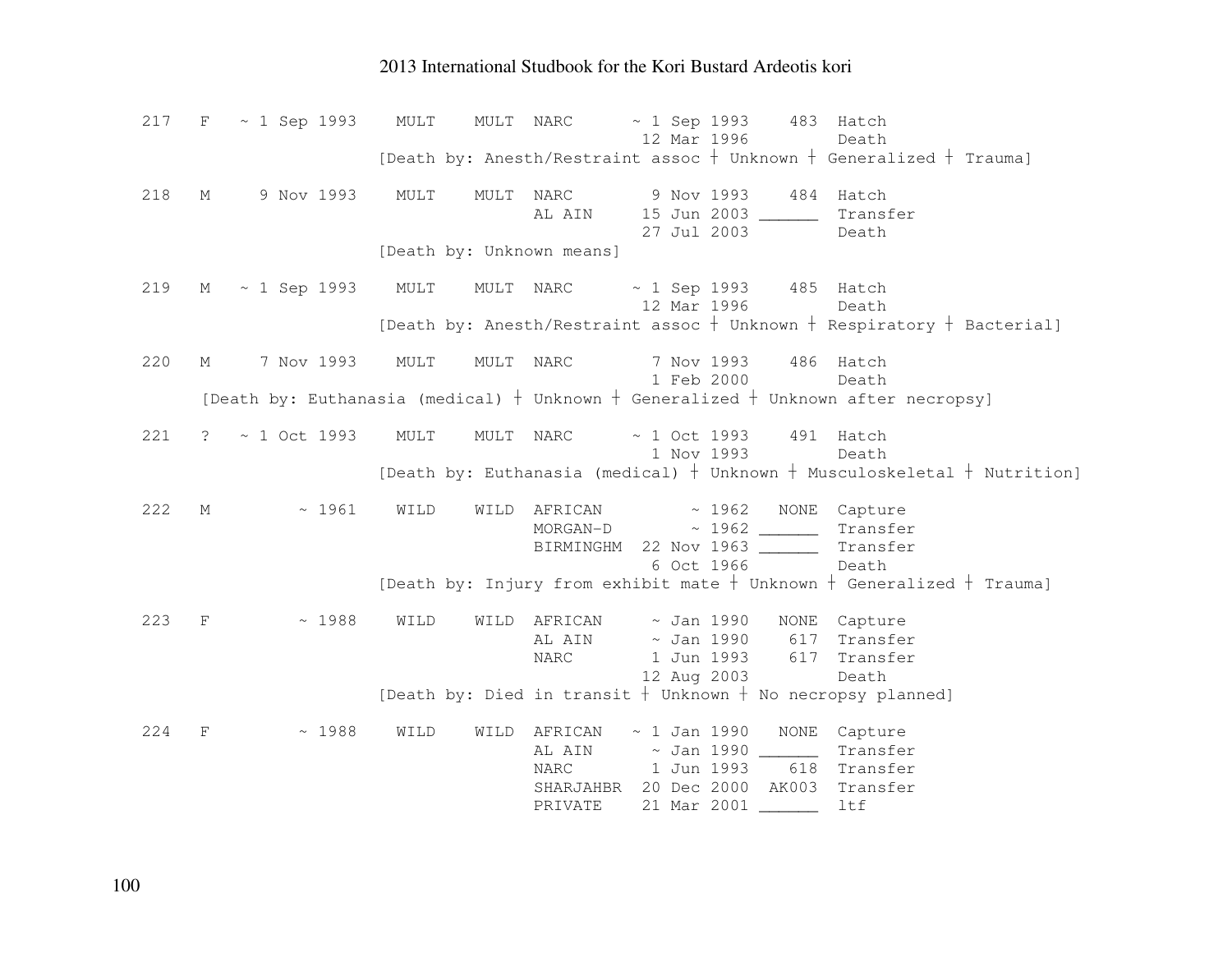| 225 | М           | ~1988 | WILD | WILD | AFRICAN                             |  | $\sim$ 1 Jan 1990      |                         | NONE Capture                                                                              |
|-----|-------------|-------|------|------|-------------------------------------|--|------------------------|-------------------------|-------------------------------------------------------------------------------------------|
|     |             |       |      |      | AL AIN                              |  |                        | $\sim$ Jan 1990 _______ | Transfer                                                                                  |
|     |             |       |      |      | NARC                                |  | 1 Jun 1993             | 619                     | Transfer                                                                                  |
|     |             |       |      |      |                                     |  | 13 Nov 1995            |                         | Death                                                                                     |
|     |             |       |      |      |                                     |  |                        |                         | [Death by: Anesth/Restraint assoc $+$ Unknown $+$ Respiratory $+$ Metabolism]             |
| 226 | $\mathbf F$ | ~1988 | WILD | WILD | AFRICAN                             |  | $\sim$ 1 Jan 1990      | NONE                    | Capture                                                                                   |
|     |             |       |      |      | AL AIN                              |  |                        | $\sim$ Jan 1990 _____   | Transfer                                                                                  |
|     |             |       |      |      | NARC                                |  | 1 Jun 1993             | 620                     | Transfer                                                                                  |
|     |             |       |      |      | AL AIN 15 Jun 2003                  |  |                        |                         | Transfer                                                                                  |
|     |             |       |      |      | PRIVATE                             |  |                        | 10 Nov 2004 _____       | ltf                                                                                       |
| 227 | F           | ~1988 | WILD | WILD | AFRICAN                             |  |                        |                         | ~ Jan 1990 NONE Capture                                                                   |
|     |             |       |      |      | AL AIN                              |  |                        | $\sim$ Jan 1990 ______  | Transfer                                                                                  |
|     |             |       |      |      | NARC                                |  | 1 Jun 1993             | 621                     | Transfer                                                                                  |
|     |             |       |      |      |                                     |  | 27 Jun 2003            |                         | Death                                                                                     |
|     |             |       |      |      |                                     |  |                        |                         | [Death by: Self-inflicted injuries $+$ Unknown $+$ Generalized $+$ Trauma]                |
|     |             |       |      |      |                                     |  |                        |                         |                                                                                           |
| 228 | $_{\rm F}$  | ~1988 | WILD | WILD | AFRICAN                             |  | ~ Jan 1990             | NONE                    | Capture                                                                                   |
|     |             |       |      |      | AL AIN                              |  | $\sim$ Jan 1990 $\_\_$ |                         | Transfer                                                                                  |
|     |             |       |      |      | NARC                                |  | 1 Jun 1993             | 622                     | Transfer                                                                                  |
|     |             |       |      |      |                                     |  | 26 Aug 1996            |                         | Death                                                                                     |
|     |             |       |      |      |                                     |  |                        |                         | [Death by: Other/Unknown $+$ Unknown $+$ Generalized $+$ Trauma]                          |
| 229 | $_{\rm F}$  | ~1988 | WILD | WILD | AFRICAN                             |  | ~ Jan 1990             |                         | NONE Capture                                                                              |
|     |             |       |      |      | AL AIN                              |  |                        |                         | Transfer                                                                                  |
|     |             |       |      |      | <b>NARC</b>                         |  | 1 Jun 1993             | 623                     | Transfer                                                                                  |
|     |             |       |      |      |                                     |  | 15 Jun 2002            |                         | Death                                                                                     |
|     |             |       |      |      |                                     |  |                        |                         | [Death by: Euthanasia (medical) $+$ Unknown $+$ Generalized $+$ Trauma]                   |
| 230 | $_{\rm F}$  | ~1988 | WILD | WILD | AFRICAN                             |  | $\sim$ Jan 1990        |                         | NONE Capture                                                                              |
|     |             |       |      |      | AL AIN                              |  |                        | $\sim$ Jan 1990 _______ | Transfer                                                                                  |
|     |             |       |      |      | <b>NARC</b>                         |  | 1 Jun 1993             | 624                     | Transfer                                                                                  |
|     |             |       |      |      |                                     |  | 17 Feb 1999            |                         | Death                                                                                     |
|     |             |       |      |      |                                     |  |                        |                         | [Death by: Anesth/Restraint assoc $+$ Unknown $+$ Generalized $+$ Unknown after necropsy] |
|     |             |       |      |      |                                     |  |                        |                         |                                                                                           |
| 231 | F           | ~1988 | WILD | WILD | AFRICAN                             |  | $\sim$ Jan 1990        | NONE                    | Capture                                                                                   |
|     |             |       |      |      | AL AIN                              |  | $\sim$ Jan 1990        |                         | Transfer                                                                                  |
|     |             |       |      |      | $\ensuremath{\mathsf{NARC}}\xspace$ |  | 1 Jun 1993             | 625                     | Transfer                                                                                  |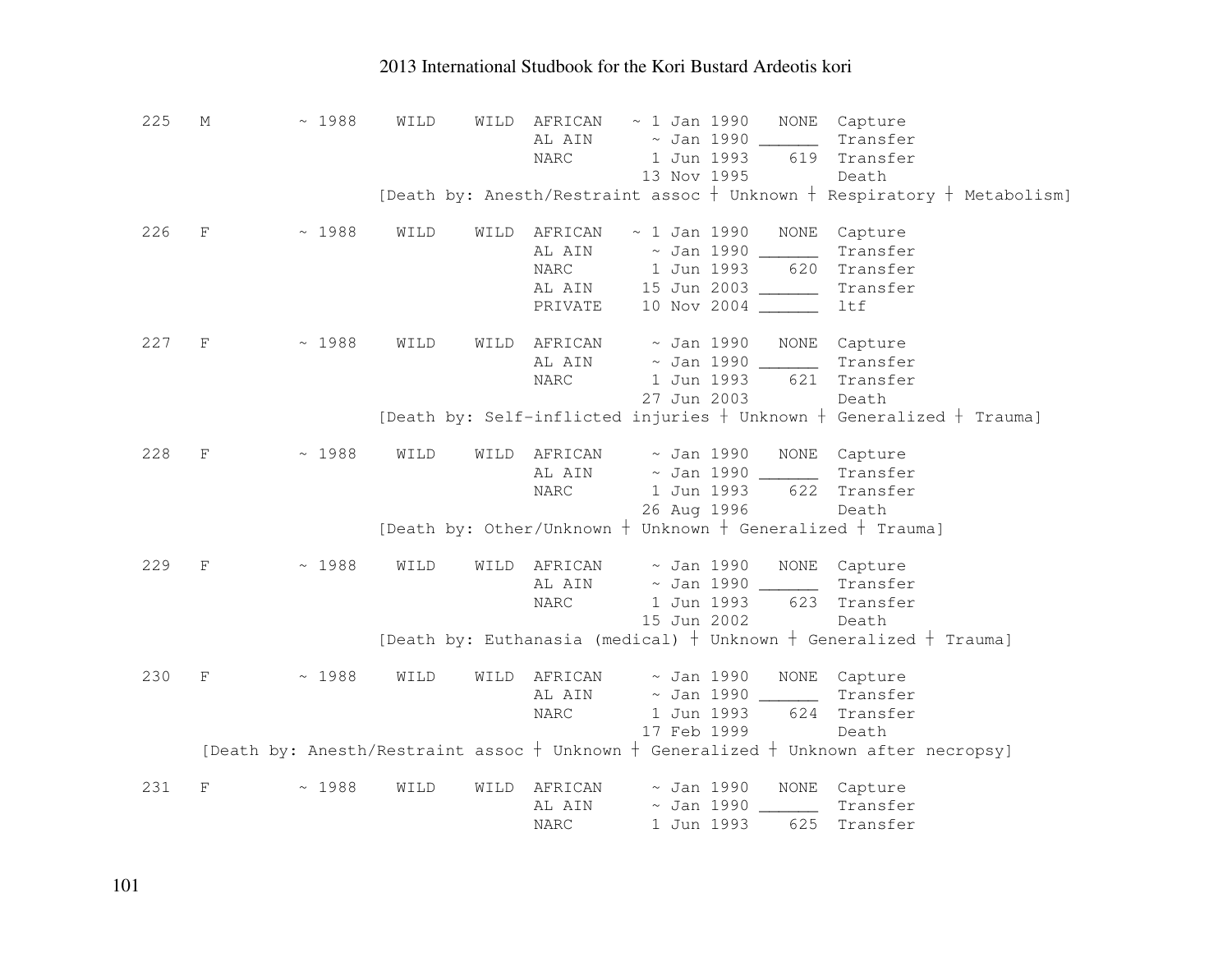20 Jun 1996 Death [Death by: Anesth/Restraint assoc  $\dagger$  Unknown  $\dagger$  Generalized  $\dagger$  Metabolism] 232 F ~ 1988 WILD WILD AFRICAN ~ Jan 1990 NONE Capture AL AIN ~ Jan 1990 \_\_\_\_\_\_ Transfer NARC 1 Jun 1993 626 Transfer 13 Feb 1997 Death [Death by: Infection associated  $\dagger$  Unknown  $\dagger$  Reproductive  $\dagger$  Trauma] 233 F ~ 1988 WILD WILD AFRICAN ~ Jan 1990 NONE Capture Transfer AL AIN  $\sim$  Jan 1990 \_\_\_\_\_\_ 627 Transfer NARC 1 Jun 1993 15 Feb 1999 Death [Death by: Anesth/Restraint assoc  $\dagger$  Unknown  $\dagger$  Generalized  $\dagger$  Trauma] 234 F ~ 1988 WILD WILD AFRICAN ~ Jan 1990 NONE Capture AL AIN ~ Jan 1990 \_\_\_\_\_\_ Transfer NARC 1 Jun 1993 628 Transfer 4 Jan 2003 Death [Death by: Anesth/Restraint assoc  $\dagger$  Unknown  $\dagger$  No necropsy planned] 235 F ~ 1988 WILD WILD AFRICAN ~ Jan 1990 NONE Capture AL AIN ~ Jan 1990 \_\_\_\_\_\_ Transfer NARC 1 Jun 1993 629 Transfer 12 May 1994 Death [Death by: Anesth/Restraint assoc  $+$  Unknown  $+$  Respiratory  $+$  Trauma] 236 M ~ 1988 WILD WILD AFRICAN ~ Jan 1990 NONE Capture AL AIN ~ Jan 1990 \_\_\_\_\_\_ Transfer NARC 1 Jun 1993 615 Transfer 16 Jan 1996 Death [Death by: Euthanasia (medical)  $\dagger$  Unknown  $\dagger$  Musculoskeletal  $\dagger$  Trauma] 237 F ~ 1988 WILD WILD AFRICAN ~ Jan 1990 NONE Capture AL AIN ~ Jan 1990 \_\_\_\_\_\_ Transfer NARC 1 Jun 1993 630 Transfer AL AIN 15 Jun 2003 \_\_\_\_\_\_ Transfer PRIVATE 10 Nov 2004 \_\_\_\_\_\_ ltf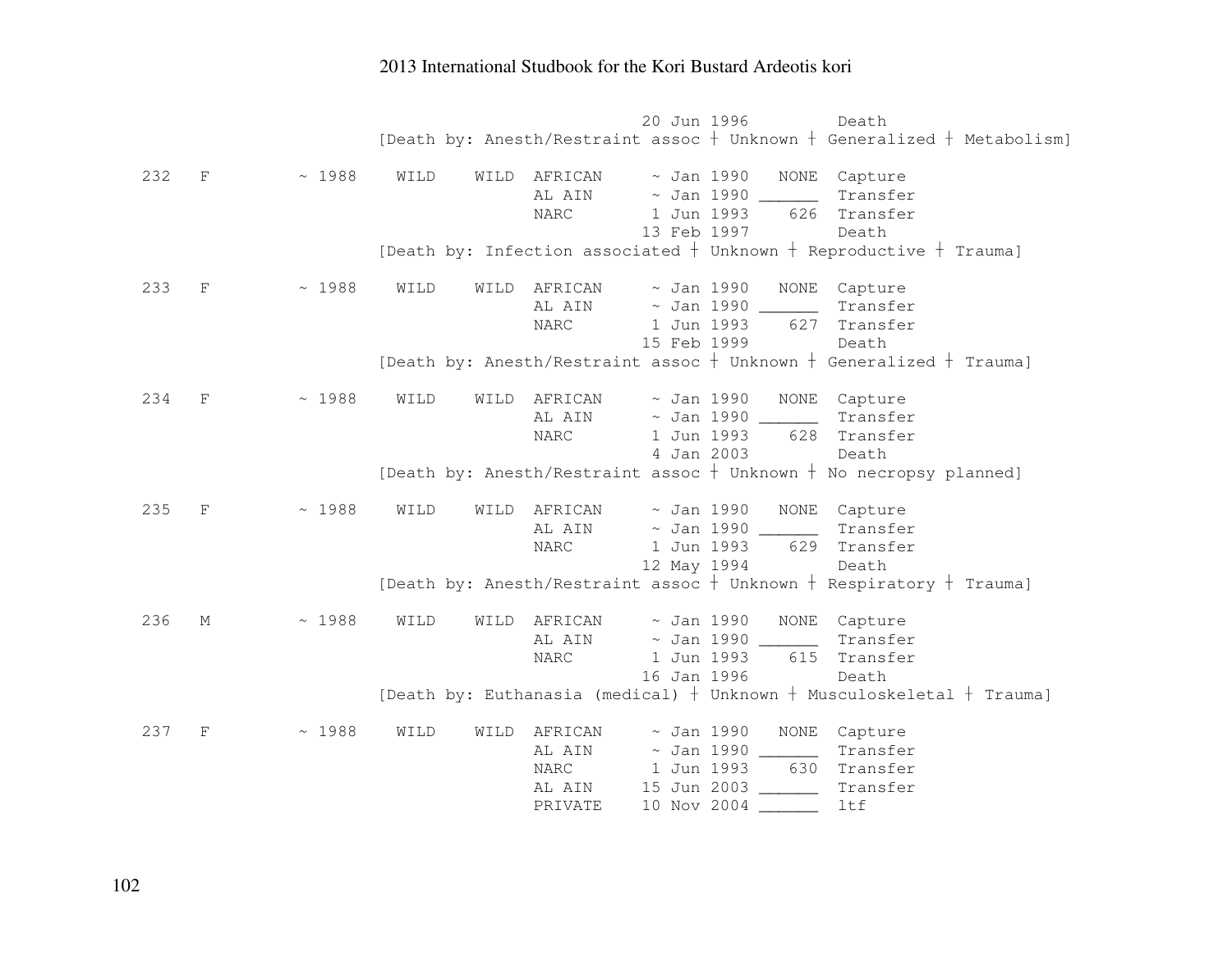| 238 | F                         | ~1988 | WILD | WILD | AFRICAN<br>AL AIN<br>$\ensuremath{\mathsf{NARC}}\xspace$<br>AL AIN<br>PRIVATE | $\sim$ Jan 1990 NONE<br>$\sim$ Jan 1990 ______<br>1 Jun 1993<br>15 Jun 2003 ______<br>10 Nov 2004 ___ | 631 | Capture<br>Transfer<br>Transfer<br>Transfer<br>ltf                                       |
|-----|---------------------------|-------|------|------|-------------------------------------------------------------------------------|-------------------------------------------------------------------------------------------------------|-----|------------------------------------------------------------------------------------------|
| 239 | $\mathbf{F}$              | ~1988 | WILD |      | WILD AFRICAN<br>AL AIN<br><b>NARC</b>                                         | $\sim$ Jan 1990 NONE<br>$\sim$ Jan 1990 _______<br>1 Jun 1993<br>10 Mar 2000                          | 632 | Capture<br>Transfer<br>Transfer<br>Death                                                 |
|     |                           |       |      |      |                                                                               |                                                                                                       |     | [Death by: Infection associated $+$ Unknown $+$ Generalized $+$ Unknown after necropsy]  |
| 240 | $_{\rm F}$                | ~1988 | WILD |      | WILD AFRICAN<br>AL AIN<br><b>NARC</b>                                         | ~ Jan 1990<br>$\sim$ Jan 1990 ______<br>1 Jun 1993<br>26 Apr 1999                                     | 633 | NONE Capture<br>Transfer<br>Transfer<br>Death                                            |
|     |                           |       |      |      |                                                                               |                                                                                                       |     | [Death by: Infection associated $+$ Unknown $+$ Generalized $+$ Trauma]                  |
| 241 | М                         | ~1988 | WILD |      | WILD AFRICAN<br>AL AIN<br><b>NARC</b>                                         | ~ Jan 1990<br>~ Jan 1990 ______<br>1 Jun 1993<br>9 Apr 2000                                           |     | NONE Capture<br>Transfer<br>634 Transfer<br>Death                                        |
|     |                           |       |      |      |                                                                               |                                                                                                       |     | [Death by: Infection associated $+$ Unknown $+$ Generalized $+$ Unknown after necropsy]  |
| 242 | $_{\rm F}$                | ~1988 | WILD |      | WILD AFRICAN<br>AL AIN<br><b>NARC</b>                                         | ~ Jan 1990<br>1 Jun 1993<br>24 Nov 1994                                                               |     | NONE Capture<br>Transfer<br>635 Transfer<br>Death                                        |
|     |                           |       |      |      |                                                                               |                                                                                                       |     | [Death by: Self-inflicted injuries $+$ Unknown $+$ Generalized $+$ Trauma]               |
| 243 | $\mathbf F$               | ~1988 | WILD |      | WILD AFRICAN<br>AL AIN<br>$\ensuremath{\mathsf{NARC}}\xspace$                 | $\sim$ Jan 1990<br>~ Jan 1990 ______<br>1 Jun 1993<br>17 May 1994                                     | 636 | NONE Capture<br>Transfer<br>Transfer<br>Death                                            |
|     |                           |       |      |      |                                                                               |                                                                                                       |     | [Death by: Euthanasia (medical) $\frac{1}{\tau}$ Unknown $+$ Musculoskeletal $+$ Fungal] |
| 244 | $\boldsymbol{\mathrm{F}}$ | ~1988 | WILD | WILD | AFRICAN<br>AL AIN<br><b>NARC</b>                                              | ~ 1 Jan 1990 NONE Capture<br>$\sim$ Jan 1990 ______<br>1 Jun 1993                                     | 637 | Transfer<br>Transfer                                                                     |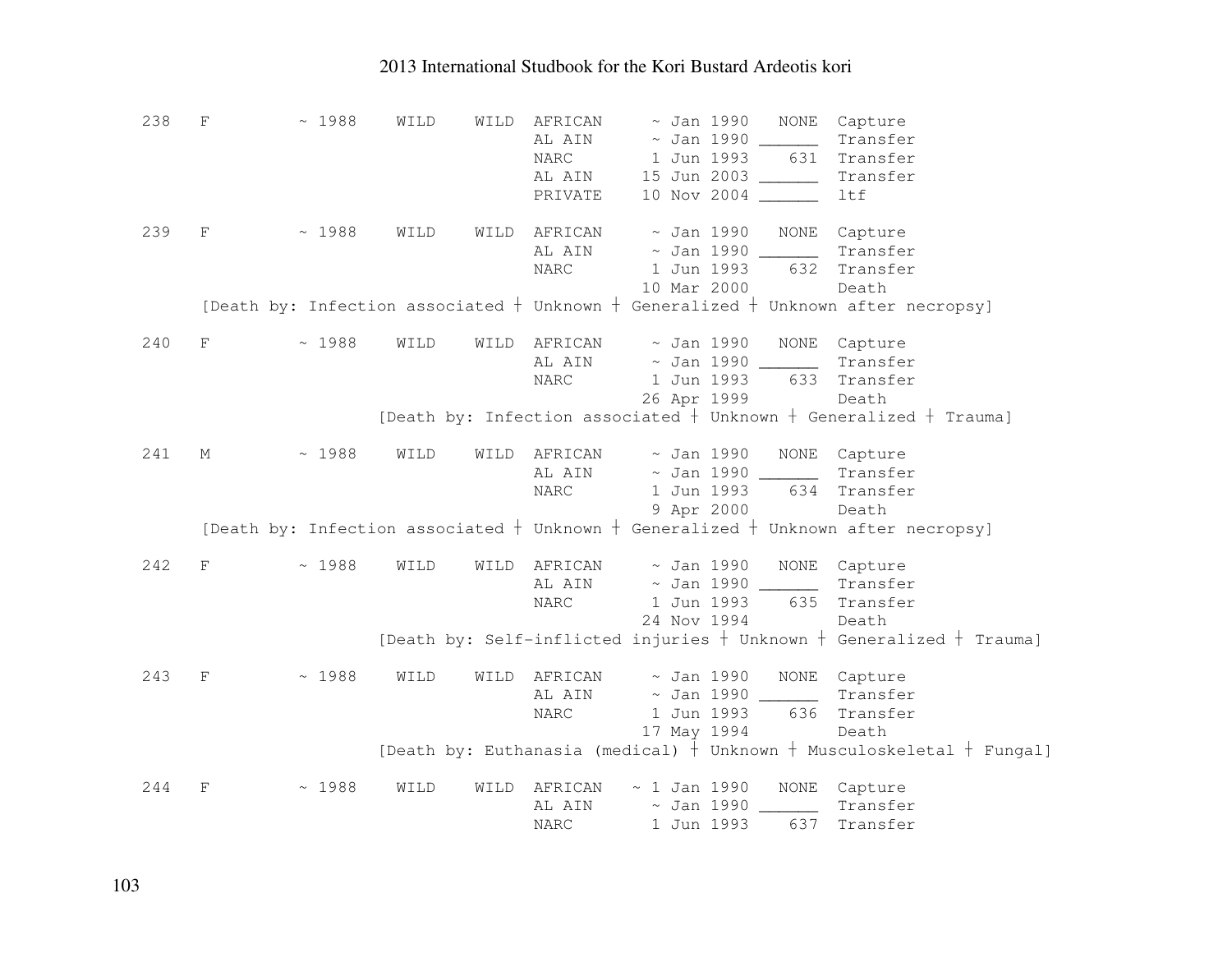|     |              |             |      |      |                               | 20 Sep 2000            |       |                      | Death                                                                               |
|-----|--------------|-------------|------|------|-------------------------------|------------------------|-------|----------------------|-------------------------------------------------------------------------------------|
|     |              |             |      |      | [Death by: Unknown means]     |                        |       |                      |                                                                                     |
|     |              |             |      |      |                               |                        |       |                      |                                                                                     |
| 245 | $F$ and $F$  | ~1988       | WILD |      | WILD AFRICAN                  |                        |       | $\sim$ Jan 1990 NONE | Capture                                                                             |
|     |              |             |      |      | AL AIN                        |                        |       |                      | Transfer                                                                            |
|     |              |             |      |      | NARC                          | 1 Jun 1993             |       | 638                  | Transfer                                                                            |
|     |              |             |      |      | SHARJAHBR 20 Dec 2000 AK001   |                        |       |                      | Transfer                                                                            |
|     |              |             |      |      |                               | 14 Oct 2001            |       |                      | Death                                                                               |
|     |              |             |      |      |                               |                        |       |                      | [Death by: Self-inflicted injuries $+$ Incinerate $+$ Musculoskeletal $+$ Trauma]   |
|     |              |             |      |      |                               |                        |       |                      |                                                                                     |
| 246 | F            | 11 Oct 1994 | MULT |      | 229 NARC                      | 11 Oct 1994            |       |                      | 705 Hatch                                                                           |
|     |              |             |      |      |                               | 17 Jul 1999            |       |                      | Death                                                                               |
|     |              |             |      |      | [Death by: Unknown means]     |                        |       |                      |                                                                                     |
|     |              |             |      |      |                               |                        |       |                      |                                                                                     |
| 247 | М            | 20 Oct 1994 | MULT |      | 239 NARC                      | 20 Oct 1994            |       |                      | 706 Hatch                                                                           |
|     |              |             |      |      |                               | 28 Jan 1997            |       |                      | Death                                                                               |
|     |              |             |      |      |                               |                        |       |                      | [Death by: Infection associated $+$ Unknown $+$ Respiratory $+$ Fungal]             |
|     |              |             |      |      |                               |                        |       |                      |                                                                                     |
| 248 | F            | ~1965       | WILD | WILD | AFRICAN                       |                        | ~1966 | NONE                 | Capture                                                                             |
|     |              |             |      |      |                               |                        |       |                      | Transfer                                                                            |
|     |              |             |      |      | BIRMINGHM 22 Sep 1966 _______ |                        |       |                      | Transfer                                                                            |
|     |              |             |      |      |                               | 21 Jul 1969            |       |                      | Death                                                                               |
|     |              |             |      |      | [Death by: Unknown means]     |                        |       |                      |                                                                                     |
|     |              |             |      |      |                               |                        |       |                      |                                                                                     |
| 249 | $-F$         | ~1988       | WILD | WILD | AFRICAN                       | $\sim$ Jan 1990        |       | NONE                 | Capture                                                                             |
|     |              |             |      |      | AL AIN                        | $\sim$ Jan 1990 $\_\_$ |       |                      | Transfer                                                                            |
|     |              |             |      |      | <b>NARC</b>                   | 1 Jun 1993             |       | 616                  | Transfer                                                                            |
|     |              |             |      |      |                               | 26 Oct 1999            |       |                      | Death                                                                               |
|     |              |             |      |      |                               |                        |       |                      | [Death by: Anesth/Restraint assoc + Unknown + Generalized + Unknown after necropsy] |
|     |              |             |      |      |                               |                        |       |                      |                                                                                     |
| 250 | $M_{\odot}$  | 12 Nov 1994 | MULT |      | 249 NARC                      | 12 Nov 1994            |       |                      | 707 Hatch                                                                           |
|     |              |             |      |      |                               | 30 Sep 1996            |       |                      | Death                                                                               |
|     |              |             |      |      |                               |                        |       |                      | [Death by: Anesth/Restraint assoc $+$ Unknown $+$ Digestive $+$ Metabolism]         |
|     |              |             |      |      |                               |                        |       |                      |                                                                                     |
| 251 | $\mathbf{F}$ | 21 Nov 1994 | MULT |      | 242 NARC                      | 21 Nov 1994            |       |                      | 708 Hatch                                                                           |
|     |              |             |      |      |                               |                        |       |                      |                                                                                     |
| 252 | М            | 16 Aug 1995 | MULT |      | 245 NARC                      | 16 Aug 1995            |       |                      | 782 Hatch                                                                           |
|     |              |             |      |      | KHALIFA                       | 3 Apr 2003             |       |                      | ltf                                                                                 |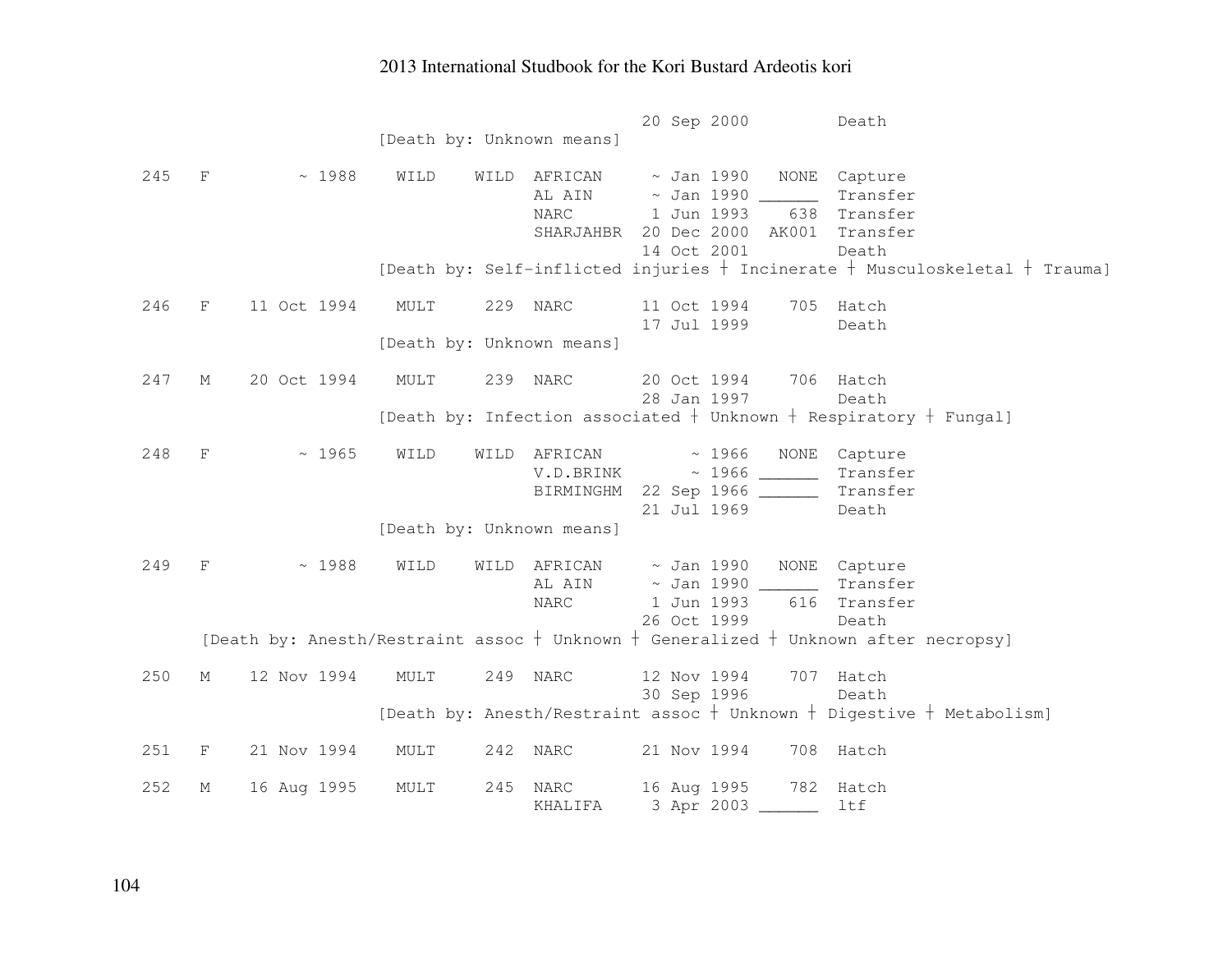| 253 | $\ddot{\text{?}}$ | 2 Sep 1995 205                                  |                                               | MULT NARC                                                              |  |             | 2 Sep 1995 787 Hatch<br>8 Sep 1995 |                                                                                               |
|-----|-------------------|-------------------------------------------------|-----------------------------------------------|------------------------------------------------------------------------|--|-------------|------------------------------------|-----------------------------------------------------------------------------------------------|
|     |                   |                                                 |                                               |                                                                        |  |             |                                    | Death<br>[Death by: Infection associated $\frac{1}{t}$ Unknown $+$ Generalized $+$ Bacterial] |
|     |                   |                                                 |                                               |                                                                        |  |             |                                    |                                                                                               |
| 254 | M                 | 3 Sep 1995 MULT                                 |                                               | 244 NARC 3 Sep 1995 788 Hatch                                          |  |             |                                    |                                                                                               |
|     |                   |                                                 |                                               | RIYADH                                                                 |  |             | 12 Jul 1997 970122 ltf             |                                                                                               |
| 255 | $F$ and $F$       | 3 Sep 1995 MULT 239 NARC 3 Sep 1995 789 Hatch   |                                               |                                                                        |  |             |                                    |                                                                                               |
|     |                   |                                                 |                                               | RIYADH                                                                 |  |             | 12 Jul 1997 970124 ltf             |                                                                                               |
|     |                   |                                                 |                                               |                                                                        |  |             |                                    |                                                                                               |
|     | 256 ?             |                                                 | 4 Sep 1995 MULT                               | 226 NARC 4 Sep 1995 790 Hatch                                          |  |             |                                    |                                                                                               |
|     |                   |                                                 |                                               |                                                                        |  |             | 26 Feb 1996                        | Death                                                                                         |
|     |                   |                                                 |                                               |                                                                        |  |             |                                    | [Death by: Infection associated $+$ Unknown $+$ Generalized $+$ Trauma]                       |
|     | 257 F             |                                                 | 5 Sep 1995 MULT 239 NARC 5 Sep 1995 791 Hatch |                                                                        |  |             |                                    |                                                                                               |
|     |                   |                                                 |                                               | AL AIN 15 Jun 2003 ________ Transfer                                   |  |             |                                    |                                                                                               |
|     |                   |                                                 |                                               | PRIVATE                                                                |  |             | 10 Nov 2004 ______                 | ltf                                                                                           |
|     |                   |                                                 |                                               |                                                                        |  |             |                                    |                                                                                               |
| 258 | $F \sim 1$        | 6 Sep 1995 MULT 231 NARC 6 Sep 1995 792 Hatch   |                                               |                                                                        |  |             |                                    |                                                                                               |
|     |                   |                                                 |                                               |                                                                        |  |             | 12 Apr 1997                        | Death<br>[Death by: Infection associated + Unknown + Generalized + Trauma]                    |
|     |                   |                                                 |                                               |                                                                        |  |             |                                    |                                                                                               |
| 259 | $F$ and $F$       | 10 Sep 1995 MULT 228 NARC 10 Sep 1995 795 Hatch |                                               |                                                                        |  |             |                                    |                                                                                               |
|     |                   |                                                 |                                               | SHARJAHBR 17 Feb 2003 AK014 Transfer                                   |  |             |                                    |                                                                                               |
|     |                   |                                                 |                                               | PRIVATE                                                                |  |             | 17 Feb 2003 ______                 | ltf                                                                                           |
| 260 |                   | F 14 Sep 1995 MULT                              |                                               | 229 NARC 14 Sep 1995 796 Hatch                                         |  |             |                                    |                                                                                               |
|     |                   |                                                 |                                               | RIYADH                                                                 |  |             |                                    | 12 Jul 1997 970125 Transfer                                                                   |
|     |                   |                                                 |                                               |                                                                        |  | 21 Feb 1999 |                                    | Death                                                                                         |
|     |                   |                                                 |                                               |                                                                        |  |             |                                    | [Death by: Self-inflicted injuries $+$ Unknown $+$ Generalized $+$ Trauma]                    |
|     |                   |                                                 |                                               |                                                                        |  |             |                                    |                                                                                               |
| 261 |                   | F 17 Sep 1995 MULT                              |                                               | 223 NARC 17 Sep 1995 797 Hatch<br>SHARJAHBR 17 Feb 2003 AK015 Transfer |  |             |                                    |                                                                                               |
|     |                   |                                                 |                                               | PRIVATE                                                                |  |             | 10 Mar 2005 ______                 | ltf                                                                                           |
|     |                   |                                                 |                                               |                                                                        |  |             |                                    |                                                                                               |
| 262 | $M_{\odot}$       | 20 Sep 1995 MULT                                |                                               | 244 NARC 20 Sep 1995 804 Hatch                                         |  |             |                                    |                                                                                               |
|     |                   |                                                 |                                               | KREFELD                                                                |  |             | 20 Jul 1998 V1729                  | Transfer                                                                                      |
|     |                   |                                                 |                                               | NURNBERG                                                               |  |             | 21 Feb 2013 B03476                 | Transfer                                                                                      |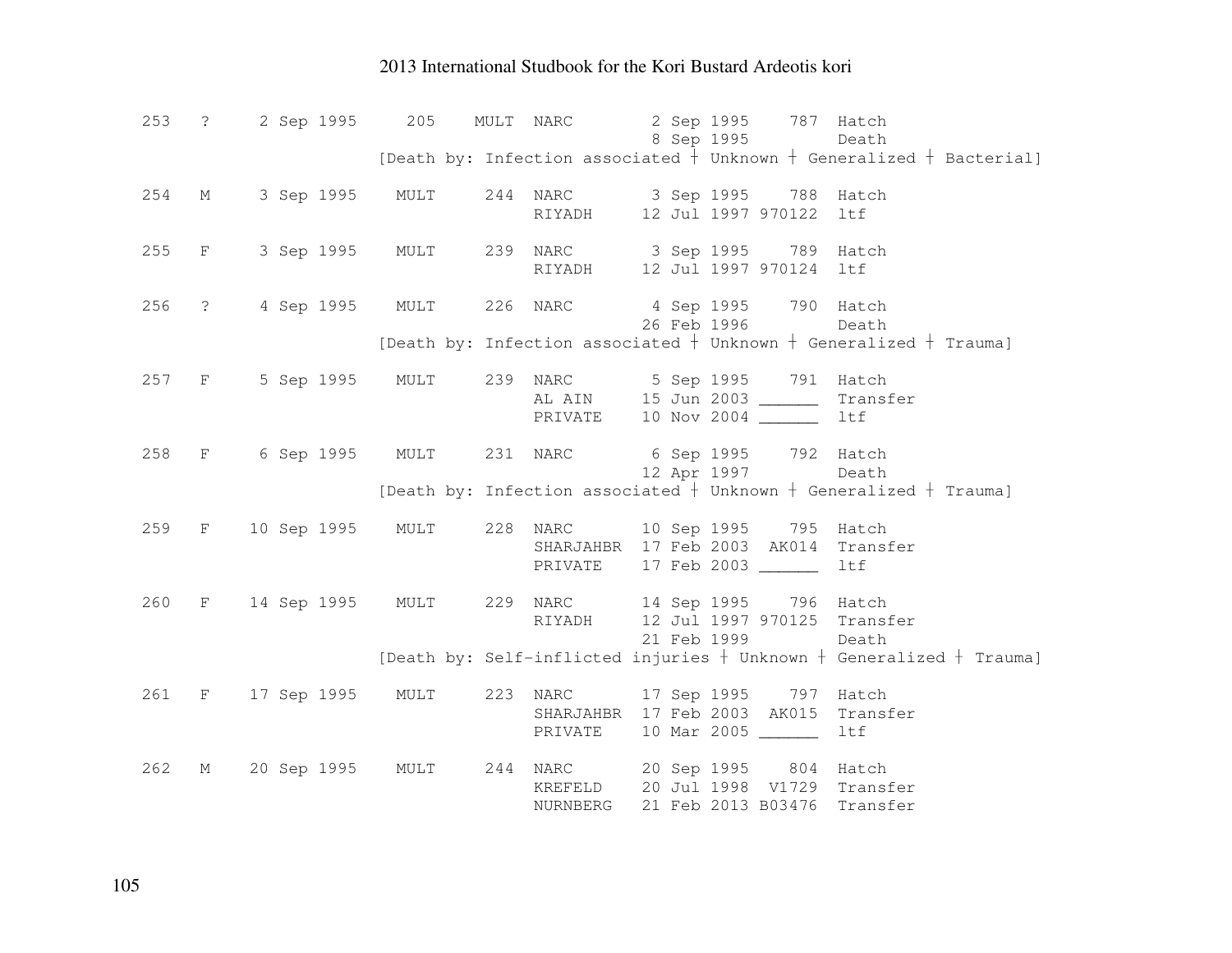| 263   |                   | ? 21 Sep 1995 MULT        |      | 21 Sep 1995 805 Hatch<br>224 NARC<br>3 Oct 1995<br>Death                                             |
|-------|-------------------|---------------------------|------|------------------------------------------------------------------------------------------------------|
|       |                   |                           |      | [Death by: Infection associated $+$ Unknown $+$ Generalized $+$ Bacterial]                           |
| 264   | $M_{\odot}$       | 22 Sep 1995 MULT 244 NARC |      | 22 Sep 1995 807 Hatch<br>17 Jun 2001<br>Death                                                        |
|       |                   |                           |      | [Death by: Unknown means]                                                                            |
| 265   | $\ddot{\text{?}}$ | 23 Sep 1995 MULT 226 NARC |      | 23 Sep 1995 809 Hatch<br>12 Oct 1995<br>Death                                                        |
|       |                   |                           |      | [Death by: Other/Unknown $+$ Unknown $+$ Generalized $+$ Trauma]                                     |
| 266   | М                 | 24 Sep 1995 MULT 234 NARC |      | 24 Sep 1995 810 Hatch<br>2 Dec 1997<br>Death                                                         |
|       |                   |                           |      | [Death by: Unknown means]                                                                            |
| 267   | М                 | 26 Sep 1995 MULT          |      | 239 NARC<br>26 Sep 1995 811 Hatch<br>15 Jun 2003 ______<br>AL AIN<br>Transfer<br>4 Sep 2004<br>Death |
|       |                   |                           |      | [Death by: Unknown means]                                                                            |
| 268   |                   | ? 27 Sep 1995 MULT        |      | 27 Sep 1995 812 Hatch<br>239 NARC<br>6 Oct 1995<br>Death                                             |
|       |                   |                           |      | [Death by: Infection associated $+$ Unknown $+$ Hemic/Lymph $+$ Bacterial]                           |
| 269   | М                 | 30 Sep 1995 MULT 229 NARC |      | 30 Sep 1995 813 Hatch<br>21 May 2000 Death                                                           |
|       |                   |                           |      | [Death by: Injury from exhibit mate $+$ Unknown $+$ Generalized $+$ Trauma]                          |
| 270   | $\ddot{\text{?}}$ | 2 Oct 1995 MULT           |      | 223 NARC<br>2 Oct 1995 814 Hatch<br>29 May 1996<br>Death                                             |
|       |                   |                           |      | [Death by: Anesth/Restraint assoc + Unknown + Generalized + Trauma]                                  |
| 271 F |                   | 4 Oct 1995                | MULT | 4 Oct 1995 815 Hatch<br>245 NARC<br>4 Jan 1998<br>Death                                              |
|       |                   |                           |      | [Death by: Unknown means]                                                                            |
| 272   | $\mathbf F$       | 4 Oct 1995                | MULT | 228 NARC<br>4 Oct 1995 816 Hatch<br>3 Apr 2003<br>ltf<br>KHALIFA                                     |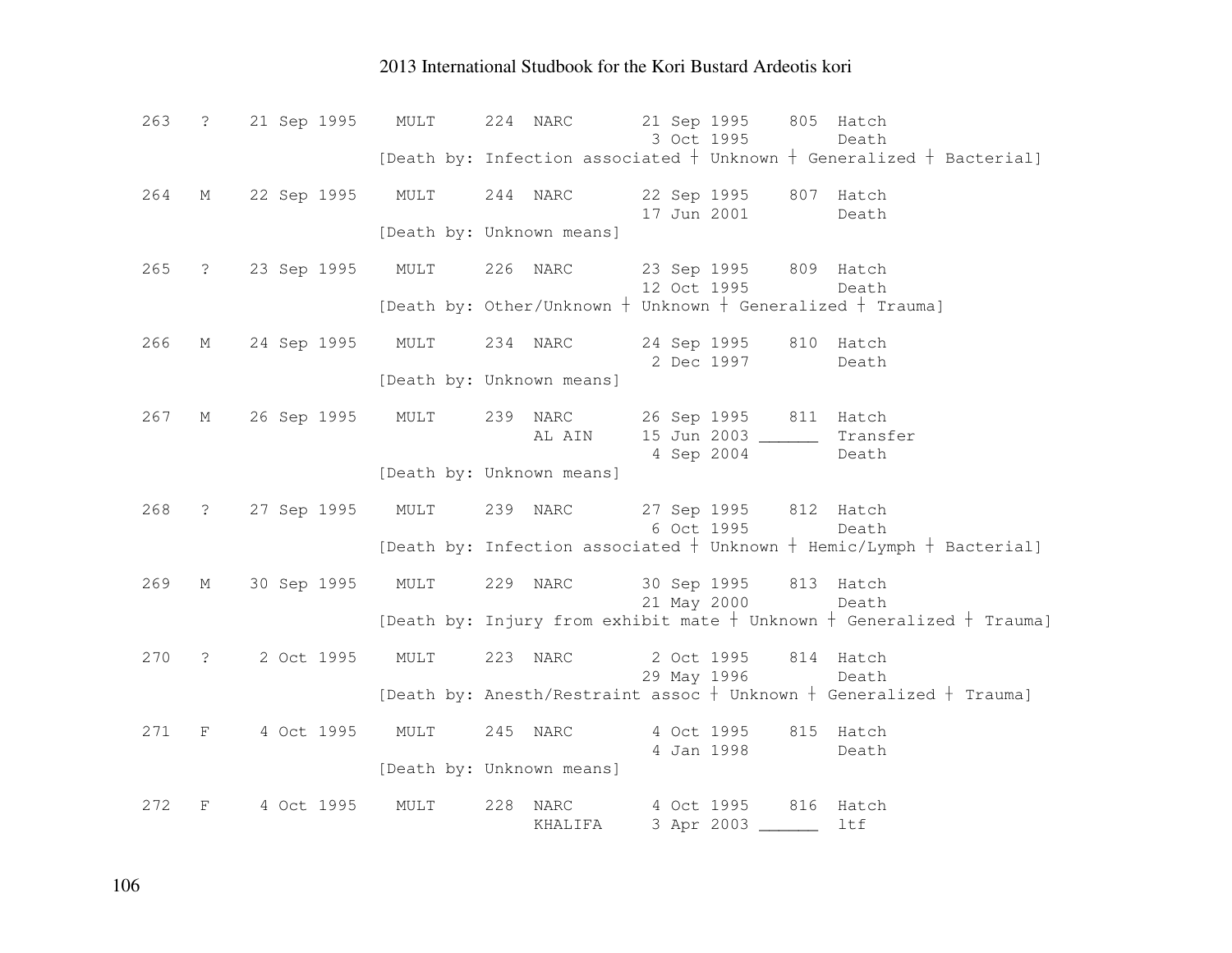| 273 | $\mathbf{F}$ | 7 Oct 1995                                          | MULT                      | 244 NARC<br>KHALIFA 3 Apr 2003                                       |  | 7 Oct 1995 817                       | Hatch<br>ltf                                                                                                              |
|-----|--------------|-----------------------------------------------------|---------------------------|----------------------------------------------------------------------|--|--------------------------------------|---------------------------------------------------------------------------------------------------------------------------|
| 274 |              | F 16 Oct 1995 MULT 229 NARC 16 Oct 1995 818         |                           | AL AIN 15 Jun 2003<br>PRIVATE 10 Nov 2004 _______                    |  |                                      | Hatch<br>Transfer<br><b>ltf</b>                                                                                           |
| 275 | М            | 21 Oct 1995 MULT 239 NARC 21 Oct 1995 819 Hatch     |                           |                                                                      |  | 4 Aug 1999                           | Death<br>[Death by: Injury from exhibit mate $+$ Unknown $+$ Generalized $+$ Trauma]                                      |
| 276 |              | ? 26 Oct 1995 MULT 226 NARC                         | [Death by: Unknown means] |                                                                      |  | 26 Oct 1995 820 Hatch<br>9 Nov 1995  | Death                                                                                                                     |
| 277 |              | ? ~24 Nov 1995 MULT 224 NARC ~24 Nov 1995 821 Hatch |                           |                                                                      |  | 26 Nov 1995                          | Death<br>[Death by: Other/Unknown $+$ Unknown $+$ Generalized $+$ Trauma]                                                 |
| 278 |              | F 30 Nov 1995 MULT                                  |                           | 229 NARC                                                             |  | 30 Nov 1995 822 Hatch<br>18 Sep 1998 | Death<br>[Death by: Self-inflicted injuries $+$ Unknown $+$ Generalized $+$ Unknown after necropsy]                       |
| 279 | M            | 15 Dec 1995 MULT                                    |                           | 223 NARC 15 Dec 1995 824 Hatch<br>MAKTOUM 2 Jul 2002 A00206 Transfer |  | 1 Jul 2010                           | Death                                                                                                                     |
|     |              |                                                     | [Death by: Unknown means] |                                                                      |  |                                      |                                                                                                                           |
|     |              | 280 ? 4 Aug 1996 MULT 228 NARC 4 Aug 1996 892 Hatch |                           |                                                                      |  |                                      | 6 Aug 1996 Death<br>[Death by: Injury from predator $\frac{1}{7}$ Unknown $\frac{1}{7}$ Generalized $\frac{1}{7}$ Trauma] |
|     |              |                                                     |                           |                                                                      |  |                                      |                                                                                                                           |
| 281 |              | M 12 Aug 1996 MULT 234 NARC 12 Aug 1996 894 Hatch   |                           |                                                                      |  | 13 Jan 1998                          | Death                                                                                                                     |
|     |              |                                                     | [Death by: Unknown means] |                                                                      |  |                                      |                                                                                                                           |
| 282 |              | F 12 Aug 1996 MULT 244 NARC 12 Aug 1996 895 Hatch   |                           | SHARJAHBR 17 Feb 2003 AK016 Transfer                                 |  |                                      |                                                                                                                           |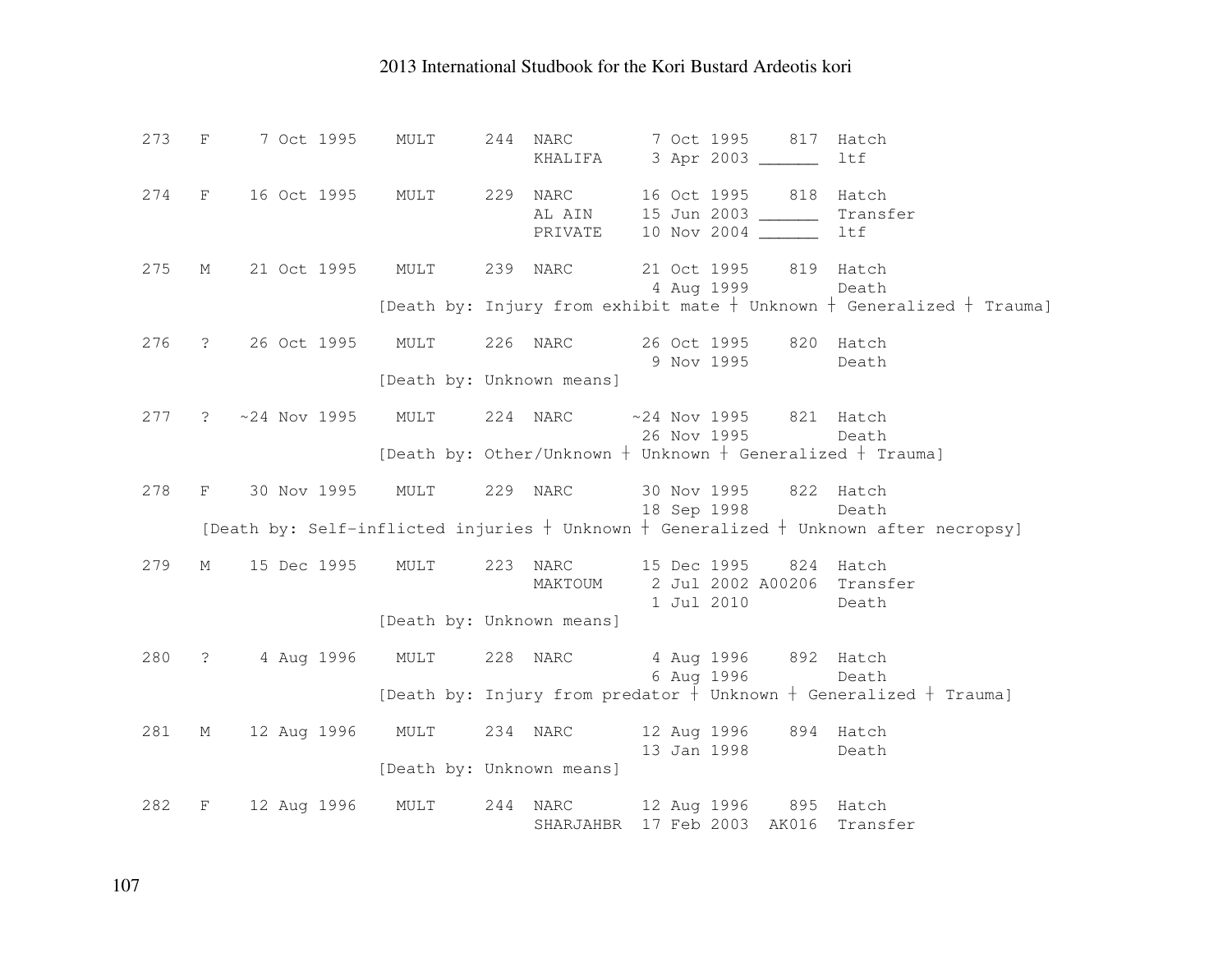|     |       |                   |                           | PRIVATE 17 Feb 2003 _______ ltf                                                                                                          |
|-----|-------|-------------------|---------------------------|------------------------------------------------------------------------------------------------------------------------------------------|
|     |       |                   |                           | 283 F 11 Aug 1996 MULT 245 NARC 11 Aug 1996 896 Hatch<br>KHALIFA 3 Apr 2003<br>ltf                                                       |
| 284 |       | F 14 Aug 1996 205 |                           | MULT NARC 14 Aug 1996 897 Hatch<br>KHALIFA 3 Apr 2003<br>ltf                                                                             |
| 285 |       | M 3 Sep 1996 205  |                           | MULT NARC 3 Sep 1996 898 Hatch<br>SHARJAHBR 17 Feb 2003 AK011 Transfer<br>PRIVATE 10 Mar 2005 _______<br>ltf                             |
| 286 |       |                   |                           | F 9 Sep 1996 MULT 229 NARC 9 Sep 1996 899 Hatch<br>DUISBURG 30 Sep 1999 3960 Transfer                                                    |
|     |       |                   |                           | 287 F 10 Sep 1996 205 206 NARC 10 Sep 1996 900 Hatch<br>13 Nov 1997 Death                                                                |
|     |       |                   | [Death by: Unknown means] |                                                                                                                                          |
| 288 |       |                   |                           | M 21 Sep 1996 MULT 239 NARC 21 Sep 1996 928 Hatch<br>RIYADH 12 Jul 1997 970123 Transfer<br>28 Jul 1997<br>Death                          |
|     |       |                   | [Death by: Unknown means] |                                                                                                                                          |
| 289 |       |                   |                           | F 22 Sep 1996 MULT 239 NARC 22 Sep 1996 930 Hatch<br>SHARJAHBR 17 Feb 2003 AK021 Transfer<br>PRIVATE 10 Mar 2005 ______<br>ltf           |
|     |       |                   |                           | 290 F 22 Sep 1996 205 MULT NARC 22 Sep 1996 931 Hatch<br>KHALIFA 3 Apr 2003<br>ltf                                                       |
|     | 291 F |                   |                           | 2 Oct 1996 MULT 245 NARC 2 Oct 1996 932 Hatch<br>20 Sep 1998 Death<br>[Death by: Infection associated + Unknown + Digestive + Nutrition] |
|     |       |                   |                           |                                                                                                                                          |
| 292 | М     | 9 Oct 1996 MULT   |                           | 229 NARC 9 Oct 1996 933 Hatch<br>SHARJAHBR 20 Dec 2000 AK004 Transfer<br>PRIVATE 8 Jan 2001 ________ ltf                                 |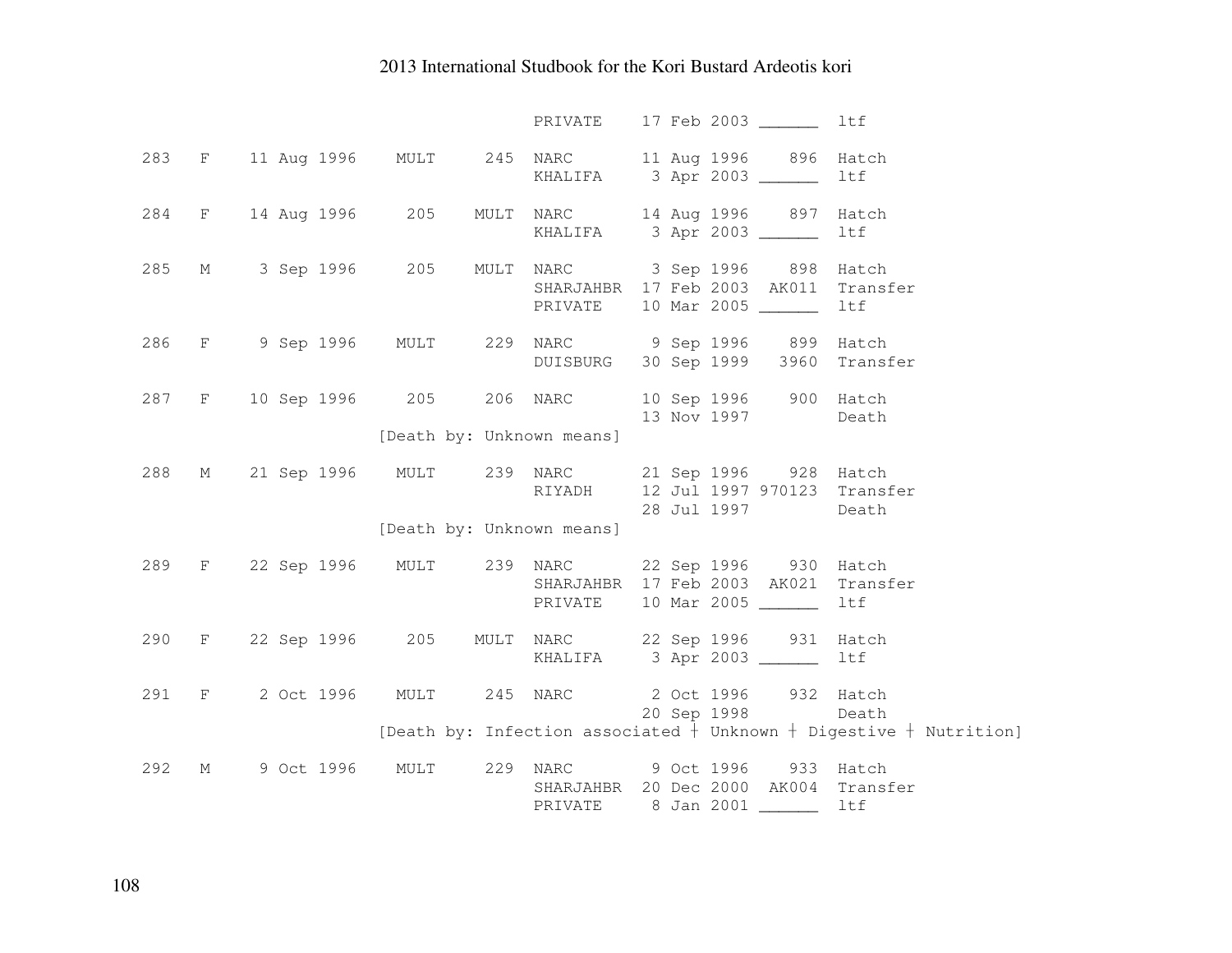| 293 | $\mathbf{F}$ | 13 Oct 1996 | 205  | MULT | NARC                                       | 13 Oct 1996<br>20 Sep 1997                                               | 934                                            | Hatch<br>Death                                       |
|-----|--------------|-------------|------|------|--------------------------------------------|--------------------------------------------------------------------------|------------------------------------------------|------------------------------------------------------|
|     |              |             |      |      | [Death by: Unknown means]                  |                                                                          |                                                |                                                      |
| 294 | М            | ~1950       | WILD | WILD | AFRICAN<br>HANNOVER<br>L RUHE<br>FRANKFURT | $\sim$ Jun 1950<br>6 Apr 1951<br>6 Apr 1951<br>6 Sep 1952<br>29 Nov 1957 | NONE<br><b>I316</b><br>$\overline{a}$<br>17716 | Capture<br>Transfer<br>Transfer<br>Transfer<br>Death |
|     |              |             |      |      | [Death by: Unknown means]                  |                                                                          |                                                |                                                      |
| 295 | F            | ~1951       | WILD | WILD | AFRICAN<br>L RUHE<br>FRANKFURT             | ~1953<br>~1953<br>3 Dec 1953<br>5 May 1960                               | <b>NONE</b><br>17717                           | Capture<br>Transfer<br>Transfer<br>Death             |
|     |              |             |      |      | [Death by: Unknown means]                  |                                                                          |                                                |                                                      |
| 296 | М            | ~1956       | WILD | WILD | AFRICAN<br>L RUHE<br>FRANKFURT             | $~\sim$ Mar 1958<br>$~\sim$ Mar 1958<br>10 Jun 1958<br>27 Sep 1963       | NONE<br>17718                                  | Capture<br>Transfer<br>Transfer<br>Death             |
|     |              |             |      |      | [Death by: Unknown means]                  |                                                                          |                                                |                                                      |
| 297 | М            | ~1959       | WILD | WILD | AFRICAN<br>L RUHE<br>FRANKFURT             | $\sim$ Jan 1960<br>$\sim$ Jan 1960<br>20 Jun 1960<br>7 Nov 1960          | <b>NONE</b><br>17719                           | Capture<br>Transfer<br>Transfer<br>Death             |
|     |              |             |      |      | [Death by: Unknown means]                  |                                                                          |                                                |                                                      |
| 298 | М            | ~1960       | WILD | WILD | AFRICAN<br>L RUHE<br>FRANKFURT             | $\sim$ Jan 1962<br>$\sim$ Jan 1962<br>17 May 1962<br>1 Jun 1971          | <b>NONE</b><br>17720                           | Capture<br>Transfer<br>Transfer<br>Death             |
|     |              |             |      |      | [Death by: Unknown means]                  |                                                                          |                                                |                                                      |
| 299 | F            | ~1960       | WILD | WILD | AFRICAN<br>L RUHE<br>FRANKFURT             | $\sim$ Jan 1962<br>$\sim$ Jan 1962<br>17 May 1962<br>25 Mar 1968         | <b>NONE</b><br>17721                           | Capture<br>Transfer<br>Transfer<br>Death             |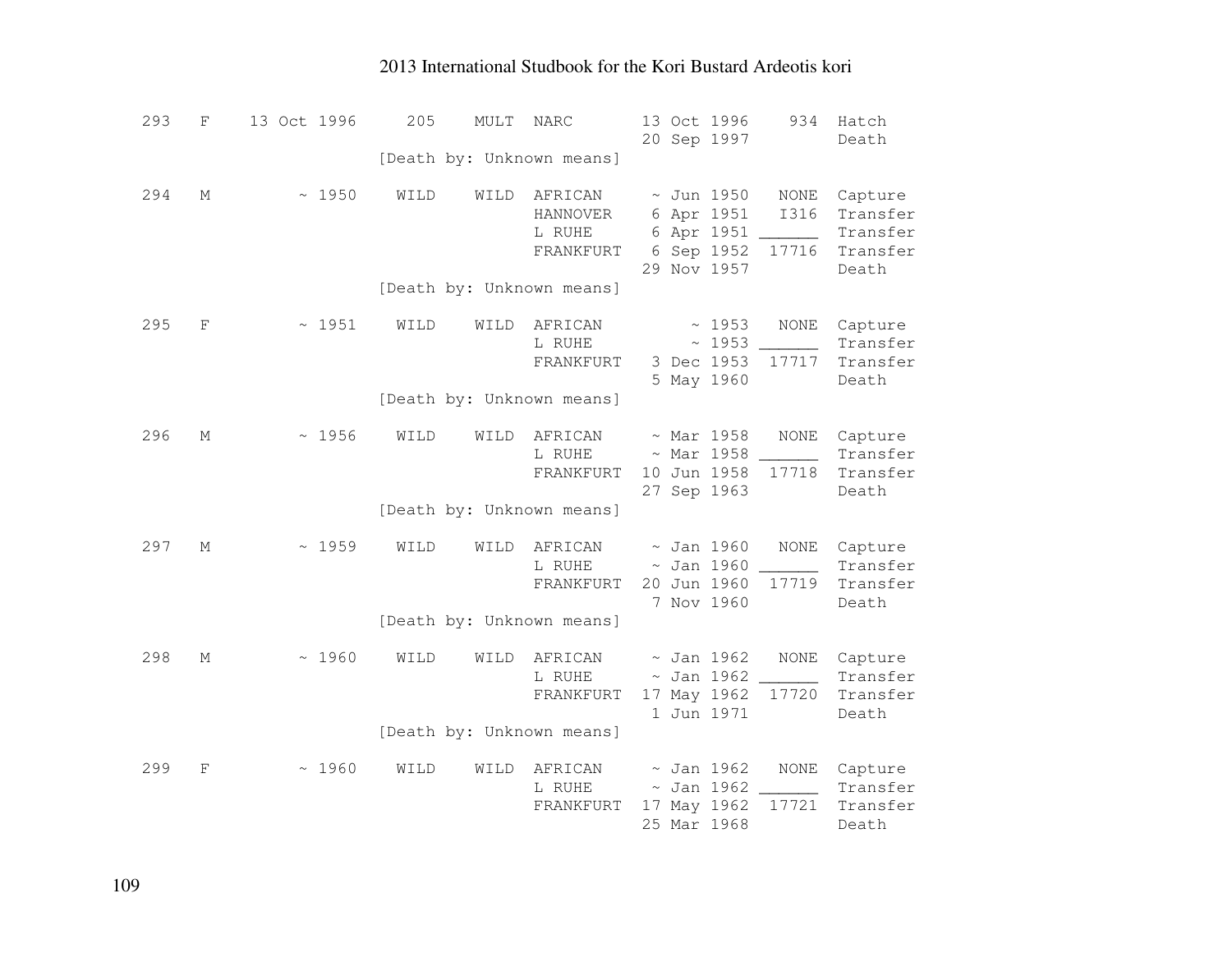[Death by: Unknown means]

| 300 | $\ddot{\cdot}$ | ~1964       | WILD<br>WILD              | AFRICAN<br>KHOMAS<br>FRANKFURT         | $\sim$ Jan 1966<br>~ Jan 1966<br>21 May 1966<br>14 Jun 1966 | NONE                                                                          | Capture<br>Transfer<br>17722 Transfer<br>Death                            |
|-----|----------------|-------------|---------------------------|----------------------------------------|-------------------------------------------------------------|-------------------------------------------------------------------------------|---------------------------------------------------------------------------|
|     |                |             | [Death by: Unknown means] |                                        |                                                             |                                                                               |                                                                           |
| 301 | $\ddot{\cdot}$ | ~1967       | WILD<br>WILD              | AFRICAN<br>V.D.BRINK<br>FRANKFURT      | 14 Dec 1973                                                 | $\sim$ Jan 1969<br>NONE<br>$\sim$ Jan 1969 ______<br>9 Jul 1969<br>17723      | Capture<br>Transfer<br>Transfer<br>Death                                  |
|     |                |             | [Death by: Unknown means] |                                        |                                                             |                                                                               |                                                                           |
| 302 | М              | ~1967       | WILD                      | WILD AFRICAN<br>V.D.BRINK<br>FRANKFURT | 26 Dec 1978                                                 | ~ Jan 1969<br>NONE<br>$\sim$ Jan 1969 ______<br>9 Jul 1969 22080              | Capture<br>Transfer<br>Transfer<br>Death                                  |
|     |                |             | [Death by: Unknown means] |                                        |                                                             |                                                                               |                                                                           |
| 303 | М              | 28 Jul 1990 | UNK                       | UNK NURNBERG<br>BERLINZOO              | 28 Aug 2001                                                 | 28 Jul 1990 B00241 Hatch<br>28 Feb 1991 910071                                | Transfer<br>Death                                                         |
|     |                |             |                           |                                        |                                                             |                                                                               | [Death by: Euthanasia (medical) $+$ Unknown $+$ Unknown (after necropsy)] |
| 304 | $\mathbf{F}$   | 12 Jul 1990 | UNK                       | UNK NURNBERG<br>BERLINZOO              | $\sim$ Jun 2005                                             | 12 Jul 1990 B00240<br>28 Feb 1991 910072                                      | Hatch<br>Transfer<br>Death                                                |
|     |                |             | [Death by: Unknown means] |                                        |                                                             |                                                                               |                                                                           |
| 305 | $\mathbf{F}$   | ~1992       | WILD<br>WILD              | TANZANIA<br>KLEIN S<br>BERLINZOO       | 27 Sep 1994                                                 | ~ Oct 1993 NONE Capture<br>$\sim$ Oct 1993 $\frac{1}{2}$<br>3 Dec 1993 930100 | Transfer<br>Transfer<br>Death                                             |
|     |                |             | [Death by: Unknown means] |                                        |                                                             |                                                                               |                                                                           |
| 306 | М              | ~1992       | WILD<br>WILD              | TANZANIA<br>KLEIN S<br>BERLINZOO       | $\sim$ Oct 1993                                             | ~ Oct 1993 NONE Capture<br>3 Dec 1993 930101                                  | Transfer<br>Transfer                                                      |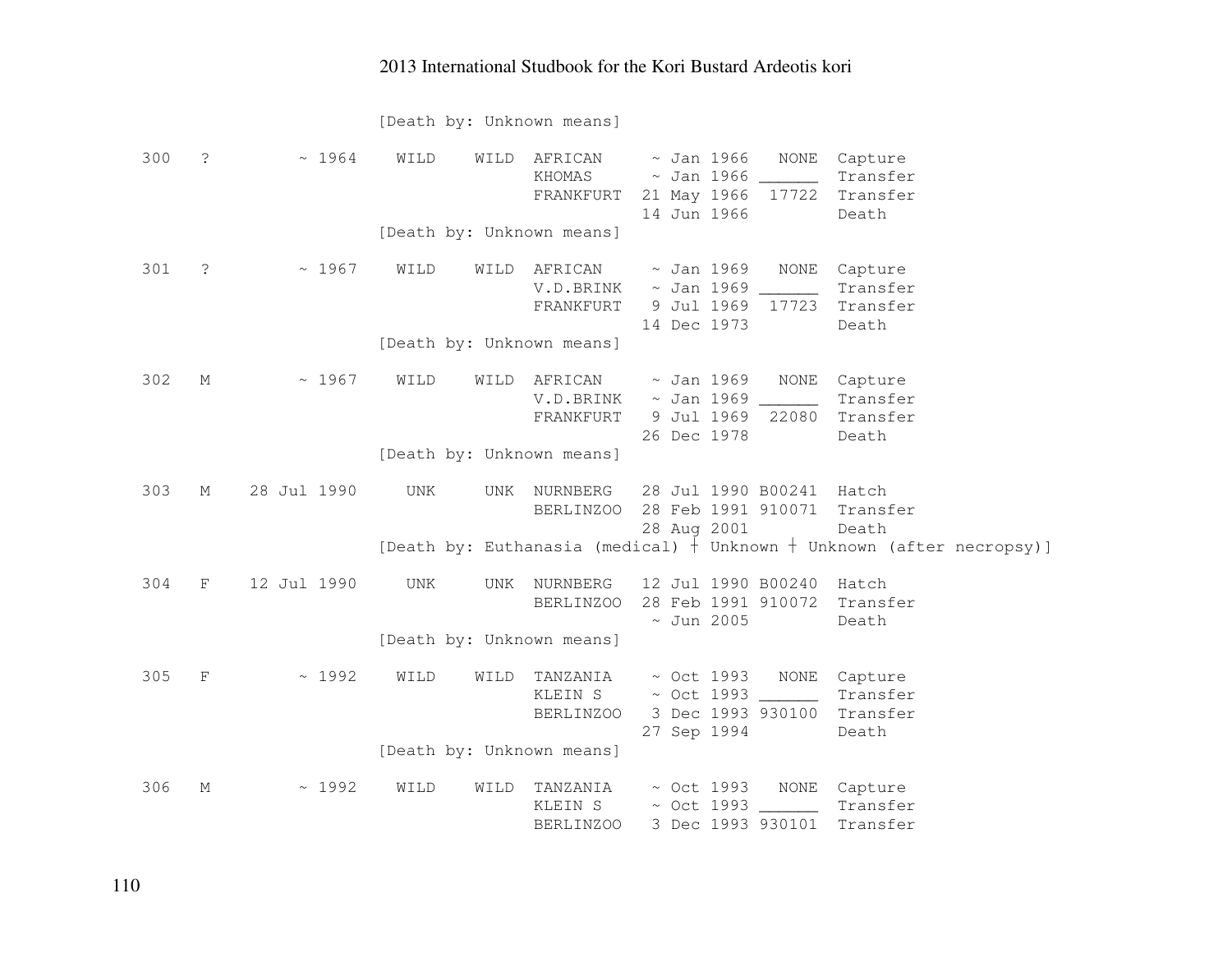|     |              |             | [Death by: Unknown means] |                                             | 4 May 1995                 |                                                                                               | Death                                                                                |
|-----|--------------|-------------|---------------------------|---------------------------------------------|----------------------------|-----------------------------------------------------------------------------------------------|--------------------------------------------------------------------------------------|
| 307 | М            | ~1992       | WILD<br>WILD              | TANZANIA<br>KLEIN S<br>BERLINZOO            | 9 Jun 1995                 | $\sim$ Oct 1993<br>3 Dec 1993 930102 Transfer                                                 | NONE Capture<br>Transfer<br>Death                                                    |
|     |              |             | [Death by: Unknown means] |                                             |                            |                                                                                               |                                                                                      |
| 308 | М            | ~1992       | WILD<br>WILD              | JOHANSBRG 15 Oct 1994                       | 12 Aug 1998                | TRANSVAAL ~ Sep 1994 NONE Capture                                                             | 976 Transfer<br>Death                                                                |
|     |              |             |                           |                                             |                            |                                                                                               | [Death by: Environ/Behav conditions $+$ Incinerate $+$ Digestive $+$ Trauma]         |
| 309 | М            | ~1985       | WILD                      | WILD AFRICAN<br>BODE W<br>GRONAU<br>KREFELD | 16 Dec 1993                | $\sim 1986$<br>$\sim$ 1986 ______<br>$\sim$ 1986 _______ Transfer<br>4 Nov 1986 V116 Transfer | NONE Capture<br>Transfer<br>Death                                                    |
|     |              |             |                           |                                             |                            |                                                                                               | [Death by: Infection associated $+$ Unknown $+$ Musculoskeletal $+$ Trauma]          |
| 310 | $\mathbf{F}$ | ~1985       | WILD                      | WILD AFRICAN<br>GRONAU<br>KREFELD           | $\sim 1986$<br>11 Mar 1996 | NONE<br>BODE W $\sim$ 1986 ______<br>4 Nov 1986 V117 Transfer                                 | Capture<br>Transfer<br>Transfer<br>Death                                             |
|     |              |             |                           |                                             |                            |                                                                                               | [Death by: Infection associated $+$ Unknown $+$ Digestive $+$ Bacterial]             |
| 311 | М            | 21 Jul 1993 | 319<br>317                | NURNBERG<br>KREFELD                         | 5 Jan 1997                 | 21 Jul 1993 B00308 Hatch<br>12 Jan 1994 V1138 Transfer                                        | Death<br>[Death by: Euthanasia (medical) $+$ Unknown $+$ Musculoskeletal $+$ Trauma] |
| 312 | М            | ~1934       | WILD<br>WILD              | AFRICAN<br>NURNBERG                         | $\sim$ Jan 1946            | ~1935<br>1 Jan 1936 B00217 Transfer                                                           | NONE Capture<br>Death                                                                |
|     |              |             | [Death by: Unknown means] |                                             |                            |                                                                                               |                                                                                      |
| 313 | М            | ~1962       | WILD<br>WILD              | AFRICAN                                     |                            | ~1963<br><b>NONE</b>                                                                          | Capture                                                                              |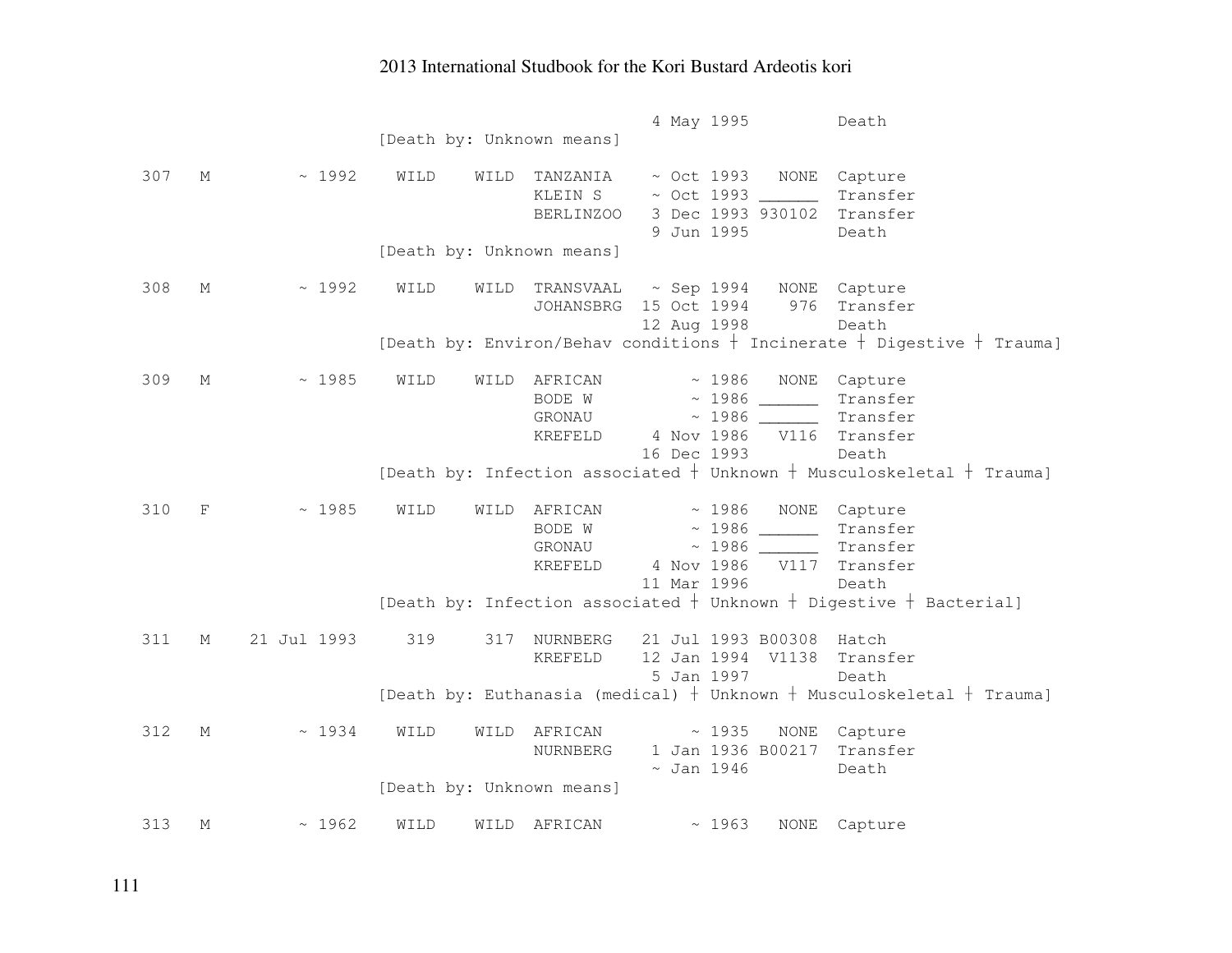MOLINAR  $\sim$  1963 Transfer NURNBERG 2 Aug 1963 B00215 Transfer 16 Aug 1963 Death [Death by: Infection associated  $\dagger$  Unknown  $\dagger$  Generalized  $\dagger$  Circulatory, secondary] 314 F ~ 1962 WILD WILD AFRICAN ~ 1963 NONE Capture MOLINAR ~ 1963 \_\_\_\_\_\_ Transfer NURNBERG 2 Aug 1963 B00216 Transfer 23 Aug 1963 Death [Death by: Infection associated  $\dagger$  Unknown  $\dagger$  Generalized  $\dagger$  Nutrition] 315 M ~ 1976 WILD WILD AFRICAN ~ Jan 1977 NONE Capture V.D.BRINK ~ Jan 1977 \_\_\_\_\_\_ Transfer NURNBERG 30 Jun 1977 B00224 Transfer 5 Jul 1977 Death [Death by: Injury from exhibit mate  $\dagger$  Unknown  $\dagger$  Generalized  $\dagger$  Trauma] 316 F ~ 1976 WILD WILD AFRICAN ~ Jan 1977 NONE Capture V.D.BRINK ~ Jan 1977 \_\_\_\_\_\_ Transfer NURNBERG 30 Jun 1977 B00225 Transfer 5 Jan 1986 Death [Death by: Infection associated  $\dagger$  Unknown  $\dagger$  Hemic/Lymph  $\dagger$  Metabolism] 317 F ~ 1976 WILD WILD AFRICAN ~ 1977 NONE Capture  $V.D.BRINK$   $\sim$  1977  $\sim$   $\sim$  Transfer NURNBERG 21 Jul 1977 B00226 Transfer 28 Nov 1996 Death [Death by: Infection associated  $\dagger$  Unknown  $\dagger$  Digestive  $\dagger$  Metabolism] 318 F ~ 1976 WILD WILD AFRICAN ~ 1977 NONE Capture Transfer V.D.BRINK ~ 1977 \_\_\_\_\_\_ Transfer NURNBERG 21 Jul 1977 B00227 Transfer 28 Jun 1987 Death [Death by: Infection associated  $\dagger$  Unknown  $\dagger$  Reproductive  $\dagger$  Toxicity] 319 M ~ 1980 WILD WILD AFRICAN ~ 1981 NONE Capture STRUCK ~ 1981 \_\_\_\_\_\_ Transfer NURNBERG 9 Nov 1981 B00228 Transfer 12 Jun 2009 Death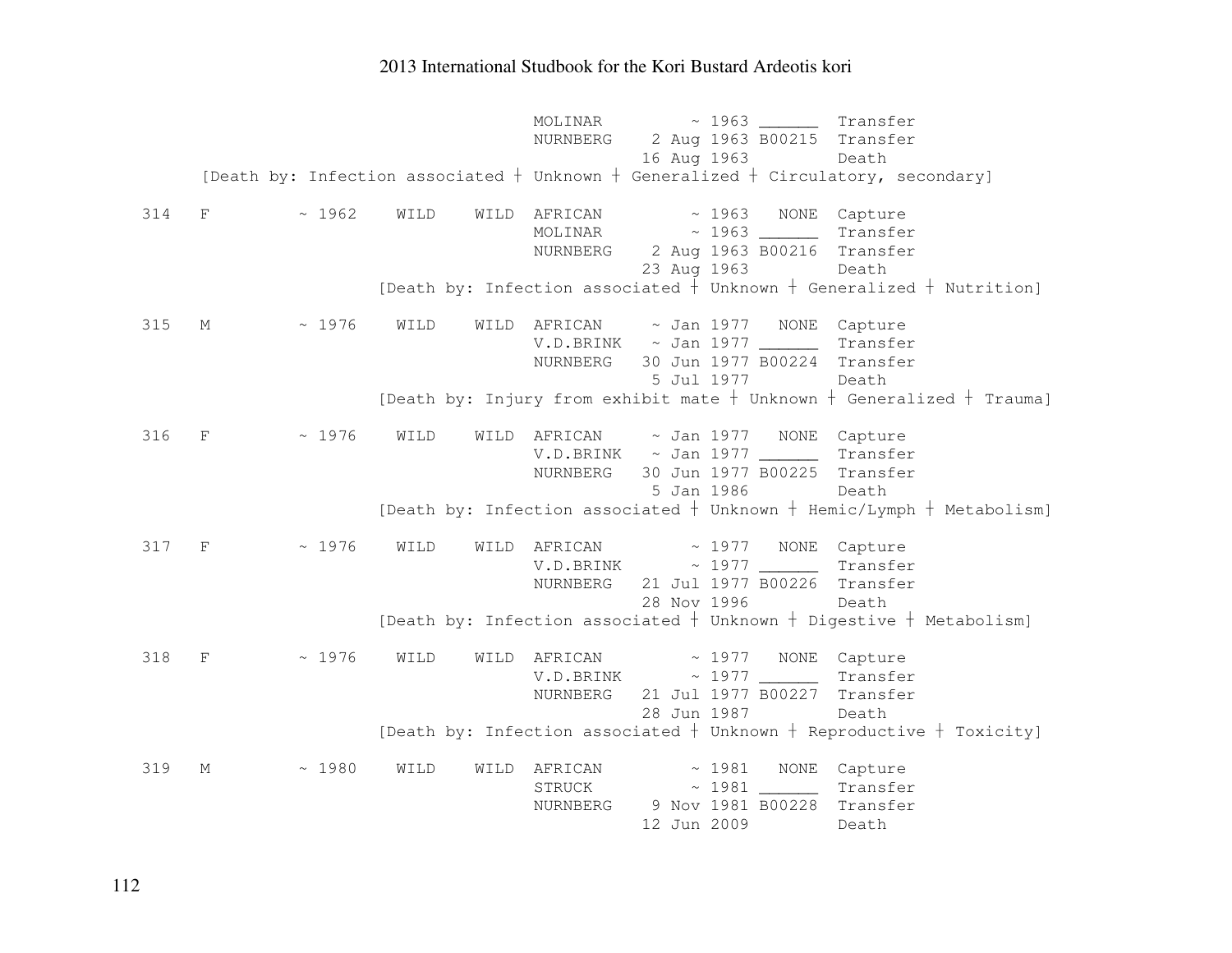[Death by: Unknown means]

| 320        | М           | ~1986       | WILD                      | WILD | AFRICAN      |  | $~\sim$ Dec 1986 | NONE                     | Capture                                                                                        |
|------------|-------------|-------------|---------------------------|------|--------------|--|------------------|--------------------------|------------------------------------------------------------------------------------------------|
|            |             |             |                           |      | HOHENSTAD    |  |                  | $\sim$ Dec 1986 $\_\_$   | Transfer                                                                                       |
|            |             |             |                           |      | NURNBERG     |  |                  |                          | 11 Feb 1987 B00229 Transfer                                                                    |
|            |             |             |                           |      |              |  | 22 Mar 2008      |                          | Death                                                                                          |
|            |             |             | [Death by: Unknown means] |      |              |  |                  |                          |                                                                                                |
| 321        | $_{\rm F}$  | ~1986       | WILD                      | WILD | AFRICAN      |  |                  | $\sim$ Dec 1986 NONE     | Capture                                                                                        |
|            |             |             |                           |      |              |  |                  |                          | Transfer                                                                                       |
|            |             |             |                           |      | NURNBERG     |  |                  | 11 Feb 1987 B00230       | Transfer                                                                                       |
|            |             |             |                           |      |              |  | 13 Jun 2008      |                          | Death                                                                                          |
|            |             |             | [Death by: Unknown means] |      |              |  |                  |                          |                                                                                                |
|            |             |             |                           |      |              |  |                  |                          |                                                                                                |
| 322        | F           | 20 Jun 1989 | UNK                       |      | UNK NURNBERG |  |                  | 20 Jun 1989 B00232 Hatch |                                                                                                |
|            |             |             |                           |      |              |  | 28 Mar 2010      |                          | Death                                                                                          |
|            |             |             | [Death by: Unknown means] |      |              |  |                  |                          |                                                                                                |
| 323        | F           | 21 Jun 1989 | UNK                       |      | UNK NURNBERG |  |                  | 21 Jun 1989 B00233 Hatch |                                                                                                |
|            |             |             |                           |      |              |  | 25 Aug 1989      |                          | Death                                                                                          |
|            |             |             | [Death by: Unknown means] |      |              |  |                  |                          |                                                                                                |
|            |             |             |                           |      |              |  |                  |                          |                                                                                                |
| 324        | $M_{\odot}$ | 4 Jul 1989  | UNK                       |      | UNK NURNBERG |  |                  | 4 Jul 1989 B00234 Hatch  |                                                                                                |
|            |             |             |                           |      |              |  | 2 Dec 1989       |                          | Death                                                                                          |
|            |             |             |                           |      |              |  |                  |                          | [Death by: Infection associated $+$ Unknown $+$ Urinary $+$ Metabolism]                        |
| 325        | $M_{\odot}$ | 9 Jul 1990  | UNK                       |      | UNK NURNBERG |  |                  | 9 Jul 1990 B00239 Hatch  |                                                                                                |
|            |             |             |                           |      |              |  | 18 Jan 1992      |                          | Death                                                                                          |
|            |             |             |                           |      |              |  |                  |                          | [Death by: Euthanasia (medical) + Unknown + Urinary + Circulatory,                             |
| secondary] |             |             |                           |      |              |  |                  |                          |                                                                                                |
|            |             |             |                           |      |              |  |                  |                          |                                                                                                |
| 326        | М           | 1 Jul 1991  | UNK                       |      | UNK NURNBERG |  |                  | 1 Jul 1991 B00242 Hatch  |                                                                                                |
|            |             |             |                           |      |              |  | 20 Jul 2000      |                          | Death                                                                                          |
|            |             |             |                           |      |              |  |                  |                          | [Death by: Euthanasia (medical) $+$ Given to an institution: UNK $+$ Unknown (after necropsy)] |
|            |             |             |                           |      |              |  |                  |                          |                                                                                                |
| 327        | $\tilde{S}$ | 4 Jul 1991  | UNK                       | UNK  | NURNBERG     |  | 8 Jul 1991       | 4 Jul 1991 B00243 Hatch  |                                                                                                |
|            |             |             |                           |      |              |  |                  |                          | Death<br>[Death by: Infection associated $+$ Unknown $+$ Generalized $+$ Metabolism]           |
|            |             |             |                           |      |              |  |                  |                          |                                                                                                |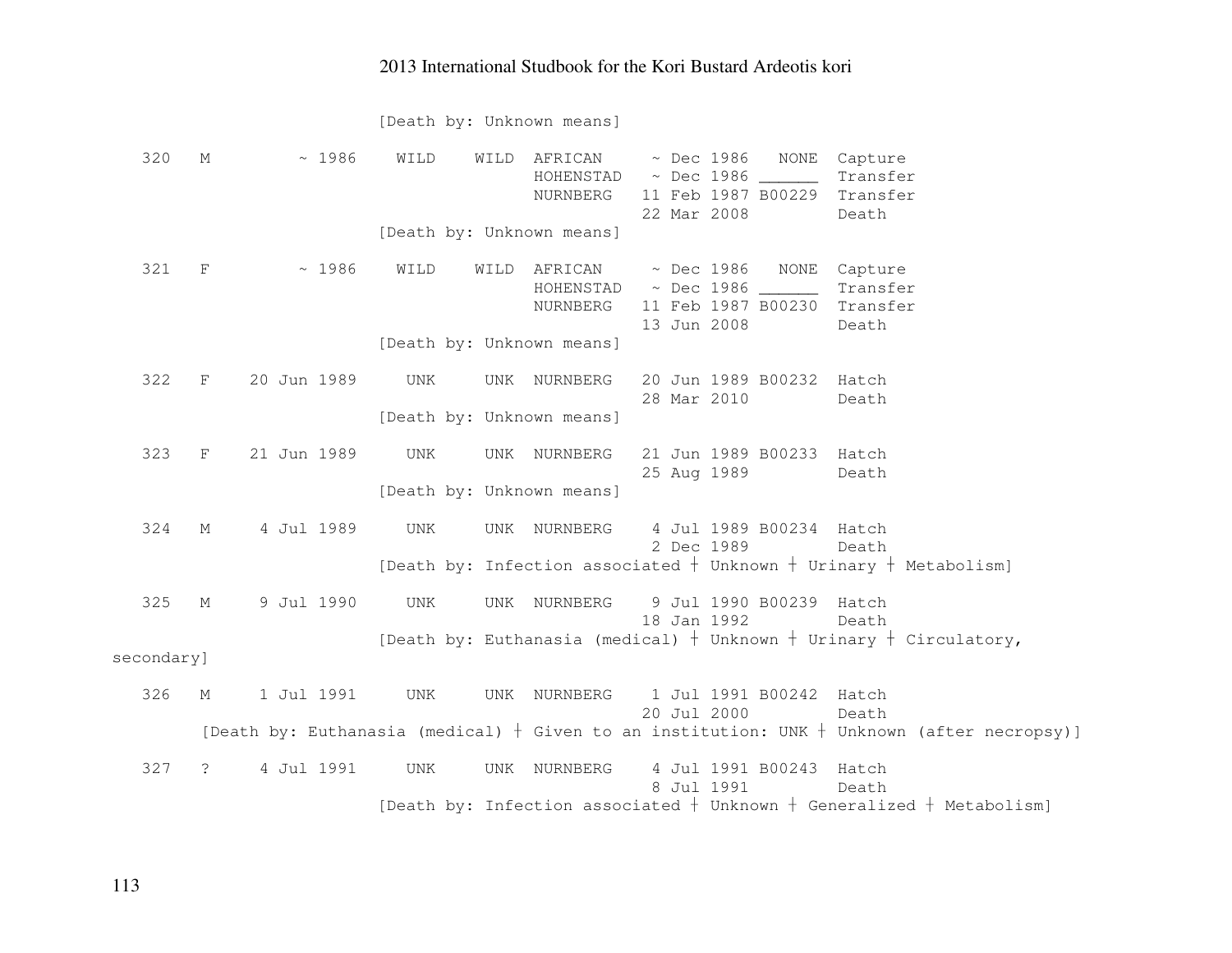| 328 | $\mathbf{F}$                  | 13 Jul 1991     | UNK | 13 Jul 1991 B00244 Hatch<br>UNK NURNBERG<br>28 Jan 1996<br>Death                                                  |
|-----|-------------------------------|-----------------|-----|-------------------------------------------------------------------------------------------------------------------|
|     |                               |                 |     | [Death by: Unknown means]                                                                                         |
| 329 | $\mathbf F$                   | 5 Jun 1992      | UNK | 5 Jun 1992 B00245 Hatch<br>UNK NURNBERG                                                                           |
|     |                               |                 |     | 6 Apr 1993<br>Death                                                                                               |
|     |                               |                 |     | [Death by: Unknown means]                                                                                         |
| 330 | М                             | 17 Jun 1992     | UNK | UNK NURNBERG<br>17 Jun 1992 B00246 Hatch                                                                          |
|     |                               |                 |     | 3 Jan 1993<br>Death<br>[Death by: Infection associated $+$ Unknown $+$ Cardiovascular $+$ Circulatory, secondary] |
|     |                               |                 |     |                                                                                                                   |
| 331 | $\overline{?}$                | 19 Jun 1992     | UNK | 19 Jun 1992 B00247 Hatch<br>UNK NURNBERG                                                                          |
|     |                               |                 |     | 8 Sep 1992<br>Death                                                                                               |
|     |                               |                 |     | [Death by: Unknown means]                                                                                         |
| 332 | М                             | 3 Apr 1992      | UNK | UNK NURNBERG 3 Apr 1992 B00248 Hatch                                                                              |
|     |                               |                 |     | 24 Mar 1993 401001<br>Transfer<br>MUNICH                                                                          |
|     |                               |                 |     | 22 Mar 1998 930205<br>Transfer<br>SCHMIDING                                                                       |
|     |                               |                 |     | 31 May 2002<br>Death                                                                                              |
|     |                               |                 |     | [Death by: Unknown means]                                                                                         |
| 333 | М                             | 1 Aug 1992      | 320 | 321 NURNBERG<br>1 Aug 1992 B00249 Hatch                                                                           |
|     |                               |                 |     | 26 Feb 1993<br>Death                                                                                              |
|     |                               |                 |     | [Death by: Infection associated $+$ Unknown $+$ Digestive $+$ Trauma]                                             |
| 334 | $\ddot{?}$                    | 13 Aug 1992     | 319 | 317 NURNBERG 13 Aug 1992 B00250 Hatch                                                                             |
|     |                               |                 |     | 14 Aug 1992<br>Death                                                                                              |
|     |                               |                 |     | [Death by: Infection associated $\frac{1}{1}$ Unknown $\frac{1}{1}$ Respiratory $\frac{1}{1}$ Bacterial]          |
| 335 | $\mathbf{F}$ and $\mathbf{F}$ | 15 Aug 1992 319 |     | 15 Aug 1992 B00251 Hatch<br>317 NURNBERG                                                                          |
|     |                               |                 |     | 24 Mar 1993 401002<br>MUNICH<br>Transfer                                                                          |
|     |                               |                 |     | 16 Oct 1996<br>Death                                                                                              |
|     |                               |                 |     | [Death by: Unknown means]                                                                                         |
| 336 | М                             | 10 Jun 1993     | UNK | 10 Jun 1993 B00306 Hatch<br>UNK NURNBERG                                                                          |
|     |                               |                 |     | 8 Dec 1993 93244 Transfer<br>AUGSBURG                                                                             |
|     |                               |                 |     | 30 Jun 1997<br>ltf<br>NURNBERG                                                                                    |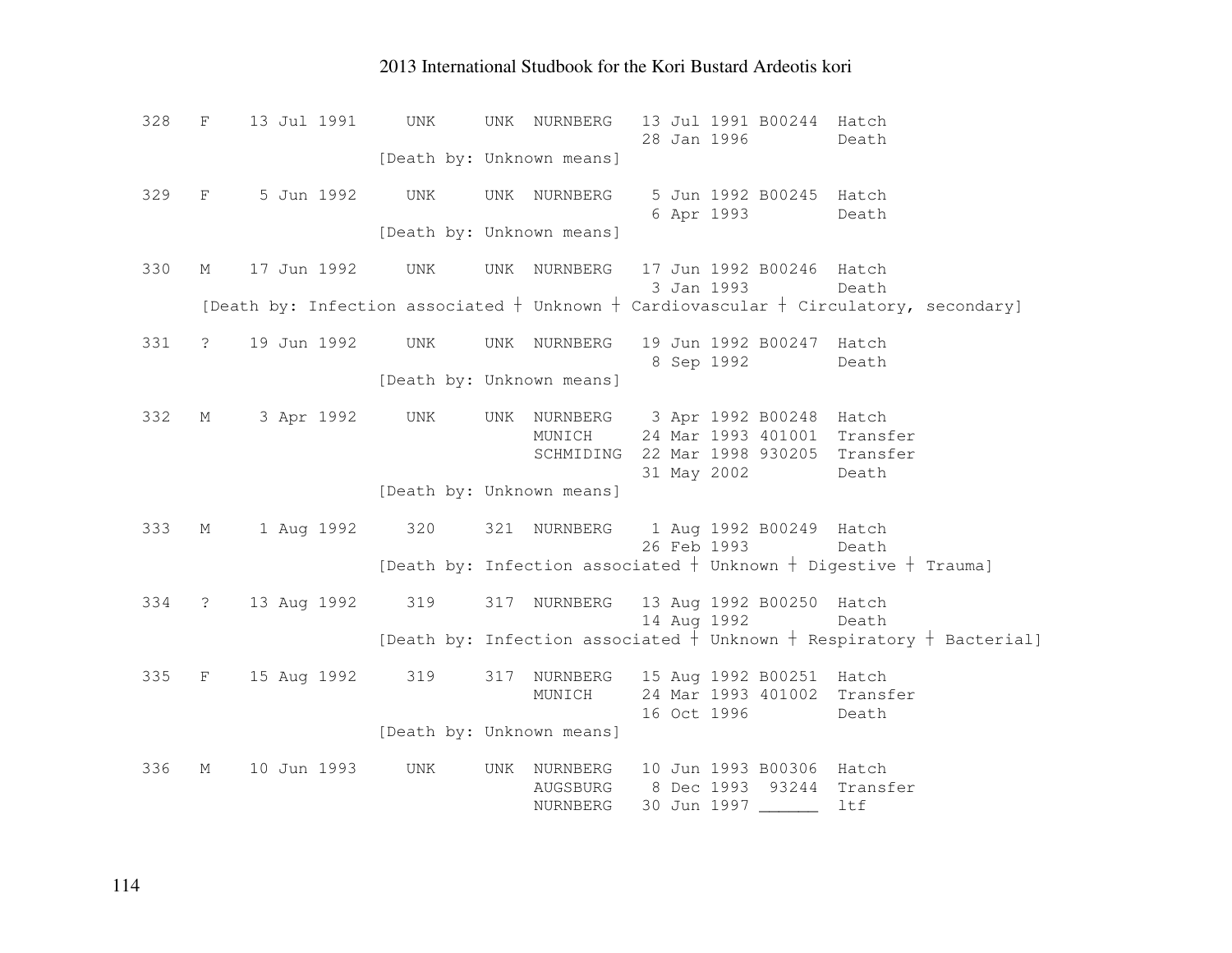337 ? 7 Apr 1993 319 317 NURNBERG 7 Apr 1993 B00307 Hatch Death 9 Jul 1993 [Death by: Infection associated  $\frac{1}{2}$  Unknown  $\frac{1}{2}$  Digestive  $\frac{1}{2}$  Metabolism] 338 ? 3 Aug 1993 319 317 NURNBERG 3 Aug 1993 B00378 Hatch Death 23 Aug 1993 [Death by: Infection associated  $\dagger$  Unknown  $\dagger$  Musculoskeletal  $\dagger$  Rickettsial] 339 F 24 Aug 1993 319 317 NURNBERG 24 Aug 1993 B00379 Hatch AUGSBURG 8 Dec 1993 93245 Transfer 1 Jan 1994 Death [Death by: Unknown means] 340 ? 4 May 1994 319 317 NURNBERG 4 May 1994 B00498 Hatch Death 4 Sep 1994 [Death by: Infection associated  $\dagger$  Unknown  $\dagger$  Generalized  $\dagger$  Trauma] 341 ? 26 May 1994 319 317 NURNBERG 26 May 1994 B00505 Hatch Death 28 May 1994 [Death by: Infection associated  $\dagger$  Unknown  $\dagger$  Digestive  $\dagger$  Metabolism] 342 ? 9 Jun 1994 319 317 NURNBERG 9 Jun 1994 B00516 Hatch Death 30 Aug 1994 [Death by: Infection associated  $\dagger$  Unknown  $\dagger$  Generalized  $\dagger$  Trauma] 343 ? 10 Jun 1994 319 317 NURNBERG 10 Jun 1994 B00517 Hatch 5 Sep 1994 Death [Death by: Infection associated  $\dagger$  Unknown  $\dagger$  Cardiovascular  $\dagger$  Circulatory, secondary] 344 ? 11 Jul 1994 319 317 NURNBERG 11 Jul 1994 B00546 Hatch Death 13 Jul 1994 [Death by: Infection associated  $\dagger$  Unknown  $\dagger$  Cardiovascular  $\dagger$  Circulatory, secondary] 345 ? 27 Jul 1994 319 317 NURNBERG 27 Jul 1994 B00547 Hatch Death 9 Aug 1994 [Death by: Infection associated  $\dagger$  Unknown  $\dagger$  Musculoskeletal  $\dagger$  Rickettsial] 346 M 15 Aug 1994 319 317 NURNBERG 15 Aug 1994 B00560 Hatch 29 Mar 1995 Death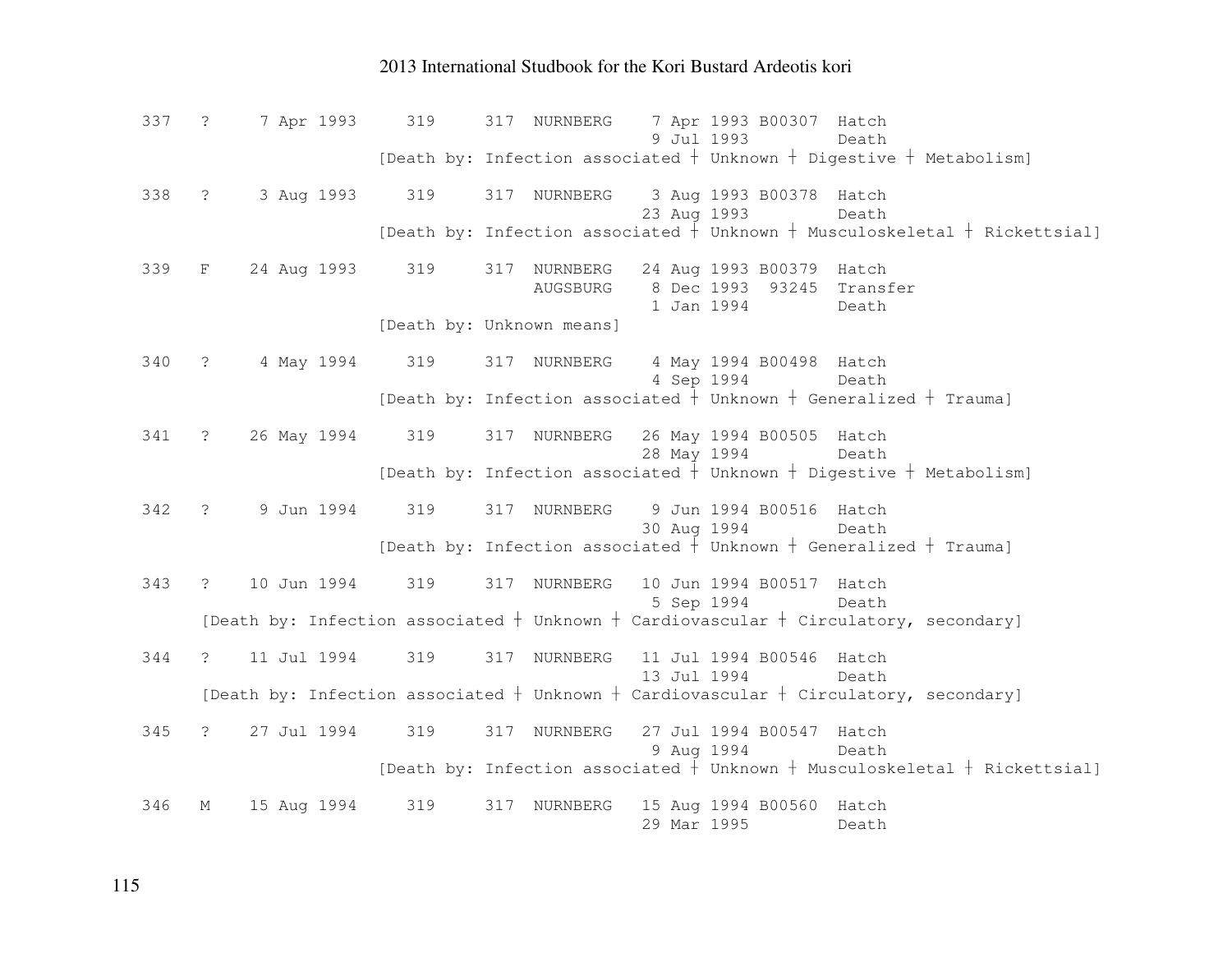[Death by: Infection associated  $\dagger$  Unknown  $\dagger$  Generalized  $\dagger$  Trauma] 347 F 30 Aug 1994 319 317 NURNBERG 30 Aug 1994 B00568 Hatch Death 17 Nov 1994 [Death by: Infection associated  $\dagger$  Unknown  $\dagger$  Generalized  $\dagger$  Trauma] 348 M 9 Aug 1995 319 317 NURNBERG 9 Aug 1995 B00764 Hatch AUGSBURG 22 Nov 1995 950037 Transfer NURNBERG 5 May 1997 A769 Transfer MAGDEBURG 24 May 1997 700003 Transfer 11 Jul 1997 Death [Death by: Other/Unknown  $\dagger$  Incinerate  $\dagger$  Necropsy planned later  $\dagger$  Genetic/Prenatal] 349 M ~ 1966 WILD WILD AFRICAN ~ Jan 1967 NONE Capture DEALER ~ Jan 1967 \_\_\_\_\_\_ Transfer BIRMINGHM 2 Jun 1967 \_\_\_\_\_\_\_\_ Transfer 7 Aug 1973 Death [Death by: Injury from exhibit mate  $\dagger$  Unknown  $\dagger$  Generalized  $\dagger$  Trauma] 350 F ~ Dec 1985 WILD WILD AFRICAN ~ 1987 NONE Capture AREEN ~ 1987 \_\_\_\_\_\_ Transfer RIYADH 14 Feb 1987 870590 Transfer 12 Nov 1987 Death [Death by: Infection associated  $\dagger$  Unknown  $\dagger$  Generalized  $\dagger$  Trauma] 351 F ~ Mar 1989 WILD WILD AFRICAN ~ 1990 NONE Capture WESMI ~ 1990 \_\_\_\_\_\_ Transfer RIYADH 7 Mar 1990 901565 Transfer 3 May 1993 Death [Death by: Injury from exhibit mate  $\dagger$  Unknown  $\dagger$  Generalized  $\dagger$  Trauma] 352 F ~ Mar 1989 WILD WILD AFRICAN ~ 1990 NONE Capture WESMI ~ 1990 \_\_\_\_\_\_ Transfer RIYADH 7 Mar 1990 901566 Transfer 9 Apr 1993 Death [Death by: Infection associated  $\dagger$  Unknown  $\dagger$  Generalized  $\dagger$  Trauma] 353 M ~ 1992 WILD WILD AFRICAN ~ 1993 NONE Capture WESMI ~ 1993 \_\_\_\_\_\_ Transfer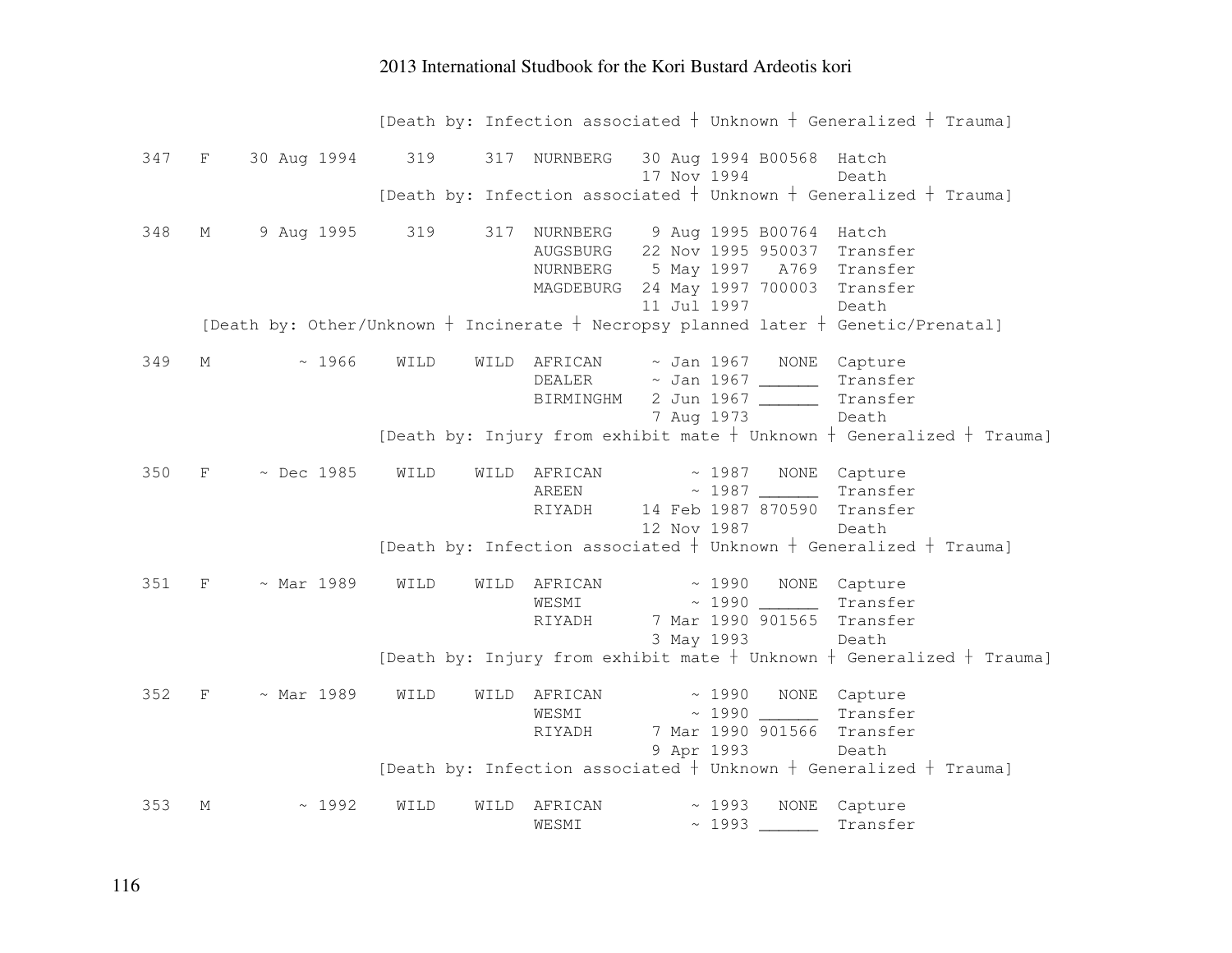|       |              |             |      | RIYADH                                                                  | 15 May 1994 |                    | 11 Sep 1993 933486 Transfer                                                      |
|-------|--------------|-------------|------|-------------------------------------------------------------------------|-------------|--------------------|----------------------------------------------------------------------------------|
|       |              |             |      | [Death by: Unknown means]                                               |             |                    | Death                                                                            |
|       |              |             |      |                                                                         |             |                    |                                                                                  |
| 354 F |              | ~1991       | WILD | WILD AFRICAN                                                            |             |                    | ~ 1993 NONE Capture                                                              |
|       |              |             |      | WESMI ~ 1993                                                            |             |                    | Transfer                                                                         |
|       |              |             |      | RIYADH 11 Sep 1993 933487 Transfer                                      |             |                    |                                                                                  |
|       |              |             |      |                                                                         | 15 Dec 1995 |                    | Death                                                                            |
|       |              |             |      | [Death by: Unknown means]                                               |             |                    |                                                                                  |
| 355   | $\mathbf{F}$ | 1 Jan 1996  | WILD | WILD MARULA 2 Jan 1996 NONE Capture                                     |             |                    |                                                                                  |
|       |              |             |      | PINEFARM                                                                |             | 22 Jan 1996 ______ | ltf                                                                              |
|       |              |             |      |                                                                         |             |                    |                                                                                  |
| 356   | $\mathbf{F}$ | 3 Oct 1997  | 94   | 119 NZP-WASH 3 Oct 1997 213964 Hatch                                    |             |                    |                                                                                  |
|       |              |             |      | METROZOO                                                                |             |                    | 5 May 2005 B50183 Transfer                                                       |
|       |              |             |      |                                                                         |             |                    |                                                                                  |
| 357   | М            | 10 Mar 1997 | 241  | 234 NARC                                                                | 10 Mar 1997 |                    | 1177 Hatch                                                                       |
|       |              |             |      |                                                                         |             | 9 May 1997         | Death                                                                            |
|       |              |             |      |                                                                         |             |                    | [Death by: Other/Unknown $+$ Unknown $+$ Generalized $+$ Unknown after necropsy] |
| 358 F |              | ~1989       | WILD | WILD TANZANIA $\sim$ 1992                                               |             |                    | NONE Capture                                                                     |
|       |              |             |      | AIRTANZAN                                                               |             |                    | Transfer                                                                         |
|       |              |             |      | ROMA                                                                    | 14 Feb 1992 |                    | 1431 Transfer                                                                    |
| 359 F |              | ~1989       | WILD | WILD TANZANIA                                                           | $\sim 1992$ |                    | NONE Capture                                                                     |
|       |              |             |      | AIRTANZAN                                                               |             |                    | $\sim$ 1992 $\sim$ Transfer                                                      |
|       |              |             |      | ROMA                                                                    | 14 Feb 1992 |                    | 1430 Transfer                                                                    |
|       |              |             |      |                                                                         | 10 Jul 2001 |                    | Death                                                                            |
|       |              |             |      | [Death by: Unknown means]                                               |             |                    |                                                                                  |
|       |              |             |      |                                                                         |             |                    |                                                                                  |
| 360   | $M_{\odot}$  | ~1989       | WILD | WILD TANZANIA ~ 1992                                                    |             |                    | NONE Capture                                                                     |
|       |              |             |      | AIRTANZAN ~ 1992 ________                                               |             |                    | Transfer                                                                         |
|       |              |             |      | ROMA                                                                    |             |                    | 14 Feb 1992 1428 Transfer                                                        |
|       |              |             |      |                                                                         |             | 20 Sep 1992        | Death                                                                            |
|       |              |             |      |                                                                         |             |                    | [Death by: Injury from exhibit mate $+$ Unknown $+$ Generalized $+$ Trauma]      |
| 361   | М            | ~1989       | WILD | $\verb WILD TANZANIA ~\sim 1992 \quad \text{NONE} \quad \text{Capture}$ |             |                    |                                                                                  |
|       |              |             |      | AIRTANZAN ~ 1992 Transfer                                               |             |                    |                                                                                  |
|       |              |             |      | ROMA                                                                    | 14 Feb 1992 | 1429               | Transfer                                                                         |
|       |              |             |      |                                                                         |             |                    |                                                                                  |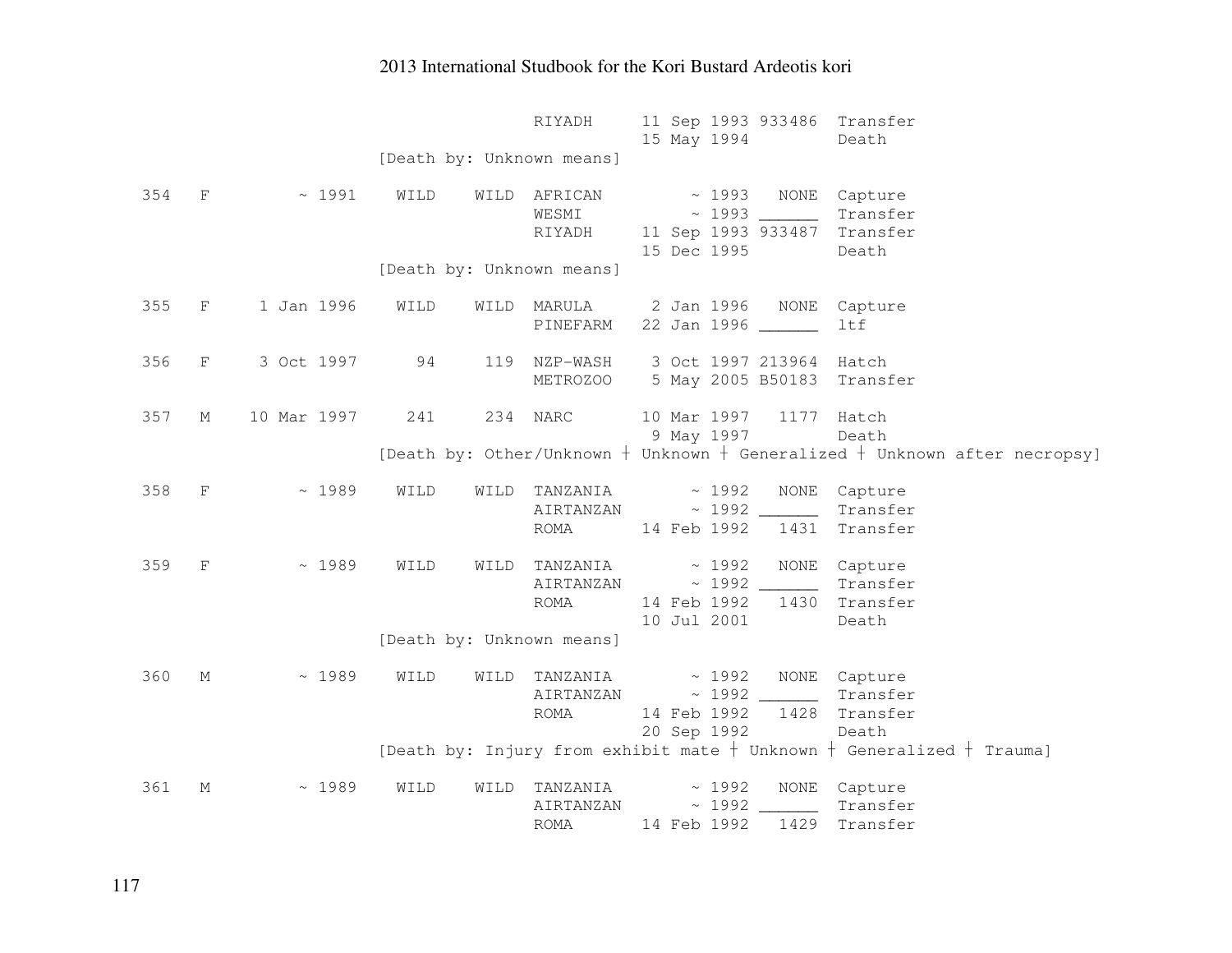6 Feb 1993 Death [Death by: Environ/Behav conditions  $\frac{1}{2}$  Unknown  $\frac{1}{2}$  Generalized  $\frac{1}{2}$  Trauma] 362 F 23 Sep 1985 UNK UNK UNKNOWN 23 Sep 1985 \_\_\_\_\_\_ Hatch GRUNWALD ~ Jan 1986 \_\_\_\_\_\_ Transfer 508 Transfer ROMA 24 Sep 1986 10 Apr 2001 Death [Death by: Unknown means] 363 F ~ 1990 WILD WILD AFRICAN ~ 1992 NONE Capture Transfer GARDA  $\sim$  1992 ROMA 22 Sep 1992 1645 Transfer 14 Dec 1993 Death [Death by: Environ/Behav conditions  $\dagger$  Unknown  $\dagger$  Generalized  $\dagger$  Trauma] 364 ? 24 Jun 1997 66 78 PHOENIX 24 Jun 1997 8288 Hatch Death 29 Jun 1997 [Death by: Euthanasia (medical)  $\dagger$  Unknown  $\dagger$  Nervous  $\dagger$  Genetic/Prenatal] 365 M 23 Jun 1997 66 80 PHOENIX 23 Jun 1997 8287 Hatch Death 2 Feb 1998 [Death by: Infection associated  $\dagger$  Unknown  $\dagger$  Generalized  $\dagger$  Mechanical abnormality] 366 M 3 May 1997 66 80 PHOENIX 3 May 1997 8218 Hatch Death 19 Dec 2002 [Death by: Injury from exhibit mate  $\dagger$  Unknown  $\dagger$  Generalized  $\dagger$  Trauma] 367 M 22 Jun 1997 66 78 PHOENIX 22 Jun 1997 8283 Hatch CLEVELAND 18 Mar 1998 980314 Transfer SD-WAP 19 Jun 2007 807154 Transfer 14 Apr 2011 Death [Death by: Self-inflicted injuries  $\dagger$  Unknown  $\dagger$  Generalized  $\dagger$  Trauma] 368 M 7 Jun 1997 66 78 PHOENIX 7 Jun 1997 8262 Hatch CLEVELAND 18 Mar 1998 970697 Transfer 13 Jun 1998 Death [Death by: Environ/Behav conditions  $\dagger$  Unknown  $\dagger$  Digestive  $\dagger$  Trauma] 369 M 19 May 1997 66 78 PHOENIX 19 May 1997 8240 Hatch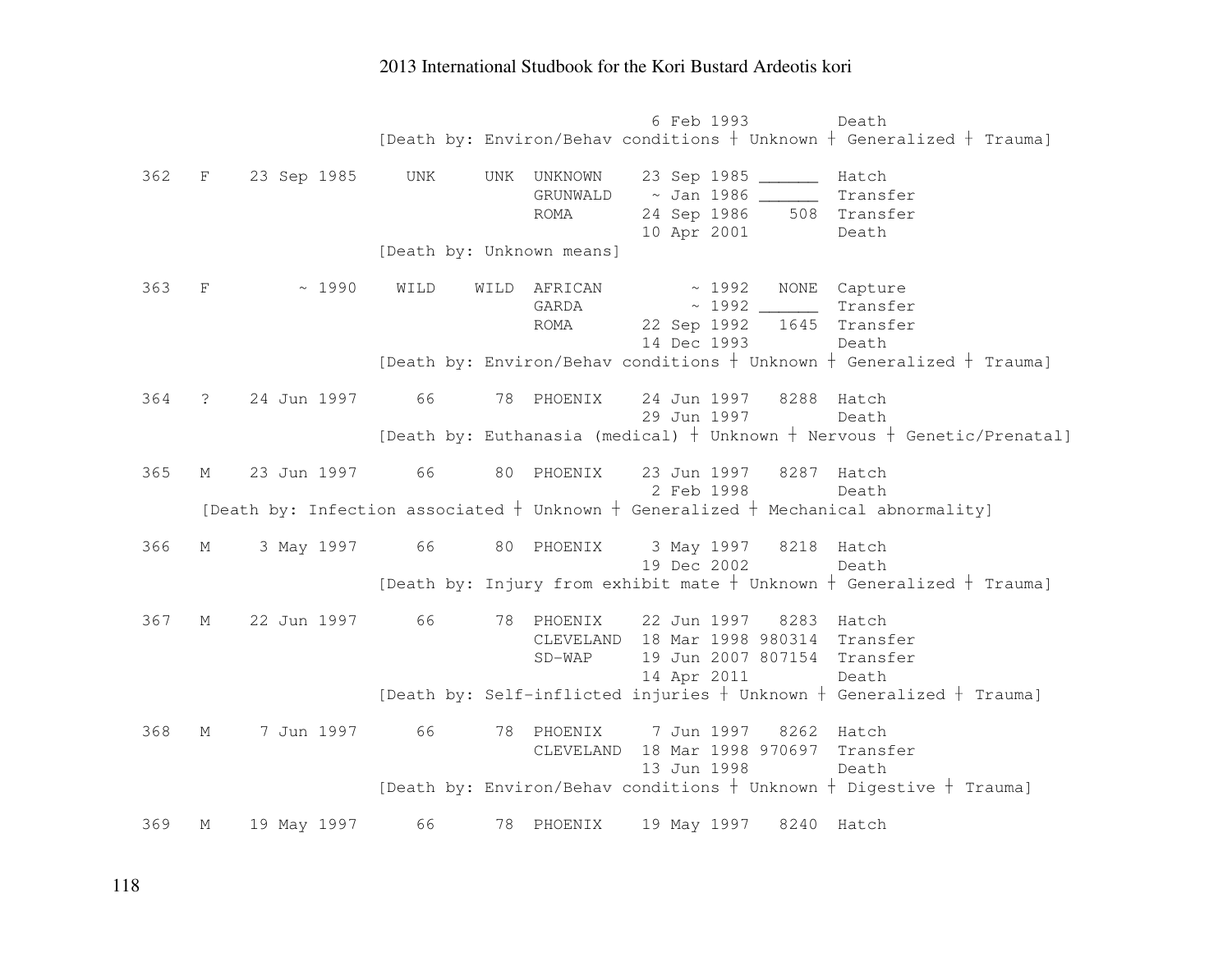23 Oct 2000 Death [Death by: Unknown means] 370 M 4 May 1997 66 78 PHOENIX 4 May 1997 8219 Hatch DALLAS 17 Jun 1998 98C313 Transfer 20 May 2009 Death [Death by: Euthanasia (medical)  $\dagger$  Unknown  $\dagger$  Musculoskeletal  $\dagger$  Trauma] 371 F 10 Jul 1997 66 78 PHOENIX 10 Jul 1997 8306 Hatch CLEVELAND 10 Jul 1997 970735 Transfer FRANKLINP 22 Apr 2004 A04412 Transfer PHOENIX ~16 Nov 2009 8306 Transfer 25 Sep 2010 Death [Death by: Injury from exhibit mate  $\dagger$  Unknown  $\dagger$  Generalized  $\dagger$  Trauma] 372 M 20 Oct 1996 MULT 234 NARC 20 Oct 1996 935 Hatch SHARJAHBR 17 Feb 2003 AK012 Transfer PRIVATE 17 Feb 2003 \_\_\_\_\_\_ ltf 373 F 20 Oct 1996 MULT 239 NARC 20 Oct 1996 936 Hatch KHALIFA 3 Apr 2003 \_\_\_\_\_\_ ltf 374 M 27 Oct 1996 MULT 224 NARC 27 Oct 1996 937 Hatch Death 15 Jan 1997 [Death by: Infection associated  $\dagger$  Unknown  $\dagger$  Generalized  $\dagger$  Nutrition] 375 M 8 Nov 1996 MULT 245 NARC 8 Nov 1996 938 Hatch Death 7 Oct 1997 [Death by: Unknown means] 376 ? 16 Nov 1996 MULT 239 NARC 16 Nov 1996 939 Hatch Death 22 Nov 1996 [Death by: Infection associated  $\dagger$  Unknown  $\dagger$  Generalized  $\dagger$  Trauma] 377 ? 11 Apr 1997 205 MULT NARC 11 Apr 1997 976 Hatch Death 13 Apr 1997 [Death by: Infection associated  $\dagger$  Unknown  $\dagger$  Generalized  $\dagger$  Bacterial] 378 F ~ 1986 WILD WILD AFRICAN ~ 1986 NONE Capture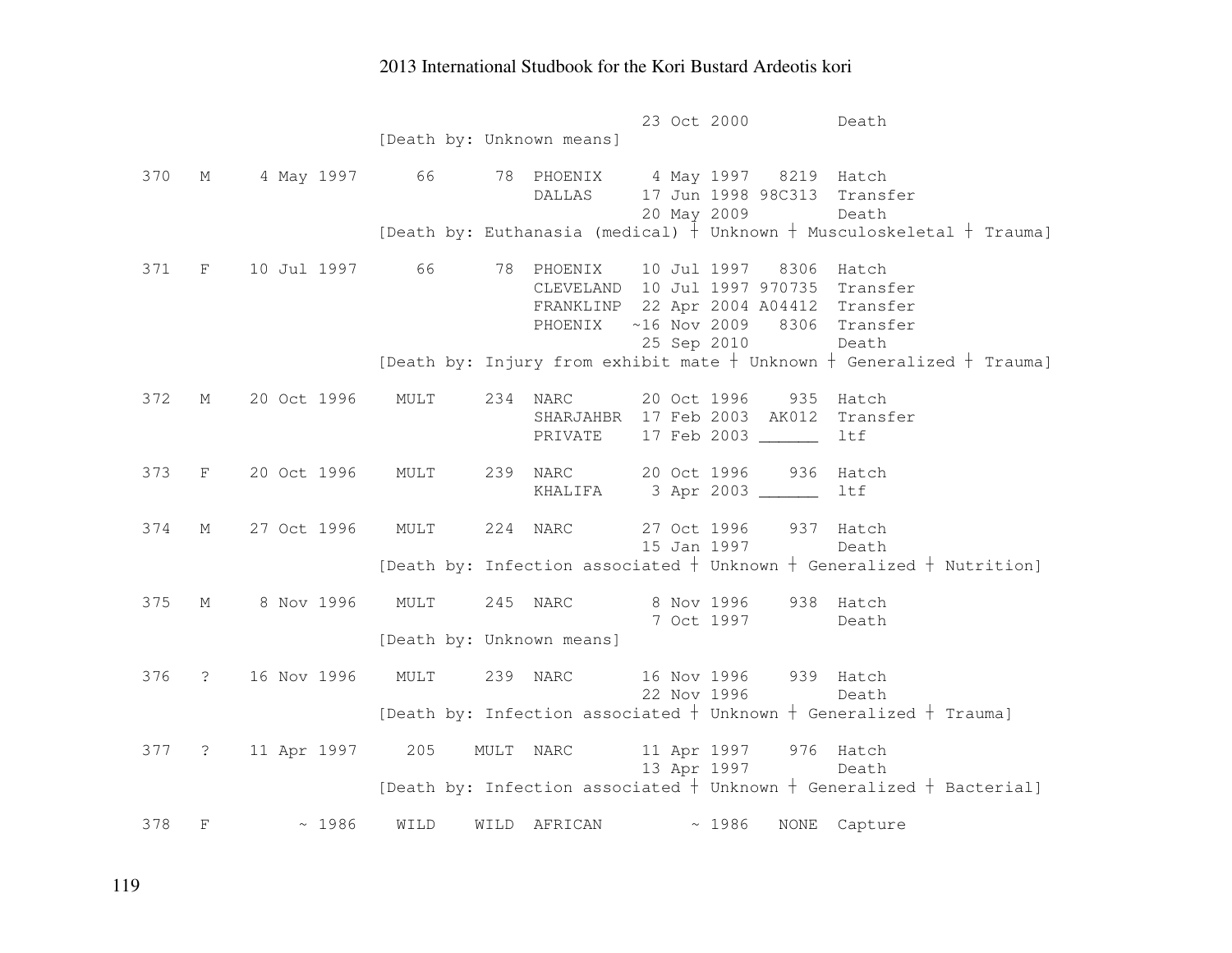|       |                                          |                |      |      | RUSHDEN<br>VIENNA                                                                                              | 4 Jul 1991  | 21 Nov 1986 ______ | 7 Jul 1986 4333 Transfer<br>Transfer<br>Death                                               |
|-------|------------------------------------------|----------------|------|------|----------------------------------------------------------------------------------------------------------------|-------------|--------------------|---------------------------------------------------------------------------------------------|
|       |                                          |                |      |      | [Death by: Unknown means]                                                                                      |             |                    |                                                                                             |
| 379 F |                                          | ~1976          | WILD |      | WILD AFRICAN ~ 1977 NONE Capture<br>VIENNA                                                                     | 20 Feb 1979 |                    | Transfer<br>Transfer<br>Death                                                               |
|       |                                          |                |      |      | [Death by: Unknown means]                                                                                      |             |                    |                                                                                             |
| 380   | М                                        | ~1974          | WILD |      | WILD AFRICAN<br>VIENNA                                                                                         |             | 17 Jul 1977        | ~ 1975 NONE Capture<br>Transfer<br>Transfer<br>Death                                        |
|       |                                          |                |      |      | [Death by: Unknown means]                                                                                      |             |                    |                                                                                             |
| 381   | $M$ and $M$                              | ~1975          | WILD |      | WILD AFRICAN ~ 1977 NONE Capture<br>RUSHDEN ~ 1977<br>VIENNA 23 Oct 1977 B688<br>SCHMIDING 11 Mar 1992         |             |                    | Transfer<br>Transfer<br>ltf                                                                 |
| 382   | $\mathbf{F}$ and the set of $\mathbf{F}$ | $\sim 1983$    | WILD | WILD | TANZANIA ~ 1985 NONE Capture<br>MAN AE $\sim 1985$ Transfer<br>PLANCKNDL 10 Oct 1985 087003 Transfer<br>ALPHEN | 6 Dec 1994  |                    | 19 Jan 1994 3281 Transfer<br>Death                                                          |
|       |                                          |                |      |      | [Death by: Unknown means]                                                                                      |             |                    |                                                                                             |
| 383   | $\mathbf{F}$ and the set of $\mathbf{F}$ | ~1992          | WILD | WILD | TANZANIA ~ 1993 NONE Capture<br>BERLIN TP 12 Oct 1994 B00190 Transfer                                          | 18 Jun 2003 |                    | Transfer<br>Death                                                                           |
|       |                                          |                |      |      |                                                                                                                |             |                    | [Death by: Other/Unknown $+$ Given to an institution: UNKNOWN $+$ Unknown (after necropsy)] |
| 384   | М                                        | 20 Sep 1997 66 |      |      | 80 PHOENIX 20 Sep 1997 8365 Hatch<br>AUDUBON                                                                   | 12 Jan 2010 |                    | 17 Jun 1998 2317 Transfer<br>Death                                                          |
|       |                                          |                |      |      |                                                                                                                |             |                    | [Death by: Environ/Behav conditions $+$ Unknown $+$ Musculoskeletal $+$ Trauma]             |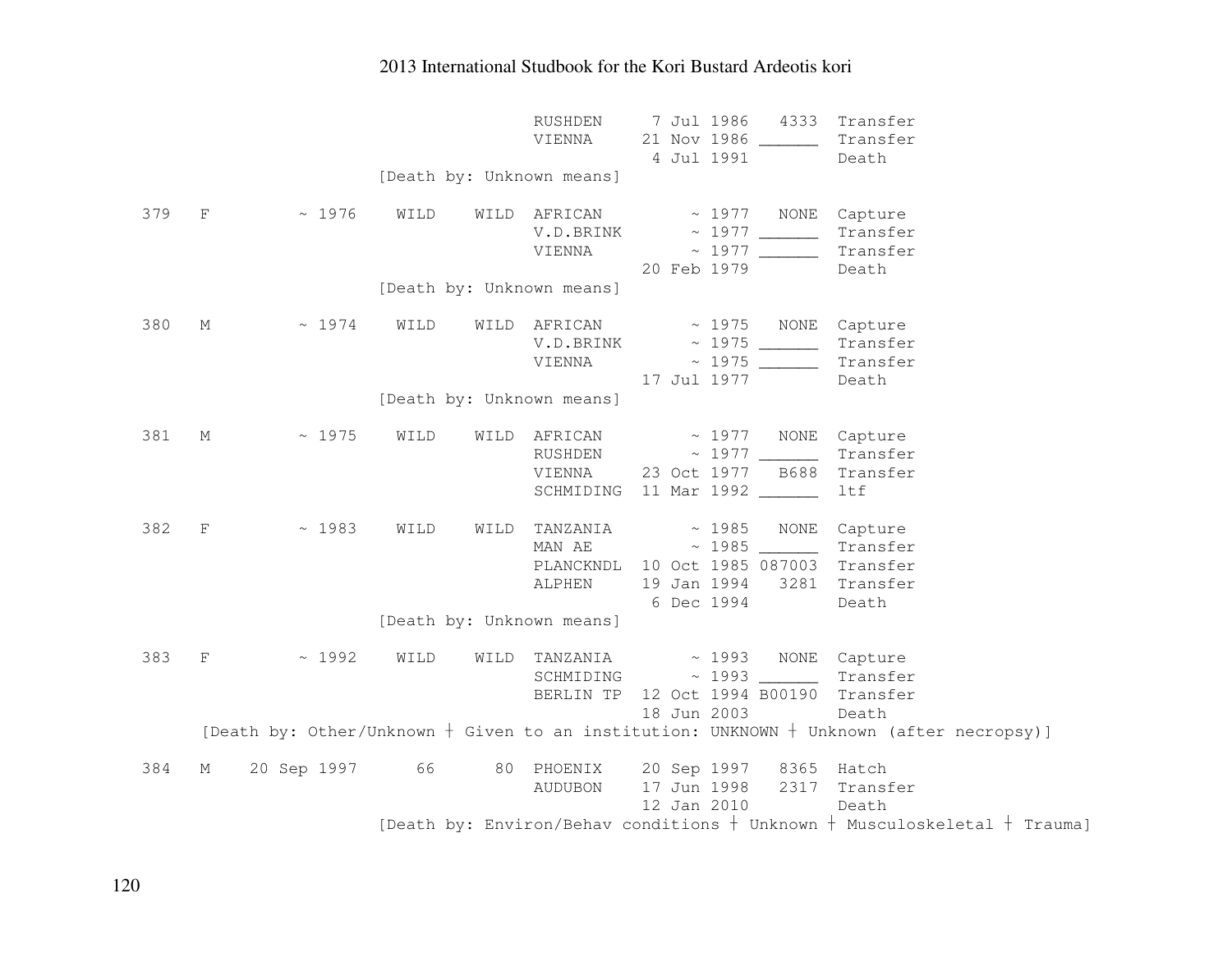385 F 7 Oct 1997 66 80 PHOENIX 7 Oct 1997 8372 Hatch Death 19 May 1998 [Death by: Unknown means] 386 M 22 Oct 1997 66 78 PHOENIX 22 Oct 1997 8388 Hatch Death 24 Nov 1998 [Death by: Self-inflicted injuries  $\dagger$  Unknown  $\dagger$  Generalized  $\dagger$  Trauma] 387 ? 17 Jun 1998 66 80 PHOENIX 17 Jun 1998 8600 Hatch CLEVELAND 21 May 1999 980640 Transfer 30 Mar 2000 Death [Death by: Euthanasia (medical)  $\dagger$  Unknown  $\dagger$  Musculoskeletal  $\dagger$  Unknown after necropsy] 388 F 9 Jul 1998 66 78 PHOENIX 9 Jul 1998 8660 Hatch Death 28 Dec 1998 [Death by: Other/Unknown  $\dagger$  Unknown  $\dagger$  Cardiovascular  $\dagger$  Circulatory, secondary] 389 F ~ 1996 WILD WILD TANZANIA ~ Nov 1997 NONE Capture MILLER R ~ 8 Jun 1998 \_\_\_\_\_\_ Transfer NZP-WASH 11 Jul 1998 214097 Transfer 390 M ~ 1996 WILD WILD TANZANIA ~ Nov 1997 NONE Capture MILLER R 8 Jun 1998 \_\_\_\_\_\_ Transfer NZP-WASH 14 Jul 1998 214098 Transfer 28 Jan 2003 Death [Death by: Infection associated  $\dagger$  Incinerate  $\dagger$  Generalized  $\dagger$  Bacterial] 391 F ~ 1996 WILD WILD TANZANIA ~ Nov 1997 NONE Capture Transfer MILLER R 8 Jun 1998 DISNEY AK 11 Jul 1998 981438 Transfer 4 Jan 2005 Death [Death by: Injury from exhibit mate  $\frac{1}{2}$  Unknown  $\frac{1}{2}$  Generalized  $\frac{1}{2}$  Trauma] 392 F ~ 1996 WILD WILD TANZANIA ~ Nov 1997 NONE Capture MILLER R 8 Jun 1998 \_\_\_\_\_\_ Transfer DISNEY AK 11 Jul 1998 981437 Transfer 5 Dec 1998 Death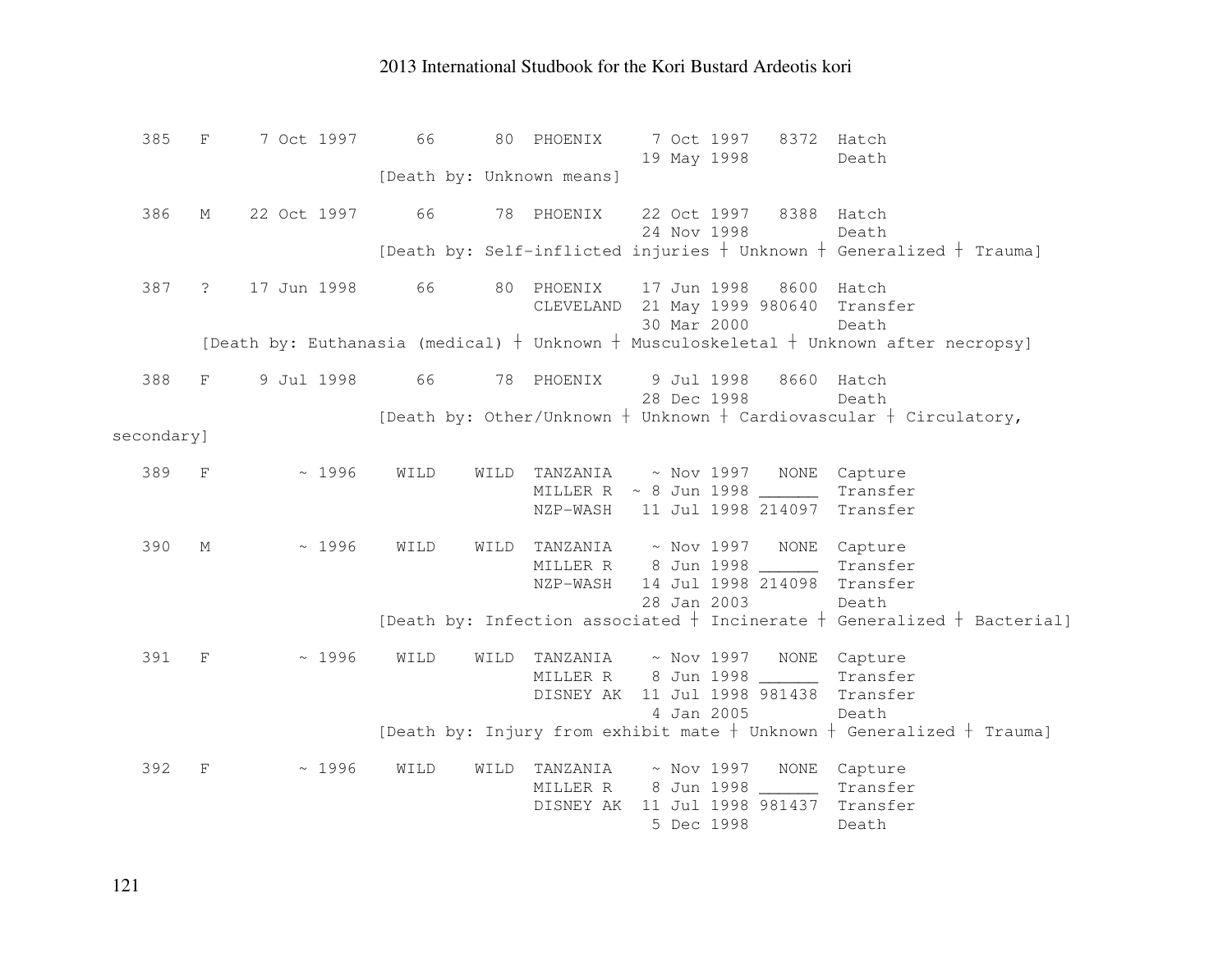[Death by: Self-inflicted injuries  $\dagger$  Incinerate  $\dagger$  Musculoskeletal  $\dagger$  Trauma]

| 393   | M | ~1996       | WILD | WILD | TANZANIA                              | $\sim$ Nov 1997 – NONE |       |                          | Capture                                                                                     |
|-------|---|-------------|------|------|---------------------------------------|------------------------|-------|--------------------------|---------------------------------------------------------------------------------------------|
|       |   |             |      |      | MILLER R 8 Jun 1998                   |                        |       |                          | Transfer                                                                                    |
|       |   |             |      |      | DISNEY AK 11 Jul 1998 981436 Transfer |                        |       |                          |                                                                                             |
|       |   |             |      |      |                                       | 5 Jul 2001             |       |                          | Death                                                                                       |
|       |   |             |      |      | [Death by: Unknown means]             |                        |       |                          |                                                                                             |
| 394   | M | ~1996       | WILD | WILD | TANZANIA                              |                        |       |                          | ~ Nov 1997 NONE Capture                                                                     |
|       |   |             |      |      | MILLER R 8 Jun 1998 ______            |                        |       |                          | Transfer                                                                                    |
|       |   |             |      |      | DISNEY AK 11 Jul 1998 981435          |                        |       |                          | Transfer                                                                                    |
|       |   |             |      |      | METROZOO                              |                        |       | 15 Apr 2005 B50134       | Transfer                                                                                    |
| 395 F |   | ~1995       | WILD | WILD | TANZANIA                              |                        |       | $\sim$ Nov 1997 – NONE   | Capture                                                                                     |
|       |   |             |      |      | MILLER R 8 Jun 1998 ______            |                        |       |                          | Transfer                                                                                    |
|       |   |             |      |      | $SD-WAP$                              |                        |       | 11 Jul 1998 898317       | Transfer                                                                                    |
| 397   | F | 20 Jun 1998 | 69   |      | 57 DALLAS                             |                        |       | 20 Jun 1998 98C333 Hatch |                                                                                             |
|       |   |             |      |      | FORTWORTH                             |                        |       | 29 Nov 1999 991112       | Transfer                                                                                    |
|       |   |             |      |      |                                       | 29 Aug 2006            |       |                          | Death                                                                                       |
|       |   |             |      |      |                                       |                        |       |                          | [Death by: Injury from predator $+$ Unknown $+$ Generalized $+$ Trauma]                     |
| 398   | M | ~1996       | WILD | WILD | TANZANIA ~ Nov 1997 NONE Capture      |                        |       |                          |                                                                                             |
|       |   |             |      |      | MILLER R 8 Jun 1998 ______            |                        |       |                          | Transfer                                                                                    |
|       |   |             |      |      |                                       | $\sim$ 1 Jul 1998      |       |                          | Death                                                                                       |
|       |   |             |      |      |                                       |                        |       |                          | [Death by: Self-inflicted injuries $+$ Unknown $+$ Generalized $+$ Trauma]                  |
| 399   | М | 11 Aug 1998 | 94   |      | 119 NZP-WASH 11 Aug 1998 214127 Hatch |                        |       |                          |                                                                                             |
|       |   |             |      |      |                                       |                        |       | 22 Apr 2002              | Death                                                                                       |
|       |   |             |      |      |                                       |                        |       |                          | [Death by: Euthanasia (medical) $+$ Unknown $+$ Musculoskeletal $+$ Mechanical abnormality] |
| 400   | F | 22 Aug 1998 | 94   |      | 119 NZP-WASH 22 Aug 1998 214132 Hatch |                        |       |                          |                                                                                             |
|       |   |             |      |      | AUDUBON                               |                        |       |                          | 28 Apr 1999 2551 Transfer                                                                   |
| 401   | F | 7 Sep 1998  | 94   |      | 119 NZP-WASH                          |                        |       | 7 Sep 1998 214136 Hatch  |                                                                                             |
|       |   |             |      |      |                                       | 9 Sep 1998             |       |                          | Death                                                                                       |
|       |   |             |      |      |                                       |                        |       |                          | [Death by: Infection associated $+$ Incinerate $+$ Reproductive $+$ Bacterial]              |
| 402   | F | ~1980       | WILD | WILD | BOTSWANA                              |                        | ~1981 | <b>NONE</b>              | Capture                                                                                     |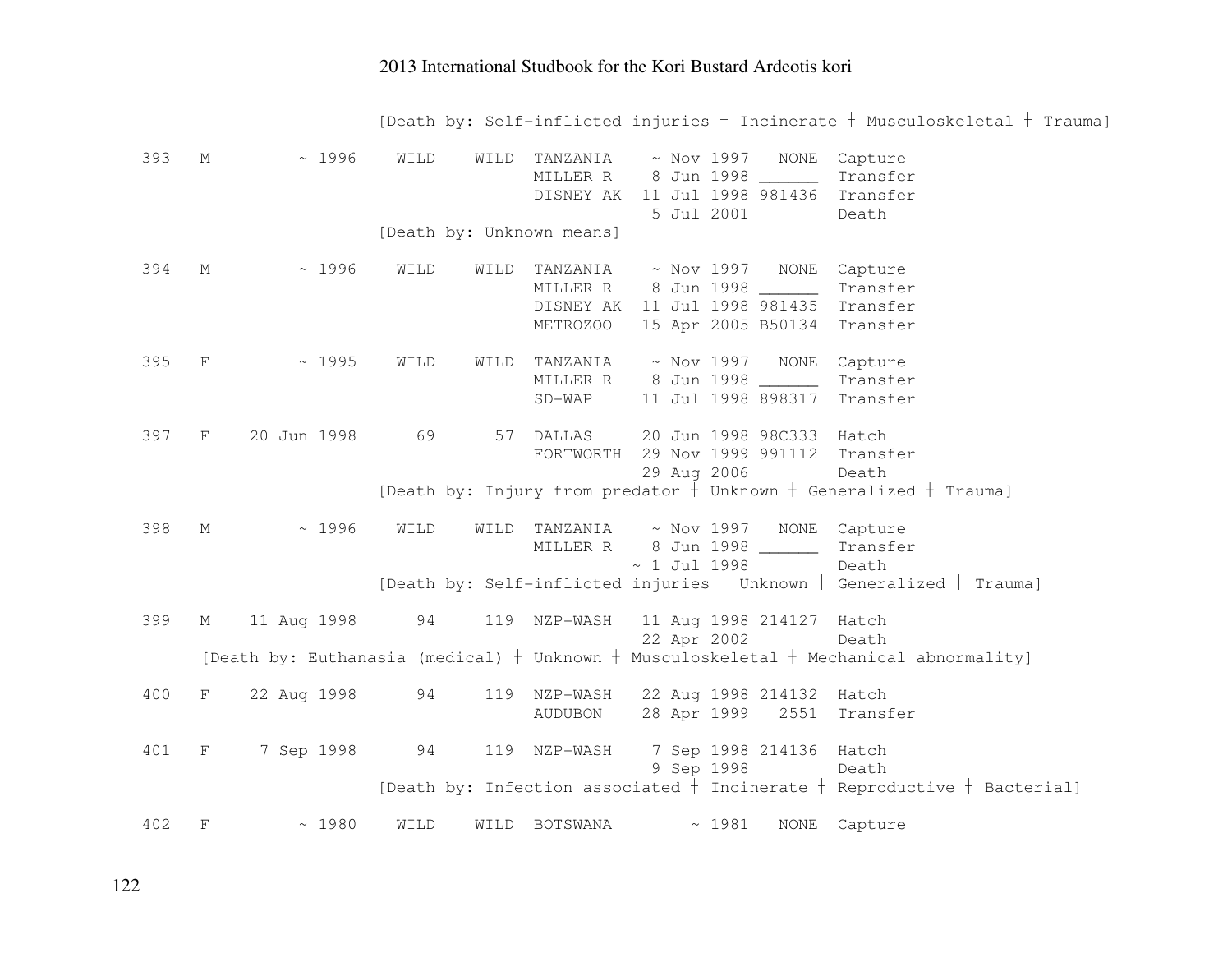WALSRODE ~ 1981 BOR002 Transfer KREFELD 17 Sep 1997 V1653 Transfer 2 Feb 2012 Death [Death by: Infection associated  $\dagger$  Given to an institution:  $\dagger$  Hemic/Lymph  $\dagger$  Bacterial  $\dagger$ Necropsy not received] 403 M ~ 1994 WILD WILD TANZANIA ~ 1996 NONE Capture MALLORCA ~ 1996 \_\_\_\_\_\_ Transfer WALSRODE 22 Feb 1997 BOR003 Transfer 13 Oct 2012 Death [Death by: Unknown means] 404 F ~ 1994 WILD WILD TANZANIA ~ 1996 NONE Capture MALLORCA ~ 1996 \_\_\_\_\_\_ Transfer WALSRODE 22 Feb 1997 BOR004 Transfer 22 Apr 2012 Death [Death by: Unknown means] 405 F ~ 1996 WILD WILD AFRICAN ~ Jun 1998 NONE Capture PUBLIC ~ Jun 1998 \_\_\_\_\_\_ Transfer MAGDEBURG 20 Sep 1998 274004 Transfer HANNOVER 18 Aug 2002 I254 Transfer MAGDEBURG 4 Sep 2002 700004 Transfer KREFELD 28 Mar 2004 V2544 Transfer 4 Jan 2010 Death [Death by: Injury from exhibit mate  $\dagger$  Given to an institution: VETINSTKR  $\dagger$  Musculoskeletal  $\dagger$ Trauma] 406 F 20 Jun 1998 UNK 321 NURNBERG 20 Jun 1998 B01384 Hatch BERLIN TP 1 May 2003 B00296 Transfer 22 Apr 2009 Death [Death by: Euthanasia (medical)  $\dagger$  Given to an institution: BERLINWIL  $\dagger$  Musculoskeletal  $\dagger$ Trauma] 407 F ~ 1983 WILD WILD AFRICAN ~ 1986 NONE Capture MAN AE ~ 1986 \_\_\_\_\_\_ Transfer AMERSFOOR 19 Aug 1986 B611 Transfer 9 Feb 1999 Death [Death by: Unknown means]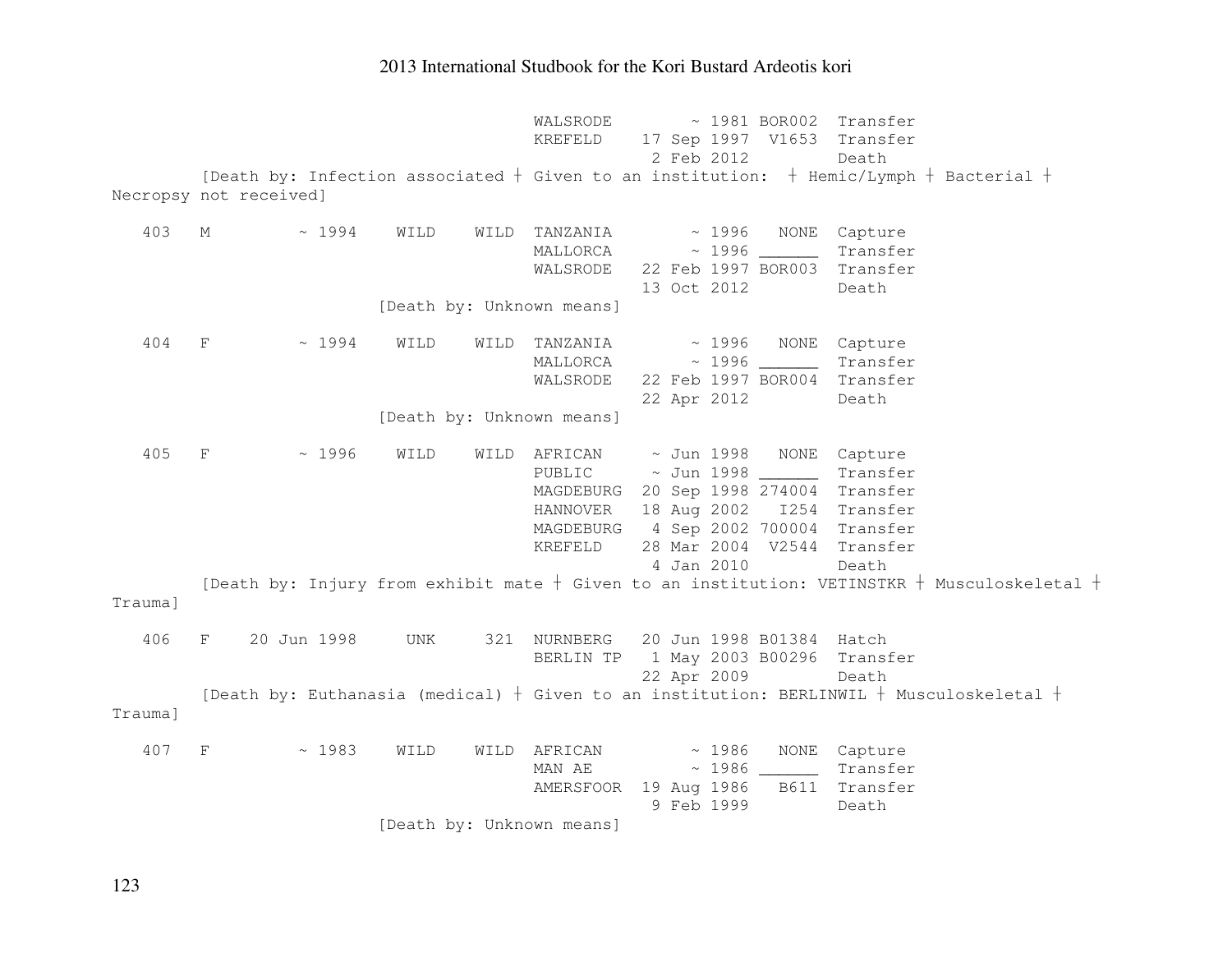| 408 | М           | ~1983          | WILD                      | WILD | AFRICAN<br>MAN AE<br>AMERSFOOR 19 Aug 1986 | ~1986       |                        | NONE Capture<br>Transfer<br>B607 Transfer                                                  |
|-----|-------------|----------------|---------------------------|------|--------------------------------------------|-------------|------------------------|--------------------------------------------------------------------------------------------|
|     |             |                |                           |      | DUISBURG                                   | 9 Nov 2001  | 4336                   | Transfer                                                                                   |
|     |             |                |                           |      |                                            | 20 Dec 2005 |                        | Death                                                                                      |
|     |             |                |                           |      |                                            |             |                        | [Death by: Infection associated $+$ Incinerate $+$ Generalized $+$ Unknown after necropsy] |
| 409 | $M \sim$    | ~1977          | WILD                      |      | WILD AFRICAN                               | $\sim 1979$ |                        | NONE Capture                                                                               |
|     |             |                |                           |      | WALSRODE                                   | ~1996       | $\sim$ 1979 B0R001     | Transfer<br>Death                                                                          |
|     |             |                | [Death by: Unknown means] |      |                                            |             |                        |                                                                                            |
| 410 | М           | 26 Jul 1998    | 66                        |      | 80 PHOENIX                                 | 26 Jul 1998 |                        | 8671 Hatch                                                                                 |
|     |             |                |                           |      |                                            | 27 Dec 1999 |                        | Death                                                                                      |
|     |             |                |                           |      |                                            |             |                        | [Death by: Self-inflicted injuries $+$ Unknown $+$ Generalized $+$ Trauma]                 |
| 411 | $\ddot{?}$  | 26 Jul 1998    | 66                        |      | 78 PHOENIX                                 | 26 Jul 1998 |                        | 8672 Hatch                                                                                 |
|     |             |                |                           |      |                                            | 26 Jul 1998 |                        | Death                                                                                      |
|     |             |                | [Death by: Unknown means] |      |                                            |             |                        |                                                                                            |
| 412 | М           | 14 Aug 1998 66 |                           |      | 78 PHOENIX                                 |             | 14 Aug 1998 8685 Hatch |                                                                                            |
|     |             |                |                           |      |                                            | 5 Feb 2002  |                        | Death                                                                                      |
|     |             |                |                           |      |                                            |             |                        | [Death by: Injury from exhibit mate $+$ Unknown $+$ Generalized $+$ Trauma]                |
| 413 | $\ddot{?}$  | 6 Sep 1998     | 66 78 PHOENIX             |      |                                            |             | 6 Sep 1998 8710 Hatch  |                                                                                            |
|     |             |                |                           |      |                                            | 7 Sep 1998  |                        | Death                                                                                      |
|     |             |                | [Death by: Unknown means] |      |                                            |             |                        |                                                                                            |
| 414 | М           | 8 Sep 1998     | 66                        |      | 78 PHOENIX 8 Sep 1998 8712 Hatch           |             |                        |                                                                                            |
|     |             |                |                           |      |                                            | 30 Nov 1998 |                        | Death                                                                                      |
|     |             |                |                           |      |                                            |             |                        | [Death by: Self-inflicted injuries $+$ Unknown $+$ Generalized $+$ Trauma]                 |
| 415 | $F$ and $F$ | 24 Sep 1998 66 |                           |      | 80 PHOENIX 24 Sep 1998 8773 Hatch          |             |                        |                                                                                            |
|     |             |                |                           |      | JACKSONVL ~ 8 May 2001 601338 Transfer     |             |                        |                                                                                            |
|     |             |                |                           |      |                                            | 4 Jun 2003  |                        | Death                                                                                      |
|     |             |                |                           |      |                                            |             |                        | [Death by: Anesth/Restraint assoc + Unknown + Musculoskeletal + Trauma]                    |
| 416 | М           | 21 Oct 1998    | 66                        |      | 80 PHOENIX                                 | 21 Oct 1998 |                        | 8800 Hatch                                                                                 |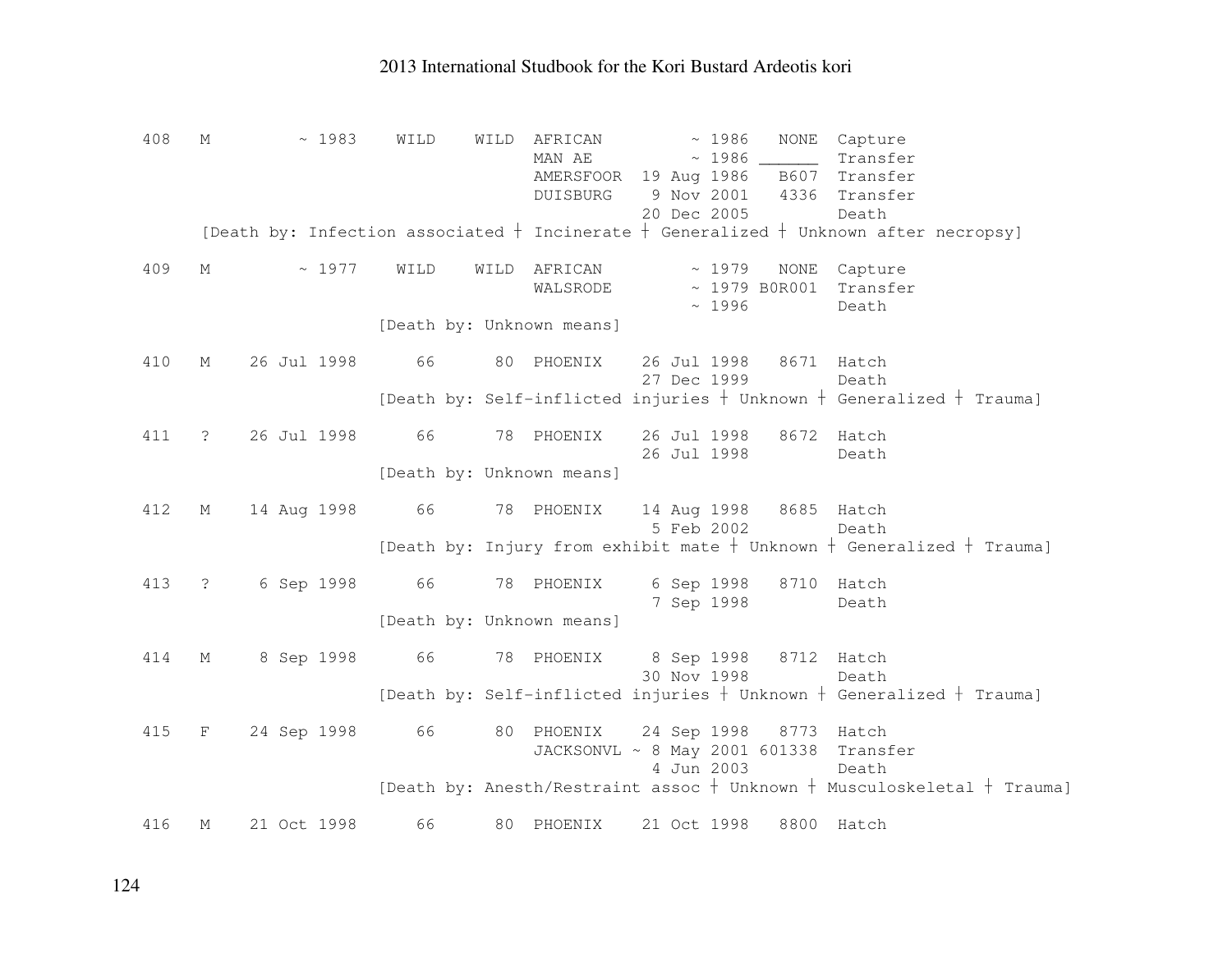|       |                |                       |      |      |                                       | 17 Nov 1998            |                        | Death                                                                          |
|-------|----------------|-----------------------|------|------|---------------------------------------|------------------------|------------------------|--------------------------------------------------------------------------------|
|       |                |                       |      |      |                                       |                        |                        | [Death by: Euthanasia (medical) $+$ Unknown $+$ Musculoskeletal $+$ Nutrition] |
|       |                |                       |      |      |                                       |                        |                        |                                                                                |
|       |                | 417 ? 23 Sep 1998 218 |      |      | 239 NARC                              |                        | 23 Sep 1998 1223 Hatch |                                                                                |
|       |                |                       |      |      |                                       | 5 Apr 1999             |                        | Death                                                                          |
|       |                |                       |      |      |                                       |                        |                        | [Death by: Self-inflicted injuries $+$ Unknown $+$ Generalized $+$ Trauma]     |
|       |                |                       |      |      |                                       |                        |                        |                                                                                |
| 418   | $\overline{?}$ | 24 Sep 1998           | 241  |      | 234 NARC                              | 24 Jul 1999            | 24 Sep 1998 1224 Hatch | Death                                                                          |
|       |                |                       |      |      | [Death by: Unknown means]             |                        |                        |                                                                                |
|       |                |                       |      |      |                                       |                        |                        |                                                                                |
| 419   | М              | ~1990                 | WILD | WILD | S.AFRICA ~ Jan 1998 NONE Capture      |                        |                        |                                                                                |
|       |                |                       |      |      | MOHOLOHOL ~ Jan 1998 _______          |                        |                        | Transfer                                                                       |
|       |                |                       |      |      | JOHANSBRG 29 Jan 1998 3573 Transfer   |                        |                        |                                                                                |
|       |                |                       |      |      |                                       | 24 Aug 1998            |                        | Death                                                                          |
|       |                |                       |      |      |                                       |                        |                        | [Death by: Infection associated $+$ Incinerate $+$ Digestive $+$ Toxicity]     |
|       |                |                       |      |      |                                       |                        |                        |                                                                                |
| 420   | F              | ~1997                 | WILD | WILD | S.AFRICA ~ Aug 1998 NONE              |                        |                        | Capture                                                                        |
|       |                |                       |      |      | ALBUTT C ~ Aug 1998 _______           |                        |                        | Transfer                                                                       |
|       |                |                       |      |      | JOHANSBRG 21 Aug 1998 3596            |                        |                        | Transfer                                                                       |
|       |                |                       |      |      |                                       |                        |                        |                                                                                |
| 421 ? |                | ~1991                 | WILD | WILD | TANZANIA                              |                        | ~ Jan 1993 NONE        | Capture                                                                        |
|       |                |                       |      |      | BULAWAYO                              | $\sim$ Jan 1993 ______ |                        | Transfer                                                                       |
|       |                |                       |      |      | PLANCKNDL 30 Mar 1993 087004 Transfer |                        |                        |                                                                                |
|       |                |                       |      |      | BULAWAYO                              |                        | 30 Mar 1995 ______     | <b>ltf</b>                                                                     |
| 422   | $\ddot{\cdot}$ | ~1991                 | WILD | WILD |                                       |                        |                        | ~ 1993 NONE Capture                                                            |
|       |                |                       |      |      | TANZANIA<br>BULAWAYO                  |                        |                        | Transfer                                                                       |
|       |                |                       |      |      | PLANCKNDL                             |                        |                        | 30 Mar 1993 087005 Transfer                                                    |
|       |                |                       |      |      | BULAWAYO                              |                        | 4 Aug 1995             | ltf                                                                            |
|       |                |                       |      |      |                                       |                        |                        |                                                                                |
| 423   | $\tilde{S}$    | ~1991                 | WILD | WILD | TANZANIA                              | $\sim$ Jan 1993 NONE   |                        | Capture                                                                        |
|       |                |                       |      |      | BULAWAYO                              | $\sim$ Jan 1993 ______ |                        | Transfer                                                                       |
|       |                |                       |      |      | PLANCKNDL 30 Mar 1995 087006          |                        |                        | Transfer                                                                       |
|       |                |                       |      |      | BULAWAYO                              |                        | 4 Aug 1995             | ltf                                                                            |
|       |                |                       |      |      |                                       |                        |                        |                                                                                |
| 424   | ?              | ~1991                 | WILD | WILD | TANZANIA                              |                        |                        | ~ Jan 1993 NONE Capture                                                        |
|       |                |                       |      |      | BULAWAYO ~ Jan 1993 ________          |                        |                        | Transfer                                                                       |
|       |                |                       |      |      | PLANCKNDL                             |                        | 30 Mar 1995 087007     | Transfer                                                                       |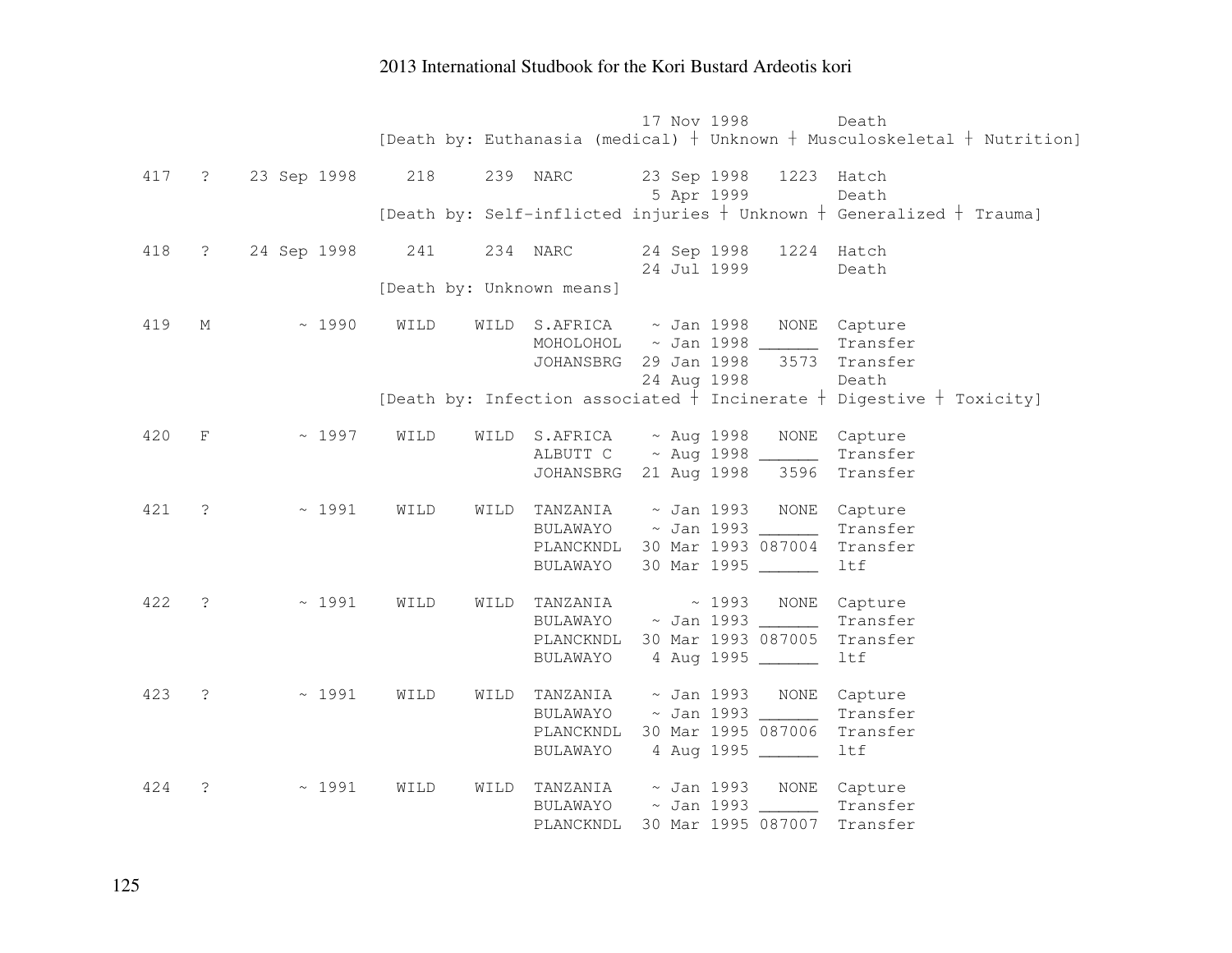|     |   |                                                   |      |      | BULAWAYO                                                                                                           |  | 4 Aug 1995 ______        | ltf                                                                                                  |
|-----|---|---------------------------------------------------|------|------|--------------------------------------------------------------------------------------------------------------------|--|--------------------------|------------------------------------------------------------------------------------------------------|
| 425 |   | M<br>~1998                                        | WILD |      | WILD AFRICAN ~ Jan 1999 NONE Capture<br>SUZUKI N ~ Jan 1999 _______<br>HIGASHI M 13 Jan 1999 990009 ltf            |  |                          | Transfer                                                                                             |
| 426 | M | $\sim 1998$                                       | WILD |      | WILD AFRICAN $\sim$ Jan 1999 NONE Capture<br>SUZUKI N ~ Jan 1999 _______<br>HIGASHI M 13 Jan 1999 990007 ltf       |  |                          | Transfer                                                                                             |
| 427 |   | $M \sim 1998$                                     | WILD |      | WILD AFRICAN ~ Jan 1999 NONE Capture<br>SUZUKI N ~ Jan 1999 _________ Transfer<br>HIGASHI M 13 Jan 1999 990008 ltf |  |                          |                                                                                                      |
| 428 | M | 18 Apr 1999 69 57 DALLAS 18 Apr 1999 99C672 Hatch |      |      | WACO<br>DALLAS ~25 Apr 2012 UNK Transfer                                                                           |  | 6 Jun 2012               | 26 Jun 2000 B02800 Transfer<br>Death                                                                 |
|     |   |                                                   |      |      |                                                                                                                    |  |                          | [Death by: Self-inflicted injuries $+$ Unknown $+$ Generalized $+$ Trauma $+$ Necropsy not received] |
| 429 |   | F 30 Apr 1999 69                                  |      |      | 131 DALLAS 30 Apr 1999 99C714 Hatch<br>STCATHERN 27 Mar 2001 S01027 Transfer<br>TOLEDO                             |  |                          | 4 Aug 2005 4218 Transfer                                                                             |
|     |   | 430 F 1 May 1999 69                               |      |      | 131 DALLAS 1 May 1999 99C715 Hatch<br>JACKSONVL 22 May 2001 601341 Transfer                                        |  |                          |                                                                                                      |
|     |   | 431 M ~ 1993                                      | WILD | WILD | TANZANIA ~ Jan 1995 NONE Capture<br><b>DUBAI</b>                                                                   |  | 21 Feb 1995 ______       | ltf                                                                                                  |
|     |   | 432 F ~ 1993                                      | WILD | WILD | TANZANIA ~ Jan 1995 NONE Capture<br>DUBAI                                                                          |  | 21 Feb 1995 ______       | ltf                                                                                                  |
| 433 | M | 16 Jul 1999 94                                    |      |      | 119 NZP-WASH 16 Jul 1999 214392 Hatch<br>BALTIMORE 4 May 2000 436 Transfer                                         |  | 19 May 2006              | Death                                                                                                |
|     |   |                                                   |      |      |                                                                                                                    |  |                          | [Death by: Infection associated $+$ Unknown $+$ Respiratory $+$ Fungal]                              |
| 434 | М | 15 Aug 1999 94                                    |      |      | 119 NZP-WASH                                                                                                       |  | 15 Aug 1999 214399 Hatch |                                                                                                      |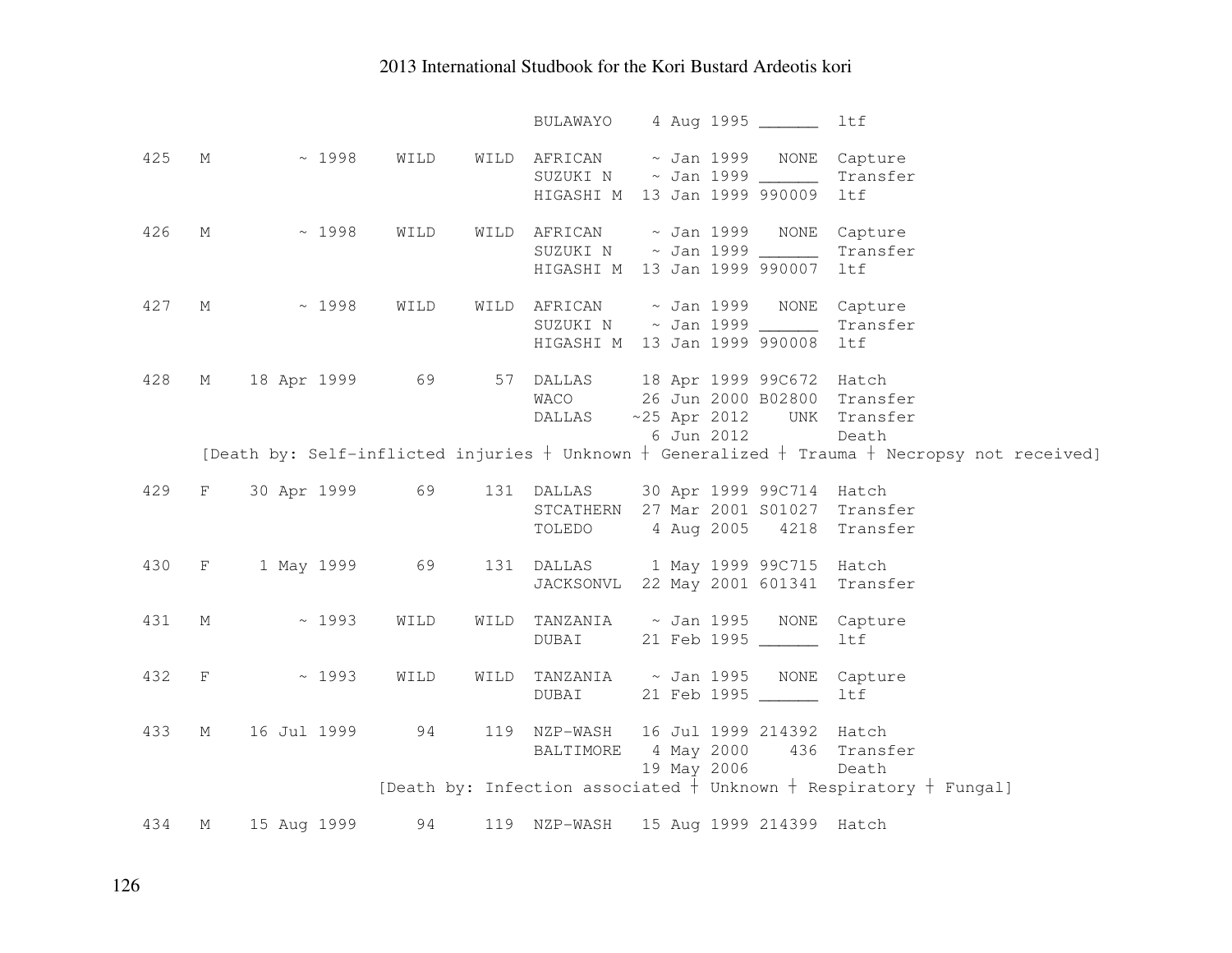JACKSONVL 21 Sep 2000 600354 Transfer 18 May 2005 Death [Death by: Infection associated  $\dagger$  Unknown  $\dagger$  Respiratory  $\dagger$  Fungal] 435 M 28 Aug 1999 94 119 NZP-WASH 28 Aug 1999 214401 Hatch 437 Transfer BALTIMORE 4 May 2000 TOLEDO 17 Nov 2004 3860 Transfer 14 Feb 2013 Death [Death by: Euthanasia (medical)  $\dagger$  Unknown  $\dagger$  Cardiovascular  $\dagger$  Circulatory, secondary  $\dagger$ Necropsy not received] 436 M 12 Sep 1999 94 119 NZP-WASH 12 Sep 1999 214402 Hatch JACKSONVL 21 Sep 2000 600355 Transfer 17 May 2002 Death [Death by: Infection associated  $\dagger$  Bury  $\dagger$  Digestive  $\dagger$  Nutrition] 437 M 28 Sep 1999 94 119 NZP-WASH 28 Sep 1999 214404 Hatch AUDUBON 17 Oct 2000 100004 Transfer KANSASCTY 30 Sep 2003 A03051 Transfer 438 F 30 Sep 1999 94 119 NZP-WASH 30 Sep 1999 214406 Hatch STCATHERN 6 Jun 2000 S00045 Transfer AUDUBON 3 Apr 2003 100903 Transfer 11 Feb 2008 Death [Death by: Infection associated  $\dagger$  Unknown  $\dagger$  Urinary  $\dagger$  Toxicity] 439 M ~ Jan 1996 WILD WILD TANZANIA ~ Jan 1999 NONE Capture MILLER R ~ Jan 1999 \_\_\_\_\_\_ Transfer FORTWORTH 6 May 1999 990501 Transfer 440 M ~ Jan 1998 WILD WILD TANZANIA ~ Jan 1999 NONE Capture MILLER R ~ Jan 1999 \_\_\_\_\_\_ Transfer FORTWORTH 6 May 1999 990502 Transfer 30 May 1999 Death [Death by: Unknown means] 441 ? 14 Jul 1999 66 78 PHOENIX 14 Jul 1999 8966 Hatch Death 1 Aug 1999 [Death by: Euthanasia (medical)  $\dagger$  Unknown  $\dagger$  Unknown (after necropsy)]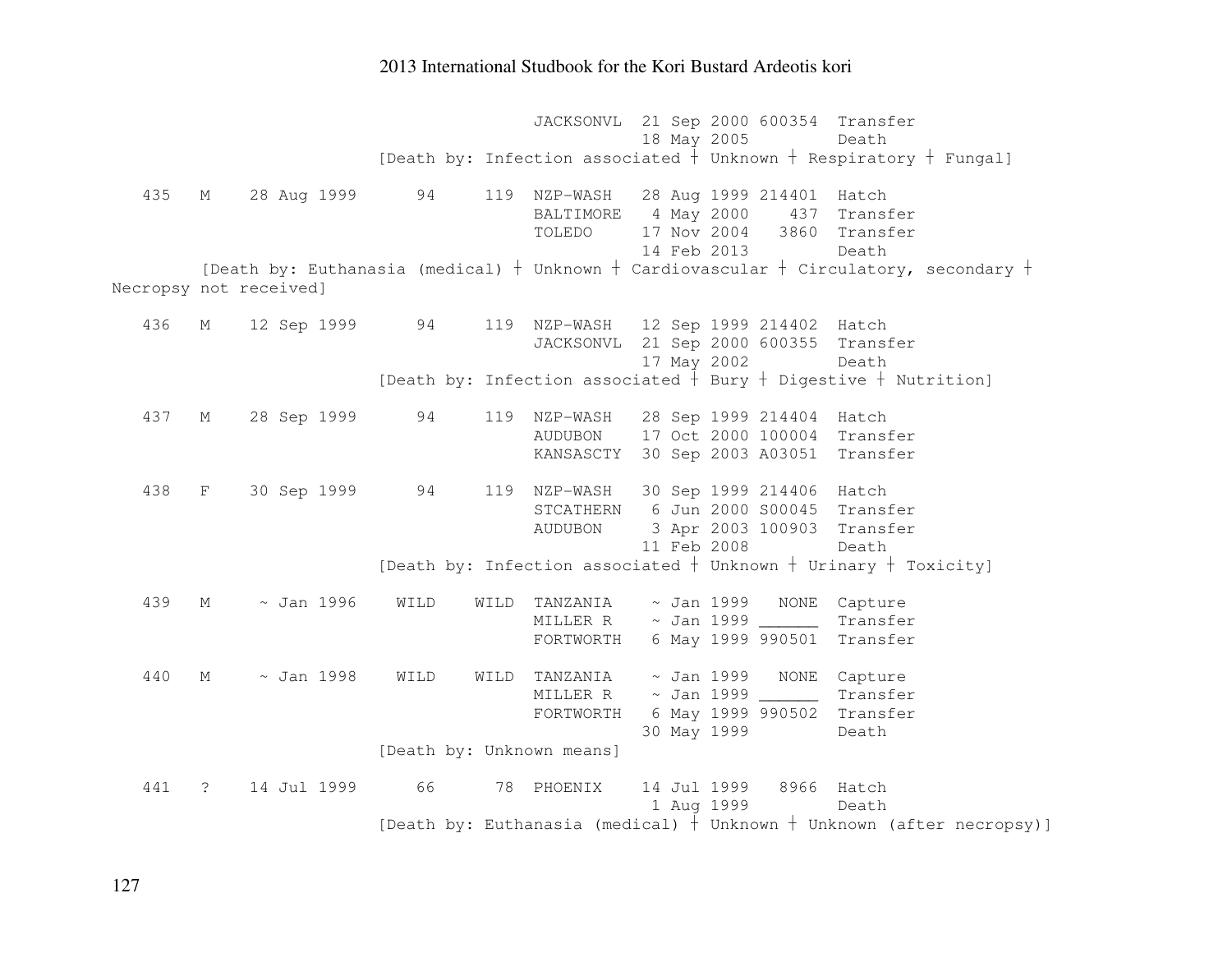| 442 |                   | M 1 Aug 1999 66 |     | 78 PHOENIX 1 Aug 1999 9031 Hatch<br>FRANKLINP 22 Apr 2004 A04411 Transfer<br>23 May 2004<br>Death |  |
|-----|-------------------|-----------------|-----|---------------------------------------------------------------------------------------------------|--|
|     |                   |                 |     | [Death by: Self-inflicted injuries $+$ Unknown $+$ Generalized $+$ Trauma]                        |  |
| 443 | $\ddot{\text{?}}$ |                 |     | 4 Aug 1999 66 78 PHOENIX 4 Aug 1999 9035 Hatch<br>8 Aug 1999<br>Death                             |  |
|     |                   |                 |     | [Death by: Other/Unknown + Bury + Unknown (after necropsy)]                                       |  |
| 444 | $\ddot{\text{?}}$ |                 |     | 20 Aug 1999 66 78 PHOENIX 20 Aug 1999 9046 Hatch<br>22 Aug 1999<br>Death                          |  |
|     |                   |                 |     | [Death by: Unknown means]                                                                         |  |
| 445 | $\ddot{?}$        |                 |     | 21 Aug 1999 66 78 PHOENIX 21 Aug 1999 9047 Hatch<br>13 Oct 1999<br>Death                          |  |
|     |                   |                 |     | [Death by: Euthanasia (medical) $+$ Unknown $+$ Unknown (after necropsy)]                         |  |
| 446 |                   |                 |     | ? 3 Sep 1999 66 80 PHOENIX 3 Sep 1999 9052 Hatch<br>4 Sep 1999<br>Death                           |  |
|     |                   |                 |     | [Death by: Unknown means]                                                                         |  |
| 447 | $M_{\odot}$       | 15 Oct 1999 94  |     | 119 NZP-WASH 15 Oct 1999 214410 Hatch<br>~ Oct 2000 200024 Transfer<br>SAFARI W                   |  |
|     |                   |                 |     | 25 Jan 2001<br>Death                                                                              |  |
|     |                   |                 |     | [Death by: Injury from predator $+$ Unknown $+$ No necropsy planned]                              |  |
| 448 | $F$ and $F$       | 30 Oct 1999 94  |     | 119 NZP-WASH 30 Oct 1999 214433 Hatch<br>WACO 6 Jun 2000 B02700 Transfer                          |  |
| 449 | $M_{\odot}$       | 21 Feb 1999 275 |     | 251 NARC<br>21 Feb 1999 1330<br>Hatch                                                             |  |
|     |                   |                 |     | SHARJAHBR 20 Dec 2000 AK006 Transfer<br>21 Mar 2001 _______<br>ltf<br>PRIVATE                     |  |
| 450 |                   |                 |     | ? 1 Mar 1999 264 245 NARC<br>1 Mar 1999 1331 Hatch<br>5 Mar 1999<br>Death                         |  |
|     |                   |                 |     | [Death by: Infection associated $+$ Unknown $+$ Generalized $+$ Trauma]                           |  |
| 451 | М                 | 16 Jul 1999     | 275 | 251 NARC<br>16 Jul 1999<br>1380 Hatch                                                             |  |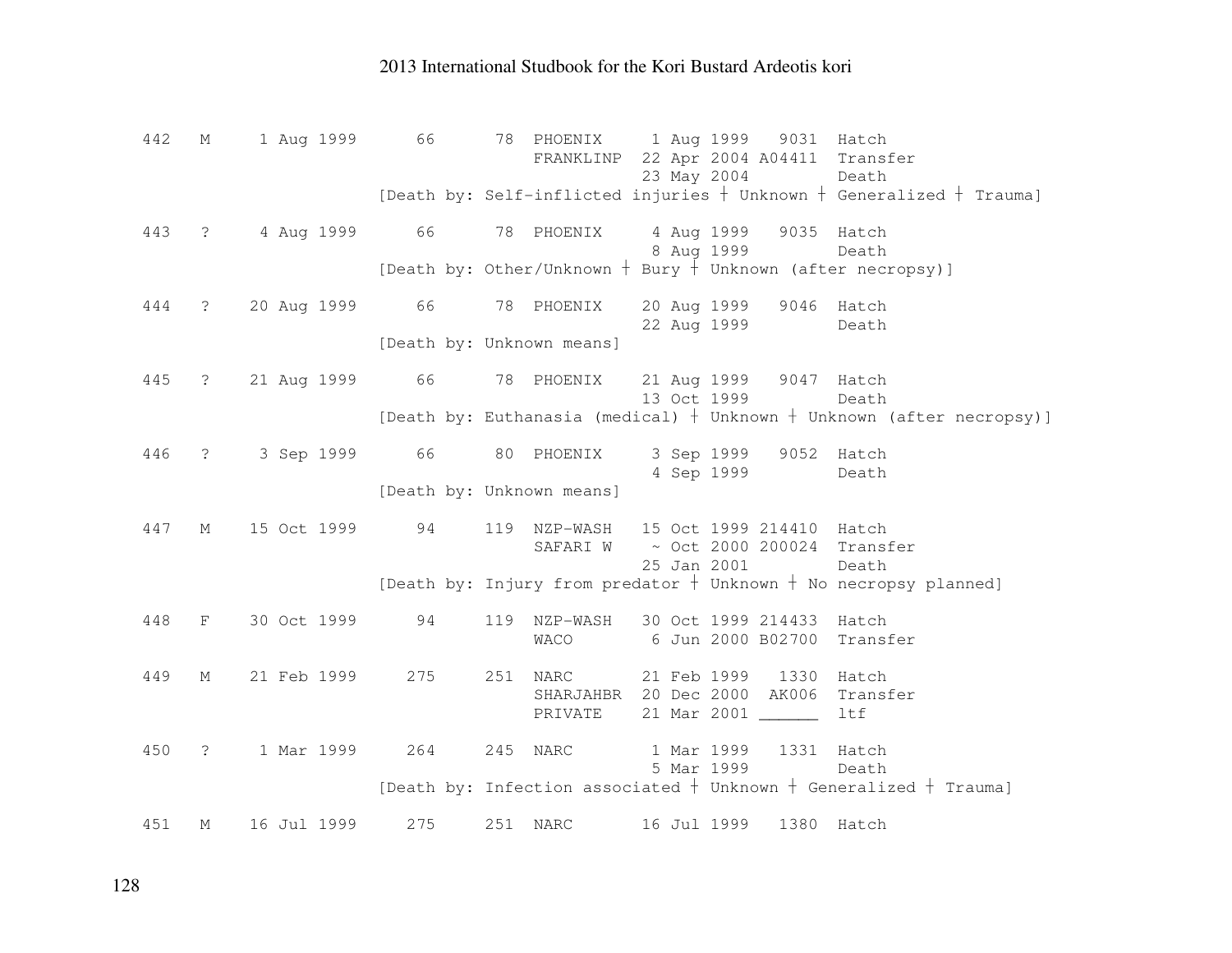|     |              |                    |                 |                     |  | 15 May 2001                                | Death                                                                      |
|-----|--------------|--------------------|-----------------|---------------------|--|--------------------------------------------|----------------------------------------------------------------------------|
|     |              |                    |                 |                     |  |                                            | [Death by: Anesth/Restraint assoc $+$ Unknown $+$ No necropsy planned]     |
| 452 |              | F 12 Aug 1999 275  |                 | 251 NARC            |  | 12 Aug 1999 1408 Hatch                     |                                                                            |
|     |              |                    |                 | <b>DUBAI</b>        |  | 20 Dec 2000 ______                         | ltf                                                                        |
|     |              |                    |                 |                     |  |                                            |                                                                            |
| 453 | M            | 13 Aug 1999 275    |                 |                     |  | 245 NARC 13 Aug 1999 1409 Hatch            |                                                                            |
|     |              |                    |                 |                     |  | KHALIFA 3 Apr 2003 ________                | ltf                                                                        |
| 454 | М            | 13 Aug 1999        | 275             |                     |  | 210 NARC 13 Aug 1999 1410 Hatch            |                                                                            |
|     |              |                    |                 |                     |  | ADHERITAG 7 Apr 2001 ______                | ltf                                                                        |
|     |              |                    |                 |                     |  |                                            |                                                                            |
| 455 | М            | 27 Aug 1999 241    |                 | 229 NARC            |  | 27 Aug 1999 1444 Hatch                     |                                                                            |
| 456 | F            | 30 Aug 1999 275    |                 | 251 NARC            |  | 30 Aug 1999 1452 Hatch                     |                                                                            |
|     |              |                    |                 |                     |  | 19 Jan 2000                                | Death                                                                      |
|     |              |                    |                 |                     |  |                                            | [Death by: Self-inflicted injuries $+$ Unknown $+$ Generalized $+$ Trauma] |
| 457 | M            | 20 Sep 1999 241    |                 | 234 NARC            |  | 20 Sep 1999 1453 Hatch                     |                                                                            |
|     |              |                    |                 |                     |  | KHALIFA 3 Apr 2003                         | ltf                                                                        |
|     |              |                    |                 |                     |  |                                            |                                                                            |
| 458 |              | F 22 Sep 1999 MULT |                 |                     |  | 245 NARC 22 Sep 1999 1454 Hatch            |                                                                            |
|     |              |                    |                 |                     |  | ADHERITAG 7 Apr 2001 ______                | ltf                                                                        |
| 459 |              | F 23 Sep 1999 MULT |                 | 210 NARC            |  | 23 Sep 1999 1455 Hatch                     |                                                                            |
|     |              |                    |                 | DUBAI               |  | 15 Nov 2000 ______                         | ltf                                                                        |
| 460 | $\mathbf{F}$ | 3 Oct 1999         | MULT            | 244 NARC            |  | 3 Oct 1999 1456 Hatch                      |                                                                            |
|     |              |                    |                 |                     |  | ADHERITAG 7 Apr 2001 _____                 | ltf                                                                        |
|     |              |                    |                 |                     |  |                                            |                                                                            |
| 461 | $_{\rm F}$   |                    | 7 Oct 1999 MULT | 244 NARC            |  | 7 Oct 1999 1457 Hatch                      |                                                                            |
|     |              |                    |                 |                     |  | 7 Apr 2001                                 | Death                                                                      |
|     |              |                    |                 |                     |  |                                            | [Death by: Anesth/Restraint assoc $+$ Unknown $+$ No necropsy planned]     |
| 462 | $\mathbf{F}$ | 9 Oct 1999 MULT    |                 |                     |  | 210 NARC 9 Oct 1999 1458 Hatch             |                                                                            |
|     |              |                    |                 |                     |  | ADHERITAG 7 Apr 2001 ______                | ltf                                                                        |
|     |              |                    |                 |                     |  |                                            |                                                                            |
| 463 | F            | 9 Oct 1999         | MULT            | 245 NARC<br>MAKTOUM |  | 9 Oct 1999 1459 Hatch<br>2 Jul 2002 A00212 | Transfer                                                                   |
|     |              |                    |                 |                     |  |                                            |                                                                            |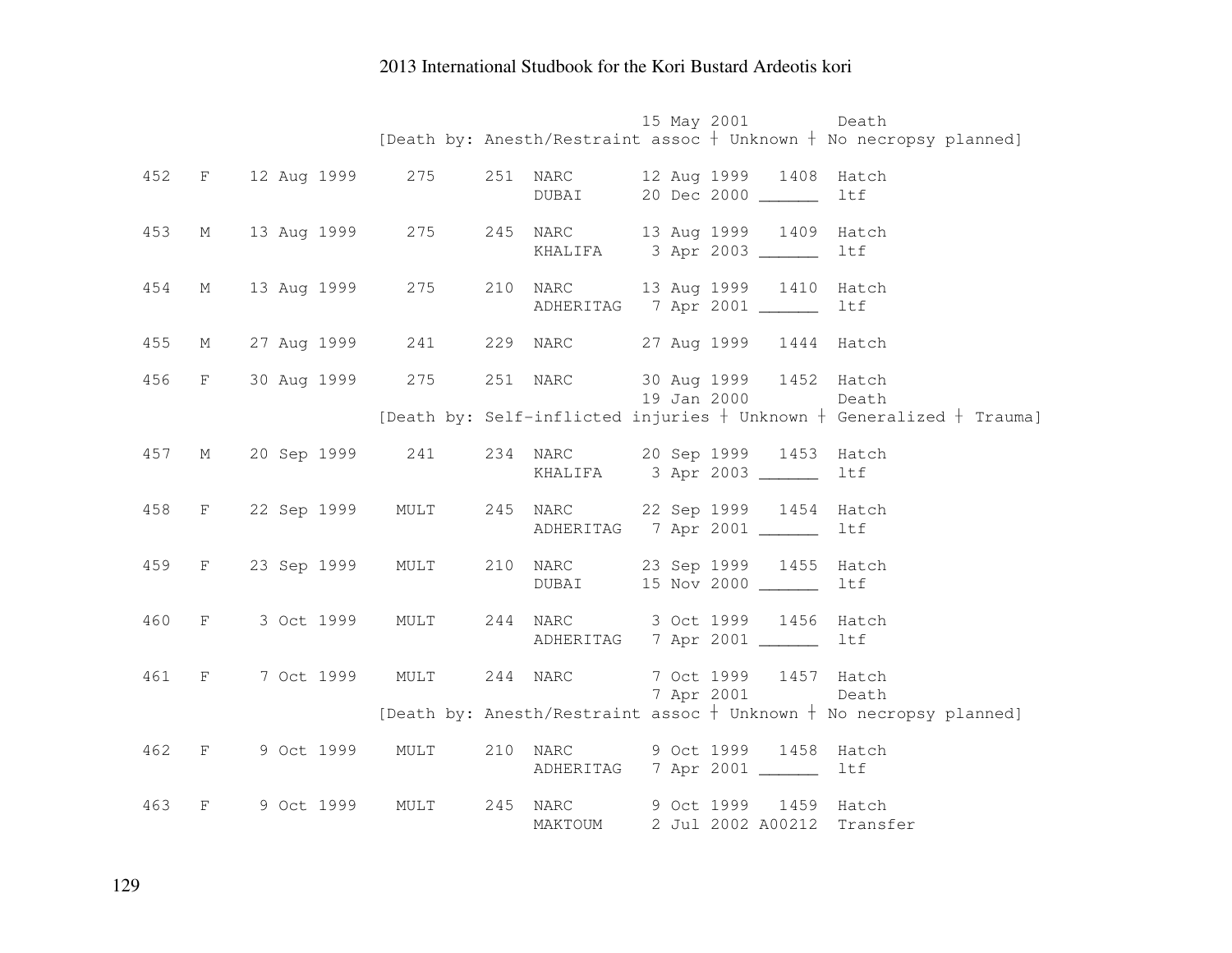|            |   |                                 |      |                           | 1 Jul 2010<br>Death                                                                               |
|------------|---|---------------------------------|------|---------------------------|---------------------------------------------------------------------------------------------------|
|            |   |                                 |      | [Death by: Unknown means] |                                                                                                   |
|            |   |                                 |      |                           |                                                                                                   |
| 464        |   | F 10 Oct 1999 241               |      |                           | 229 NARC 10 Oct 1999 1460 Hatch                                                                   |
|            |   |                                 |      | MAKTOUM                   | 2 Jul 2002 A00203 Transfer                                                                        |
|            |   |                                 |      |                           | 28 Aug 2010<br>Death                                                                              |
|            |   |                                 |      |                           | [Death by: Infection associated $+$ Bury $+$ Unknown (after necropsy)]                            |
|            |   |                                 |      |                           |                                                                                                   |
| 465        |   | F 17 Oct 1999 MULT              |      | 244 NARC                  | 17 Oct 1999 1461 Hatch                                                                            |
|            |   |                                 |      |                           | MAKTOUM 2 Jul 2002 A00204 Transfer                                                                |
|            |   |                                 |      |                           | 1 Jul 2010<br>Death                                                                               |
|            |   |                                 |      | [Death by: Unknown means] |                                                                                                   |
|            |   |                                 |      |                           |                                                                                                   |
| 466        |   | F 17 Oct 1999 MULT              |      | 224 NARC                  | 17 Oct 1999 1462 Hatch                                                                            |
|            |   |                                 |      |                           | SHARJAHBR 20 Dec 2000 AK007 Transfer                                                              |
|            |   |                                 |      |                           | PRIVATE 21 Dec 2000 _______<br>ltf                                                                |
|            |   |                                 |      |                           |                                                                                                   |
|            |   | 467 F 17 Oct 1999 MULT 251 NARC |      |                           | 17 Oct 1999 1463 Hatch                                                                            |
|            |   |                                 |      |                           | SHARJAHBR 20 Dec 2000 AK002<br>Transfer                                                           |
|            |   |                                 |      |                           | PRIVATE 20 Dec 2000 _______<br>ltf                                                                |
|            |   |                                 |      |                           |                                                                                                   |
| 468        |   |                                 |      |                           | M 18 Oct 1999 MULT 244 NARC 18 Oct 1999 1464 Hatch                                                |
|            |   |                                 |      |                           | SHARJAHBR 20 Dec 2000 AK008 Transfer                                                              |
|            |   |                                 |      |                           | 21 Jun 2004<br>Death                                                                              |
|            |   |                                 |      |                           | [Death by: Other/Unknown $+$ Mounted or Preserved: UNK $+$ Unknown (after                         |
| necropsy)] |   |                                 |      |                           |                                                                                                   |
|            |   |                                 |      |                           |                                                                                                   |
| 469        | М |                                 |      | 22 Oct 1999 MULT 245 NARC | 22 Oct 1999 1465 Hatch                                                                            |
|            |   |                                 |      | <b>DUBAI</b>              | 15 Nov 2000<br>ltf                                                                                |
|            |   |                                 |      |                           |                                                                                                   |
| 470        |   | M 22 Oct 1999 264 272 NARC      |      |                           | 22 Oct 1999 1466 Hatch                                                                            |
|            |   |                                 |      |                           | SHARJAH 20 Dec 2000 ________ Transfer                                                             |
|            |   |                                 |      |                           | PRIVATE 20 Dec 2000 ________ Transfer                                                             |
|            |   |                                 |      |                           | SHARJAHBR 8 Jan 2001 AK009 Transfer                                                               |
|            |   |                                 |      |                           | 8 Jan 2001<br>Death<br>[Death by: Euthanasia (medical) $+$ Incinerate $+$ Hemic/Lymph $+$ Trauma] |
|            |   |                                 |      |                           |                                                                                                   |
| 471        |   | F 24 Oct 1999                   | MULT | 245 NARC                  | 24 Oct 1999 1467 Hatch                                                                            |
|            |   |                                 |      |                           | KHALIFA 3 Apr 2003 ________ ltf                                                                   |
|            |   |                                 |      |                           |                                                                                                   |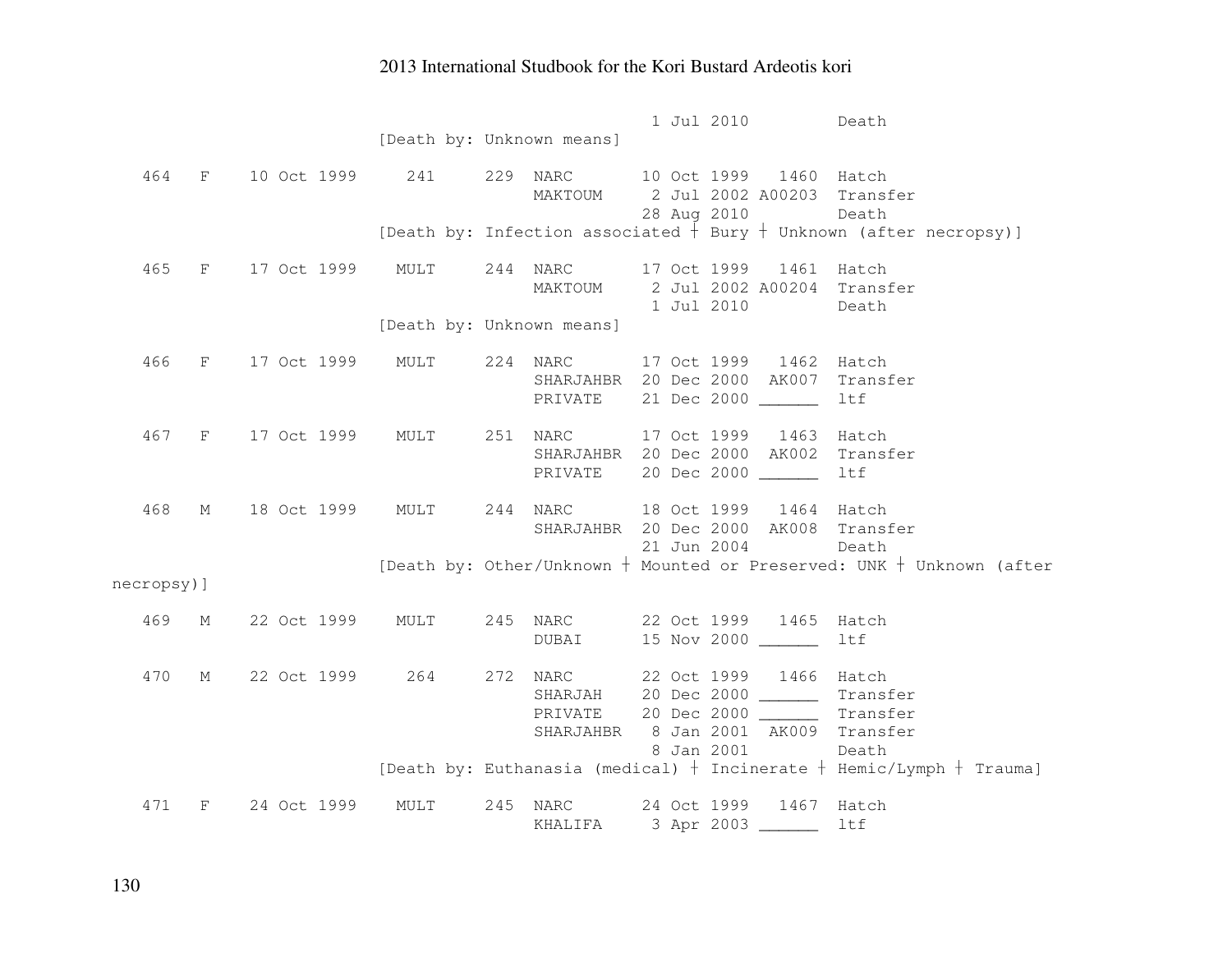| 472 |   | F 24 Oct 1999                                                | MULT |                           | 223 NARC 24 Oct 1999 1468<br>KHALIFA 3 Apr 2003                               |                   | Hatch<br>ltf                                                                                             |
|-----|---|--------------------------------------------------------------|------|---------------------------|-------------------------------------------------------------------------------|-------------------|----------------------------------------------------------------------------------------------------------|
| 473 |   | M 31 Oct 1999                                                |      |                           | MULT 251 NARC 31 Oct 1999 1471 Hatch<br>KHALIFA 3 Apr 2003                    |                   | ltf                                                                                                      |
| 474 |   | M 24 Jun 2000 143 119 NZP-WASH 24 Jun 2000 214627 Hatch      |      |                           | STCATHERN 19 May 2001 S00080 Transfer<br>TUCSON 6 May 2005 X55097 Transfer    |                   |                                                                                                          |
|     |   | 475 F 7 Jul 2000 MULT 119 NZP-WASH 7 Jul 2000 214633 Hatch   |      |                           |                                                                               | 10 Jul 2000 Death |                                                                                                          |
|     |   |                                                              |      | [Death by: Unknown means] |                                                                               |                   |                                                                                                          |
| 476 |   | F 24 Jul 2000 MULT                                           |      |                           | 119 NZP-WASH 24 Jul 2000 214646 Hatch<br>24 Jul 2000                          | Death             |                                                                                                          |
|     |   |                                                              |      |                           |                                                                               |                   | [Death by: Other/Unknown $+$ Unknown $+$ Unknown (after necropsy) $+$ Genetic/Prenatal]                  |
| 477 |   | F 8 Aug 2000 390 119 NZP-WASH 8 Aug 2000 214648 Hatch        |      |                           | STCATHERN 19 May 2001 S01048 Transfer<br>KANSASCTY 4 Aug 2005 A05038 Transfer |                   |                                                                                                          |
|     |   |                                                              |      | [Death by: Unknown means] |                                                                               | 11 Jun 2008 Death |                                                                                                          |
|     |   | 478 ? 22 Aug 2000 MULT 119 NZP-WASH 22 Aug 2000 214651 Hatch |      |                           | 24 Aug 2000                                                                   | Death             |                                                                                                          |
|     |   |                                                              |      |                           |                                                                               |                   | [Death by: Euthanasia (medical) $\frac{1}{2}$ Unknown $\frac{1}{2}$ Generalized $\frac{1}{2}$ Bacterial] |
|     |   | 479 F 8 Sep 2000 MULT 119 NZP-WASH 8 Sep 2000 214654 Hatch   |      |                           | 8 Jan 2001                                                                    | Death             | [Death by: Infection associated $+$ Incinerate $+$ Generalized $+$ Metazoan]                             |
|     |   |                                                              |      |                           |                                                                               |                   |                                                                                                          |
| 480 | M | 22 Sep 2000 143 119 NZP-WASH 22 Sep 2000 214663 Hatch        |      |                           | COLO SPRG 23 Apr 2002 22A004 Transfer<br>17 Nov 2010                          | Death             |                                                                                                          |
|     |   |                                                              |      |                           |                                                                               |                   | [Death by: Euthanasia (medical) $+$ Unknown $+$ Musculoskeletal $+$ Trauma]                              |
| 481 |   | ? 25 Sep 2000 143 119 NZP-WASH 25 Sep 2000 214664 Hatch      |      |                           |                                                                               |                   |                                                                                                          |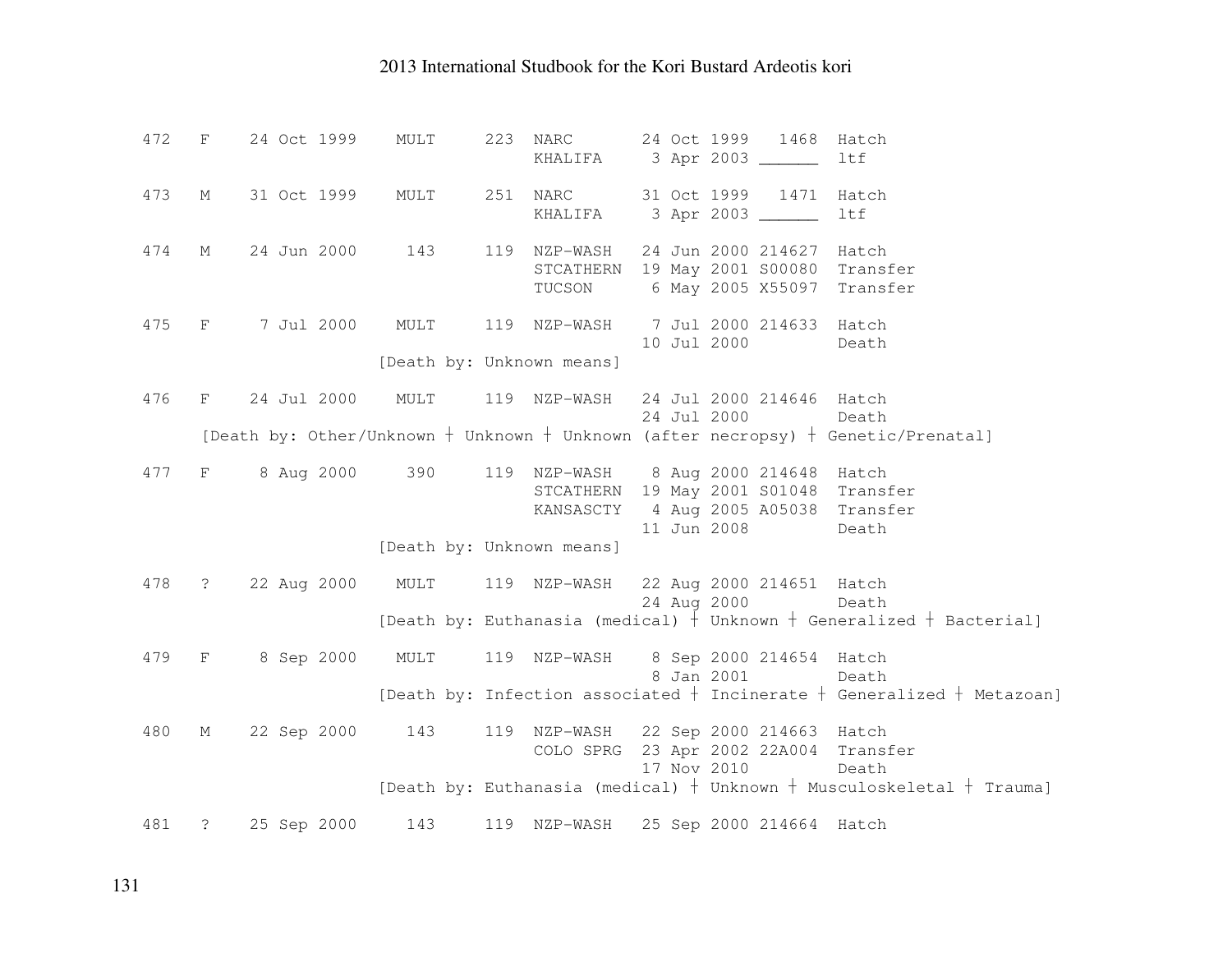25 Sep 2000 Death [Death by: Environ/Behav conditions  $\dagger$  Unknown  $\dagger$  No necropsy planned] 482 M 5 Sep 2000 67 80 PHOENIX 5 Sep 2000 9242 Hatch Death 30 Jan 2001 [Death by: Self-inflicted injuries  $\dagger$  Unknown  $\dagger$  Generalized  $\dagger$  Trauma] 483 F ~ 1974 WILD WILD AFRICAN ~ 1977 NONE Capture Transfer  $FERNDALE$  ~ 1977 CLEVELAND 23 Mar 1977 770310 Transfer 10 May 1990 Death [Death by: Injury from exhibit mate  $\dagger$  Incinerate  $\dagger$  Respiratory  $\dagger$  Trauma] 484 F ~ 1981 WILD WILD AFRICAN ~ 1987 NONE Capture NORTHLAND ~ 1987 \_\_\_\_\_\_ Transfer CLEVELAND 3 Jul 1987 870730 Transfer 9 May 1991 Death [Death by: Injury from exhibit mate  $\dagger$  Incinerate  $\dagger$  Generalized  $\dagger$  Trauma] 485 F 2 Mar 2000 UNK 224 NARC 2 Mar 2000 1790 Hatch MAKTOUM 2 Jul 2002 A00211 Transfer 486 M 20 Feb 2000 264 272 NARC 20 Feb 2000 1791 Hatch MAKTOUM 2 Jul 2002 A00207 Transfer 1 Jul 2010 Death [Death by: Unknown means] 487 F 22 Feb 2000 UNK 244 NARC 22 Feb 2000 1793 Hatch KHALIFA 3 Apr 2003 \_\_\_\_\_\_ ltf 488 ? 21 Feb 2000 UNK 224 NARC 21 Feb 2000 1792 Hatch DUBAI 15 Nov 2000 \_\_\_\_\_\_ ltf 489 ? 11 Mar 2000 UNK 245 NARC 11 Mar 2000 1804 Hatch Death 23 Mar 2000 [Death by: Infection associated  $\dagger$  Unknown  $\dagger$  Generalized  $\dagger$  Unknown after necropsy] 490 F 13 Mar 2000 MULT UNK NARC 13 Mar 2000 1805 Hatch MAKTOUM 2 Jul 2002 A00210 Transfer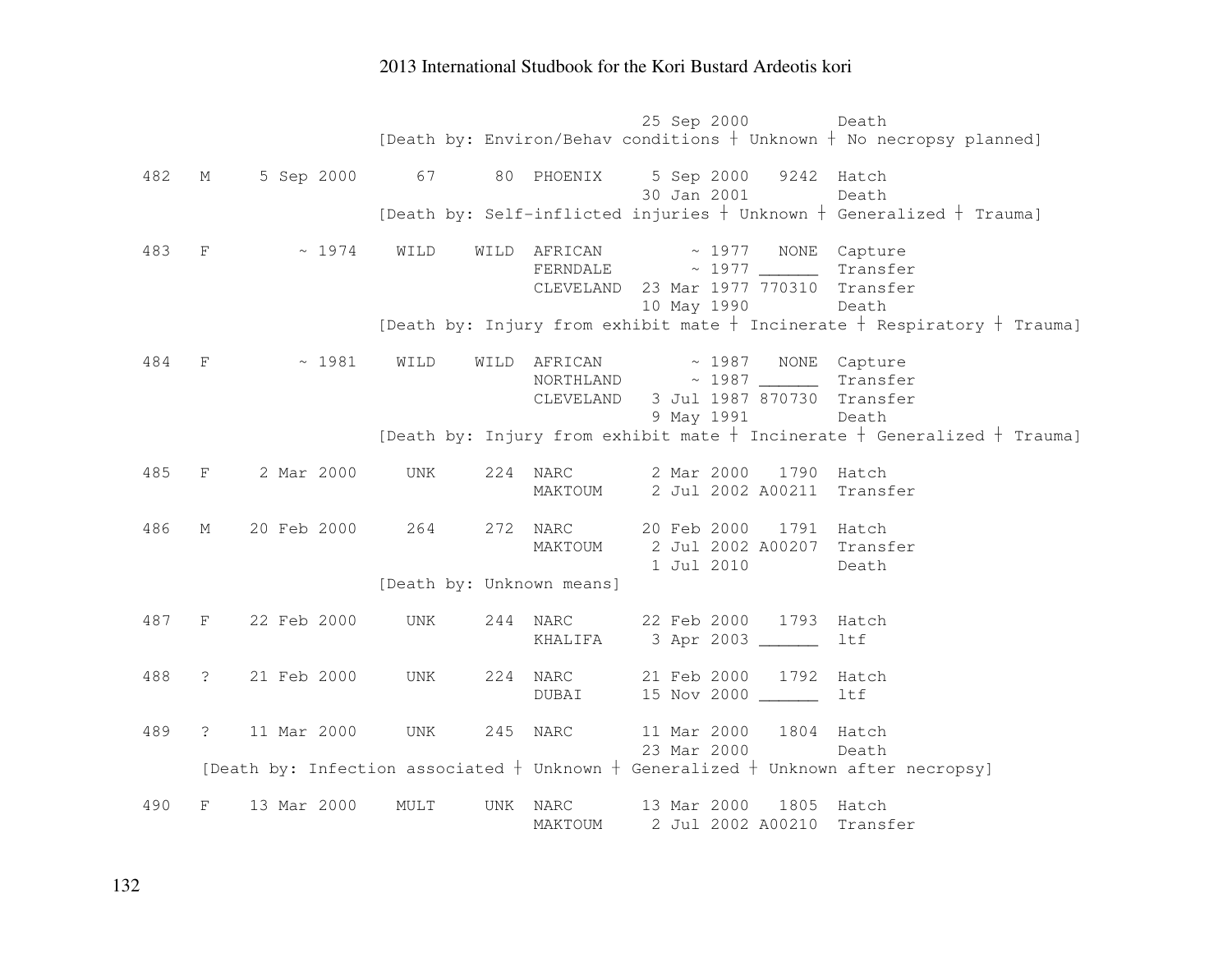|           |             |                   | [Death by: Unknown means] | 1 Jul 2010<br>Death                                                                                                                   |
|-----------|-------------|-------------------|---------------------------|---------------------------------------------------------------------------------------------------------------------------------------|
|           |             |                   |                           | 491 F 21 Mar 2000 UNK 224 NARC 21 Mar 2000 1808 Hatch<br>SHARJAHBR 17 Feb 2003 AK019 Transfer<br>PRIVATE<br>17 Feb 2003 ______<br>ltf |
| 492       |             | M 25 Apr 2000 UNK |                           | 251 NARC 25 Apr 2000 1816 Hatch<br>MAKTOUM 2 Jul 2002 A00208 Transfer<br>1 Jul 2010<br>Death                                          |
|           |             |                   | [Death by: Unknown means] |                                                                                                                                       |
| 493       |             |                   |                           | F 10 May 2000 UNK 273 NARC 10 May 2000 1831 Hatch<br>SHARJAHBR 17 Feb 2003 AK013 Transfer<br>SHARJAH 23 Jan 2004<br>Death             |
| necropsy] |             |                   |                           | [Death by: Euthanasia (medical) $+$ Mounted or Preserved: UNK $+$ Respiratory $+$ Unknown after                                       |
|           |             |                   |                           |                                                                                                                                       |
| 494       | M           |                   |                           | 23 May 2000 292 251 NARC 23 May 2000 1842 Hatch<br>18 Mar 2002<br>Death                                                               |
|           |             |                   |                           | [Death by: Euthanasia (medical) $+$ Unknown $+$ Respiratory $+$ Fungal]                                                               |
| 495       | $M_{\odot}$ | 24 May 2000 372   |                           | 272 NARC 24 May 2000 1843 Hatch<br>KHALIFA 3 Apr 2003 ________ ltf                                                                    |
| 496       | F           |                   |                           | 25 May 2000 292 227 NARC 25 May 2000 1844 Hatch ltf                                                                                   |
| 497       | F           |                   |                           | 25 May 2000 292 251 NARC 25 May 2000 1845 Hatch<br>SHARJAHBR 17 Feb 2003 AK017 Transfer<br>17 Feb 2003 ______<br>PRIVATE<br>ltf       |
| 498       |             |                   |                           | F 26 May 2000 292 213 NARC 26 May 2000 1851 Hatch<br>MAKTOUM 2 Jul 2002 A00205 Transfer<br>1 Jul 2010<br>Death                        |
|           |             |                   | [Death by: Unknown means] |                                                                                                                                       |
| 499       |             |                   |                           | F 28 May 2000 292 213 NARC 28 May 2000 1853 Hatch<br>SHARJAHBR 17 Feb 2003 AK018 Transfer<br>17 Feb 2003 _______ ltf<br>PRIVATE       |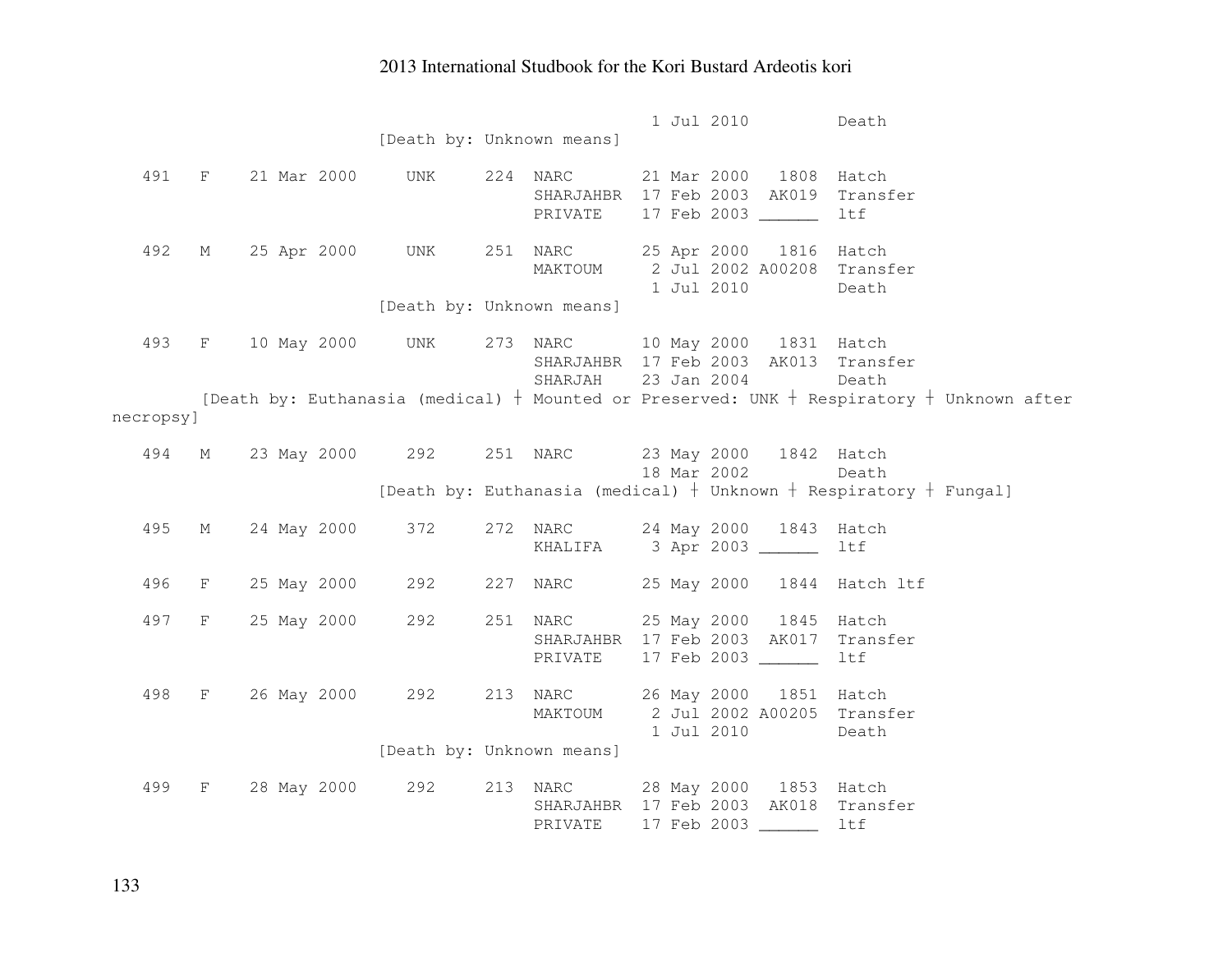| 500   |                   | ? 1 Jun 2000                                          | UNK                       | 290 NARC            | 1 Jun 2000<br>27 Jun 2000 |                                                                                | 1857 Hatch<br>Death                                                         |
|-------|-------------------|-------------------------------------------------------|---------------------------|---------------------|---------------------------|--------------------------------------------------------------------------------|-----------------------------------------------------------------------------|
|       |                   |                                                       |                           |                     |                           |                                                                                | [Death by: Euthanasia (medical) $+$ Unknown $+$ Unknown (after necropsy)]   |
|       |                   | 501 F 31 May 2000 292 244 NARC 31 May 2000 1856 Hatch |                           |                     |                           | KHALIFA 3 Apr 2003                                                             | ltf                                                                         |
| 502   | $\ddot{\text{?}}$ | 5 Jun 2000 292                                        |                           | 224 NARC            |                           | 5 Jun 2000 1860 Hatch<br>27 Jun 2000                                           | Death                                                                       |
|       |                   |                                                       |                           |                     |                           |                                                                                | [Death by: Euthanasia (medical) $+$ Unknown $+$ Unknown (after necropsy)]   |
| 503   | $F$ and $F$       | 7 Jun 2000                                            | 292                       | KHALIFA             |                           | 251 NARC 7 Jun 2000 1864<br>3 Apr 2003 _____                                   | Hatch<br>1tf                                                                |
| 504   | М                 | 9 Jun 2000 292 251 NARC                               |                           |                     |                           | 9 Jun 2000 1867<br>MAKTOUM 2 Jul 2002                                          | Hatch<br>ltf                                                                |
| 505   | $\ddot{\text{?}}$ | 9 Jun 2000 292                                        |                           | 223 NARC            |                           | 9 Jun 2000 1868 Hatch<br>18 Jun 2000                                           | Death                                                                       |
|       |                   |                                                       | [Death by: Unknown means] |                     |                           |                                                                                |                                                                             |
| 506 F |                   | 11 Jun 2000 UNK 272 NARC                              |                           |                     | 27 Mar 2001               | 11 Jun 2000 1869 Hatch                                                         | Death                                                                       |
|       |                   |                                                       |                           |                     |                           |                                                                                | [Death by: Euthanasia (medical) $+$ Unknown $+$ Musculoskeletal $+$ Trauma] |
|       |                   | 507 F 14 Jun 2000 UNK                                 |                           | 284 NARC<br>PRIVATE |                           | 14 Jun 2000 1878<br>SHARJAHBR 17 Feb 2003 AK020 Transfer<br>17 Feb 2003 ______ | Hatch<br><b>ltf</b>                                                         |
| 508   |                   | F 14 Jun 2000                                         | 292                       |                     |                           | 213 NARC 14 Jun 2000 1876<br>KHALIFA 3 Apr 2003                                | Hatch<br>ltf                                                                |
| 509   |                   | F 16 Jun 2000                                         | 292                       |                     |                           | 244 NARC 16 Jun 2000 1881<br>AL AIN 15 Jun 2003                                | Hatch<br>Transfer<br>ltf                                                    |
| 510   | М                 | 22 Jun 2000                                           | 292                       | 224 NARC            |                           | 22 Jun 2000 1886<br>ADHERITAG 7 Apr 2001                                       | Hatch<br>ltf                                                                |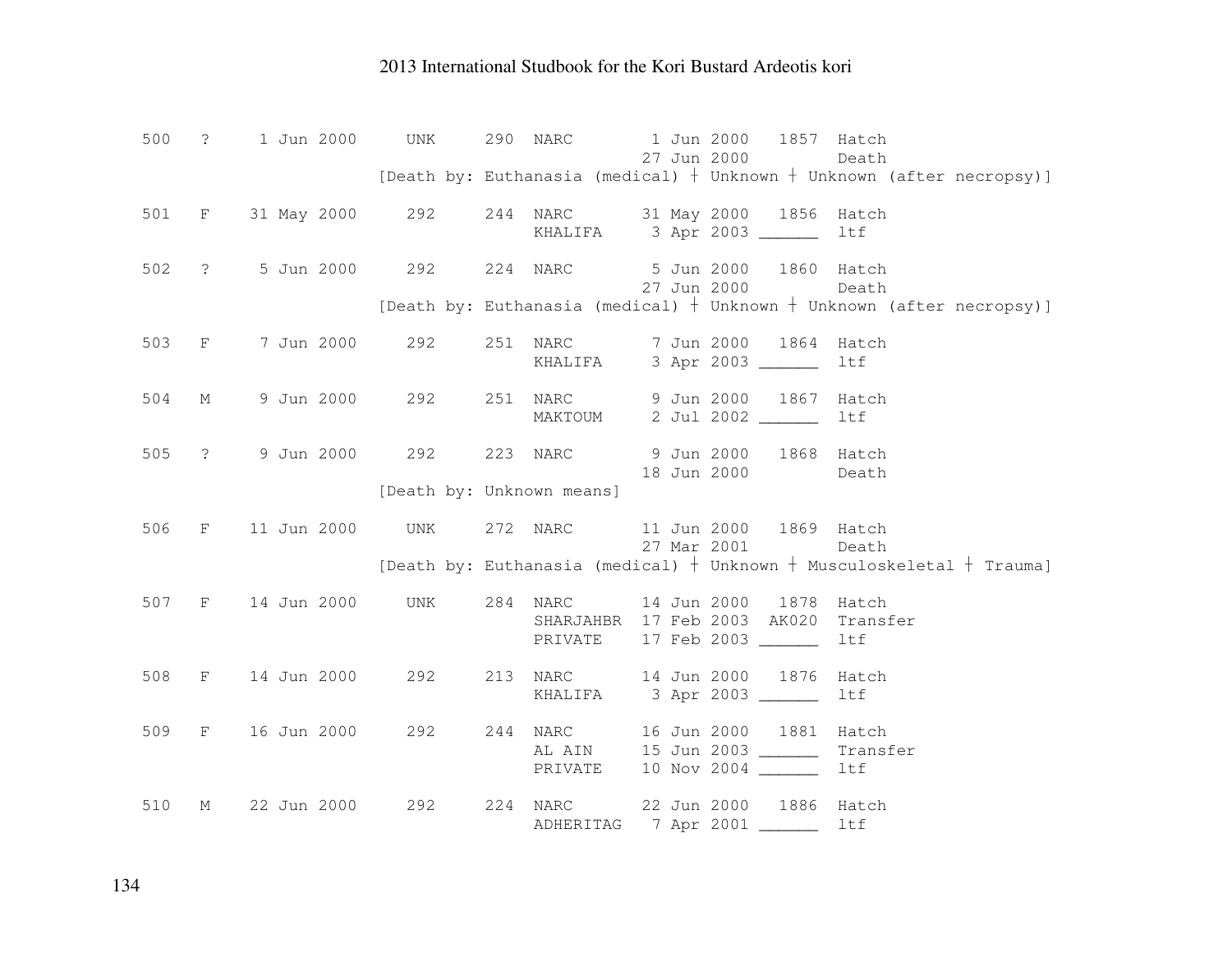| 511 | M                 | 24 Jun 2000              | 292                       | 245 | NARC<br>AL AIN  | 24 Jun 2000 1887<br>Hatch<br>15 Jun 2003 ______<br>Transfer<br>8 Jul 2004<br>Death                                                                  |  |
|-----|-------------------|--------------------------|---------------------------|-----|-----------------|-----------------------------------------------------------------------------------------------------------------------------------------------------|--|
|     |                   |                          | [Death by: Unknown means] |     |                 |                                                                                                                                                     |  |
| 512 | М                 | 27 Jun 2000              | 285                       | 290 | NARC<br>PRIVATE | 27 Jun 2000 1889<br>Hatch<br>AL AIN 15 Jun 2003<br>Transfer<br>18 Feb 2005 ______<br>ltf                                                            |  |
| 513 | М                 | 30 Jun 2000 292          |                           |     | 244 NARC        | 30 Jun 2000 1890<br>Hatch<br>KHALIFA 3 Apr 2003<br>ltf                                                                                              |  |
| 514 | $M_{\odot}$       | 1 Jul 2000 292           |                           |     |                 | 223 NARC 1 Jul 2000 1891<br>Hatch<br>ADHERITAG 7 Apr 2001 ______<br>ltf                                                                             |  |
| 515 | F                 | 1 Jul 2000 292           |                           |     | 213 NARC        | 1 Jul 2000 1892 Hatch<br>15 Jun 2003<br>Death<br>[Death by: Self-inflicted injuries $+$ Unknown $+$ Generalized $+$ Trauma]                         |  |
| 516 | F                 |                          |                           |     |                 | 4 Jul 2000 292 227 NARC 4 Jul 2000 1894 Hatch<br>3 Dec 2000<br>Death<br>[Death by: Euthanasia (medical) $+$ Unknown $+$ Musculoskeletal $+$ Trauma] |  |
| 517 | М                 | 20 Aug 2000 292 290 NARC |                           |     |                 | 20 Aug 2000 1903 Hatch<br>26 Feb 2003<br>Death<br>[Death by: Euthanasia (medical) $+$ Unknown $+$ Generalized $+$ Metabolism]                       |  |
| 518 | $M \sim$          | 23 Aug 2000 264          |                           |     |                 | 251 NARC 23 Aug 2000 1904 Hatch<br>AL AIN 15 Jun 2003<br>Transfer<br>PRIVATE 18 Feb 2005 _______<br>ltf                                             |  |
| 519 | $\ddot{\text{?}}$ | 30 Aug 2000 292 206 NARC | [Death by: Unknown means] |     |                 | 30 Aug 2000 1905 Hatch<br>11 Mar 2001<br>Death                                                                                                      |  |
| 520 | М                 | 4 Sep 2000 292           |                           |     | 290 NARC        | 4 Sep 2000 1906 Hatch<br>KHALIFA 3 Apr 2003<br>ltf                                                                                                  |  |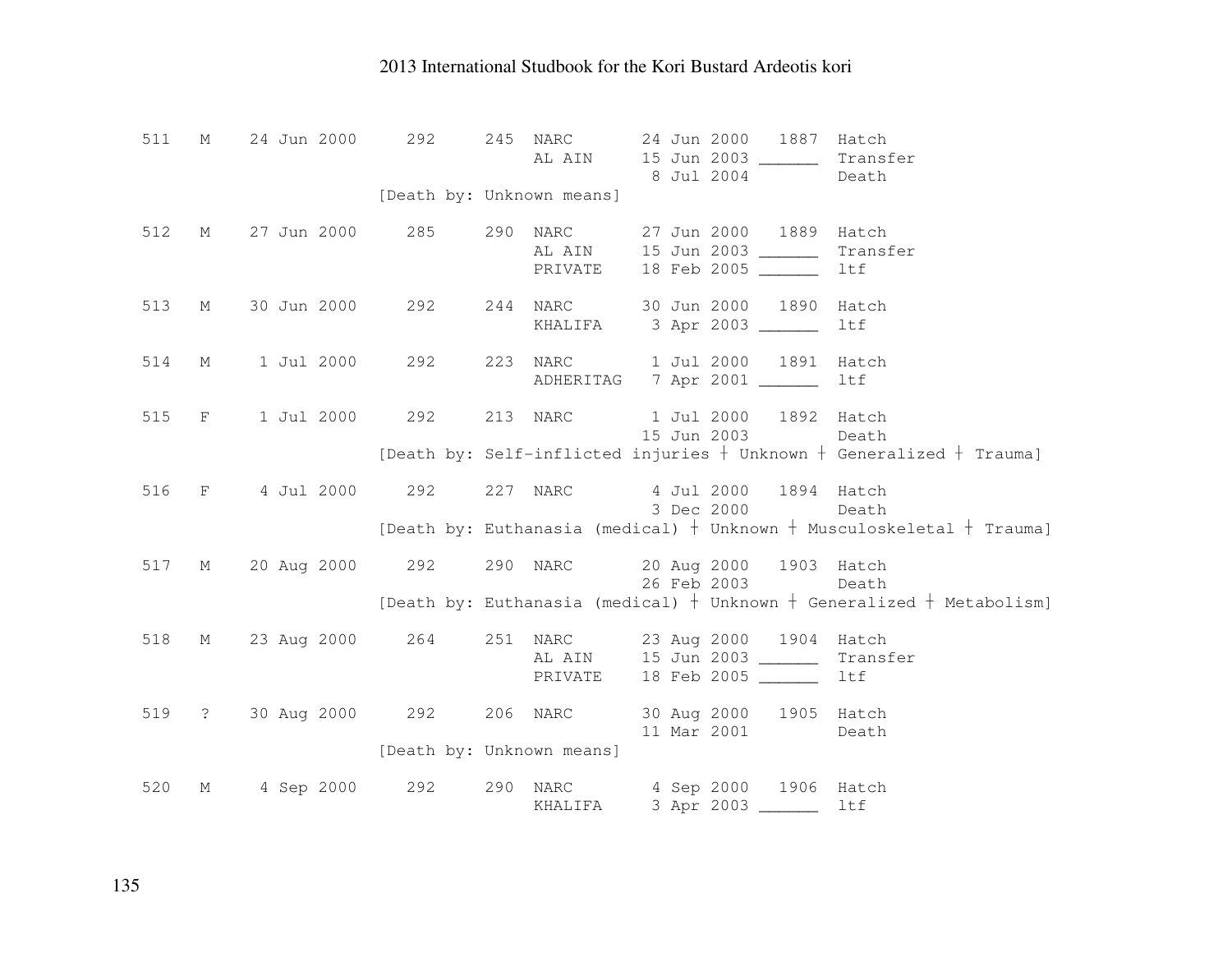|     |                      | 521 ? 4 Sep 2000 292       |     | 4 Sep 2000 1911 Hatch<br>272 NARC<br>5 Sep 2000<br>Death                                                                                  |
|-----|----------------------|----------------------------|-----|-------------------------------------------------------------------------------------------------------------------------------------------|
|     |                      |                            |     | [Death by: Injury from exhibit mate $+$ Unknown $+$ Generalized $+$ Trauma]                                                               |
| 522 |                      | F 10 Sep 2000 292          |     | 229 NARC<br>10 Sep 2000 1908<br>Hatch<br>AL AIN 15 Jun 2003 _______<br>Transfer<br>28 Feb 2005 ______<br>PRIVATE<br>ltf                   |
| 523 |                      | ? 12 Sep 2000 285          |     | 251 NARC<br>12 Sep 2000 1910 Hatch<br>31 Oct 2000<br>Death<br>[Death by: Unknown means]                                                   |
| 524 |                      | ? 13 Sep 2000 264          |     | 284 NARC<br>13 Sep 2000 1909 Hatch<br>15 Sep 2000<br>Death<br>[Death by: Unknown means]                                                   |
| 525 |                      | ? 17 Sep 2000 292          |     | 206 NARC<br>17 Sep 2000 1914 Hatch<br>26 Sep 2000<br>Death<br>[Death by: Injury from exhibit mate $+$ Unknown $+$ Generalized $+$ Trauma] |
| 526 |                      | ? 19 Sep 2000 292 290 NARC |     | 19 Sep 2000 1915 Hatch<br>22 Sep 2000<br>Death<br>[Death by: Injury from exhibit mate $+$ Unknown $+$ Generalized $+$ Trauma]             |
| 527 | $\ddot{?}$           | 23 Sep 2000 264            |     | 23 Sep 2000 1916 Hatch<br>224 NARC<br>29 Sep 2000<br>Death<br>[Death by: Injury from exhibit mate $+$ Unknown $+$ Generalized $+$ Trauma] |
| 528 | М                    | 30 Sep 2000 292            |     | 229<br>30 Sep 2000 1917<br>NARC<br>Hatch<br>AL AIN 15 Jun 2003<br>Transfer<br>18 Feb 2005 ______<br>PRIVATE<br>ltf                        |
| 529 | $\ddot{\phantom{0}}$ | 18 Oct 2000 292            |     | 229 NARC<br>18 Oct 2000<br>1923<br>Hatch<br>7 Dec 2000<br>Death<br>[Death by: Unknown means]                                              |
| 530 | $\mathcal{E}$        | 24 Oct 2000                | 218 | 24 Oct 2000 1924 Hatch<br>227 NARC<br>3 Jan 2001<br>Death<br>[Death by: Unknown means]                                                    |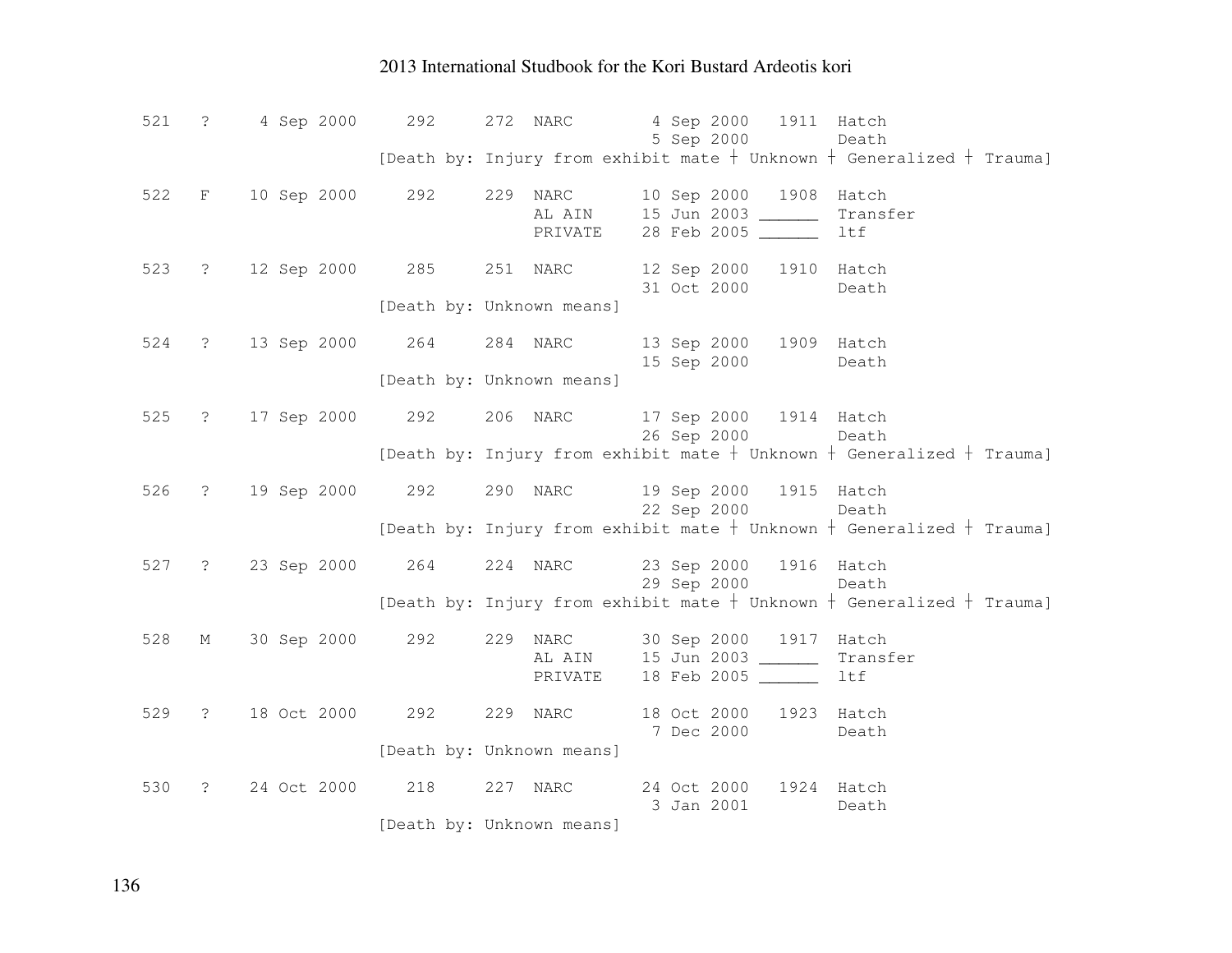| 531 F |             | 14 Nov 2000                                       | 292                       | 227  | NARC<br>KHALIFA 3 Apr 2003 _______                                                                | 14 Nov 2000 1925 |                        | Hatch<br>ltf                                                                            |
|-------|-------------|---------------------------------------------------|---------------------------|------|---------------------------------------------------------------------------------------------------|------------------|------------------------|-----------------------------------------------------------------------------------------|
| 532   |             | ? 24 Nov 2000                                     | 218                       |      | 223 NARC 24 Nov 2000 1926                                                                         | 28 Nov 2000      |                        | Hatch<br>Death                                                                          |
|       |             |                                                   | [Death by: Unknown means] |      |                                                                                                   |                  |                        |                                                                                         |
| 533   |             | F 6 Aug 2000 67 371 PHOENIX 6 Aug 2000 9233 Hatch |                           |      | JACKSONVL ~ 8 May 2001 601339 Transfer                                                            | $~20$ Mar 2005   |                        | Death                                                                                   |
|       |             |                                                   | [Death by: Unknown means] |      |                                                                                                   |                  |                        |                                                                                         |
|       |             | 534 F 8 Aug 2000                                  | 67                        |      | 80 PHOENIX 8 Aug 2000 9236 Hatch<br>COLO SPRG 22 May 2002 22A007 Transfer                         | 18 Oct 2011      |                        | Death                                                                                   |
|       |             |                                                   |                           |      |                                                                                                   |                  |                        | [Death by: Infection associated $+$ Unknown $+$ Musculoskeletal $+$ Bacterial]          |
|       |             | 535 ? 22 Nov 2000                                 | 67                        |      | 80 PHOENIX                                                                                        | 23 Nov 2000      | 22 Nov 2000 9265 Hatch | Death                                                                                   |
|       |             |                                                   | [Death by: Unknown means] |      |                                                                                                   |                  |                        |                                                                                         |
| 536   |             | F 14 Jan 2000                                     | 269                       |      | 272 NARC 14 Jan 2000 1777 Hatch<br>AL AIN 15 Jun 2003<br>PRIVATE 28 Feb 2005 ______               |                  |                        | Transfer<br>ltf                                                                         |
| 537   | $M$ and $M$ | 17 Oct 2000                                       | UNK                       |      | 224 NARC                                                                                          | 18 Nov 2001      | 17 Oct 2000 1779 Hatch | Death                                                                                   |
|       |             |                                                   |                           |      |                                                                                                   |                  |                        | [Death by: Infection associated $+$ Unknown $+$ Generalized $+$ Unknown after necropsy] |
| 538   | M           | 19 Jan 2000                                       | 218                       |      | 251 NARC<br>SHARJAHBR 17 Feb 2003 AK010 Transfer<br>PRIVATE 17 Feb 2003 ______                    |                  | 19 Jan 2000 1780 Hatch | ltf                                                                                     |
|       |             | 541 F<br>~1976                                    | WILD                      | WILD | AFRICAN ~ 1978 NONE Capture<br>RUSHDEN ~ 1978 Transfer<br>SAARBRUCK 23 May 1978 ________ Transfer |                  | 13 Sep 1980            | Death                                                                                   |
|       |             |                                                   |                           |      |                                                                                                   |                  |                        | [Death by: Injury from predator $+$ Unknown $+$ Generalized $+$ Trauma]                 |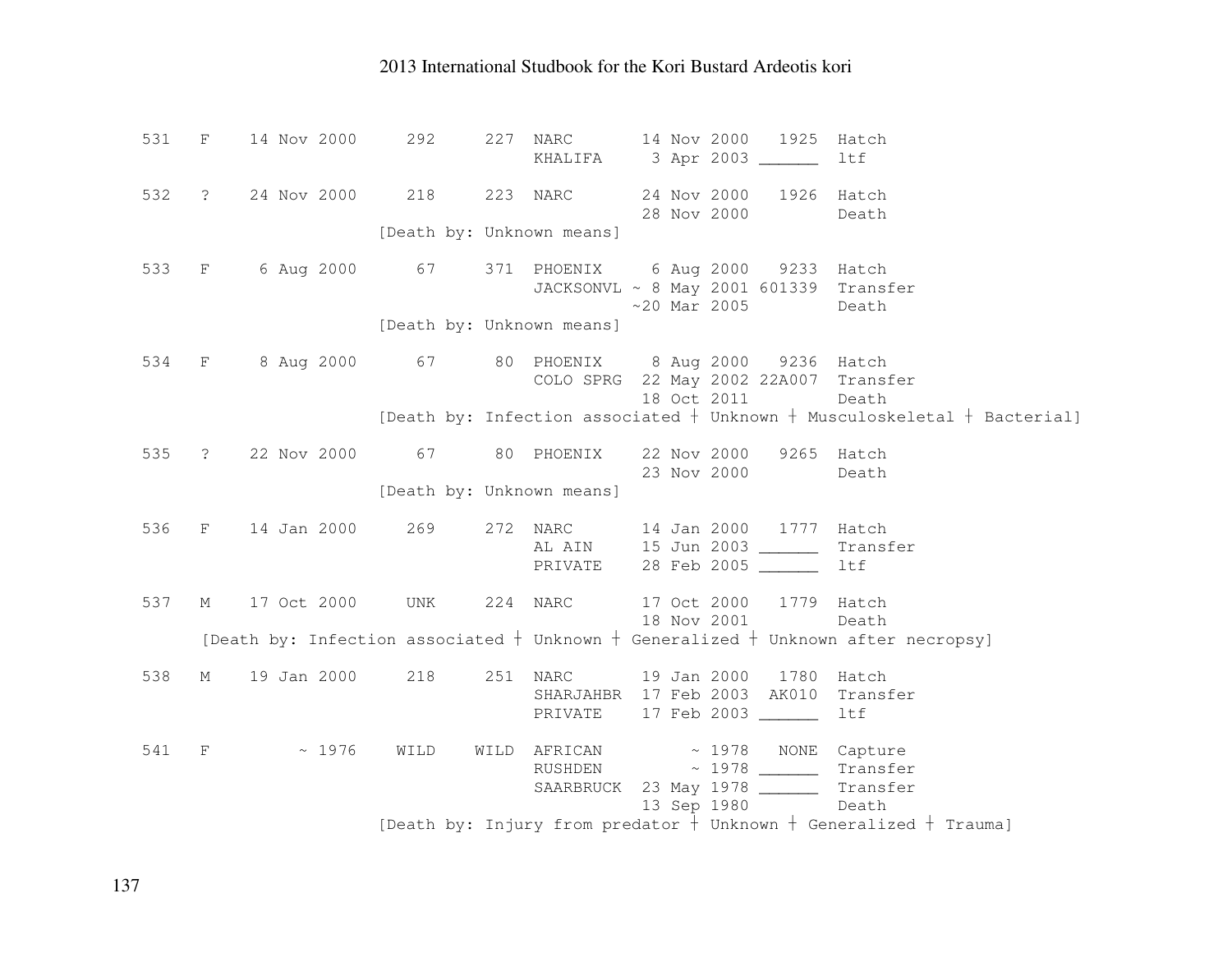| 542 | $_{\rm F}$     | 7 Jul 2001  | 132  | 87   | STCATHERN<br>BIRMINGHM    |  |                           | 7 Jul 2001 S01063<br>28 Oct 2002 B02077 | Hatch<br>Transfer                                                              |
|-----|----------------|-------------|------|------|---------------------------|--|---------------------------|-----------------------------------------|--------------------------------------------------------------------------------|
|     |                |             |      |      | [Death by: Unknown means] |  | 7 Dec 2003                |                                         | Death                                                                          |
| 543 | $\ddot{\cdot}$ | 3 Jun 2001  | 366  |      | 78 PHOENIX                |  | 3 Jun 2001<br>11 Oct 2001 | 9394 Hatch                              | Death                                                                          |
|     |                |             |      |      |                           |  |                           |                                         | [Death by: Infection associated $+$ Unknown $+$ Respiratory $+$ Fungal]        |
| 544 | М              | 8 Jun 2001  | 370  |      | 131 DALLAS                |  |                           | 8 Jun 2001 01D912                       | Hatch                                                                          |
|     |                |             |      |      | ATLANTA                   |  |                           | 23 May 2002 A20002                      | Transfer                                                                       |
|     |                |             |      |      | SEDGWICK                  |  |                           | 27 Jan 2007 11641                       | Transfer                                                                       |
|     |                |             |      |      | <b>AUDUBON</b>            |  |                           | 5 Oct 2010 103200                       | Transfer                                                                       |
| 545 | М              | 9 Jun 2001  | 370  | 131  | DALLAS                    |  |                           | 9 Jun 2001 01D914                       | Hatch                                                                          |
|     |                |             |      |      | BIRMINGHM                 |  |                           | 23 May 2002 B02018                      | Transfer                                                                       |
|     |                |             |      |      |                           |  |                           |                                         |                                                                                |
| 546 | $\mathbf{F}$   | 8 Sep 2001  | 143  |      | 119 NZP-WASH              |  |                           | 8 Sep 2001 214841                       | Hatch                                                                          |
|     |                |             |      |      | ATLANTA                   |  |                           | 11 Aug 2002 A20020                      | Transfer                                                                       |
|     |                |             |      |      | BIRMINGHM                 |  |                           | 23 Aug 2002 B02066                      | Transfer                                                                       |
| 547 | М              | 29 Sep 2001 | 143  |      | 119 NZP-WASH              |  |                           | 29 Sep 2001 214849 Hatch                |                                                                                |
|     |                |             |      |      | ATLANTA                   |  |                           | 11 Aug 2002 A20019                      | Transfer                                                                       |
|     |                |             |      |      | METROZOO                  |  |                           |                                         | 21 Nov 2008 B80369 Transfer                                                    |
|     |                |             |      |      |                           |  | 14 Dec 2010               |                                         | Death                                                                          |
|     |                |             |      |      |                           |  |                           |                                         | [Death by: Self-inflicted injuries $+$ Unknown $+$ Musculoskeletal $+$ Trauma] |
| 548 | М              | ~1997       | WILD | WILD | AFRICAN                   |  | ~1999                     |                                         | NONE Capture                                                                   |
|     |                |             |      |      | OLMENSE                   |  |                           | 1 Apr 1999 OZ0293                       | Transfer                                                                       |
|     |                |             |      |      |                           |  | 24 Jan 2002               |                                         | Death                                                                          |
|     |                |             |      |      | [Death by: Unknown means] |  |                           |                                         |                                                                                |
| 549 | $\mathbf{F}$   | ~1997       | WILD | WILD | AFRICAN                   |  | ~1999                     |                                         | NONE Capture                                                                   |
|     |                |             |      |      | OLMENSE                   |  |                           | 1 Apr 1999 OZ0292                       | Transfer                                                                       |
|     |                |             |      |      |                           |  | 26 Jan 2002               |                                         | Death                                                                          |
|     |                |             |      |      | [Death by: Unknown means] |  |                           |                                         |                                                                                |
| 550 | $\mathbf{F}$   | ~1990       | WILD | WILD | TANZANIA                  |  | ~1992                     | <b>NONE</b>                             | Capture                                                                        |
|     |                |             |      |      |                           |  |                           |                                         |                                                                                |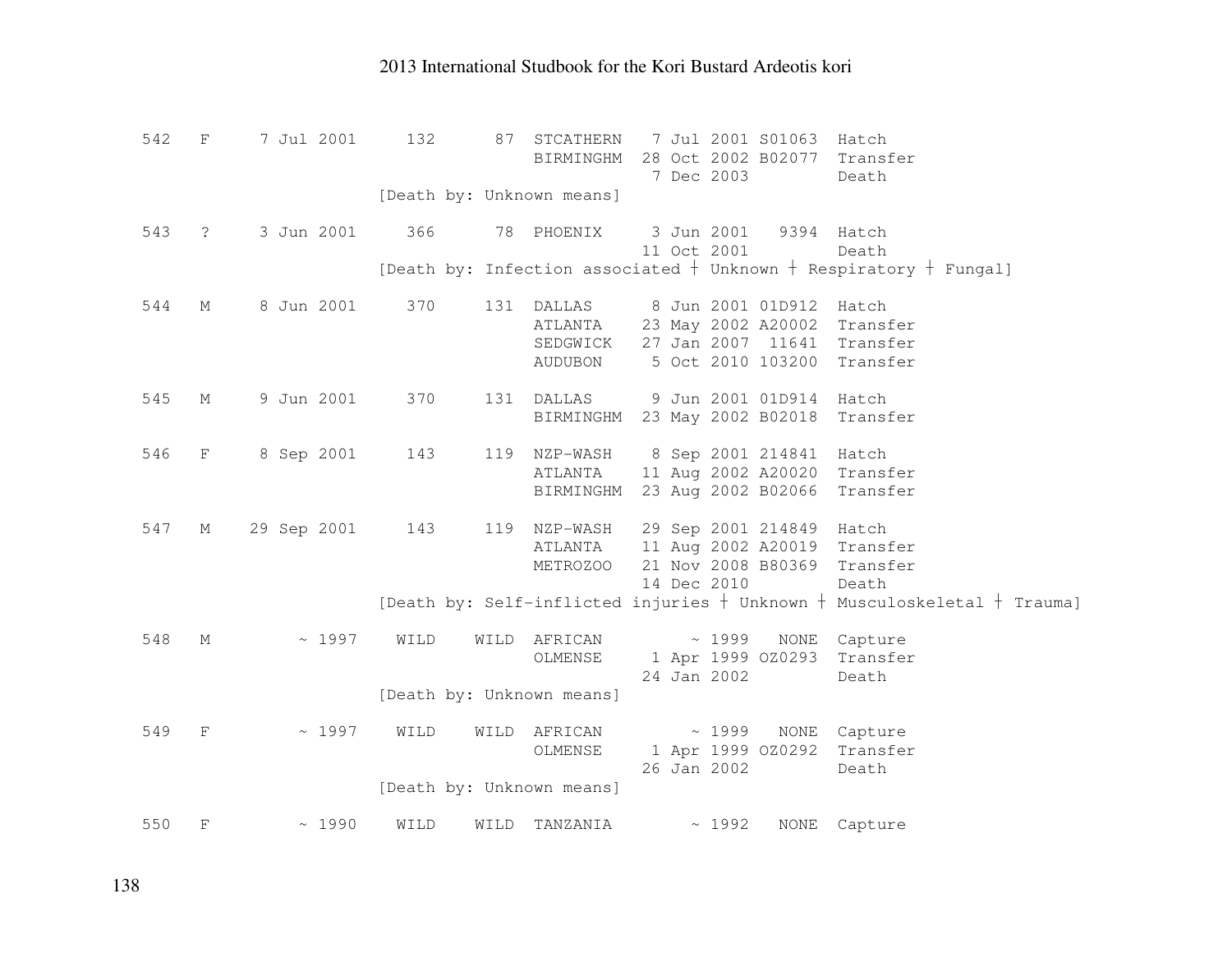|     |              |       |      |      | MAKTOUM                   |  | ~2000                | ~1992~97B225<br>1 Oct 1996 97B225<br>12 Feb 1998 97B225 | Transfer<br>Transfer<br>Transfer<br>Death                                       |
|-----|--------------|-------|------|------|---------------------------|--|----------------------|---------------------------------------------------------|---------------------------------------------------------------------------------|
|     |              |       |      |      | [Death by: Unknown means] |  |                      |                                                         |                                                                                 |
| 551 | $\mathbf F$  | ~1991 | WILD | WILD | TANZANIA<br>MAKTOUM       |  | ~1993<br>1 Jul 2010  | NONE<br>~1993~97B226<br>1 Oct 1996 97B226               | Capture<br>Transfer<br>Transfer<br>Death                                        |
|     |              |       |      |      | [Death by: Unknown means] |  |                      |                                                         |                                                                                 |
| 552 | М            | ~1992 | WILD | WILD | TANZANIA<br>MAKTOUM       |  |                      | $\sim$ 1997 NONE<br>15 Jun 1997 97B228                  | Capture<br>Transfer                                                             |
| 553 | М            | ~1993 | WILD | WILD | TANZANIA<br>MAKTOUM       |  | 6 Jul 1997           | $\sim$ 1997 NONE<br>15 Jun 1997 97B229                  | Capture<br>Transfer<br>Death                                                    |
|     |              |       |      |      | [Death by: Unknown means] |  |                      |                                                         |                                                                                 |
| 554 | М            | ~1991 | WILD | WILD | TANZANIA<br>MAKTOUM       |  | ~1997<br>16 Jun 1997 | NONE<br>15 Jun 1997 97B230                              | Capture<br>Transfer<br>Death                                                    |
|     |              |       |      |      |                           |  |                      |                                                         | [Death by: Self-inflicted injuries $+$ Incinerate $+$ Integumentary $+$ Trauma] |
| 555 | М            | ~1992 | WILD | WILD | TANZANIA<br>MAKTOUM       |  | ~1997                | NONE<br>15 Jun 1997 97B231                              | Capture<br>Transfer                                                             |
| 556 | F            | ~1990 | WILD | WILD | TANZANIA<br>MAKTOUM       |  | ~1997<br>1 Jul 1997  | <b>NONE</b><br>15 Jun 1997 97B232                       | Capture<br>Transfer<br>Death                                                    |
|     |              |       |      |      |                           |  |                      |                                                         | [Death by: Infection associated $+$ Incinerate $+$ Generalized $+$ Bacterial]   |
| 557 | $\mathbf{F}$ | ~1991 | WILD | WILD | TANZANIA<br>MAKTOUM       |  | ~1997                | NONE<br>15 Jun 1997 97B233                              | Capture<br>Transfer                                                             |
| 558 | F            | ~1992 | WILD | WILD | TANZANIA<br>MAKTOUM       |  | ~1997<br>1 Jun 1998  | NONE<br>15 Jun 1997 97B234                              | Capture<br>Transfer<br>Death                                                    |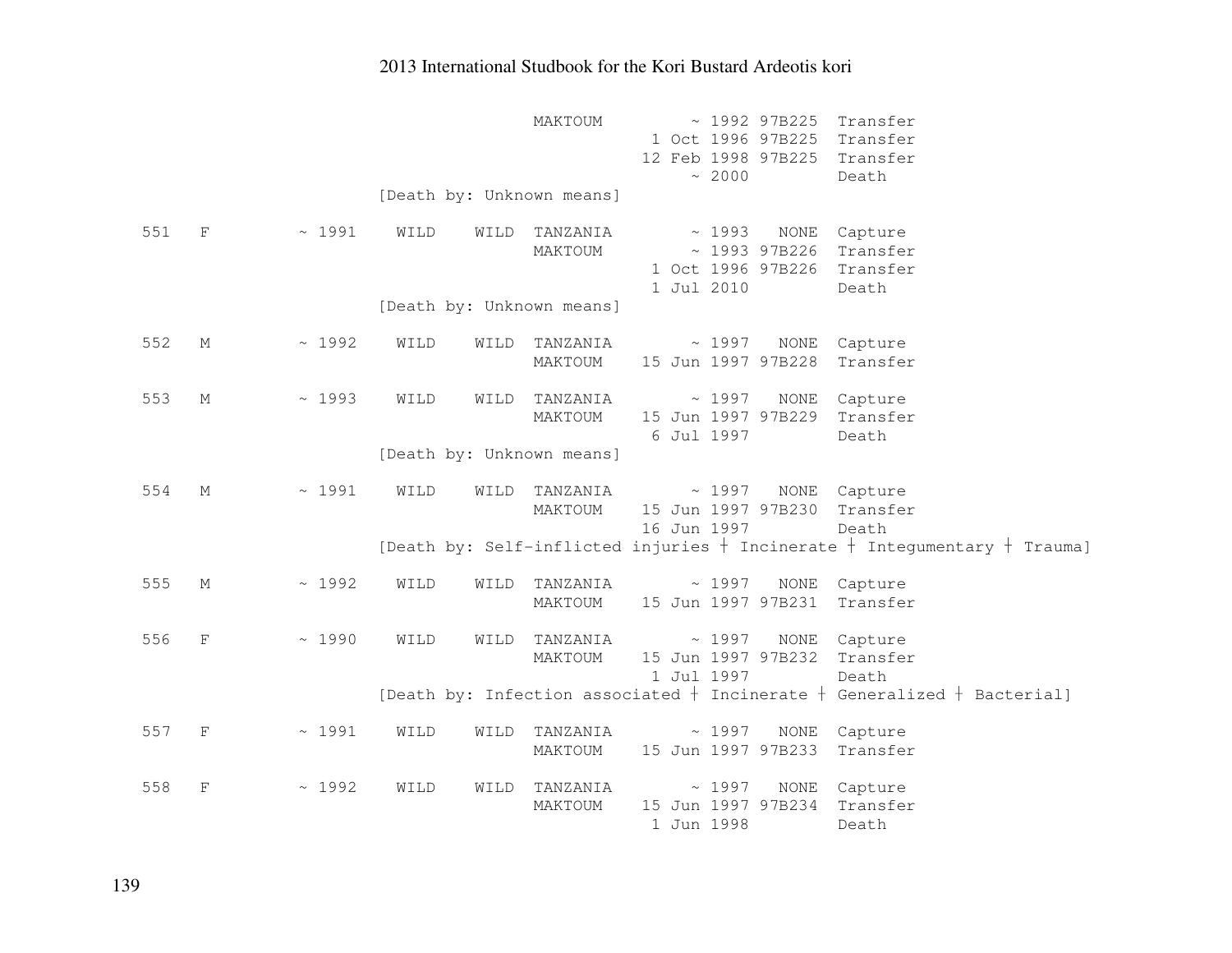[Death by: Unknown means] 559 F ~ 1993 WILD WILD TANZANIA ~ 1997 NONE Capture MAKTOUM 15 Jun 1997 97B235 Transfer 1 Mar 1999 Death [Death by: Unknown means] 560 F ~ 1994 WILD WILD TANZANIA ~ 1997 NONE Capture MAKTOUM 15 Jun 1997 97B236 Transfer 14 May 1999 Death [Death by: Injury from exhibit mate  $\dagger$  Bury  $\dagger$  Musculoskeletal  $\dagger$  Trauma] 561 F ~ 1995 WILD WILD TANZANIA ~ 1997 NONE Capture MAKTOUM 15 Jun 1997 97B237 Transfer 12 Mar 1998 Death [Death by: Injury from predator  $\dagger$  Unknown  $\dagger$  No necropsy planned] 562 F ~ 1996 WILD WILD TANZANIA ~ 1997 NONE Capture MAKTOUM 15 Jun 1997 97B238 Transfer 1 Jun 1998 Death [Death by: Infection associated  $\dagger$  Incinerate  $\dagger$  Digestive  $\dagger$  Protozoan] 563 ? 4 Oct 2001 218 223 NARC 4 Oct 2001 2136 Hatch KHALIFA 3 Apr 2003 ltf 564 M 11 Sep 2000 292 234 NARC 11 Sep 2000 1907 Hatch Transfer AL AIN 15 Jun 2003 \_\_\_\_\_\_ PRIVATE 18 Feb 2005 ltf 565 M 20 Oct 1998 275 245 NARC 20 Oct 1998 1227 Hatch Death 2 Aug 2003 [Death by: Environ/Behav conditions  $\dagger$  Unknown  $\dagger$  Cardiovascular  $\dagger$  Genetic/Prenatal] 566 ? 1 Dec 2000 218 245 NARC 1 Dec 2000 1927 Hatch Death 28 Feb 2001 [Death by: Euthanasia (medical)  $\dagger$  Unknown  $\dagger$  No necropsy planned]

 567 M 9 Jun 2000 292 223 NARC 9 Jun 2000 1866 Hatch MAKTOUM 2 Jul 2002 A00209 Transfer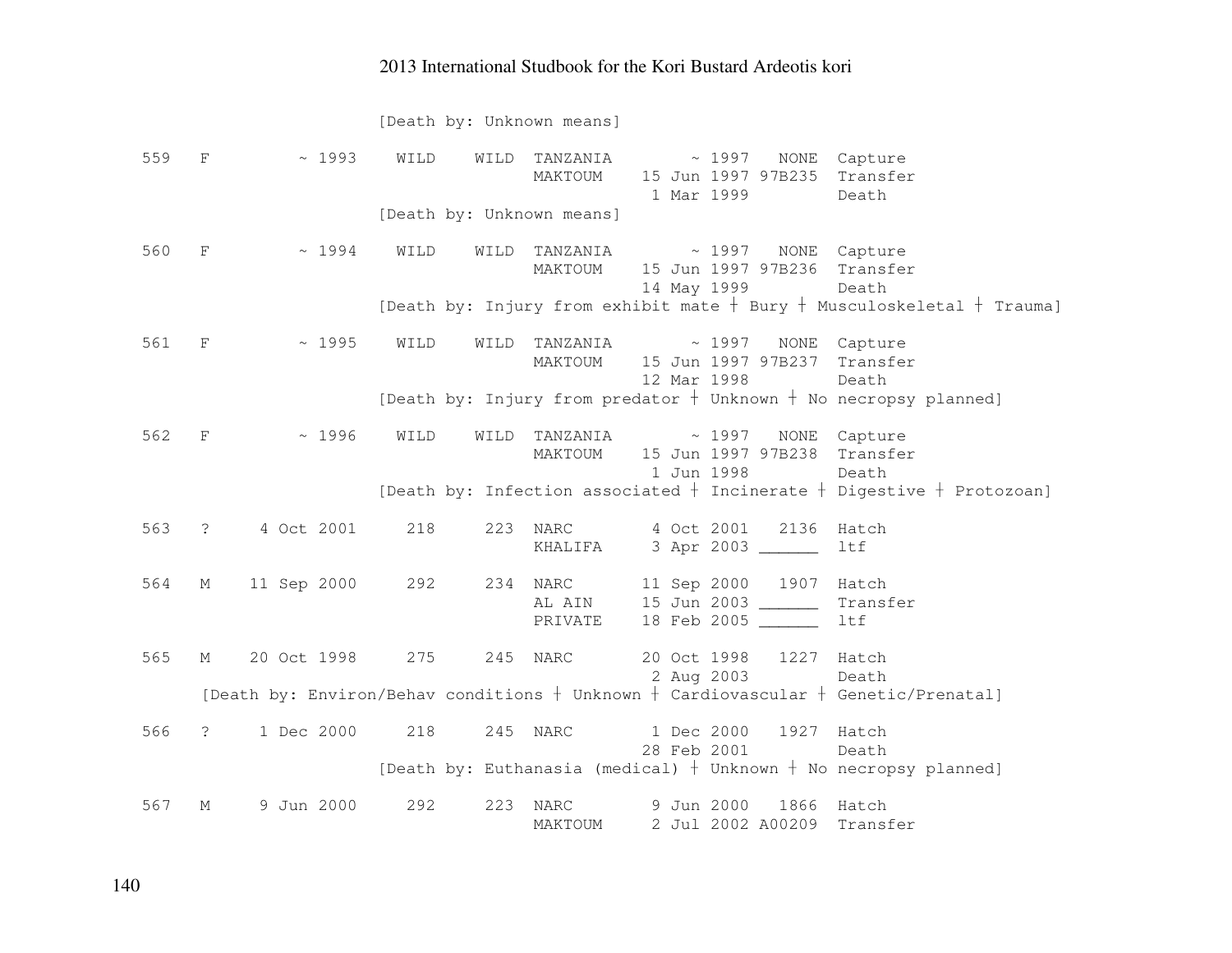|     |                   |                                                              |      | [Death by: Unknown means]            |  |             | 1 Jul 2010             | Death                                                                      |
|-----|-------------------|--------------------------------------------------------------|------|--------------------------------------|--|-------------|------------------------|----------------------------------------------------------------------------|
|     |                   |                                                              |      |                                      |  |             |                        |                                                                            |
| 568 |                   | ? 29 Oct 2001 279                                            |      | 229 NARC                             |  | 29 Oct 2001 | 29 Oct 2001 2137 Hatch | Death                                                                      |
|     |                   |                                                              |      | [Death by: Unknown means]            |  |             |                        |                                                                            |
|     |                   |                                                              |      |                                      |  |             |                        |                                                                            |
| 569 | $\ddot{\text{?}}$ | 15 Dec 2000                                                  | 218  | 227 NARC                             |  |             | 15 Dec 2000 1928 Hatch |                                                                            |
|     |                   |                                                              |      | DUBAI                                |  |             | 15 Dec 2000 _____      | ltf                                                                        |
| 570 |                   | ? 19 Dec 2000 252                                            |      | 216 NARC                             |  |             | 19 Dec 2000 1929 Hatch |                                                                            |
|     |                   |                                                              |      | DUBAI                                |  |             | 19 Dec 2000 ______     | ltf                                                                        |
|     |                   |                                                              |      |                                      |  |             |                        |                                                                            |
| 571 | M                 | 16 Apr 2001 267                                              |      | 215 NARC                             |  |             | 16 Apr 2001 2012 Hatch |                                                                            |
|     |                   |                                                              |      | SAFA WILD 16 Apr 2001 _______        |  |             |                        | ltf                                                                        |
| 572 | M                 | 10 Apr 2001 372                                              |      | 210 NARC                             |  |             | 10 Apr 2001 2006 Hatch |                                                                            |
|     |                   |                                                              |      | SAFA WILD 16 Apr 2001 _______        |  |             |                        | ltf                                                                        |
|     |                   |                                                              |      |                                      |  |             |                        |                                                                            |
| 573 |                   | F 12 Apr 2001 372 MULT NARC 12 Apr 2001 2008 Hatch           |      |                                      |  |             |                        |                                                                            |
|     |                   |                                                              |      | SAFA WILD 16 Apr 2001 ______         |  |             |                        | ltf                                                                        |
| 575 |                   | F 16 Aug 2002 192 99 SD-WAP 16 Aug 2002 802237 Hatch         |      |                                      |  |             |                        |                                                                            |
|     |                   |                                                              |      | BALTIMORE 9 Oct 2003 3901            |  |             |                        | Transfer                                                                   |
|     |                   |                                                              |      |                                      |  | 5 Jan 2006  |                        | Death                                                                      |
|     |                   |                                                              |      |                                      |  |             |                        | [Death by: Self-inflicted injuries $+$ Unknown $+$ Respiratory $+$ Trauma] |
| 576 |                   | $F \sim 1990$                                                | WILD | WILD KENYA ~ 1990 NONE Capture       |  |             |                        |                                                                            |
|     |                   |                                                              |      | OL JOGI ~ 1990 990074                |  |             |                        | ltf                                                                        |
|     |                   |                                                              |      |                                      |  |             |                        |                                                                            |
|     |                   | 577 F ~ Mar 1997                                             |      | WILD WILD KENYA $\sim$ Mar 1997 NONE |  |             |                        | Capture                                                                    |
|     |                   |                                                              |      | OL JOGI ~ Mar 1997 990073            |  |             |                        | ltf                                                                        |
|     |                   | 578 ? 14 Sep 2001 132 UNK STCATHERN 14 Sep 2001 S01076 Hatch |      |                                      |  |             |                        |                                                                            |
|     |                   |                                                              |      |                                      |  |             | 14 Sep 2001            | Death                                                                      |
|     |                   |                                                              |      | [Death by: Unknown means]            |  |             |                        |                                                                            |
| 579 | F                 | ~1965                                                        | WILD | WILD AFRICAN ~ May 1966 NONE Capture |  |             |                        |                                                                            |
|     |                   |                                                              |      | MILWAUKEE 31 Jul 1966 Y1554          |  |             |                        | Transfer                                                                   |
|     |                   |                                                              |      |                                      |  |             |                        |                                                                            |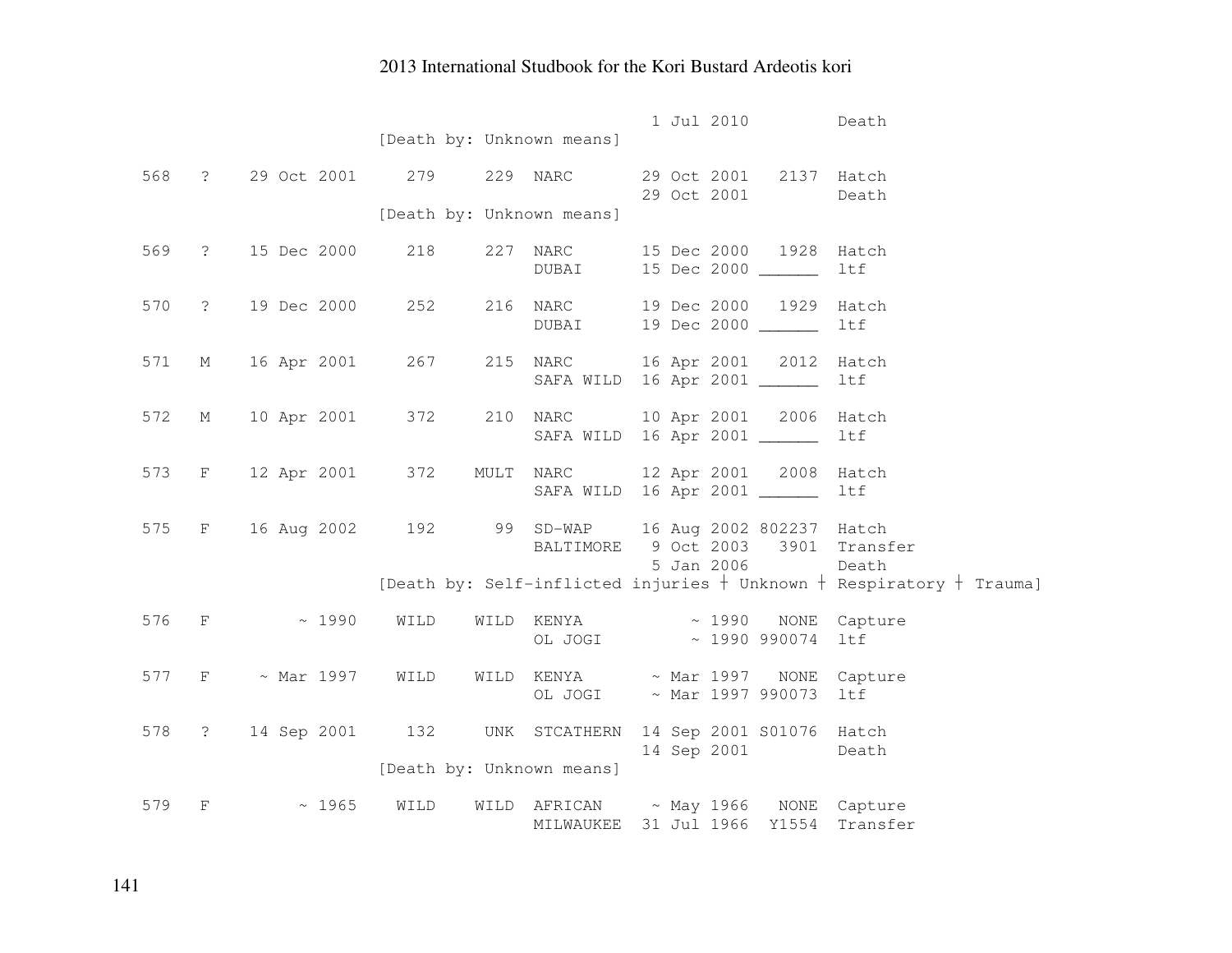17 Jun 1967 Death [Death by: Unknown means] 580 F ~ 1963 WILD WILD AFRICAN ~ May 1965 NONE Capture Transfer  $SEAGO \sim \text{May } 1965$  MILWAUKEE 16 Jun 1965 Y1381 Transfer 20 Sep 1965 Death [Death by: Injury from exhibit mate  $\dagger$  Unknown  $\dagger$  Generalized  $\dagger$  Trauma] 581 M ~ 1985 WILD WILD AFRICAN ~ 1986 NONE Capture Transfer  $NORTHLAND \sim 1986$  SAN FRAN 15 Jan 1987 287002 Transfer 31 Jan 1987 Death [Death by: Infection associated  $\dagger$  Unknown  $\dagger$  Generalized  $\dagger$  Bacterial] 582 F 1 Oct 2002 565 251 NARC 1 Oct 2002 2303 Hatch Transfer AL AIN 15 Jun 2003 \_\_\_\_\_\_ Transfer 21 Feb 2005 Death [Death by: Unknown means] 583 F 4 Nov 1998 241 234 NARC 4 Nov 1998 1228 Hatch SHARJAHBR 20 Dec 2000 AK005 Transfer 5 Mar 2005 Death [Death by: Self-inflicted injuries  $\dagger$  Incinerate  $\dagger$  Musculoskeletal  $\dagger$  Trauma] 584 ? 13 Oct 1998 275 244 NARC 13 Oct 1998 1225 Hatch Death 20 Dec 2000 [Death by: Died in transit  $\dagger$  Unknown  $\dagger$  No necropsy planned] 585 M ~ 1995 WILD WILD AFRICAN ~ Jan 1998 NONE Capture Transfer MILLER R  $\sim$  Jun 1998 SD-WAP 11 Jul 1998 898316 Transfer 586 M 15 Mar 2003 192 99 SD-WAP 15 Mar 2003 803031 Hatch METROZOO 12 Dec 2003 B30297 Transfer 15 Jul 2005 Death [Death by: Euthanasia (medical)  $^+$  Mounted or Preserved: FLORIDA NATURAL HISTORY MUSEUM, GAI  $^+$ Digestive  $+$  Toxicity]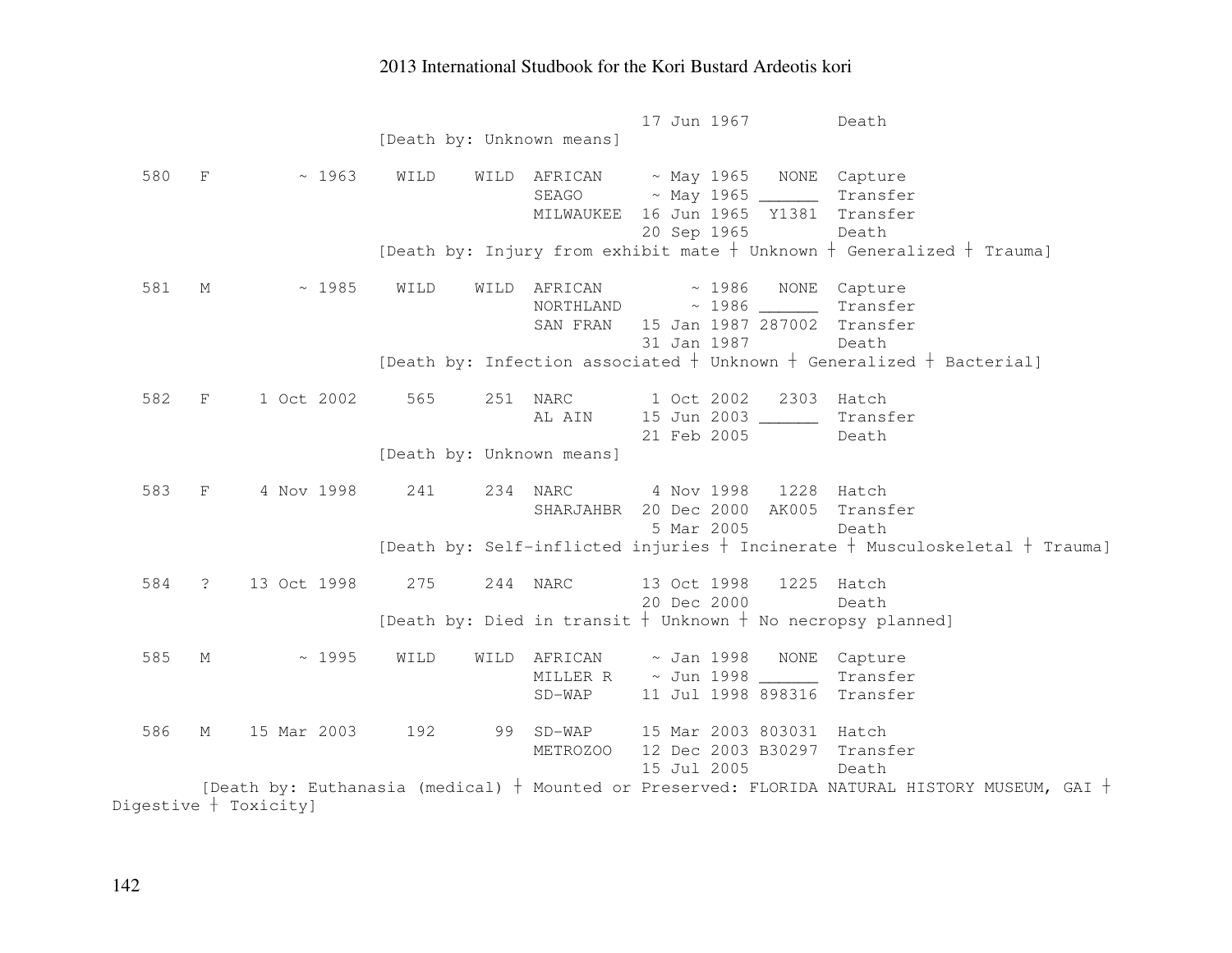587 M 5 Apr 2003 192 99 SD-WAP 5 Apr 2003 803043 Hatch Death 6 Nov 2005 [Death by: Self-inflicted injuries  $\dagger$  Unknown  $\dagger$  Digestive  $\dagger$  Trauma] 588 F 14 Jun 2003 370 131 DALLAS 14 Jun 2003 03E753 Hatch TOLEDO 3 Jun 2004 3481 Transfer 589 F 16 Jun 2003 143 119 NZP-WASH 16 Jun 2003 215114 Hatch Death 10 Jul 2003 [Death by: Infection associated  $\dagger$  Unknown  $\dagger$  Generalized  $\dagger$  Bacterial] 590 M 7 Jul 2003 143 119 NZP-WASH 7 Jul 2003 215123 Hatch DENVER 5 May 2004 A04146 Transfer 591 F 15 Jul 2003 143 389 NZP-WASH 15 Jul 2003 215128 Hatch BIRMINGHM 21 Apr 2004 204025 Transfer 19 May 2008 Death [Death by: Injury from exhibit mate  $\dagger$  Unknown  $\dagger$  Generalized  $\dagger$  Trauma] 592 F 1 Aug 2003 143 389 NZP-WASH 1 Aug 2003 215131 Hatch SEDGWICK 13 May 2004 10812 Transfer ~31 Jan 2006 Death [Death by: Injury from exhibit mate  $\dagger$  Unknown  $\dagger$  Generalized  $\dagger$  Trauma] 595 F 12 Jul 2003 370 131 DALLAS 12 Jul 2003 03E777 Hatch SEDGWICK 31 Mar 2005 11054 Transfer 31 Mar 2005 Death [Death by: Died in transit  $\dagger$  Unknown  $\dagger$  Generalized  $\dagger$  Metabolism] 596 M 28 Jul 2003 370 131 DALLAS 28 Jul 2003 03E787 Hatch Death  $~15$  Sep 2004 [Death by: Self-inflicted injuries  $\dagger$  Unknown  $\dagger$  Generalized  $\dagger$  Trauma] 597 M 17 Aug 2003 143 119 NZP-WASH 17 Aug 2003 215149 Hatch DENVER 5 May 2004 A04145 Transfer 24 Aug 2007 Death [Death by: Euthanasia (medical)  $\dagger$  Unknown  $\dagger$  Respiratory  $\dagger$  Mechanical abnormality] 598 F 23 Aug 2003 143 389 NZP-WASH 23 Aug 2003 215150 Hatch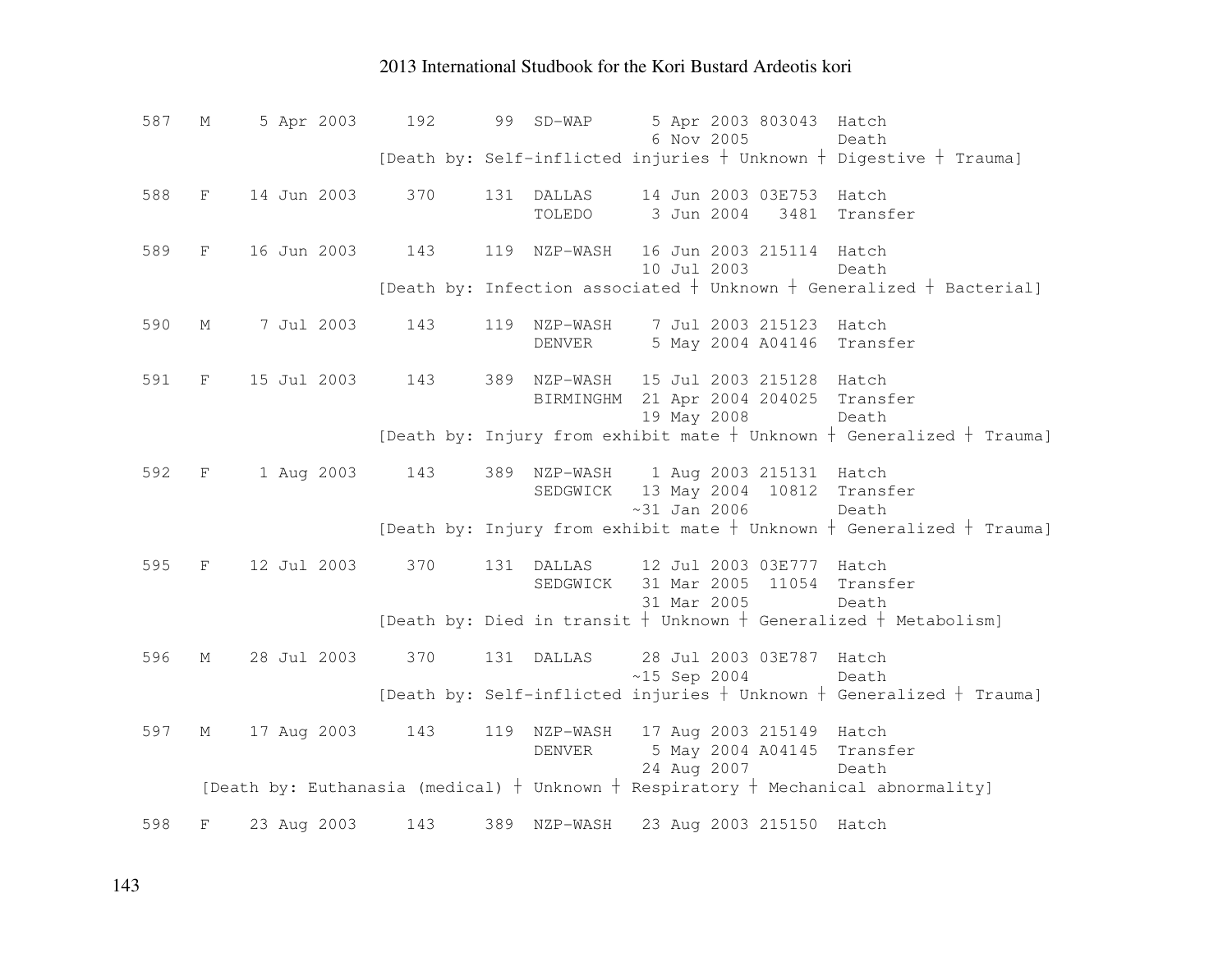|     |                     |             |      |      |              | SEDGWICK 13 May 2004 10813 Transfer                                                         |  |
|-----|---------------------|-------------|------|------|--------------|---------------------------------------------------------------------------------------------|--|
|     |                     |             |      |      |              | 20 Jul 2010<br>Death                                                                        |  |
|     |                     |             |      |      |              | [Death by: Euthanasia (medical) $+$ Unknown $+$ Musculoskeletal $+$ Mechanical abnormality] |  |
| 599 | М                   | 13 Jul 2003 | 192  | 99   | $SD-WAP$     | 13 Jul 2003 803179 Hatch                                                                    |  |
|     |                     |             |      |      |              | 7 May 2004<br>Death                                                                         |  |
|     |                     |             |      |      |              | [Death by: Injury from exhibit mate $+$ Unknown $+$ Generalized $+$ Trauma]                 |  |
| 600 | $\ddot{\cdot}$      | ~1652       | WILD | WILD |              | AFRICAN ~ Jan 1954<br>NONE<br>Capture                                                       |  |
|     |                     |             |      |      |              | L RUHE ~ Jan 1954 ______<br>Transfer                                                        |  |
|     |                     |             |      |      | HANNOVER     | 21 May 1954 1263<br>ltf                                                                     |  |
| 601 | $\ddot{\cdot}$      | ~1952       | WILD |      | WILD AFRICAN | $\sim$ Jan 1954<br><b>NONE</b><br>Capture                                                   |  |
|     |                     |             |      |      | L RUHE       | $\sim$ Jan 1954 ______<br>Transfer                                                          |  |
|     |                     |             |      |      | HANNOVER     | 21 May 1954<br>I264<br>ltf                                                                  |  |
| 602 | $\ddot{\cdot}$      | ~1952       | WILD | WILD | AFRICAN      | $\sim$ Jan 1954<br>NONE<br>Capture                                                          |  |
|     |                     |             |      |      |              | L RUHE ~ Jan 1954 _______<br>Transfer                                                       |  |
|     |                     |             |      |      | HANNOVER     | 21 May 1954<br>ltf<br>I265                                                                  |  |
|     |                     |             |      |      |              |                                                                                             |  |
| 603 | $\ddot{\mathbf{c}}$ | ~1952       | WILD | WILD | AFRICAN      | $\sim$ Jan 1954<br>NONE<br>Capture<br>L RUHE ~ Jan 1954 _______                             |  |
|     |                     |             |      |      | HANNOVER     | Transfer<br>21 May 1954<br>ltf<br>I266                                                      |  |
|     |                     |             |      |      |              |                                                                                             |  |
| 604 | $\ddot{\cdot}$      | ~1952       | WILD | WILD | AFRICAN      | $\sim$ Jan 1954<br>NONE<br>Capture                                                          |  |
|     |                     |             |      |      | L RUHE       | $\sim$ Jan 1954 ______<br>Transfer                                                          |  |
|     |                     |             |      |      | HANNOVER     | 21 May 1954<br>I267<br>ltf                                                                  |  |
| 605 | $\ddot{\cdot}$      | ~1952       | WILD | WILD | AFRICAN      | $\sim$ Jan 1954<br>NONE<br>Capture                                                          |  |
|     |                     |             |      |      | L RUHE       | $\sim$ Jan 1954 ______<br>Transfer                                                          |  |
|     |                     |             |      |      | HANNOVER     | 21 May 1954<br>I268<br>ltf                                                                  |  |
| 606 | $\tilde{\cdot}$     | ~1952       | WILD | WILD |              | AFRICAN ~ Jan 1954<br>NONE<br>Capture                                                       |  |
|     |                     |             |      |      |              | L RUHE ~ Jan 1954 _______<br>Transfer                                                       |  |
|     |                     |             |      |      | HANNOVER     | 21 May 1954 1269<br>ltf                                                                     |  |
| 607 | ?                   | ~1952       | WILD | WILD | AFRICAN      | ~ Jan 1954<br>NONE Capture                                                                  |  |
|     |                     |             |      |      | L RUHE       | $\sim$ Jan 1954 ______<br>Transfer                                                          |  |
|     |                     |             |      |      | HANNOVER     | I270<br>ltf<br>21 May 1954                                                                  |  |
|     |                     |             |      |      |              |                                                                                             |  |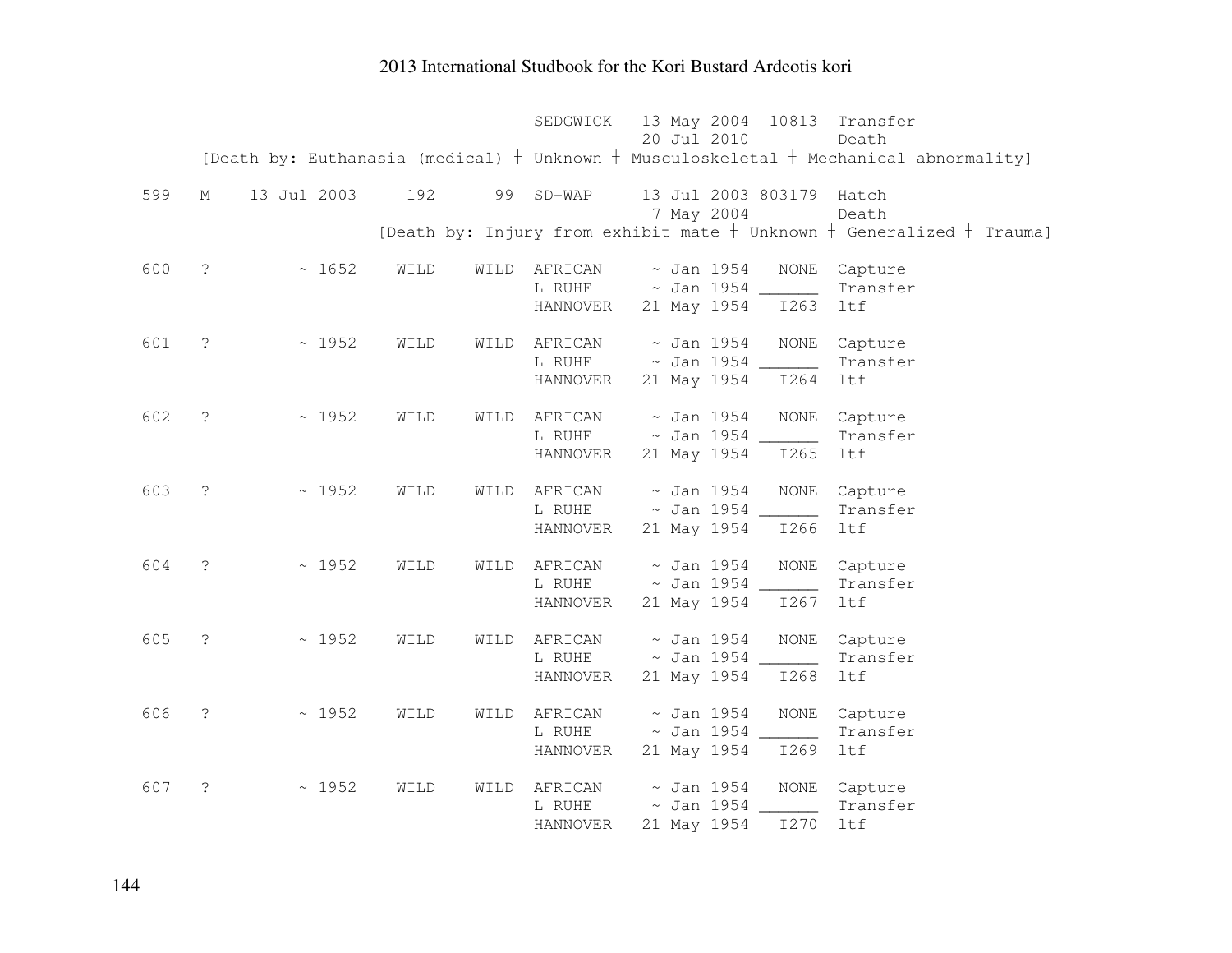| 608 | $\rm F$      | 10 Oct 2003 | 143                       | 389 | FRANKLINP       |             | 10 Oct 2003 F03482                | Hatch                                                                                     |
|-----|--------------|-------------|---------------------------|-----|-----------------|-------------|-----------------------------------|-------------------------------------------------------------------------------------------|
| 609 | $\tilde{S}$  | 10 Oct 2003 | 143                       |     | 389 FRANKLINP   |             | 10 Oct 2003 F03483                | Hatch                                                                                     |
|     |              |             |                           |     |                 | 11 Oct 2003 |                                   | Death                                                                                     |
|     |              |             |                           |     |                 |             |                                   | [Death by: Infection associated $+$ Unknown $+$ Generalized $+$ Bacterial]                |
| 610 | М            | 22 Oct 2003 | 143                       | 389 | <b>METROZOO</b> |             | 22 Oct 2003 B30250                | Hatch                                                                                     |
|     |              |             |                           |     | YULEE           |             | 3 Nov 2004 Y45303                 | Transfer                                                                                  |
|     |              |             |                           |     | PHOENIX         |             |                                   | Transfer                                                                                  |
|     |              |             |                           |     | $SD-WAP$        |             | 25 Oct 2011 811221                | Transfer                                                                                  |
| 611 | М            | 23 Oct 2002 | 143                       |     | 389 METROZOO    |             | 23 Oct 2002 B30252                | Hatch                                                                                     |
|     |              |             |                           |     |                 |             | YULEE 3 Nov 2004 Y45304           | Transfer                                                                                  |
|     |              |             |                           |     | JACKSONVL       |             | $~\sim$ Nov 2005 606306           | Transfer                                                                                  |
| 612 | F            | 19 Jun 2004 | 143                       | 389 | NZP-WASH        |             | 19 Jun 2004 215275                | Hatch                                                                                     |
|     |              |             |                           |     | PALM DES        |             | 10 Mar 2005 205003                | Transfer                                                                                  |
| 613 | М            | 20 Jun 2004 | 143                       | 389 | NZP-WASH        |             | 20 Jun 2004 215276                | Hatch                                                                                     |
|     |              |             |                           |     | PALM DES        |             | 10 Mar 2005 205002                | Transfer                                                                                  |
|     |              |             |                           |     |                 | 20 May 2008 |                                   | Death                                                                                     |
|     |              |             |                           |     |                 |             |                                   | [Death by: Infection associated $+$ Unknown $+$ Musculoskeletal $+$ Trauma]               |
| 614 | $\mathbf{F}$ | 18 Jun 2004 | 370                       |     | 131 DALLAS      |             | 18 Jun 2004 04F157 Hatch          |                                                                                           |
|     |              |             |                           |     | TUCSON          |             | 12 Jan 2005 T55140 Transfer       |                                                                                           |
|     |              |             |                           |     | KANSASCTY       |             | 2 Nov 2010 A10025                 | Transfer                                                                                  |
| 615 | М            | 6 Aug 2004  | 192                       |     |                 |             | 99 SD-WAP 6 Aug 2004 804234 Hatch |                                                                                           |
|     |              |             |                           |     | FRANKLINP       |             | 26 Oct 2005 A05462 Transfer       |                                                                                           |
|     |              |             |                           |     |                 |             | 16 May 2011                       | Death                                                                                     |
|     |              |             |                           |     |                 |             |                                   | [Death by: Anesth/Restraint assoc $+$ Unknown $+$ Generalized $+$ Mechanical abnormality] |
| 616 | $\mathsf{?}$ | 21 Jun 2004 | 370                       |     | 57 DALLAS       |             | 21 Jun 2004 04F162 Hatch          |                                                                                           |
|     |              |             |                           |     |                 | 22 Jun 2004 |                                   | Death                                                                                     |
|     |              |             | [Death by: Unknown means] |     |                 |             |                                   |                                                                                           |
| 617 | М            | 1 Jan 2005  | 192                       | 99  | $SD-WAP$        |             | 1 Jan 2005 805001 Hatch           |                                                                                           |
|     |              |             |                           |     |                 | 7 May 2008  |                                   | Death                                                                                     |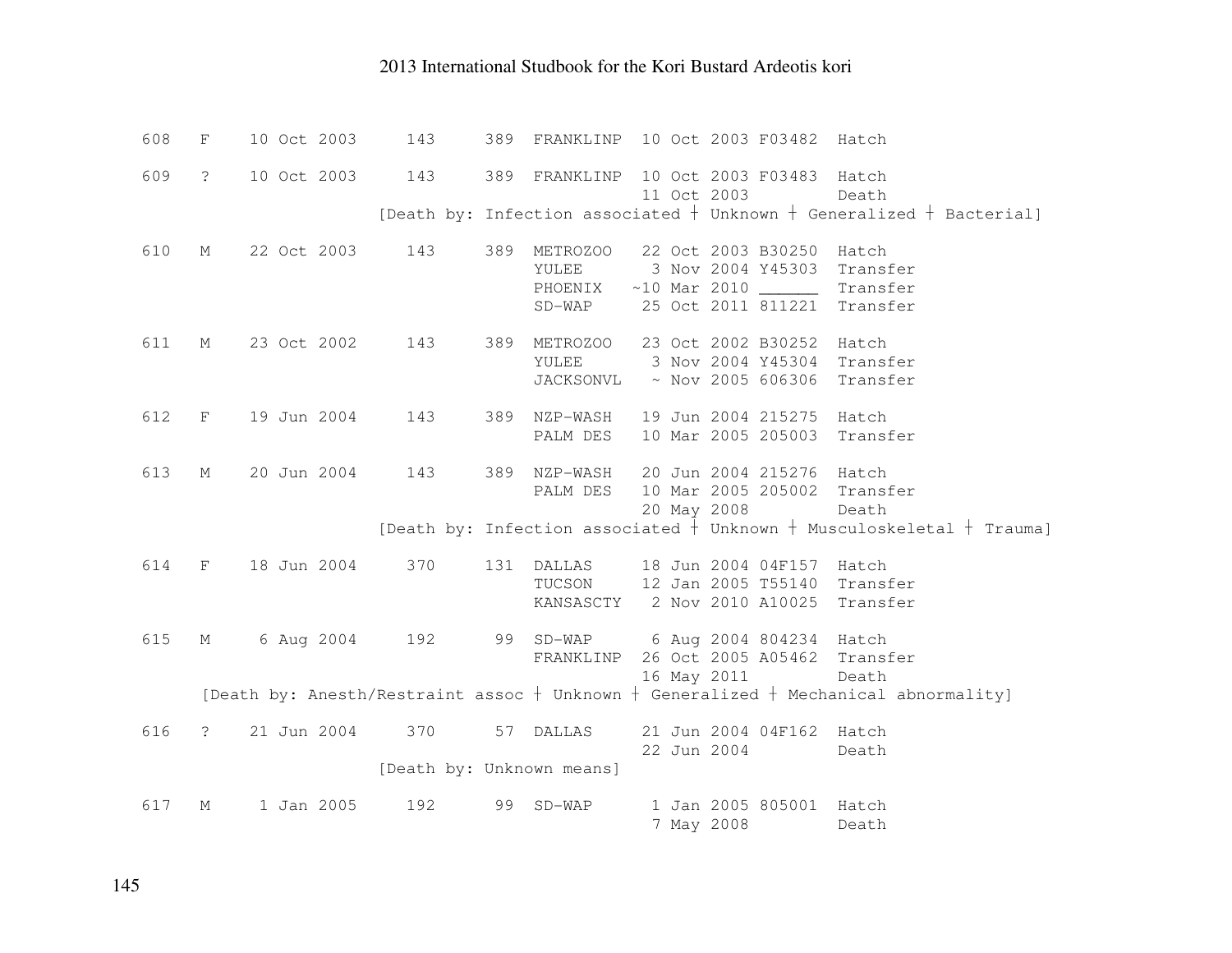|       |         |                                                      |     |     |                           |             |                                                                           | [Death by: Euthanasia (medical) $+$ Unknown $+$ Generalized $+$ Trauma]                          |
|-------|---------|------------------------------------------------------|-----|-----|---------------------------|-------------|---------------------------------------------------------------------------|--------------------------------------------------------------------------------------------------|
| 619   |         | ? 12 May 2005 428                                    |     |     |                           |             | 448 WACO 12 May 2005 B04005 Hatch                                         |                                                                                                  |
|       |         |                                                      |     |     |                           | 16 May 2005 |                                                                           | Death                                                                                            |
|       |         |                                                      |     |     |                           |             |                                                                           | [Death by: Infection associated $\frac{1}{1}$ Unknown $\dagger$ Generalized $\dagger$ Bacterial] |
| 620   | М       | 27 May 2005 428 448                                  |     |     |                           |             | WACO 27 May 2005 B04105 Hatch                                             |                                                                                                  |
|       |         |                                                      |     |     |                           |             | SAN ANTON $\sim$ 5 Feb 2006 F06024 Transfer                               |                                                                                                  |
|       |         |                                                      |     |     |                           | 16 Mar 2006 |                                                                           | Death                                                                                            |
|       |         |                                                      |     |     |                           |             |                                                                           | [Death by: Self-inflicted injuries $+$ Unknown $+$ Generalized $+$ Trauma]                       |
| 621   | М       | 24 Jun 2005                                          | 428 |     |                           |             | 448 WACO 24 Jun 2005 B04205 Hatch                                         |                                                                                                  |
|       |         |                                                      |     |     |                           |             | COLO SPRG 16 May 2007 27A045 Transfer                                     |                                                                                                  |
| 622   |         | F 26 Jan 2005 192 99 SD-WAP 26 Jan 2005 805011 Hatch |     |     |                           |             |                                                                           |                                                                                                  |
|       |         |                                                      |     |     |                           | 4 Feb 2005  |                                                                           | Death                                                                                            |
|       |         |                                                      |     |     |                           |             |                                                                           | [Death by: Euthanasia (medical) $+$ Unknown $+$ Musculoskeletal $+$ Mechanical abnormality]      |
|       |         |                                                      |     |     |                           |             |                                                                           |                                                                                                  |
| 623   | $F = 1$ | 3 Jun 2005 370                                       |     |     |                           |             | 131 DALLAS 3 Jun 2005 05F831 Hatch<br>CALDWELL 3 Jun 2005 105631 Transfer |                                                                                                  |
|       |         |                                                      |     |     |                           |             | YULEE 29 Nov 2006 Y65301 Transfer                                         |                                                                                                  |
|       |         |                                                      |     |     | DALLAS                    |             | 22 Jun 2010 ______ Transfer                                               |                                                                                                  |
|       |         |                                                      |     |     |                           |             |                                                                           |                                                                                                  |
| 624 ? |         | 2 Sep 2005 455 251 NARC                              |     |     |                           |             | 2 Sep 2005 _______ Hatch                                                  |                                                                                                  |
|       |         |                                                      |     |     |                           |             | 3 Sep 2005                                                                | Death                                                                                            |
|       |         |                                                      |     |     | [Death by: Unknown means] |             |                                                                           |                                                                                                  |
| 625   |         | F 10 Sep 2005                                        | 455 |     | 215 NARC                  |             | 10 Sep 2005 11215 Hatch                                                   |                                                                                                  |
|       |         |                                                      |     |     | AL AIN                    |             | 30 Aug 2010 B18033 Transfer                                               |                                                                                                  |
| 626   | М       | 14 Oct 2005 455                                      |     | 251 | NARC                      |             | 14 Oct 2005 11218 Hatch                                                   |                                                                                                  |
|       |         |                                                      |     |     | DUISBURG                  |             | 18 Jun 2008 5762                                                          | Transfer                                                                                         |
|       |         |                                                      |     |     |                           |             |                                                                           |                                                                                                  |
| 627   | М       | 15 Oct 2005                                          | 455 |     | 251 NARC                  |             | 15 Oct 2005 11219 Hatch                                                   |                                                                                                  |
|       |         |                                                      |     |     | AL AIN                    |             | 30 Aug 2010 B18031 Transfer                                               |                                                                                                  |
| 628   | М       | 1 Jul 2006                                           | 143 |     |                           |             | 389 NZP-WASH  1 Jul 2006 215552 Hatch                                     |                                                                                                  |
|       |         |                                                      |     |     |                           | 10 Mar 2007 |                                                                           | Death                                                                                            |
|       |         |                                                      |     |     |                           |             |                                                                           | [Death by: Infection associated $+$ Unknown $+$ Cardiovascular $+$ Mechanical abnormality]       |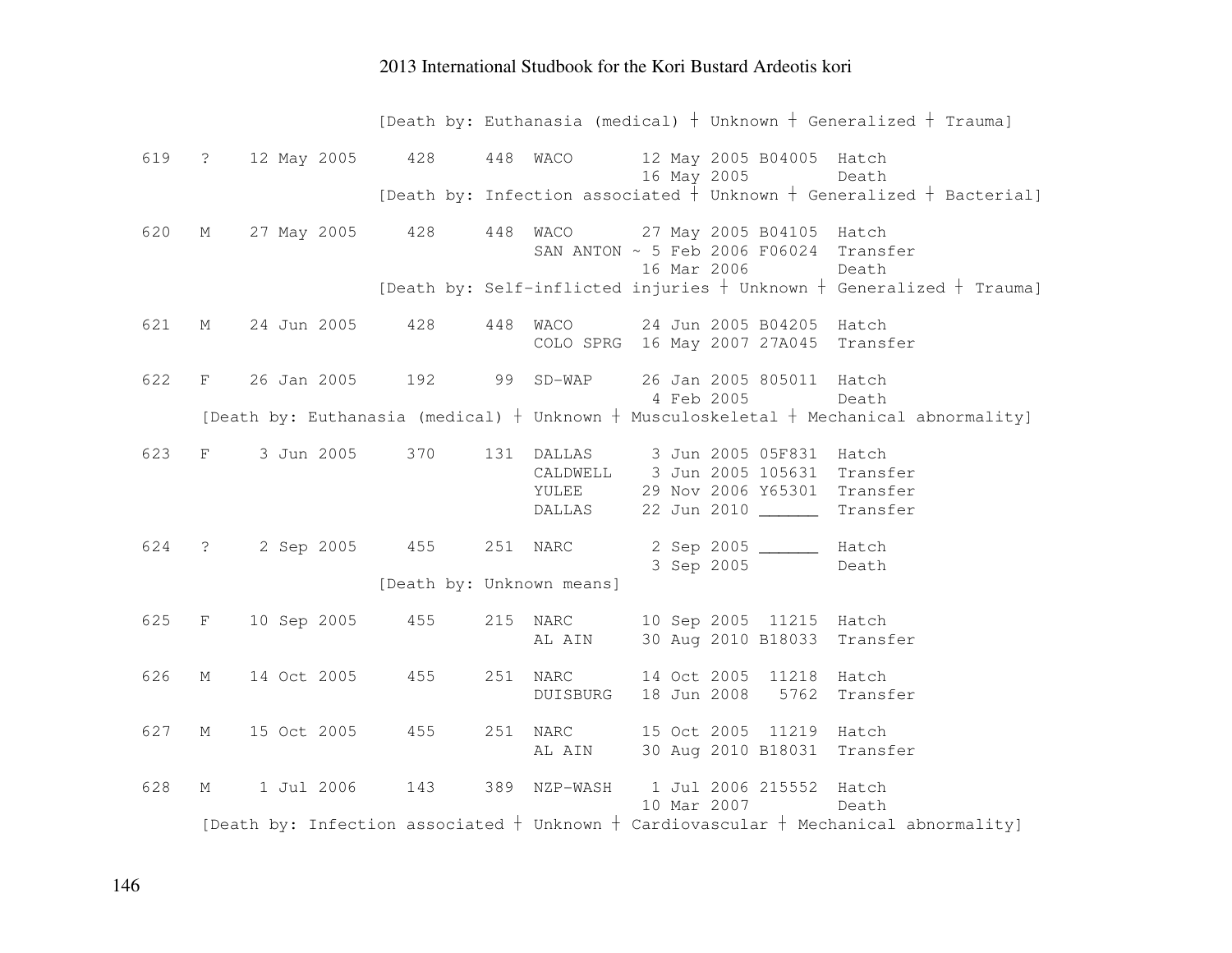| 629 | М           | 3 Jul 2006        | 143                       | 389 NZP-WASH | 3 Jul 2006 215553 Hatch<br>15 Mar 2007                                                     | Death                                                                                        |
|-----|-------------|-------------------|---------------------------|--------------|--------------------------------------------------------------------------------------------|----------------------------------------------------------------------------------------------|
|     |             |                   |                           |              | [Death by: Infection associated $+$ Unknown $+$ Cardiovascular $+$ Mechanical abnormality] |                                                                                              |
|     |             |                   |                           |              |                                                                                            |                                                                                              |
| 630 |             |                   |                           |              | F 26 Jun 2006 370 131 DALLAS 26 Jun 2006 06G677 Hatch                                      |                                                                                              |
|     |             |                   |                           |              | 2 Jul 2006                                                                                 | Death                                                                                        |
|     |             |                   | [Death by: Unknown means] |              |                                                                                            |                                                                                              |
| 631 |             | F 26 Jun 2006 370 |                           |              | 131 DALLAS 26 Jun 2006 06G678 Hatch                                                        |                                                                                              |
|     |             |                   |                           |              | 6 Nov 2007                                                                                 | Death                                                                                        |
|     |             |                   |                           |              |                                                                                            | [Death by: Self-inflicted injuries $+$ Unknown $+$ Generalized $+$ Trauma]                   |
|     |             |                   |                           |              |                                                                                            |                                                                                              |
| 632 |             |                   |                           |              | F 30 Aug 2006 143 389 NZP-WASH 30 Aug 2006 215576 Hatch                                    |                                                                                              |
|     |             |                   |                           |              | 18 Jun 2007                                                                                | Death                                                                                        |
|     |             |                   |                           |              |                                                                                            | [Death by: Self-inflicted injuries $+$ Unknown $+$ Generalized $+$ Trauma]                   |
| 633 |             |                   |                           |              | $F \sim$ Apr 2001 267 215 NARC $\sim$ Apr 2001 _______ Hatch                               |                                                                                              |
|     |             |                   |                           |              | SAFA WILD 16 Apr 2001 __________ Transfer                                                  |                                                                                              |
|     |             |                   |                           | MAKTOUM      |                                                                                            | ltf                                                                                          |
|     |             |                   |                           |              |                                                                                            |                                                                                              |
| 634 | $F$ and $F$ | ~2002             | WILD                      |              | WILD AFRICAN ~ 2002 NONE Capture                                                           |                                                                                              |
|     |             |                   |                           |              | $DDNP$ $\sim$ 2002 $\frac{1}{\sqrt{1-\frac{1}{2}}}\$                                       | Transfer                                                                                     |
|     |             |                   |                           |              | BUDAPEST 29 Sep 2004 B00976 Transfer                                                       |                                                                                              |
|     |             |                   |                           |              | SZEGED 26 Oct 2004 2062                                                                    | Transfer                                                                                     |
|     |             |                   |                           | DUISBURG     | 20 May 2007 5367                                                                           | Transfer                                                                                     |
| 635 | $M \sim$    |                   |                           |              | 6 Apr 1993 UNK UNK OL JOGI 6 Apr 1993 990072 Hatch                                         |                                                                                              |
|     |             |                   |                           |              | 12 Sep 2000                                                                                | Death                                                                                        |
|     |             |                   |                           |              |                                                                                            | [Death by: Injury from exhibit mate $+$ Bury $+$ Musculoskeletal $+$ Unknown after necropsy] |
|     |             |                   |                           |              |                                                                                            |                                                                                              |
| 636 | $M \sim$    | ~1992             | WILD                      |              | $\verb WILD AFRICAN + \sim 1994 \quad \text{NONE} \quad \text{Capture}$                    |                                                                                              |
|     |             |                   |                           |              | LIENHARD ~ 1994 Transfer                                                                   |                                                                                              |
|     |             |                   |                           |              | BAYRAMOGL 13 Sep 1994 B00178 Transfer                                                      |                                                                                              |
|     |             |                   |                           |              | 22 Dec 1997                                                                                | Death                                                                                        |
|     |             |                   | [Death by: Unknown means] |              |                                                                                            |                                                                                              |
| 637 | F           | ~1995             | WILD<br>WILD              | TANZANIA     | ~ 1997 NONE Capture                                                                        |                                                                                              |
|     |             |                   |                           | WILDESHAU    | $\sim 1997$                                                                                | Transfer                                                                                     |
|     |             |                   |                           |              |                                                                                            |                                                                                              |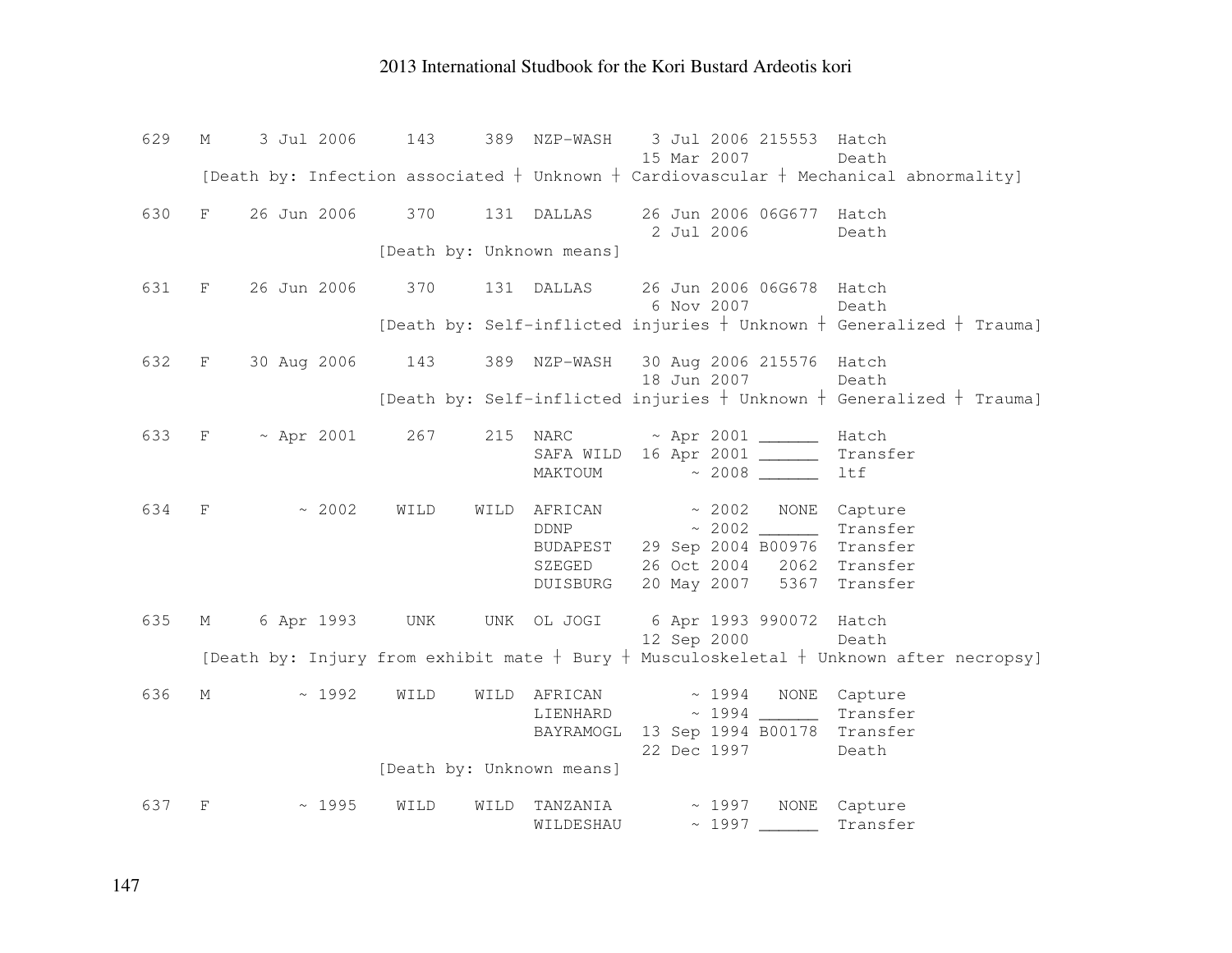BAYRAMOGL 15 Jan 1997 B00179 Transfer 9 Jan 2002 Death [Death by: Environ/Behav conditions  $\mathrm{~}$  Bury  $\mathrm{~}$  Generalized  $\mathrm{~}$  Trauma] 638 M ~ 1983 WILD WILD AFRICAN ~ 1985 NONE Capture MAN AE ~ 1985 \_\_\_\_\_\_ Transfer ANTWERP 10 Oct 1985 P1575A Transfer 8 Jan 1988 Death [Death by: Unknown means] 639 F ~ 1964 WILD WILD AFRICAN ~ 1966 NONE Capture SOEST ~ 1966 \_\_\_\_\_\_ Transfer DALLAS 21 Sep 1966 000Q17 Transfer 30 Apr 1969 Death [Death by: Unknown means] 640 ? 15 Jun 2003 370 131 DALLAS 15 Jun 2003 03E754 Hatch Death 15 Jun 2003 [Death by: Dead in shell  $\dagger$  Unknown  $\dagger$  Unknown (after necropsy)] 641 ? 20 Jun 2004 370 57 DALLAS 20 Jun 2004 04F160 Hatch Death 20 Jun 2004 [Death by: Dead in shell  $\dagger$  Unknown  $\dagger$  Unknown (after necropsy)] 642 ? ~ 2002 WILD WILD AFRICAN ~ 2004 NONE Capture Transfer  $DDNP$   $\sim 2004$  BUDAPEST 29 Sep 2004 B00975 Transfer 30 Sep 2004 Death [Death by: Unknown means] 643 M ~ 1984 WILD WILD TANZANIA ~ 1986 NONE Capture MAN AE ~ 1986 \_\_\_\_\_\_ Transfer HILVARENB 17 Sep 1986 V00212 Transfer 23 Oct 1988 Death [Death by: Injury from exhibit mate  $\dagger$  Incinerate  $\dagger$  No necropsy planned] 644 F ~ 1986 WILD WILD TANZANIA ~ 1986 NONE Capture MAN AE ~ 1986 \_\_\_\_\_\_ Transfer HILVARENB 17 Sep 1986 V00213 Transfer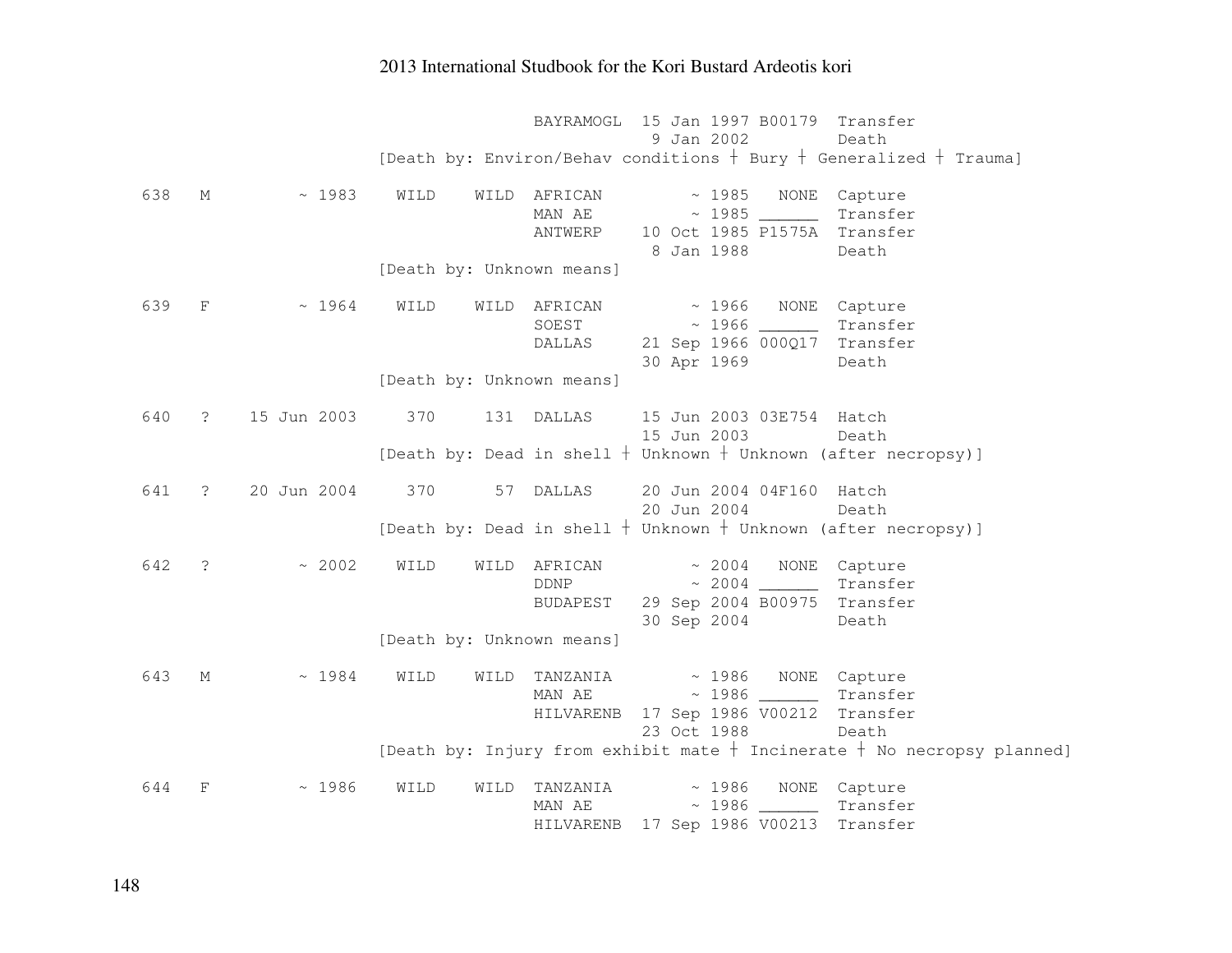|     |                                          |             |      |      |                           | 11 Jun 1989 |                                       | Death                                                                       |
|-----|------------------------------------------|-------------|------|------|---------------------------|-------------|---------------------------------------|-----------------------------------------------------------------------------|
|     |                                          |             |      |      |                           |             |                                       | [Death by: Injury from exhibit mate $+$ Incinerate $+$ No necropsy planned] |
|     |                                          |             |      |      |                           |             |                                       |                                                                             |
| 645 | $F$ and the set of $F$                   | ~1969       | WILD | WILD | $AFRICAN \sim 1971$       |             |                                       | NONE Capture                                                                |
|     |                                          |             |      |      |                           |             | CHASE B ~ 1971 _________ Transfer     |                                                                             |
|     |                                          |             |      |      |                           |             | BROWNSVIL 17 Sep 1971 9025 Transfer   |                                                                             |
|     |                                          |             |      |      |                           |             | 7 Jan 1973                            | Death                                                                       |
|     |                                          |             |      |      | [Death by: Unknown means] |             |                                       |                                                                             |
| 646 | M                                        | ~1969       | WILD |      | WILD AFRICAN              |             | ~ 1971 NONE Capture                   |                                                                             |
|     |                                          |             |      |      |                           |             |                                       | Transfer                                                                    |
|     |                                          |             |      |      |                           |             | BROWNSVIL 17 Sep 1971 9026 Transfer   |                                                                             |
|     |                                          |             |      |      |                           | 12 Jul 1973 |                                       | Death                                                                       |
|     |                                          |             |      |      |                           |             |                                       | [Death by: Injury from exhibit mate + Unknown + Unknown (after necropsy)]   |
|     |                                          |             |      |      |                           |             |                                       |                                                                             |
| 647 | M                                        | ~1969       | WILD | WILD | $AFRICAN$ ~ 1971          |             |                                       | NONE Capture                                                                |
|     |                                          |             |      |      |                           |             |                                       | Transfer                                                                    |
|     |                                          |             |      |      |                           |             | BROWNSVIL 14 Sep 1971 9027 Transfer   |                                                                             |
|     |                                          |             |      |      |                           |             | 3 Oct 1971                            | Death                                                                       |
|     |                                          |             |      |      | [Death by: Unknown means] |             |                                       |                                                                             |
| 648 | $\mathbf{F}$ and $\mathbf{F}$            | ~1969       | WILD |      |                           |             | WILD AFRICAN ~ 1971 NONE Capture      |                                                                             |
|     |                                          |             |      |      | CHASE B                   |             |                                       | Transfer                                                                    |
|     |                                          |             |      |      |                           |             | BROWNSVIL 14 Sep 1971 9028 Transfer   |                                                                             |
|     |                                          |             |      |      |                           | 18 Jul 1973 |                                       | Death                                                                       |
|     |                                          |             |      |      | [Death by: Unknown means] |             |                                       |                                                                             |
|     |                                          |             |      |      |                           |             |                                       |                                                                             |
| 649 | $\mathbf{F}$ and the set of $\mathbf{F}$ | ~1995       | UNK  | UNK  |                           |             | UNKNOWN ~ 1995                        | Hatch                                                                       |
|     |                                          |             |      |      |                           |             | HERNE BC $\sim$ 1996 ______           | Transfer                                                                    |
|     |                                          |             |      |      |                           |             | BLACKBROO 27 Mar 1998 200882          | ltf                                                                         |
| 650 | $\ddot{\text{?}}$                        | 16 Apr 2007 | 455  | 251  | <b>NARC</b>               |             | 16 Apr 2007 12298                     | Hatch                                                                       |
|     |                                          |             |      |      | AL AIN                    |             | 30 Apr 2007 _____                     | 1tf                                                                         |
|     |                                          |             |      |      |                           |             |                                       |                                                                             |
| 651 | $\ddot{\text{?}}$                        | 18 May 2007 | 384  |      |                           |             | MULT AUDUBON 18 May 2007 102218 Hatch |                                                                             |
|     |                                          |             |      |      |                           | 22 May 2007 |                                       | Death                                                                       |
|     |                                          |             |      |      |                           |             |                                       | [Death by: Euthanasia (medical) $+$ Unknown $+$ Generalized $+$ Metabolism] |
| 652 | М                                        | 11 Jun 2007 | 370  |      | 131 DALLAS                |             | 11 Jun 2007 07H263 Hatch              |                                                                             |
|     |                                          |             |      |      |                           |             |                                       |                                                                             |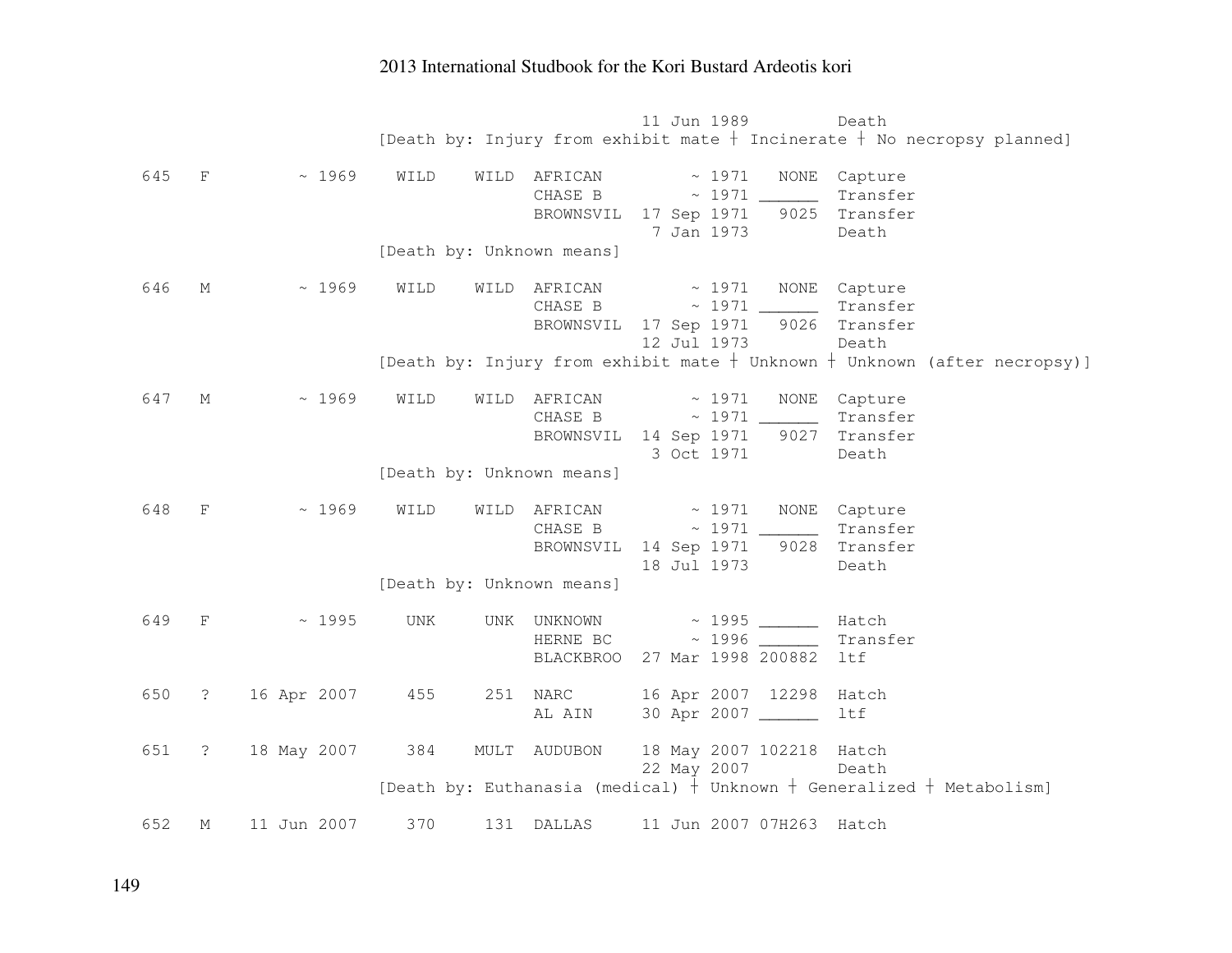|     |             |                   |      | WACO                                    | 26 Apr 2012 _________ Transfer                                                                                   |                                                                                     |
|-----|-------------|-------------------|------|-----------------------------------------|------------------------------------------------------------------------------------------------------------------|-------------------------------------------------------------------------------------|
|     |             |                   |      |                                         | 1 May 2012                                                                                                       | Death                                                                               |
|     |             |                   |      |                                         |                                                                                                                  | [Death by: Self-inflicted injuries $+$ Unknown $+$ Generalized $+$ Trauma]          |
|     |             | 653 ? 11 Jun 2007 | 370  | 131 DALLAS                              | 11 Jun 2007 07H262 Hatch<br>23 Jun 2007                                                                          | Death                                                                               |
|     |             |                   |      |                                         | [Death by: Injury from predator $+$ Unknown $+$ Generalized $+$ Trauma]                                          |                                                                                     |
| 654 | М           | 22 Jun 2007       | 143  | 389 NZP-WASH<br>PHOENIX                 | 22 Jun 2007 215631<br>27 Mar 2008 11008                                                                          | Hatch<br>Transfer                                                                   |
| 655 | F           | 23 Jun 2007       | 143  | 389 NZP-WASH<br>ATLANTA                 | 23 Jun 2007 215632 Hatch<br>5 Nov 2008 A80060                                                                    | Transfer                                                                            |
| 656 | $M_{\odot}$ | 3 Jul 2007        | 143  | PHOENIX                                 | 115 NZP-WASH 3 Jul 2007 215634 Hatch<br>27 Mar 2008 11009                                                        | Transfer                                                                            |
| 657 | M           | 4 Jul 2007        | 143  |                                         | 389 NZP-WASH 4 Jul 2007 215635 Hatch<br>NASHV ZOO 25 Feb 2008                                                    | 2815 Transfer                                                                       |
|     |             |                   |      |                                         | $~\sim$ Aug 2010                                                                                                 | Death<br>[Death by: Self-inflicted injuries $+$ Unknown $+$ Generalized $+$ Trauma] |
| 658 | $\ddot{?}$  | 16 Apr 2007       | 455  | AL AIN                                  | 251 NARC 16 Apr 2007 12298 Hatch<br>30 Apr 2007 ______<br>$~15$ Jul 2007                                         | Transfer<br>Death                                                                   |
|     |             |                   |      |                                         |                                                                                                                  | [Death by: Self-inflicted injuries $+$ Unknown $+$ Generalized $+$ Trauma]          |
| 659 | $F$ and $F$ | 1 Jul 2007        | 455  | 251 NARC                                | 1 Jul 2007 12816 Hatch                                                                                           |                                                                                     |
| 660 | F           | 2 Jul 2007        | 455  | 251 NARC                                | 2 Jul 2007 12817 Hatch                                                                                           |                                                                                     |
|     |             |                   |      |                                         | 30 Jul 2007<br>[Death by: Euthanasia (medical) $+$ Unknown $+$ Musculoskeletal $+$ Mechanical abnormality]       | Death                                                                               |
| 661 | $M_{\odot}$ | ~2007             | WILD | TANZANIA<br>WILD<br>BESTER<br>UMGENI PK | ~ May 2007 NONE Capture<br>~ Jun 2007 ________ Transfer<br>9 Aug 2007 3147 Transfer                              |                                                                                     |
|     |             |                   |      |                                         | 11 Dec 2011<br>[Death by: Self-inflicted injuries $+$ Incinerate $+$ Musculoskeletal $+$ Unknown after necropsy] | Death                                                                               |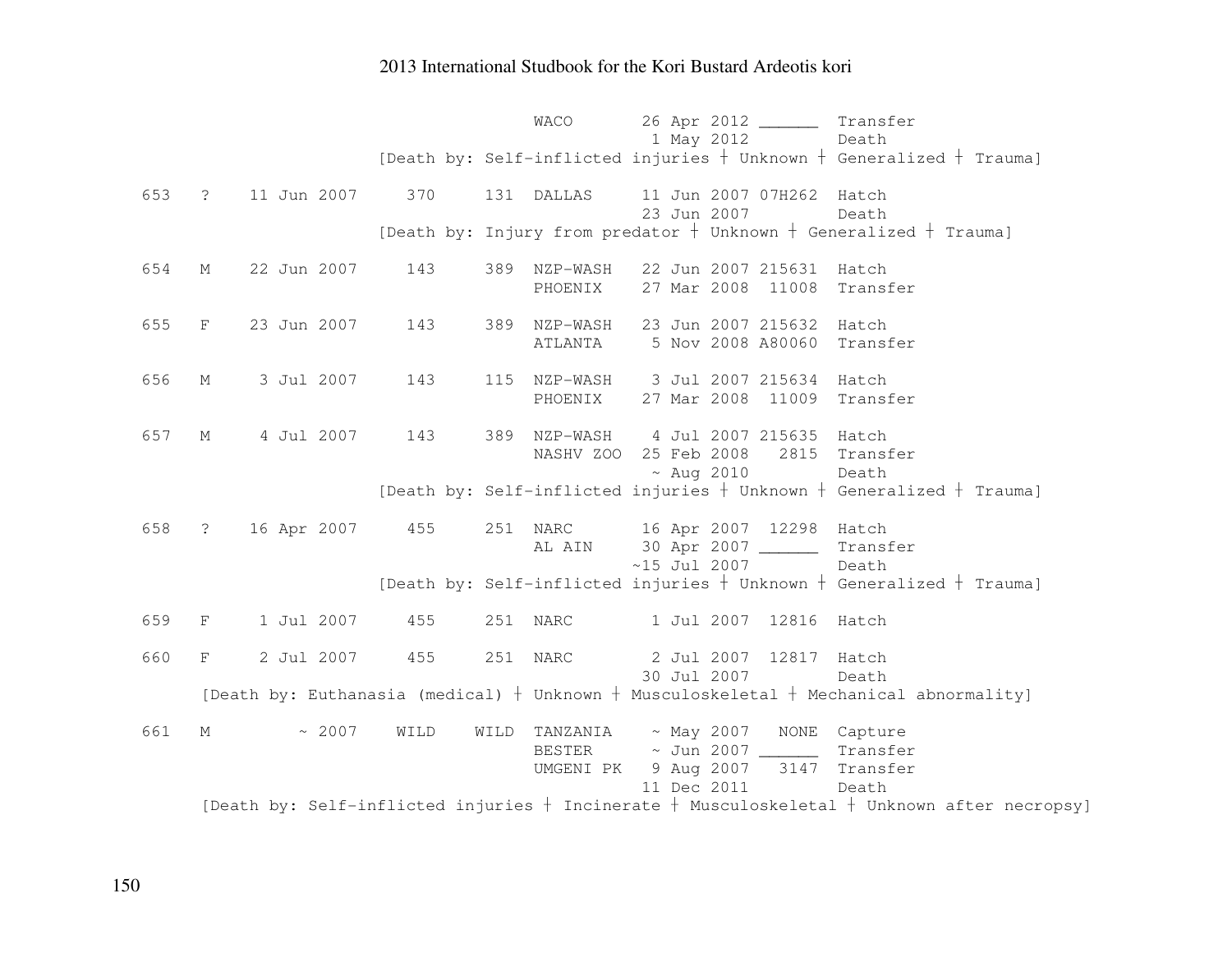| 662         | $\mathbf{F}$      | $~\sim~2007$ | WILD | TANZANIA<br>~ May 2007<br>WILD<br>NONE Capture                                              |
|-------------|-------------------|--------------|------|---------------------------------------------------------------------------------------------|
|             |                   |              |      | $\sim$ Jun 2007 ______<br>BESTER<br>Transfer                                                |
|             |                   |              |      | UMGENI PK 9 Aug 2007<br>3148<br>Transfer                                                    |
| 663         | М                 | 26 Oct 2007  | 384  | 400 AUDUBON<br>26 Oct 2007 102309 Hatch                                                     |
|             |                   |              |      | 2 Dec 2007<br>Death                                                                         |
|             |                   |              |      | [Death by: Euthanasia (medical) $+$ Unknown $+$ Musculoskeletal $+$ Mechanical abnormality] |
| 664         | $M_{\odot}$       | 26 Oct 2007  | 384  | 438 AUDUBON 26 Oct 2007 102310 Hatch                                                        |
|             |                   |              |      | 5 Nov 2008 A80059<br>Transfer<br>ATLANTA                                                    |
|             |                   |              |      |                                                                                             |
| 665         | F                 | 27 Aug 2007  | 143  | 27 Aug 2007 B10807 Hatch<br>389 WACO                                                        |
|             |                   |              |      | 24 Feb 2008<br>Death                                                                        |
|             |                   |              |      | [Death by: Self-inflicted injuries + Unknown + Generalized + Trauma]                        |
| 666         | F                 | 1 Oct 2007   | 455  | 251 NARC<br>1 Oct 2007 12830 Hatch                                                          |
|             |                   |              |      | 30 Aug 2010 B18032<br>Transfer<br>AL AIN                                                    |
|             |                   |              |      |                                                                                             |
| 667         | М                 | 2 Oct 2007   | 455  | 215 NARC<br>2 Oct 2007 12830 Hatch                                                          |
|             |                   |              |      | 24 Mar 2010<br>Death                                                                        |
|             |                   |              |      | [Death by: Anesth/Restraint assoc $+$ Unknown $+$ Generalized $+$ Trauma]                   |
| 668         | $M_{\odot}$       | 3 Oct 2007   | 455  | 3 Oct 2007 12832 Hatch<br>251 NARC                                                          |
|             |                   |              |      | 30 Aug 2010 B18030 Transfer<br>AL AIN                                                       |
|             |                   |              |      |                                                                                             |
| 669         | $F^-$             | 12 Mar 2007  | 455  | 251 MAKTOUM<br>12 Mar 2007 A00752 Hatch                                                     |
|             |                   |              |      | 1 Jul 2010<br>Death                                                                         |
|             |                   |              |      | [Death by: Unknown means]                                                                   |
| 670         | $\ddot{\text{?}}$ | 14 Mar 2007  | 455  | 251 MAKTOUM<br>14 Mar 2007 A00753 Hatch                                                     |
|             |                   |              |      | 14 Mar 2007<br>Death                                                                        |
|             |                   |              |      | [Death by: Environ/Behav conditions $+$ Incinerate $+$ Cardiovascular $+$                   |
| Metabolism] |                   |              |      |                                                                                             |
| 671         | $M_{\odot}$       | 18 Apr 2008  | 370  | SEDGWICK 18 Apr 2008 12067 Hatch<br>131                                                     |
|             |                   |              |      | 23 Sep 2008 215767<br>NZP-WASH<br>Transfer                                                  |
|             |                   |              |      | 22 Jun 2009<br>Death                                                                        |
|             |                   |              |      | [Death by: Euthanasia (medical) $+$ Unknown $+$ Digestive $+$ Toxicity]                     |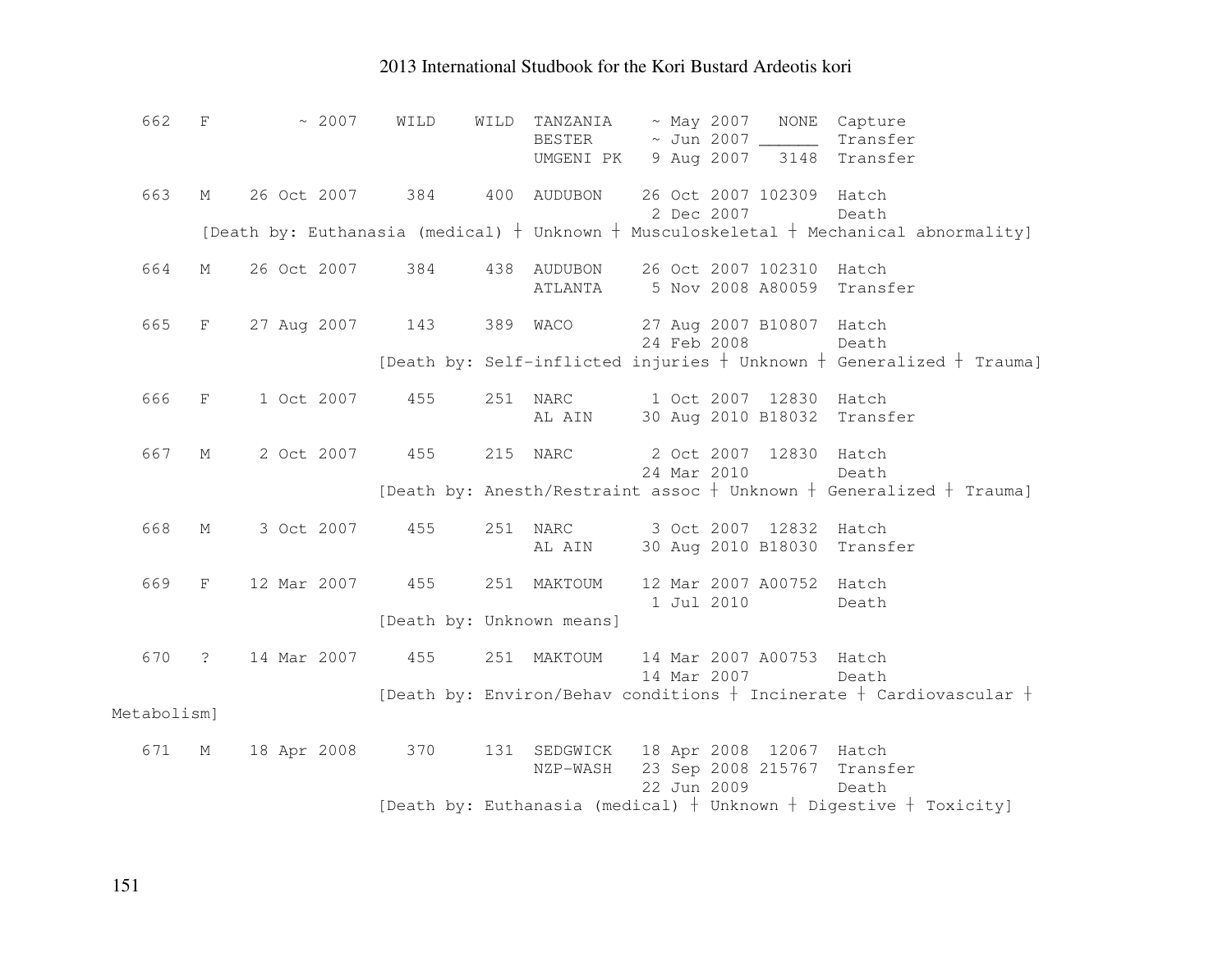|       |             | 672 ? 17 Apr 2008 | 370             |      |                            |             | 131 DALLAS 17 Apr 2008 08H982 Hatch<br>SEDGWICK 17 Apr 2008 _______ | ltf                                                                                                        |
|-------|-------------|-------------------|-----------------|------|----------------------------|-------------|---------------------------------------------------------------------|------------------------------------------------------------------------------------------------------------|
|       |             | 673 ? 4 May 2008  | 370             |      |                            | 20 May 2008 | 131 DALLAS 4 May 2008 08J016 Hatch                                  | Death                                                                                                      |
|       |             |                   |                 |      |                            |             |                                                                     | [Death by: Euthanasia (medical) $\frac{1}{1}$ Unknown $+$ Musculoskeletal $+$ Rickettsial]                 |
| 674 ? |             | 5 May 2008        | 370             |      | 131 DALLAS                 | 7 May 2008  | 5 May 2008 08J017 Hatch                                             | Death                                                                                                      |
|       |             |                   |                 |      |                            |             |                                                                     | [Death by: Euthanasia (medical) $\frac{1}{t}$ Unknown $+$ Generalized $+$ Genetic/Prenatal]                |
| 675   | F           | 25 May 2008       | 384             |      | 400 AUDUBON                | 2 Feb 2010  | 25 May 2008 102538 Hatch                                            | Death                                                                                                      |
|       |             |                   |                 |      |                            |             |                                                                     | [Death by: Injury from predator $+$ Unknown $+$ Generalized $+$ Trauma]                                    |
| 676   | $M_{\odot}$ | 28 Jun 2008       | 143             |      | 389 NZP-WASH<br>PUEBLA     |             | 28 Jun 2008 215754 Hatch<br>26 Feb 2010 7378                        | Transfer                                                                                                   |
| 677 F |             | 29 Jun 2008       | 143             |      | 389 NZP-WASH               |             | 29 Jun 2008 215755 Hatch                                            |                                                                                                            |
| 678   | F           | 18 Jun 2008       | 319             |      | 321 NURNBERG               |             | 18 Jun 2008 B03287 Hatch                                            |                                                                                                            |
| 679   | М           | 5 Jul 2008        | 370             |      | 131 DALLAS<br>PALM DES     |             | 5 Jul 2008 08J267<br>21 Jan 2010 210001                             | Hatch<br>Transfer                                                                                          |
| 680   | $M_{\odot}$ | 5 Jul 2008        | 370             |      | 131 DALLAS                 |             | 5 Jul 2008 08J268 Hatch                                             |                                                                                                            |
|       |             |                   |                 |      | NZP-WASH                   |             | 21 Sep 2010 215899                                                  | Transfer                                                                                                   |
| 681   | F           | 17 Jul 2008       | 143             |      | 389 NZP-WASH               |             | 17 Jul 2008 215759 Hatch                                            |                                                                                                            |
| 682   | $M_{\odot}$ | 17 Jul 2008       | 143             |      | 389 NZP-WASH<br>PUEBLA     | 26 Feb 2010 | 17 Jul 2008 215760<br>7379                                          | Hatch<br>Transfer                                                                                          |
|       |             |                   |                 |      |                            | 16 Jan 2012 |                                                                     | Death<br>[Death by: Infection associated $+$ Unknown $+$ Generalized $+$ Trauma $+$ Necropsy not received] |
| 683   | F           |                   | 22 Aug 2008 143 |      |                            |             | 389 PHOENIX 22 Aug 2008 11147 Hatch                                 |                                                                                                            |
| 684   | F           | ~2005             | WILD            | WILD | TANZANIA<br><b>BOCHOLT</b> |             | $\sim$ Jan 2007 NONE                                                | Capture<br>Transfer                                                                                        |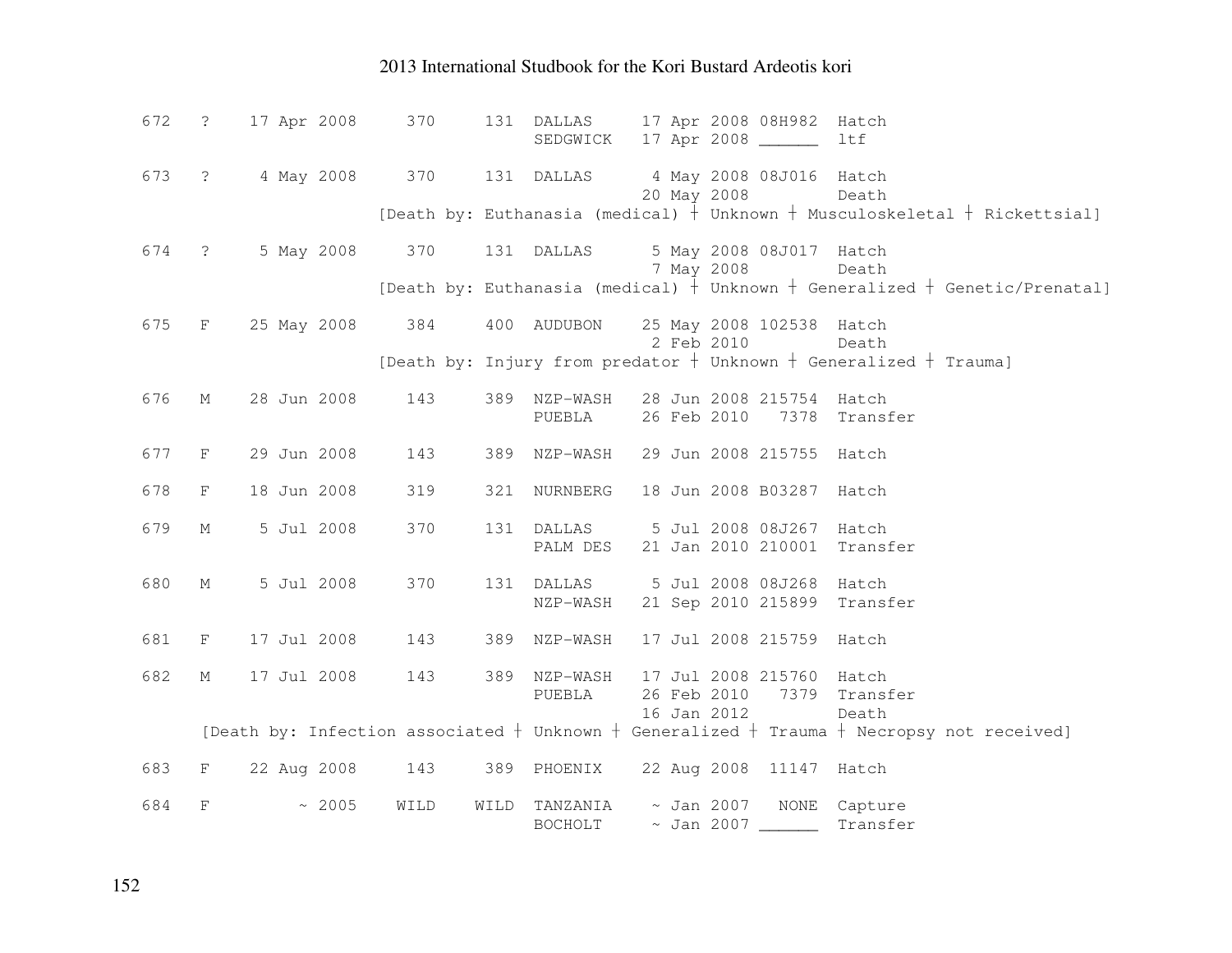|       |              |                   |                                   | 4 Feb 2007<br>7672 Transfer<br>CAMBRON<br>$~15$ Dec 2007<br>Death                        |
|-------|--------------|-------------------|-----------------------------------|------------------------------------------------------------------------------------------|
|       |              |                   | [Death by: Unknown means]         |                                                                                          |
|       |              |                   | 685 ? 26 Apr 2008 384 400 AUDUBON | 26 Apr 2008 102493 Hatch                                                                 |
|       |              |                   | [Death by: Unknown means]         | 26 Apr 2008 Death                                                                        |
| 686   | F            | 22 Jun 2009       | 143                               | 22 Jun 2009 215818 Hatch<br>389 NZP-WASH                                                 |
|       |              |                   |                                   | 28 Sep 2009<br>Death                                                                     |
|       |              |                   |                                   | [Death by: Infection associated $+$ Unknown $+$ Generalized $+$ Protozoan]               |
| 687   | M            | 23 Jun 2009       | 143                               | 389 NZP-WASH 23 Jun 2009 215819 Hatch                                                    |
|       |              |                   |                                   | PHOENIX 16 Mar 2010 11395 Transfer                                                       |
|       |              |                   |                                   | FRANKLINP ~26 Apr 2012 A12411 Transfer                                                   |
| 688   |              |                   | F 17 Jul 2009 611 430             | JACKSONVL 17 Jul 2009 _______ Hatch                                                      |
|       |              |                   |                                   | SEDGWICK 8 Mar 2011 13252 Transfer                                                       |
| 689   | М            |                   | 28 Jun 2009 152 131 DALLAS        | 28 Jun 2009 09J921 Hatch                                                                 |
|       |              |                   |                                   | 9 Apr 2010 Death                                                                         |
|       |              |                   |                                   | [Death by: Euthanasia (medical) $+$ Incinerate $+$ Digestive $+$ Mechanical abnormality] |
| 690   |              | F 19 Jul 2009 153 |                                   | 356 METROZOO 19 Jul 2009 B90220 Hatch                                                    |
|       |              |                   |                                   | NASHVILLE 8 Sep 2010 3343 Transfer                                                       |
|       |              |                   |                                   | 11 Mar 2011 11695 Transfer<br>PHOENIX                                                    |
| 691 F |              | 5 Aug 2009 143    |                                   | 389 ATLANTA 5 Aug 2009 A90051 Hatch                                                      |
|       |              |                   |                                   | 4 May 2010 11415 Transfer<br>PHOENIX                                                     |
| 692   | М            |                   |                                   | 6 Aug 2009 143 389 ATLANTA 6 Aug 2009 A90054 Hatch                                       |
|       |              |                   |                                   | SEDGWICK 1 Jul 2010 ______<br>Transfer                                                   |
|       |              |                   |                                   |                                                                                          |
| 693   | М            | 17 Aug 2009 611   |                                   | 430 JACKSONVL 17 Aug 2009 ________ Hatch<br>20 Jun 2010<br>Death                         |
|       |              |                   |                                   | [Death by: Self-inflicted injuries $+$ Unknown $+$ Integumentary $+$ Trauma]             |
|       |              |                   |                                   |                                                                                          |
| 694   | $\mathbf{F}$ | ~2007             | WILD                              | $\sim 2009$<br>WILD TANZANIA<br>NONE Capture                                             |
|       |              |                   |                                   | 31 Mar 2009 A09033 Transfer<br>DENVER                                                    |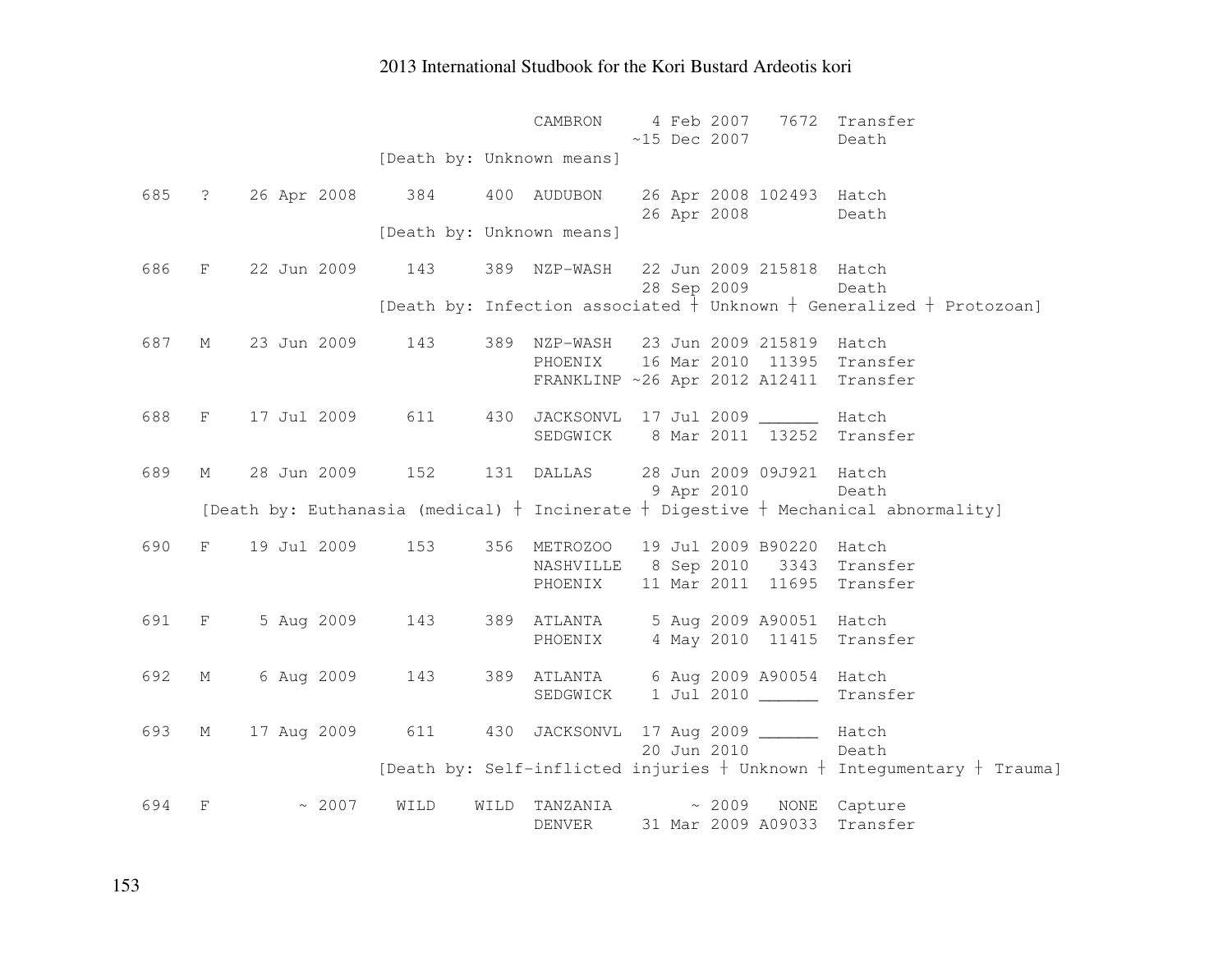|     |              |                 |      |      |                                      |  | 30 Aug 2010     |                          | Death<br>[Death by: Anesth/Restraint assoc $+$ Unknown $+$ Musculoskeletal $+$ Trauma] |
|-----|--------------|-----------------|------|------|--------------------------------------|--|-----------------|--------------------------|----------------------------------------------------------------------------------------|
|     |              |                 |      |      |                                      |  |                 |                          |                                                                                        |
| 696 | $M_{\odot}$  | 2 Oct 2007      | 455  |      | 625 NARC                             |  |                 |                          | 2 Oct 2007 12831 Hatch ltf                                                             |
|     |              |                 |      |      |                                      |  |                 |                          |                                                                                        |
| 697 | М            | ~2005           | WILD | WILD | TANZANIA                             |  | $\sim$ Jan 2007 | NONE                     | Capture                                                                                |
|     |              |                 |      |      | $BOCHOLT$ ~ Jan 2007 ________        |  |                 |                          | Transfer                                                                               |
|     |              |                 |      |      | CAMBRON 4 Feb 2007                   |  |                 | 7673                     | Transfer                                                                               |
|     |              |                 |      |      |                                      |  |                 |                          |                                                                                        |
| 698 | F            | 26 Jun 2006     | 319  |      | 322 NURNBERG                         |  |                 | 26 Jun 2006 B03003       | Hatch                                                                                  |
| 699 | $\mathbf{F}$ | ~2006           | UNK  |      | UNK TIMMENDOR ~ 2008 ______          |  |                 |                          | Transfer                                                                               |
|     |              |                 |      |      | NURNBERG 4 Jul 2008 B03288 Transfer  |  |                 |                          |                                                                                        |
|     |              |                 |      |      |                                      |  |                 | 26 Apr 2010              | Death                                                                                  |
|     |              |                 |      |      | [Death by: Unknown means]            |  |                 |                          |                                                                                        |
|     |              |                 |      |      |                                      |  |                 |                          |                                                                                        |
| 700 | F            | 10 Mar 2010     | 367  |      | 99 SD-WAP                            |  |                 | 10 Mar 2010 810059 Hatch |                                                                                        |
|     |              |                 |      |      | NZP-WASH                             |  |                 |                          | ~ Jan 2011 215978 Transfer                                                             |
|     |              |                 |      |      |                                      |  |                 |                          |                                                                                        |
| 701 | М            | $\sim$ Jun 2000 | UNK  | UNK  | SAFA WILD                            |  | $\sim$ Jun 2000 | 441                      | Hatch                                                                                  |
|     |              |                 |      |      |                                      |  |                 |                          |                                                                                        |
| 702 | F            | $\sim$ Jun 2000 | UNK  | UNK  | SAFA WILD                            |  | ~ Jun 2000      | 442                      | Hatch                                                                                  |
|     |              |                 |      |      |                                      |  |                 |                          |                                                                                        |
| 703 | $\rm F$      | ~1993           | UNK  |      | UNK SCHMIDING                        |  |                 | $\sim$ Oct 1995 930203   | Transfer                                                                               |
| 704 | М            | 5 Jun 2010      | 143  |      | 389 NZP-WASH 5 Jun 2010 215882 Hatch |  |                 |                          |                                                                                        |
|     |              |                 |      |      | WALSRODE                             |  |                 | 11 May 2011 _______      | Transfer                                                                               |
|     |              |                 |      |      |                                      |  |                 | 11 May 2011              | Death                                                                                  |
|     |              |                 |      |      |                                      |  |                 |                          | [Death by: Died in transit $+$ Unknown $+$ Generalized $+$ Trauma]                     |
|     |              |                 |      |      |                                      |  |                 |                          |                                                                                        |
| 705 | $F$ and $F$  | 6 Jun 2010      | 143  |      | 389 NZP-WASH 6 Jun 2010 215883       |  |                 |                          | Hatch                                                                                  |
|     |              |                 |      |      | WALSRODE                             |  |                 | 11 May 2011 BOR006       | Transfer                                                                               |
|     |              |                 |      |      |                                      |  |                 |                          |                                                                                        |
| 706 | F            | 21 Jun 2010     | 143  |      | 389 NZP-WASH                         |  |                 | 21 Jun 2010 215888       | Hatch                                                                                  |
|     |              |                 |      |      | WALSRODE                             |  |                 | 11 May 2011 BOR007       | Transfer                                                                               |
|     |              |                 |      |      |                                      |  |                 |                          |                                                                                        |
| 707 | $\mathbf{F}$ | 22 Jun 2010     | 143  |      | 389 NZP-WASH                         |  |                 | 22 Jun 2010 215889 Hatch |                                                                                        |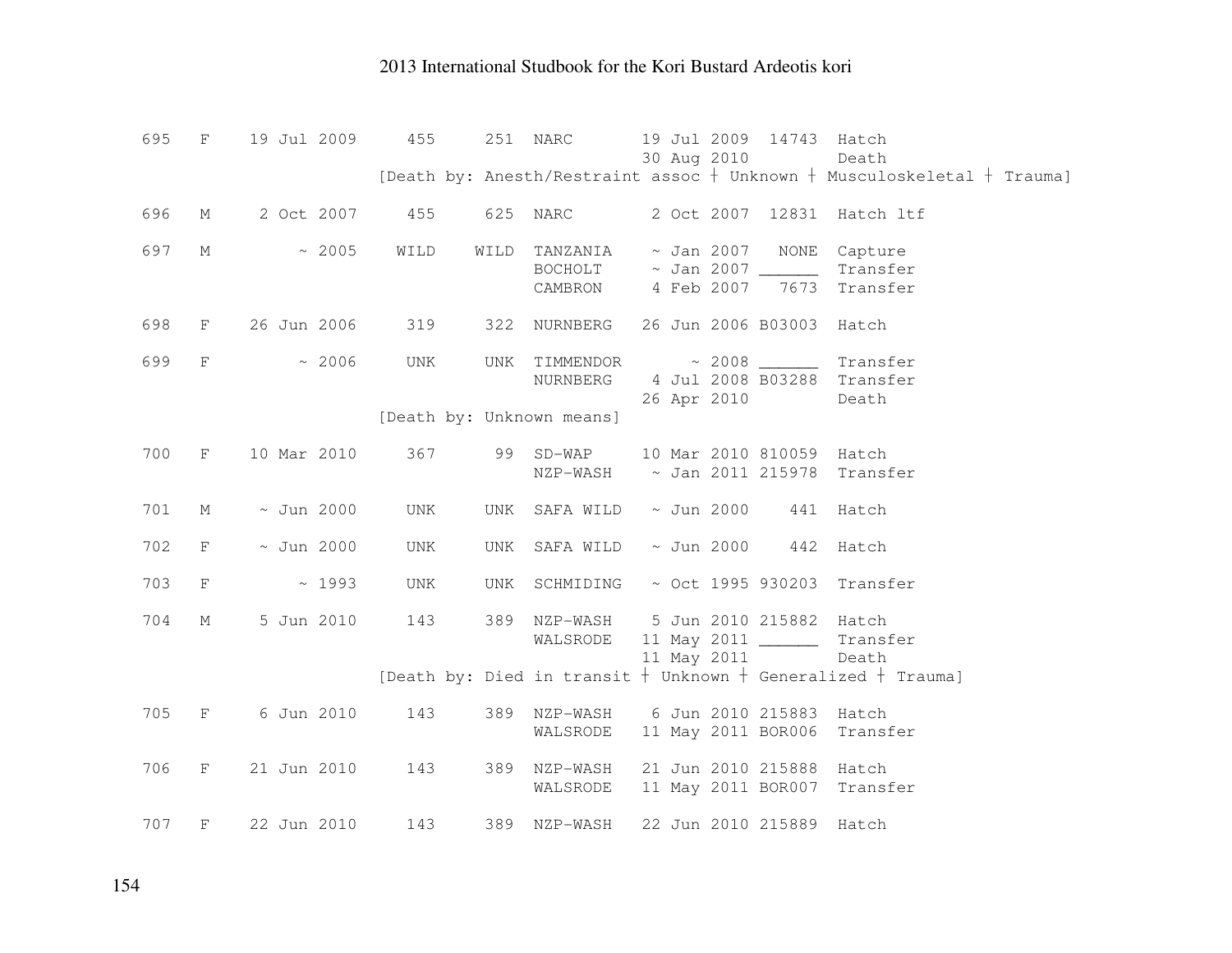|     |                   |                  |      |                                          | 6 Oct 2010  |                                             | Death<br>[Death by: Euthanasia (medical) $+$ Unknown $+$ Musculoskeletal $+$ Trauma]     |
|-----|-------------------|------------------|------|------------------------------------------|-------------|---------------------------------------------|------------------------------------------------------------------------------------------|
|     |                   |                  |      |                                          |             |                                             |                                                                                          |
|     | 708 F             | 27 Jul 2010      | 153  | 356 METROZOO                             |             | 27 Jul 2010 10B225 Hatch                    |                                                                                          |
|     |                   |                  |      |                                          | 10 Aug 2010 |                                             | Death<br>[Death by: Euthanasia (medical) $+$ Unknown $+$ Digestive $+$ Genetic/Prenatal] |
|     |                   |                  |      |                                          |             |                                             |                                                                                          |
|     |                   | 709 ? 5 Aug 2010 | 611  | 430 JACKSONVL                            |             | 5 Aug 2010 610353 Hatch                     |                                                                                          |
|     |                   |                  |      | [Death by: Unknown means]                |             | 26 Sep 2010                                 | Death                                                                                    |
|     |                   |                  |      |                                          |             |                                             |                                                                                          |
| 710 | $F$ and $F$       | 20 Aug 2010      | 611  | 430 JACKSONVL 20 Aug 2010 610355 Hatch   |             | 26 Jul 2011 BOR009 Transfer                 |                                                                                          |
|     |                   |                  |      | WALSRODE                                 |             |                                             |                                                                                          |
| 711 | $\ddot{\text{?}}$ | 20 Jul 2010      | 611  | 430 JACKSONVL 20 Jul 2010 ________ Hatch |             |                                             |                                                                                          |
|     |                   |                  |      |                                          | 20 Jul 2010 |                                             | Death                                                                                    |
|     |                   |                  |      |                                          |             |                                             | [Death by: Dead in shell + Unknown + Unknown (after necropsy)]                           |
| 712 | М                 | 30 Oct 2010      | 611  | 430                                      |             | JACKSONVL 30 Oct 2010 610374 Hatch          |                                                                                          |
|     |                   |                  |      | WALSRODE                                 |             | 26 Jul 2011 BOR008                          | Transfer                                                                                 |
|     |                   |                  |      | [Death by: Unknown means]                | 15 Feb 2012 |                                             | Death                                                                                    |
|     |                   |                  |      |                                          |             |                                             |                                                                                          |
|     | 713 F             | ~2008            | WILD | TANZANIA<br>WILD                         |             | ~2010                                       | NONE Capture                                                                             |
|     |                   |                  |      | DEALER                                   | $\sim 2010$ | <b>NONE</b><br>FORTWORTH 27 Sep 2010 206581 | Transfer<br>Transfer                                                                     |
|     |                   |                  |      |                                          |             |                                             |                                                                                          |
| 714 | М                 | 7 Apr 2010       | UNK  | UNK UNKNOWN                              |             |                                             | Transfer                                                                                 |
|     |                   |                  |      | LEHMANN<br>WALSRODE                      |             | 9 Mar 2010 BOR005 Transfer                  | Transfer                                                                                 |
|     |                   |                  |      | NURNBERG                                 |             | 7 Apr 2010 B03337 Transfer                  |                                                                                          |
|     |                   |                  |      |                                          | 20 Jun 2011 |                                             | Death                                                                                    |
|     |                   |                  |      | [Death by: Unknown means]                |             |                                             |                                                                                          |
| 715 | F                 | 1 Mar 2011       | 367  | 99 SD-WAP 1 Mar 2011 811019              |             |                                             | Hatch                                                                                    |
|     |                   |                  |      | PHOENIX                                  |             | 27 Mar 2012 12002                           | Transfer                                                                                 |
| 716 | F                 | ~2008            | UNK  | UNK PRIVATE                              |             | $\sim$ 2008 ________ Transfer               |                                                                                          |
|     |                   |                  |      | CAMBRON                                  | 16 Apr 2009 | 8776                                        | Transfer                                                                                 |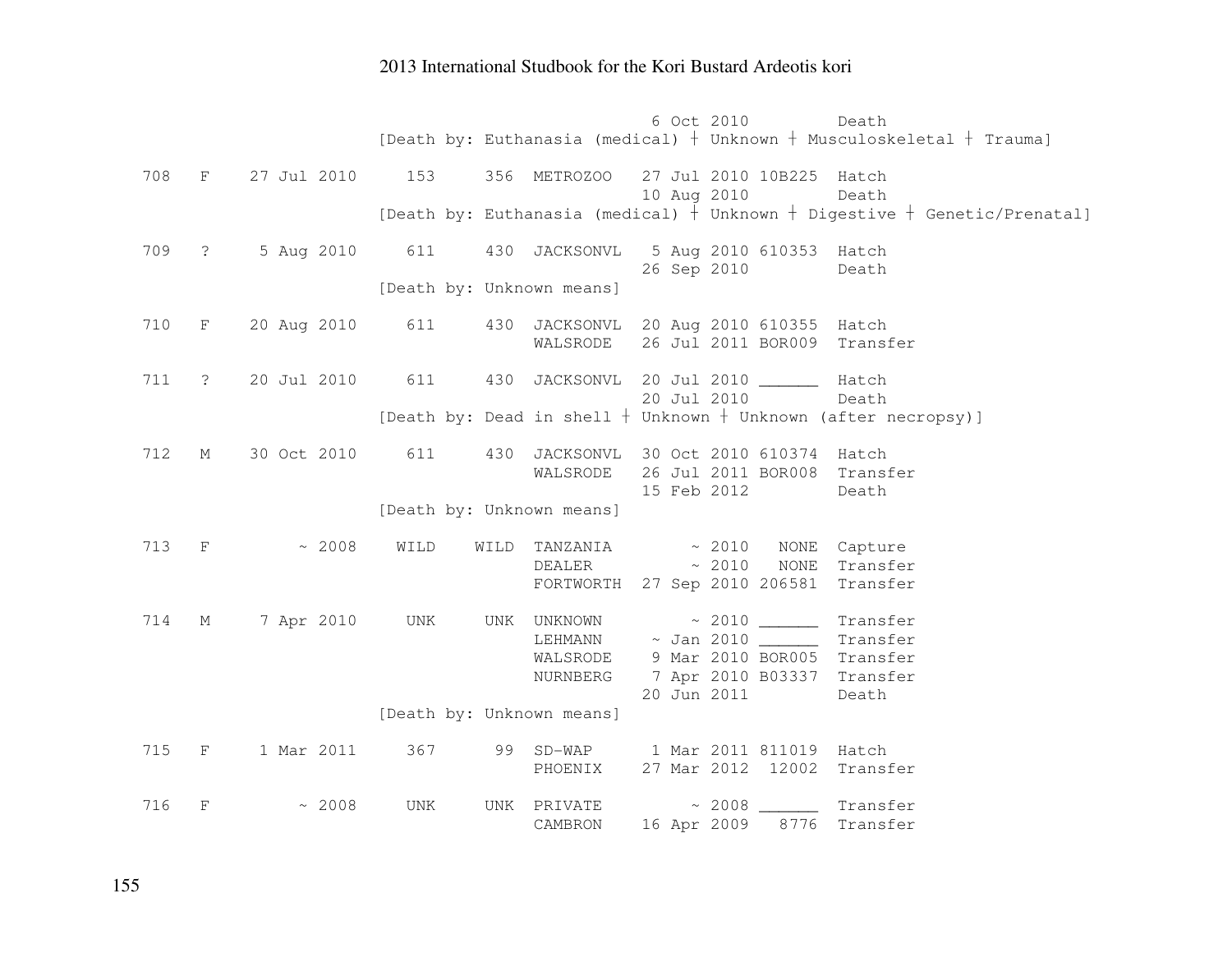| 717 F |                               | ~1996 | WILD | AFRICAN<br>WILD                                               | 1 Jan 1998      | ~ 1996 NONE Capture<br>UNKNOWN ~ 1996 Transfer<br>SAFA WILD 31 Dec 1996 6 Transfer         | Death                                                                                              |
|-------|-------------------------------|-------|------|---------------------------------------------------------------|-----------------|--------------------------------------------------------------------------------------------|----------------------------------------------------------------------------------------------------|
|       |                               |       |      |                                                               |                 |                                                                                            | [Death by: Environ/Behav conditions $+$ Incinerate $+$ Generalized $+$ Trauma]                     |
| 718   | $\mathbf{F}$ and $\mathbf{F}$ | ~1996 | WILD | WILD AFRICAN ~ 1996 NONE Capture<br>[Death by: Unknown means] |                 | UNKNOWN ~ 1996 Transfer<br>SAFA WILD 31 Dec 1997 7 Transfer<br>11 Jul 1999                 | Death                                                                                              |
| 719 F |                               | ~1996 | WILD | WILD<br>[Death by: Unknown means]                             | $\sim$ Jun 2002 | AFRICAN ~ 1996 NONE Capture<br>UNKNOWN ~ 1996 _______<br>SAFA WILD 31 Dec 1997 12 Transfer | Transfer<br>Death                                                                                  |
| 720   | М                             | ~1997 | WILD | WILD<br>[Death by: Unknown means]                             | $\sim$ Jun 2002 | AFRICAN ~ 1997 NONE Capture<br>UNKNOWN ~ 1997 _______<br>SAFA WILD 26 Jan 1998 70 Transfer | Transfer<br>Death                                                                                  |
| 721 F |                               | ~1997 | WILD | WILD                                                          | $\sim$ Jun 2002 | AFRICAN ~ 1997 NONE Capture<br>UNKNOWN $\sim$ 1997<br>SAFA WILD 26 Jan 1998 71 Transfer    | Transfer<br>Death                                                                                  |
|       |                               |       |      | [Death by: Unknown means]                                     |                 |                                                                                            |                                                                                                    |
| 722   | $-$ F $-$                     | ~1997 | WILD | WILD                                                          |                 | AFRICAN ~ 1997 NONE Capture<br>SAFA WILD 26 Jan 1998 72 Transfer<br>31 Jan 1998            | Transfer<br>Death<br>[Death by: Infection associated $+$ Incinerate $+$ Respiratory $+$ Bacterial] |
| 723   | $\mathbf{F}$                  | ~1997 | WILD | AFRICAN<br>WILD<br>UNKNOWN                                    |                 | ~ 1997 NONE Capture<br>~ 1997 ________ Transfer                                            |                                                                                                    |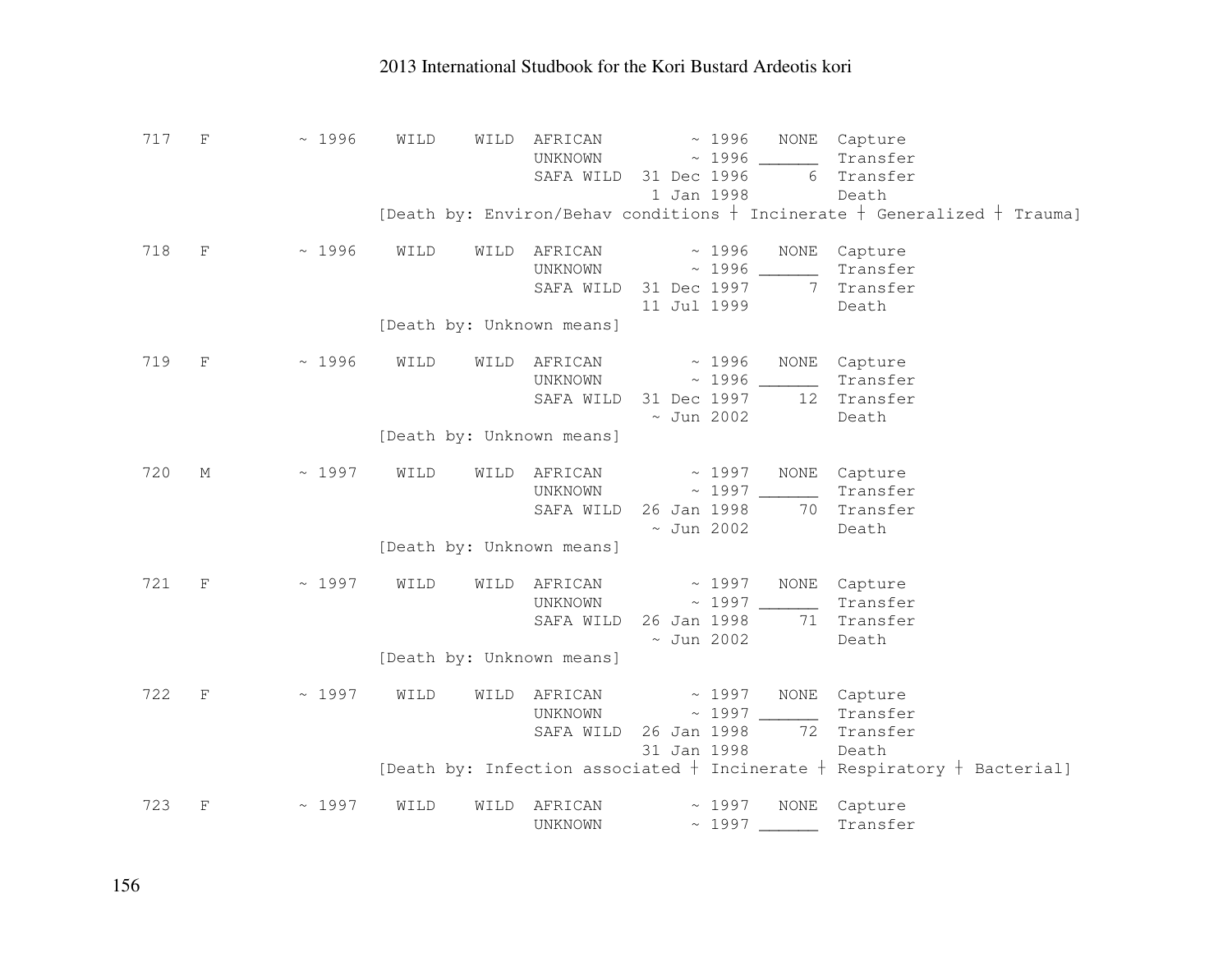|           |                   |              |                           | SAFA WILD 26 Jan 1998<br>73 Transfer                                       |
|-----------|-------------------|--------------|---------------------------|----------------------------------------------------------------------------|
|           |                   |              |                           | 31 Jan 1998<br>Death                                                       |
|           |                   |              |                           | [Death by: Other/Unknown $+$ Incinerate $+$ Respiratory $+$ Unknown after  |
| necropsy] |                   |              |                           |                                                                            |
| 724 F     |                   | ~1997        | WILD                      | WILD AFRICAN<br>$\sim 1997$<br>NONE Capture                                |
|           |                   |              |                           | Transfer                                                                   |
|           |                   |              |                           | SAFA WILD 18 Feb 1998<br>83 Transfer                                       |
|           |                   |              |                           | $\sim$ Jun 2002<br>Death                                                   |
|           |                   |              | [Death by: Unknown means] |                                                                            |
| 725       | М                 | ~1997        | WILD                      | WILD AFRICAN<br>$\sim 1997$<br>NONE Capture                                |
|           |                   |              |                           | UNKNOWN ~ 1997 Transfer                                                    |
|           |                   |              |                           | SAFA WILD 18 Feb 1998 84 Transfer                                          |
|           |                   |              |                           | $\sim$ Jun 2002<br>Death                                                   |
|           |                   |              | [Death by: Unknown means] |                                                                            |
| 726       |                   | ? ~ Feb 1996 | WILD                      | WILD AFRICAN ~ Feb 1996 NONE Capture                                       |
|           |                   |              |                           | UNKNOWN ~ Jan 1999 _______<br>Transfer                                     |
|           |                   |              |                           | BULAWAYO ~21 Feb 1999 990049<br>ltf                                        |
|           |                   |              |                           |                                                                            |
| 727       | $\overline{F}$    | $\sim 2000$  | UNK                       | $\sim 2000$ Hatch<br>UNK UNKNOWN                                           |
|           |                   |              |                           | ~ 2002 BBK001 Transfer<br>ALBUSTAN                                         |
|           |                   |              |                           | 18 Oct 2006<br>Death                                                       |
|           |                   |              |                           | [Death by: Injury from exhibit mate $+$ Bury $+$ Unknown (after necropsy)] |
| 728       | $\ddot{\text{?}}$ |              |                           | 17 Apr 2008 370 131 DALLAS 17 Apr 2008 08H983 Hatch                        |
|           |                   |              |                           | 17 Apr 2008<br>Death                                                       |
|           |                   |              |                           | [Death by: Dead in shell $+$ Unknown $+$ Unknown (after necropsy)]         |
| 729       | М                 | ~1982        | WILD<br>WILD              | $KENYA \sim 1984$<br>NONE<br>Capture                                       |
|           |                   |              |                           | RUSHDEN 14 Jul 1984<br><b>NONE</b><br>Transfer                             |
|           |                   |              |                           | 5 Dec 1985<br>ltf<br>ALAREEN<br><b>NONE</b>                                |
| 730       | М                 | ~1982        | WILD                      | WILD KENYA $\sim 1984$<br>NONE Capture                                     |
|           |                   |              |                           | RUSHDEN 14 Jul 1984<br>Transfer<br>NONE                                    |
|           |                   |              |                           | 5 Dec 1984<br>$\rm{NONE}$<br>ltf<br>ALAREEN                                |
| 731       | F                 | 25 Feb 2009  | UNK                       | 464 MAKTOUM<br>25 Feb 2009 A00898<br>Hatch                                 |
|           |                   |              |                           |                                                                            |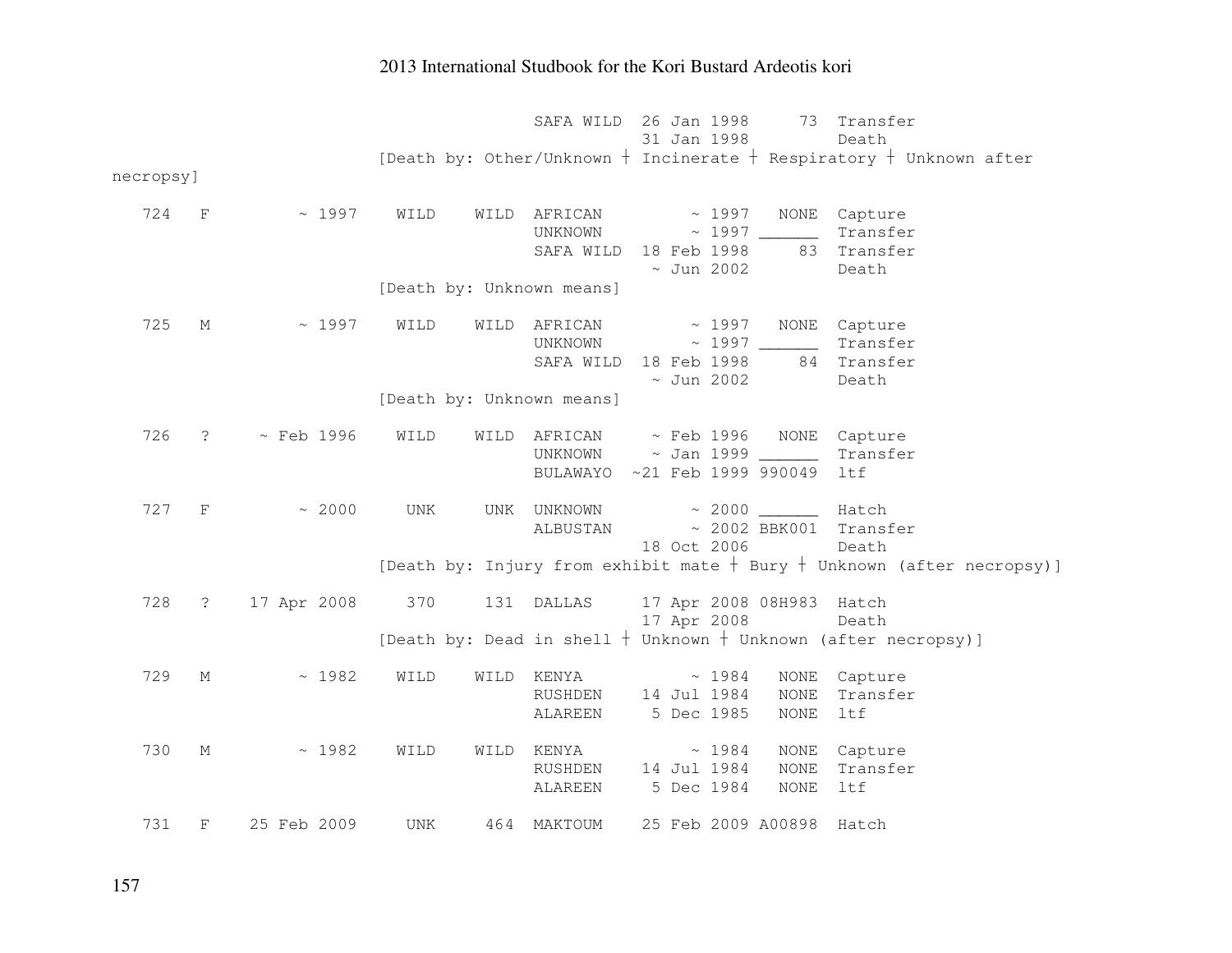|     |                     |                   |                                                                                                                                        |      | [Death by: Unknown means]  |  | 1 Jul 2010                      |                                         | Death                                                                             |
|-----|---------------------|-------------------|----------------------------------------------------------------------------------------------------------------------------------------|------|----------------------------|--|---------------------------------|-----------------------------------------|-----------------------------------------------------------------------------------|
| 732 | $M_{\odot}$         | 24 Oct 2009       | <b>UNK</b>                                                                                                                             |      | 485 MAKTOUM                |  |                                 | 24 Oct 2009 A00899 Hatch                |                                                                                   |
| 733 | $\rm F$             | 26 Oct 2009       | UNK                                                                                                                                    | 485  | MAKTOUM                    |  |                                 | 26 Oct 2009 A00900                      | Hatch                                                                             |
| 734 | $M_{\odot}$         | 1 Oct 2009        | <b>UNK</b>                                                                                                                             | UNK  | KEVI<br>MAKTOUM            |  |                                 | 1 Oct 2009 _____<br>1 Jan 2010 A10252   | Hatch<br>Transfer                                                                 |
| 735 | $M_{\odot}$         | 3 Jun 2011        | 143                                                                                                                                    |      | 389 NZP-WASH<br>PHOENIX    |  |                                 | 3 Jun 2011 215980<br>22 Mar 2012 11995  | Hatch<br>Transfer                                                                 |
| 736 | $\overline{?}$      | 14 Jun 2011       | 435                                                                                                                                    | 429  | TOLEDO                     |  | 19 Jun 2011                     | 14 Jun 2011 _______                     | Hatch<br>Death                                                                    |
|     |                     |                   |                                                                                                                                        |      |                            |  |                                 |                                         | [Death by: Euthanasia (medical) $+$ Unknown $+$ Respiratory $+$ Genetic/Prenatal] |
| 737 | $M_{\odot}$         | 15 Jun 2011       | 143                                                                                                                                    |      | 389 NZP-WASH<br>PHOENIX    |  |                                 | 15 Jun 2011 215985<br>22 Mar 2012 11996 | Hatch<br>Transfer                                                                 |
| 738 | М                   | 27 Jul 2011       | 435                                                                                                                                    |      | 429 TOLEDO<br>PHOENIX      |  | 28 Mar 2012                     | 27 Jul 2011 7407<br>12005               | Hatch<br>Transfer                                                                 |
| 739 | F                   | 9 Jun 2012        | 143                                                                                                                                    | 389  | NZP-WASH                   |  |                                 | 9 Jun 2012 216102                       | Hatch                                                                             |
| 740 | F                   | 10 Jun 2012       | 143                                                                                                                                    | 389  | NZP-WASH                   |  |                                 | 10 Jun 2012 216103 Hatch                |                                                                                   |
| 741 | М                   | $\sim$ 1 Apr 2012 | 545                                                                                                                                    |      | 546 BIRMINGHM ~ 1 Apr 2012 |  |                                 |                                         | UNK Hatch                                                                         |
| 742 | $\ddot{\mathbf{?}}$ | $~\sim$ Mar 2011  | MULT                                                                                                                                   | MULT | MAKTOUM                    |  | $~\sim$ Mar 2011<br>27 Dec 2011 |                                         | UNK Hatch<br>Death                                                                |
|     |                     |                   | [Death by: Unknown means]<br>Mult possible parents: Sires: 552 (50%), 555 (50%),<br>Mult possible parents: Dams: 485 (50%), 557 (50%), |      |                            |  |                                 |                                         |                                                                                   |

TOTALS: 284.334.117 (735)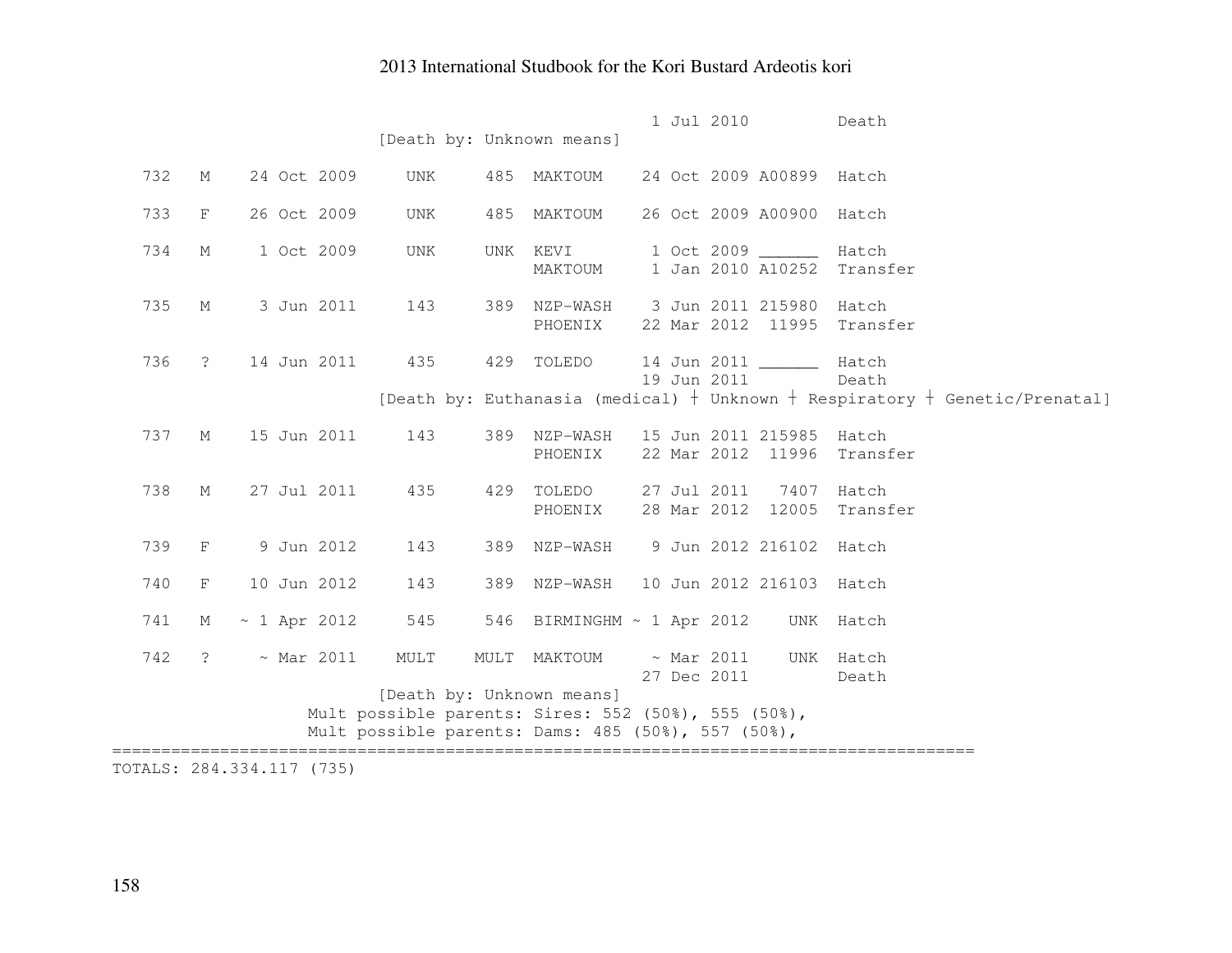## HISTORICAL HOLDING LOCATIONS

ABILENE Abilene Zoological Gardens 2070 Zoo Lane, Abilene, Texas, USA, 79604-0060

#### AFRICAN AFRICAN REGION

- AL AIN Al Ain Zoo PO Box 1204, Al Ain, Abu Dhabi, United Arab Emirates
- ALBUTT C Mr. Clive Albutt P.O. Box 1268, Kuruman, Cape Province, Rep. Of So. Africa, 8460
- ALENTADO Exotics Unlimited (Antonio Alentado) 9564 SW 58th St., Miami, Florida, USA, 33149
- ALPHEN Birdpark Avifauna Postbox 31 - 2400 AA, Alphen A/d Rijn, Netherlands, 2404 HG
- AMERSFOOR Dierenpark Amersfoort Barchman Wuytierslaan 224, Amersfoort, Utrecht, Netherlands, 3819 AC
- ANTWERP Zoo of Antwerp Royal Zool.Society of Antwerp, Antwerp, Belgium, B2018

AREEN Areen Wildlife Sanctuary Areen, Bahrain, Bahrain ASHEBORO North Carolina Zoological Park 4401 Zoo Parkway, Asheboro, North Carolina, USA, 27205-9416

- ATLANTA Zoo Atlanta 800 Cherokee Ave. SE, Atlanta, Georgia, USA, 30315-1440
- AUDUBON Audubon Zoo PO Box 4327, New Orleans, Louisiana, USA, 70178-4327
- AUGSBURG Zoologischer Garten Augsburg GmbH Brehmplatz 1, Augsburg, Germany, D-86161
- BALTIMORE Maryland Zoo in Baltimore 1876 Mansion House Drive, Baltimore, Maryland, USA, 21217
- BATONROUG BREC's Baton Rouge Zoo P.O. Box 60, Baker, Louisiana, USA, 70704-0060
- BAYRAMOGL Bosphorus Zoo (Bogaziçi Hayvanat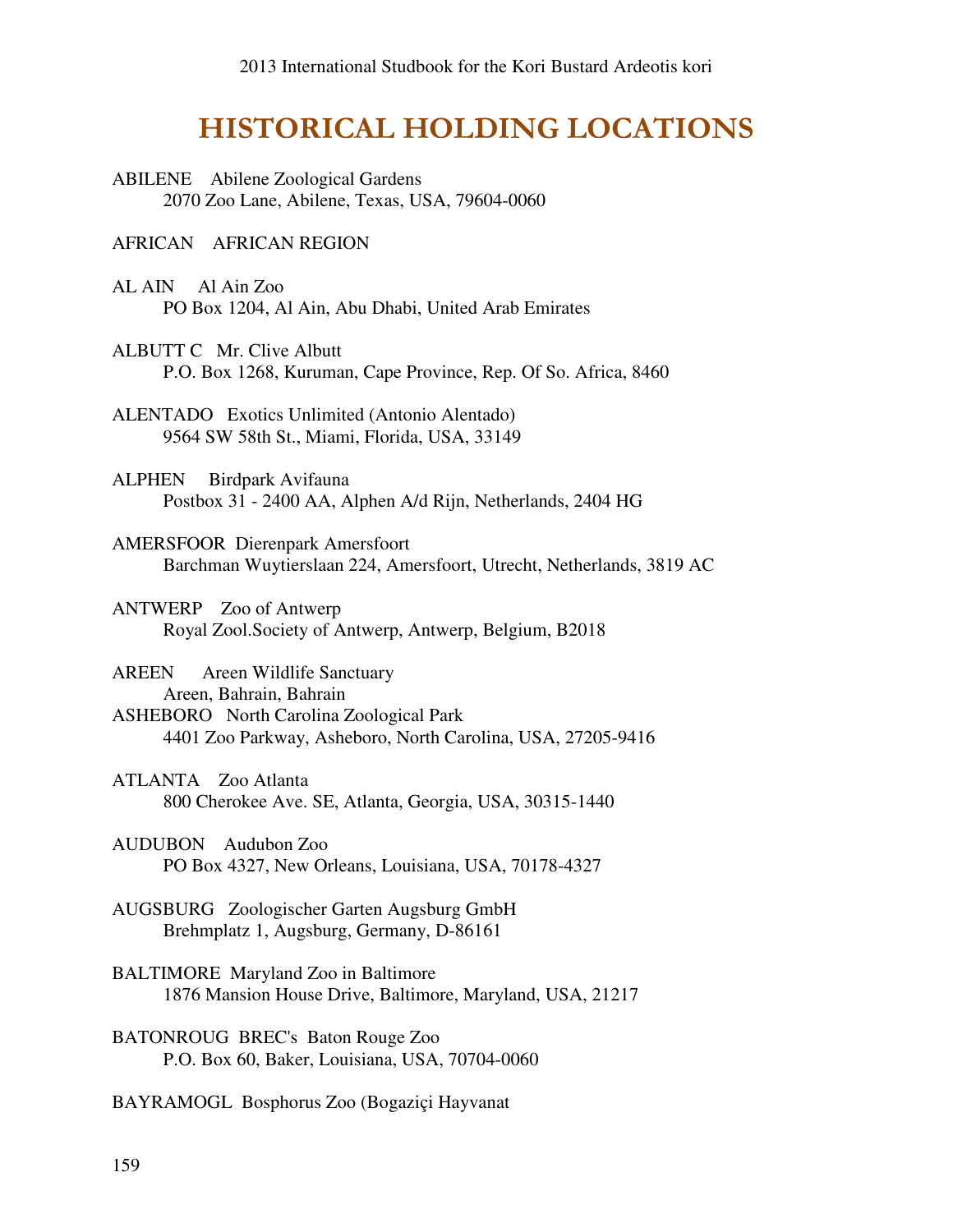Bahçesi ve Botanik Parki), Kocaeli, Turkey, 41700

- BERLIN TP Tierpark Berlin-Friedrichsfelde GmbH Am Tierpark 125, D-10307 Berlin, Germany
- BERLINZOO Zoologischer Garten Berlin AG Hardenbergplatz 8, D-10787 Berlin, Germany
- BESTER Bester Birds & Animals(Michael Bester) P.O. Box 72378, Lynnwood Ridge 0040, South Africa
- BIRMINGHM Birmingham Zoo 2630 Cahaba Rd., Birmingham, Alabama, USA, 35223
- BLACKBROO Blackbrook Zoological Park Winkhill, Nr. Leek, Staffordsh, England, United Kingdom, ST13 7QR
- BLUE RIB Blue Ribbon Pet Farm Miami, Florida, USA
- BOBENHEIM Vogelpark Bobenheim Kleinerweg 1, Bobenheim-roxheim, Rhineland-palat, Germany, D-67240
- BOCHOLT Frank Janssen Veldstraat 9, Bocholt, Limburg, Belgium, 3950
- BODE W Werner Bode Zum Herrenfehn 3, 48455 Bad Bentheim, Germany
- BOTSWANA BOTSWANA South Africa, African Region
- BRADENTON Frank Thompson Collection 15605 S. R. #64, Bradenton, Florida, USA, 33508
- BROWNSVIL Gladys Porter Zoo 500 Ringgold St., Brownsville, Texas, USA, 78520
- BUDAPEST Budapest Zool.& Botanical Garden Allatkerti krt. 6-12, H-1146 Budapest, Hungary
- BUFFALO Buffalo Zoological Gardens 300 Parkside Ave., Buffalo, New York, USA, 14214-1999
- BULAWAYO Chipangali Wildlife Trust PO Box AC 1310, Bulawayo, Zimbabwe, Zimbabwe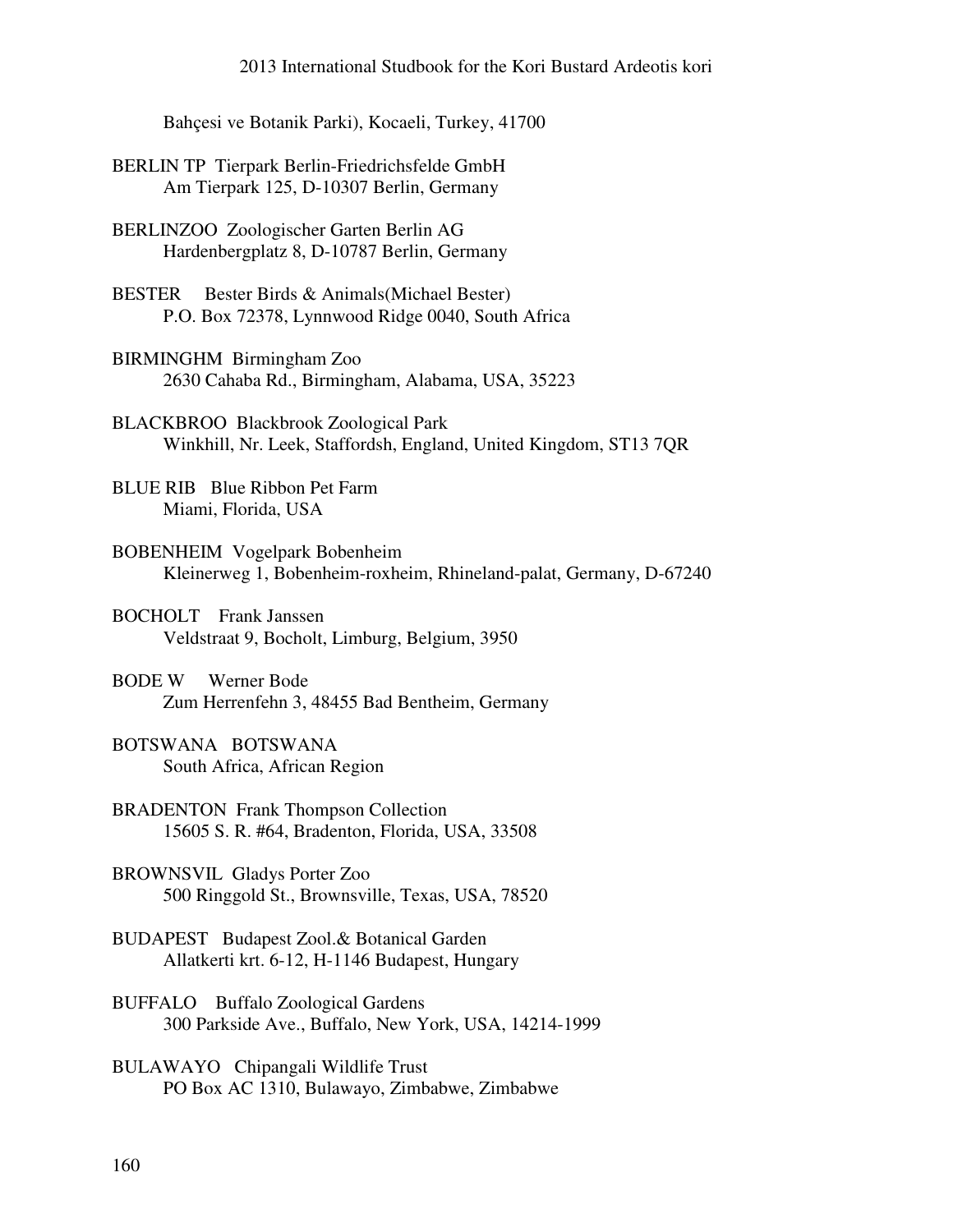- BULVERDE NBJ Ranch (Buddy Jordan) 4580 Farm Road 1863, Bulverde, Texas, USA, 78163-2439
- CALDWELL Caldwell Zoo PO Box 4785, Tyler, Texas, USA, 75712-4785
- CAMBRON Parc Paradisio S.A. de Domaine de Cambron 1, Cambron-casteau, Belgium, B-7940
- CHASE B Charles (Bill) P. Chase Co. Inc. 7330 NW 66th St, Miami, Florida, USA, 33166
- CHICAGOBR Chicago Zoological Park 3300 Golf Rd., Brookfield, Illinois, USA, 60513
- CINCINNAT Cincinnati Zoo & Botanical Garden 3400 Vine St., Cincinnati, Ohio, USA, 45220-1399
- CLEVELAND Cleveland Metroparks Zoo 3900 Wildlife Way, Cleveland, Ohio, USA, 44109
- COLCHESTR Colchester Zoo Maldon Road, Stanway, Essex, England, United Kingdom, CO3 0SL
- COLO SPRG Cheyenne Mtn Zoological Park 4250 Cheyenne Mountain Zoo Rd., Colorado Springs, Colorado, USA,
- DALLAS Dallas Zoo 650 South R.L. Thornton Freeway, Dallas, Texas, USA, 75203-3013
- DENVER Denver Zoological Gardens City Park, Denver, Colorado, USA, 80205-4899
- DETROIT Detroit Zoological Society 8450 W 10 Mile Rd., Royal Oak, Michigan, USA, 48067-3001
- DISNEY AK Disneys Animal Kingdom 1200 N. Savannah Circle E., Bay Lake, Florida, USA, 32830-1000
- DUBAI Dubai Municipality PO Box 67, Dubai, United Arab Emirates
- DUISBURG Zoo Duisburg AG Mülheimerstrasse 273, Duisburg, N Rhine-westph, Germany, D-47058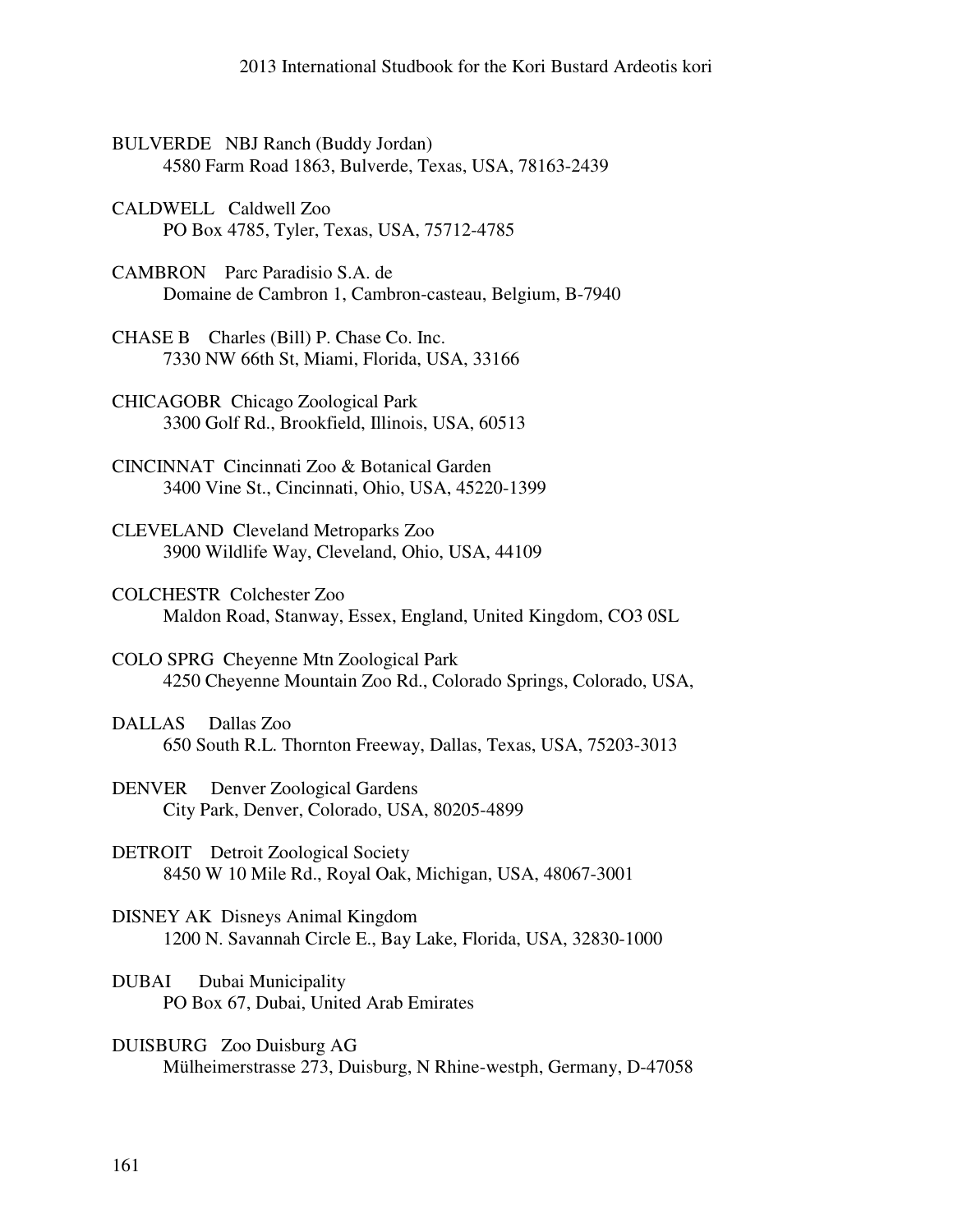- E.AFRICA EAST AFRICA African Region
- FERNDALE International Animal Exchange, Inc. 25600 Woodward Ave., Suite 110, Royal Oak, Michigan, USA, 48067
- FORTUNE Fortune Glen Aviaries San Marco, California, USA
- FORTWORTH Fort Worth Zoological Park 1989 Colonial Pkwy., Ft Worth, Texas, USA, 76110-6640
- FOUTS J Tanganyika Wildlife Park (Jim Fouts) 1037 S 183rd St West, Goddard, Kansas, USA, 67052
- FRANKFURT Frankfurt Zoo Alfred-Brehm-Platz 16, Frankfurt Am Main, Germany, D-60316
- FRANKLINP Zoo New England, Franklin Park Zoo 1 Franklin Park Rd., Boston, Massachusetts, USA, 02121
- GRND PRAI Wildlife Management Services (Ext.) 601 Wildlife Pky., Grand Prairie, Texas, USA, 75050
- GRONAU Tierpark Gronau Konrad-Adenauer-Str. 1, Gronau, Lower Saxony, Germany, D-4432
- GRUNWALD Zoo Grunwald Via 1 Della, 00166 Rome, Italy
- HANNOVER Zoo Hannover GmbH Adenauerallee 3, Hannover, Germany, D-30175
- HAYLE Paradise Park Wildlife Sanctuary Hayle, Cornwall, England, United Kingdom, TR27 4HB
- HERNE BC Herne Breeding Centre(Chris Bienvenue) Kapellstrasse 64, 1540 Herne, Belgium
- HIGASHI M Saitama Children's Zoo 554 Iwadono, Higashimatuyama, Saitama, Japan, 355-0065
- HILVARENB Safaripark Beekse Bergen Beekse Bergen 1, Hilvarenbeek, Netherlands

HOHENSTAD Walter Sensen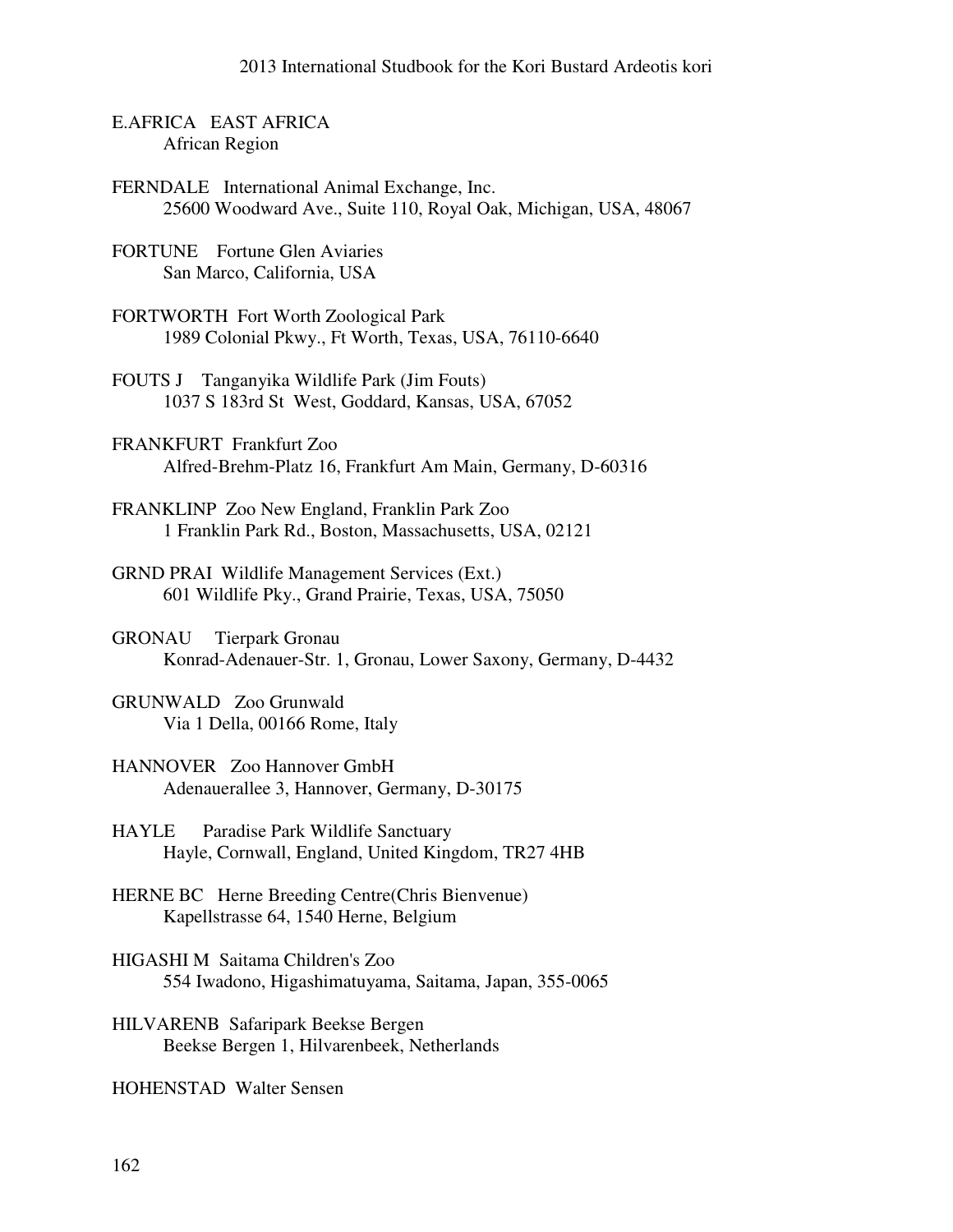Hohenstadt, Schleswig-holst, Germany

| <b>JACKSONVL</b> Jacksonville Zoo and Gardens |                                                         |  |  |
|-----------------------------------------------|---------------------------------------------------------|--|--|
|                                               | 370 Zoo Parkway, Jacksonville, Florida, USA, 32218-5769 |  |  |

- JOHANSBRG Johannesburg Zoological Gardens Private Bag X13, Parkview, Gauteng, South Africa, 2122
- KANSASCTY Kansas City Zoo 6800 Zoo Drive, Kansas City, Missouri, USA, 64132-1711
- KENYA KENYA East Africa, African Region
- KHOMAS KHOMAS South-west Africa, South Africa, African Region
- KLEIN S Vogelgrosshandel (Stefan Klein) Kaulenfeldstr. 2, Mettlach-nohn, Saarland, Germany, 66693
- KNOXVILLE Knoxville Zoological Gardens P.O. Box 6040, Knoxville, Tennessee, USA, 37914
- KRAAIFONT Tygerberg Zoopark P.O. Box 524, Kraaifontein, Western Cape, South Africa, 7569
- KREFELD Zoo Krefeld GmbH Uerdinger Strasse 377, Krefeld, N Rhine-westph, Germany, D-47800
- L RUHE Louis Ruhe GmbH (1860-1995) Gerdag Strasse 8, 3220 Alfeld/leine, Germany
- LOWRY Tampa's Lowry Park Zoo 1101 W Sligh Ave, Tampa, Florida, USA, 33604-5958
- MAGDEBURG Zoologischer Garten Magdeburg Am Vogelsang 12, Magdeburg, Sachsen-anhalt, Germany, D-39124
- MAKTOUM H.E. Sheikh Butti Bin Juma at Maktoum Wildlife Centre, Dubai, United Arab Emirates
- MALLORCA Auto Safari Reserva Africana Mallorca, Baleares, Spain 567854
- MAN AE A.E. Man In't Veld & Zn Deventerstraat 494, Apeldorn, Holland, Netherlands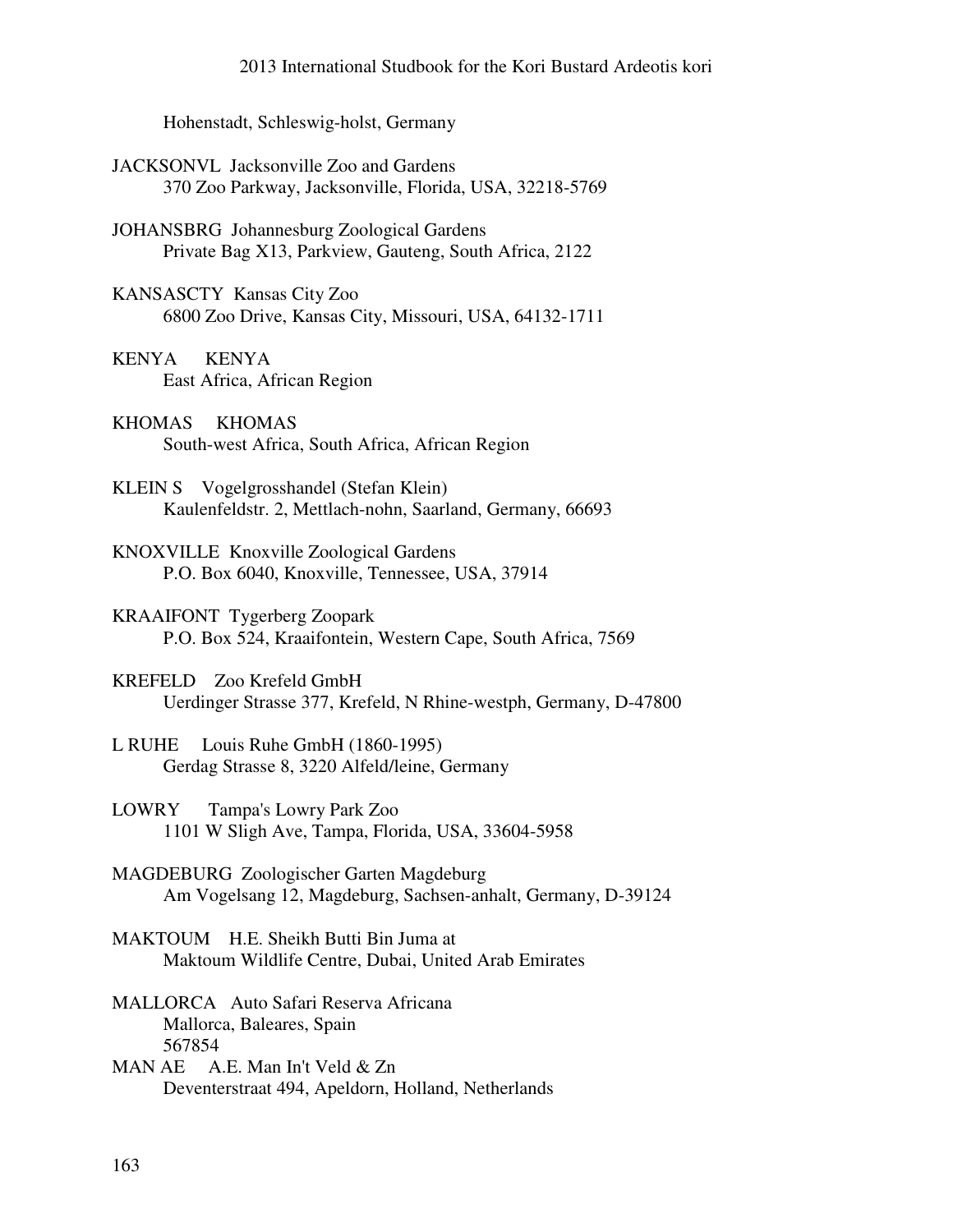| <b>MATTICE R</b> Sunbird International (R. Mattice)<br>Los Angeles, California, USA                                      |
|--------------------------------------------------------------------------------------------------------------------------|
| <b>MERRITT R</b> Universal Birds (Rex D Merritt)<br>41 St John's Road, Southampton, Hants, England, United Kingdom, SO30 |
| METROZOO Miami Metrozoo<br>(One Zoo Boulevard), Miami, Florida, USA, 33177-1402                                          |
| MILLER R Richard Miller, DVM<br>5700 SW 130th Avenue, Ft. Lauderdale, Florida, USA, 33330                                |
| MILWAUKEE Milwaukee County Zoological Gardens<br>10001 W Bluemound Rd, Milwaukee, Wisconsin, USA, 53226-4384             |
| MOLINAR L. Molinar<br>Turin, Piemonte, Italy                                                                             |
| Muenchener Tierpark Hellabrunn<br><b>MUNICH</b><br>Tierparkstrasse 30, Muenchen, Germany, D-81543                        |
| <b>National Avian Research Center</b><br><b>NARC</b><br>Envir.Research&Wldlf Dev.Agency, Abu Dhabi, United Arab Emirates |
| NASHVILLE Opryland USA<br>2802 Opryland Dr., Nashville, Tennessee, USA, 37214                                            |
| NORTHLAND Northland Wildlife<br>2601 E Highway 169, Grand Rapids, Minnesota, USA, 55744                                  |
| NURNBERG Tiergarten D. Stadt Nürnberg<br>Am Tiergarten 30, D-90480 Nürnberg, Germany                                     |
| NY BRONX Bronx Zoo/Wildlife Conservation Society<br>2300 Southern Blvd., Bronx, New York, USA, 10460-1099                |
| NZP-WASH Smithsonian National Zoological Park<br>3001 Connecticut Avenue NW, Washington, District Of Columbia, USA,      |
| OKLAHOMA Oklahoma City Zoological Park<br>2101 NE 50th St., Oklahoma City, Oklahoma, USA, 73111-7199                     |
| OL JOGI Ol Jogi Ltd.<br>PO Box 259, Nanyuki, Kenya                                                                       |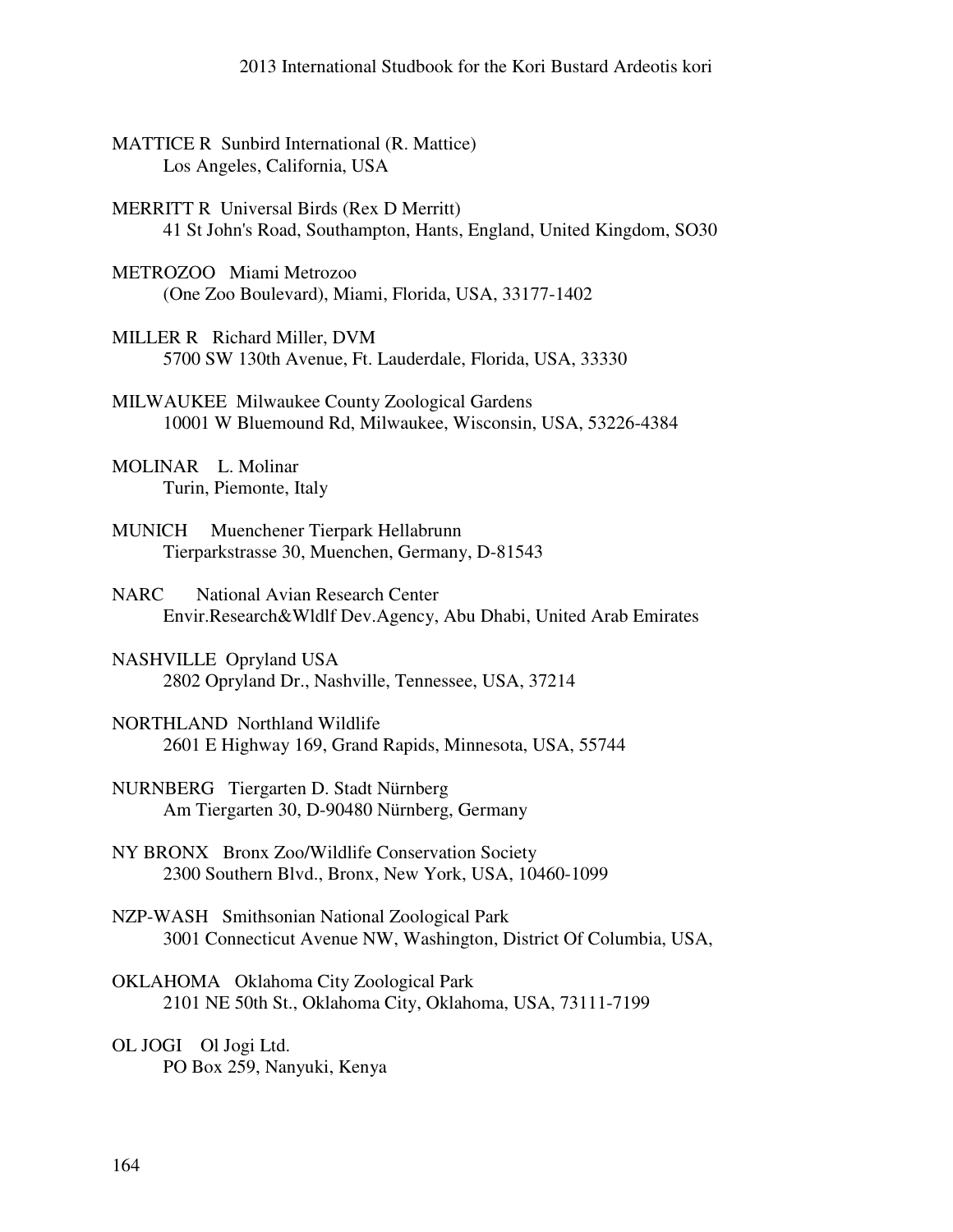- OLMENSE Olmense Zoo Bukenberg 45, 2491 Olmen-balen, Belgium
- OMAHA Omaha's Henry Doorly Zoo 3701 South 10th St., Omaha, Nebraska, USA, 68107-2200
- PAIGNTON Paignton Zoo Environmental Park Totnes Road, Paignton, Devon, United Kingdom, TQ4 7EU
- PALM DES The Living Desert Zoo and Gardens 47-900 Portola Ave., Palm Desert, California, USA, 92260
- PHILADELP The Philadelphia Zoo 3400 W Girard Ave., Philadelphia, Pennsylvania, USA, 19104
- PHOENIX Phoenix Zoo 455 N Galvin Pky, Phoenix, Arizona, USA, 85008-3431
- PINEFARM Pinefarm Conservancy (Rolf Hangartner) PO Box 70, Mutorashanga, Mashonaland W, Zimbabwe
- PLANCKNDL Wild Animal Park Mechelen Planckendael Royal Zool. Society of Antwerp, Mechelen (muizen), Belgium, B2812

PRIVATE Private Collection

PUBLIC General Public

- PUEBLA Africam Safari 11 Oriente #2407, Puebla, Puebla, Mexico, CP 72007
- RIYADH Riyadh Zoological Gardens P.O. Box 27055, Riyadh 11417, Saudi Arabia
- ROBERTSE Farm "Sutton" (S. Robertse) PO Box 16, Rondebult, Natal, South Africa, 1421
- RODE Tropical Bird Gardens Rode, Somerset, England, United Kingdom, BA3 6QW
- ROMA Rome Zoo-Fondazione Bioparco di Roma Viale del Giardino Zoologico, 20, Rome, Italy, I-00197
- ROTTERDAM Rotterdam Zoo Postbus 532, 3000 Am Rotterdam, Netherlands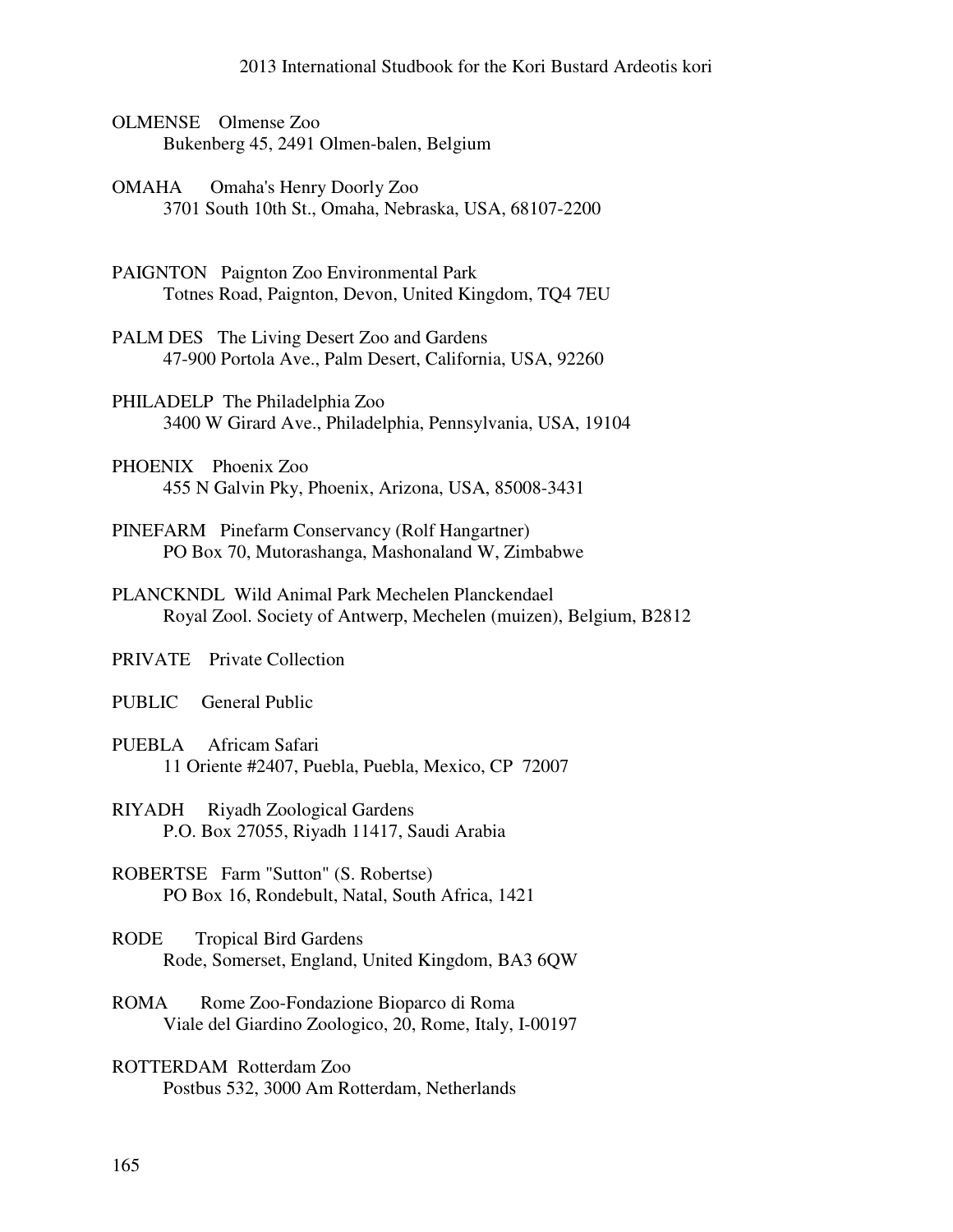- RUSHDEN Ravensden Zoo Ltd. Ravensden Farm, Rushden, Northants, England, United Kingdom, NN10 0SQ
- S.AFRICA SOUTH AFRICA African Region
- SAARBRUCK Zoologischer Garten Saarbruecken Graf Stauffenberg Strasse, 66121 Saarbrücken, Germany
- SAFA WILD Wadi Al Safa Wildlife Centre PO Box 27875, Dubai, United Arab Emirates
- SAFARI W Safari West 3115 Porter Creek Rd., Santa Rosa, California, USA, 95404
- SAN ANTON San Antonio Zoological Gardens & Aqua 3903 N. St. Mary's Street, San Antonio, Texas, USA, 78212-3199
- SAN FRAN San Francisco Zoological Gardens 1 Zoo Rd., San Francisco, California, USA, 94132-1098
- SANDIEGOZ San Diego Zoo PO Box 120551, San Diego, California, USA, 92112-0551
- SCHMIDING Zoologischer Garten Schmiding Schmidingerstrasse 5, Krenglbach, Austria, A-4631
- SCHNEIDER Marcus Schneider Private Bag 2, Truro, South Australia, Australia, 5356
- SD-WAP San Diego Wild Animal Park 15500 San Pasqual Valley Rd, Escondido, California, USA, 92027
- SEAGO John Seago Nairobi, Nairobi, Kenya
- SEATTLE Woodland Park Zoological Gardens 601 N. 59th St., Seattle, Washington, USA, 98103-5858
- SEDGWICK Sedgwick County Zoo 5555 Zoo Blvd., Wichita, Kansas, USA, 67212-1698
- SHARJAH Sharjah Natur. History Mus & Desert Pk (Arabian Leopard Trust), Sharjah, United Arab Emirates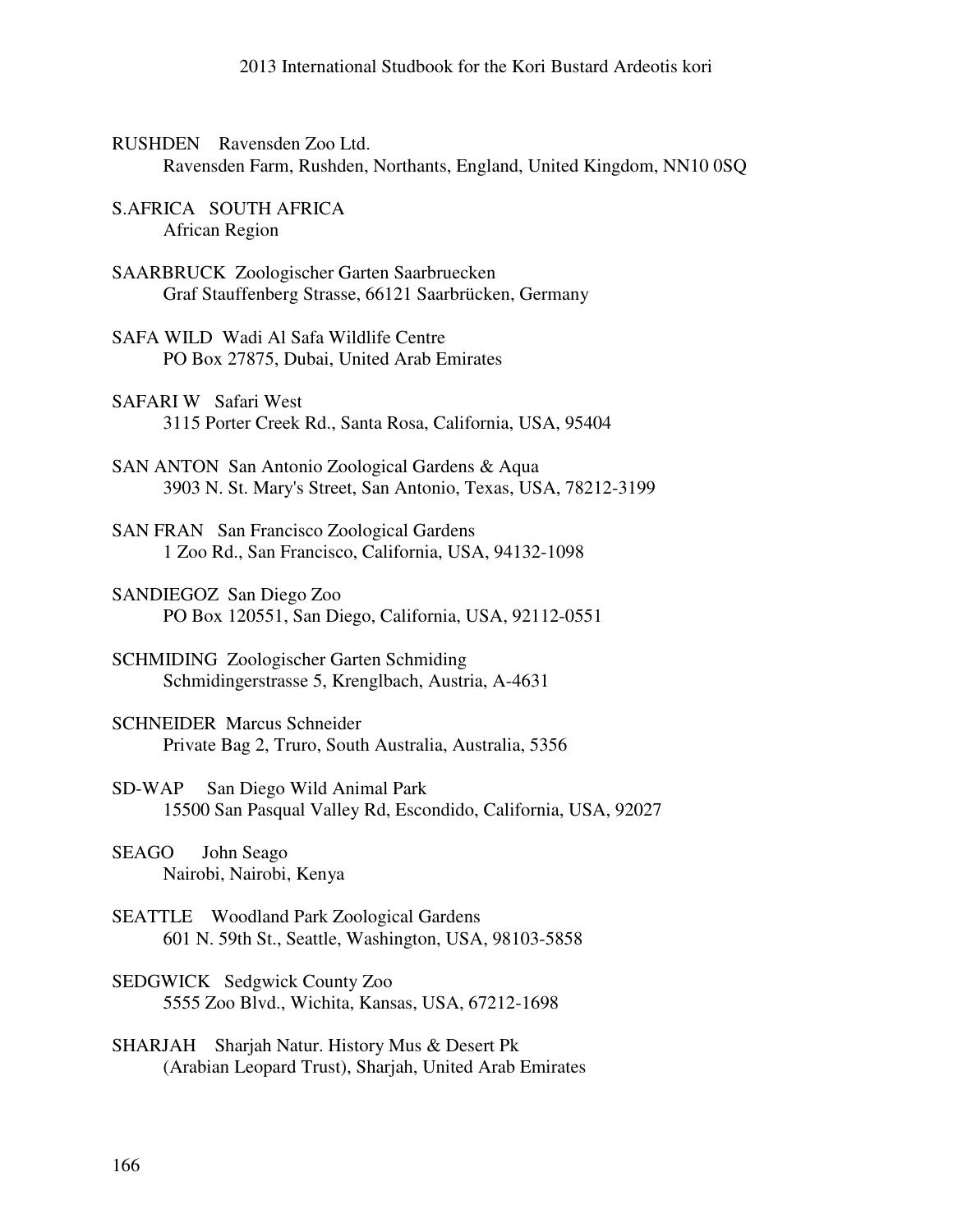- SHARJAHBR Sharjah Breeding Centre For Endangered Arabian Wildlife, Sharjah, United Arab Emirates
- SOEST G. Frans Van Den Brink B.V., Lutteresweg 14a, 7775 Pp Lutten, Netherlands
- SOUTHWICK Southwicks Zoo 2 Southwick St., Mendon, Massachusetts, USA, 01756
- STCATHERN St. Catherines Island / WCS 182 Camellia Road, Midway, Georgia, USA, 31320-9801
- SUZUKI N Mr. Noboru Suzuki 6-27-4 Honcho, Shiki, Saitama 353, Japan
- SZEGED Szeged Zoo PO Box 724, Szeged, Cserepes-sor, Hungary
- T HART Siem van 't Hart Flora en Fauna B.V. Kralingseweg 443, Rotterdam, Netherlands, 3065 RG
- TANZANIA TANZANIA East Africa, African Region
- TIMMENDOR Vogelpark und Eulengarten Niendorf An der Aalbeek, Niendorf, Schleswig-holst, Germany, D-23669
- TOLEDO Toledo Zoological Gardens PO Box 140130, Toledo, Ohio, USA, 43614-0801
- TRANSVAAL GAUTENG (Transvaal) South Africa, South Africa, African Region
- TUCSON Reid Park Zoo 1100 S Randolph Way, Tucson, Arizona, USA, 85716
- UMGENI PK Umgeni River Bird Park PO Box 35205, Northway, South Africa, 4065
- UNKNOWN Unknown Location
- V.D.BRINK J.V.D. Brink (Jabria) (Extinct) Harderwijk, Gelderland, Netherlands
- VIENNA Schoenbrunner Tiergarten GmbH Zoo Vienna, A-1130 Wien, Austria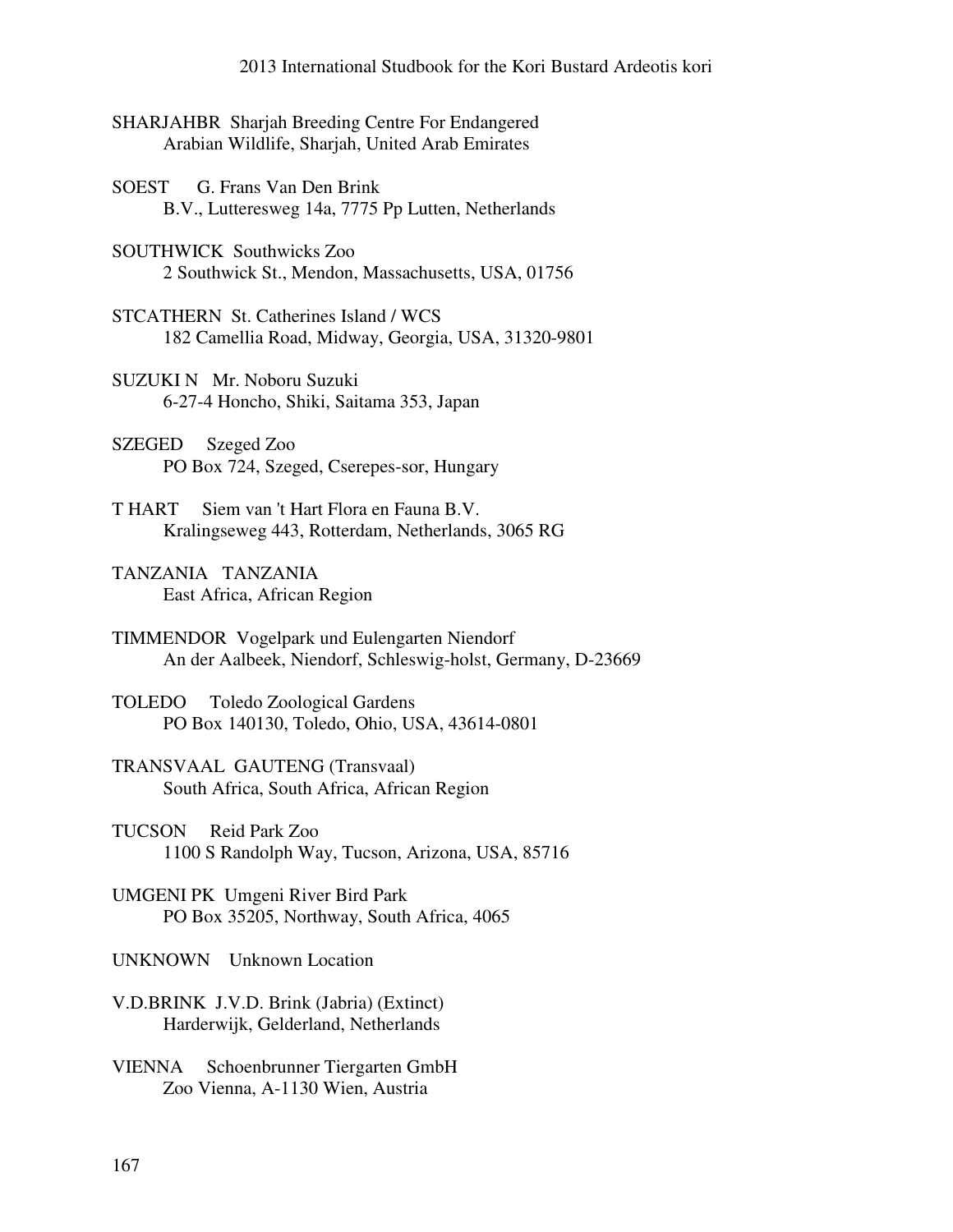- WACO Cameron Park Zoo 1701 N. 4th St., Waco, Texas, USA, 76707-2463
- WALDON W Waldon West BirdRanch-Nancy L Crawford 25543 Waldon Road, Menifee, California, USA, 92584
- WALSRODE Vogelpark Walsrode Am Rieselbach, D-29664 Walsrode, Germany
- WESMI Wesmi Establishment PO Box 6001, Jeddah, Makkah, Saudi Arabia, 21442
- WILDESHAU Tiergarten Hubertus (Hubert Breckweg) Am Reiterfeld 1, Wildeshausen, Lower Saxony, Germany, D-2878
- WORLDWIDE Worldwide Primates (Matt Block) PO Box 971279, Miami, Florida, USA, 33197-1279
- WUPPERTAL Zoologischer Garten Wuppertal Hubertusallee 30, Wuppertal, N Rhine-westph, Germany, D-42117
- YULEE White Oak Conservation Center White Oak Plantation, Yulee, Florida, USA, 32097-9807
- ZEEHANDLR Fred Zeehandelaar Inc 6 Sickles Ave., New Rochelle, New York, USA, 10801
- ZOO IMPRT Zoological Imports 2000, Inc. 16225 SW 172 Avenue, Miami, Florida, USA, 33187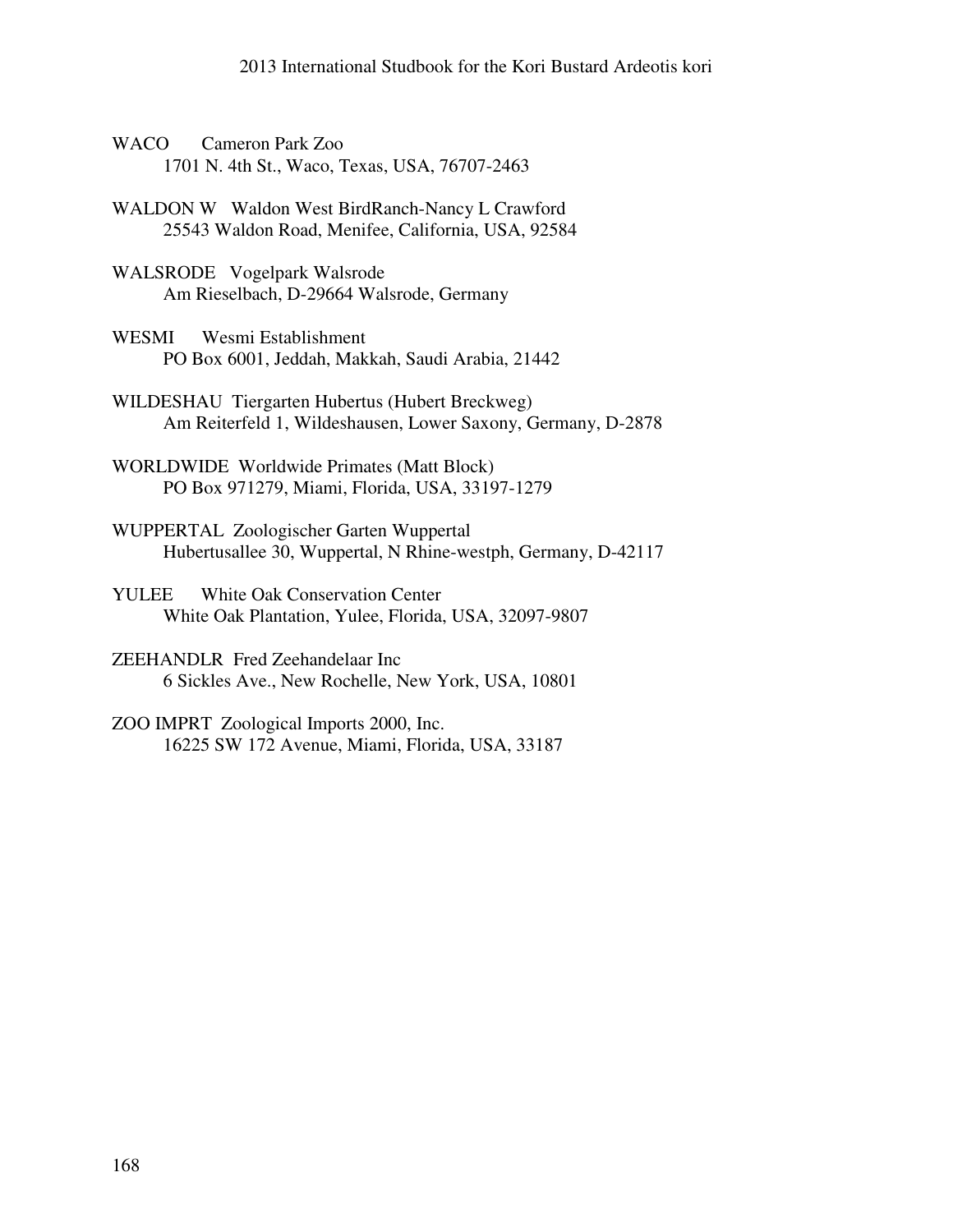# KORI BUSTARD ETHOGRAM

From: Lichtenberg, E.M. and Hallager, S. 2007. A description of commonly observed behaviors for the kori bustard (*Ardeotis kori*). Journal of Ethology 26(10: 17-34.

| <b>Behavior</b>               | <b>Description</b>                                                                                                                                                                                                                             |
|-------------------------------|------------------------------------------------------------------------------------------------------------------------------------------------------------------------------------------------------------------------------------------------|
| <b>Resting behaviors</b>      |                                                                                                                                                                                                                                                |
|                               | Alert Bird sits on the ground or stands with its eyes open.                                                                                                                                                                                    |
|                               | Resting Bird sits or stands with its eyes closed.                                                                                                                                                                                              |
|                               | Hock sitting Bird sits with its tarsi on the ground and tibias vertical, leaving the<br>belly raised off the ground.                                                                                                                           |
|                               | Wet weather standing During periods of light to heavy rain, bird tucks its head tightly against<br>the back of its neck, giving it a hunched appearance. During poor<br>weather, bird may stand under a bush for protection from the elements. |
| Comfort/maintenance behaviors |                                                                                                                                                                                                                                                |
|                               | Scratching Bird scratches body (i.e., neck and head areas) using a toe.                                                                                                                                                                        |
|                               | Stretching Bird stretches its leg, wing, or body, and typically involves stretching<br>the wing and leg on the same side of the body. During a body stretch,<br>neck is extended forward, body is lowered slightly, and wings are<br>raised.   |
| Wing flapping                 | Bird extends its wings and flaps them several times, often in<br>conjunction with stretching or jumping.                                                                                                                                       |
|                               | Body fluffing Bird briefly erects feathers on the neck, wings, and back.                                                                                                                                                                       |
| Ruffling                      | Bird shakes its body, with movement passing as a wave from head to<br>tail, which is usually slightly fanned.                                                                                                                                  |
| Preening                      | Birds use their bill to straighten the feathers on their breast, neck, tail,<br>legs, or wings. Preening is performed while sitting or standing, and the<br>birds' eyes are often closed.                                                      |
|                               | Toe picking Bird uses bill to pull at a toe or nail, while standing on one leg.                                                                                                                                                                |
| Dust bathing                  | Bird lies flat and rubs its belly, head, neck, and wings on the ground, in<br>a sandy or dusty depression. Feathers are ruffled during bathing.                                                                                                |
|                               | Sun bathing Bird sits in the direct sun (often near a bush or short grass clump) with<br>one or both of its wings spread horizontal to the ground. Sun bathing                                                                                 |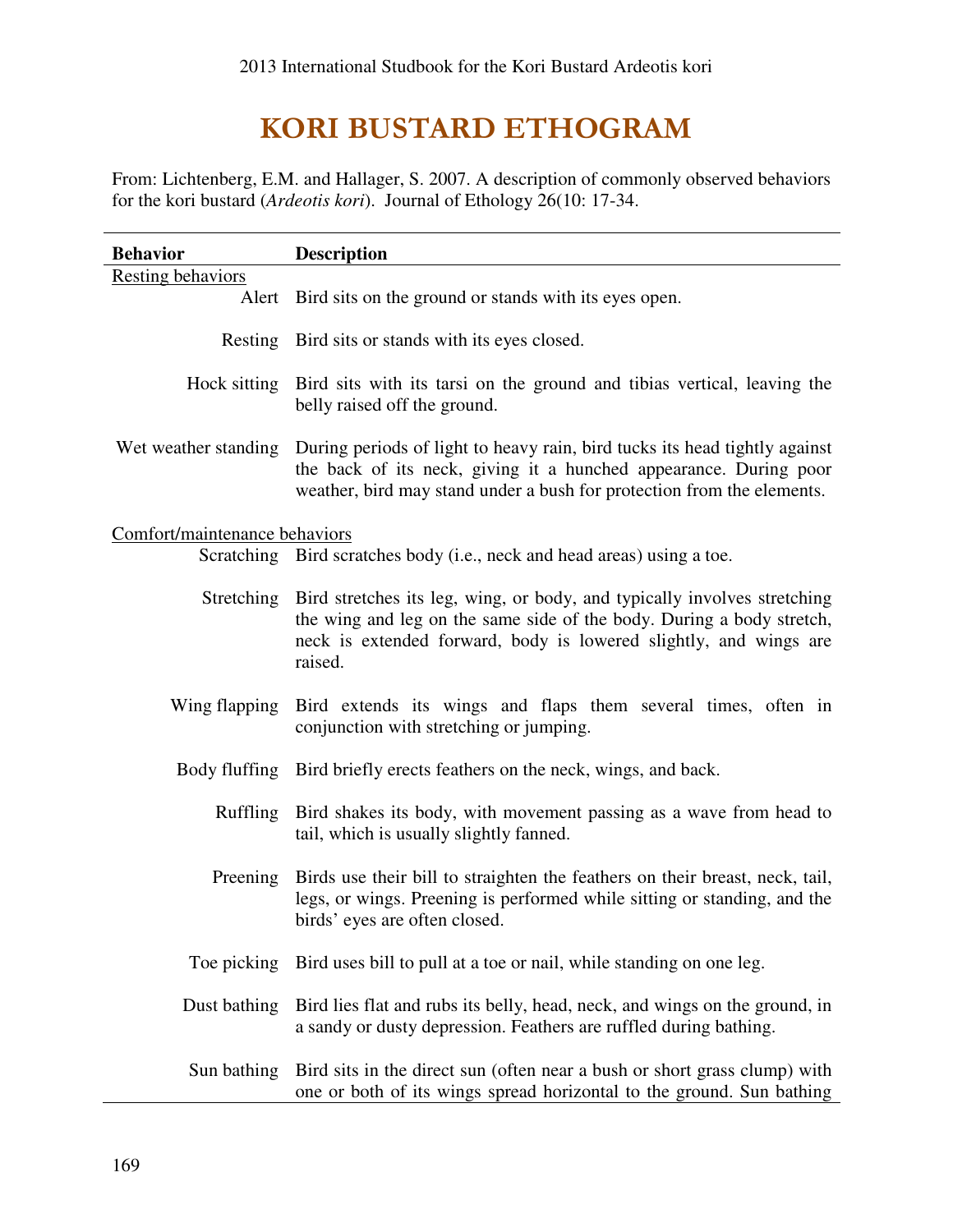| <b>Behavior</b>  | <b>Description</b>                                                                                                                                                                                                              |  |  |  |  |
|------------------|---------------------------------------------------------------------------------------------------------------------------------------------------------------------------------------------------------------------------------|--|--|--|--|
|                  | often leads to heavy panting, and is always followed by preening.                                                                                                                                                               |  |  |  |  |
|                  | Bill gaping Bird briefly opens mouth wide.                                                                                                                                                                                      |  |  |  |  |
|                  | Bill open Bird partially opens bill for several seconds.                                                                                                                                                                        |  |  |  |  |
|                  | Panting Bill is slightly open and the gular skin is moved back and forth. Panting<br>is a cooling mechanism.                                                                                                                    |  |  |  |  |
| Tail erection    | Birds raise their tails vertically and fan their tail feathers out. Tail<br>erection occurs commonly after rain has ended, and may help in<br>drying.                                                                           |  |  |  |  |
| Locomotion       |                                                                                                                                                                                                                                 |  |  |  |  |
|                  | Walking Bird moves about on the ground at a leisurely pace (e.g., 1kmph).<br>Walking is the primary mode of locomotion for kori bustards.                                                                                       |  |  |  |  |
|                  | Running Bird moves faster (at running human speed), with head held high and<br>extended, or low and horizontal to the ground. Wings may be extended<br>or held close to body. Running is used for avoiding predators.           |  |  |  |  |
| <b>Flying</b>    | Birds take off into the wind following a short run and wing flapping.<br>Flying is also used for predator avoidance.                                                                                                            |  |  |  |  |
|                  | Jumping Bird will jump into the air (up to 7 feet) without a running start.<br>Jumping may be a means of evading terrestrial predators.                                                                                         |  |  |  |  |
| Feeding behavior |                                                                                                                                                                                                                                 |  |  |  |  |
| <b>Drinking</b>  | Birds drink while standing or hock sitting by submerging the beak in<br>water, using tongue or throat motions to suck in water, and then raising<br>the head to around a $45^{\circ}$ angle to gulp down the water.             |  |  |  |  |
|                  | Foraging Birds search for food while walking and looking down at the ground.<br>Birds can also jump for food that is out of their reach.                                                                                        |  |  |  |  |
|                  | Feeding Birds peck at food within their reach or snap at jumping or flying prey<br>with their bill. Larger vertebrates are shaken or struck against the<br>ground before being swallowed whole; small items are just swallowed. |  |  |  |  |
|                  | Grit eating Birds peck at and ingest grit or small pebbles to aid in digestion.                                                                                                                                                 |  |  |  |  |
|                  | Bill wiping Bird rubs the sides of its bill along the ground, a tree trunk, or other<br>object, to remove any debris attached to the bill.                                                                                      |  |  |  |  |
|                  | Defecation Fecal matter is excreted mainly while walking, or during short pauses,                                                                                                                                               |  |  |  |  |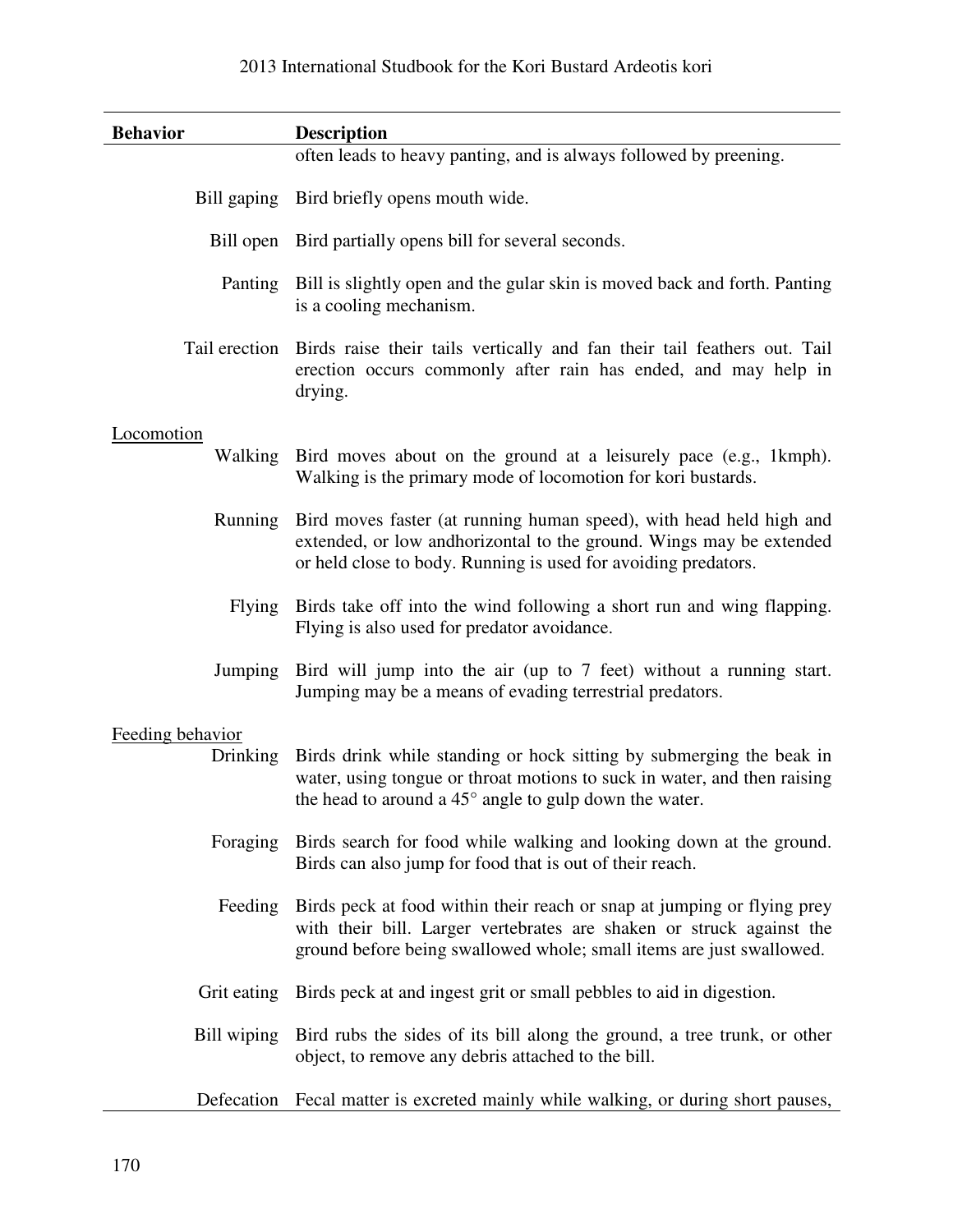| <b>Behavior</b>                               | <b>Description</b>                                                                                                                                                                                                                                                                                   |
|-----------------------------------------------|------------------------------------------------------------------------------------------------------------------------------------------------------------------------------------------------------------------------------------------------------------------------------------------------------|
|                                               | and typically when the bird wakes in the morning. Smaller amounts are<br>excreted throughout the day. Defecation is also part of a fear response.                                                                                                                                                    |
| Social behavior<br>Aggressive<br>displacement | One bird chases another bird, by lowering its head, raising its head<br>crest, ruffling its plumage slightly, and aiming its body towards it.<br>Pursuit will often continue until the other bird it is out of sight.                                                                                |
| Non-aggressive<br>displacement                | One bird walks toward another bird, causing the second bird to vacate<br>its position and move elsewhere. Females do not displace adult males.                                                                                                                                                       |
| Fighting (males)                              | Birds grasp each other' beaks and shove each other, with feathers<br>fluffed out and tails raised. May establish dominance during breeding.                                                                                                                                                          |
| Aggressive head<br>pecking                    | A dominant bird pecks at the head of a subordinate bird for a short<br>period of time, usually with no injuries.                                                                                                                                                                                     |
| Tail lifting                                  | Sitting or standing bird lifts tail up to a 90° angle, fans out tail feathers,<br>and then lowers the tail. Behavior may be repeated multiple times, and<br>may be accompanied by erection of the head crest feathers. Occurs<br>when birds approach. Males do not tail-lift to approaching females. |
| Threat posture                                | A standing bird lifts its tail and fans its tail feathers; its wings are<br>outstretched, its plumage ruffled, and its head extended forward. The<br>wings and tail may be vibrated.                                                                                                                 |
| Inter-specific threat response                |                                                                                                                                                                                                                                                                                                      |
| Skyward looking                               | Alert bird extends its head and cocks it upward, and may also tilt the<br>head sideways so only one eye is facing upwards.                                                                                                                                                                           |
|                                               | Crest up Bird erects head crest feathers in response to a potential threat.                                                                                                                                                                                                                          |
|                                               | Neck fluffing Bird erects neck feathers and head crest to increase its apparent size.                                                                                                                                                                                                                |
| Tail spreading                                | Bird raises tail vertically and fans tail feathers as a defense posture<br>against aerial predators.                                                                                                                                                                                                 |
| Predator defense<br>display                   | Bird crouches with its tail raised and fanned, wings loosely tucked to<br>the body, and with its head and neck extended upwards in response to a<br>potential or perceived predator flying overhead.                                                                                                 |
| Sexual behavior<br>Chasing females<br>(males) | Males chase females with raised head crest and tail. Pursuit will often<br>cease if females run away out of view.                                                                                                                                                                                    |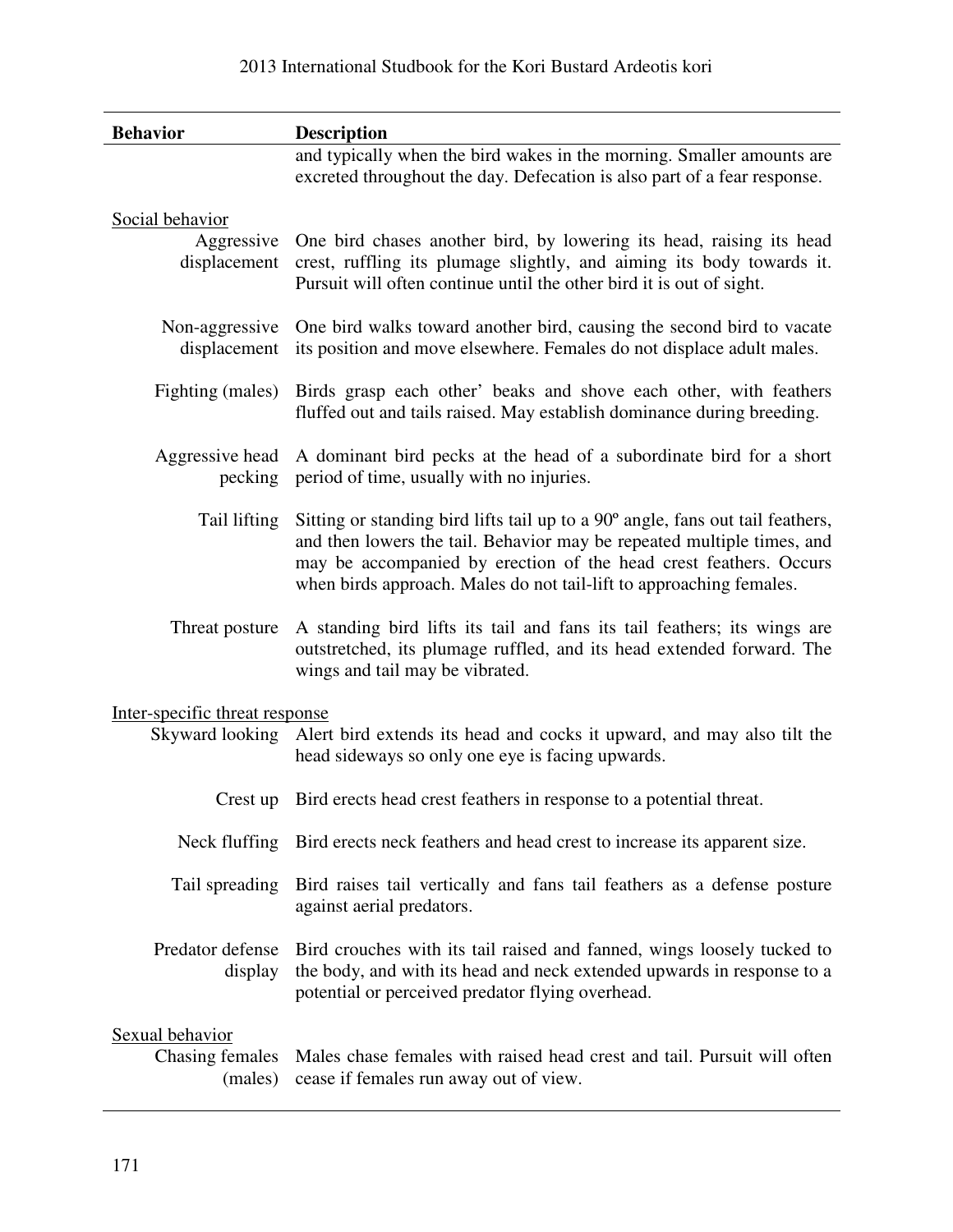| <b>Behavior</b>                     | <b>Description</b>                                                                                                                                                                                                                                                                                                                          |  |  |  |
|-------------------------------------|---------------------------------------------------------------------------------------------------------------------------------------------------------------------------------------------------------------------------------------------------------------------------------------------------------------------------------------------|--|--|--|
| Tail up position<br>(males)         | Males stands or walks with tail raised and fanned, wings held close to<br>the body, and head crest erect, to attract the attention of females.                                                                                                                                                                                              |  |  |  |
| Partial balloon<br>display (males)  | Males stand with neck partially inflated, tail raised up, and head crest<br>erect.                                                                                                                                                                                                                                                          |  |  |  |
| <b>Balloon</b> display<br>(males)   | Male extends neck and fully inflates the esophageal pouch (up to 4<br>times normal size) with the bill pointed upward. The tail and wing<br>feathers point downward and the head crest is erect. Bird emits a low-<br>pitched booming sound as bill is snapped open and shut. The balloon<br>display is the most intense form of courtship. |  |  |  |
| Copulation initiation<br>(females)  | Female initiates copulation by sitting down near a displaying male to<br>allow him to approach her from behind.                                                                                                                                                                                                                             |  |  |  |
| Head pecking (males)                | Male approaches sitting female, and pecks (for 5-10 minutes) at the<br>back of her head, stepping from one side of the female to the other.                                                                                                                                                                                                 |  |  |  |
| Squatting and<br>pecking (males)    | Male squats on his hocks while continuing to peck at the female's<br>head. This element of copulation generally lasts 5 minutes.                                                                                                                                                                                                            |  |  |  |
| Mounting (males)                    | Male spreads wings, climbs onto the back of the seated female and<br>transfers sperm (taking only a few seconds).                                                                                                                                                                                                                           |  |  |  |
| Post-copulation<br>feather shaking  | Males and females stand up after copulations and vigorously shake<br>their feathers before resuming normal activities.                                                                                                                                                                                                                      |  |  |  |
| Maternal behavior                   |                                                                                                                                                                                                                                                                                                                                             |  |  |  |
| Pacing (females)                    | The female walks back and forth in a particular area, faster than when<br>just walking, for a few minutes or for several hours prior to egg-laying.                                                                                                                                                                                         |  |  |  |
| Incubating (females)                | Females sit on eggs after first or subsequent eggs are laid. Incubating<br>females rarely leave the nest, but will do so for behaviors such as<br>feeding, dustbathing, and sunbathing.                                                                                                                                                     |  |  |  |
| Egg turning (females)               | Females stand over the nest and rotate their eggs with their bills several<br>times throughout the day and night.                                                                                                                                                                                                                           |  |  |  |
| Nest building<br>(females)          | Sitting female throws leaf litter and small sticks onto her back while<br>incubating.                                                                                                                                                                                                                                                       |  |  |  |
| Parental care<br>behavior (females) | Females in zoos are highly protective of the chicks and will act<br>aggressively towards other females and keepers. Female will pick up<br>food and present it to the chicks, bending her head and neck down<br>while holding the food in her bill, and salivating copiously. The female                                                    |  |  |  |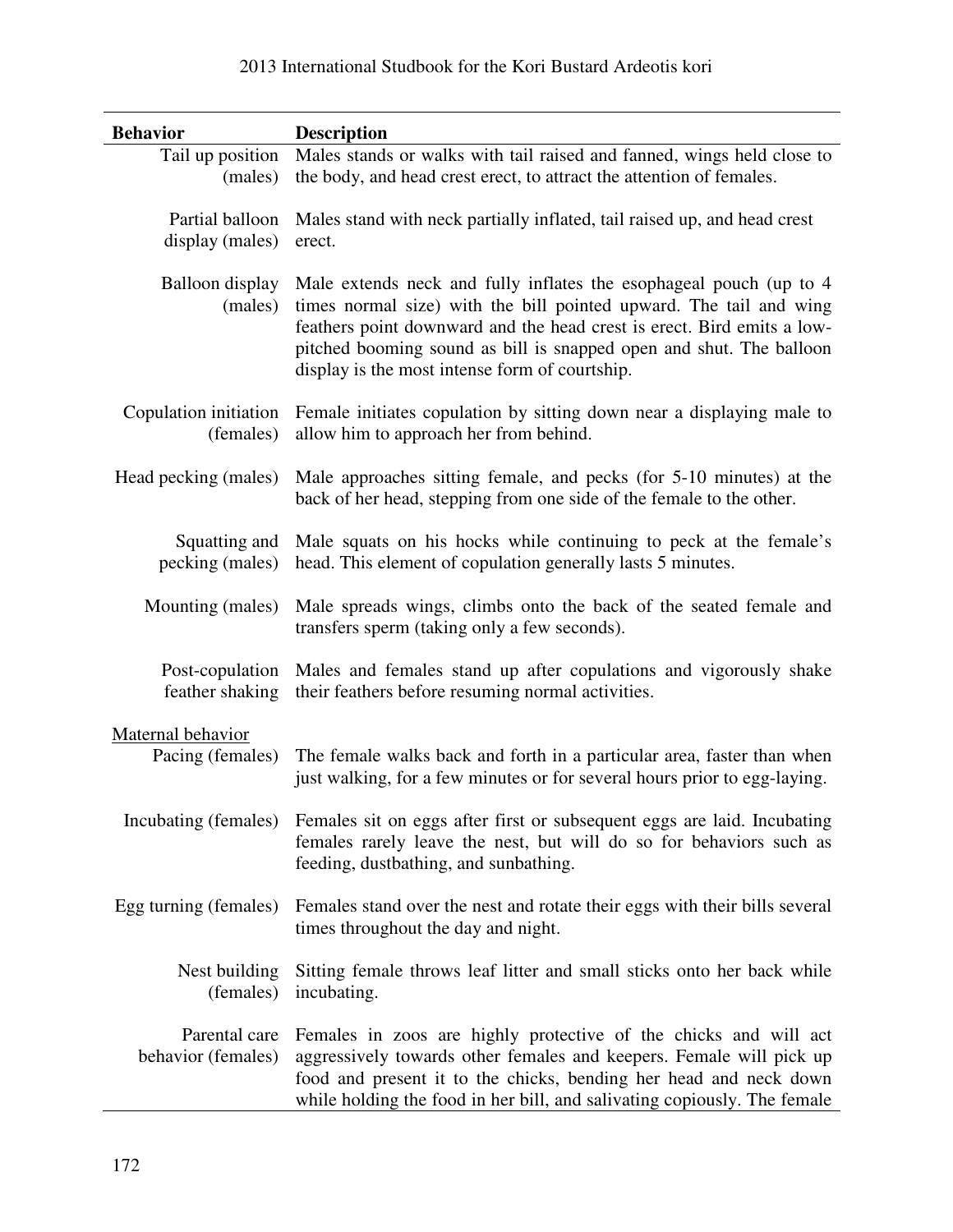| <b>Behavior</b>    | <b>Description</b>                                                                                                                                                                                                         |
|--------------------|----------------------------------------------------------------------------------------------------------------------------------------------------------------------------------------------------------------------------|
|                    | produces a quiet vocalization when feeding the chicks.                                                                                                                                                                     |
| Vocalizations      |                                                                                                                                                                                                                            |
|                    | Barking Nervous or startled birds produce a soft, gruff "bark", also called a<br>"gronk" call. Barking birds typically stand, remain focused on the<br>cause of concern, and may move away from this object.               |
| Growling           | A soft "rrrrrr" sound, similar to a cat's growl. Females may growl<br>when defending eggs or chicks, or when handled by keepers.                                                                                           |
| Booming (males)    | A low-pitched booming vocalization produced by males in the<br>breeding season when the bill is snapped open and shut. Males emit 6<br>calls in rapid succession, and may repeat the 6-call cycles for several<br>minutes. |
| Chick chirp        | A light chirp or purring sound produced by chicks being fed or<br>brooded.                                                                                                                                                 |
|                    | Chick cry Stressed, chicks produce a long, sad whistle that can escalate into a<br>loud wailing.                                                                                                                           |
| Grunting (females) | A low- to high-pitched sound produced by females to call their chicks,<br>especially when food is available.                                                                                                               |
| Roaring            | A very loud vocalization similar to a lion's roar, often occurring when<br>birds are initially captured.                                                                                                                   |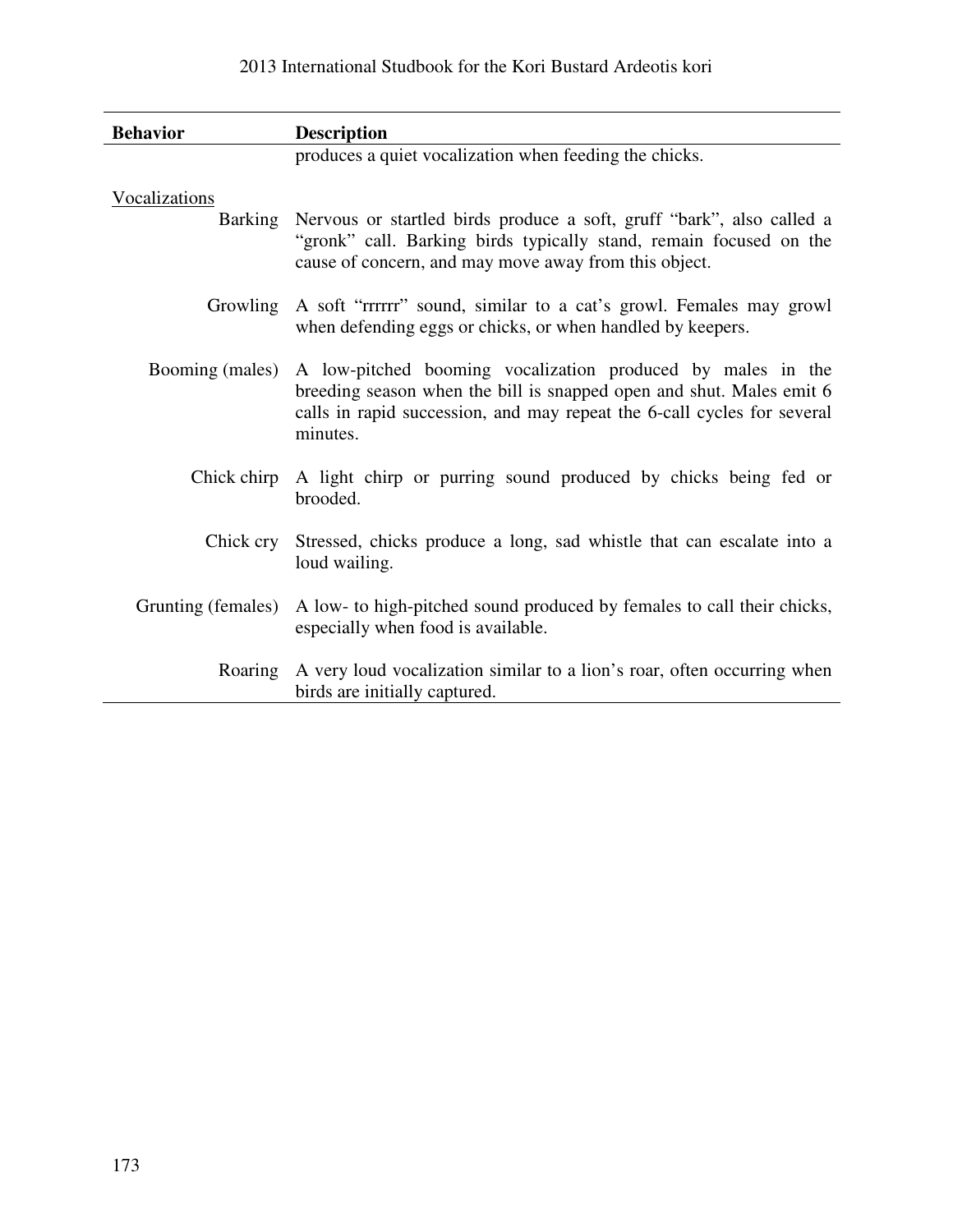## BASIC BUSTARD HUSBANDRY

From: Baily, T., & Hallager, S. 2003. Management of Bustards in Captivity. Avicultural Magazine 109 (1): 1-8.

#### **Introduction**

This article presents key facts for aviculturalists who are working with bustards maintained in either breeding projects or zoological collections. Further information on how to manage bustards in captivity may be found in the references at the end of this article.

#### **Bustards**

The bustard family is made up of 25 species in 11 genera. Four species, including the great Indian bustard (*Ardeotis nigriceps*), are listed by the IUCN (International Union for Conservation of Nature and Natural Resources) Red List of Threatened Animals as Endangered. One species is listed as vulnerable and an additional six are listed as near-threatened (del Hoyo et al. 1996). Bustards are medium sized to large terrestrial birds, chiefly inhabiting open plains in either arid or seasonally dry regions of the old world. Agricultural changes, overgrazing, hunting, trapping, habitat loss, droughts and wars are the main threats to bustards (del Hoyo et al. 1996). In recent years, there has been a surge of interest in the propagation of bustards in captivity, in particular, the houbara bustard (*Chlamydotis undulata*) in the Middle East and North Africa (Saint Jalme and Van Heezik, 1996). Similar programs for vulnerable and threatened species of bustards such as the great bustard (*Otis tarda*) have been established in Europe and the former Soviet Union as well as for the kori bustard (*Ardeotis kori*) in the United States. Programmes with threatened bustard species aim to produce surplus birds for release into protected areas, thereby supplementing declining wild populations, while houbara bustard projects in the Middle East and N. Africa aim to provide surplus birds for sustainable hunting using falcons (Bailey et al, 1996). Captive breeding programmes in the United States for kori bustards and buff-crested bustards (*Eupodotis ruficrista*) aim to maintain populations that are genetically and demographically self-sustaining and do not rely on continued imports from the wild (Hallager and Ballou, 2001).

#### **Husbandry**

**Housing -** Differences exist in the housing of bustards both between and within species and according to the region in which the birds are maintained in captivity. In the Middle East, captive houbara are managed in an extreme climate outside of their natural breeding range, and they are maintained in environmentally controlled buildings. In North Africa, where captive houbara are bred within their natural breeding range, birds are maintained in outdoor aviaries. In the United States, kori bustards are maintained in outdoor pens, which are equipped with heated shed areas, where the birds are housed in during periods of inclement winter weather. Smaller species such as the buff-crested bustard and white-bellied bustard (*Eupodotis senegalensis*) are kept in both indoor and outdoor aviaries and provided with supplemental heat during the winter months if housed outdoors and/or moved into winter holding facilities. The provision of shade and shelter are important for birds managed outdoors in tropical and temperate climates respectively, as is the use of predator-proof fencing material. All species of bustard are susceptible to frostbite and supplemental heat must be supplied when temperatures drop below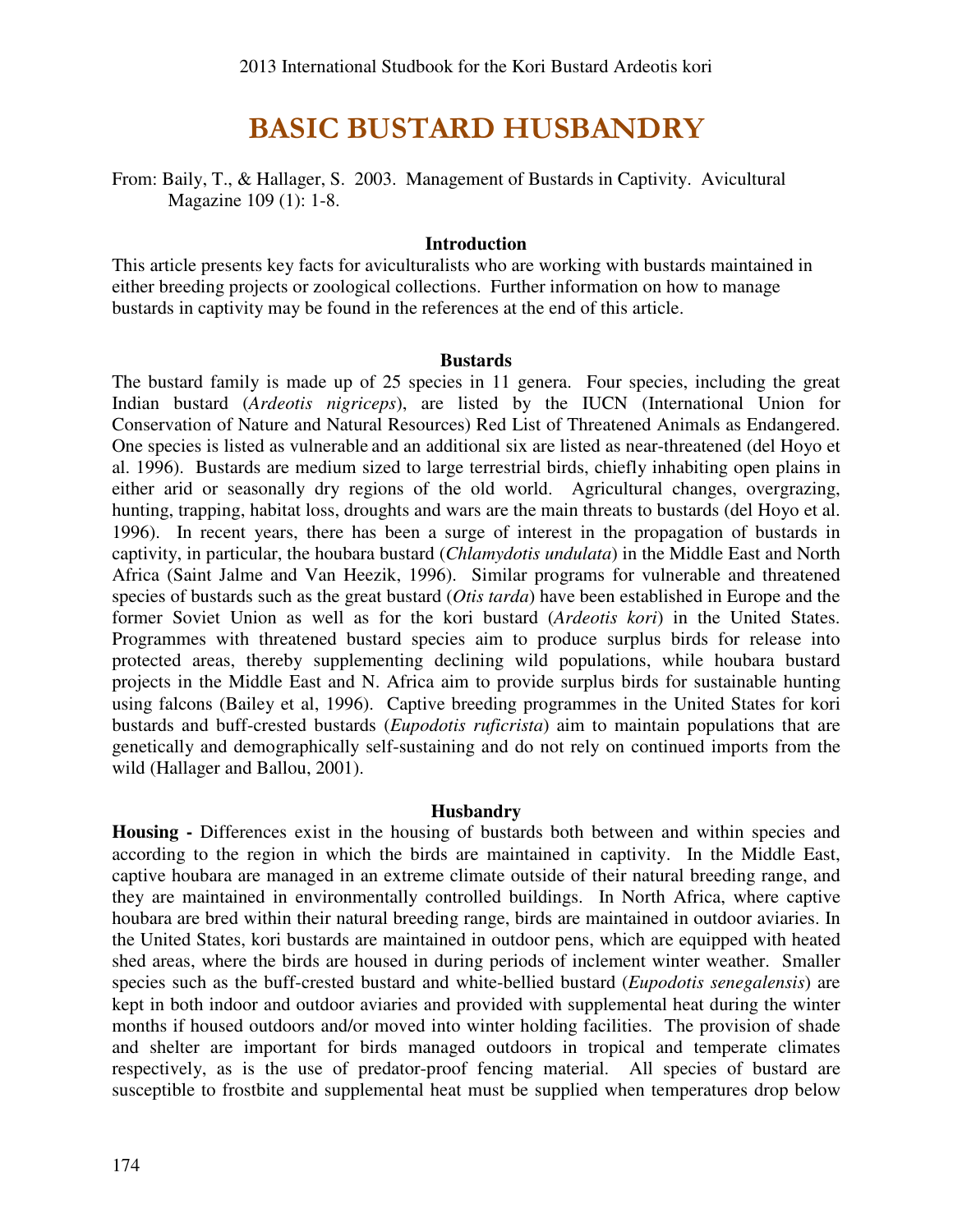4ºC. Outdoor aviaries may have alfalfa beds in addition to natural vegetation. This provides birds with cover to hide in and also encourages foraging for invertebrates attracted to the vegetation. Trauma is an important cause of morbidity and mortality of all captive bustards, so great attention is paid to using 'soft' materials when pens are constructed. Additionally, pinioning of chicks or feather cutting (primaries) of adults are important management tools to reduce the potential for self-inflicted injuries. Strict biosecurity of large captive breeding projects is an important issue. Smaller bustard species can be exhibited in mixed aviaries. Kori bustards should preferably be housed by themselves to facilitate breeding, but if necessary, can be maintained in mixed species exhibits with non-aggressive hoofstock.

Diet and feeding - Bustards are opportunistic omnivores and in the wild the diet reflects the local and seasonal abundance of plants and small animals, including invertebrates and small vertebrates. Studies of gut contents have shown that vegetation constitutes a significant proportion of the diet of some free-living bustards (del Hoyo et al. 1996). However, studies on the gut contents of kori bustards in Namibia have revealed mostly insects and very little plant material (T. Osborne, pers. communication). In captivity, bustards are fed mice, mealworms, crickets, apple, cabbage, chopped greens and either bustard pellets, game bird pellets, or a mixture of crane and ratite pellets (Sleigh and Samour, 1996). Beef mince can be used to replace mice or mealworms if either component is unavailable. Kori bustards in United States zoos are fed horsemeat in addition to mice and the meat is supplemented with either crane and ratite pellets or game bird pellets. The mixture is made into small meatballs and hand-tossed to each bird. This method of feeding facilitates close inspection of each bird as well as helps forming a trusting bond between the keeper and each bird. Pinkie mice are fed to smaller species of bustards, while fuzzie or adult mice are fed to the larger species such as kori bustards.

Calcium carbonate may be added to the fresh food mixture to compensate for the calcium imbalance that is caused by the addition of live food/mince. Multivitamin supplements (e.g. SA37; 1 g per 10 kg bodyweight) are provided to birds maintained in the Middle East (Sleigh and Samour, 1996). Maintenance pellets (15% protein) are fed to birds outside the breeding season and productioner pellets (20.5% protein) are fed during the breeding season (Anderson, 1998; Sleigh and Samour, 1996).

Food is presented in plastic or aluminium food dishes either once or twice a day. Water is provided ad-lib. Additional live food such as mealworms or crickets may be supplemented as part of taming protocols to reduce keeper-induced stress. To encourage natural foraging behavior, supplement the daily diet and provide a form of enrichment, chopped green beans, cherry tomatoes, hard-boiled egg, and blueberries are provided twice a week to kori bustards.

Medications may be given to specific birds within favoured items such as mice. Bustard chicks, like those of other long-legged species, are susceptible to long-bone disorders and chickrearing diets must be supplemented with Vitamin D3 (e.g. Neutrobal, Vetark). Angel wing is a common occurrence in hand-reared kori bustard chicks, typically occurring at day 11-14. Taping the affected primaries in a natural position at the first sign of the outward turning will permanently correct the deformity. A definitive cause of the problem has not been determined (Boylan et al. 2001).

**Capture -** Correct methods must be used to catch and handle bustards to avoid injuries. For birds maintained in outside aviaries in the Middle East, as well as North American zoos in the southwest, catches are carried out early in the morning to reduce the risk of heat stress. In the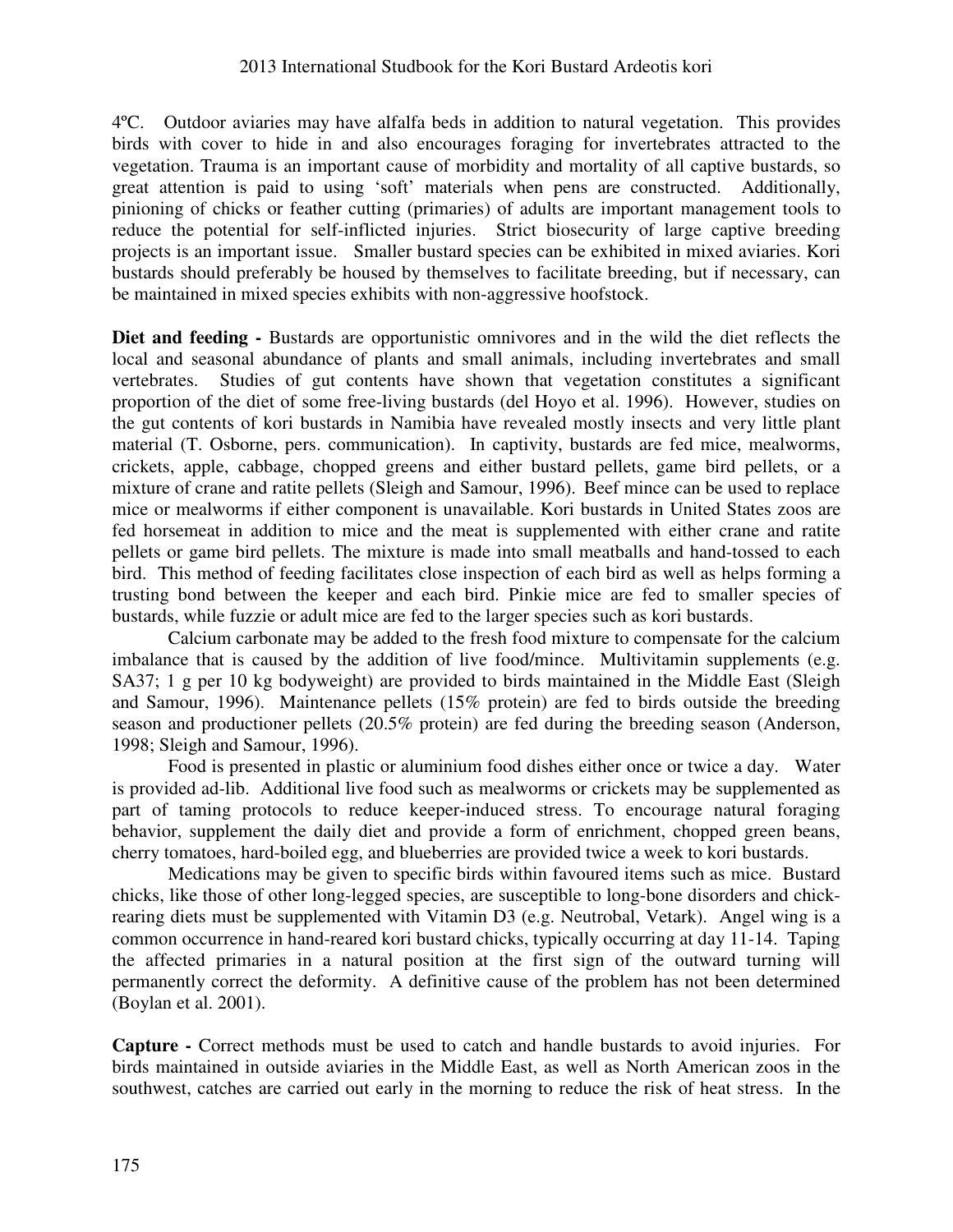Middle East multivitamin solutions are given in the water before large catches to reduce the potential for capture-related myopathies. The specific methods for catching birds depend on the species, aviary size and the reason for the catch (translocation, medication, artificial insemination). Single small-medium sized birds in small outside aviaries are caught with catching nets. Single tame bustards in small indoor aviaries are caught by hand, after herding the bird into a corner. Flocks of birds in large aviaries can be captured using a catching corral. This is a blind-ended funnel with a wide mouth and a circular catching area at the blind end. Small and medium sized bustards can be caught using nets in the blind end, while larger species like kori bustards are caught by slowly guiding them into a small-darkened shed, cornering them and grabbing by hand. Nets should not be used with kori bustards.

Handling - Bustards should be held firmly against the handler's body, the wings should be fully closed and the legs held together, but prevented from rubbing against each other by positioning fingers between them. Legs can be held so that the legs are bent at the tibiotarsal joint. Some movement of the leg is allowed without letting the bird kick uncontrollably. Falcon hoods or cloth bags with holes for the nares can be used to calm birds down although hand-reared birds may be more comfortable without hoods. Birds should be kept as sternal as possible while being held as this reduces stress levels.

**Transportation** - Small bustards (up to 2 kg) can be transported in commercial pet carriers or cardboard boxes. Larger bustards, such as kori bustards can be transported individually in transport crates. Crate requirements for all bustard species can be found in the International Air Transport Association manual (IATA, 1998).

**Individual identification** - Bustards in captivity can be individually identified using coloured plastic rings with engraved coding attached above the tibiotarsal joint for visual identification of individuals in pens. Birds are also identifiable by means of a subcutaneous passive induced transponder (PIT), which is placed in the inner crural region of the leg.

**Routine health care** - Bustards in the Middle East have succumbed to variety of diseases, notably trichomoniasis, Newcastle disease and avian pox. Preventive medicine programmes include annual vaccination with inactivated Newcastle disease vaccine, live canary pox vaccine and regular (2-3 x year dependant on risk) anthelmintic and antiprotozoal medication given in the water or food. Vaccines are given during health-assessment catches held 1-2 months before the breeding season and during the cool season in the Middle East. Within the United States, internal parasites are occasionally seen and avian pox has been reported in two chicks. Vaccines are not routinely administered in the United States. Kori bustards in zoo settings need to be carefully monitored for signs of impaction and zinc toxicity as they have a particular tendency to consume items thrown into their enclosures (e.g. pennies, camera batteries, nails, etc) by visitors. Daily inspection of pens and the removal of foreign material are very important.

#### **Breeding Management**

**Sexing.** - Bustards show sexual dimorphism (Table 1). Some smaller species such as whitebellied bustards can be sexed by differences in head and throat plumage. Larger species, e.g. kori, are easily sexed at one year of age, for although the plumage of both sexes is similar, males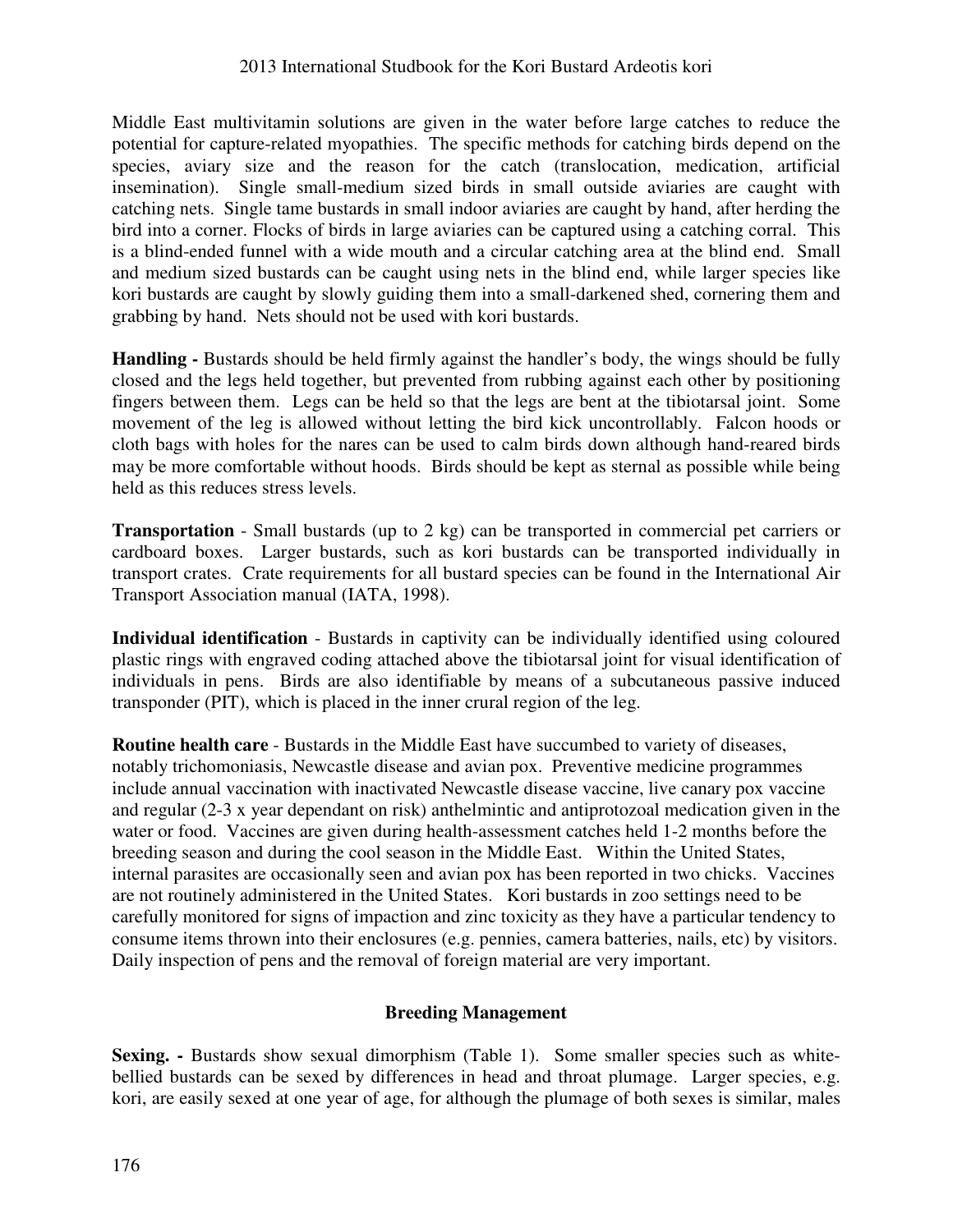are considerably larger. Juvenile bustards can also be sexed using endoscopy after about 6 months of age. Genetic sexing offers many advantages, being non-invasive and if done from feathers or blood collected from freshly hatched chicks, it can allow different sexes to be reared under different protocols.

| raole 1.1 Radit bou ; weight of bastards.                |               |             |
|----------------------------------------------------------|---------------|-------------|
| <b>Species</b>                                           | $\delta$ (kg) | (kg)        |
| Great bustard (Otis tarda)                               | $6 - 8.5$     | $3.8 - 4.5$ |
| Kori bustard (Ardeotis kori struthinuculus) <sup>1</sup> | $10 - 18$     | $6-7$       |
| Kori bustard (Ardeotis kori kori) <sup>2</sup>           | $7 - 14$      | $3-6$       |
| Houbara bustard (Chlamydotis undulata)                   | $1.5 - 2.5$   | $0.8 - 1.4$ |
| White-bellied bustard ( <i>Eupodotis</i>                 | $1.0 - 1.3$   | $0.9 - 1.1$ |
| senegalensis)                                            |               |             |
| Buff-crested bustard (Eupodotis gindiana)                | $0.4 - 0.8$   | $0.4 - 0.6$ |
|                                                          |               |             |

Table 1. Adult bodyweight of bustards.

<sup>1</sup>subspecies maintained in United States zoos

<sup>2</sup> subspecies maintained in the Middle East

**Breeding strategies -** Bustards are K-selected species - long-lived and a low reproductive output (del Hoyo et al. 1996). Management strategies for breeding vary according to the species but there are basically three regimes (Table 2). In most species, males and females do not establish a true pair-bond, and depend instead on a dispersed lek breeding system in which the males advertise themselves in traditional areas. Male bustards perform elaborate displays to attract females and maintain a dominance hierarchy. The females are left alone to undertake nesting, incubation, and rearing of the young. In captivity, houbara bustards managed as pairs or as mixed sex groups rarely, if ever, breed. Similarly, houbara bustards caught as adults remain sensitive to stress and in most cases fail to breed. Successful houbara bustard breeding projects use hand-reared birds, which are more suitable for intensive production efforts utilizing artificial insemination. White-bellied bustards are monogamous and adults are maintained in pairs. Kori bustards are managed in mixed-sex flocks, but can be managed as trios. Intra-specific aggression can occur between buff-crested pairs ( $\Diamond$ - $\Diamond$ ) and male koris ( $\Diamond$ - $\Diamond$ ) in the breeding season so care needs to be taken when there are changes to group structure. Adult male kori's may require physical and visual separation during the breeding season to prevent aggression and physical injuries (Boylan et al. 2001).

| <b>Strategy</b>         | <b>Species</b> | Age      | <b>Social Grouping</b> |
|-------------------------|----------------|----------|------------------------|
| Isolated for artificial | Houbara        | Adult    | Singles                |
| insemination            |                | Juvenile | Small groups $(5)$     |
| Pairs                   | White-bellied  | Adult    | Pairs                  |
|                         |                | Juvenile | Small groups $(5)$     |
| Heterosexual groups     | Kori           | Adult    | Large group $(-25)$    |
|                         |                | Adult    | Trio or 2.3            |
|                         |                | Juvenile | Large group $(-15)$    |

|  |  |  |  | Table 2. Examples of breeding strategies. |
|--|--|--|--|-------------------------------------------|
|--|--|--|--|-------------------------------------------|